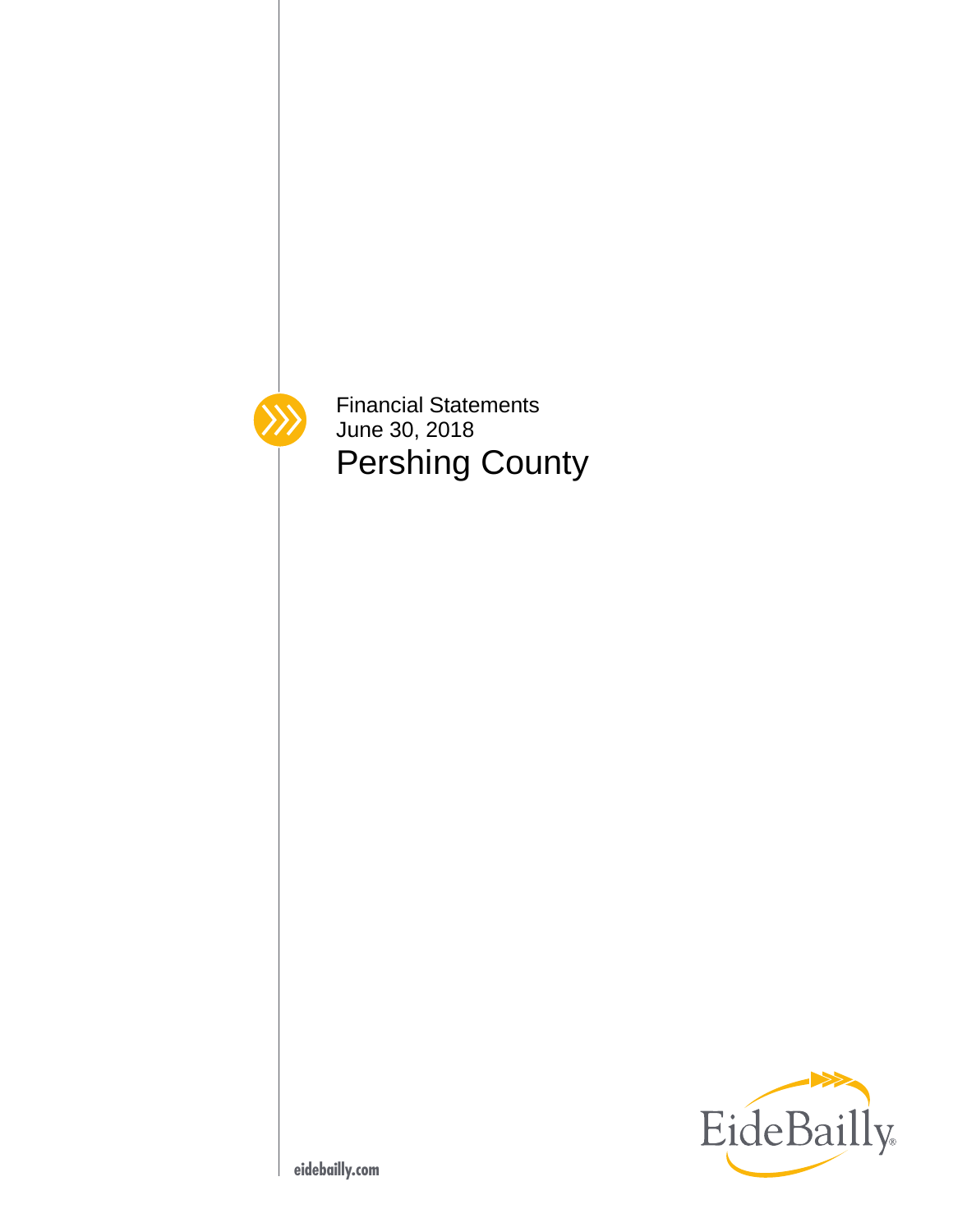| <b>Financial Statements</b>                                                                                                                                                                                                                                                                                                               |  |
|-------------------------------------------------------------------------------------------------------------------------------------------------------------------------------------------------------------------------------------------------------------------------------------------------------------------------------------------|--|
| <b>Fund Financial Statements</b><br>Reconciliation of the Balance Sheet of Governmental Funds to the Statement of Net Position 17<br>Statement of Revenues, Expenditures, and Changes in Fund Balances – Governmental Funds  18<br>Reconciliation of the Statement of Revenues, Expenditures and Changes in Fund Balances of Governmental |  |
|                                                                                                                                                                                                                                                                                                                                           |  |
|                                                                                                                                                                                                                                                                                                                                           |  |
| <b>Required Supplementary Information</b>                                                                                                                                                                                                                                                                                                 |  |
| Schedule of Revenues, Expenditures, and Changes in Fund Balances – Budget and Actual                                                                                                                                                                                                                                                      |  |
|                                                                                                                                                                                                                                                                                                                                           |  |
|                                                                                                                                                                                                                                                                                                                                           |  |
| Reconciliation of the General Fund (Budgetary Basis) to the General Fund (GAAP Basis) – Schedule of                                                                                                                                                                                                                                       |  |
|                                                                                                                                                                                                                                                                                                                                           |  |
|                                                                                                                                                                                                                                                                                                                                           |  |
|                                                                                                                                                                                                                                                                                                                                           |  |
|                                                                                                                                                                                                                                                                                                                                           |  |
|                                                                                                                                                                                                                                                                                                                                           |  |
| Other Supplementary Information                                                                                                                                                                                                                                                                                                           |  |
| Reconciliation of the General Fund (Budgetary Basis) to the General Fund (GAAP Basis) – Balance Sheet 69<br><b>Governmental Funds</b><br>Combining Statement of Revenues, Expenditures, and Changes in Fund Balances - Nonmajor Governmental                                                                                              |  |
|                                                                                                                                                                                                                                                                                                                                           |  |
| Combining Statement of Revenues, Expenditures and Changes in Fund Balances - Nonmajor Special Revenue                                                                                                                                                                                                                                     |  |
| Schedule of Revenues, Expenditures, and Changes in Fund Balances - Budget and Actual                                                                                                                                                                                                                                                      |  |
|                                                                                                                                                                                                                                                                                                                                           |  |
|                                                                                                                                                                                                                                                                                                                                           |  |
|                                                                                                                                                                                                                                                                                                                                           |  |
|                                                                                                                                                                                                                                                                                                                                           |  |
|                                                                                                                                                                                                                                                                                                                                           |  |
|                                                                                                                                                                                                                                                                                                                                           |  |
|                                                                                                                                                                                                                                                                                                                                           |  |
|                                                                                                                                                                                                                                                                                                                                           |  |
|                                                                                                                                                                                                                                                                                                                                           |  |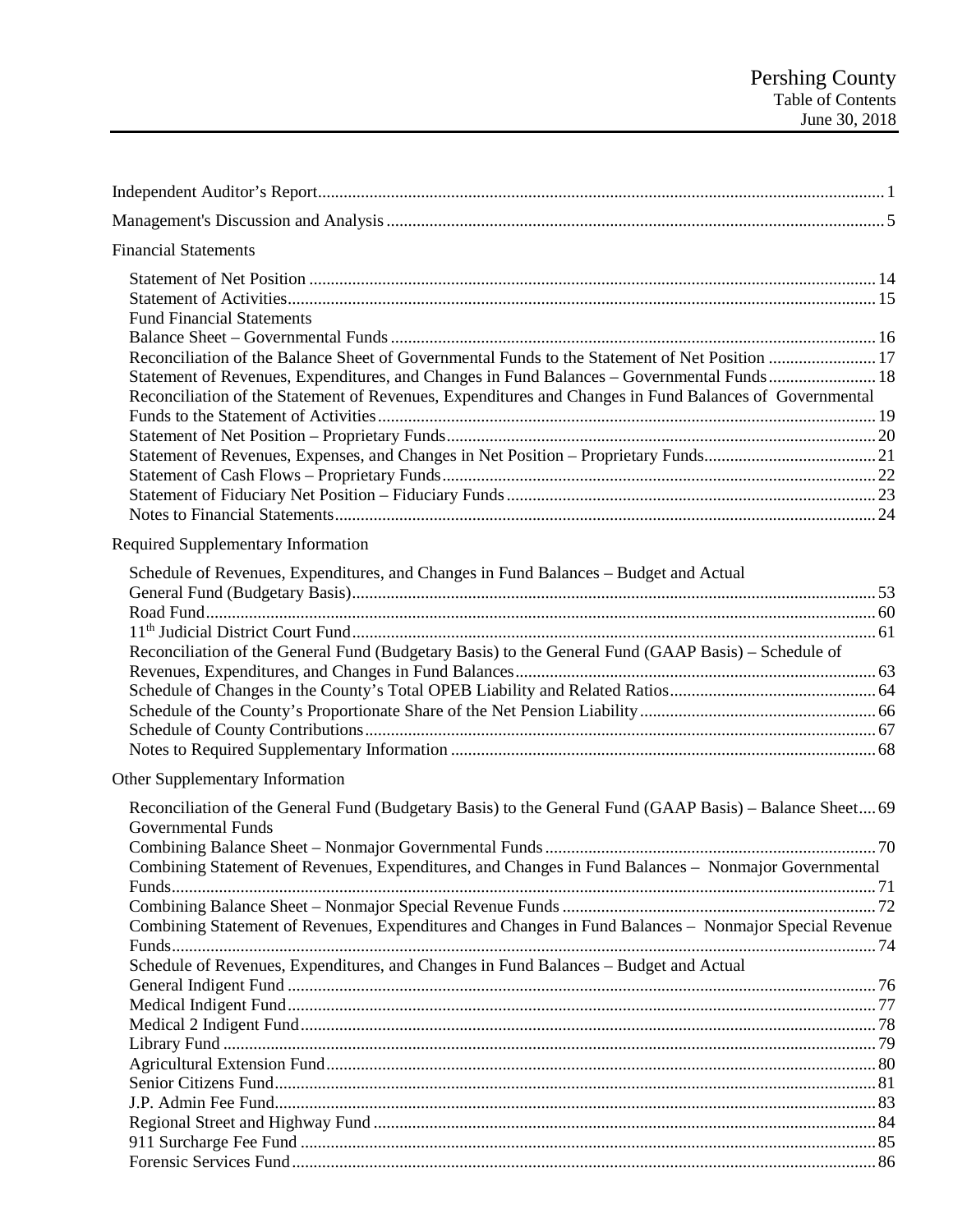| Combining Statement of Revenues, Expenditures, and Changes in Fund Balances – Internally Reported<br>Schedule of Revenues, Expenditures, and Changes in Fund Balances - Budget and Actual<br>Combining Statement of Revenues, Expenditures, and Changes in Fund Balances - Nonmajor Capital Projects<br>Schedule of Revenues, Expenditures, and Changes in Fund Balances – Budget and Actual<br><b>Enterprise Funds</b><br>Major Enterprise Funds<br>Schedule of Revenues, Expenses, and Changes in Net Position - Budget and Actual<br>Combining Statement of Revenues, Expenses, and Changes in Fund Balances - Nonmajor Enterprise Funds 109<br>Nonmajor Enterprise Funds<br>Schedule of Revenues, Expenses, and Changes in Net Position - Budget and Actual<br>Schedule of Fees Imposed Subject to the Provisions of NRS 354.5989, Limitation of Fees for Business<br><b>Statistical Section</b><br>Schedule No. 2 – Summary Schedule of Revenues, Expenditures, and Changes in Fund Balances –<br>Independent Auditor's Report on Internal Control over Financial Reporting and on Compliance and Other<br>Matters Based on an Audit of Financial Statements Performed in Accordance with Government Auditing<br>Independent Auditor's Report on Compliance for Each Major Federal Program and Report on Internal Control<br><b>Compliance Section</b> |  |
|-------------------------------------------------------------------------------------------------------------------------------------------------------------------------------------------------------------------------------------------------------------------------------------------------------------------------------------------------------------------------------------------------------------------------------------------------------------------------------------------------------------------------------------------------------------------------------------------------------------------------------------------------------------------------------------------------------------------------------------------------------------------------------------------------------------------------------------------------------------------------------------------------------------------------------------------------------------------------------------------------------------------------------------------------------------------------------------------------------------------------------------------------------------------------------------------------------------------------------------------------------------------------------------------------------------------------------------------------------------|--|
|                                                                                                                                                                                                                                                                                                                                                                                                                                                                                                                                                                                                                                                                                                                                                                                                                                                                                                                                                                                                                                                                                                                                                                                                                                                                                                                                                             |  |
|                                                                                                                                                                                                                                                                                                                                                                                                                                                                                                                                                                                                                                                                                                                                                                                                                                                                                                                                                                                                                                                                                                                                                                                                                                                                                                                                                             |  |
|                                                                                                                                                                                                                                                                                                                                                                                                                                                                                                                                                                                                                                                                                                                                                                                                                                                                                                                                                                                                                                                                                                                                                                                                                                                                                                                                                             |  |
|                                                                                                                                                                                                                                                                                                                                                                                                                                                                                                                                                                                                                                                                                                                                                                                                                                                                                                                                                                                                                                                                                                                                                                                                                                                                                                                                                             |  |
|                                                                                                                                                                                                                                                                                                                                                                                                                                                                                                                                                                                                                                                                                                                                                                                                                                                                                                                                                                                                                                                                                                                                                                                                                                                                                                                                                             |  |
|                                                                                                                                                                                                                                                                                                                                                                                                                                                                                                                                                                                                                                                                                                                                                                                                                                                                                                                                                                                                                                                                                                                                                                                                                                                                                                                                                             |  |
|                                                                                                                                                                                                                                                                                                                                                                                                                                                                                                                                                                                                                                                                                                                                                                                                                                                                                                                                                                                                                                                                                                                                                                                                                                                                                                                                                             |  |
|                                                                                                                                                                                                                                                                                                                                                                                                                                                                                                                                                                                                                                                                                                                                                                                                                                                                                                                                                                                                                                                                                                                                                                                                                                                                                                                                                             |  |
|                                                                                                                                                                                                                                                                                                                                                                                                                                                                                                                                                                                                                                                                                                                                                                                                                                                                                                                                                                                                                                                                                                                                                                                                                                                                                                                                                             |  |
|                                                                                                                                                                                                                                                                                                                                                                                                                                                                                                                                                                                                                                                                                                                                                                                                                                                                                                                                                                                                                                                                                                                                                                                                                                                                                                                                                             |  |
|                                                                                                                                                                                                                                                                                                                                                                                                                                                                                                                                                                                                                                                                                                                                                                                                                                                                                                                                                                                                                                                                                                                                                                                                                                                                                                                                                             |  |
|                                                                                                                                                                                                                                                                                                                                                                                                                                                                                                                                                                                                                                                                                                                                                                                                                                                                                                                                                                                                                                                                                                                                                                                                                                                                                                                                                             |  |
|                                                                                                                                                                                                                                                                                                                                                                                                                                                                                                                                                                                                                                                                                                                                                                                                                                                                                                                                                                                                                                                                                                                                                                                                                                                                                                                                                             |  |
|                                                                                                                                                                                                                                                                                                                                                                                                                                                                                                                                                                                                                                                                                                                                                                                                                                                                                                                                                                                                                                                                                                                                                                                                                                                                                                                                                             |  |
|                                                                                                                                                                                                                                                                                                                                                                                                                                                                                                                                                                                                                                                                                                                                                                                                                                                                                                                                                                                                                                                                                                                                                                                                                                                                                                                                                             |  |
|                                                                                                                                                                                                                                                                                                                                                                                                                                                                                                                                                                                                                                                                                                                                                                                                                                                                                                                                                                                                                                                                                                                                                                                                                                                                                                                                                             |  |
|                                                                                                                                                                                                                                                                                                                                                                                                                                                                                                                                                                                                                                                                                                                                                                                                                                                                                                                                                                                                                                                                                                                                                                                                                                                                                                                                                             |  |
|                                                                                                                                                                                                                                                                                                                                                                                                                                                                                                                                                                                                                                                                                                                                                                                                                                                                                                                                                                                                                                                                                                                                                                                                                                                                                                                                                             |  |
|                                                                                                                                                                                                                                                                                                                                                                                                                                                                                                                                                                                                                                                                                                                                                                                                                                                                                                                                                                                                                                                                                                                                                                                                                                                                                                                                                             |  |
|                                                                                                                                                                                                                                                                                                                                                                                                                                                                                                                                                                                                                                                                                                                                                                                                                                                                                                                                                                                                                                                                                                                                                                                                                                                                                                                                                             |  |
|                                                                                                                                                                                                                                                                                                                                                                                                                                                                                                                                                                                                                                                                                                                                                                                                                                                                                                                                                                                                                                                                                                                                                                                                                                                                                                                                                             |  |
|                                                                                                                                                                                                                                                                                                                                                                                                                                                                                                                                                                                                                                                                                                                                                                                                                                                                                                                                                                                                                                                                                                                                                                                                                                                                                                                                                             |  |
|                                                                                                                                                                                                                                                                                                                                                                                                                                                                                                                                                                                                                                                                                                                                                                                                                                                                                                                                                                                                                                                                                                                                                                                                                                                                                                                                                             |  |
|                                                                                                                                                                                                                                                                                                                                                                                                                                                                                                                                                                                                                                                                                                                                                                                                                                                                                                                                                                                                                                                                                                                                                                                                                                                                                                                                                             |  |
|                                                                                                                                                                                                                                                                                                                                                                                                                                                                                                                                                                                                                                                                                                                                                                                                                                                                                                                                                                                                                                                                                                                                                                                                                                                                                                                                                             |  |
|                                                                                                                                                                                                                                                                                                                                                                                                                                                                                                                                                                                                                                                                                                                                                                                                                                                                                                                                                                                                                                                                                                                                                                                                                                                                                                                                                             |  |
|                                                                                                                                                                                                                                                                                                                                                                                                                                                                                                                                                                                                                                                                                                                                                                                                                                                                                                                                                                                                                                                                                                                                                                                                                                                                                                                                                             |  |
|                                                                                                                                                                                                                                                                                                                                                                                                                                                                                                                                                                                                                                                                                                                                                                                                                                                                                                                                                                                                                                                                                                                                                                                                                                                                                                                                                             |  |
|                                                                                                                                                                                                                                                                                                                                                                                                                                                                                                                                                                                                                                                                                                                                                                                                                                                                                                                                                                                                                                                                                                                                                                                                                                                                                                                                                             |  |
|                                                                                                                                                                                                                                                                                                                                                                                                                                                                                                                                                                                                                                                                                                                                                                                                                                                                                                                                                                                                                                                                                                                                                                                                                                                                                                                                                             |  |
|                                                                                                                                                                                                                                                                                                                                                                                                                                                                                                                                                                                                                                                                                                                                                                                                                                                                                                                                                                                                                                                                                                                                                                                                                                                                                                                                                             |  |
|                                                                                                                                                                                                                                                                                                                                                                                                                                                                                                                                                                                                                                                                                                                                                                                                                                                                                                                                                                                                                                                                                                                                                                                                                                                                                                                                                             |  |
|                                                                                                                                                                                                                                                                                                                                                                                                                                                                                                                                                                                                                                                                                                                                                                                                                                                                                                                                                                                                                                                                                                                                                                                                                                                                                                                                                             |  |
|                                                                                                                                                                                                                                                                                                                                                                                                                                                                                                                                                                                                                                                                                                                                                                                                                                                                                                                                                                                                                                                                                                                                                                                                                                                                                                                                                             |  |
|                                                                                                                                                                                                                                                                                                                                                                                                                                                                                                                                                                                                                                                                                                                                                                                                                                                                                                                                                                                                                                                                                                                                                                                                                                                                                                                                                             |  |
|                                                                                                                                                                                                                                                                                                                                                                                                                                                                                                                                                                                                                                                                                                                                                                                                                                                                                                                                                                                                                                                                                                                                                                                                                                                                                                                                                             |  |
|                                                                                                                                                                                                                                                                                                                                                                                                                                                                                                                                                                                                                                                                                                                                                                                                                                                                                                                                                                                                                                                                                                                                                                                                                                                                                                                                                             |  |
|                                                                                                                                                                                                                                                                                                                                                                                                                                                                                                                                                                                                                                                                                                                                                                                                                                                                                                                                                                                                                                                                                                                                                                                                                                                                                                                                                             |  |
|                                                                                                                                                                                                                                                                                                                                                                                                                                                                                                                                                                                                                                                                                                                                                                                                                                                                                                                                                                                                                                                                                                                                                                                                                                                                                                                                                             |  |
|                                                                                                                                                                                                                                                                                                                                                                                                                                                                                                                                                                                                                                                                                                                                                                                                                                                                                                                                                                                                                                                                                                                                                                                                                                                                                                                                                             |  |
|                                                                                                                                                                                                                                                                                                                                                                                                                                                                                                                                                                                                                                                                                                                                                                                                                                                                                                                                                                                                                                                                                                                                                                                                                                                                                                                                                             |  |
|                                                                                                                                                                                                                                                                                                                                                                                                                                                                                                                                                                                                                                                                                                                                                                                                                                                                                                                                                                                                                                                                                                                                                                                                                                                                                                                                                             |  |
|                                                                                                                                                                                                                                                                                                                                                                                                                                                                                                                                                                                                                                                                                                                                                                                                                                                                                                                                                                                                                                                                                                                                                                                                                                                                                                                                                             |  |
|                                                                                                                                                                                                                                                                                                                                                                                                                                                                                                                                                                                                                                                                                                                                                                                                                                                                                                                                                                                                                                                                                                                                                                                                                                                                                                                                                             |  |
|                                                                                                                                                                                                                                                                                                                                                                                                                                                                                                                                                                                                                                                                                                                                                                                                                                                                                                                                                                                                                                                                                                                                                                                                                                                                                                                                                             |  |
|                                                                                                                                                                                                                                                                                                                                                                                                                                                                                                                                                                                                                                                                                                                                                                                                                                                                                                                                                                                                                                                                                                                                                                                                                                                                                                                                                             |  |
|                                                                                                                                                                                                                                                                                                                                                                                                                                                                                                                                                                                                                                                                                                                                                                                                                                                                                                                                                                                                                                                                                                                                                                                                                                                                                                                                                             |  |
|                                                                                                                                                                                                                                                                                                                                                                                                                                                                                                                                                                                                                                                                                                                                                                                                                                                                                                                                                                                                                                                                                                                                                                                                                                                                                                                                                             |  |
|                                                                                                                                                                                                                                                                                                                                                                                                                                                                                                                                                                                                                                                                                                                                                                                                                                                                                                                                                                                                                                                                                                                                                                                                                                                                                                                                                             |  |
|                                                                                                                                                                                                                                                                                                                                                                                                                                                                                                                                                                                                                                                                                                                                                                                                                                                                                                                                                                                                                                                                                                                                                                                                                                                                                                                                                             |  |
|                                                                                                                                                                                                                                                                                                                                                                                                                                                                                                                                                                                                                                                                                                                                                                                                                                                                                                                                                                                                                                                                                                                                                                                                                                                                                                                                                             |  |
|                                                                                                                                                                                                                                                                                                                                                                                                                                                                                                                                                                                                                                                                                                                                                                                                                                                                                                                                                                                                                                                                                                                                                                                                                                                                                                                                                             |  |
|                                                                                                                                                                                                                                                                                                                                                                                                                                                                                                                                                                                                                                                                                                                                                                                                                                                                                                                                                                                                                                                                                                                                                                                                                                                                                                                                                             |  |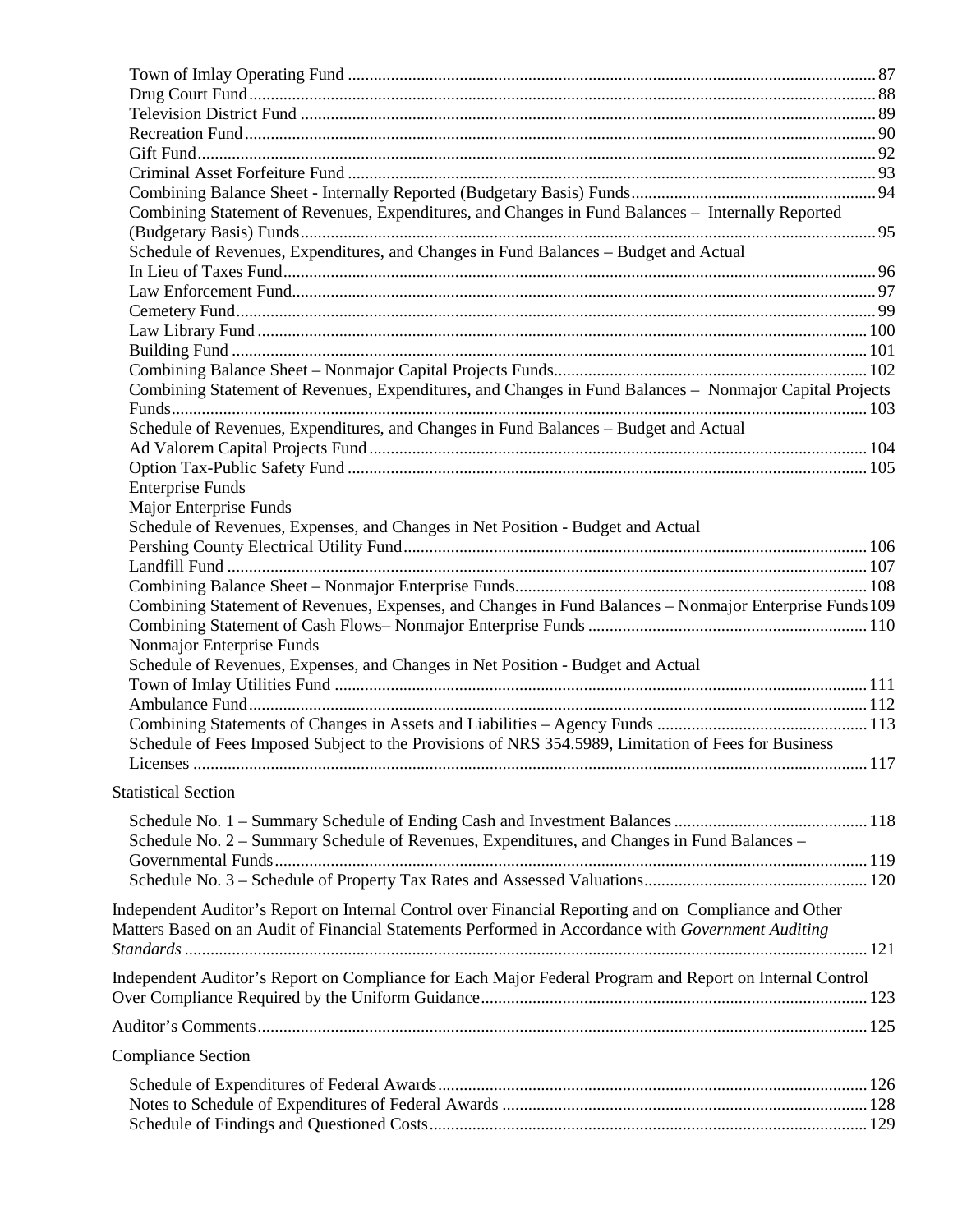

**CPAs & BUSINESS ADVISORS** 

### **Independent Auditor's Report**

<span id="page-3-0"></span>To the Honorable Board of Commissioners Pershing County, Nevada Lovelock, Nevada

### **Report on the Financial Statements**

We have audited the accompanying financial statements of the governmental activities, the business-type activities, each major fund, and the aggregate remaining fund information of Pershing County, Nevada, as of and for the year ended June 30, 2018, and the related notes to the financial statements, which collectively comprise Pershing County's basic financial statements as listed in the table of contents.

### **Management's Responsibility for the Financial Statements**

Management is responsible for the preparation and fair presentation of these financial statements in accordance with accounting principles generally accepted in the United States of America; this includes the design, implementation, and maintenance of internal control relevant to the preparation and fair presentation of financial statements that are free from material misstatement, whether due to fraud or error.

### **Auditor's Responsibility**

Our responsibility is to express opinions on these financial statements based on our audit. We conducted our audit in accordance with auditing standards generally accepted in the United States of America and the standards applicable to financial audits contained in *Government Auditing Standards*, issued by the Comptroller General of the United States. Those standards require that we plan and perform the audit to obtain reasonable assurance about whether the financial statements are free from material misstatement.

An audit involves performing procedures to obtain audit evidence about the amounts and disclosures in the financial statements. The procedures selected depend on the auditor's judgment, including the assessment of the risks of material misstatement of the financial statements, whether due to fraud or error. In making those risk assessments, the auditor considers internal control relevant to the entity's preparation and fair presentation of the financial statements in order to design audit procedures that are appropriate in the circumstances, but not for the purpose of expressing an opinion on the effectiveness of the entity's internal control. Accordingly, we express no such opinion. An audit also includes evaluating the appropriateness of accounting policies used and the reasonableness of significant accounting estimates made by management, as well as evaluating the overall presentation of the financial statements.

We believe that the audit evidence we have obtained is sufficient and appropriate to provide a basis for our audit opinions.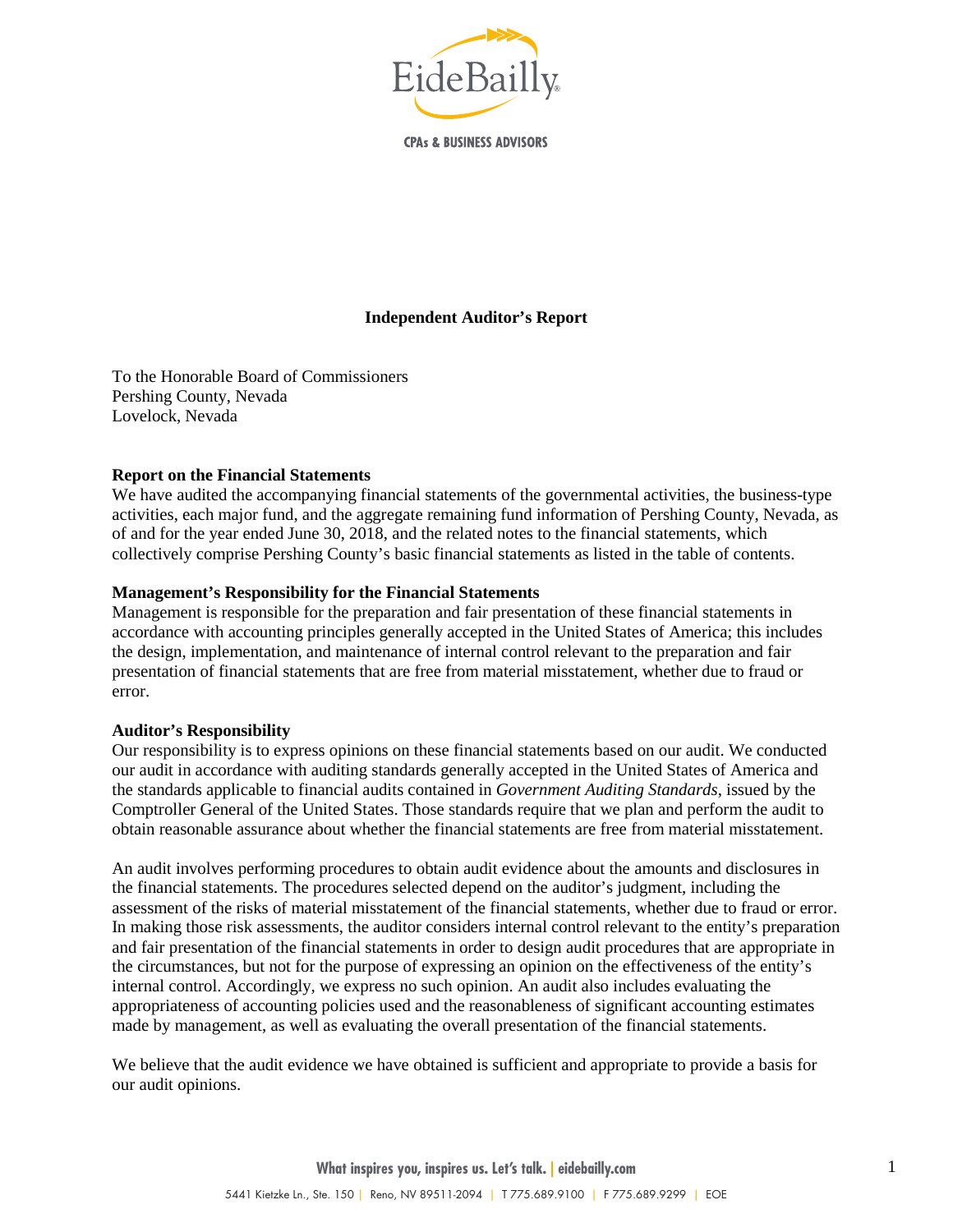### **Opinions**

In our opinion, the financial statements referred to above present fairly, in all material respects, the respective financial position of the governmental activities, the business-type activities, each major fund, and the aggregate remaining fund information of Pershing County as of June 30, 2018, and the respective changes in financial position and, where applicable, cash flows thereof for the year then ended in accordance with accounting principles generally accepted in the United States of America.

### **Change in Accounting Principle**

As discussed in Notes 1 and 10 to the financial statements, Pershing County has adopted the provisions of GASB Statement No. 75, *Accounting and Financial Reporting for Postemployment Benefits Other Than Pensions*, which has resulted in a restatement of the net position as of July 1, 2017. Our opinions are not modified with respect to this matter.

### **Correction of Error**

As discussed in Note 10 to the financial statements, certain errors occurred in the determination or classification of payments to satisfy employee contribution requirements in the adoption, as of July 1, 2016, of GASB Statement No. 82, *Pension Issues – An amendment of GASB Statements No. 67, No. 68, and No. 73*, resulting in the overstatement of amounts previously reported for deferred outflows of resources, net pension liability-related amounts, and deferred inflows of resources, net pension liabilityrelated amounts, for the year ended June 30, 2017, and were discovered by management during the current year based on communications from the Public Employee's Retirement System of Nevada (PERS), including a restated Schedule of Employer Allocations for GASB 82 Implementation. Accordingly, amounts for deferred outflows of resources, net pension liability-related amounts, and deferred inflows of resources, net pension-liability related amounts, have resulted in a restatement of net position as of July 1, 2017. Our opinions are not modified with respect to this matter.

### **Other Matters**

#### *Required Supplementary Information*

Accounting principles generally accepted in the United States of America require that the Management's Discussion and Analysis on pages 5 through 13, budgetary comparison and reconciliation information on pages 53 through 63, Schedule of Changes in the County's Total OPEB Liability and Related Ratios on pages 64 and 65, Schedule of the County's Proportionate Share of the Net Pension Liability on page 66, Schedule of County Contributions on page 67, and the notes to required supplementary information on page 68 be presented to supplement the basic financial statements. Such information, although not a part of the basic financial statements, is required by the Governmental Accounting Standards Board, who considers it to be an essential part of financial reporting for placing the basic financial statements in an appropriate operational, economic, or historical context. We have applied certain limited procedures to the Management's Discussion and Analysis, Schedule of Changes in the County's Total OPEB Liability and Related Ratios, Schedule of the County's Proportionate Share of the Net Pension Liability, and Schedule of County Contributions, in accordance with auditing standards generally accepted in the United States of America, which consisted of inquiries of management about the methods of preparing the information and comparing the information for consistency with management's responses to our inquiries, the basic financial statements, and other knowledge we obtained during our audit of the basic financial statements. We do not express an opinion or provide any assurance on the information because the limited procedures do not provide us with sufficient evidence to express an opinion or provide any assurance.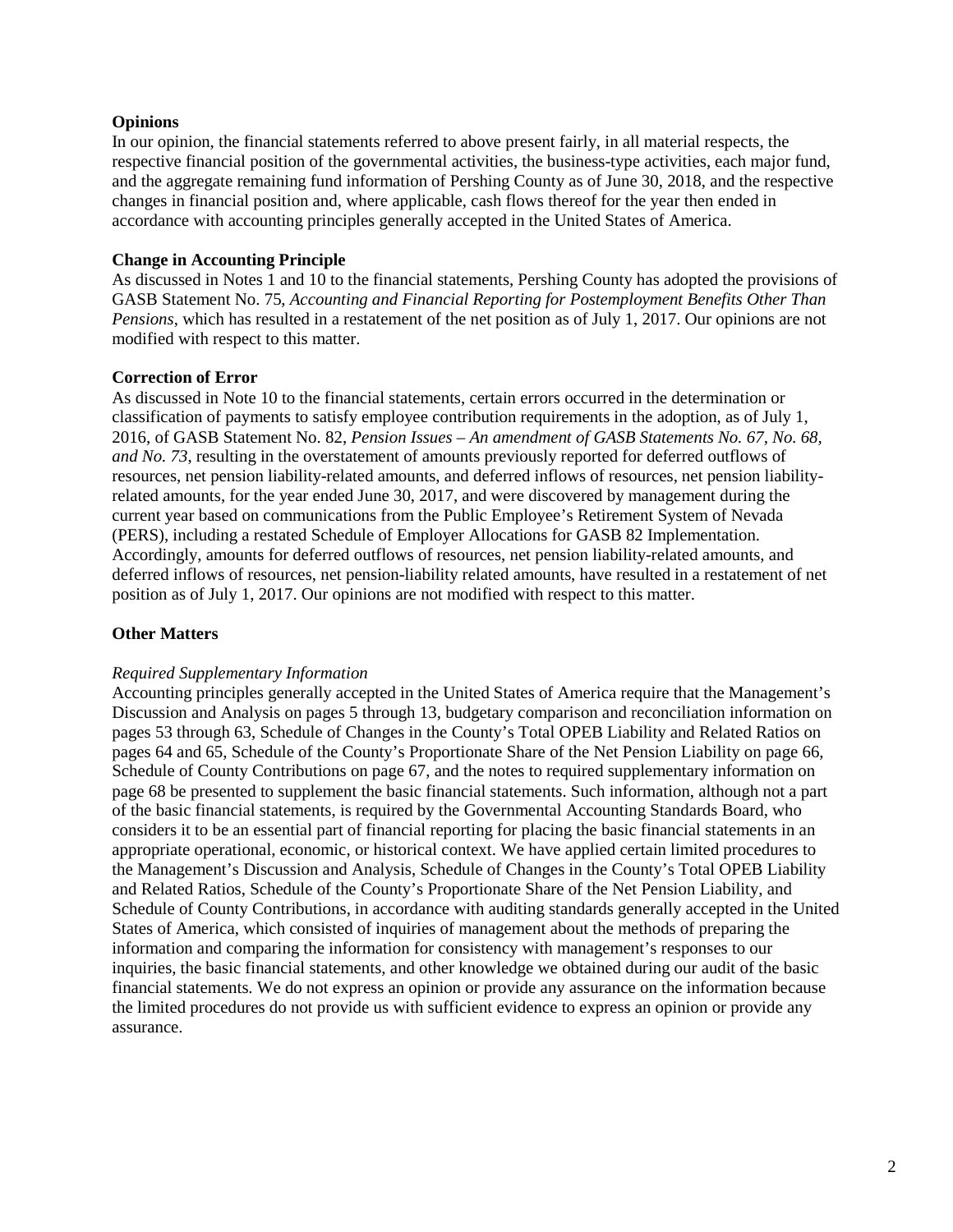The budgetary comparison and reconciliation information and related notes are the responsibility of management and were derived from and relate directly to underlying accounting and other records used to prepare the basic financial statements. Such information has been subjected to the auditing procedures applied in the audit of the basic financial statements and certain additional procedures, including comparing and reconciling such information directly to the underlying accounting and other records used to prepare the basic financial statements or to the basic financial statements themselves, and other additional procedures in accordance with auditing standards generally accepted in the United States of America. In our opinion, the budgetary comparison and reconciliation information and related notes are fairly stated, in all material respects, in relation to the basic financial statements as a whole.

### *Other Information*

Our audit was conducted for the purpose of forming opinions on the financial statements that collectively comprise Pershing County's basic financial statements. The combining and individual nonmajor fund financial statements and schedules, reconciliation information, and statistical section are presented for purposes of additional analysis and are not a required part of the basic financial statements. The accompanying Schedule of Fees is presented for purposes of additional analysis as required by Nevada Revised Statutes and is also not a required part of the basic financial statements. The accompanying Schedule of Expenditures of Federal Awards is presented for purposes of additional analysis as required by the audit requirements of Title 2 U.S. Code of Federal Regulations (CFR) Part 200, *Uniform Administrative Requirements, Cost Principles, and Audit Requirements for Federal Awards* (Uniform Guidance) and is also not a required part of the basic financial statements.

The 2018 combining and individual nonmajor fund financial statements and schedules, reconciliation information, the Schedule of Fees, and the Schedule of Expenditures of Federal Awards are the responsibility of management and were derived from and relate directly to the underlying accounting and other records used to prepare the basic financial statements. Such information has been subjected to the auditing procedures applied in the audit of the basic financial statements and certain additional procedures, including comparing and reconciling such information directly to the underlying accounting and other records used to prepare the basic financial statements or to the basic financial statements themselves, and other additional procedures in accordance with auditing standards generally accepted in the United States of America. In our opinion, the combining and individual nonmajor fund financial statements and schedules, reconciliation information, the Schedule of Fees, and the Schedule of Expenditures of Federal Awards are fairly stated in all material respects in relation to the basic financial statements as a whole.

The statistical section has not been subjected to the auditing procedures applied in the audit of the basic financial statements and, accordingly, we do not express an opinion or provide any assurance on it.

### *Prior Year Partial Comparative Information*

The nonmajor combining and individual fund financial statements and schedules related to the 2017 financial statements are presented for purposes of additional analysis and were derived from and relate directly to the underlying accounting and other records used to prepare the 2017 financial statements. The information has been subjected to the auditing procedures applied in the audit of the 2017 basic financial statements and certain additional procedures, including comparing and reconciling such information directly to the underlying accounting and other records used to prepare those financial statements or to those financial statements themselves, and other additional procedures in accordance with auditing standards generally accepted in the United States of America. The individual fund financial statements and schedules are consistent in relation to the basic financial statements from which they have been derived.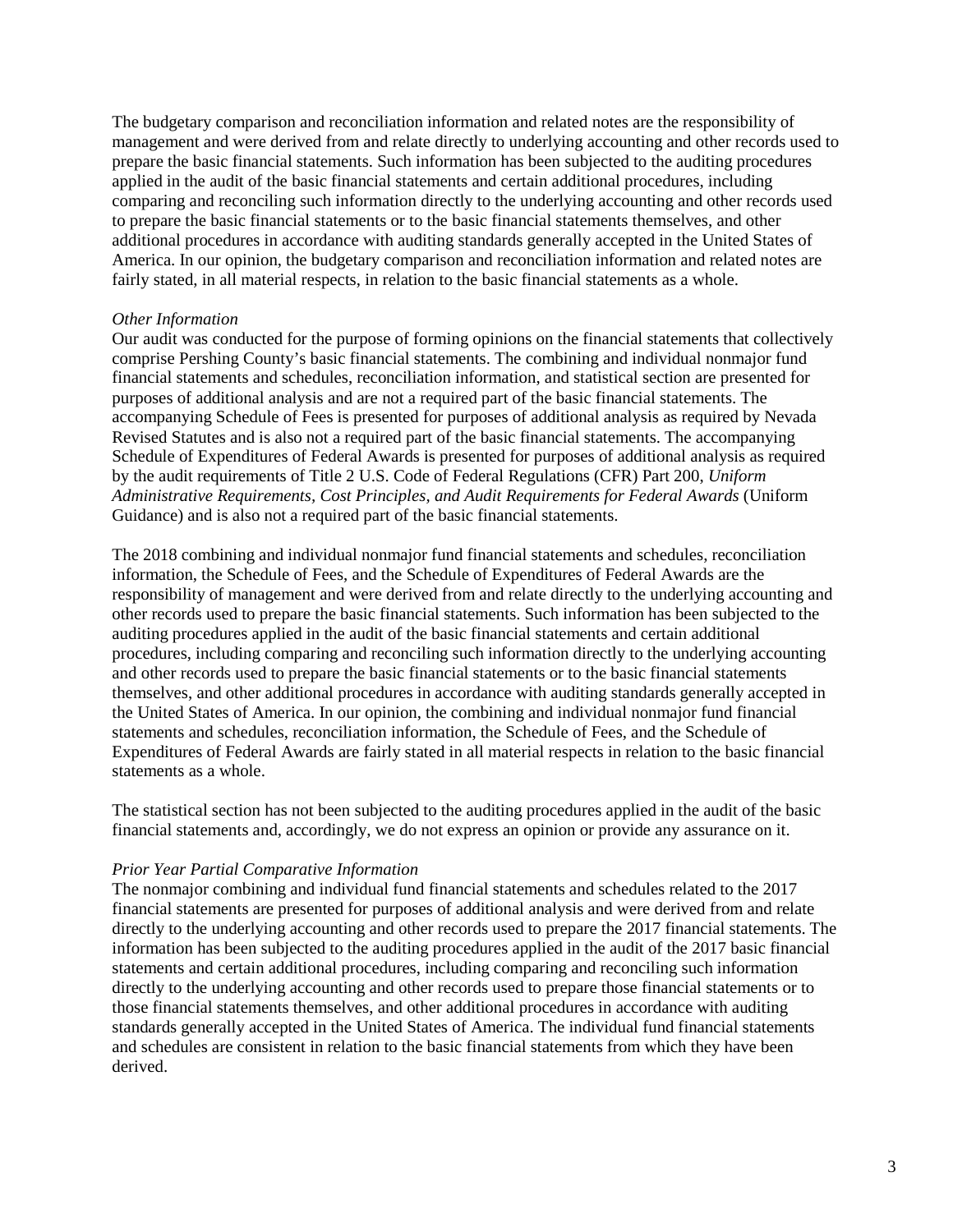#### **Other Reporting Required by** *Government Auditing Standards*

In accordance with *Government Auditing Standards*, we have also issued our report dated November 30, 2018, on our consideration of Pershing County's internal control over financial reporting and on our tests of its compliance with certain provisions of laws, regulations, contracts, grant agreements, and other matters. The purpose of that report is solely to describe the scope of our testing of internal control over financial reporting and compliance and the results of that testing, and not to provide an opinion on the effectiveness of Pershing County's internal control over financial reporting or on compliance. That report is an integral part of an audit performed in accordance with *Government Auditing Standards* in considering Pershing County's internal control over financial reporting and compliance.

Ede Sailly LLP

Reno, Nevada November 30, 2018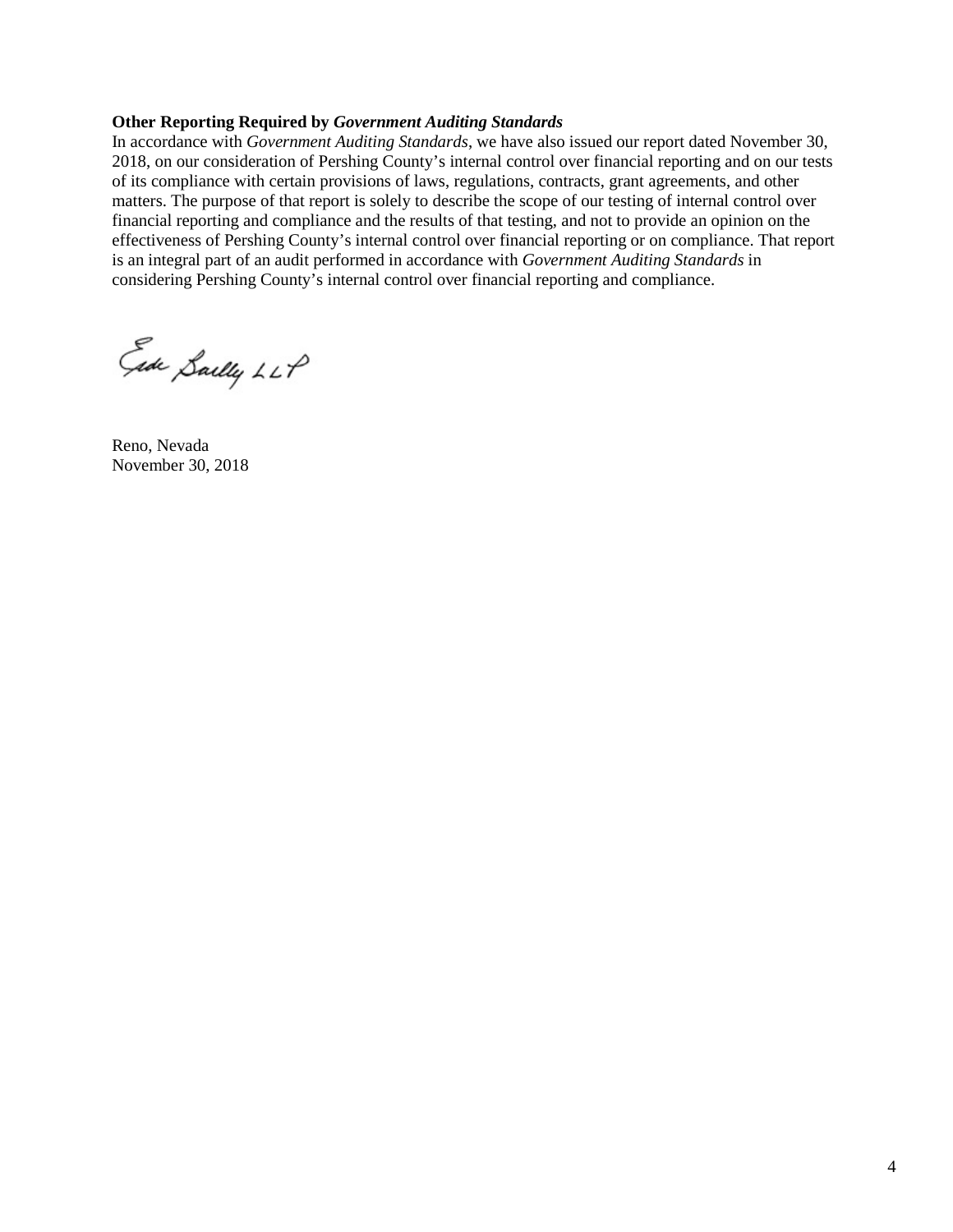<span id="page-7-0"></span>As management of Pershing County, we offer readers of Pershing County's financial statements this narrative overview and analysis of the financial activities of Pershing County for the fiscal year ended June 30, 2018.

# **FINANCIAL HIGHLIGHTS**

- The assets and deferred inflows of resources of Pershing County exceeded its liabilities and deferred inflows of resources at the close of the most recent fiscal year by \$9,854,500 (net position). Of this amount, \$4,611,639 is restricted net position. The balance of unrestricted net position is \$(4,829,239).
- The County's total net position decreased by \$1,912,372. The net position of the governmental activities decreased by \$1,930,170 and the net position of the business-type activities increased by \$17,798.
- As of the close of the current fiscal year, the County's governmental funds reported combined ending fund balances of \$10,267,949, a decrease of \$57,830 in comparison with the prior year.
- At the end of the current fiscal year, unassigned fund balance for the General Fund was \$1,541,536, or 22% of total General Fund expenditures.
- The County's total debt decreased by \$67,034 during the current fiscal year. The key factor in this decrease was the payments of debt. The total other postemployment benefits (OPEB) liability increased by \$1,442,162 over the prior year.
- The net pension liability, in the amount of \$11,351,200, is reported in accordance with GASB 68.

# **OVERVIEW OF THE FINANCIAL STATEMENTS**

This discussion and analysis are intended to serve as an introduction to Pershing County's basic financial statements. The County's basic financial statements comprise three components: 1) government-wide financial statements, 2) fund financial statements, and 3) notes to financial statements. This report also contains other supplementary information in addition to the basic financial statements themselves.

**Government-wide Financial Statements.** The government-wide financial statements are designed to provide readers with a broad overview of Pershing County's finances, in a manner similar to a privatesector business.

The Statement of Net Position presents information on all of the County's assets and liabilities and deferred inflows/outflows of resources, with the difference reported as net position. Over time, increases or decreases in net position may serve as a useful indicator of whether the financial position of the County is improving or deteriorating.

The Statement of Activities presents information showing how the County's net position changed during the most recent fiscal year. All changes in net position are reported as soon as the underlying event giving rise to the change occurs, regardless of the timing of related cash flows.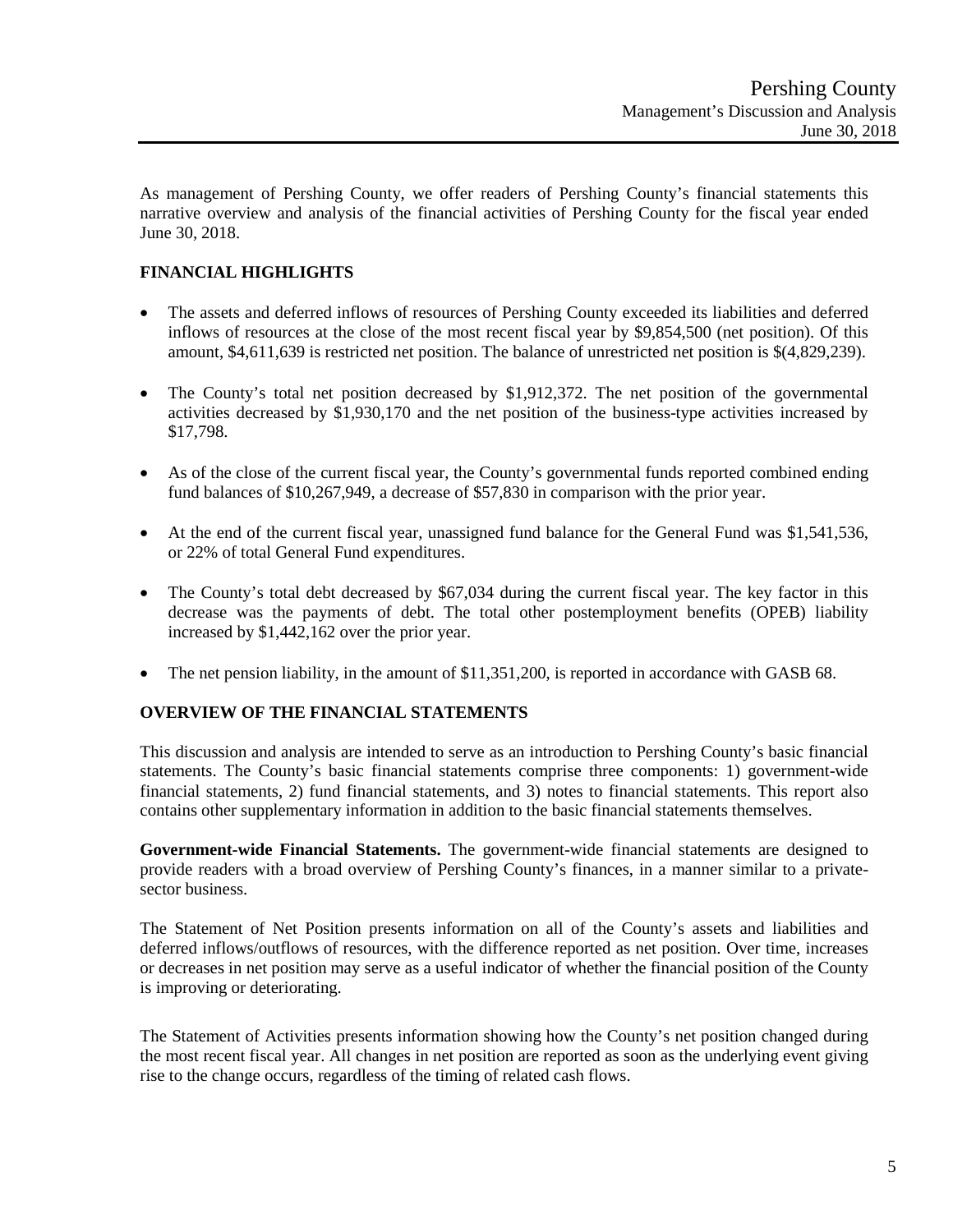Thus, revenues and expenses are reported in this statement for some items that will only result in cash flows in future fiscal periods (uncollected taxes, earned but unused vacation leave and other compensated absences, total OPEB liability, and the net pension liability).

Both of the government-wide financial statements distinguish functions of Pershing County that are principally supported by taxes and intergovernmental revenues (governmental activities) from other functions that are intended to recover all or a significant portion of their costs through user fees and charges (business-type activities). The governmental activities of the County include General Government, Public Safety, Judicial, Public Works, Health, Welfare, Culture and Recreation, Community Support, Interest on Long-term Debt, and Intergovernmental. The business-type activities of Pershing County include an electric distribution operation, landfill operations, a water distribution system, and ambulance services.

The government-wide financial statements include not only Pershing County itself, but also a legally separate television district for which Pershing County is financially accountable. The Pershing County Television District, although a legally separate entity, functions for all practical purposes as a department of Pershing County, and therefore has been included as an integral part of the primary government.

The government-wide financial statements can be found on pages 14-15 of this report.

**Fund Financial Statements.** A fund is a grouping of related accounts that is used to maintain control over resources that have been segregated for specific activities or objectives. Pershing County, like other state and local governments, uses fund accounting to ensure and demonstrate compliance with financerelated legal requirements. All of the funds of the County can be divided into three categories: governmental funds, proprietary funds, and fiduciary funds.

Pershing County adopts an annual appropriated budget for all its funds, except for the fiduciary funds, which are not required to be budgeted. A budgetary comparison statement or schedule has been provided for all nonfiduciary funds to demonstrate compliance with this budget.

*Governmental Funds.* Governmental funds are used to account for essentially the same functions reported as governmental activities in the government-wide financial statements. However, unlike the government-wide financial statements, governmental fund financial statements focus on near-term inflows and outflows of spendable resources, as well as on balances of spendable resources available at the end of the fiscal year. Such information may be useful in evaluating the County's near-term financing requirements.

Because the focus of governmental funds is narrower than that of the government-wide financial statements, it is useful to compare the information presented for governmental funds with similar information presented for governmental activities in the government-wide financial statements. By doing so, readers may better understand the long-term impact of the County's near-term financing decisions. Both the Governmental Funds Balance Sheet and the Governmental Funds Statement of Revenues, Expenditures, and Changes in Fund Balances provide a reconciliation to facilitate this comparison between governmental funds and governmental activities.

Pershing County maintains 22 individual governmental funds. Information is presented separately in the Governmental Funds Balance Sheet and in the Governmental Funds Statement of Revenues, Expenditures, and Changes in Fund Balances for the General Fund, Road Fund, 11<sup>th</sup> Judicial District Court Fund, and Building Fund, all of which are considered to be major funds. Data from the other 18 governmental funds are combined into a single, aggregated presentation. Individual fund data for each of these nonmajor governmental funds is provided in the form of combining and individual fund statements and schedules elsewhere in this report.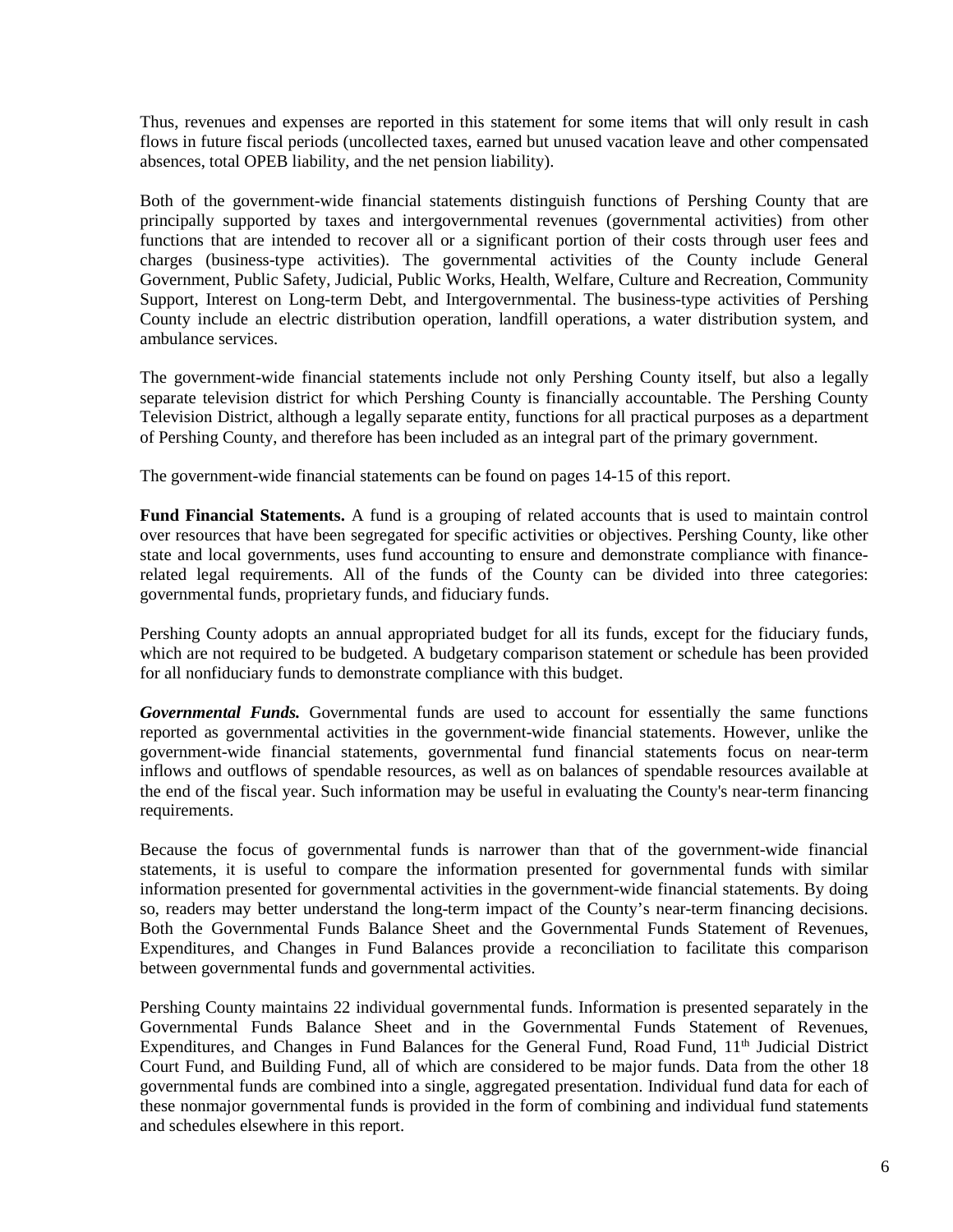The basic governmental fund financial statements can be found on pages 16-19 of this report.

*Proprietary Funds.* Pershing County maintains one type of proprietary fund, enterprise funds. Enterprise funds are used to report the same functions presented as business-type activities in the government-wide financial statements. Pershing County uses enterprise funds to account for its electric distribution operation, landfill operations, water distribution system, and ambulance services.

Proprietary funds provide the same type of information as the business-type activities of the governmentwide financial statements, only in more detail. The proprietary fund financial statements provide separate information for the electric distribution system and landfill operations, which are considered to be major funds of Pershing County. In addition, the proprietary fund financial statement provides information for the water distribution system and ambulance services, which are considered to be nonmajor funds of Pershing County.

The basic proprietary fund financial statements can be found on pages 20-22 of this report.

*Fiduciary Funds.* Fiduciary funds are used to account for resources held for the benefit of parties outside Pershing County. Fiduciary funds are not reflected in the government-wide financial statements because the resources of those funds are not available to support Pershing County's own programs. The accounting used for fiduciary funds is much like that used for proprietary funds.

The basic fiduciary fund financial statements can be found on page 23 of this report.

**Notes to Financial Statements.** The notes provide additional information that is essential for a full understanding of the data provided in the government-wide and fund financial statements. The notes to the financial statements can be found on pages 24-52 of this report.

**Other Information.** In addition to the basic financial statements and accompanying notes, this report also presents certain required supplementary information concerning budgetary comparison information and information on the County's total OPEB liability and the net pension liability. Required supplementary information can be found on pages 53-68 of this report.

The combining and individual fund statements and schedules referred to earlier, in connection with nonmajor governmental funds, internally reported (budgetary basis) funds, and the enterprise funds and agency funds, are presented immediately following the required supplementary information. Combining and individual fund statements and schedules can be found on pages 69-116 of this report.

**Implementation of Standards.** As of July 1, 2017, the County adopted GASB Statement No. 75, *Accounting and Financial Reporting for Postemployment Benefits Other Than Pensions.* The implementation of this standard replaces the requirements of GASB Statement No. 45, *Accounting and Financial Reporting by Employers for Postemployment Benefits Other Than Pensions*, and requires governments calculate and report the costs and obligations associated with postemployment benefits other than pensions (OPEB) in their basic financial statements. Employers are required to recognize OPEB amounts for all benefits provided through the plan which include the total OPEB liability, deferred outflows of resources, deferred inflows of resources, and OPEB expense. The effect of the implementation of this standard on beginning net position in disclosed in Note 10 and the additional disclosures required by this standard are included in Note 8.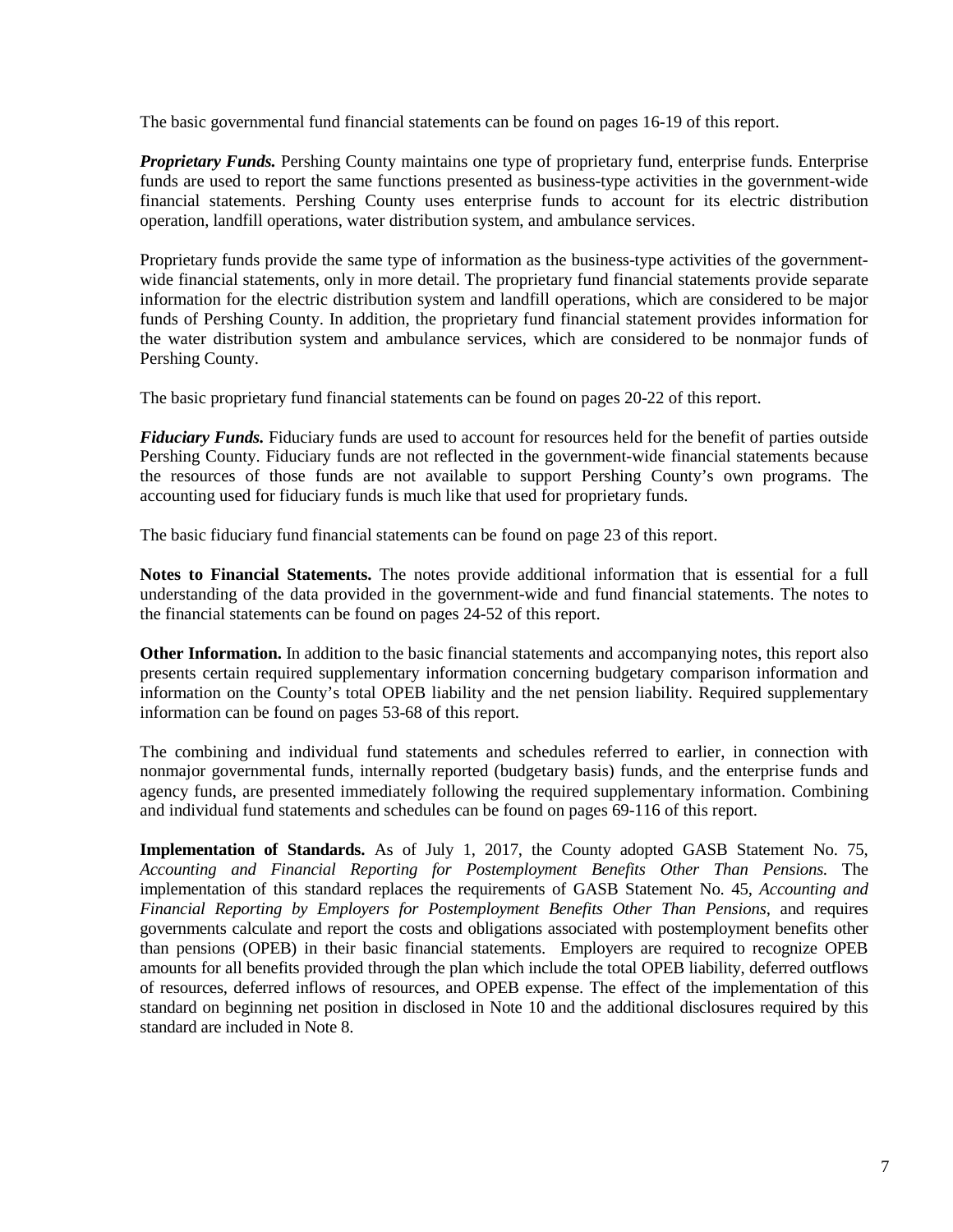### **GOVERNMENT-WIDE FINANCIAL ANALYSIS**

As noted earlier, net position may serve over time as a useful indicator of a government's financial position. In the case of Pershing County, assets exceeded liabilities by \$9,854,500 at the close of the most recent fiscal year.

The largest portion of Pershing County's net position reflects its investment in capital assets (land, buildings and improvements, infrastructure, and equipment and vehicles), less any related debt used to acquire those assets that is still outstanding. Pershing County uses these capital assets to provide services to citizens; consequently, these assets are not available for future spending. Although Pershing County's investment in its capital assets is reported net of related debt, it should be noted that the resources needed to repay this debt must be provided from other sources, since the capital assets themselves cannot be used to liquidate these liabilities.

|                                   |              | Governmental Activities | <b>Business-type Activities</b> |             | Total        |               |
|-----------------------------------|--------------|-------------------------|---------------------------------|-------------|--------------|---------------|
|                                   | 2018         | 2017                    | 2018                            | 2017        | 2018         | 2017          |
|                                   |              |                         |                                 |             |              |               |
| Current and other assets          | \$11,435,900 | \$11,429,055            | \$1,250,309                     | \$1,144,340 | \$12,686,209 | \$12,573,395  |
| Capital assets                    | 9,707,013    | 9,361,540               | 986,557                         | 1,050,926   | 10,693,570   | 10,412,466    |
| Total assets                      | 21,142,913   | 20,790,595              | 2,236,866                       | 2,195,266   | 23,379,779   | 22,985,861    |
| Deferred outflow of resources     | 3,306,029    | 3,761,030               | 63,166                          | 72,333      | 3,369,195    | 3,833,363     |
| Long-term liabilities outstanding | 14,618,687   | 12,761,129              | 236,721                         | 227,955     | 14,855,408   | 12,989,084    |
| Other liabilities                 | 1,077,169    | 1,020,089               | 34,322                          | 26,163      | 1,111,491    | 1,046,252     |
| <b>Total liabilities</b>          | 15,695,856   | 13,781,218              | 271,043                         | 254,118     | 15,966,899   | 14,035,336    |
| Deferred inflow of resources      | 908,758      | 995,909                 | 18,817                          | 21,107      | 927,575      | 1,017,016     |
| Net position:                     |              |                         |                                 |             |              |               |
| Net investment in capital assets  | 9,085,543    | 8,672,002               | 986,557                         | 1,050,926   | 10,072,100   | 9,722,928     |
| Restricted                        | 4,450,139    | 4,123,027               | 161,500                         | 153,000     | 4,611,639    | 4,276,027     |
| Unrestricted                      | (5,691,354)  | (3,020,531)             | 862,115                         | 788,448     | (4,829,239)  | (2, 232, 083) |
| Total net position                | \$7,844,328  | \$9,774,498             | \$2,010,172                     | \$1,992,374 | \$9,854,500  | \$11,766,872  |

### **Pershing County's Net Position**

An additional portion of Pershing County's net position represents resources that are subject to external restrictions on how they may be used. The remaining balance (deficit) of (\$4,829,239) represents unrestricted net position.

At the end of the current fiscal year, the County is able to report positive balances in two categories of net position, both for the government as a whole, as well as for its separate governmental activities. The County is able to report positive balances in all three categories of net position for the business-type activities.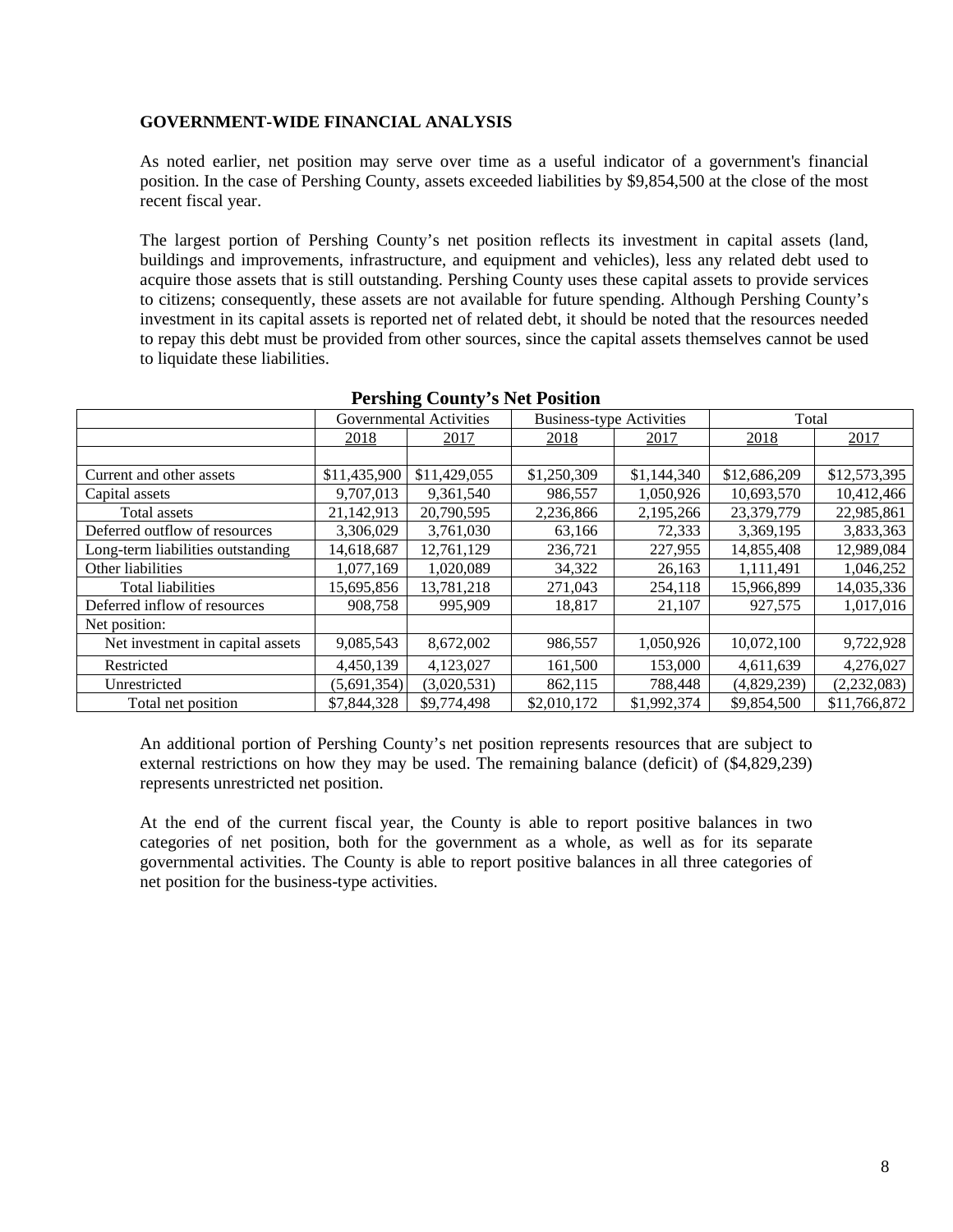|                               |                          | $\sim$<br>Governmental Activities | <b>Business-type Activities</b> |                         | Total       |              |
|-------------------------------|--------------------------|-----------------------------------|---------------------------------|-------------------------|-------------|--------------|
|                               | 2018                     | 2017                              | 2018                            | 2017                    | 2018        | 2017         |
| Revenues:                     |                          |                                   |                                 |                         |             |              |
| Program revenues:             |                          |                                   |                                 |                         |             |              |
| Charges for services          | \$1,473,398              | \$1,408,303                       | \$557,651                       | \$541,238               | \$2,031,049 | \$2,031,049  |
| Operating grants and          |                          |                                   |                                 |                         |             |              |
| contributions                 | 2,115,934                | 2,127,376                         |                                 |                         | 2,115,934   | 2,115,934    |
| Capital grants and            |                          |                                   |                                 |                         |             |              |
| contributions                 | 273,707                  | 186,126                           | $\overline{\phantom{a}}$        | 31,965                  | 273,707     | 273,707      |
| General revenues:             |                          |                                   |                                 |                         |             |              |
| Property taxes                | 3,724,611                | 3,169,067                         | $\overline{\phantom{a}}$        | $\blacksquare$          | 3,724,611   | 3,169,067    |
| Other taxes                   | 4,222,468                | 4,080,432                         |                                 | $\mathbf{r}$            | 4,222,468   | 4,080,432    |
| Other                         | 1,361,099                | 1,398,246                         |                                 | $\mathbf{r}$            | 1,361,099   | 1,398,246    |
| Total revenues                | 13, 171, 217             | 12,369,550                        | 557,651                         | 573,203                 | 13,728,868  | 12,942,753   |
| Expenses:                     |                          |                                   |                                 |                         |             |              |
| <b>General Government</b>     | 3,420,281                | 3,145,026                         | $\overline{\phantom{a}}$        | $\Box$                  | 3,420,281   | 3,145,026    |
| <b>Public Safety</b>          | 2,776,587                | 2,642,136                         | $\overline{\phantom{a}}$        | $\blacksquare$          | 2,776,587   | 2,642,136    |
| Judicial                      | 3,604,573                | 3,183,269                         | $\blacksquare$                  | $\blacksquare$          | 3,604,573   | 3,183,269    |
| <b>Public Works</b>           | 1,495,615                | 1,444,460                         | $\blacksquare$                  | ÷.                      | 1,495,615   | 1,444,460    |
| Health                        | 510,840                  | 475,598                           |                                 |                         | 510,840     | 475,598      |
| Welfare                       | 320,762                  | 359,873                           |                                 | $\blacksquare$          | 320,762     | 359,873      |
| <b>Culture and Recreation</b> | 619,127                  | 582,668                           |                                 |                         | 619,127     | 582,668      |
| <b>Community Support</b>      | 350,644                  | 402,738                           |                                 | $\Box$                  | 350,644     | 402,738      |
| Interest on long-term Debt    | 18,460                   | 20,410                            | $\overline{\phantom{a}}$        | $\blacksquare$          | 18,460      | 20,410       |
| Intergovernmental             | 152,405                  | 148,156                           |                                 |                         | 152,405     | 148,156      |
| <b>Utilities</b>              |                          |                                   | 57,214                          | 266,125                 | 57,214      | 266,125      |
| Landfill                      |                          |                                   | 299,825                         | 325,497                 | 299,825     | 325,497      |
| <b>Water Services</b>         | $\overline{\phantom{a}}$ |                                   | 72,140                          | 63,362                  | 72,140      | 63,362       |
| Ambulance                     |                          |                                   | 102,637                         | 116,743                 | 102,637     | 116,743      |
| Total expenses                | 13,269,294               | 12,404,334                        | 531,816                         | 771,727                 | 13,801,110  | 13,176,061   |
| Change in net                 |                          |                                   |                                 |                         |             |              |
| position                      | (98,077)                 | (34, 784)                         | 25,835                          | (198, 524)              | (72, 242)   | (233,308)    |
| Net position, July 1          | 9,774,498                | 9,809,282                         | 1,992,374                       | 2,190,898               | 11,766,872  | 12,000,180   |
| Prior period adjustments      | (1,832,093)              |                                   | (8,037)                         |                         | (1,840,130) |              |
| Net position, June 30         | \$7,844,328              | \$9,774,498                       | \$2,010,172                     | $\overline{$1,992,374}$ | \$9,854,500 | \$11,766,872 |

# **Pershing County's Change in Net Position**

**Governmental activities.** Governmental activities decreased Pershing County's net position by \$1,930,170. Key elements of this decrease are shown above.

**Business-type activities.** Business-type activities increased Pershing County's net position by \$17,798. Key elements of this decrease are shown above.

# **FINANCIAL ANALYSIS OF THE GOVERNMENT'S FUNDS**

As noted earlier, Pershing County uses fund accounting to ensure and demonstrate compliance with finance-related legal requirements.

*Governmental Funds.* The focus of Pershing County's governmental funds is to provide information on near-term inflows, outflows, and balances of spendable resources. Such information is useful in assessing the County's financing requirements. In particular, unassigned fund balance may serve as a useful measure of the County's net resources available for spending at the end of the fiscal year.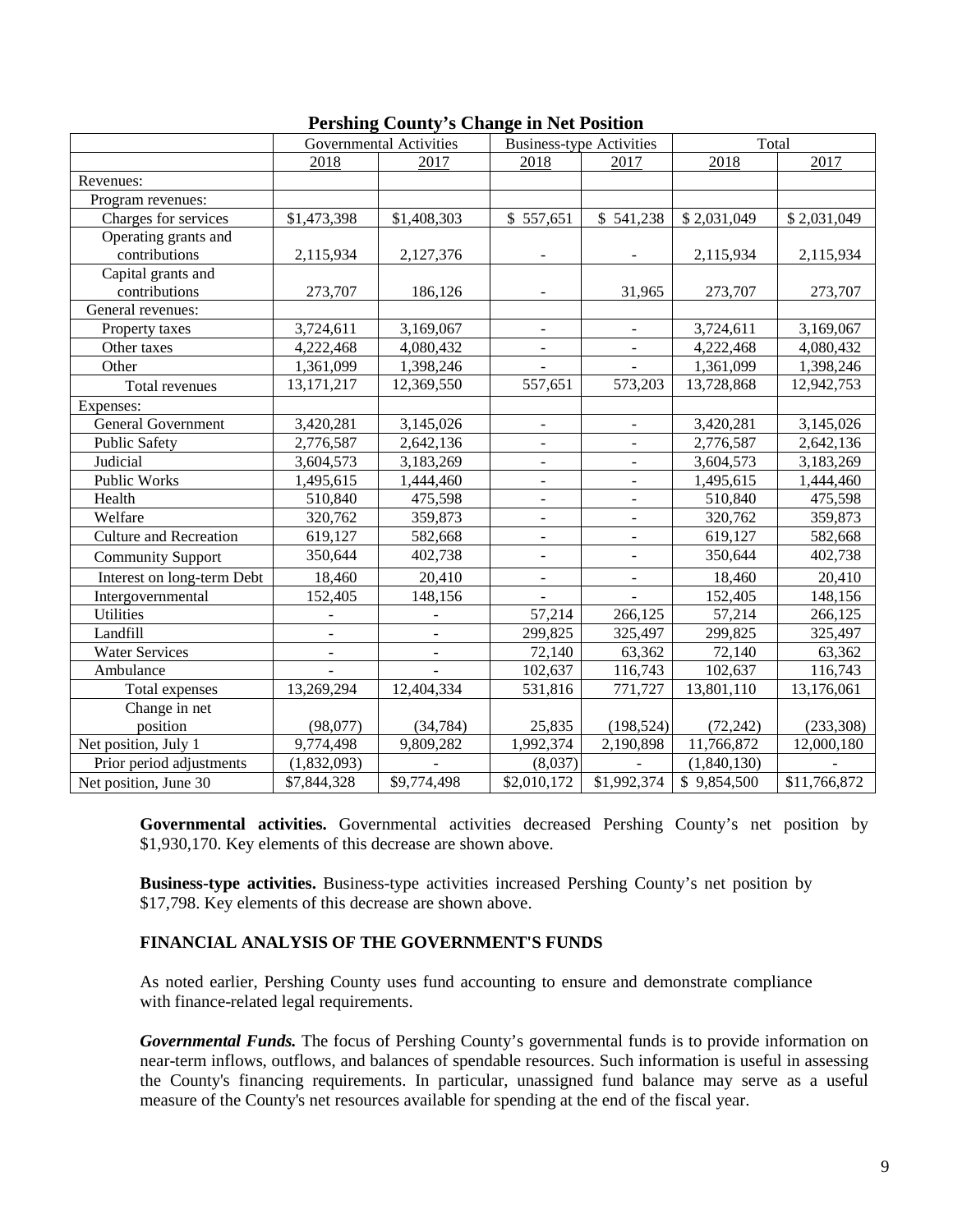As of the end of the current fiscal year, Pershing County's governmental funds reported combined ending fund balances of \$10,267,949, a decrease of \$57,830 in comparison with the prior year. Of this total amount, \$1,541,536 constitutes unassigned fund balance, which is available for spending by the County for operations. The remainder of fund balance is nonspendable, restricted, committed, or assigned to a variety of other purposes (\$8,726,413) and is not available for new spending.

The General Fund is the chief operating fund of Pershing County. At the end of the current fiscal year, unassigned fund balance of the General Fund was \$1,541,536, while total fund balance of the General Fund was \$4,028,646. As a measure of the General Fund's liquidity, it may be useful to compare both unassigned fund balance and total fund balance to total fund expenditures. Unassigned fund balance represents 22% and total fund balance represents 56% of total General Fund expenditures, respectively.

The fund balance of Pershing County's General Fund increased by \$144,147 during the current fiscal year. Key factors in this change are as follows, in comparison to the prior year ended June 30, 2018:

- Total revenues increased \$281,574. The net increase consisted of the following major changes:
	- o General Fund (Budgetary Basis) revenues at June 30, 2018 were \$7,183,651; June 30, 2017 revenues were \$6,854,293; an increase of \$329,358.
		- The main increases were in ad valorem taxes of approximately \$365,000, which was mainly related to an increase in net proceeds of mines.
		- Charges for services increased by \$74,089, mainly related to Assessor Commissions, which are in part related to an increase in net proceeds of mines.
		- Fines and forfeits decreased approximately \$41,000 and miscellaneous revenues decreased approximately \$52,000.
	- o The Law Enforcement Fund (internally reported fund) is combined with the General Fund for external financial reporting purposes. A decrease in revenues for the year ended June 30, 2018 was approximately \$57,000, mainly related to grant funding.
- Total expenditures increased \$346,366. The net increase consisted of the following major changes:
	- o General Fund (Budgetary Basis) expenditures increased \$255,080. Expenditures at June 30, 2018 were \$4,935,346; expenditures at June 30, 2017 were \$4,680,266.
		- **Increases were noted in General Government (\$118,000), Public Safety** (\$11,000), Judicial (\$108,000), and Health (\$38,000).
		- The main decreases in expenditures were related to Community Support, which decreased \$23,000, mainly related to reduced amounts in the Airport Improvement Program.
	- o The Law Enforcement Fund (internally reported fund) is combined with the General Fund for external financial reporting purposes. The increase in expenditures for the year ended June 30, 2018 was approximately \$91,000.
- Net other financing (uses) decreased \$81,715. Net transfers out were \$1,106,099 for the year ended June 30, 2018 and \$1,187,814 for the year ended June 30, 2017.
	- o General Fund (Budgetary Basis) transfers in were \$1,203,500 and transfers out to other funds (including the internally reported Law Enforcement Fund and Law Library Fund) were \$3,159,224.
- The other funds of the County remained relatively consistent; however, details or changes in comparison to the year ended June 30, 2017 are shown below for selected funds: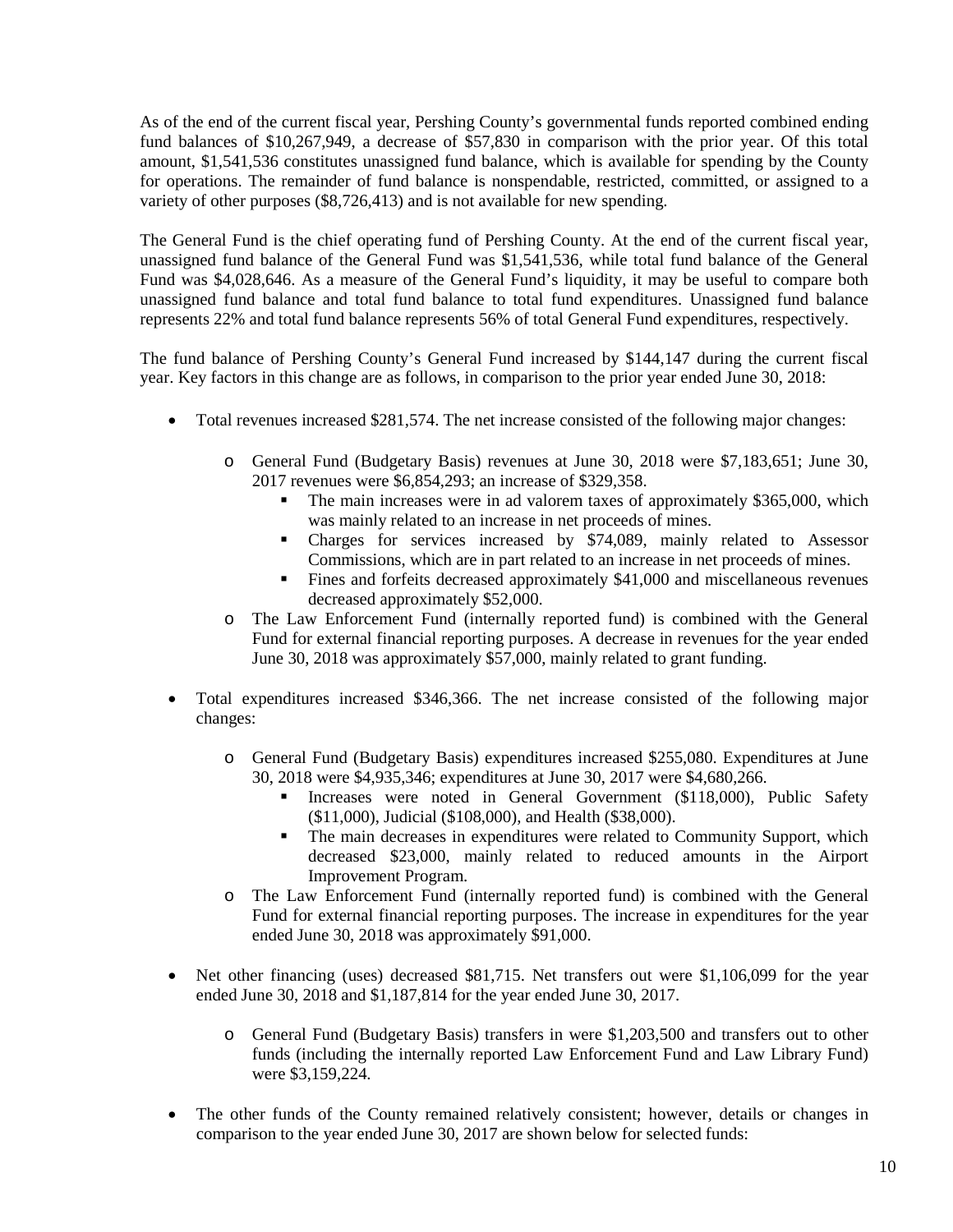Other Major Funds:

- The 11<sup>th</sup> Judicial District Court: Revenues increased by approximately \$165,000, mainly related to the State shared revenues received from AB 395 Fees. Expenditures increased by approximately \$249,000.
- The Building Fund: Net proceeds of mines taxes were received during the year ended June 30, 2018 (\$104,603) in comparison to the year ended June 30, 2017 (\$1,264). In addition, State funding related to the distribution of marijuana funds was received (\$88,235). Expenditures decreased from the prior year by approximately \$150,000 related to projects or purchases (capital assets).

*Proprietary Funds.* Pershing County's proprietary funds provide the same type of information found in the business-type activities of the government-wide financial statements, but in more detail.

Unrestricted and restricted net position at the end of the years are detailed below:

|                                    |           | <b>Unrestricted Net Position</b> | <b>Restricted Net Position</b> |             |  |
|------------------------------------|-----------|----------------------------------|--------------------------------|-------------|--|
|                                    | 2018      | 2017                             | 2018                           | <u>2017</u> |  |
| Pershing County Electrical Utility |           |                                  |                                |             |  |
| Fund                               | \$391,742 | \$355,981                        |                                |             |  |
| Landfill Fund                      | 146,364   | 171,146                          |                                |             |  |
| Town of Imlay Utilities Fund       | 31,226    | 43,265                           | 161,500                        | 153,000     |  |
| Ambulance Fund                     | 292,783   | 218,056                          |                                |             |  |
| Total                              | \$862,115 | \$788,448                        | \$161,500                      | \$153,000   |  |

### **Pershing County's Proprietary Funds' Net Position**

The increase in net position was \$16,660 in the Landfill Fund and \$42,763 in the Ambulance Fund. Decreases in net position were \$4,203 in the Pershing County Electrical Utility Fund and \$37,422 in the Town of Imlay Utilities Fund.

Other factors concerning the finances of these funds have already been addressed in the discussion of Pershing County's business-type activities.

# **GENERAL FUND (BUDGETARY BASIS) BUDGETARY HIGHLIGHTS**

Differences between the original budget and final amended budget increased appropriations by \$500,428. The main increases can be briefly summarized as follows:

- Revenue amounts were increased from the original budget in the amount of \$457,928. These increases were from previously unbudgeted grant revenues that were received. These increases in grant revenues served as the basis to increase appropriations for their expenditure in the amount of \$457,928.
- In addition, appropriations were increased by \$42,500 as a result of the transfers related to contingency amounts established at the time of adoption of the original budget.

Differences between the budgeted activity for the year ended June 30, 2018 (decrease in fund balance of \$690,540) and the actual activity (increase in fund balance of \$292,581), showed a net change in fund balance in excess of that budgeted of \$983,121. The differences in revenues, expenditures and other financing sources and uses are discussed below: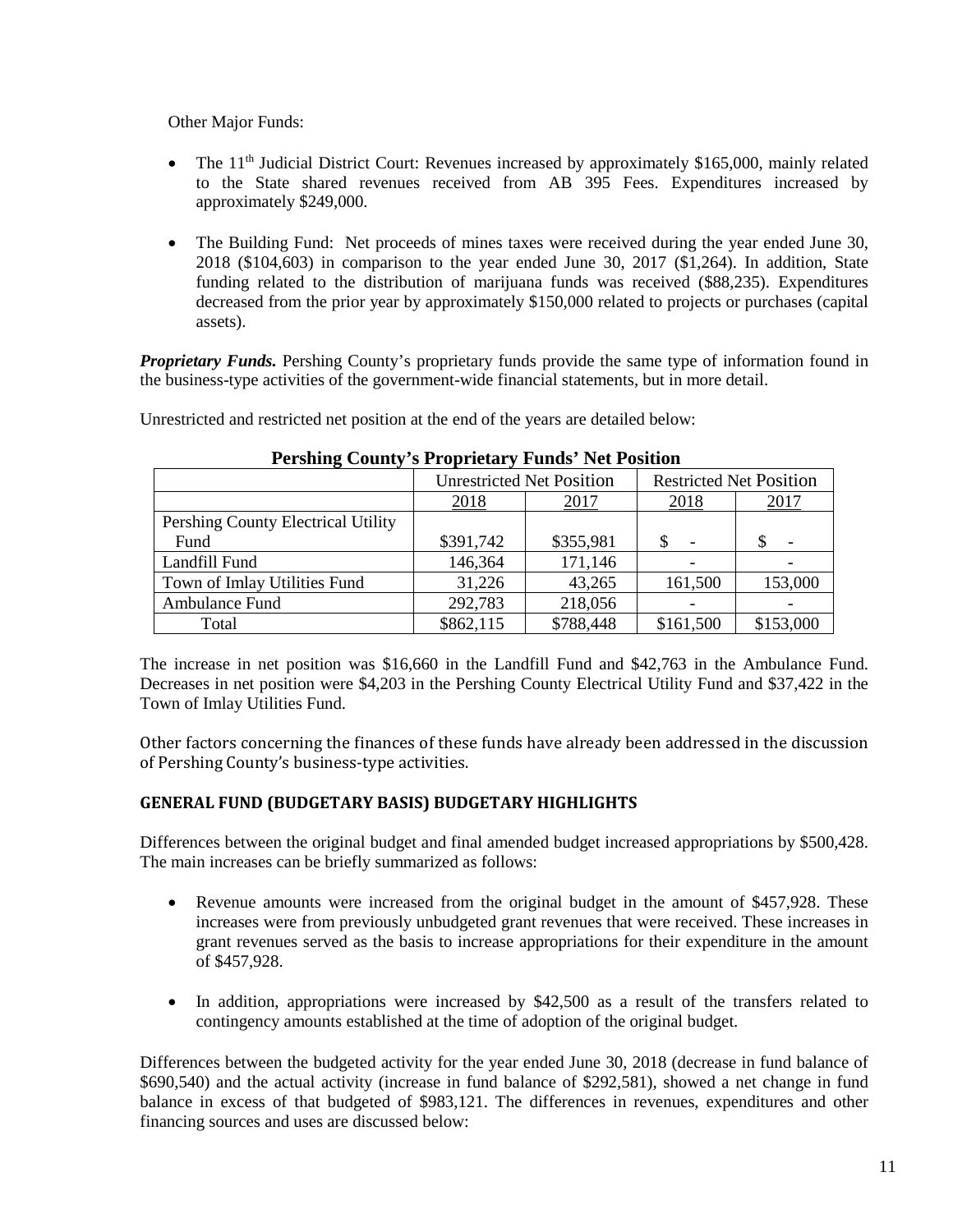- Overall revenues were higher than budget by \$183,371. Revenue sources were higher than that budgeted for taxes, charges for services, and fines and forfeits.
- Expenditures were lower than budget by \$949,924. All functional categories of the General Fund were under budget. The main functional categories under budgeted appropriations were: General Government \$298,000, Public Safety \$99,000, Judicial \$54,000, and Community Support \$466,000.
- Other financing sources and uses were also in variance to budget by \$151,000; mainly related to the reduction in the budgeted transfer to be received from the In Lieu of Taxes Fund (one of the internally reported funds of the County, which are combined with the General Fund for external reporting purposes), in comparison to actual transfers received. Decreases in transfers budgeted, in comparison to actual transfers made from the General Fund, mainly relate to the  $11<sup>th</sup>$  Judicial District Court Fund and the Law Enforcement Fund (one of the internally reported funds of the County, which are combined with General Fund for external reporting purposes).

# **CAPITAL ASSET AND DEBT ADMINISTRATION**

**Capital Assets.** Pershing County's investment in capital assets for its governmental and business-type activities as of June 30, 2018, amounts to \$10,693,570 (net of accumulated depreciation). This investment includes land, buildings and improvements, infrastructure, and equipment and vehicles. The total increase in Pershing County's investment in capital assets for the current fiscal year was \$281,104 (an increase of \$345,473 for governmental activities and a decrease of \$64,369 for business-type activities).

Capital asset events during the current fiscal year included the completion of the project in progress at June 30, 2017, the Grass Valley Firehouse. Additional capital events occurred in buildings and improvements, various equipment, and the Airport improvements (which is expected to be completed in the year ending June 30, 2019). Decreases in capital assets related mainly to the disposal of obsolete equipment and vehicles, and depreciation.

Capital events during the current fiscal year for the business-type capital assets included increases mainly in equipment in the Landfill Fund. Decreases in capital assets were related mainly to depreciation.

| (net of depreciation)      |             |                         |                                 |                          |               |               |  |
|----------------------------|-------------|-------------------------|---------------------------------|--------------------------|---------------|---------------|--|
|                            |             | Governmental Activities | <b>Business-type Activities</b> |                          | Total         |               |  |
|                            | 2018        | 2017                    | 2018                            | 2017                     | 2018          | 2017          |  |
|                            |             |                         |                                 |                          |               |               |  |
| Land                       | \$781,422   | \$778,422               | \$<br>14,476                    | 14,476<br>\$             | 795,898<br>\$ | \$<br>792,898 |  |
| Construction in progress   | 46,660      | 94,595                  |                                 |                          | 46,660        | 94,595        |  |
| Buildings and improvements | 4,924,924   | 4,682,319               |                                 | $\overline{\phantom{a}}$ | 4,924,924     | 4,682,319     |  |
| Improvements               | 834,139     | 888,165                 | 752,366                         | 826,308                  | 1,586,505     | 1,714,473     |  |
| Infrastructure             | 699,335     | 776,411                 |                                 |                          | 699,335       | 776,411       |  |
| Equipment and vehicles     | 2,420,533   | 2,141,628               | 219,715                         | 210.142                  | 2,640,248     | 2,351,770     |  |
| Total                      | \$9,707,013 | \$9,361,540             | \$986,557                       | \$1,050,926              | \$10,693,570  | \$10,412,466  |  |

# **Pershing County's Capital Assets**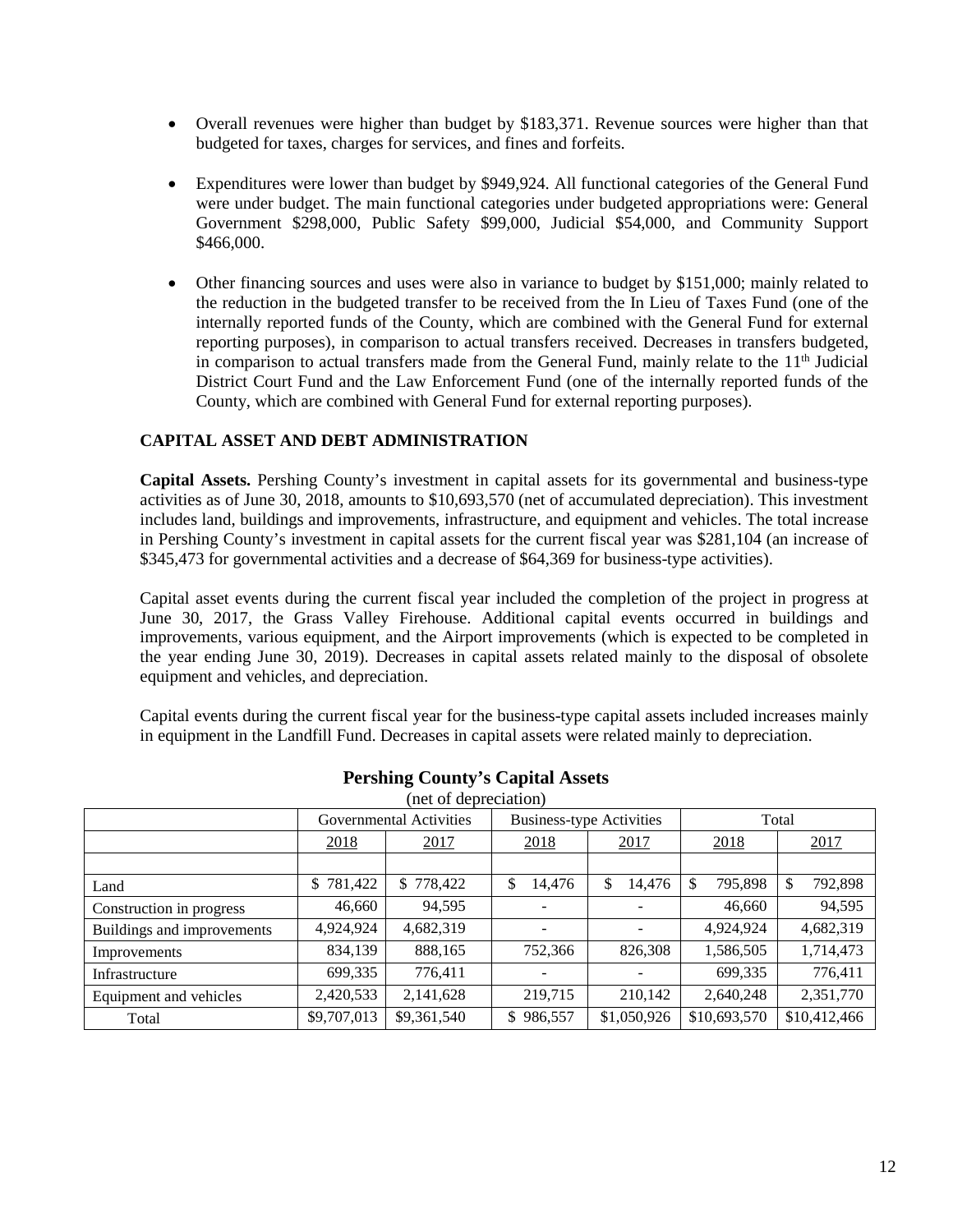Additional information on Pershing County's capital assets can be found in Note 4 to the financial statements.

**Long-Term Debt.** At the end of the current fiscal year, the County had a note payable outstanding of \$621,470.

| Ocheral and Special Linned Obligations |                         |             |         |                                 |              |              |  |
|----------------------------------------|-------------------------|-------------|---------|---------------------------------|--------------|--------------|--|
|                                        | Governmental Activities |             |         | <b>Business-type Activities</b> | Total        |              |  |
|                                        | 2018                    | 2017        | 2018    | <u>2017</u>                     |              | 2017         |  |
|                                        |                         |             |         |                                 |              |              |  |
| Other obligations                      | \$361,375               | \$ 360,401  | \$5,304 | \$5,244                         | 366,679<br>S | 365,645<br>S |  |
| Note payable                           | 621.470                 | 689,538     |         |                                 | 621.470      | 689,538      |  |
| Special limited obligations            |                         |             |         |                                 |              |              |  |
| Total                                  | \$982,845               | \$1,049,939 | \$5,304 | \$5,244                         | \$988,149    | \$1,055,183  |  |

# **Pershing County's Outstanding Debt**

General and Special Limited Obligations

Pershing County's total debt decreased by \$67,034 during the current fiscal year. The key factor in this decrease was the payment on the note payable for the purchase of fire trucks.

State statutes limit the amount of general obligation debt a governmental entity may issue, a legal debt limit. The County was, in accordance with Nevada Revised Statutes, within the legal debt limit at June 30, 2018.

Additional information on Pershing County's long-term debt can be found in Note 5 to the financial statements.

# **ECONOMIC FACTORS AND NEXT YEAR'S BUDGET AND RATES**

- Pershing County is currently at the maximum tax rate established by Nevada Revised Statutes. As a result, tax rates will not increase unless there is shift in rates between the various local governments located in the County. For the year ended June 30, 2019 Pershing County's rate will remain unchanged.
- Net proceeds of mines tax collections increased in the fiscal year ended June 30, 2018. Future collections will be monitored on a countywide, as well as, statewide basis due to fluctuations in the net proceeds of mines tax collections.
- The County is continuing to pursue diversification of the County economy and various industries.

These factors were considered in preparing Pershing County's budget for the 2018-2019 fiscal year.

At June 30, 2018, assigned fund balance in the General Fund was \$1,697,356. Pershing County has appropriated this balance for spending in the 2019 fiscal year budget.

# **REQUESTS FOR INFORMATION**

The financial report is designed to provide a general overview of Pershing County's finances for all those with an interest in the County's finances. Questions concerning any of the information provided in this report or requests for additional financial information should be addressed to the Pershing County Recorder-Auditor's Office, P.O. Box 736, Lovelock, Nevada, 89419.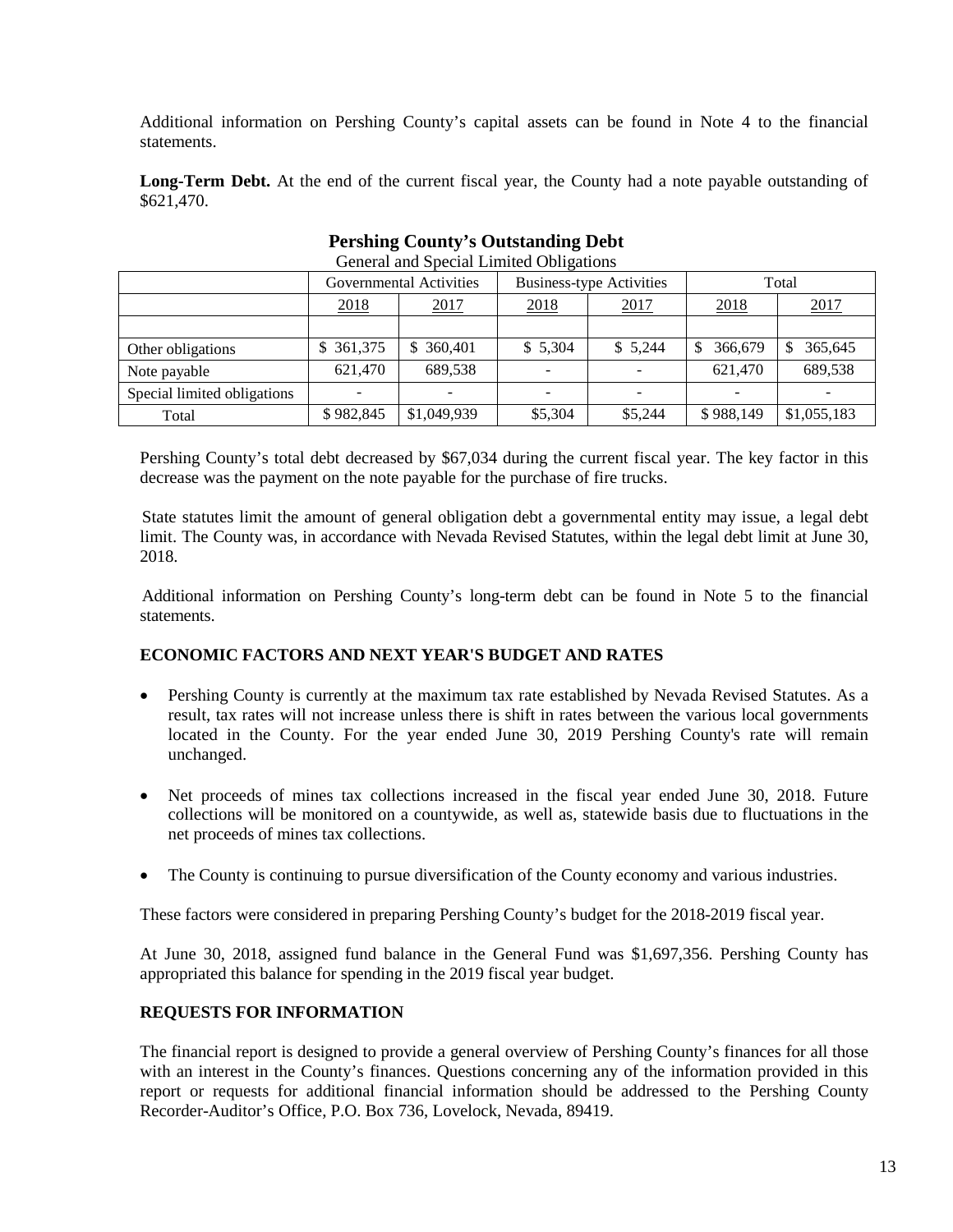# Pershing County Statement of Net Position June 30, 2018

<span id="page-16-1"></span><span id="page-16-0"></span>

|                                                | Governmental<br>Activities | Business-Type<br>Activities | Total            |
|------------------------------------------------|----------------------------|-----------------------------|------------------|
| Assets                                         |                            |                             |                  |
| Cash on deposit and invested                   | \$<br>10,108,243           | \$<br>1,014,947             | \$<br>11,123,190 |
| Interest receivable                            | 33,989                     |                             | 33,989           |
| Accounts receivable                            | 129,098                    | 31,596                      | 160,694          |
| Room taxes receivable                          | 29,413                     |                             | 29,413           |
| Taxes receivable                               | 104,375                    |                             | 104,375          |
| Assessments receivable                         | 2,321                      | 40,927                      | 43,248           |
| Due from other governments                     | 937,919                    |                             | 937,919          |
| Inventory                                      | 19,080                     |                             | 19,080           |
| Prepaid items                                  | 71,462                     | 1,339                       | 72,801           |
| <b>Restricted Assets</b>                       |                            |                             |                  |
| Cash on deposit and invested                   |                            | 161,500                     | 161,500          |
| Capital assets not being depreciated           | 828,082                    | 14,476                      | 842,558          |
| Capital assets net of accumulated depreciation | 8,878,931                  | 972,081                     | 9,851,012        |
| Total assets                                   | 21,142,913                 | 2,236,866                   | 23,379,779       |
| Deferred Outflows of Resources                 |                            |                             |                  |
| Net pension liability-related amounts          | 3,239,428                  | 63,166                      | 3,302,594        |
| Total OPEB liability-related amounts           | 66,601                     |                             | 66,601           |
|                                                | 3,306,029                  | 63,166                      | 3,369,195        |
| Liabilities                                    |                            |                             |                  |
| Accounts payable                               | 659,208                    | 32,267                      | 691,475          |
| Accrued payroll                                | 121,144                    | 2,055                       | 123,199          |
| Accrued interest payable                       | 15,914                     |                             | 15,914           |
| Unearned revenue                               | 263,581                    |                             | 263,581          |
| Refundable deposits                            | 2,345                      |                             | 2,345            |
| Due to other governments                       | 14,977                     |                             | 14,977           |
| Noncurrent liabilities                         |                            |                             |                  |
| Due within one year                            | 431,437                    | 5,304                       | 436,741          |
| Due in more than one year                      | 551,408                    |                             | 551,408          |
| <b>Total OPEB liability</b>                    | 2,284,641                  |                             | 2,284,641        |
| Net pension liability                          | 11,351,201                 | 231,417                     | 11,582,618       |
| Total liabilities                              | 15,695,856                 | 271,043                     | 15,966,899       |
| Deferred Inflows of Resources                  |                            |                             |                  |
| Net pension liability-related amounts          | 869,272                    | 18,817                      | 888,089          |
| Total OPEB liability-related amounts           | 39,486                     |                             | 39,486           |
|                                                | 908,758                    | 18,817                      | 927,575          |
| <b>Net Position</b>                            |                            |                             |                  |
| Net investment in capital assets               | 9,085,543                  | 986,557                     | 10,072,100       |
| Restricted for                                 |                            |                             |                  |
| General government                             | 503,986                    |                             | 503,986          |
| Judicial                                       | 818,055                    |                             | 818,055          |
| Public works                                   | 1,198,775                  |                             | 1,198,775        |
| Welfare                                        | 227,473                    |                             | 227,473          |
| Capital projects                               | 1,129,931                  | 161,500                     | 1,291,431        |
| Other purposes                                 | 571,919                    |                             | 571,919          |
| Unrestricted                                   | (5,691,354)                | 862,115                     | (4,829,239)      |
| Total net position                             | 7,844,328                  | 2,010,172<br>\$             | 9,854,500<br>\$  |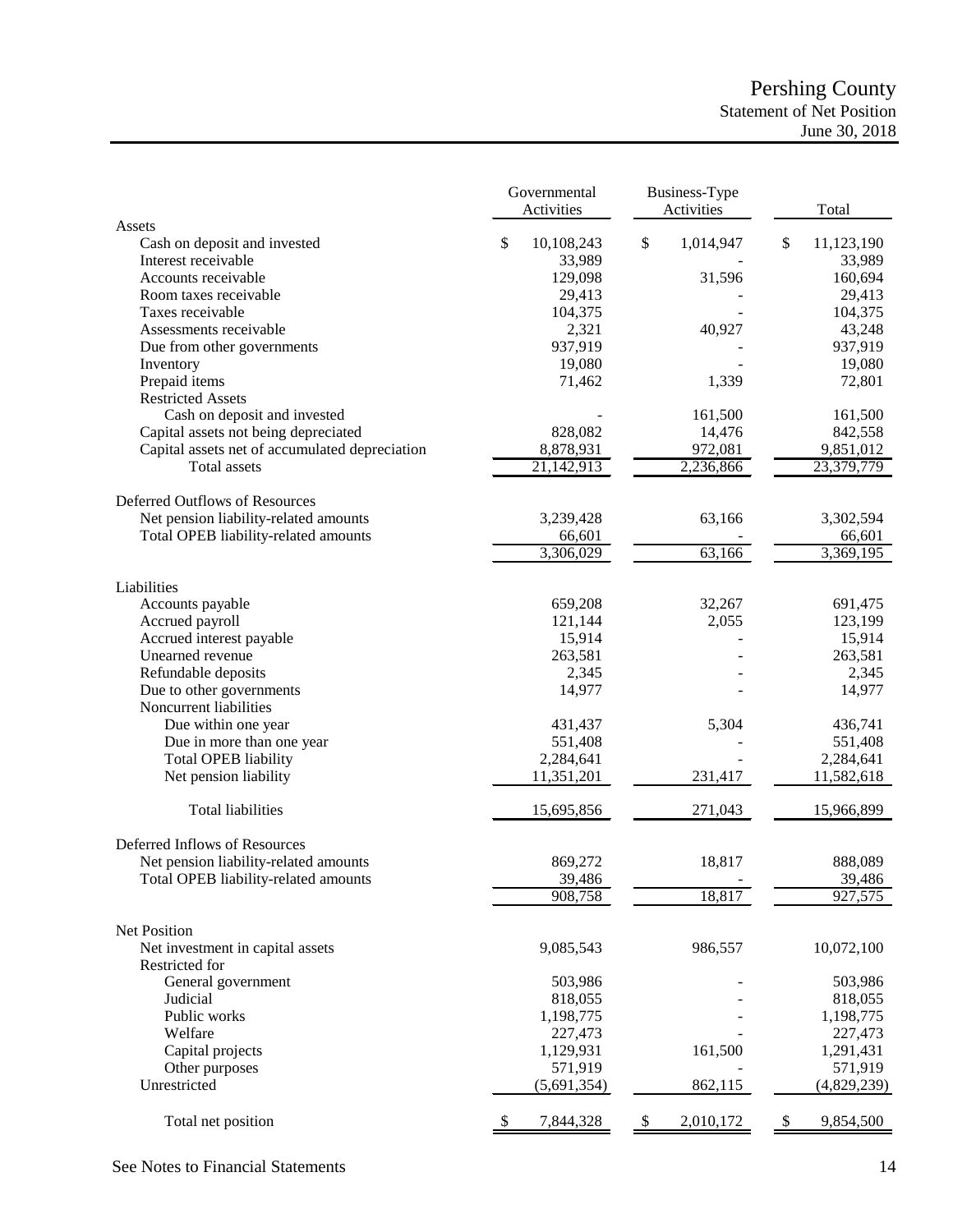|                                          |                                       | Program Revenues                                        |                                        |                                      |  |
|------------------------------------------|---------------------------------------|---------------------------------------------------------|----------------------------------------|--------------------------------------|--|
|                                          |                                       |                                                         | Operating                              | Capital                              |  |
|                                          |                                       | Charges                                                 | Grants and                             | Grants and                           |  |
| Functions/Programs<br>Primary Government | Expenses                              | for Services                                            | Contributions                          | Contributions                        |  |
| <b>Governmental Activities</b>           |                                       |                                                         |                                        |                                      |  |
| General government                       | \$<br>3,420,281                       | \$<br>574,009                                           | \$<br>44,412                           | \$<br>194,240                        |  |
| Public safety                            | 2,776,587                             | 467,136                                                 | 91,681                                 | 33,723                               |  |
| Judicial                                 | 3,604,573                             | 228,522                                                 | 1,470,413                              |                                      |  |
| Public works                             | 1,495,615                             | 49,511                                                  |                                        | 2,000                                |  |
| Health                                   | 510,840                               | 1,875                                                   | 359,308                                |                                      |  |
| Welfare                                  | 320,762                               |                                                         | 513                                    |                                      |  |
| Culture and recreation                   | 619,127                               | 67,181                                                  | 31,307                                 |                                      |  |
| Community support                        | 350,644                               | 85,164                                                  | 111,300                                | 43,744                               |  |
| Interest on long-term debt               | 18,460                                |                                                         |                                        |                                      |  |
| Intergovernmental                        | 152,405                               |                                                         | 7,000                                  |                                      |  |
|                                          |                                       |                                                         |                                        |                                      |  |
| Total governmental                       |                                       |                                                         |                                        |                                      |  |
| activities                               | 13,269,294                            | 1,473,398                                               | 2,115,934                              | 273,707                              |  |
| <b>Business-Type Activities</b>          |                                       |                                                         |                                        |                                      |  |
| <b>Utilities</b>                         | 57,214                                | 53,011                                                  |                                        |                                      |  |
| Landfill                                 | 299,825                               | 324,522                                                 |                                        |                                      |  |
| Water services                           | 72,140                                | 34,718                                                  |                                        |                                      |  |
| Ambulance                                | 102,637                               | 145,400                                                 |                                        |                                      |  |
|                                          |                                       |                                                         |                                        |                                      |  |
| Total business-type<br>activities        | 531,816                               | 557,651                                                 |                                        |                                      |  |
|                                          | 13,801,110<br><sup>\$</sup>           | 2,031,049<br>\$                                         | $\boldsymbol{\mathsf{S}}$<br>2,115,934 | $\boldsymbol{\mathsf{S}}$<br>273,707 |  |
|                                          |                                       |                                                         |                                        |                                      |  |
|                                          | <b>General Revenues</b>               |                                                         |                                        |                                      |  |
|                                          | Taxes                                 |                                                         |                                        |                                      |  |
|                                          | Ad valorem taxes                      |                                                         |                                        |                                      |  |
|                                          | Consolidated tax                      |                                                         |                                        |                                      |  |
|                                          | Other taxes                           |                                                         |                                        |                                      |  |
|                                          | Federal payments in lieu of taxes     |                                                         |                                        |                                      |  |
|                                          | Gaming licenses                       |                                                         |                                        |                                      |  |
|                                          | Investment and interest earnings      |                                                         |                                        |                                      |  |
|                                          | Miscellaneous                         |                                                         |                                        |                                      |  |
|                                          | Gain on disposition of capital assets |                                                         |                                        |                                      |  |
|                                          | <b>Total General Revenues</b>         |                                                         |                                        |                                      |  |
|                                          | Change in Net Position                |                                                         |                                        |                                      |  |
|                                          |                                       | Net Position, Beginning of Year, as previously reported |                                        |                                      |  |
|                                          | Prior Period Adjustments              |                                                         |                                        |                                      |  |
|                                          |                                       | Net Position, Beginning of Year, as restated            |                                        |                                      |  |
|                                          | Net Position, End of Year             |                                                         |                                        |                                      |  |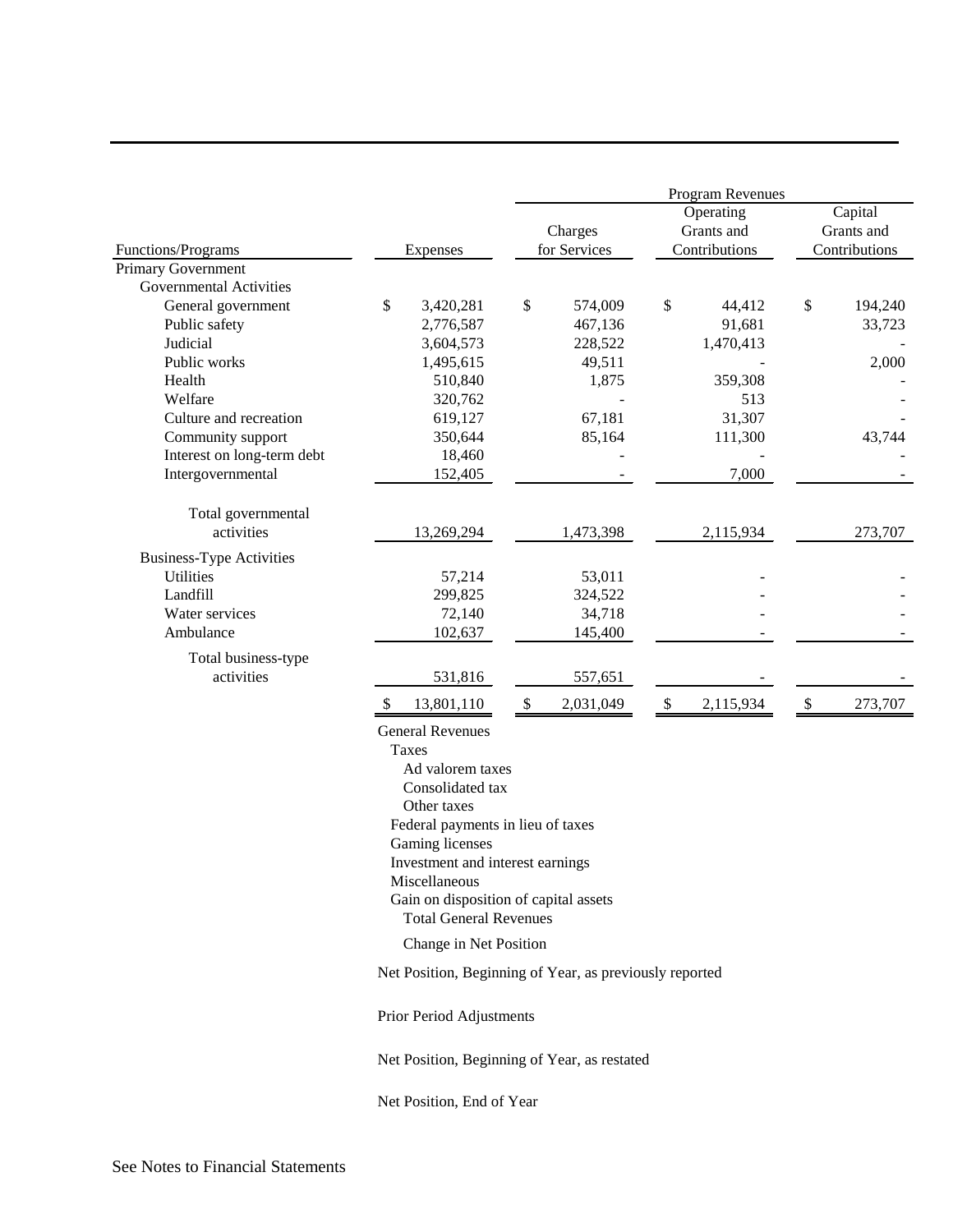| Governmental<br>Activities | <b>Business-Type</b><br>Activities | Total                      |
|----------------------------|------------------------------------|----------------------------|
|                            |                                    |                            |
| \$<br>(2,607,620)          | \$                                 | \$<br>(2,607,620)          |
| (2, 184, 047)              |                                    | (2,184,047)                |
| (1,905,638)                |                                    | (1,905,638)<br>(1,444,104) |
| (1,444,104)                |                                    |                            |
| (149, 657)<br>(320, 249)   |                                    | (149, 657)<br>(320, 249)   |
| (520, 639)                 |                                    | (520, 639)                 |
| (110, 436)                 |                                    | (110, 436)                 |
| (18, 460)                  |                                    | (18, 460)                  |
|                            |                                    |                            |
| (145, 405)                 |                                    | (145, 405)                 |
|                            |                                    |                            |
| (9,406,255)                |                                    | (9,406,255)                |
|                            |                                    |                            |
|                            | (4,203)                            | (4,203)                    |
|                            | 24,697                             | 24,697                     |
|                            | (37, 422)                          | (37, 422)                  |
|                            | 42,763                             | 42,763                     |
|                            |                                    |                            |
|                            | 25,835                             | 25,835                     |
| (9,406,255)                | 25,835                             | (9,380,420)                |
|                            |                                    |                            |
|                            |                                    |                            |
| 3,724,611                  |                                    | 3,724,611                  |
| 2,365,071                  |                                    | 2,365,071                  |
| 1,857,397                  |                                    | 1,857,397                  |
| 1,112,319                  |                                    | 1,112,319                  |
| 153,676<br>3,090           |                                    | 153,676                    |
| 77,943                     |                                    | 3,090<br>77,943            |
| 14,071                     |                                    |                            |
| 9,308,178                  |                                    | 14,071<br>9,308,178        |
| (98,077)                   | 25,835                             | (72, 242)                  |
|                            |                                    |                            |
| 9,774,498                  | 1,992,374                          | 11,766,872                 |
| (1,832,093)                | (8,037)                            | (1,840,130)                |
| 7,942,405                  | 1,984,337                          | 9,926,742                  |
| 7,844,328<br>\$            | 2,010,172<br>\$                    | 9,854,500<br>$\mathcal{S}$ |

<span id="page-18-0"></span>Net (Expense) Revenue and Changes in Net Position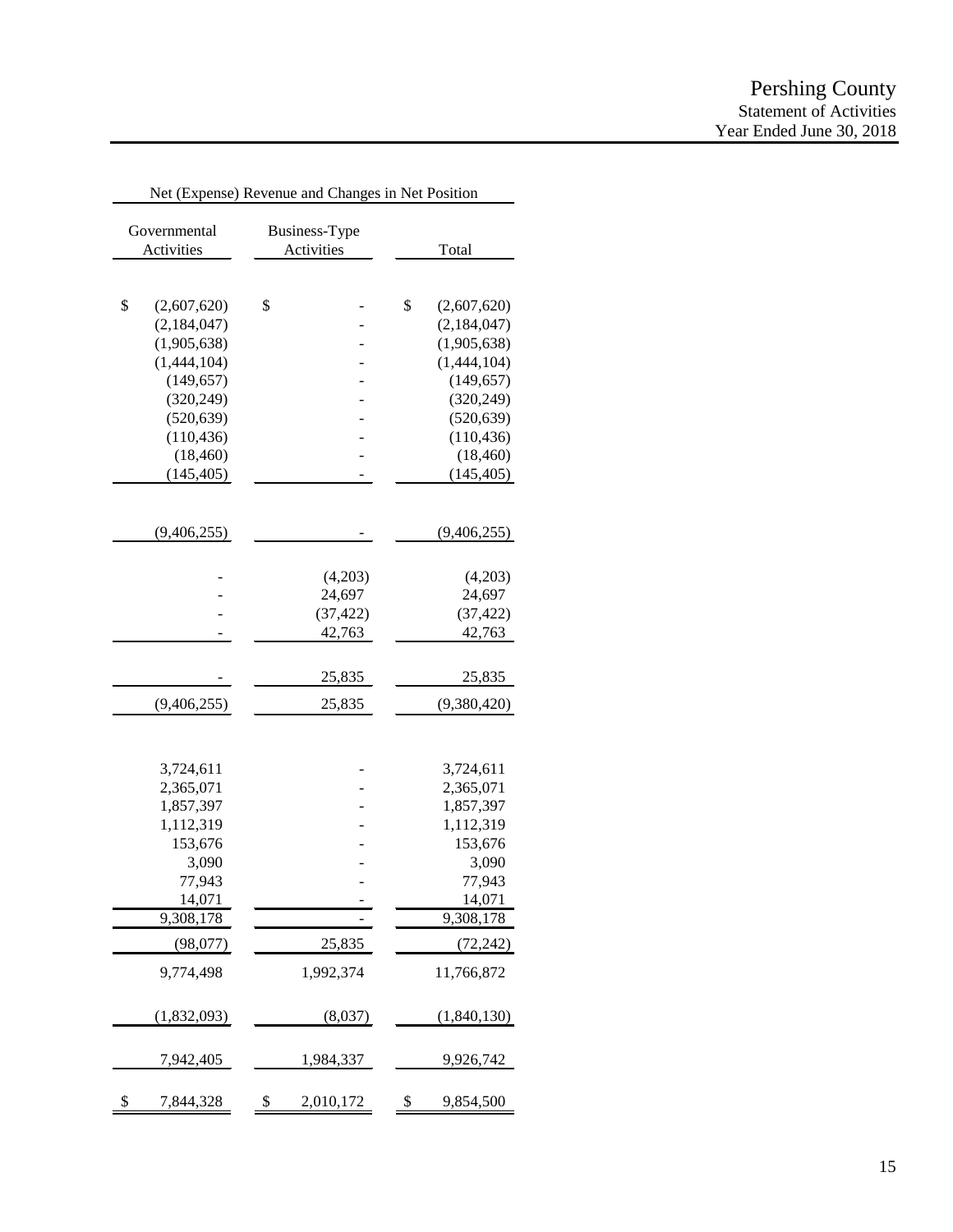|                                                 |                           | General<br>Fund<br>(GAAP Basis) | Road<br>Fund  |              | $11th$ Judicial<br><b>District Court</b><br>Fund |
|-------------------------------------------------|---------------------------|---------------------------------|---------------|--------------|--------------------------------------------------|
| Assets<br>Cash on deposit and invested          | \$                        | 3,774,202                       | \$<br>236,388 | \$           | 710,266                                          |
| Interest receivable                             |                           | 33,989                          |               |              |                                                  |
| Accounts receivable                             |                           | 13,531                          |               |              | 9,077                                            |
| Room taxes receivable<br>Taxes receivable       |                           | 75,359                          |               |              |                                                  |
| Assessments receivable                          |                           |                                 |               |              |                                                  |
| Due from other governments                      |                           | 617,371                         | 176,654       |              | 10,584                                           |
| Inventory<br>Prepaid items                      |                           | 19,080<br>44,481                |               |              | 8,080                                            |
|                                                 |                           |                                 | 7,462         |              |                                                  |
| <b>Total</b> assets                             | \$                        | 4,578,013                       | \$<br>420,504 | \$           | 738,007                                          |
| Liabilities                                     |                           |                                 |               |              |                                                  |
| Accounts payable                                | \$                        | 305,810                         | \$<br>30,689  | $\mathbb{S}$ | 65,037                                           |
| Accrued payroll                                 |                           | 76,053                          | 12,620        |              | 22,799                                           |
| Unearned revenue                                |                           | 89,800                          |               |              | 173,781                                          |
| Refundable deposits                             |                           | 2,345                           |               |              |                                                  |
| Due to other governments                        |                           |                                 |               |              |                                                  |
| <b>Total liabilities</b>                        |                           | 474,008                         | 43,309        |              | 261,617                                          |
| Deferred Inflows of Resources                   |                           |                                 |               |              |                                                  |
| Unavailable revenues, other revenue             |                           |                                 |               |              |                                                  |
| Unavailable revenues, delinquent property taxes |                           | 75,359                          |               |              |                                                  |
| Total deferred inflows of resources             |                           | 75,359                          |               |              |                                                  |
| <b>Fund Balances</b>                            |                           |                                 |               |              |                                                  |
| Nonspendable                                    |                           | 63,561                          | 7,462         |              | 8,080                                            |
| Restricted                                      |                           | 726,193                         | 369,733       |              | 468,310                                          |
| Committed                                       |                           |                                 |               |              |                                                  |
| Assigned                                        |                           | 1,697,356                       |               |              |                                                  |
| Unassigned                                      |                           | 1,541,536                       |               |              |                                                  |
| <b>Total fund balances</b>                      |                           | 4,028,646                       | 377,195       |              | 476,390                                          |
| Total liabilities, deferred inflows of          |                           |                                 |               |              |                                                  |
| resources, and fund balances                    | $\boldsymbol{\mathsf{S}}$ | 4,578,013                       | \$<br>420,504 | \$           | 738,007                                          |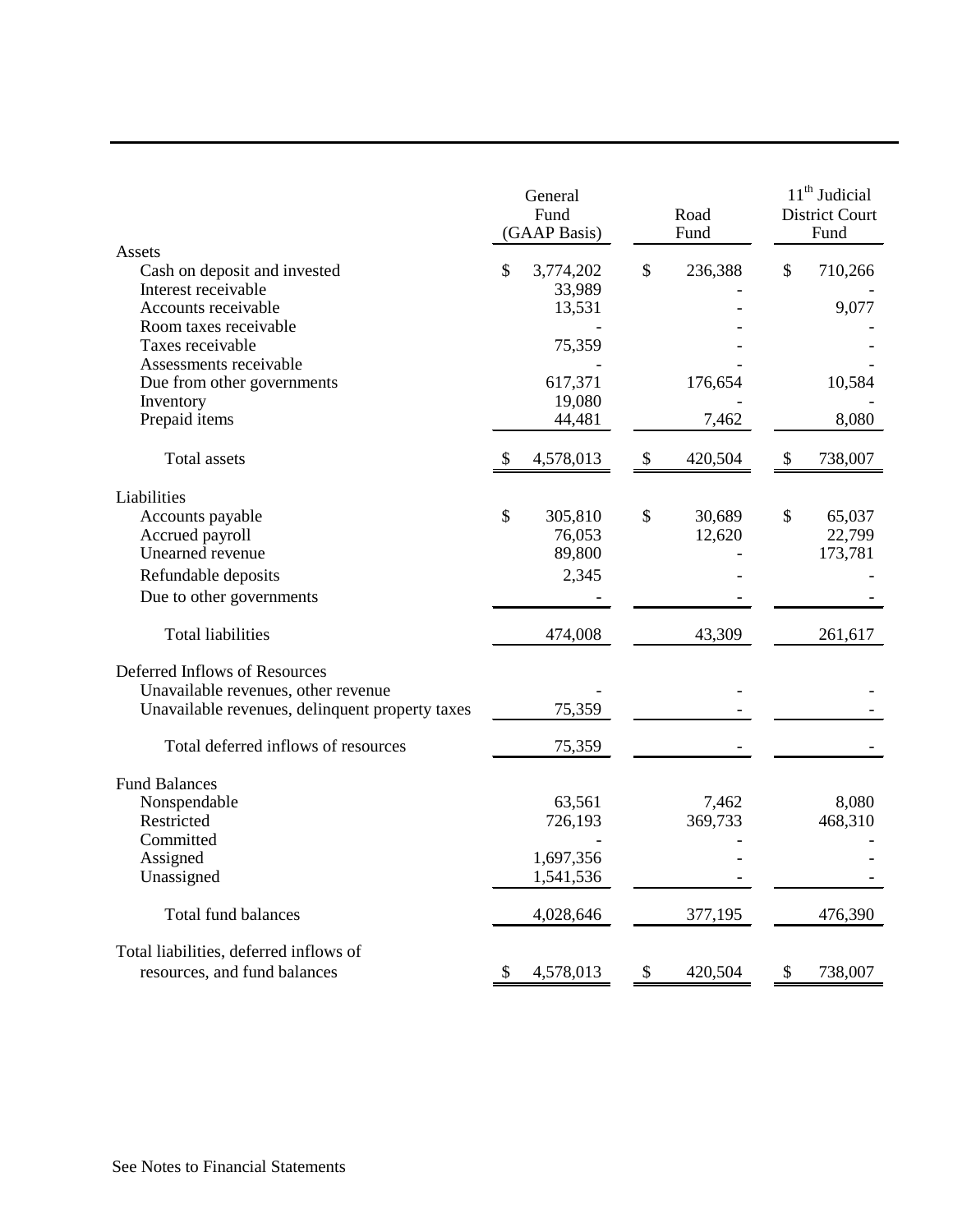<span id="page-20-1"></span><span id="page-20-0"></span>

| <b>Building</b><br>Fund | Other<br>Governmental<br>Funds | Total<br>Governmental<br>Funds |
|-------------------------|--------------------------------|--------------------------------|
| \$<br>1,871,727         | \$<br>3,515,660                | \$<br>10,108,243               |
|                         |                                | 33,989                         |
|                         | 106,490                        | 129,098                        |
|                         | 29,413                         | 29,413                         |
|                         | 29,016                         | 104,375                        |
|                         | 2,321                          | 2,321                          |
|                         | 133,310                        | 937,919                        |
|                         | 11,439                         | 19,080<br>71,462               |
|                         |                                |                                |
| \$<br>1,871,727         | \$<br>3,827,649                | \$<br>11,435,900               |
|                         |                                |                                |
| \$<br>134,456           | \$<br>123,216                  | \$<br>659,208                  |
|                         | 9,672                          | 121,144                        |
|                         |                                | 263,581                        |
|                         |                                | 2,345                          |
|                         | 14,977                         | 14,977                         |
| 134,456                 | 147,865                        | 1,061,255                      |
|                         |                                |                                |
|                         | 2,321                          | 2,321                          |
|                         | 29,016                         | 104,375                        |
|                         | 31,337                         | 106,696                        |
|                         |                                |                                |
|                         | 11,439                         | 90,542                         |
|                         | 2,983,476                      | 4,547,712                      |
|                         | 547,194                        | 547,194                        |
| 1,737,271               | 106,338                        | 3,540,965                      |
|                         |                                | 1,541,536                      |
| 1,737,271               | 3,648,447                      | 10,267,949                     |
|                         |                                |                                |
| \$<br>1,871,727         | \$<br>3,827,649                | \$<br>11,435,900               |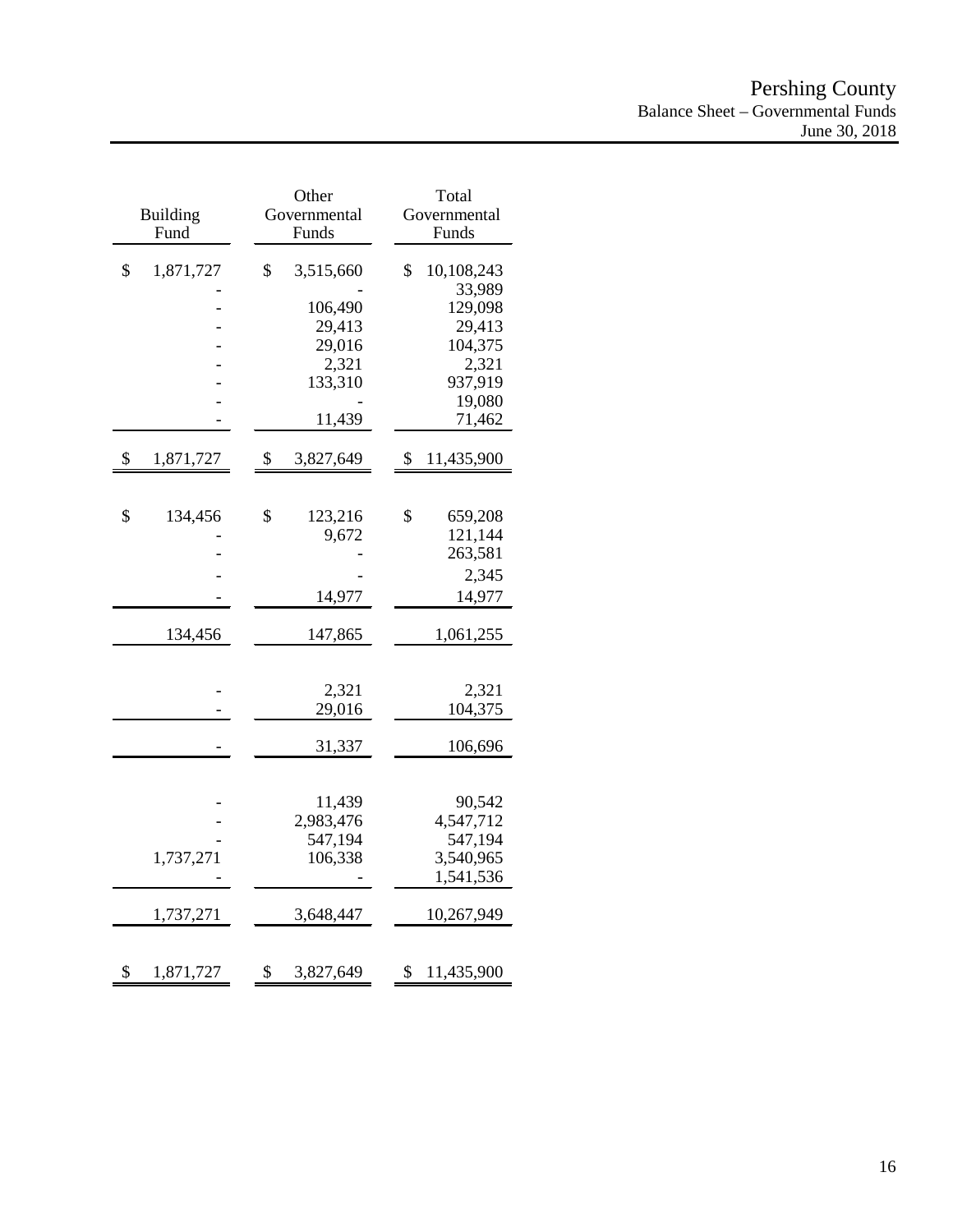| Total fund balances - total governmental funds                                                                                                                             |                                                                         | 10,267,949<br>S        |
|----------------------------------------------------------------------------------------------------------------------------------------------------------------------------|-------------------------------------------------------------------------|------------------------|
| Capital assets used in governmental activities are not financial resources and,<br>therefore, are not reported in the governmental funds:                                  |                                                                         |                        |
| Capital assets<br>Accumulated depreciation                                                                                                                                 | 21, 293, 731<br>(11, 586, 718)                                          | 9,707,013              |
| Long-term liabilities and related accrued interest payable are not due<br>and payable in the current period and, therefore, are not reported<br>in the Governmental Funds: |                                                                         |                        |
| Accrued interest payable<br>Note payable<br>Compensated absences<br><b>Total OPEB liability</b><br>Net pension liability                                                   | (15,914)<br>(621, 470)<br>(361, 375)<br>(2, 284, 641)<br>(11, 351, 201) | (14, 634, 601)         |
| Unavailable revenue represents amounts that are not available to fund current<br>expenditures and, therefore, are not reported as revenue in the governmental funds.       |                                                                         | 106,696                |
| Deferred outflow of 2018 employer contributions related to pensions<br>Deferred outflow of 2018 employer contributions related to OPEB                                     |                                                                         | 3,239,428<br>66,601    |
| Deferred inflow of resources related to pensions<br>Deferred inflow of resources related to OPEB                                                                           |                                                                         | (869,272)<br>(39, 486) |
| Net position of governmental activities                                                                                                                                    |                                                                         | 7,844,328<br>\$        |

<span id="page-21-0"></span>Amounts reported for governmental activities in the statement of net position are different because: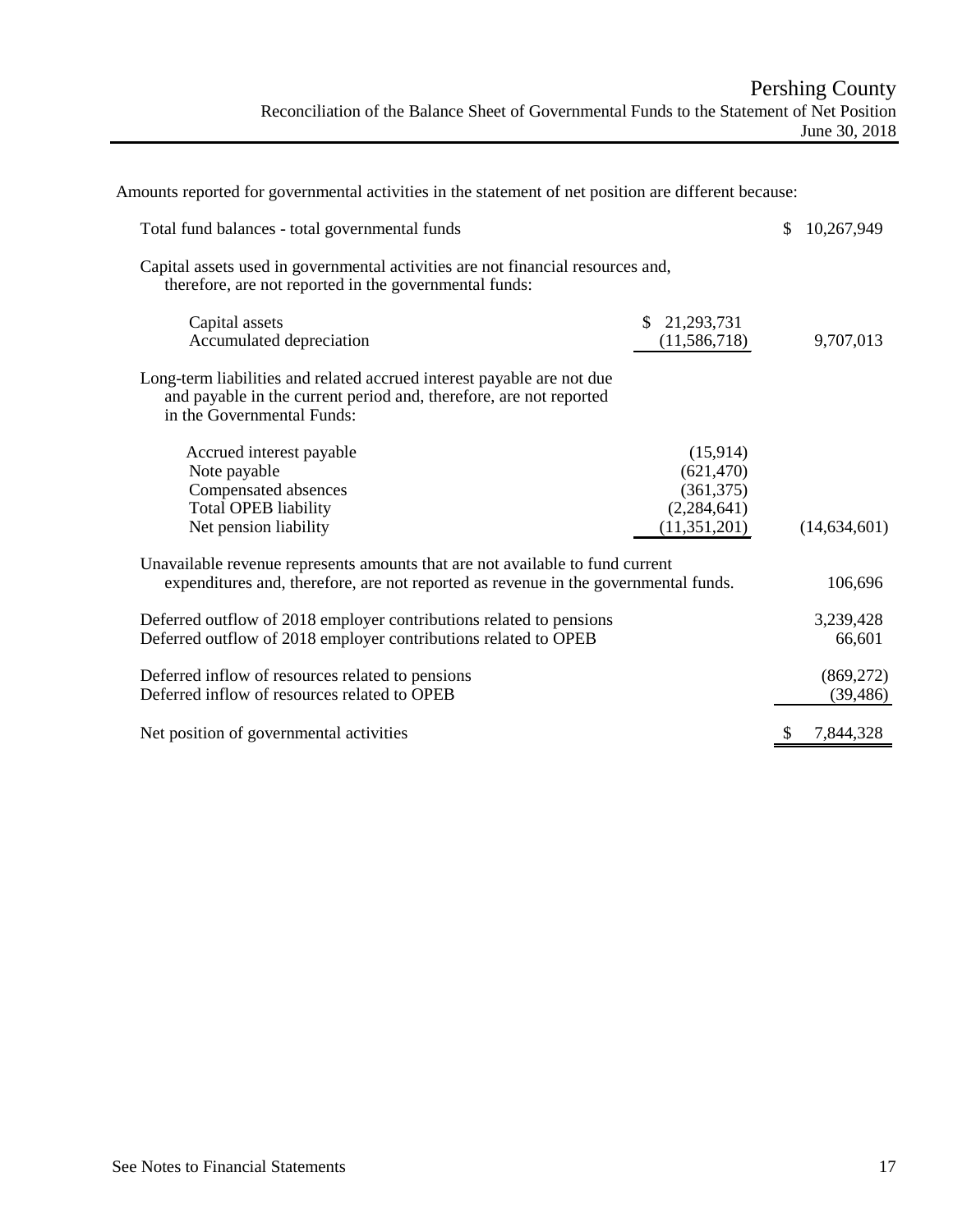|                                                   | General<br>Fund<br>(GAAP Basis)      | Road<br>Fund  | $11th$ Judicial<br><b>District Court</b><br>Fund |  |  |
|---------------------------------------------------|--------------------------------------|---------------|--------------------------------------------------|--|--|
| Revenues                                          |                                      |               |                                                  |  |  |
| <b>Taxes</b>                                      | $\mathcal{S}$<br>2,686,513<br>58,969 | $\mathcal{S}$ | $\mathcal{S}$                                    |  |  |
| Licenses and permits<br>Intergovernmental         | 4,386,245                            | 1,047,838     | 1,284,109                                        |  |  |
| Charges for services                              | 484,388                              |               | 19,443                                           |  |  |
| Fines and forfeits                                | 429,451                              |               | 3,233                                            |  |  |
| Miscellaneous                                     | 349,538                              | 116,037       | 5,403                                            |  |  |
| Total revenues                                    | 8,395,104                            | 1,163,875     | 1,312,188                                        |  |  |
| Expenditures                                      |                                      |               |                                                  |  |  |
| Current                                           |                                      |               |                                                  |  |  |
| General government                                | 2,730,919                            |               |                                                  |  |  |
| Public safety                                     | 2,434,363                            |               |                                                  |  |  |
| Judicial                                          | 1,150,844                            |               | 2,253,439                                        |  |  |
| Public works                                      |                                      | 1,246,738     |                                                  |  |  |
| Health                                            | 501,257                              |               |                                                  |  |  |
| Welfare                                           |                                      |               |                                                  |  |  |
| Culture and recreation                            | 66,421                               |               |                                                  |  |  |
| Community support                                 | 102,116                              |               |                                                  |  |  |
| Intergovernmental<br>Debt service                 | 158,938                              |               |                                                  |  |  |
| Capital outlay                                    |                                      |               |                                                  |  |  |
|                                                   |                                      |               |                                                  |  |  |
| Total expenditures                                | 7,144,858                            | 1,246,738     | 2,253,439                                        |  |  |
| Excess (Deficiency) of Revenues over Expenditures | 1,250,246                            | (82, 863)     | (941,251)                                        |  |  |
| Other Financing Sources (Uses)                    |                                      |               |                                                  |  |  |
| Transfers from other funds                        |                                      |               | 943,099                                          |  |  |
| Transfers to other funds                          | (1,106,099)                          |               |                                                  |  |  |
| <b>Insurance settlements</b>                      |                                      |               |                                                  |  |  |
| Total other financing sources (uses)              | (1,106,099)                          |               | 943,099                                          |  |  |
| Net Change in Fund Balances                       | 144,147                              | (82, 863)     | 1,848                                            |  |  |
| Fund Balances, Beginning of Year                  | 3,884,499                            | 460,058       | 474,542                                          |  |  |
| Fund Balances, End of Year                        | $\mathcal{S}$<br>4,028,646           | \$<br>377,195 | \$<br>476,390                                    |  |  |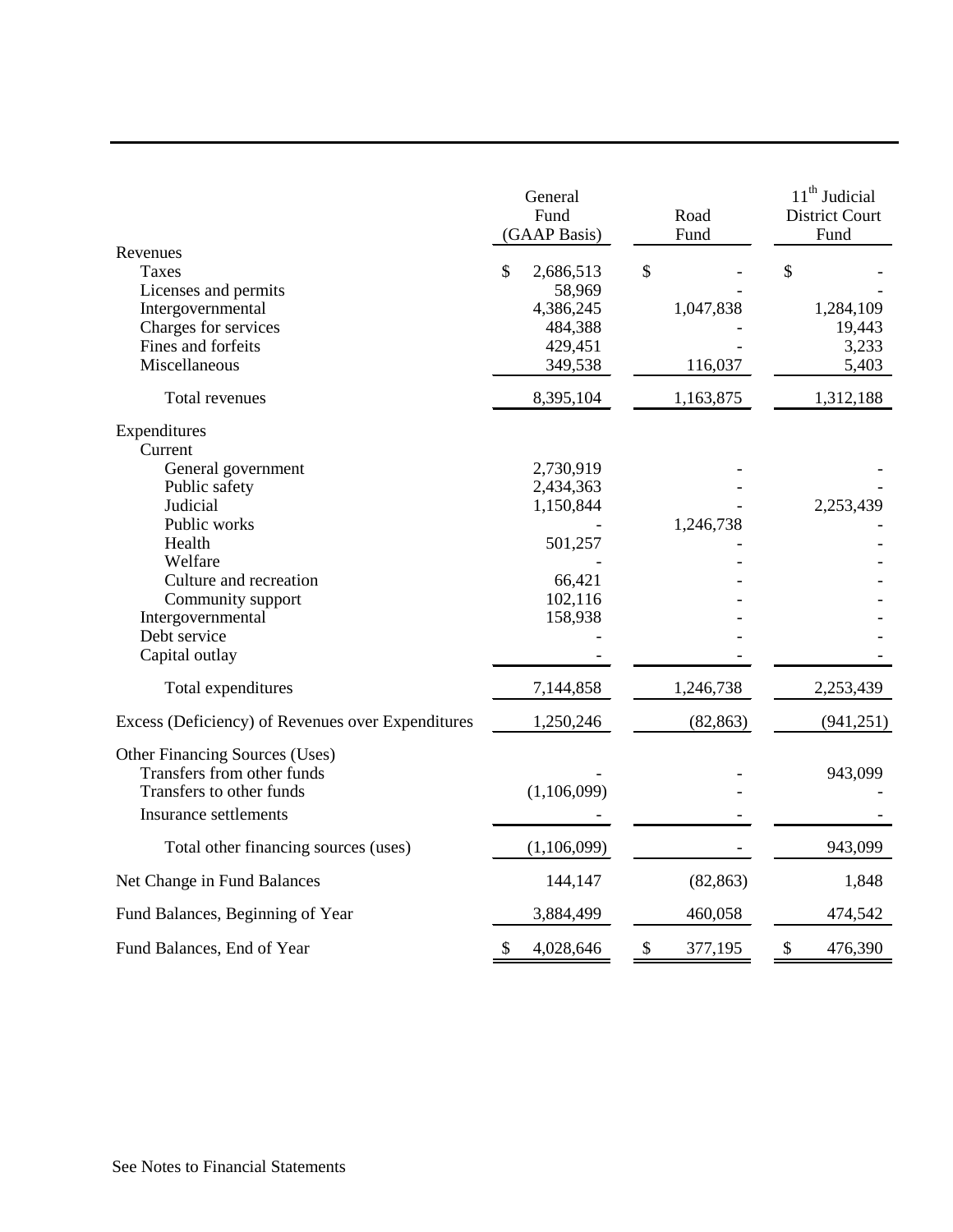<span id="page-23-0"></span>

| Building<br>Fund        | Other<br>Governmental<br>Funds                                                               | Total<br>Governmental<br>Funds                                                                                                 |
|-------------------------|----------------------------------------------------------------------------------------------|--------------------------------------------------------------------------------------------------------------------------------|
| \$<br>104,603<br>88,235 | \$<br>1,075,491<br>856,795<br>23,479<br>81,166<br>98,387                                     | \$<br>3,866,607<br>58,969<br>7,663,222<br>527,310<br>513,850<br>569,365                                                        |
| 192,838                 | 2,135,318                                                                                    | 13,199,323                                                                                                                     |
| 795,730                 | 97,993<br>13,192<br>115,273<br>201,700<br>318,360<br>478,367<br>295,032<br>88,271<br>233,331 | 2,828,912<br>2,447,555<br>3,519,556<br>1,448,438<br>501,257<br>318,360<br>544,788<br>397,148<br>158,938<br>88,271<br>1,029,061 |
| 795,730                 | 1,841,519                                                                                    | 13,282,284                                                                                                                     |
| (602, 892)              | 293,799                                                                                      | (82,961)                                                                                                                       |
| 25,131<br>25,131        | 163,000<br>163,000                                                                           | 1,106,099<br>(1,106,099)<br>25,131<br>25,131                                                                                   |
|                         |                                                                                              |                                                                                                                                |
| (577,761)               | 456,799                                                                                      | (57, 830)                                                                                                                      |
| 2,315,032               | 3, 191, 648                                                                                  | 10,325,779                                                                                                                     |
| \$<br>1,737,271         | \$<br>3,648,447                                                                              | \$<br>10,267,949                                                                                                               |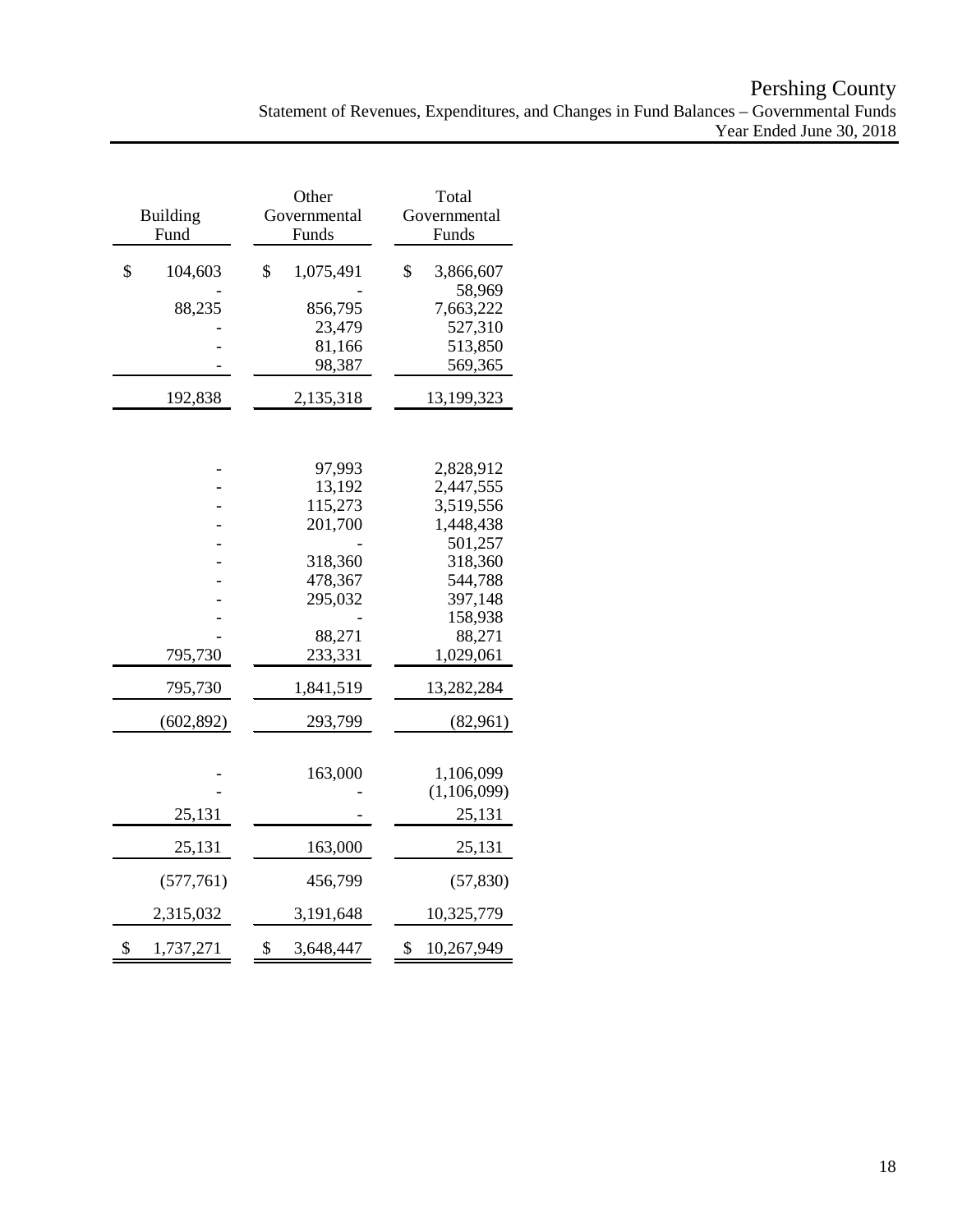<span id="page-24-0"></span>

| Amounts reported for governmental activities in the statement of activities are different because:                                                                                                                                                                                                                                                                                                                |                                           |
|-------------------------------------------------------------------------------------------------------------------------------------------------------------------------------------------------------------------------------------------------------------------------------------------------------------------------------------------------------------------------------------------------------------------|-------------------------------------------|
| Net change in fund balances - total governmental funds                                                                                                                                                                                                                                                                                                                                                            | \$<br>(57, 830)                           |
| Governmental funds report capital outlays as expenditures. However, in the<br>Statement of Activities the cost of those assets is allocated over their estimated<br>useful lives and reported as depreciation expense.                                                                                                                                                                                            |                                           |
| Capital outlay<br>1,121,669<br>Depreciation<br>(774, 971)                                                                                                                                                                                                                                                                                                                                                         | 346,698                                   |
| The net effect of various miscellaneous transactions involving capital assets<br>(sales, trade-ins, and donations) is to increase net position.                                                                                                                                                                                                                                                                   |                                           |
| <b>Insurance settlements</b><br>Gain on disposition of capital assets<br>(Loss) on disposition of capital assets<br>Donation of capital assets received<br>The issuance of long-term debt provides current financial resources to                                                                                                                                                                                 | (25, 131)<br>14,071<br>(15,662)<br>25,497 |
| Governmental Funds, while the repayment of the principal of long-term<br>debt consumes the current financial resources of Governmental Funds. Neither<br>transaction, however, has any effect on net position. Also, Governmental Funds<br>report the effect of premiums, discounts, and similar items (if any) when debt is<br>first issued, whereas these amounts are amortized in the Statement of Activities: |                                           |
| Principal payments on debt                                                                                                                                                                                                                                                                                                                                                                                        | 68,068                                    |
| Governmental funds report County pension and OPEB contributions as expenditures.<br>However, in the Statement of Activities, the cost of pension and OPEB benefits<br>earned is reported as pension and OPEB expense.                                                                                                                                                                                             |                                           |
| County pension contributions<br>759,310<br>County pension expense<br>(1,169,060)                                                                                                                                                                                                                                                                                                                                  | (409,750)                                 |
| County OPEB contributions<br>66,601<br>County OPEB expense<br>(117,260)                                                                                                                                                                                                                                                                                                                                           | (50, 659)                                 |
| Revenues in the Statement of Activities that do not provide current financial resources<br>to Governmental Funds are not reported as revenues in the Government Funds.                                                                                                                                                                                                                                            |                                           |
| Change in unavailable revenue                                                                                                                                                                                                                                                                                                                                                                                     | 5,852                                     |
| Some expenses reported in the Statement of Activities do not require the use of<br>current financial resources and, therefore, are not reported as expenditures in<br>Governmental Funds.                                                                                                                                                                                                                         |                                           |
| Change in accrued interest<br>1,743                                                                                                                                                                                                                                                                                                                                                                               | 769                                       |
| Change in compensated absences<br>(974)                                                                                                                                                                                                                                                                                                                                                                           |                                           |
| Change in net position of governmental activities                                                                                                                                                                                                                                                                                                                                                                 | (98,077)                                  |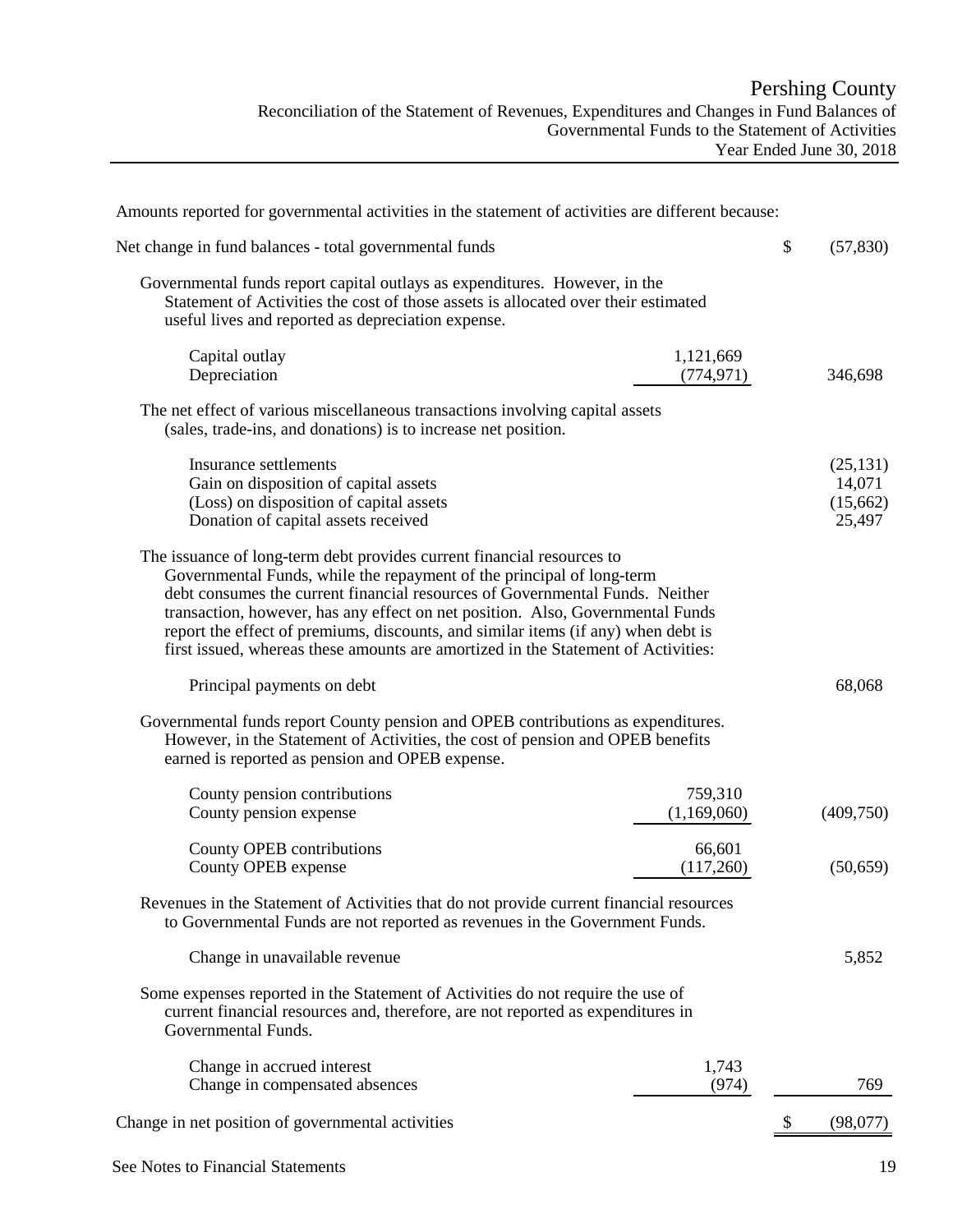<span id="page-25-0"></span>

|                                                                                                           | <b>Business-Type Activities</b><br><b>Enterprise Funds</b> |                         |                         |                                     |  |  |  |
|-----------------------------------------------------------------------------------------------------------|------------------------------------------------------------|-------------------------|-------------------------|-------------------------------------|--|--|--|
|                                                                                                           | Pershing County<br><b>Electrical Utility</b><br>Fund       | Landfill<br>Fund        |                         | Total<br>Enterprise<br>Funds        |  |  |  |
| Assets                                                                                                    |                                                            |                         |                         |                                     |  |  |  |
| Current assets<br>Cash on deposit and invested<br>Accounts receivable, net<br>Assessments receivable      | \$<br>381,783<br>1,495<br>8,502                            | \$<br>327,307<br>32,425 | 305,857<br>\$<br>30,101 | \$<br>1,014,947<br>31,596<br>40,927 |  |  |  |
| Prepaid items                                                                                             |                                                            | 1,339                   |                         | 1,339                               |  |  |  |
| Total current assets                                                                                      | 391,780                                                    | 361,071                 | 335,958                 | 1,088,809                           |  |  |  |
| <b>Noncurrent Assets</b>                                                                                  |                                                            |                         |                         |                                     |  |  |  |
| Restricted                                                                                                |                                                            |                         |                         |                                     |  |  |  |
| Cash on deposit and invested<br>Capital assets not being depreciated<br>Capital assets net of accumulated |                                                            | 4,479                   | 161,500<br>9,997        | 161,500<br>14,476                   |  |  |  |
| depreciation                                                                                              | 355,180                                                    | 105,641                 | 511,260                 | 972,081                             |  |  |  |
| Total noncurrent assets                                                                                   | 355,180                                                    | 110,120                 | 682,757                 | 1,148,057                           |  |  |  |
| Total assets                                                                                              | 746,960                                                    | 471,191                 | 1,018,715               | 2,236,866                           |  |  |  |
| Deferred Outflows of Resources<br>Net pension liability-related amounts                                   |                                                            | 63,166                  |                         | 63,166                              |  |  |  |
| Liabilities                                                                                               |                                                            |                         |                         |                                     |  |  |  |
| <b>Current Liabilities</b>                                                                                |                                                            |                         |                         |                                     |  |  |  |
| Accounts payable                                                                                          | 38                                                         | 20,280                  | 11,949                  | 32,267                              |  |  |  |
| Accrued payroll                                                                                           |                                                            | 2,055                   |                         | 2,055                               |  |  |  |
| Compensated absences                                                                                      |                                                            | 5,304                   |                         | 5,304                               |  |  |  |
| Total current liabilities                                                                                 | 38                                                         | 27,639                  | 11,949                  | 39,626                              |  |  |  |
| Noncurrent Liabilities                                                                                    |                                                            |                         |                         |                                     |  |  |  |
| Net pension liability                                                                                     |                                                            | 231,417                 |                         | 231,417                             |  |  |  |
| <b>Total liabilities</b>                                                                                  | 38                                                         | 259,056                 | 11,949                  | 271,043                             |  |  |  |
| Deferred Inflows of Resources<br>Net pension liability-related amounts                                    |                                                            | 18,817                  |                         | 18,817                              |  |  |  |
| <b>Net Position</b>                                                                                       |                                                            |                         |                         |                                     |  |  |  |
| Net investment in capital assets<br>Restricted for                                                        | 355,180                                                    | 110,120                 | 521,257                 | 986,557                             |  |  |  |
| Capital replacement<br>Unrestricted                                                                       | 391,742                                                    | 146,364                 | 161,500<br>324,009      | 161,500<br>862,115                  |  |  |  |
| Total net position                                                                                        | \$<br>746,922                                              | \$<br>256,484           | \$<br>1,006,766         | \$<br>2,010,172                     |  |  |  |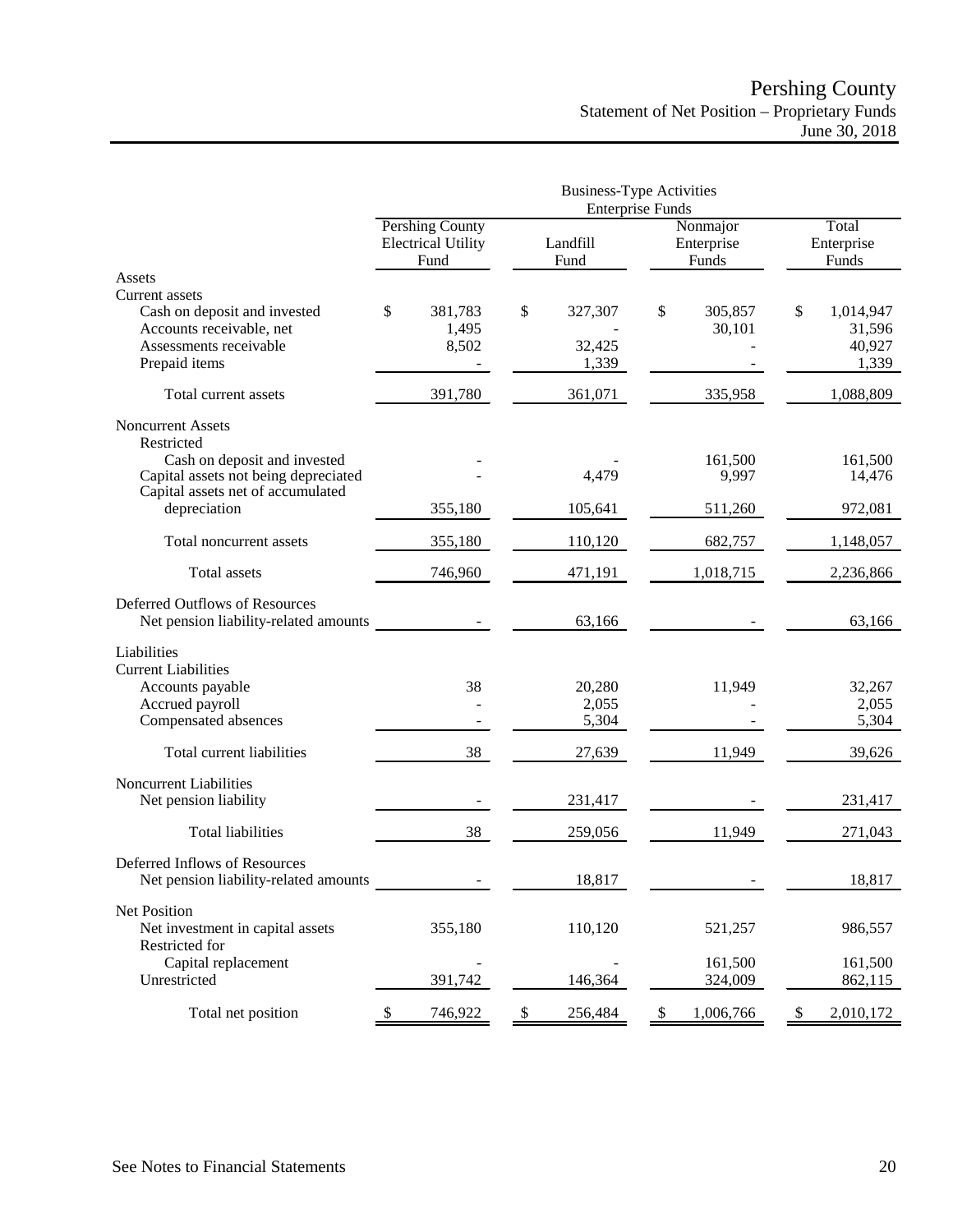<span id="page-26-0"></span>

|                                                                                                                      | <b>Business-Type Activities</b><br><b>Enterprise Funds</b> |                  |                  |                                       |                                 |                            |                              |                                        |  |
|----------------------------------------------------------------------------------------------------------------------|------------------------------------------------------------|------------------|------------------|---------------------------------------|---------------------------------|----------------------------|------------------------------|----------------------------------------|--|
| <b>Pershing County</b><br><b>Electrical Utility</b><br>Fund                                                          |                                                            |                  | Landfill<br>Fund |                                       | Nonmajor<br>Enterprise<br>Funds |                            | Total<br>Enterprise<br>Funds |                                        |  |
| <b>Operating Revenues</b><br>Charges for services<br>Miscellaneous                                                   | $\mathcal{S}$                                              | 18,461           | \$               | 310,815<br>13,707                     | \$                              | 179,618<br>500             | \$                           | 508,894<br>14,207                      |  |
| Total operating revenues                                                                                             |                                                            | 18,461           |                  | 324,522                               |                                 | 180,118                    |                              | 523,101                                |  |
| <b>Operating Expenses</b><br>Salaries and wages<br><b>Employee benefits</b><br>Services and supplies<br>Depreciation |                                                            | 17,250<br>39,964 |                  | 79,377<br>44,270<br>166,127<br>10,051 |                                 | 20,285<br>80,395<br>74,097 |                              | 99,662<br>44,270<br>263,772<br>124,112 |  |
| Total operating expenses                                                                                             |                                                            | 57,214           |                  | 299,825                               |                                 | 174,777                    |                              | 531,816                                |  |
| Operating Income (Loss)                                                                                              |                                                            | (38, 753)        |                  | 24,697                                |                                 | 5,341                      |                              | (8,715)                                |  |
| Nonoperating Revenue (Expense)<br>Service availability charges                                                       |                                                            | 34,550           |                  |                                       |                                 |                            |                              | 34,550                                 |  |
| Change in Net Position                                                                                               |                                                            | (4,203)          |                  | 24,697                                |                                 | 5,341                      |                              | 25,835                                 |  |
| Net Position, Beginning of Year,<br>as previously reported                                                           |                                                            | 751,125          |                  | 239,824                               |                                 | 1,001,425                  |                              | 1,992,374                              |  |
| Prior Period Adjustment                                                                                              |                                                            |                  |                  | (8,037)                               |                                 |                            |                              | (8,037)                                |  |
| Net Position, Beginning of Year,<br>as restated                                                                      |                                                            | 751,125          |                  | 231,787                               |                                 | 1,001,425                  |                              | 1,984,337                              |  |
| Net Position, End of Year                                                                                            | $\boldsymbol{\mathsf{S}}$                                  | 746,922          | \$               | 256,484                               | \$                              | 1,006,766                  | \$                           | 2,010,172                              |  |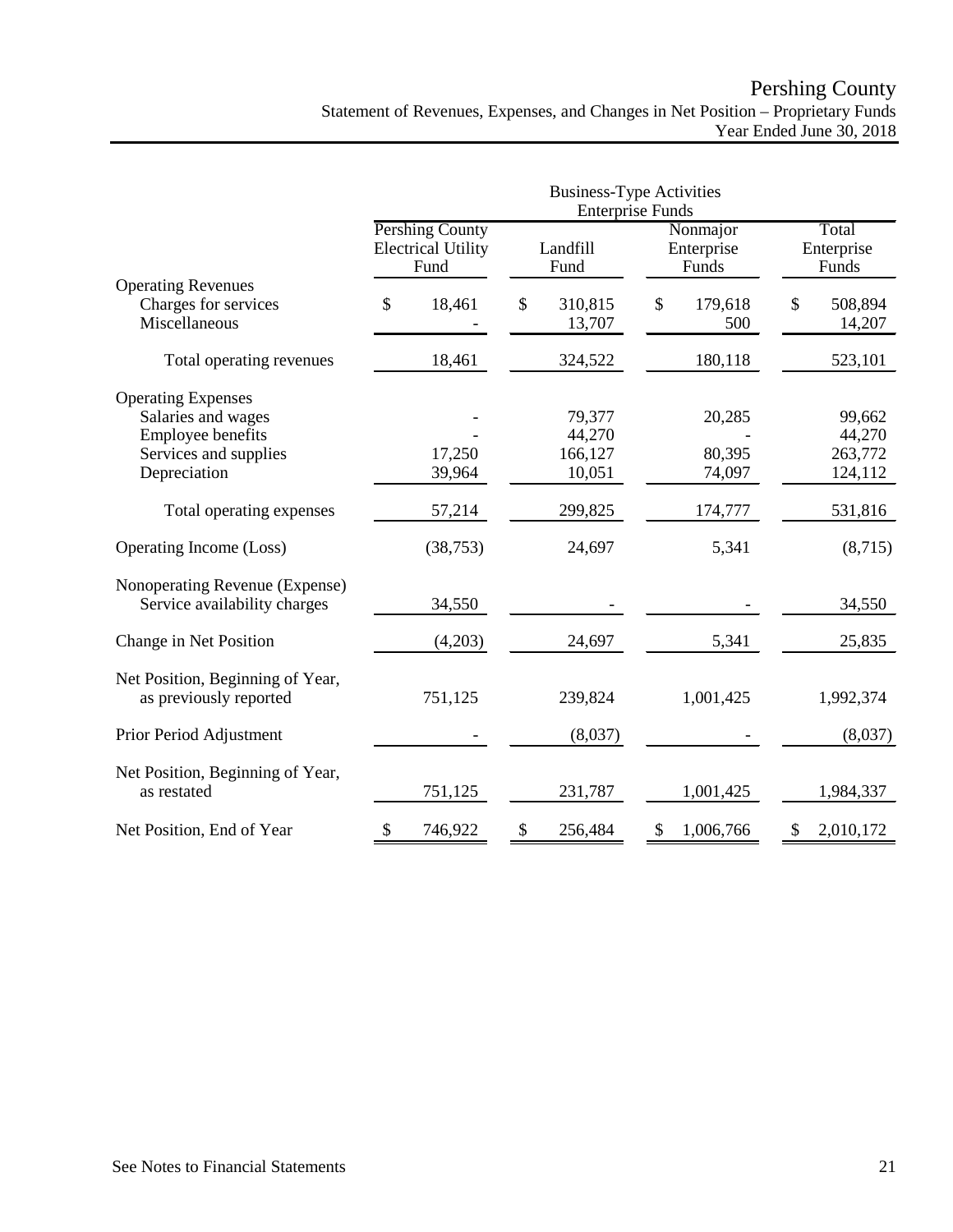# Pershing County Statement of Cash Flows – Proprietary Funds Year Ended June 30, 2018

<span id="page-27-0"></span>

|                                                                                                                                                                                                                                                   |                           |                                                      |          | <b>Business-Type Activities</b><br><b>Enterprise Funds</b> |          |                                                       |                     |                                                          |
|---------------------------------------------------------------------------------------------------------------------------------------------------------------------------------------------------------------------------------------------------|---------------------------|------------------------------------------------------|----------|------------------------------------------------------------|----------|-------------------------------------------------------|---------------------|----------------------------------------------------------|
|                                                                                                                                                                                                                                                   |                           | Pershing County<br><b>Electrical Utility</b><br>Fund |          | Landfill<br>Fund                                           |          | Nonmajor<br>Enterprise<br>Funds                       |                     | Total<br>Enterprise<br>Funds                             |
| <b>Operating Activities</b><br>Cash received from users<br>Cash received from interfund services provided<br>Payments for employees' salaries and benefits<br>Payments for internal services used<br>Payments for services and supplies           | $\boldsymbol{\mathsf{S}}$ | 17,960<br>(18, 375)                                  | \$       | 322,519<br>(115,591)<br>(29, 339)<br>(135, 180)            | \$       | 235,957<br>4,560<br>(20, 285)<br>(8,681)<br>(64, 428) | \$                  | 576,436<br>4,560<br>(135, 876)<br>(38,020)<br>(217, 983) |
| Net Cash from (used for) Operating Activities                                                                                                                                                                                                     |                           | (415)                                                |          | 42,409                                                     |          | 147,123                                               |                     | 189,117                                                  |
| Capital and Related Financing Activities<br>Payments received for service availability<br>Acquisition of capital assets                                                                                                                           |                           | 34,078                                               |          | (50, 428)                                                  |          | (8,250)                                               |                     | 34,078<br>(58, 678)                                      |
| Net Cash from (used for) Capital and Related<br><b>Financing Activities</b>                                                                                                                                                                       |                           | 34,078                                               |          | (50, 428)                                                  |          | (8,250)                                               |                     | (24,600)                                                 |
| Net Change in Cash on Deposit and Invested                                                                                                                                                                                                        |                           | 33,663                                               |          | (8,019)                                                    |          | 138,873                                               |                     | 164,517                                                  |
| Cash on Deposit and Invested, Beginning of Year                                                                                                                                                                                                   |                           | 348,120                                              |          | 335,326                                                    |          | 328,484                                               |                     | 1,011,930                                                |
| Cash on Deposit and Invested, End of Year                                                                                                                                                                                                         | S                         | 381,783                                              | \$       | 327,307                                                    | \$       | 467,357                                               | S                   | 1,176,447                                                |
| Reconciliation of operating income (loss) to<br>net cash from (used for) operating activities<br>Operating income (loss)<br>Adjustments to reconcile operating income (loss)<br>to net cash from (used for) operating activities:<br>Depreciation | \$                        | (38, 753)<br>39,964                                  | \$       | 24,697<br>10,051                                           | \$       | 5,341<br>74,097                                       | \$                  | (8,715)<br>124,112                                       |
| Pension contributions<br>Pension expense                                                                                                                                                                                                          |                           |                                                      |          | (13, 439)<br>20,985                                        |          |                                                       |                     | (13, 439)<br>20,985                                      |
| Changes in<br>Accounts receivable, net<br>Assessments receivable<br>Prepaid items<br>Accounts payable<br>Accrued payroll<br>Compensated absences                                                                                                  |                           | (501)<br>(1, 125)                                    |          | 36<br>(2,039)<br>60<br>1,608<br>390<br>60                  |          | 60,399<br>7,286                                       |                     | 59,934<br>(2,039)<br>60<br>7,769<br>390<br>60            |
| Net Cash from (used for) Operating Activities                                                                                                                                                                                                     | \$                        | (415)                                                | \$       | 42,409                                                     | \$       | 147,123                                               | \$                  | 189,117                                                  |
| Noncash Capital and Related Financing Activities<br>Transfer in of capital assets<br>Accumulated depreciation                                                                                                                                     | \$<br>P.                  |                                                      | \$<br>\$ | 16,000<br>(16,000)                                         | \$<br>-S |                                                       | \$<br>$\mathcal{E}$ | 16,000<br>(16,000)                                       |
| Transfer out of capital assets<br>Accumulated depreciation                                                                                                                                                                                        | \$                        |                                                      | \$       | (20, 278)<br>20,278                                        | \$       |                                                       | \$                  | (20, 278)<br>20,278                                      |
|                                                                                                                                                                                                                                                   | \$                        |                                                      | \$       |                                                            | \$       |                                                       | \$                  |                                                          |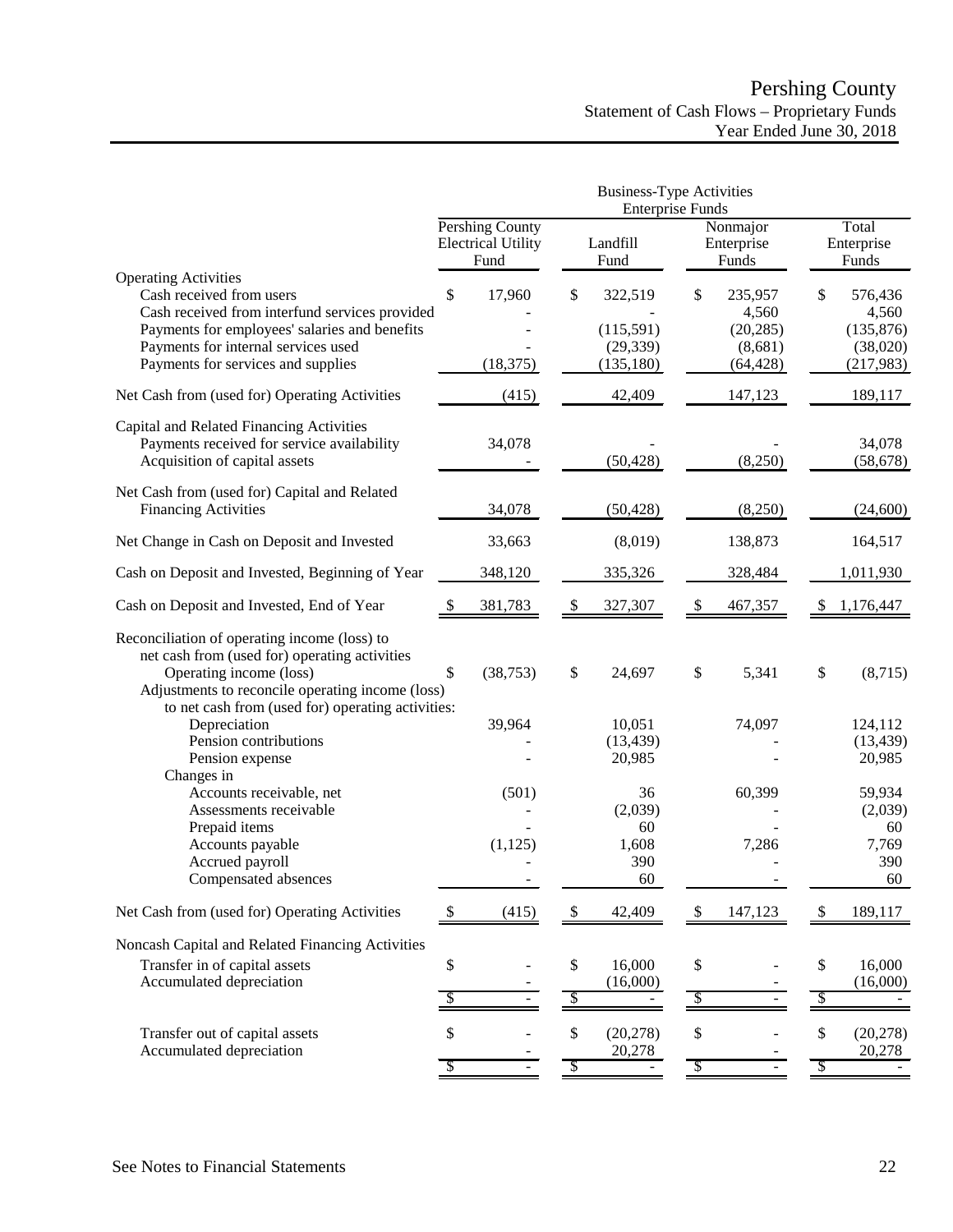<span id="page-28-0"></span>

|                                                                           |    | Agency<br>Funds    |
|---------------------------------------------------------------------------|----|--------------------|
| Assets                                                                    |    |                    |
| Cash on deposit and invested                                              |    | 1,000,985          |
| Liabilities<br>Due to other governments<br>Funds held in trust for others | \$ | 602,834<br>398,151 |
| Total liabilities                                                         |    | 1,000,985          |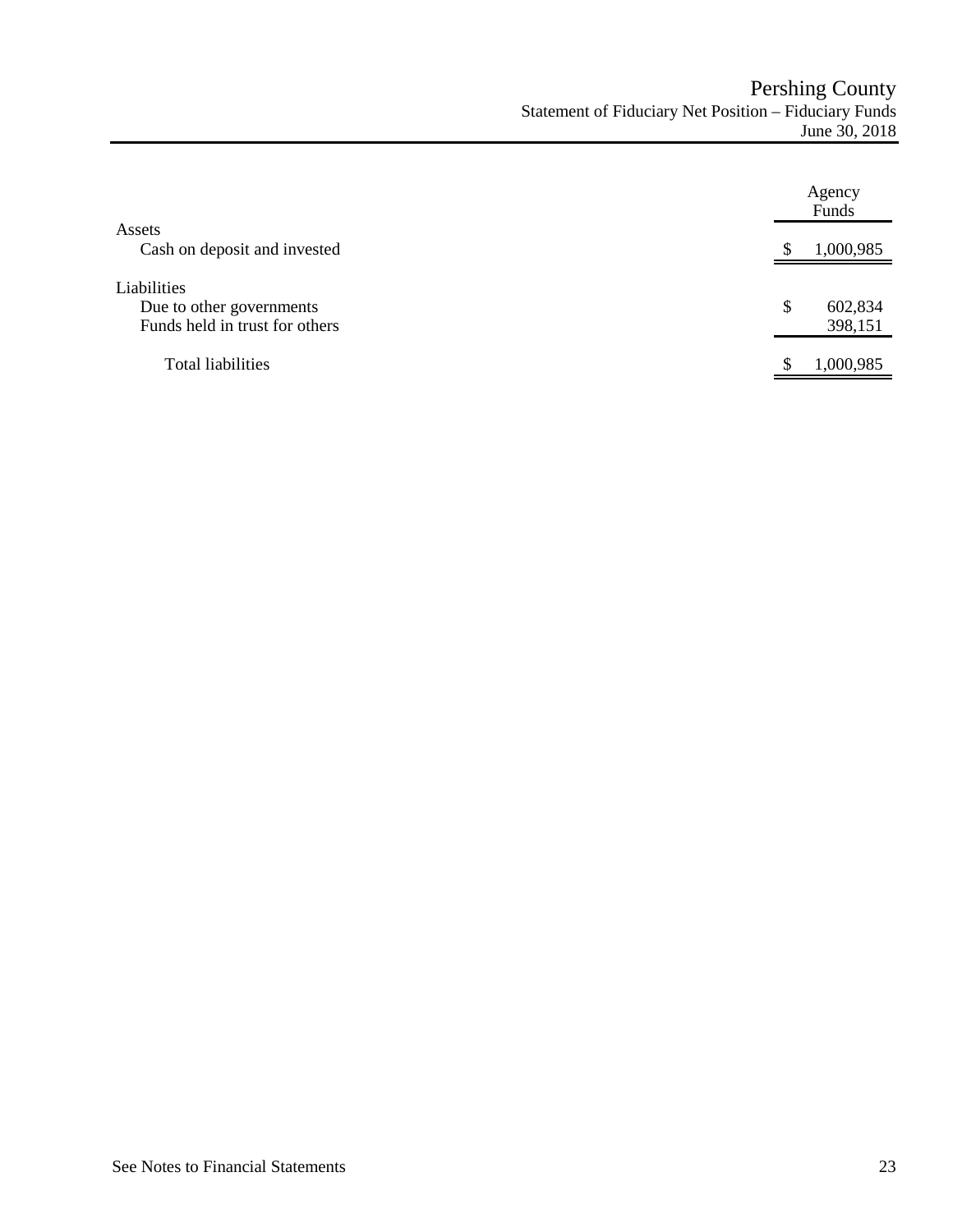# <span id="page-29-0"></span>**Summary of Significant Accounting Policies**

### **Reporting Entity**

The financial statements present the financial position, results of operations, changes in net position and cash flows of those funds under the direct jurisdiction of the Board of County Commissioners of Pershing County, Nevada and those funds for which the Board is financially accountable.

These financial statements include the Pershing County Television District as a component unit of Pershing County, in accordance with Governmental Accounting Standards Board (GASB) Statement No. 61, *The Financial Reporting Entity*. Component units include legally separate organizations for which the County is financially accountable. In the case of the Pershing County Television District, financial accountability is determined primarily by the Board of County Commissioners' participation as the governing body of this entity. As the governing body, the Board can impose its will on significant aspects of the operations of this entity. The component unit is reported under the "blended" basis and is, therefore, included within the financial statements of Pershing County.

The Pershing County Television District provides television and radio broadcast transmission and relay facilities in Pershing County pursuant to Chapter 318 of the Nevada Revised Statutes.

The Pershing County Television District Fund is audited in conjunction with Pershing County and all required disclosures are included in these financial statements.

The County Commission is also responsible for appointing the members of the Boards of other organizations, but the County's accountability for these organizations does not extend beyond making the appointments.

In addition, the County also receives and disburses money through agency accounts for other entities.

### **Implementation of GASB Statement No. 75**

As of July 1, 2017, the County adopted GASB Statement No. 75, *Accounting and Financial Reporting for Postemployment Benefits Other Than Pensions*. The implementation of this standard replaces the requirements of GASB Statement No. 45, *Accounting and Financial Reporting by Employers for Postemployment Benefits Other Than Pensions*, and requires governments calculate and report the costs and obligations associated with postemployment benefits other than pensions (OPEB) in their basic financial statements. Employers are required to recognize OPEB amounts for all benefits provided through the plan which include the total OPEB liability, deferred outflows of resources, deferred inflows of resources, and OPEB expense. The effect of the implementation of this standard on beginning net position is disclosed in Note 10 and the additional disclosures required by this standard are included in Note 8.

### **Government-wide and Fund Financial Statements**

The government-wide financial statements report information on all of the nonfiduciary activities of the primary government. Eliminations have been made to minimize the effect of interfund activity. Governmental activities, which normally are supported by taxes and intergovernmental revenue, are reported separately from business-type activities, which rely to a significant extent on fees and charges for support.

The Statement of Activities demonstrates the degree to which the direct expenses of a given function or businesstype activity is offset by program revenues. Direct expenses are those that are associated with a specific function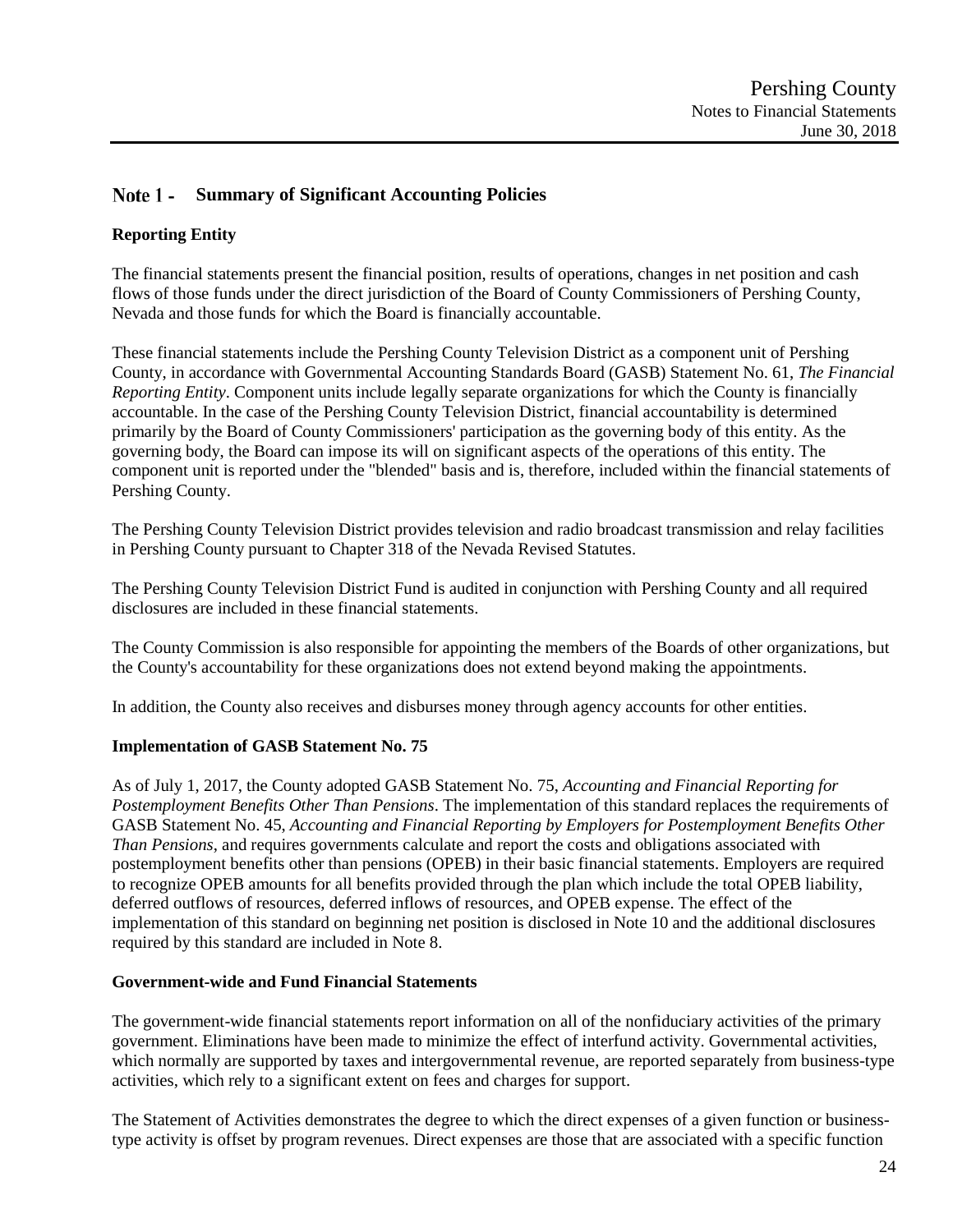or business-type activity. Program revenues include 1) charges to customers or applicants who purchase, use, or directly benefit from goods, services, or privileges provided by a given function or business-type activity and 2) grants, contributions and interest income that are restricted to meeting the operational or capital requirements of a particular function or business-type activity. Taxes and other items not properly included among program revenues are reported instead as general revenues.

Proprietary fund operating revenues, such as charges for services, result from exchange transactions associated with the principal activity of the fund. Exchange transactions are those in which each party receives and gives up essentially equal values. Nonoperating revenues, if any, result from nonexchange transactions or ancillary activities.

The fund financial statements provide information about Pershing County's funds, including its fiduciary funds.

Separate statements for each fund category–governmental, proprietary and fiduciary–are presented even though the latter are excluded from the government-wide financial statements. The emphasis of fund financial statements is on major governmental and enterprise funds, each displayed in a separate column.

### **Measurement Focus, Basis of Accounting and Financial Statement Presentation**

The government-wide financial statements are reported using the economic resources measurement focus and the accrual basis of accounting, as are the proprietary fund financial statements. The fiduciary funds (agency funds) are reported using the accrual basis of accounting. Revenues are recorded when earned and expenses are recorded when liabilities are incurred, regardless of the timing of related cash flows.

All governmental fund financial statements are reported using the current financial resources measurement focus and the modified accrual basis of accounting. Revenues are recognized as soon as they are both measurable and available. Revenues are considered to be available when they are collectible within the current period or soon enough thereafter to pay liabilities of the current period. For this purpose, Pershing County considers revenues to be available if they are collected within 60 days of the end of the current fiscal period. Expenditures are recorded when the liability is incurred, except for principal and interest on general long-term debt, compensated absences, the total OPEB liability, and the net pension liability which are recorded as liabilities when due. The County first utilizes restricted resources to finance qualifying activities, then unrestricted resources as they are needed.

Property taxes, intergovernmental revenues, grant revenues and interest on investments associated with the fiscal period are all considered to be susceptible to accrual and so have been recognized as revenues of the current fiscal period. Other revenues are normally not susceptible to accrual because they are generally not measurable until received in cash.

Pershing County reports the following major governmental funds:

- The General Fund is the primary operating fund of Pershing County. It accounts for all financial resources not accounted for in another fund.
- The Road Fund is used to account for revenue resources restricted for expenditure on roads.
- The 11<sup>th</sup> Judicial District Court Fund is used to account for revenue sources restricted for expenditures for the operation of the  $11<sup>th</sup>$  Judicial District Court.
- The Building Fund is used to account for the revenues received from net proceeds of mines and the related expenditure of such sources for capital projects.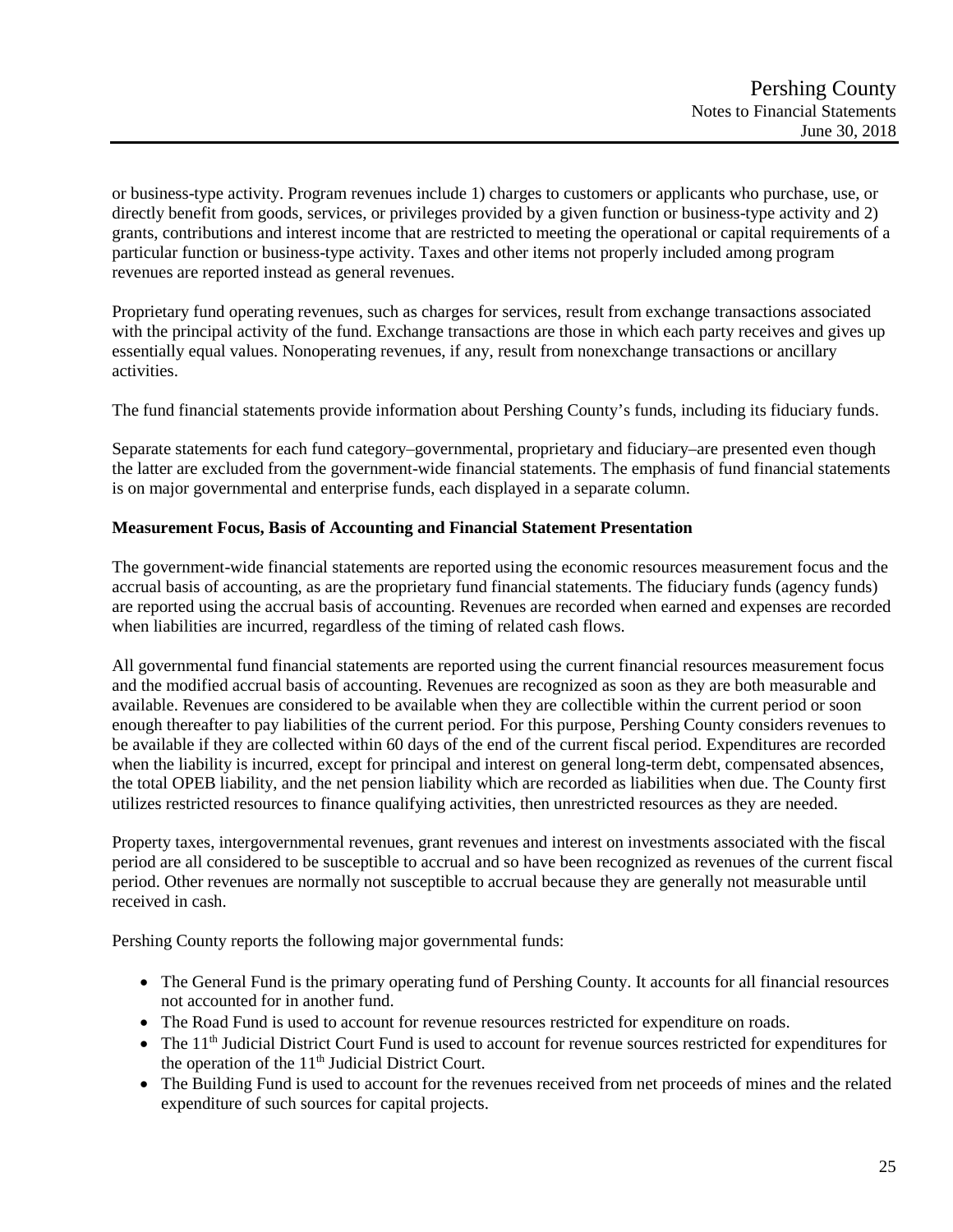Pershing County reports the following major enterprise funds:

- The Pershing County Electrical Utility Fund is used to account for operations of the electric services provided to certain County residents.
- The Landfill Fund is used to account for the operations of the County owned landfill.

Additionally, Pershing County reports the following fund type:

• The fiduciary funds are custodial in nature. The Agency Funds account for assets held by the County in a trustee capacity or as an agent for other entities.

### **Deferred Outflows/Inflows of Resources**

In addition to assets, the Statement of Net Position/Governmental Funds Balance Sheet may report a separate section for deferred outflows of resources. The separate financial statement element, deferred outflows of resources, represents a consumption of net position that applies to a future period(s) and so will not be recognized as an outflow of resources (expense/expenditure) until then.

- The County has one type of item, which arises under accounting for other postemployment benefits that qualifies for reporting in this category. The item, total OPEB liability-related amounts, is reported in the Statement of Net Position. The Statement of Net Position reports the County contributions subsequent to the measurement date of the total OPEB liability. This item is deferred and recognized as a reduction of the total OPEB liability in the subsequent year.
- The County has items, which arise under accounting for pensions that qualifies for reporting in this category. The items, net pension liability-related amounts, is reported in the Statement of Net Position. The Statement of Net Position reports differences between projected and actual earnings on pension plan investments, changes in the County's proportionate share, changes of assumptions or other inputs, and County contributions subsequent to the measurement date of the net pension liability. These items are deferred and recognized as a reduction of the net pension liability in the subsequent year.

In addition to liabilities, the Statement of Net Position/Balance Sheet may report a separate section for deferred inflows of resources. This separate financial statement element, deferred inflows of resources, represents an acquisition of net position that applies to a future period (s) and so will not be recognized as an inflow of resources (revenue) until that time.

- The County has one type of item, which arises under accounting for other postemployment benefits that qualifies for reporting in this category. The item, total OPEB liability-related amounts, is reported in the Statement of Net Position. The Statement of Net Position reports changes in assumptions and other inputs. This item is deferred and recognized as an increase of the total OPEB liability in subsequent periods.
- The County has items which arise under accounting for pensions that qualify for reporting in this category. The items, net pension liability-related amounts, are reported in the Statement of Net Position. The Statement of Net Position reports differences between expected and actual experience and changes in the County's proportionate share. These items are deferred and recognized as an increase of the net pension liability in subsequent periods.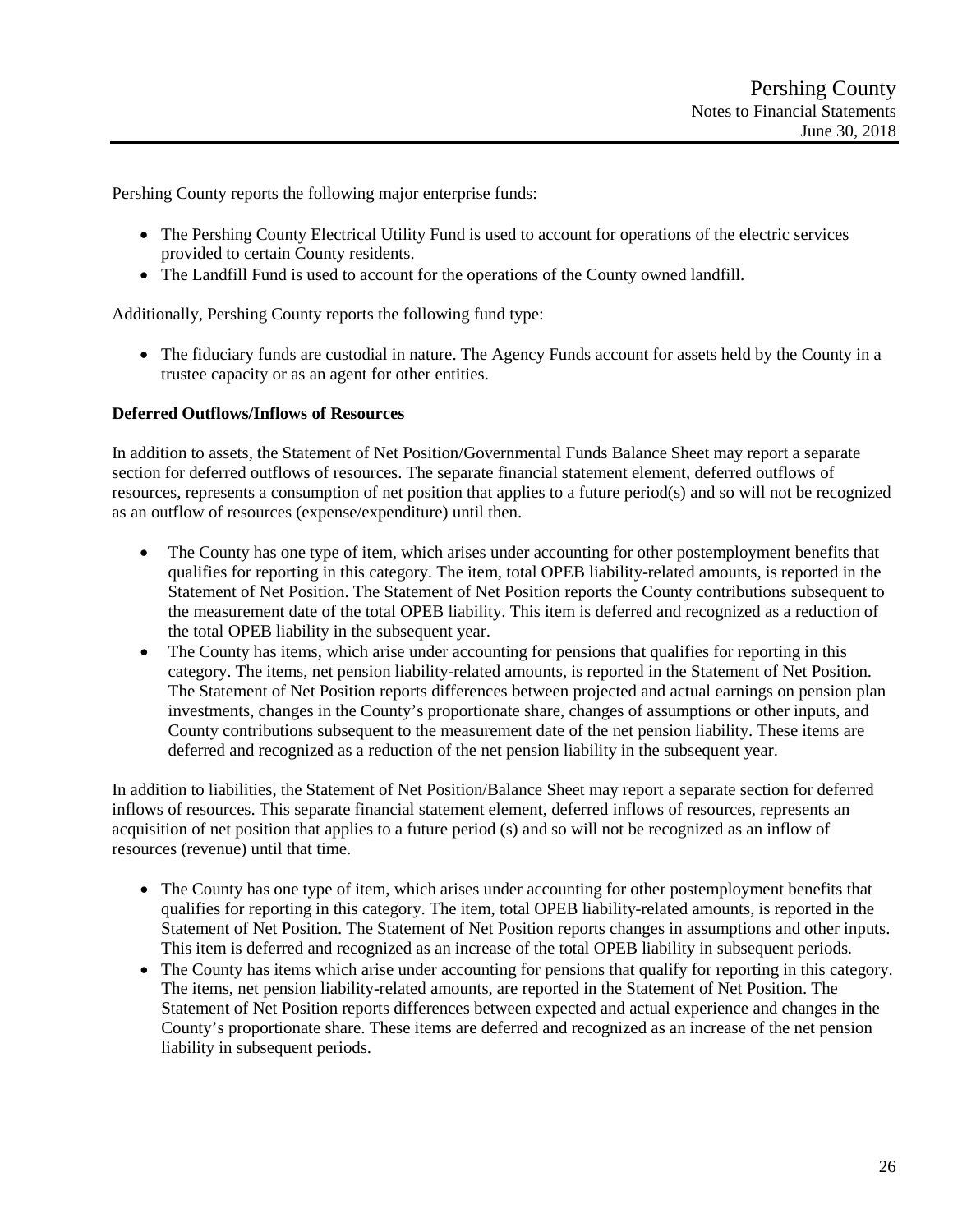• The County has one type of item, which arises under the modified accrual basis of accounting, that qualifies for reporting in this category. Accordingly, the item, unavailable revenue, is reported in the Governmental Funds Balance Sheet. The governmental funds report unavailable revenues from property taxes and other revenue items (assessments). These items are deferred and recognized as an inflow of resources in the period that the amounts become available.

# **Budgets and Budgetary Accounting**

### **Budget Policies**

Pershing County adheres to the Local Government Budget and Finance Act incorporated within state statutes, which includes the following major procedures to establish the budgetary data which is reflected in these financial statements.

- 1. On or before April 15, the Pershing County Board of Commissioners files a tentative budget with the Nevada Department of Taxation for all funds other than the Agency Funds, which are not required to be budgeted.
- 2. Public hearings on the tentative budget are held on the third Monday in May.
- 3. Prior to June 1, at a public hearing, the Board indicates changes, if any, to be made to the tentative budget and adopts a final budget by the favorable vote of a majority of the members of the Board. The final budget must then be forwarded to the Nevada Tax Commission for final hearings and approval.
- 4. Formal budgetary integration in the financial records of the funds is employed to enhance management control during the year.
- 5. Budgets for the funds are adopted on a basis consistent with accounting principles generally accepted in the United States of America (GAAP), except for the funds which are combined for external reporting (the General Fund, the In Lieu of Taxes Fund, the Law Enforcement Fund, the Cemetery Fund, and the Law Library Fund). Appropriations lapse at year-end.
- 6. Budget amounts within funds, and between funds, may be transferred if amounts do not exceed the original budget. Such transfers are to be approved by the Board of County Commissioners. Budget augmentations in excess of original budgetary amounts generally may not be made without prior approval of the Pershing County Board of Commissioners, following a scheduled and noticed public hearing, as necessary, and transmittal to the Department of Taxation.

The budget amounts reflected in the financial statements have been amended from the original amounts in accordance with state statute.

By state statute, actual expenditures may not exceed budgetary appropriations of the various governmental functions (excluding the Debt Service function) of the General, Special Revenue and Capital Projects Funds. Actual expenses generally may not exceed the sum of budgeted operating and non-operating expenses in the Enterprise Funds.

### **Cash and Investments**

Cash balances from all funds are combined and, to the extent practicable, invested as permitted by law. Investments are recorded at fair value, as necessary.

All interest earned on cash deposits is recognized in the General Fund in accordance with NRS 355.170, except for amounts credited to various other funds in accordance with law, contract, or as the result of conditions related to grant awards.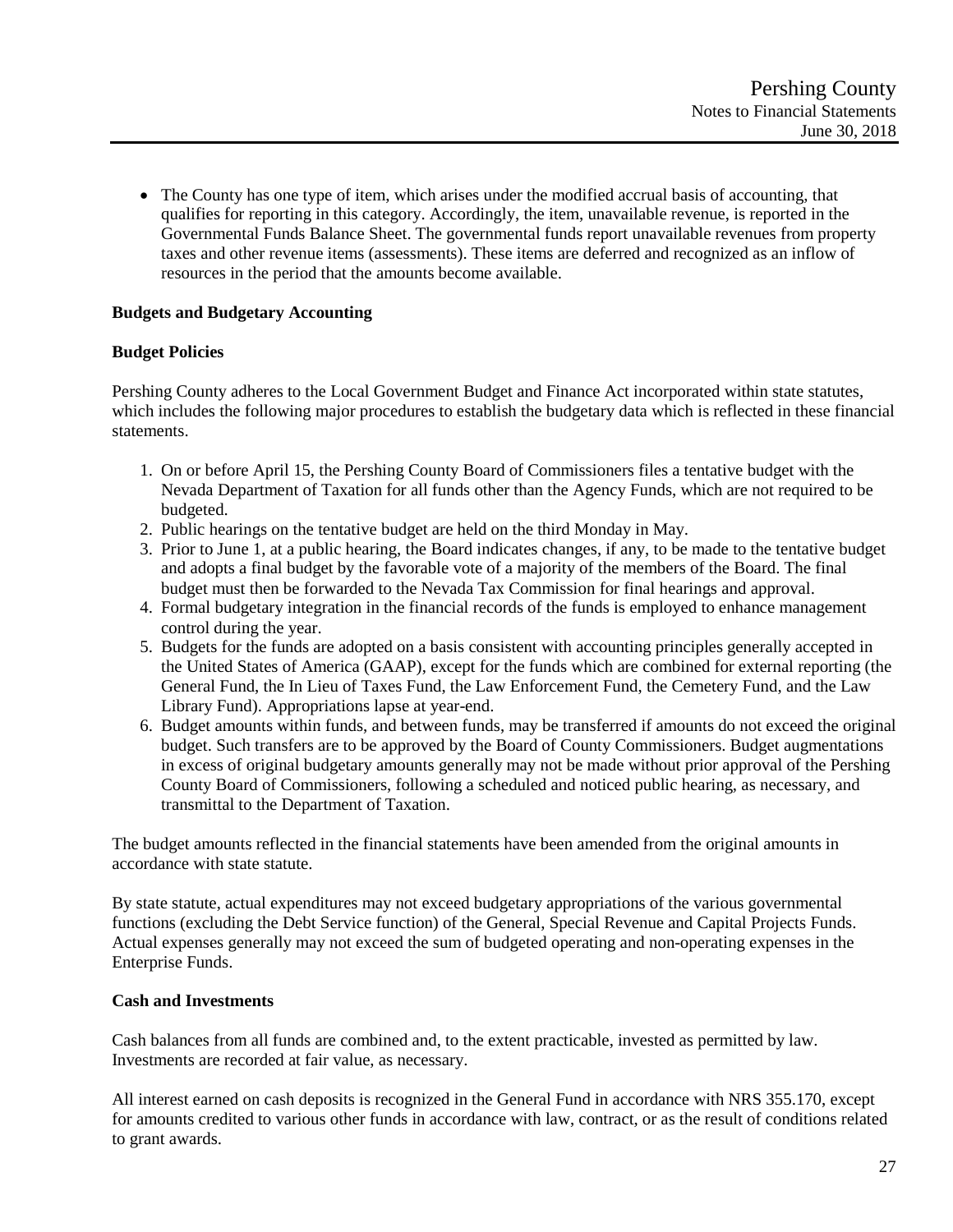Pursuant to NRS 355.170 and NRS 355.171, Pershing County may invest in the following types of securities:

- United States bonds and debentures maturing within ten (10) years from the date of purchase.
- Certain farm loan bonds.
- Securities of the United States Treasury, United States Postal Service, or the Federal National Mortgage Association maturing within ten (10) years from the date of purchase.
- Certificates of deposit from commercial banks and insured savings and loan associations.
- Certain securities issued by local governments of the State of Nevada.
- Certain obligations of state and local governments.
- Certain bankers' acceptances, commercial paper issued by a corporation organized and operating in the United States, and money market mutual funds.
- Certain notes and bonds that are issued by corporations organized and operating in the United States.
- Other securities expressly provided by other statutes, including repurchase agreements.

Pursuant to NRS 355.167, Pershing County may also invest in the Local Government Investment Pool administered by the State Treasurer with oversight by the Board of Finance of the State of Nevada. Investment in the Local Government Investment Pool is carried at fair value, which is the same as the value of the pool shares.

Cash and cash equivalents in the Enterprise Funds include cash on deposit and invested as the balances are available on demand.

### **Accounts Receivable**

Allowance for doubtful collections has been recorded in the Ambulance Fund for \$109,323. Management does not anticipate any material collection losses in respect to the remaining accounts receivable balances.

### **Taxes Receivable**

Secured roll property taxes receivable reflect only those taxes receivable from the delinquent roll years. Delinquent taxes from all roll years prior to 2016-2017 have been written off. No provision for uncollectible accounts has been established as management does not anticipate any material collection losses in respect to the remaining balances.

Taxes receivable on personal property and net proceeds of mines reflect only those taxes collected within 60 days of year-end.

### **Restricted Assets**

Other third-party restrictions require other resources to be set aside for various purposes in the Town of Imlay Utilities Fund. These amounts are reported as restricted assets.

### **Due To and Due From Other Funds**

Interfund receivables and payables, if any, arise from interfund transactions and are recorded by all funds affected in the period in which transactions are executed. All such balances within the governmental activities or businesstype activities are eliminated in the government-wide statements. Any residual balances outstanding between the governmental activities and business-type activities are reported in the government-wide statements as internal balances, as necessary.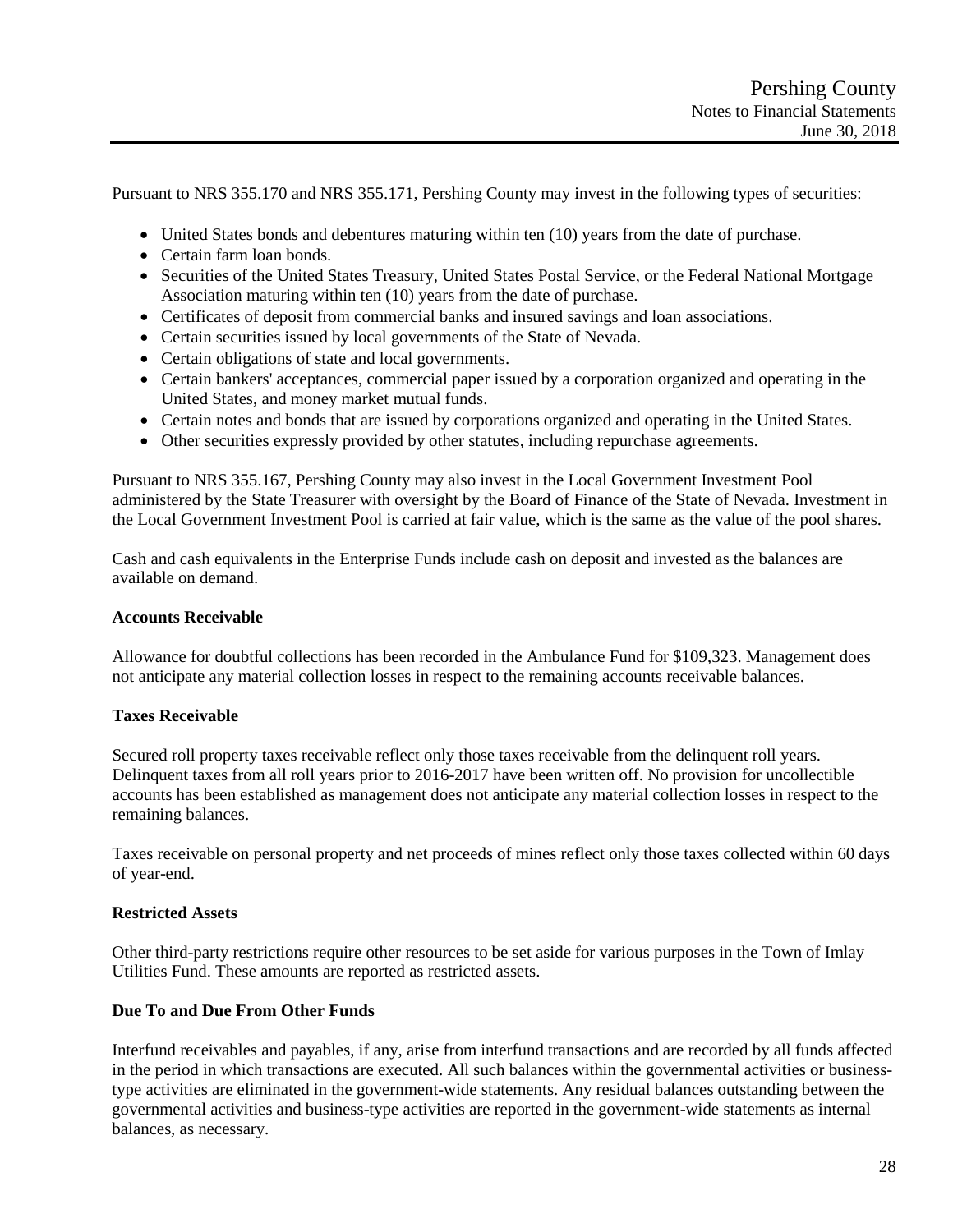### **Inventory**

The General Fund maintains an inventory of fuel. Expenditures are recorded when fuel is sold. Inventory is valued at cost, on a first-in, first-out basis, which approximates market. Inventory amounts at year end are reported as nonspendable fund balance.

### **Capital Assets**

Capital assets are reported in the applicable governmental or business-type activities columns in the governmentwide financial statements. As a matter of policy, Pershing County classifies those assets with a unit value of \$1,000 or more and a useful life of more than one year as capital assets. General infrastructure assets acquired prior to July 1, 2003, are not reported in the basic financial statements.

Purchased capital assets are valued at historical cost or estimated historical cost if actual historical cost is not available. Donated capital assets are valued at their estimated acquisition value on the date donated. The costs of normal maintenance and repairs that do not add to the value of the asset or materially extend the asset's life are not capitalized.

Depreciation is computed over the estimated useful lives of the assets using the straight-line method. The estimated useful lives are as follows:

| Buildings and improvements | 10-50 years   |
|----------------------------|---------------|
| Improvements               | $20-25$ years |
| Infrastructure             | 15 years      |
| Equipment and vehicles     | $5-20$ years  |

The County has a collection of museum pieces presented for public exhibition and education that is being preserved for future generations. The proceeds from sales of any pieces of the collection, if any, are used to purchase other pieces for the collection. In addition, the County maintains library books and related materials for the operation of the County library. These collections are not capitalized or depreciated as part of capital assets.

### **Long-Term Liabilities**

In the government-wide and proprietary fund financial statements, long-term debt and other long-term obligations are reported as liabilities in the applicable governmental activities, business-type activities, or proprietary fund type Statement of Net Position. Bond premiums and discounts and prepaid bond insurance, if applicable, are amortized over the life of the bonds. Bonds payable, if any, are reported net of the applicable bond premium or discount. Bond issuance costs are expensed during the current period.

In the governmental fund financial statements, bond proceeds and premiums/discounts, if any, are recognized during the current period as another financing source or use, as applicable. Bond issuance costs are reported as expenditures in the current period.

### **Compensated Absences**

In the government-wide and proprietary fund financial statements, the costs involved in vacation and sick leave benefits are accrued when earned.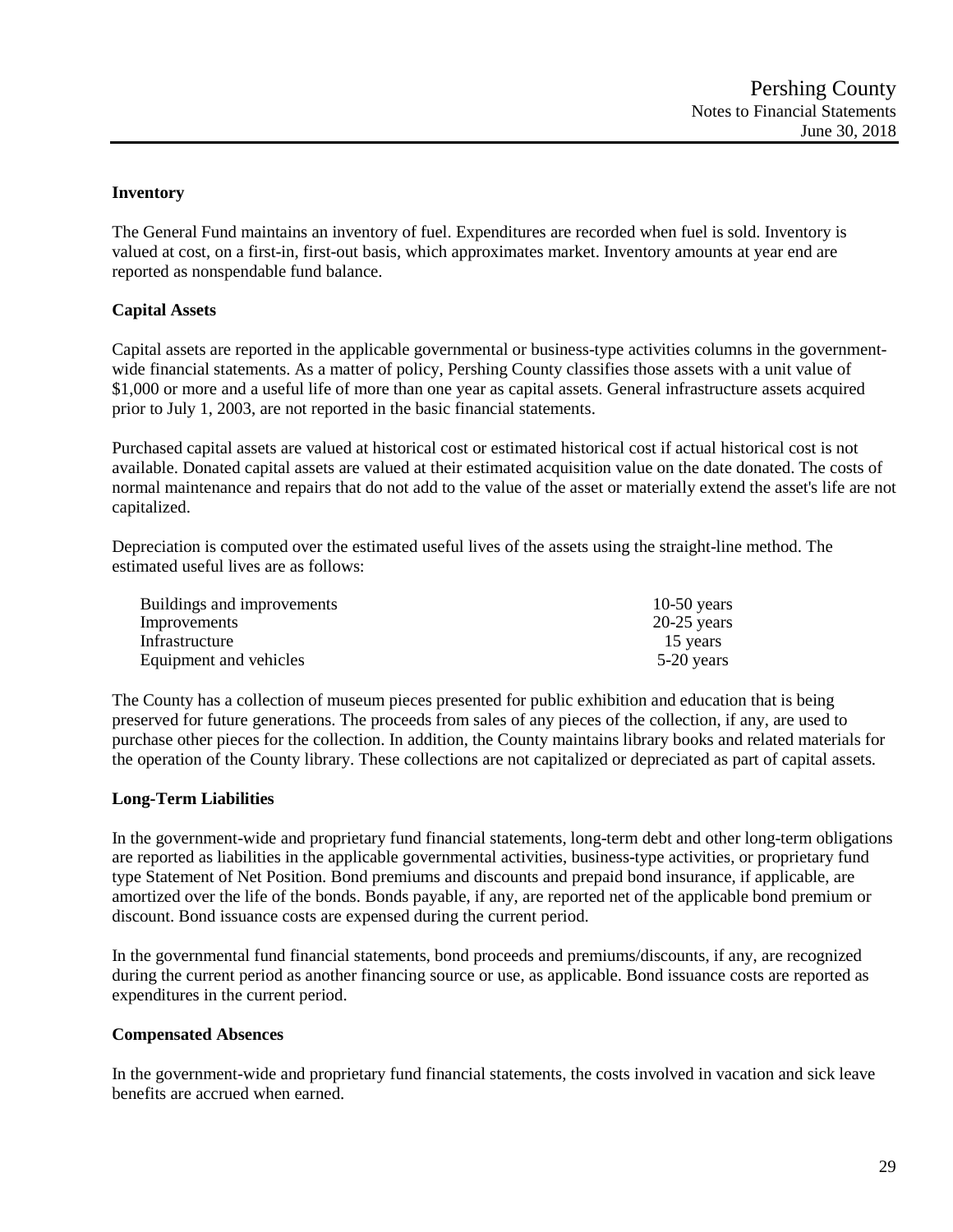In the governmental funds, the costs involved in vacation time and sick leave benefits are not accrued as earned, but are recorded as payroll costs only when the time is actually used or accumulated benefits are paid as a result of employee resignations and retirements.

### **Pensions**

For purposes of measuring the net pension liability, deferred outflows of resources and deferred inflows of resources related to pensions, pension expense, information about the fiduciary net position of the Public Employees Retirement System of the State of Nevada (PERS), and additions to/deductions from PERS's fiduciary net position have been determined on the same basis as they are reported by PERS. For this purpose, benefit payments (including refunds of employee contributions) are recognized when due and payable in accordance with the benefit terms. Investments are reported at fair value.

### **Fund Equity**

In the government-wide financial statements, equity is classified as net position and displayed in three components:

Net Investment in Capital Assets – Consists of capital assets, net of accumulated depreciation and reduced by the outstanding balances of any bonds, notes, or other borrowings that are attributable to the acquisition, construction, or improvement of those assets.

Restricted – Consists of net position with constraints placed on their use either by (1) external groups such as creditors, contributors, or laws or regulations; (2) law through constitutional provisions or enabling legislation.

Unrestricted – All other net positions that do not meet the definition of net investment in capital assets or restricted.

In the governmental fund financial statements, fund equity is classified as fund balance. Fund balance is further classified in the following components:

Nonspendable – Amounts that cannot be spent because they are either not spendable in form or are legally or contractually required to be maintained intact.

Restricted – Amounts that can be spent only for specific purposes because of constitutional provisions, enabling legislation, or because of constraints that are externally imposed by creditors, grantors, contributors, or the law or regulations of other governments.

Committed – Amounts that can only be used for specific purposes. Committed fund balance is reported pursuant to ordinances passed by the Board of Commissioners, which is Pershing County's highest level of decision making authority. Committed fund balance may only be amended or rescinded by ordinance as passed by the Board.

Assigned – Amounts that Pershing County intends to use for a specific purpose, but do not meet the definition of restricted or committed fund balance. Under Pershing County's adopted fund balance policy, amounts may be assigned by the Recorder-Auditor under the authorization of the Board of Commissioners.

Unassigned – All other spendable amounts in the General Fund. Negative unassigned fund balances may occur in funds whose restrictions or commitments exceed available fund balance.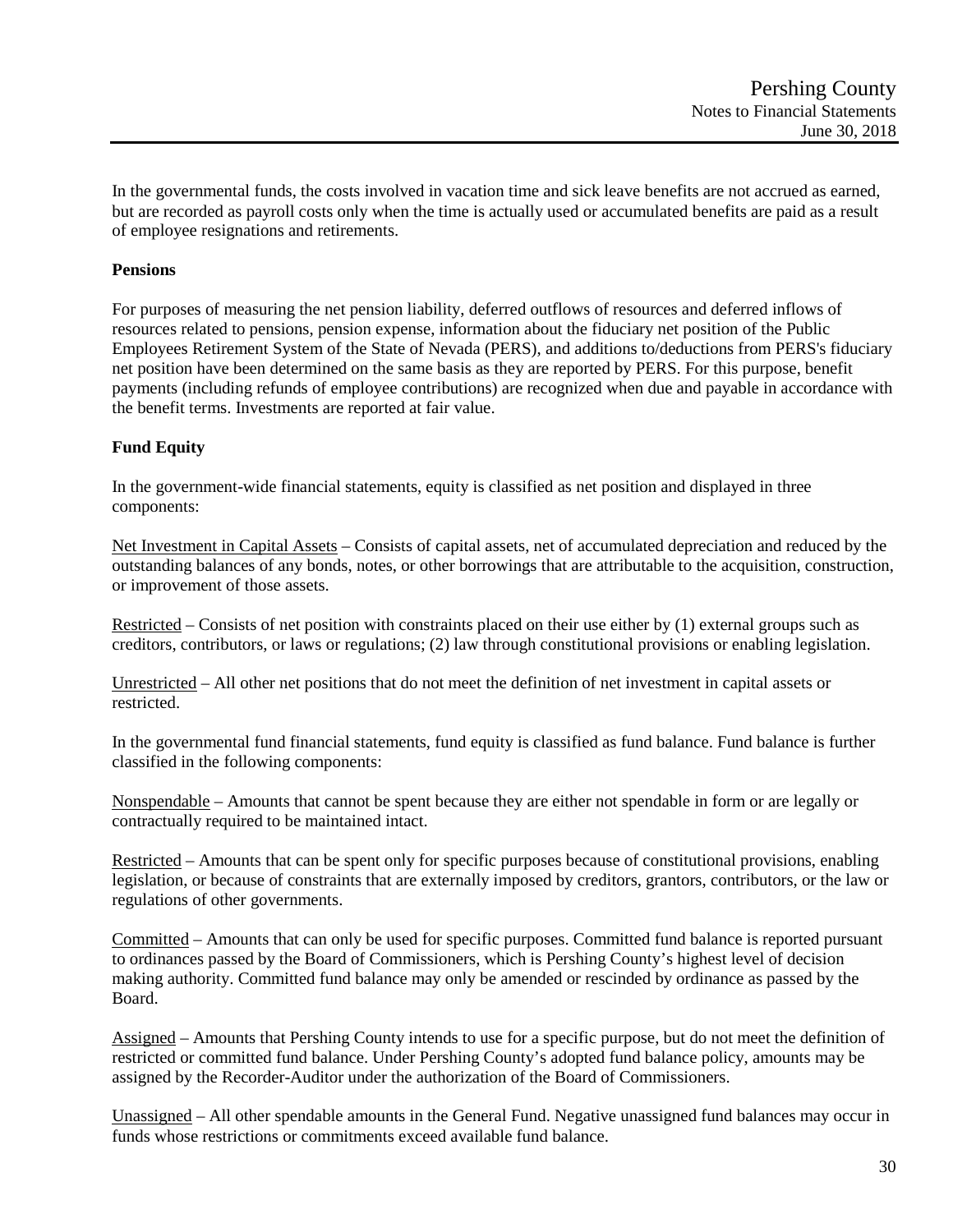Proprietary fund equity is classified the same as in the government-wide statements.

When an expenditure is incurred for purposes for which both restricted and unrestricted fund balance is available, the County considers restricted funds to have been spent first. When an expenditure is incurred for which committed, assigned, or unassigned fund balances are available, the County considers amounts to have been spent first out of committed funds, then assigned funds, and finally unassigned funds, as needed, unless the Board of Commissioners have provided otherwise in its commitment or assignment actions.

### **Property Tax**

All real property in Pershing County is assigned a parcel number in accordance with state law, with each parcel being subject to physical reappraisal every 5 years. A factoring system is used to adjust the appraised value during the years between physical appraisals. The valuation of the property and its improvements is being assessed at 35 percent of "taxable value" as defined by statute. The amount of tax levied is developed by multiplying the assessed value by the tax rate applicable to the area in which the property is located. In 2005, the Nevada State Legislature passed Assembly Bill 489 which provides for a partial abatement of the property tax levied on qualified property. For qualified property, the abatement may limit the increase of property taxes based on the previous year's assessed value.

Taxes on real property are a lien on the property and attach on July 1 of the year for which the taxes are levied.

Taxes may be paid in four installments payable on the third Monday in August, and the first Monday in October, January, and March. Penalties are assessed if a taxpayer fails to pay an installment within 10 days of the installment due date. After a two-year waiting period, if the taxes remain unpaid, a tax deed is issued conveying the property to the County with a lien for back taxes and accumulated charges. Redemption may be made by the owner and such persons as described by statute by paying all back taxes and accumulated penalties, interest, and costs before sale.

Taxes on personal property are collected currently. Personal property declarations are mailed out annually and the tax is computed using percentages of taxable values established by the Department of Taxation and tax rates applicable to the area in which the property is located.

The major classifications of personal property are commercial property and mobile homes. In Pershing County, taxes on motor vehicles are collected by the County Assessor and remitted to the State. The taxes are then returned to the entities of the County on a statutory formula as a portion of Consolidated Tax Revenue.

Taxes on net proceeds of mines are determined by the Nevada Tax Commission. Billing and collection functions are performed by the State with amounts remitted to the County.

#### **Net Proceeds of Mines**

Net proceeds are paid on an annual, calendar year basis. For the year ended June 30, 2018, net proceeds of mines received on actual business from January 1, 2017 through December 31, 2017 are reflected in the financial statements. Net proceeds of mines from January through June 2018 are neither measurable nor available to meet obligations existing at June 30, 2018. Overpayments must be credited toward the payment due the next calendar year, the amount of the remaining overpayment, after being credited to any other tax or fee due from the taxpayer, may be refunded. The overall financial impact to the County of future additional amounts due or future credits is not determinable at June 30, 2018 and are not reflected in these financial statements.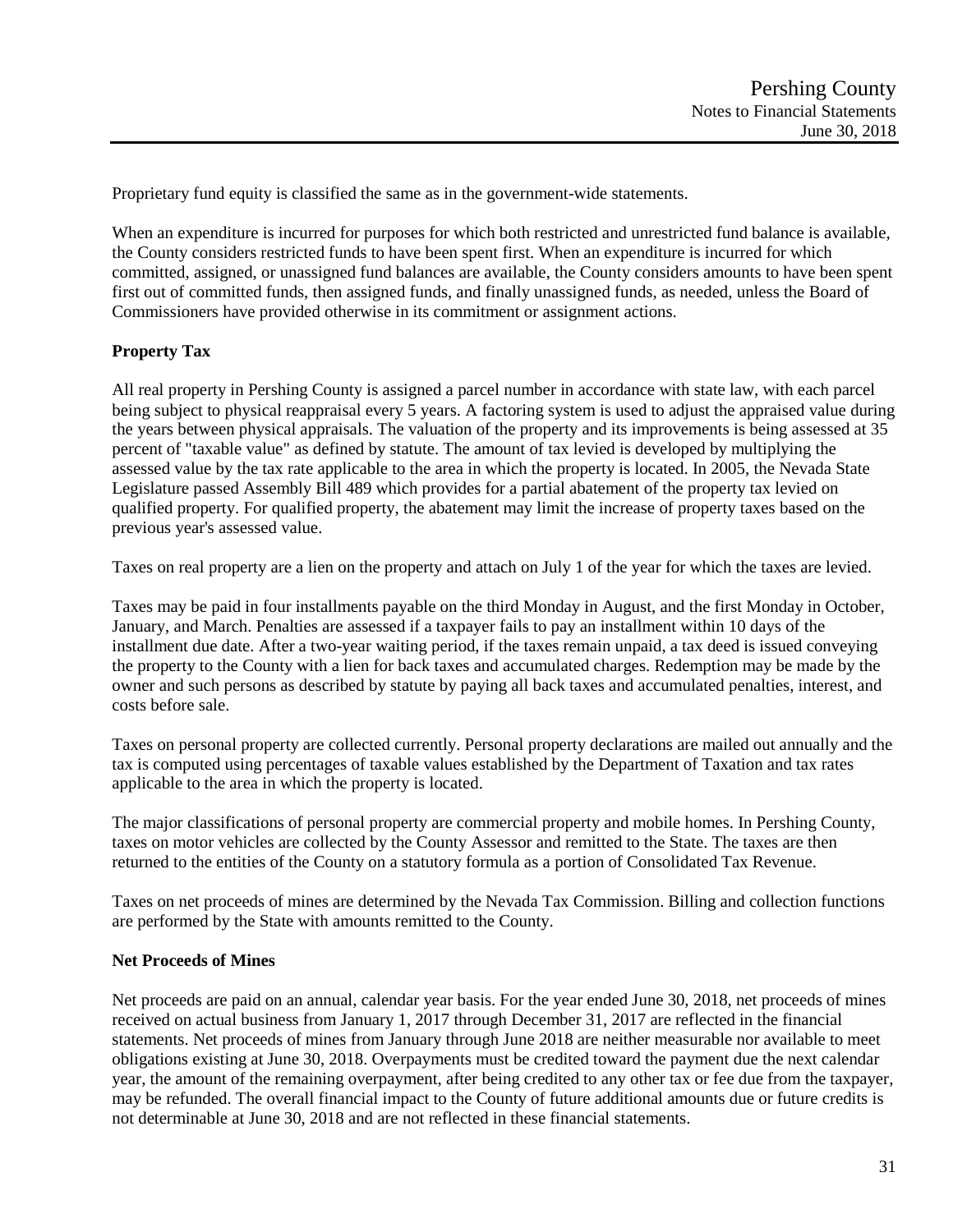#### Note  $2 -$ **Compliance with Nevada Revised Statutes (NRS) and the Nevada Administrative Code (NAC)**

The County conformed to all significant statutory constraints on its financial administration during the year.

#### Note  $3 -$ **Cash on Deposit and Invested**

As of June 30, 2018, Pershing County had the following cash and investments, and related maturities:

|                                                                                                                                                                    |                                                    | <b>Investment Maturities (in Years)</b> |                                            |    |                                 |  |
|--------------------------------------------------------------------------------------------------------------------------------------------------------------------|----------------------------------------------------|-----------------------------------------|--------------------------------------------|----|---------------------------------|--|
|                                                                                                                                                                    | Fair Value                                         |                                         | Less than 1                                |    | 1 to 5                          |  |
| Investments<br>State of Nevada Local Government Investment<br>Pool (LGIP)<br>U.S. Agency Securities<br>Corporate Bonds and Notes<br><b>Certificates of Deposit</b> | \$<br>1,238,863<br>683,511<br>896,687<br>4,682,637 | \$                                      | 1,238,863<br>198,925<br>199,105<br>604,759 | \$ | 484,586<br>697,582<br>4,077,878 |  |
|                                                                                                                                                                    | 7,501,698                                          |                                         | 2,241,652                                  | S  | 5,260,046                       |  |
| <b>Total Cash</b>                                                                                                                                                  | 4,783,977                                          |                                         |                                            |    |                                 |  |
| <b>Total Cash and Investments</b>                                                                                                                                  | 12,285,675                                         |                                         |                                            |    |                                 |  |

Pershing County categorizes its fair value measurements within the fair value hierarchy established by generally accepted accounting principles. The fair value hierarchy, which has three levels, is based on the valuation inputs used to measure the fair value of the asset. Level 1 inputs are quoted prices in active markets for identical assets; Level 2 inputs are significant other observable inputs; Level 3 inputs are significant unobservable inputs. Pershing County does not have any investments that are measured using Level 3 inputs.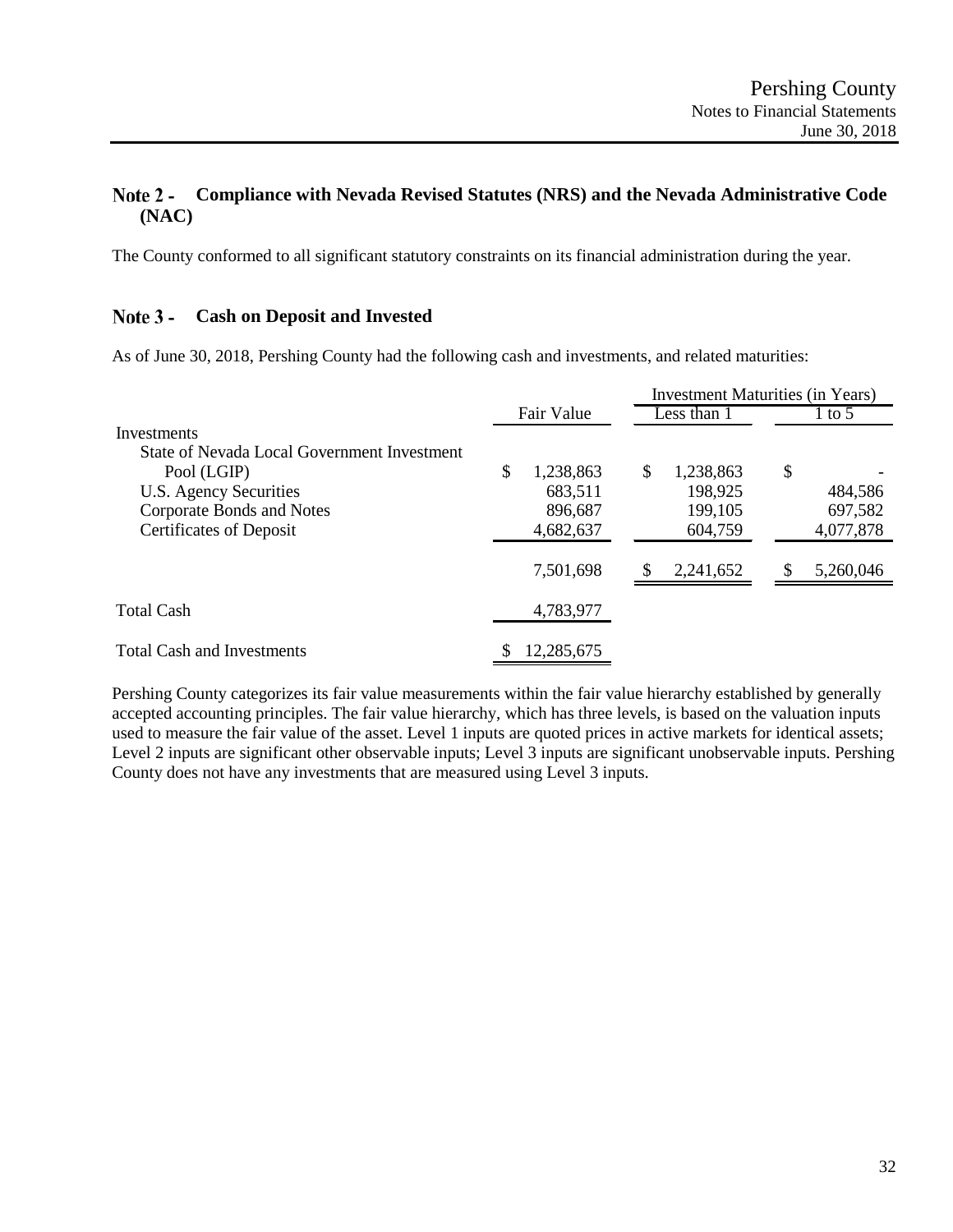|                                                                   | Fair Value Measurements Using |            |    |                           |    |             |  |
|-------------------------------------------------------------------|-------------------------------|------------|----|---------------------------|----|-------------|--|
|                                                                   |                               |            |    | Quoted Prices in          |    | Significant |  |
|                                                                   |                               |            |    | <b>Active Markets for</b> |    | Observable  |  |
|                                                                   |                               |            |    | <b>Identical Assets</b>   |    | Inputs      |  |
|                                                                   |                               | Fair Value |    | (Level 1)                 |    | (Level 2)   |  |
| Investments                                                       |                               |            |    |                           |    |             |  |
| U.S. Agency Securities                                            | \$                            | 683,511    | \$ | 683,511                   | \$ |             |  |
| Corporate Bonds and Notes                                         |                               | 896,687    |    | 896,687                   |    |             |  |
| <b>Certificates of Deposit</b>                                    |                               | 4,682,637  |    |                           |    | 4,682,637   |  |
|                                                                   |                               | 6,262,835  |    | 1,580,198                 |    | 4,682,637   |  |
| <b>State of Nevada Local Government</b><br>Investment Pool (LGIP) |                               | 1,238,863  |    |                           |    |             |  |
| <b>Total Investments</b>                                          |                               | 7,501,698  |    | 1,580,198                 |    | 4,682,637   |  |

As of June 30, 2018, Pershing County's investments, including the recurring fair value measurement of investments, is as follows:

As the LGIP is an external investment pool, the investment is not valued according to the hierarchy.

As previously noted, Nevada Revised Statutes (NRS 355.170, NRS 355.171 and NRS 355.167) set forth acceptable investments for Nevada local governments. The County has adopted a formal investment policy that further limits its investment choices or further limits its exposure to certain risks as set forth below.

Interest Rate Risk – Interest rate risk is the risk of the possible reduction in the value of a security, especially a bond, resulting from a rise in interest rates. As noted above, the County has a formal investment policy that limits investment maturities as a means of managing its exposure to fair value losses arising from increasing interest rates beyond those specified in statute. In accordance with its investment policy, the maximum maturity of investments is generally five years.

Credit Risk – Credit risk is the risk that an issuer or other counterparty to an investment will not fulfill its obligation and is a function of the credit quality ratings of investments. As noted above, the County does have a formal investment policy. The policy, however, does not specify minimum acceptable credit ratings beyond those specified in statute.

State statutes authorize investments in direct obligations of, or obligations guaranteed by the United States of America. The County may also invest in corporate bonds rated "A" or its equivalent.

As of June 30, 2018, the County's investments are rated as follows:

|                           |             | Quality Rating by Standard & Poors |                          |                          |                                |         |  |  |  |  |
|---------------------------|-------------|------------------------------------|--------------------------|--------------------------|--------------------------------|---------|--|--|--|--|
|                           | Fair Value  | Unrated                            | $AA+$                    | AA-                      | А                              | A-      |  |  |  |  |
| Investments               |             |                                    |                          |                          |                                |         |  |  |  |  |
| State of Nevada Local     |             |                                    |                          |                          |                                |         |  |  |  |  |
| Government Investment     |             |                                    |                          |                          |                                |         |  |  |  |  |
| Pool (LGIP)               | \$1,238,863 | \$1,238,863                        | $\overline{\phantom{a}}$ | $\blacksquare$           | -S<br>$\overline{\phantom{0}}$ | S       |  |  |  |  |
| U.S. Agency Securities    | 683,511     | $\overline{\phantom{a}}$           | 683,511                  | $\overline{\phantom{0}}$ |                                |         |  |  |  |  |
| Corporate Bonds and Notes | 896,687     |                                    | 99.694                   | 44.719                   | 99.411                         | 652.863 |  |  |  |  |
| Certificates of Deposit   | 4.682.637   | 4,682,637                          |                          |                          |                                |         |  |  |  |  |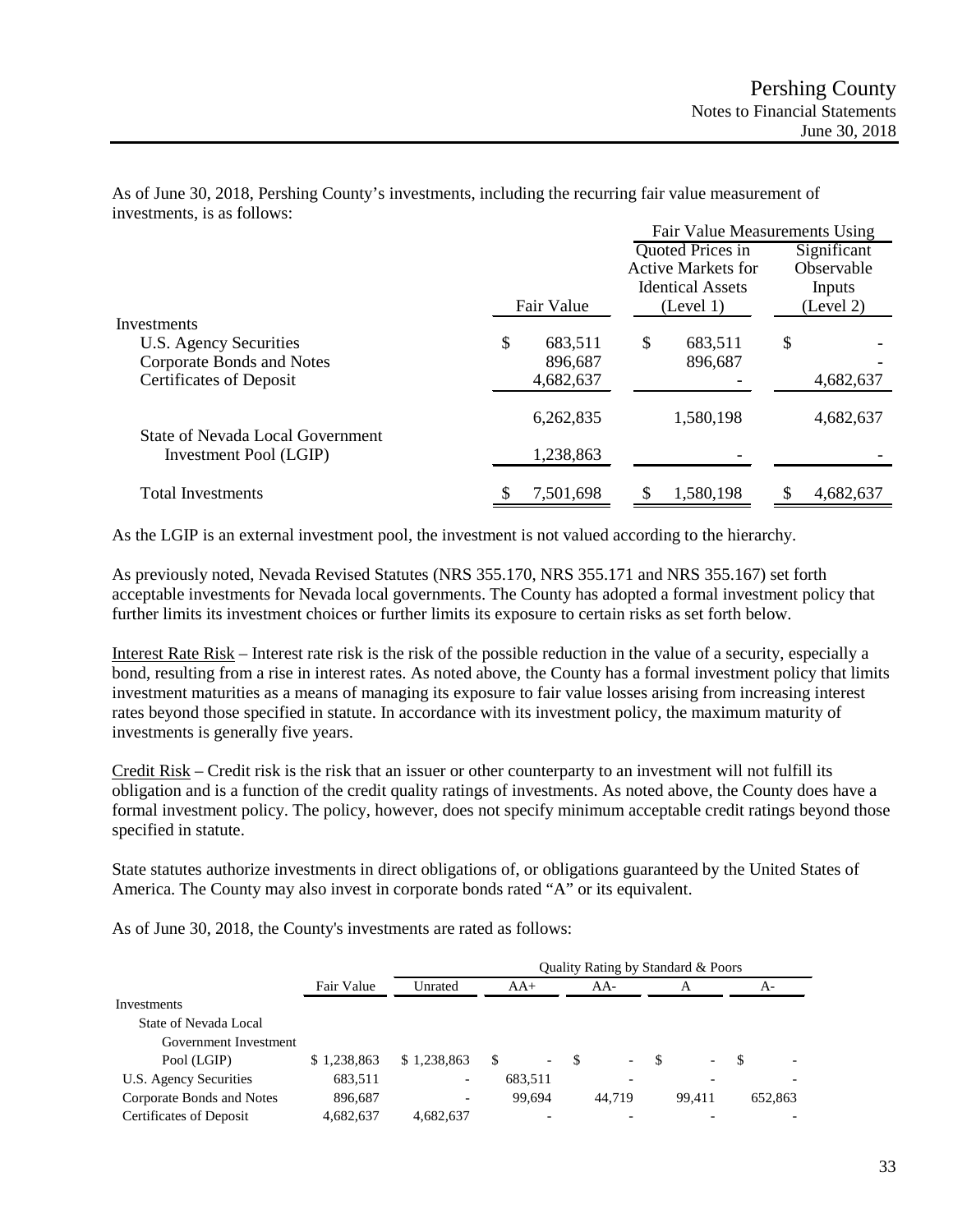Concentration of Credit Risk – Concentration of credit risk is the loss attributed to the magnitude of a government's investment in a single issuer. At June 30, 2018, no investments exceeded 5% of the County's total investments.

Custodial Credit Risk on Deposits – Custodial credit risk is the risk that in the event of a bank failure, the County's deposits may not be returned. The County's bank deposits are covered by Federal Deposit Insurance Corporation (FDIC) insurance and collateralized by the Office of the State Treasurer/Nevada Collateral Pool.

#### Note 4 -**Capital Assets**

Capital asset activity for the year ended June 30, 2018 was as follows:

|                                       | <b>Balance</b>            |              |               | Additions and |                | Deletions and | <b>Balance</b> |                |  |
|---------------------------------------|---------------------------|--------------|---------------|---------------|----------------|---------------|----------------|----------------|--|
|                                       |                           | July 1, 2017 | Transfers In* |               | Transfers Out* |               |                | June 30, 2018  |  |
| Governmental Activities               |                           |              |               |               |                |               |                |                |  |
| Capital assets, not being depreciated |                           |              |               |               |                |               |                |                |  |
| Land                                  | \$                        | 778,422      | \$            | 3,000         | \$             |               | \$             | 781,422        |  |
| Construction in progress              |                           | 94,595       |               | 46,660        |                | (94, 595)     |                | 46,660         |  |
| Total capital assets,                 |                           |              |               |               |                |               |                |                |  |
| not being depreciated                 |                           | 873,017      |               | 49,660        |                | (94, 595)     |                | 828,082        |  |
| Capital assets, being depreciated     |                           |              |               |               |                |               |                |                |  |
| Buildings and improvements            |                           | 6,825,283    |               | 385,021       |                | (1,120)       |                | 7,209,184      |  |
| Improvements                          |                           | 2,067,416    |               | 24,242        |                | (41,997)      |                | 2,049,661      |  |
| Infrastructure                        |                           | 1,156,137    |               |               |                |               |                | 1,156,137      |  |
| Equipment and vehicles                |                           | 9,358,101    |               | 803,116       |                | (110, 550)    |                | 10,050,667     |  |
| Total capital assets,                 |                           |              |               |               |                |               |                |                |  |
| being depreciated                     |                           | 19,406,937   |               | 1,212,379     |                | (153, 667)    |                | 20,465,649     |  |
| Less accumulated depreciation         |                           |              |               |               |                |               |                |                |  |
| Buildings and improvements            |                           | (2,142,964)  |               | (141,802)     |                | 506           |                | (2, 284, 260)  |  |
| Improvements                          |                           | (1,179,251)  |               | (64, 406)     |                | 28,135        |                | (1,215,522)    |  |
| Infrastructure                        |                           | (379, 726)   |               | (77,076)      |                |               |                | (456, 802)     |  |
| Equipment and vehicles                |                           | (7,216,473)  |               | (511, 965)    |                | 98,304        |                | (7,630,134)    |  |
| Total accumulated                     |                           |              |               |               |                |               |                |                |  |
| depreciation                          |                           | (10,918,414) |               | (795, 249)    |                | 126,945       |                | (11, 586, 718) |  |
| Total capital assets,                 |                           |              |               |               |                |               |                |                |  |
| being depreciated, net                |                           | 8,488,523    |               | 417,130       |                | (26, 722)     |                | 8,878,931      |  |
| Governmental activities capital       |                           |              |               |               |                |               |                |                |  |
| assets, net                           | $\boldsymbol{\mathsf{S}}$ | 9,361,540    | \$            | 466,790       | \$             | (121, 317)    | \$             | 9,707,013      |  |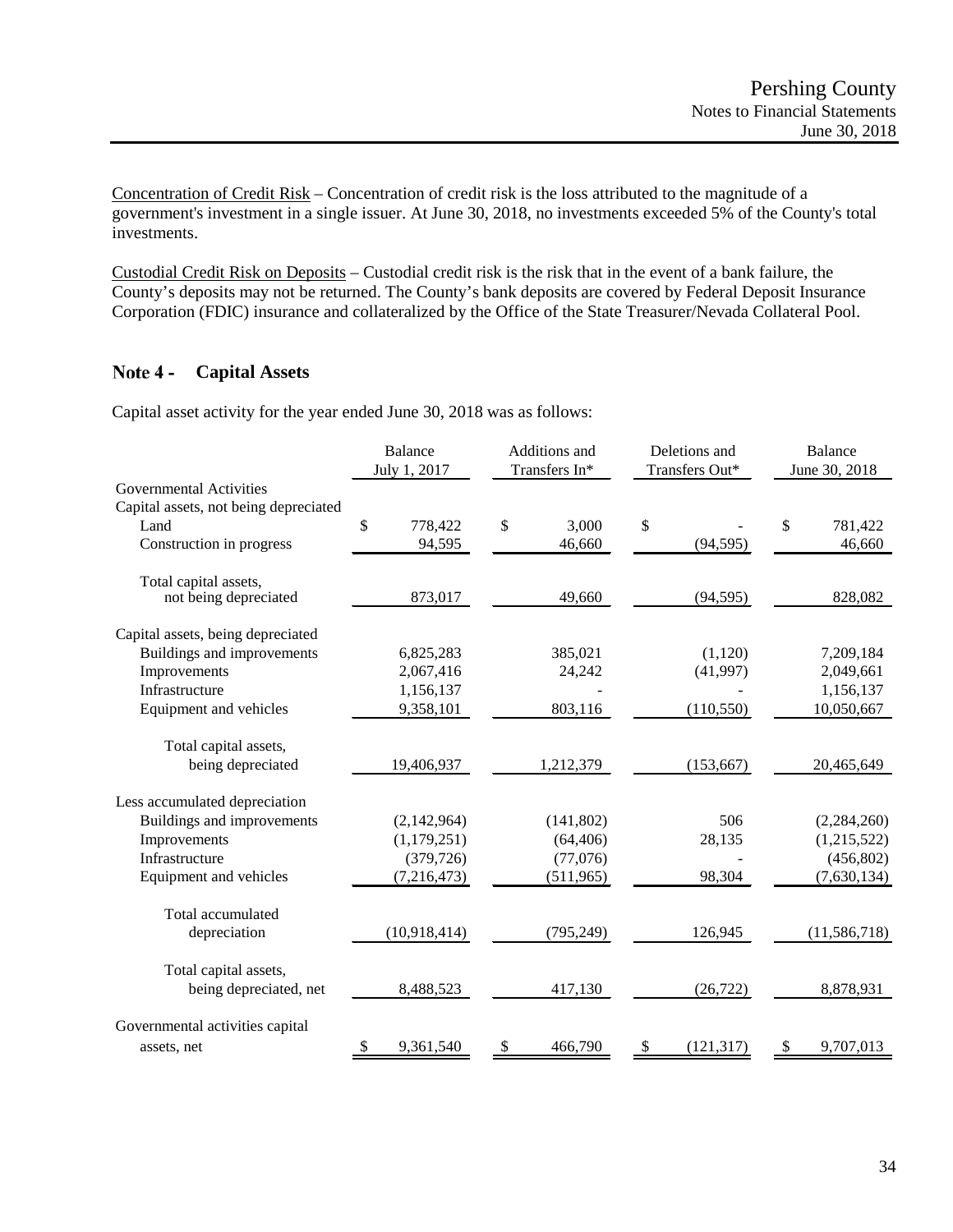|                                                                          | <b>Balance</b><br>July 1, 2017 | Additions and<br>Transfers In* | Deletions and<br>Transfers Out* | Balance<br>June 30, 2018 |  |
|--------------------------------------------------------------------------|--------------------------------|--------------------------------|---------------------------------|--------------------------|--|
| <b>Business-Type Activities</b><br>Capital assets, not being depreciated |                                |                                |                                 |                          |  |
| Land                                                                     | 14,476<br>\$                   | \$                             | S                               | 14,476<br>\$             |  |
| Capital assets, being depreciated                                        |                                |                                |                                 |                          |  |
| Improvements<br>Equipment and vehicles                                   | 2,097,935<br>1,300,708         | 8,250                          | (20, 278)                       | 2,106,185<br>1,347,923   |  |
|                                                                          |                                | 67,493                         |                                 |                          |  |
| Total capital assets,                                                    |                                |                                |                                 |                          |  |
| being depreciated                                                        | 3,398,643                      | 75,743                         | (20, 278)                       | 3,454,108                |  |
| Less accumulated depreciation for                                        |                                |                                |                                 |                          |  |
| Improvements                                                             | (1,271,627)                    | (82, 192)                      |                                 | (1,353,819)              |  |
| Equipment and vehicles                                                   | (1,090,566)                    | (57, 920)                      | 20,278                          | (1, 128, 208)            |  |
| Total accumulated                                                        |                                |                                |                                 |                          |  |
| depreciation                                                             | (2,362,193)                    | (140, 112)                     | 20,278                          | (2,482,027)              |  |
| Total capital assets,                                                    |                                |                                |                                 |                          |  |
| being depreciated, net                                                   | 1,036,450                      | (64, 369)                      |                                 | 972,081                  |  |
| Business-type activities capital                                         |                                |                                |                                 |                          |  |
| assets, net                                                              | 1,050,926                      | (64, 369)                      |                                 | 986,557                  |  |

\*During the year ended June 30, 2018, a transfer of an asset, and related accumulated depreciation, of \$16,000 was made to the Business-Type Activities from the Governmental Activities.

During the year ended June 30, 2018, a transfer of an asset, and related accumulated depreciation, of \$20,278 was made to the Governmental Activities from the Business-Type Activities.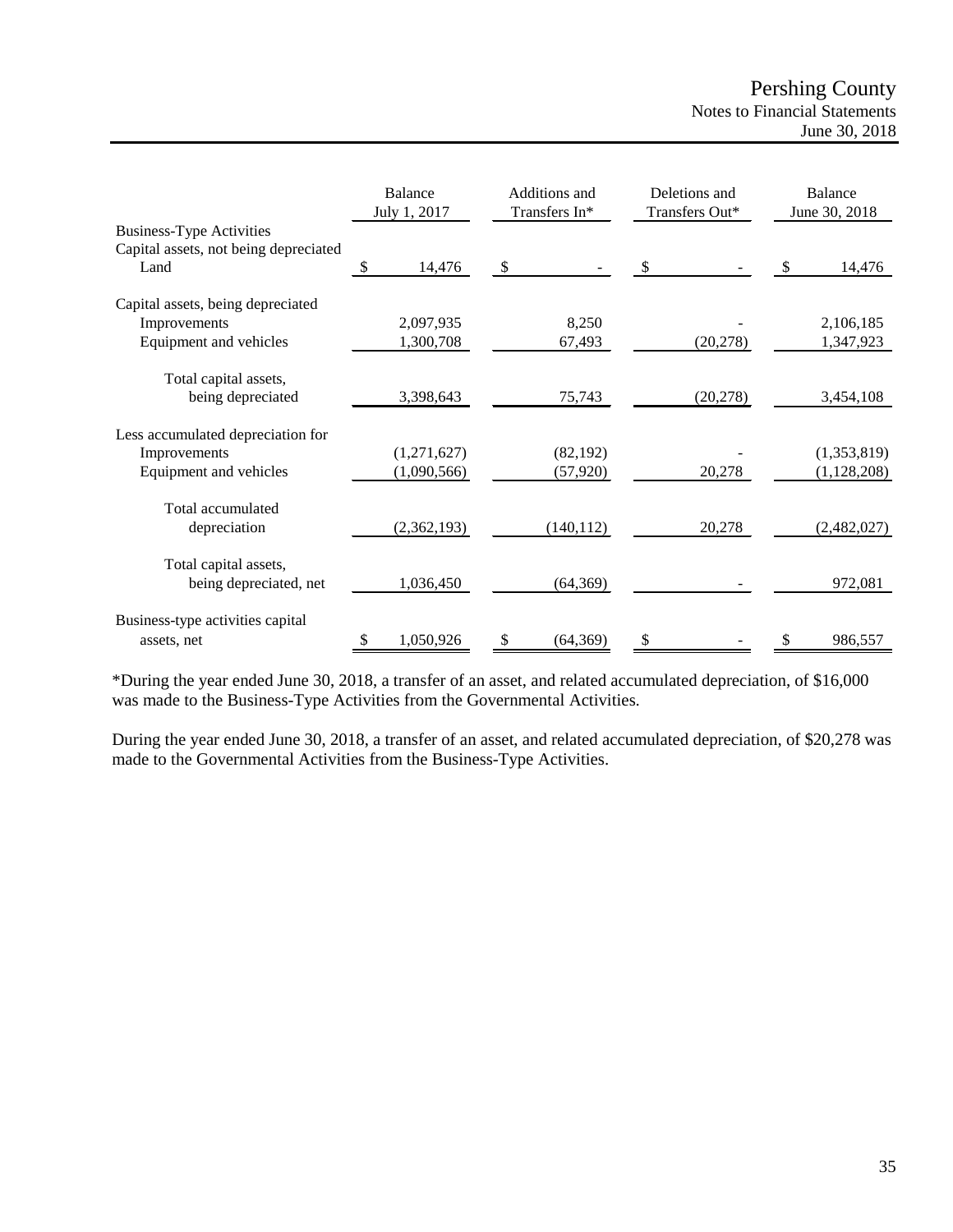Depreciation expense was charged to functions/programs of Pershing County as follows:

| Governmental Activities                             |               |
|-----------------------------------------------------|---------------|
| General Government                                  | \$<br>200,310 |
| <b>Public Safety</b>                                | 361,522       |
| Judicial                                            | 13,531        |
| <b>Public Works</b>                                 | 113,006       |
| Health                                              | 2,920         |
| Welfare                                             | 2,402         |
| <b>Culture and Recreation</b>                       | 55,881        |
| <b>Community Support</b>                            | 25,399        |
|                                                     |               |
| Total depreciation expense-governmental activities  | 774,971       |
| <b>Business-Type Activities</b>                     |               |
| <b>Utilities</b>                                    | \$<br>39,964  |
| Landfill                                            | 10,051        |
| Water services                                      | 42,133        |
| Ambulance                                           | 31,964        |
|                                                     |               |
| Total depreciation expense-business-type activities | \$<br>124,112 |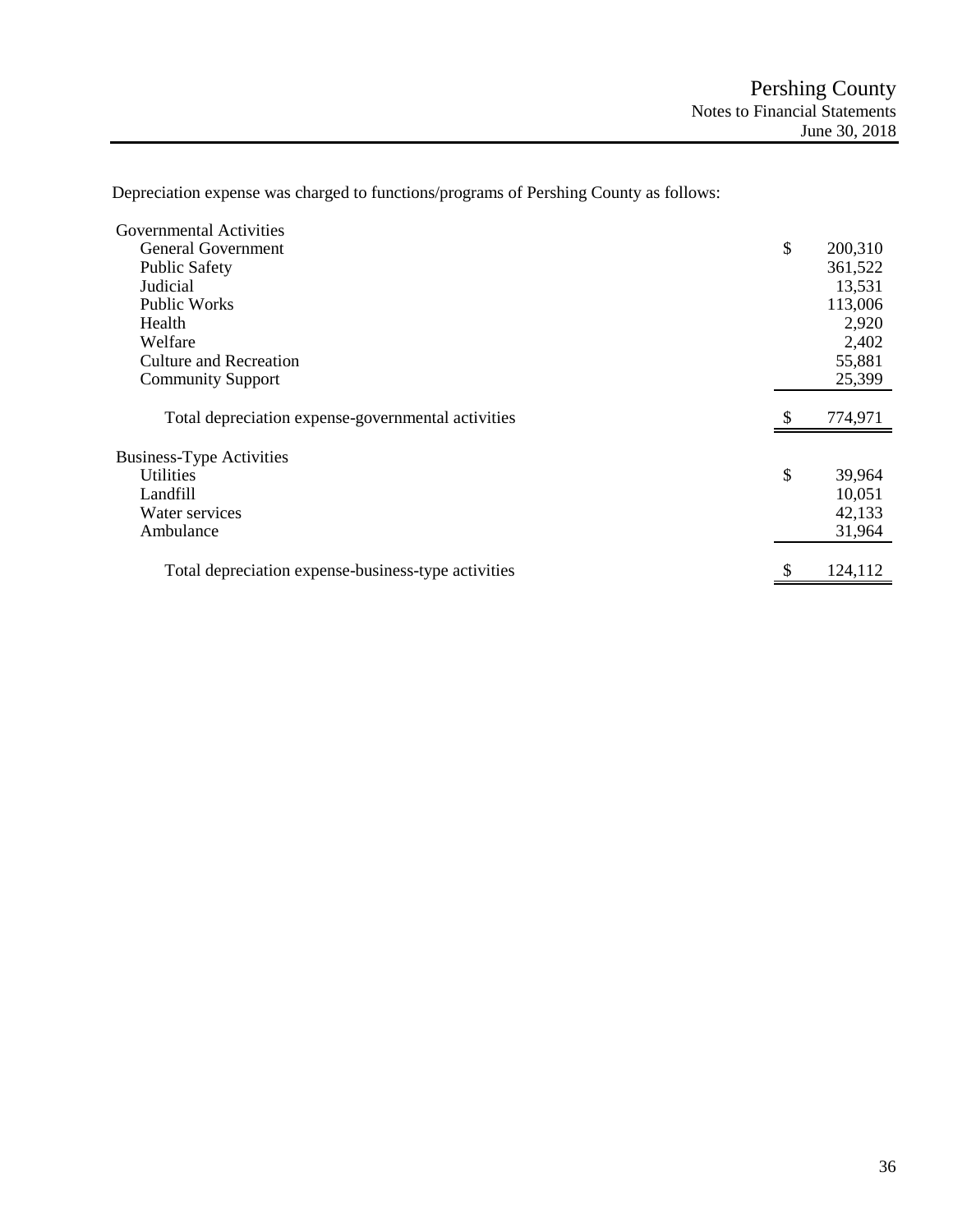# **Long-Term Debt**

|                                                                | Date of<br>Issue | Original<br>Issue | Interest Rate |
|----------------------------------------------------------------|------------------|-------------------|---------------|
| Governmental Activities<br>Note payable (Fire Trucks Purchase) | 08/15            | 755,967<br>S      | 2.93%         |
| Compensated absences                                           | N/A              | N/A               | N/A           |
| Total governmental activities                                  |                  |                   |               |
| <b>Business-Type Activities</b><br>Compensated absences        | N/A              | N/A               | N/A           |

During the year ended June 30, 2018, interest expense has been recorded in the financial statements in the following funds:

| <b>Option Tax-Public Safety Fund (Fire Trucks Purchase)</b> |  | 20,203 |
|-------------------------------------------------------------|--|--------|
|-------------------------------------------------------------|--|--------|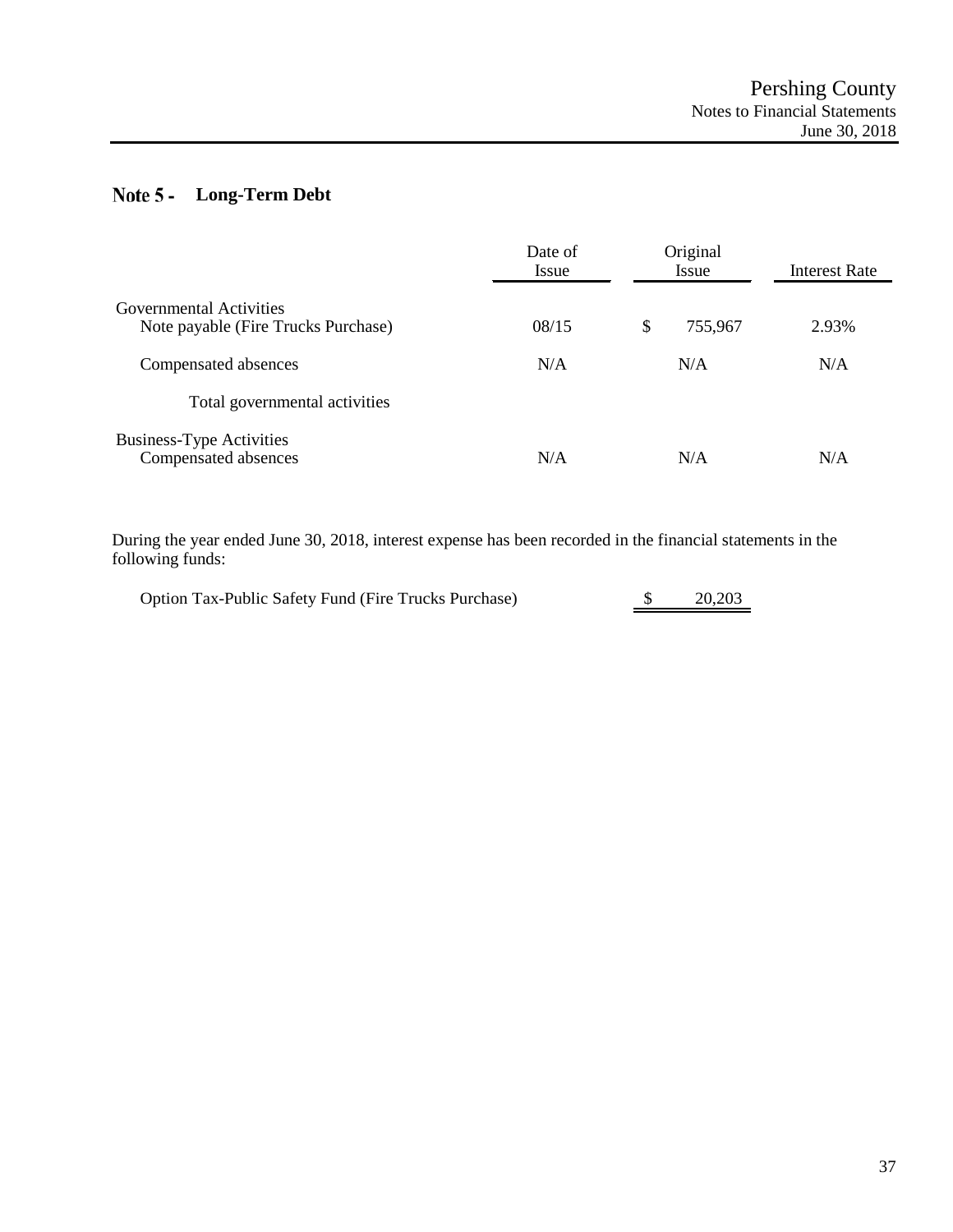| Balance<br>July 1, 2017 | <b>Additions</b> | Deletions     | Balance<br>June 30, 2018 | Due in<br>2017-2018 | Date of<br>Final<br>Payment |
|-------------------------|------------------|---------------|--------------------------|---------------------|-----------------------------|
| \$<br>689,538           | \$               | \$<br>68,068  | \$<br>621,470            | \$<br>70,062        | 08/25                       |
| 360,401                 | 361,375          | 360,401       | 361,375                  | 361,375             |                             |
| 1,049,939               | 361,375          | 428,469       | 982,845                  | 431,437             |                             |
| 5,244                   | 5,304            | 5,244         | 5,304                    | 5,304               |                             |
| \$<br>1,055,183         | \$<br>366,679    | \$<br>433,713 | \$<br>988,149            | \$<br>436,741       |                             |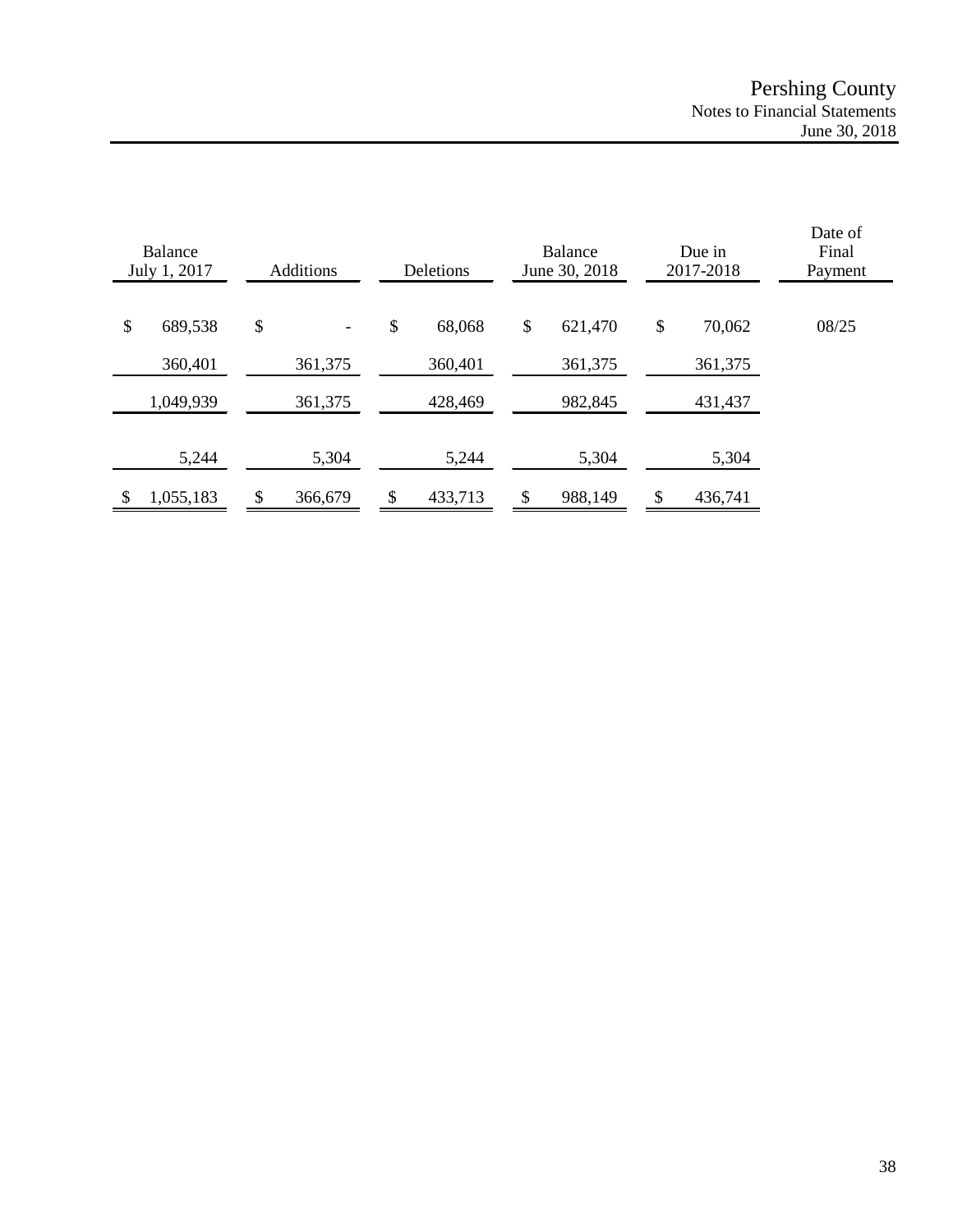Presented below is a summary of debt service requirements to maturity of the County's obligations, excluding compensated absences:

|                      | Governmental Activities<br>Note Payable |           |          |        |  |  |  |
|----------------------|-----------------------------------------|-----------|----------|--------|--|--|--|
| Year Ending June 30, |                                         | Principal | Interest |        |  |  |  |
| 2019                 | \$                                      | 70,062    | \$       | 18,209 |  |  |  |
| 2020                 |                                         | 72,115    |          | 16,156 |  |  |  |
| 2021                 |                                         | 74,228    |          | 14,043 |  |  |  |
| 2022                 |                                         | 76,403    |          | 11,868 |  |  |  |
| 2023                 |                                         | 78,641    |          | 9,630  |  |  |  |
| 2024-2026            |                                         | 250,021   |          | 14,793 |  |  |  |
|                      | \$                                      | 621,470   | \$       | 84,699 |  |  |  |

Governmental activities debt is serviced through the Option Tax-Public Safety Fund for the note payable. Compensated absences are paid from the fund incurring the related salaries and wages.

The County was, in accordance with Nevada Revised Statutes, within the legal debt limit at June 30, 2018.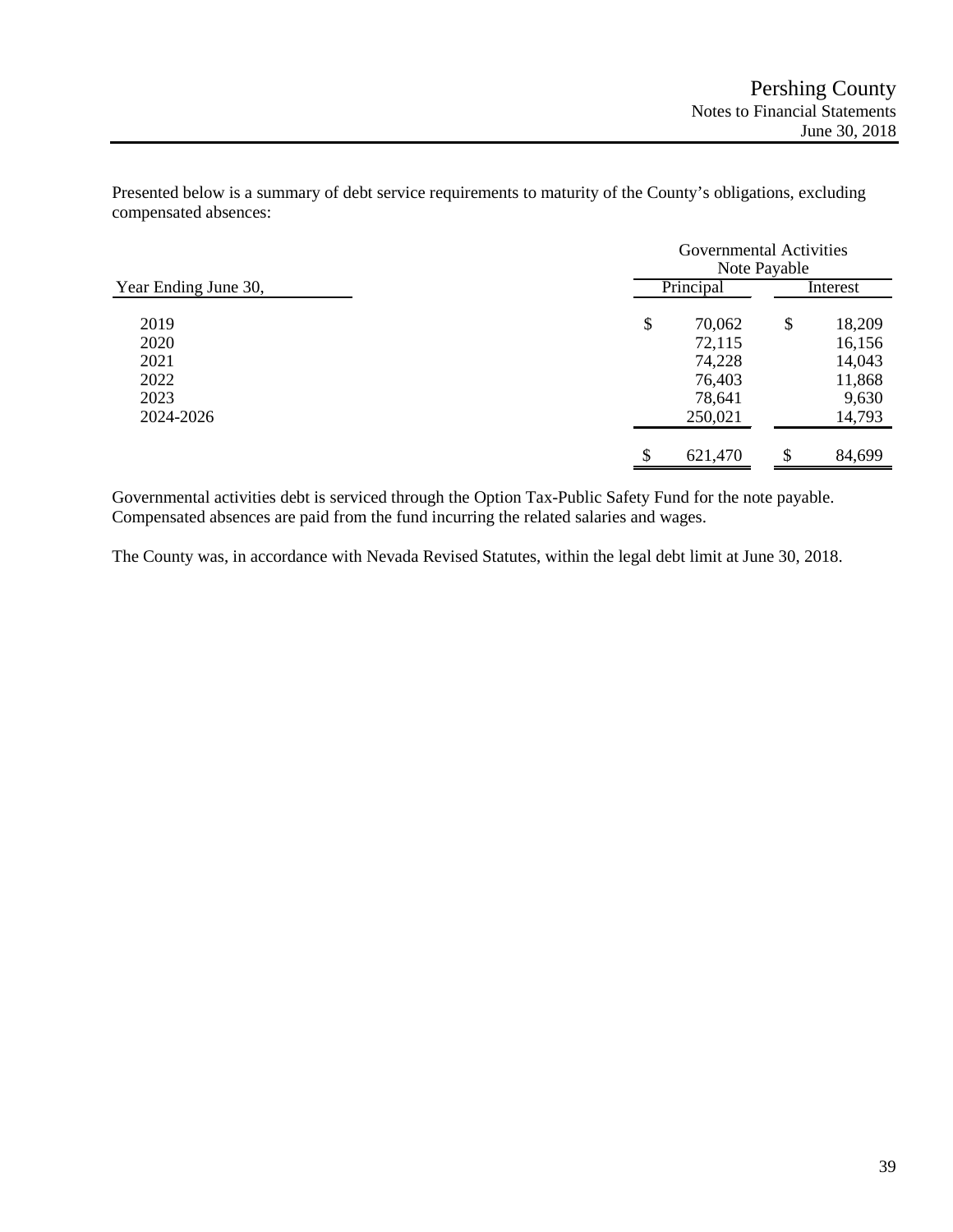# **Fund Balances – Governmental Funds**

As of June 30, 2018, fund balances are composed of the following.

|                                                    | General<br>Fund            |      | Road<br>Fund | 11th Judicial<br>District Court<br>Fund | Building<br>Fund                  | Nonmajor<br>Governmental<br>Funds | Total<br>Governmental<br>Funds |
|----------------------------------------------------|----------------------------|------|--------------|-----------------------------------------|-----------------------------------|-----------------------------------|--------------------------------|
| Nonspendable<br>Inventory<br>Prepaid Items         | \$<br>19,080<br>44,481     | \$   | 7,462        | \$<br>8,080                             | \$                                | \$<br>11,439                      | \$<br>19,080<br>71,462         |
|                                                    | 63,561                     |      | 7,462        | 8,080                                   |                                   | 11,439                            | 90,542                         |
| Restricted                                         |                            |      |              |                                         |                                   |                                   |                                |
| General government                                 | 503,986                    |      |              |                                         |                                   | 103,682                           | 607,668                        |
| Public safety                                      | 16,854                     |      |              |                                         |                                   | 18,554                            | 35,408                         |
| Judicial                                           | 86,873                     |      |              | 468,310                                 |                                   | 327,646                           | 882,829                        |
| Public works                                       |                            |      | 369,733      |                                         |                                   | 861,250                           | 1,230,983                      |
| Welfare                                            |                            |      |              |                                         |                                   | 217,375                           | 217,375                        |
| Culture and                                        |                            |      |              |                                         |                                   |                                   |                                |
| recreation                                         | 2,285                      |      |              |                                         |                                   | 41,890                            | 44,175                         |
| Community support                                  |                            |      |              |                                         |                                   | 68,207                            | 68,207                         |
| Intergovernmental                                  | 116,195                    |      |              |                                         |                                   |                                   | 116,195                        |
| Capital projects                                   |                            |      |              |                                         |                                   | 1,142,000                         | 1,142,000                      |
| Town and District                                  |                            |      |              |                                         |                                   |                                   |                                |
| activities                                         |                            |      |              |                                         |                                   | 202,872                           | 202,872                        |
|                                                    | 726,193                    |      | 369,733      | 468,310                                 |                                   | 2,983,476                         | 4,547,712                      |
| Committed<br>Culture and<br>Recreation             |                            |      |              |                                         |                                   | 547,194                           | 547,194                        |
| Assigned<br>Amount to balance<br>subsequent year's |                            |      |              |                                         |                                   |                                   |                                |
| budget shortfall                                   | 1,667,800                  |      |              |                                         | 1,559,350                         | 43,568                            | 3,270,718                      |
| Judicial                                           | 29,556                     |      |              |                                         |                                   |                                   | 29,556                         |
| Community support                                  |                            |      |              |                                         |                                   | 62,770                            | 62,770                         |
| Jail improvements                                  |                            |      |              |                                         | 88,235                            |                                   | 88,235                         |
| Capital projects                                   |                            |      |              |                                         | 89,686                            |                                   | 89,686                         |
|                                                    | 1,697,356                  |      |              |                                         | 1,737,271                         | 106,338                           | 3,540,965                      |
| Unassigned                                         | 1,541,536                  |      |              |                                         |                                   |                                   | 1,541,536                      |
| Total fund balances                                | 4,028,646<br>$\mathcal{P}$ | - \$ | 377,195      | $\frac{\mathsf{s}}{\mathsf{s}}$         | 476,390 \$ 1,737,271 \$ 3,648,447 |                                   | \$10,267,949                   |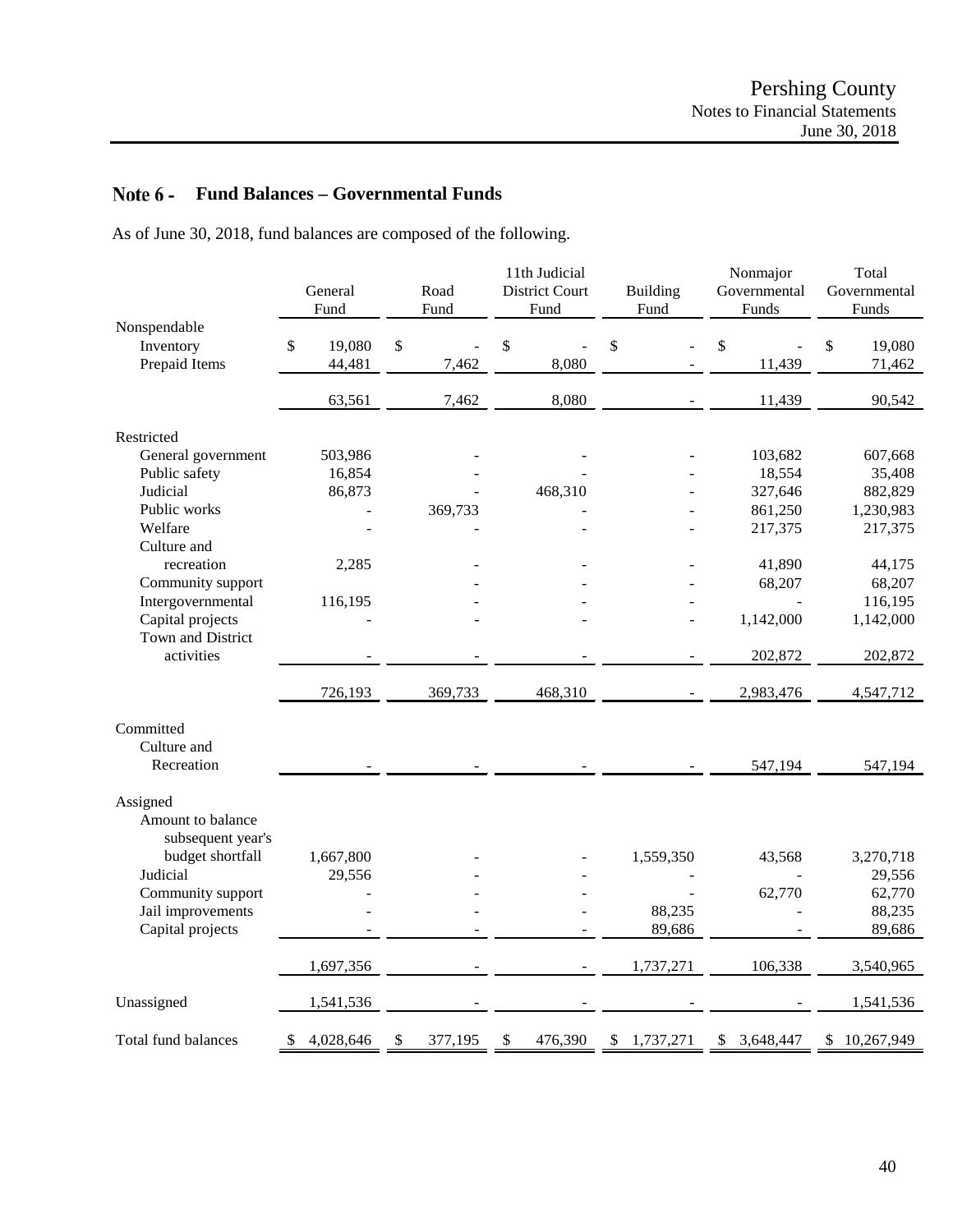#### **Interfund Activity**

Interfund transfers for the year ended June 30, 2018 consisted of the following:

|                                                                              |    | <b>Transfers Out</b> |  |
|------------------------------------------------------------------------------|----|----------------------|--|
| Transfers In                                                                 |    | General<br>Fund      |  |
| 11 <sup>th</sup> Judicial District Court Fund<br>Nonmajor Governmental Funds | \$ | 943,099<br>163,000   |  |
|                                                                              |    | 1,106,099            |  |

Transfers are used to move revenues collected in a fund to finance various programs accounted for in other funds.

#### Note  $8 -$ **Other Postemployment Benefits (OPEB)**

#### **Pershing County Retiree Health Benefit Program**

The County provides other postemployment benefits (OPEB) for eligible retired employees through either participation in the County's health insurance program or the Nevada Public Employee's Benefit Plan (PEBP) under NRS 287.023.

Plan Descriptions – The County's defined benefit OPEB plan, Pershing County Retiree Health Benefit Program (PCRHBP), provides OPEB for all eligible employees on retirement from the County. Additionally, the County contributes to the defined benefit OPEB plan, the Public Employees' Benefits Plan (PEBP). The plans provide medical, vision, dental, prescription, and life insurance benefits to eligible County retirees and beneficiaries.

PCRHBP is a single employer defined benefit OPEB plan administered by the County. In accordance with Nevada Revised Statute 287.010, the PCRHBP was adopted to provide postemployment benefits to eligible employees on retirement. Eligibility requirements, benefit levels, employee contributions, and employer contributions are governed by the County and can only be amended by the County. No assets are accumulated in a trust that meets the criteria in paragraph 4 of Statement 75; no separate financial reports are issued.

PEBP is an agent multiple-employer defined benefit OPEB plan administered by a nine-member governing board. Nevada Revised Statue 287.023 allows certain retired employees of governmental entities with the State of Nevada to join the State's Public Employee Benefits Program. Eligibility and subsidy requirements are governed by statues of the State of Nevada and can only be amended through legislation. No assets are accumulated in a trust that meets the criteria in paragraph 4 of Statement 75; no separate financial reports are issued.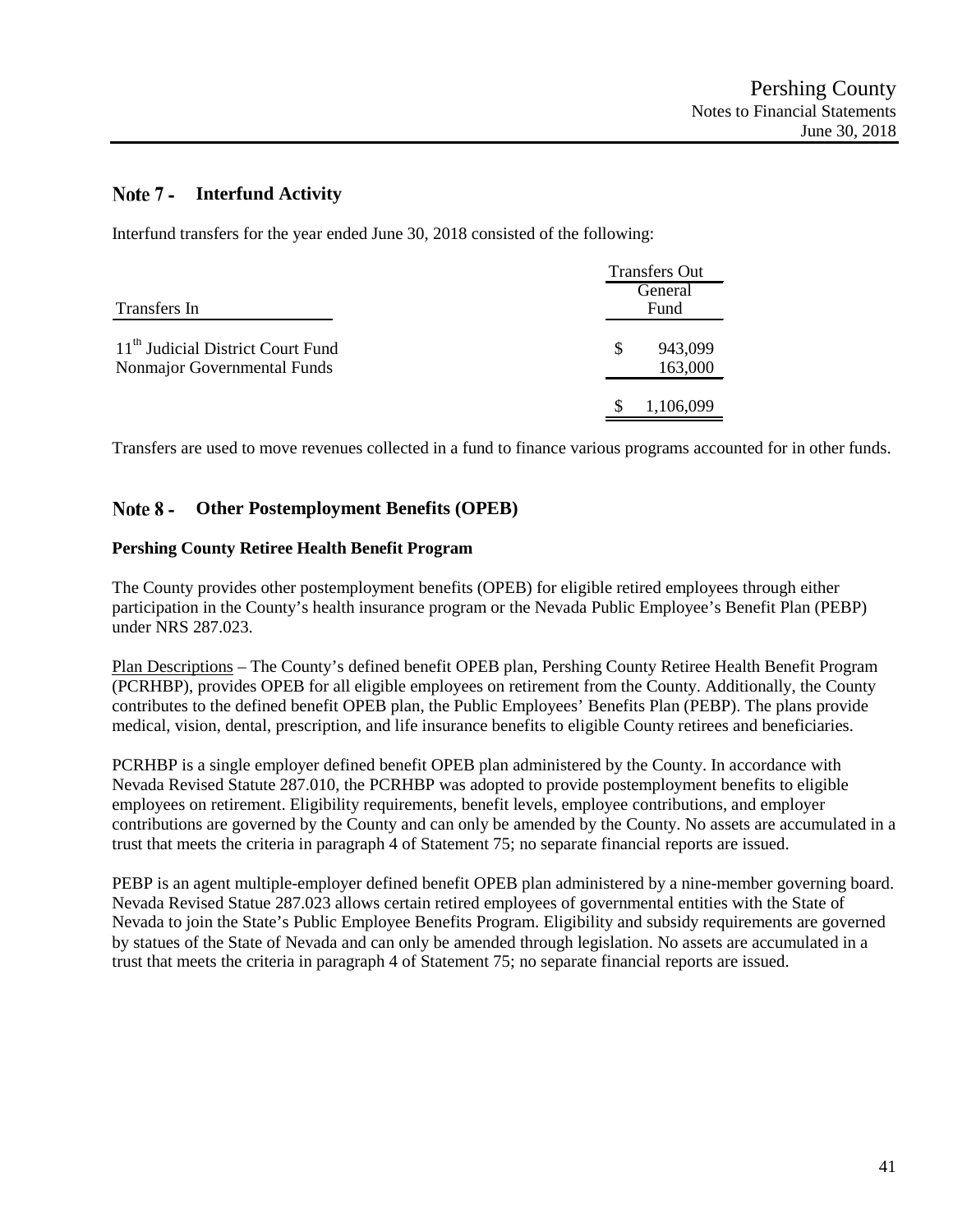Benefits Provided – PCRHBP provides healthcare and life insurance benefits for retirees and their dependents. Employees retiring from the County after September 1, 2008, are allowed continued participation in the County's group health insurance plan. Retirees are responsible for payment of unsubsidized monthly premiums. Retiree insurance premiums are subsidized by the County for employees retiring with at least 10 years of service at 60 years of age or retiring with at least 30 years of service at any age. At the age of 65, the retiree will no longer be eligible for the continued participation of subsidized premiums. The subsidized premium is \$200, or the lower premium cost, per month for those eligible for continued participation in the transitional insurance program. The County's obligation for the subsidies is limited to payment of the subsidized premium.

PEBP provides medical, prescription, vision, life and accident insurance, and dental for retirees. Retirees can choose between a self-funded preferred provider organization (PPO) and a health maintenance organization (HMO) plan. Retirees are responsible for payment of unsubsidized premiums. The County is required to provide a subsidy for their retirees who have elected to join PEBP. Contribution requirements for plan members and the participating employers are assessed by the PEBP Board annually. The contributions required for PEBP subsidies depends on the date of retirement and years of PERS service former employees earned in total and while working for the County. The subsidy ranges from a minimum of \$2 to a maximum of \$240 per month. Subsidies for retiree premiums participating in the PEBP are paid directly to the State when due. The County's obligation for subsidies is limited to payment of the statutorily required contribution. The statutes were revised with an effective date of November 30, 2008, to create new participation limitation so that only active members of PEBP can elect coverage after retirement. Based on the statute revision, former County employees and retirees must have retired and joined PEBP by September 1, 2008 to elect PEBP membership. Consequently, no employees retiring from the County on or after September1, 2008 will be eligible to participate in the PEBP plan as a retiree at the County's expense.

Employees covered by benefit terms – At June 30, 2017, the following employees were covered by the benefit terms:

|                                               | <b>PCRHRP</b> | PERP | Total |
|-----------------------------------------------|---------------|------|-------|
| Inactive employees or beneficiaries currently |               |      |       |
| receiving benefit payments                    |               |      |       |
| Inactive employees entitled to but not yet    |               |      |       |
| receiving benefit payments                    |               |      |       |
| Active employees                              | 103           |      | 103   |
|                                               | 104           |      | 34    |

Total OPEB Liability - The County's total OPEB liability of \$2,284,641 was measured as of June 30, 2017 and was determined by an actuarial valuation as of June 30, 2016.

|                             | <b>PERP</b><br><b>PCRHBP</b> |             | Total     |  |  |
|-----------------------------|------------------------------|-------------|-----------|--|--|
| <b>Total OPEB Liability</b> | 1,095,884                    | \$1,188,757 | 2,284,641 |  |  |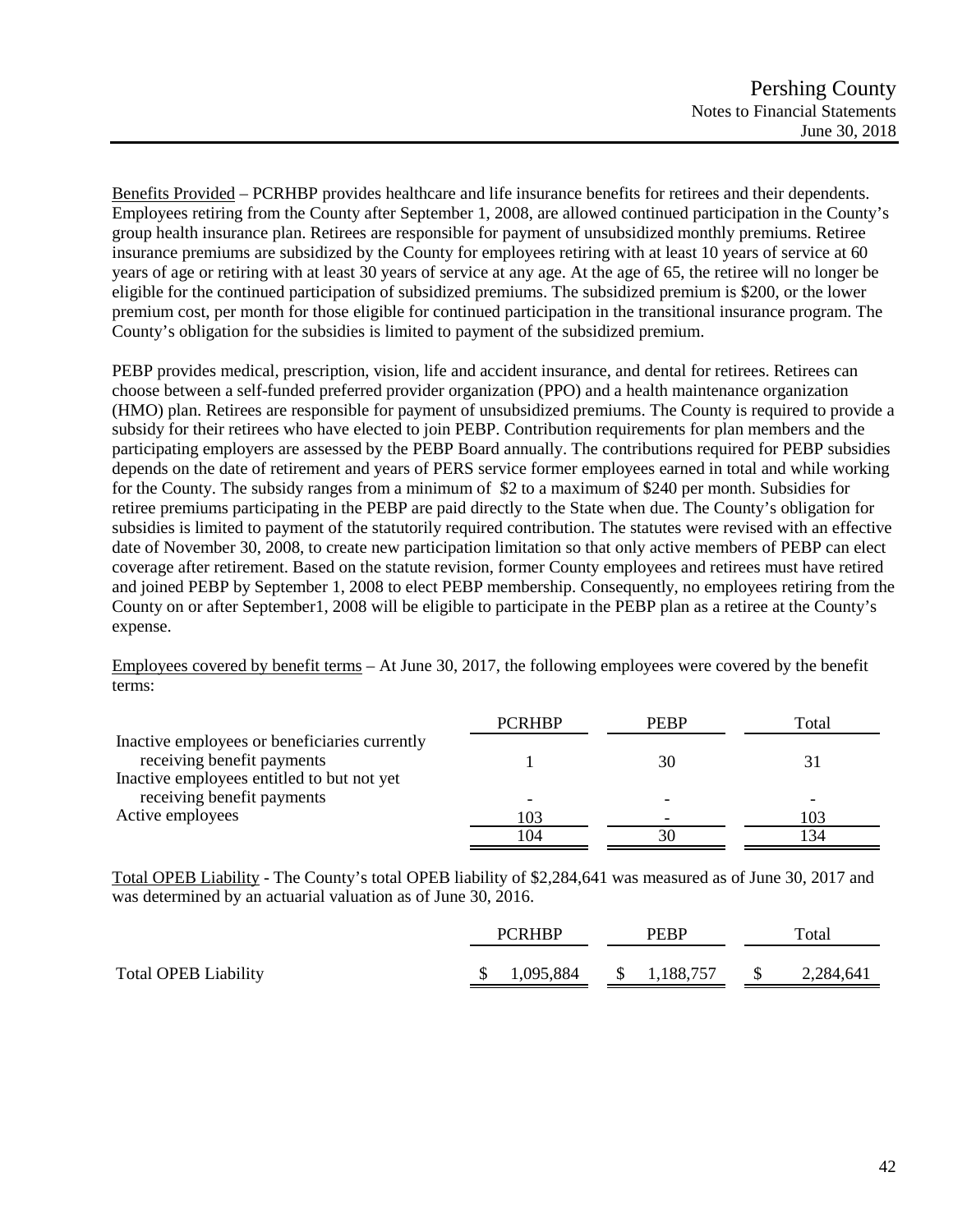Actuarial Assumptions and Other Inputs - The total OPEB liability in the June 30, 2016 actuarial valuation was determined using the following actuarial assumptions and other inputs for PCRHBP and PEBP applied to all periods included in the measurement, unless otherwise specified:

|                                    | <b>PCRHBP</b>                                                       | <b>PEBP</b>                                                                      |
|------------------------------------|---------------------------------------------------------------------|----------------------------------------------------------------------------------|
| General Inflation                  | 2.75%                                                               | 2.75%                                                                            |
| <b>Salary Increases</b>            | $4.00\%$ per year                                                   | N/A                                                                              |
| Assumed Wage Inflation             | $3.00\%$ per year                                                   | N/A                                                                              |
| Discount Rate                      | 3.13%                                                               | 3.13%                                                                            |
| <b>Healthcare Cost Trend Rates</b> | 6.00% for 2019, decreasing 0.25%<br>per year to an ultimate rate of | $6.00\%$ for 2019, decreasing 0.25% per<br>year to an ultimate rate of 5.00% for |
| Retirees' Share of Benefit-        | 5.00% for 2023 and later years<br>0% to 100% of premium amounts     | 2023 and later years<br>0% to 100% of premium amounts                            |
| related costs                      | based on years of service                                           | based on years of service                                                        |

The discount rate for PCRHBP and PEBP was based on the S & P General Obligation Municipal Bond 20 Year High Grade Index.

For the PCRHBP and PEBP Plans, mortality rates for non-disabled males were based on the RP-2000 Combined Healthy Table. Mortality rates for non-disabled females were based on the RP-2000 Combined Healthy Table, set back one year. Mortality rates for non-disabled safety employees were based on the RP-2000 Combined Healthy table, set forward one year. Adjustments for mortality improvements were based by applying MacLeod Watts Scale 2016 on a generational basis from 2015 forward, based on data from the Society of Actuaries Mortality Improvement Scale MP-2016 Report and the demographic assumptions used in the 2016 Annual report of the Board of Trustees of the Federal Old-Age and Survivors Insurance and Federal Disability Insurance Trust Funds.

#### Changes in the Total OPEB Liability:

|                                  |  | <b>PCRHBP</b> | <b>PEBP</b> | Total |            |  |
|----------------------------------|--|---------------|-------------|-------|------------|--|
| Balance at June 30, 2017         |  | 994,203       | 1,281,118   | \$    | 2,275,321  |  |
| Changes for the year:            |  |               |             |       |            |  |
| Service cost                     |  | 125,527       |             |       | 125,527    |  |
| Interest                         |  | 29,897        | 33,529      |       | 63,426     |  |
| Changes in benefit terms         |  |               |             |       |            |  |
| Differences between expected and |  |               |             |       |            |  |
| actual experience                |  |               |             |       |            |  |
| Changes in assumptions or        |  |               |             |       |            |  |
| other inputs                     |  | (45,388)      | (65,791)    |       | (111, 179) |  |
| Benefit payments                 |  | (8,355)       | (60,099)    |       | (68, 454)  |  |
| Net Changes                      |  | 101,681       | (92, 361)   |       | 9,320      |  |
| Balance at June 30, 2018         |  | 1,095,884     | 1,188,757   |       | 2,284,641  |  |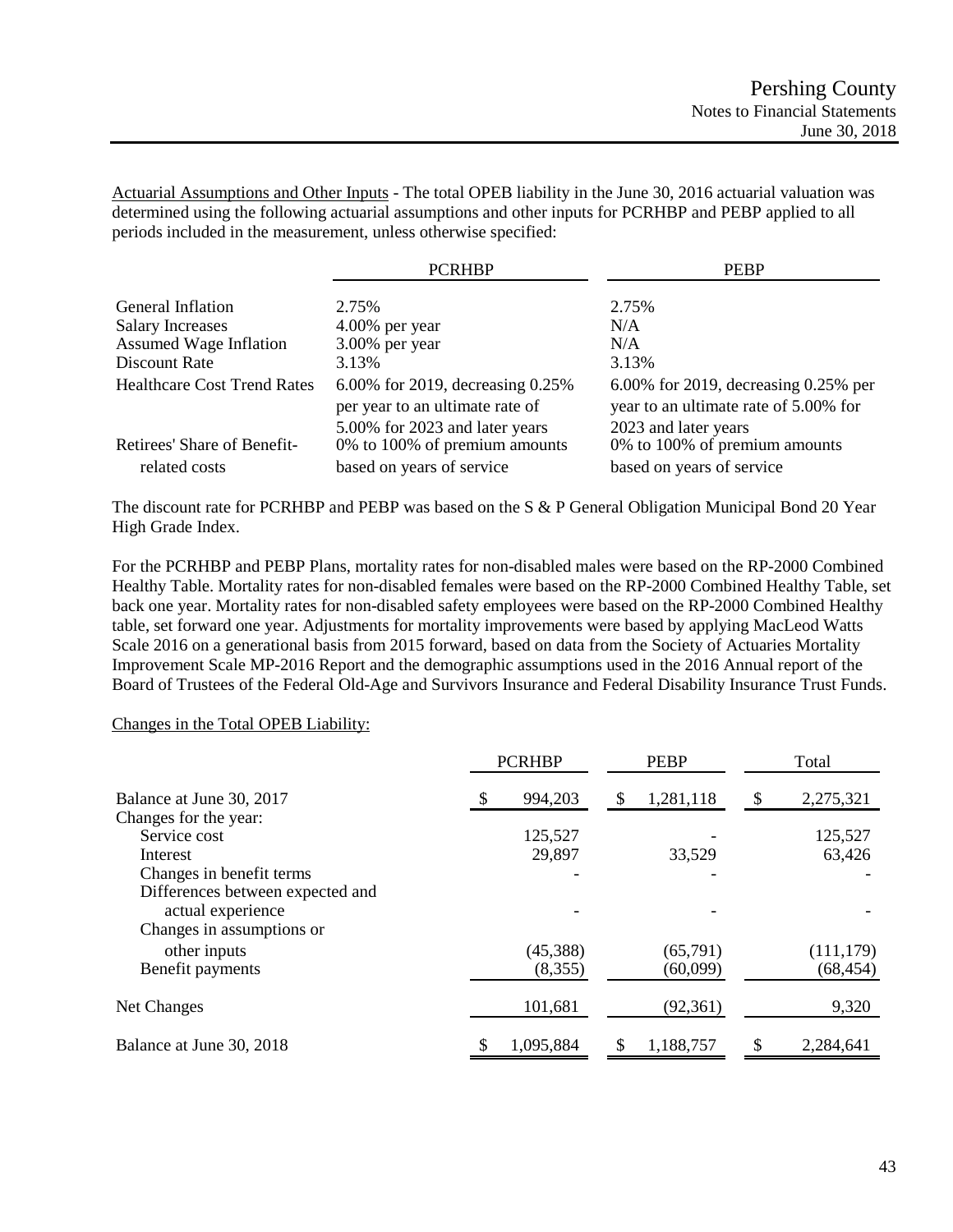Changes in Assumptions – The PCRHBP and PEBP Plans reflect a change in the discount rate from 2.68% to 3.13%.

Sensitivity of the Total OPEB Liability to Changes in the Discount Rate – The following presents the Total OPEB liability of the County, as well as what the County's Total OPEB liability would be if it were calculated using a discount rate that is 1-percentage-point lower (2.13%) or 1-percentage-point higher (4.13%) than the current discount rate (3.13%):

|                                                     | 1% Decrease in<br>Discount Rate<br>Discount Rate<br>3.13%<br>2.13% |                        |  |                        | 1% Increase in<br>Discount Rate<br>4.13% |                        |  |
|-----------------------------------------------------|--------------------------------------------------------------------|------------------------|--|------------------------|------------------------------------------|------------------------|--|
| <b>PCRHBP OPEB Liability</b><br>PEBP OPEB Liability |                                                                    | 1,199,347<br>1,343,001 |  | 1,095,884<br>1,188,757 |                                          | 1,001,579<br>1,060,712 |  |
| <b>Total OPEB Liability</b>                         |                                                                    | 2,542,348              |  | 2,284,641              |                                          | 2,062,291              |  |

Sensitivity of the Total OPEB Liability to Changes in the Healthcare Cost Trend Rates – The following presents the Total OPEB liability of the County, as well as what the County's total OPEB liability would be if it were calculated using healthcare cost trend rates that are 1-percentage-point lower or 1-percentage-point higher than the current healthcare cost trend rates:

|                                                     | 1% Decrease in<br><b>Healthcare Cost</b> | <b>Healthcare Cost</b>                                     | 1% Increase in<br><b>Healthcare Cost</b> |  |
|-----------------------------------------------------|------------------------------------------|------------------------------------------------------------|------------------------------------------|--|
|                                                     | <b>Trend Rate</b>                        | <b>Trend Rate</b>                                          | <b>Trend Rate</b>                        |  |
|                                                     | to $4.00\%$ )                            | $(5.00\%$ decreasing $(6.00\%$ decreasing<br>to $5.00\%$ ) | $(7.00\%$ decreasing<br>to $6.00\%$ )    |  |
| <b>PCRHBP OPEB Liability</b><br>PEBP OPEB Liability | 938,246<br>1,056,329                     | 1,095,884<br>1,188,757                                     | 1,300,649<br>1,345,201                   |  |
| <b>Total OPEB Liability</b>                         | 1,994,575                                | 2,284,641                                                  | 2,645,850                                |  |

OPEB Expense and Deferred Outflows of Resources and Deferred Inflows of Resources Related to OPEB – For the year ended June 30, 2018, the County recognized OPEB expense (income) of \$117,260:

| <b>PCRHBP</b><br><b>PEBP</b> | 149,522<br>(32, 262) |
|------------------------------|----------------------|
| Total                        | 117,260              |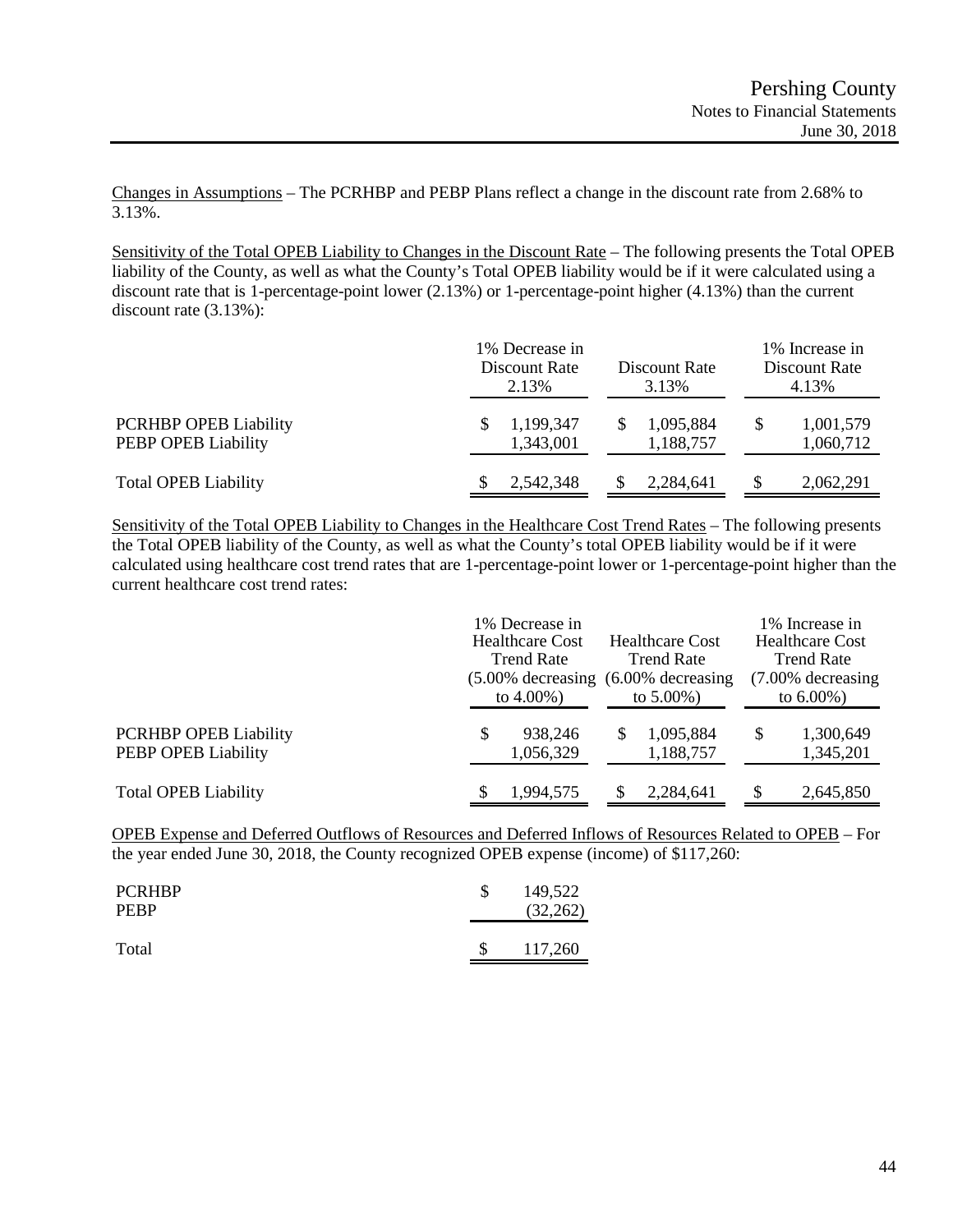At June 30, 2018, the County reported deferred outflows of resources and deferred inflows of resources related to OPEB from the following sources:

|                                                     | <b>PCRHBP</b> |                          | <b>PEBP</b>  |               |                          | Total        |                          |             |                          |             |  |
|-----------------------------------------------------|---------------|--------------------------|--------------|---------------|--------------------------|--------------|--------------------------|-------------|--------------------------|-------------|--|
|                                                     | Deferred      |                          | Deferred     |               | Deferred                 |              | Deferred                 | Deferred    |                          | Deferred    |  |
|                                                     | Outflows of   |                          | Inflows of   |               | Outflows of              |              | Inflows of               | Outflows of |                          | Inflows of  |  |
|                                                     | Resources     |                          | Resources    |               | Resources                |              | Resources                | Resources   |                          | Resources   |  |
| Changes of assumptions<br>and other inputs          |               | $\overline{\phantom{a}}$ | \$ (39, 486) | <sup>\$</sup> | $\overline{\phantom{a}}$ | <sup>S</sup> | $\overline{\phantom{a}}$ |             | $\overline{\phantom{a}}$ | \$ (39,486) |  |
| Contributions subsequent to the<br>measurement date |               | 13,062                   | -            |               | 53,539                   |              | $\overline{\phantom{a}}$ |             | 66,601                   |             |  |
| Total                                               |               | 13,062                   | \$ (39, 486) | S.            | 53,539                   | \$           | $\overline{\phantom{0}}$ | \$ 66,601   |                          | \$ (39,486) |  |

Amounts reported as deferred inflows of resources related to OPEB will be recognized in OPEB expense as follows:

| Year Ending June 30, | <b>PCRHBP</b> |       | <b>PEBP</b> |                          | Total |       |
|----------------------|---------------|-------|-------------|--------------------------|-------|-------|
| 2019                 | \$            | 5,902 | \$          | -                        |       | 5,902 |
| 2020                 |               | 5,902 |             | -                        |       | 5,902 |
| 2021                 |               | 5,902 |             | $\overline{\phantom{0}}$ |       | 5,902 |
| 2022                 |               | 5,902 |             |                          |       | 5,902 |
| 2023                 |               | 5,902 |             | ۰                        |       | 5,902 |
| Thereafter           |               | 9,976 |             | $\overline{\phantom{0}}$ |       | 9,976 |

## **Defined Benefit Pension Plan**

Plan Description – Pershing County contributes to the Public Employees' Retirement System of the State of Nevada (PERS). PERS administers a cost sharing, multiple employer, defined benefit public employees' retirement system which includes both Regular and Police/Fire members. PERS was established by the Nevada Legislature in 1947, effective July 1, 1948. PERS is administered to provide a reasonable base income to qualified employees who have been employed by a public employer and whose earnings capacities have been removed or substantially impaired by age or disability.

Benefits Provided – Benefits, as required by Nevada Revised Statutes (NRS or statute), are determined by the number of years of accredited service at time of retirement and the member's highest average compensation in any 36 consecutive months with special provisions for members entering PERS on or after January 1, 2010 and July 1, 2015. Benefit payments to which participants or their beneficiaries may be entitled under the plan include pension benefits, disability benefits, and survivor benefits.

Monthly benefit allowances for members are computed at 2.5 percent of average compensation for each accredited year of service prior to July 1, 2001. For service earned on or after July 1, 2001, this multiplier is 2.67% of average compensation. For members entering PERS on or after January 1, 2010, there is a 2.50% service time factor. Regular members entering PERS on or after July 1, 2015, have a 2.25% multiplier for all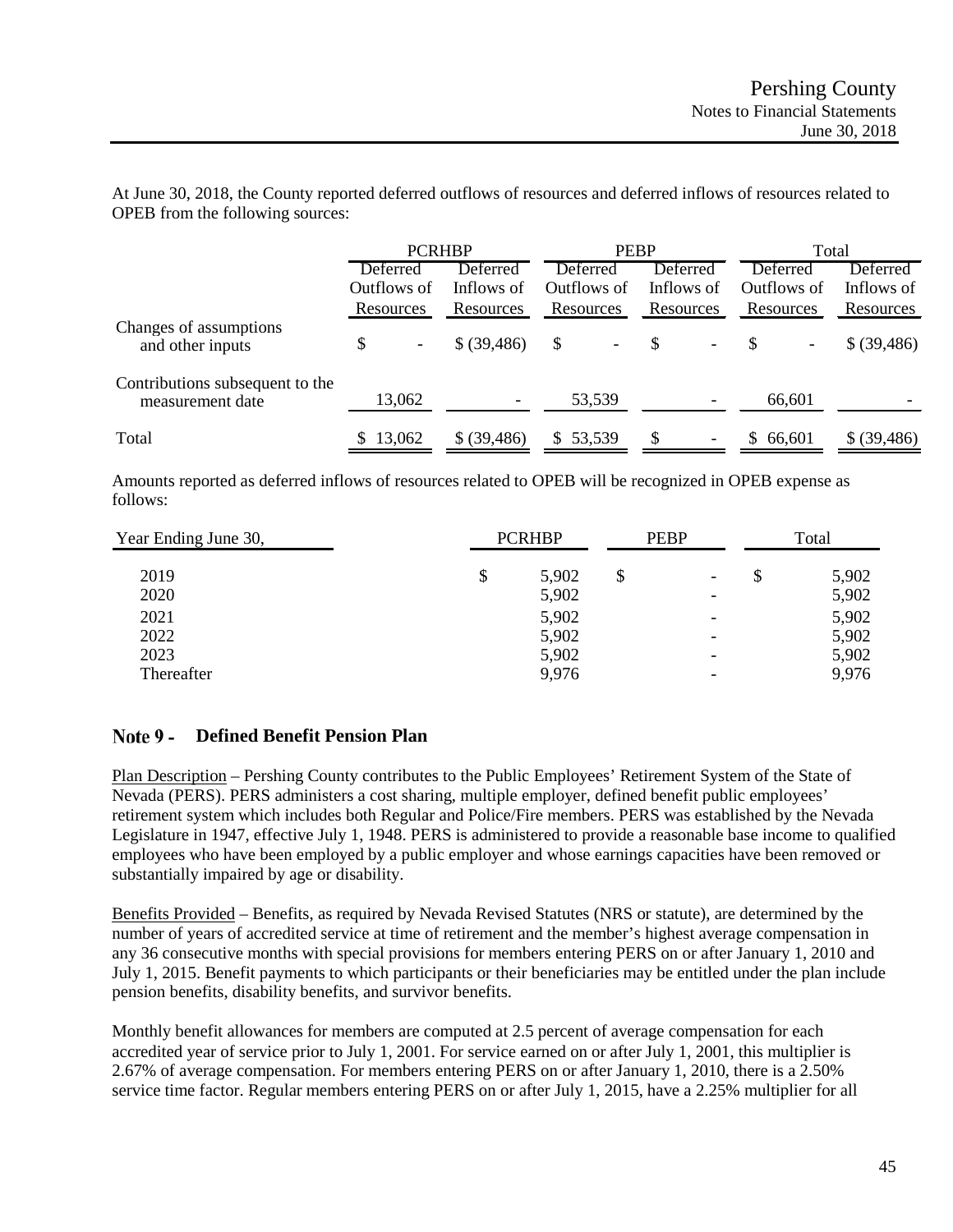years of service. PERS offers several alternatives to the unmodified service retirement allowance which, in general, allow the retired employee to accept a reduced service retirement allowance payable monthly during his or her lifetime and various optional monthly payments to a named beneficiary after his or her death.

Post-retirement increases are provided by authority of NRS 286.575 – 286.579.

Vesting – Regular members entering PERS prior to January 1, 2010 are eligible for retirement at age 65 with 5 years of service, at age 60 with 10 years of service, or at any age with 30 years of service. Regular members entering PERS on or after January 1, 2010, are eligible for retirement at age 65 with 5 years of service, or age 62 with 10 years of service, or any age with 30 years of service. Regular members entering PERS on or after July 1, 2015 are eligible for retirement at age 65 with 5 years of service, or age 62 with 10 years of service, or at 55 with 30 years of service, or at any age with 33 1/3 years of service.

Police/Fire members entering PERS prior to Janurary1, 2010 are eligible for retirement at age 65 with 5 years of service, at age 55 with 10 years of service, at age 50 with 20 years of service, or at any age with 25 years of service. Police/Fire members entering PERS on or after January 1, 2010, are eligible for retirement at 65 with 5 years of service, or age 60 with 10 years of service, or age 50 with 20 years of service, or at any age with 30 years of service. Police/Fire employees entering PERS on or after July 1, 2015, are eligible for retirement at age 65 with 5 years of service, at age 60 with 10 years of service, at age 50 with 20 years of service and at any age with 33 1/3 years of service. Only service performed in a position as a police officer or firefighter may be counted towards eligibility for retirement as Police/Fire accredited service.

The normal ceiling limitation on monthly benefits allowances is 75% of average compensation. However, a member who has an effective date of membership before July 1, 1985, is entitled to a benefit of up to 90% of average compensation. Both Regular and Police/Fire members become fully vested as to benefits upon completion of five years of service.

Contributions – The authority for establishing and amending the obligation to make contributions and member contribution rates, is set by statute. New hires, in agencies which did not elect the Employer-Pay Contribution (EPC) plan prior to July 1, 1983, have the option of selecting one of two contribution plans. One plan provides for matching employee and employer contributions, while the other plan provides for employer-pay contributions only. Under the matching Employee/Employer Contribution plan a member may, upon termination of service for which contribution is required, withdraw employee contributions which have been credited to their account. All membership rights and active service credit in the System are canceled upon withdrawal of contributions from the member's account. If EPC was selected, the member cannot convert to the Employee/Employer Contribution plan.

PERS' basic funding policy provides for periodic contributions at a level pattern of cost as a percentage of salary throughout an employee's working lifetime in order to accumulate sufficient assets to pay benefits when due.

PERS receives an actuarial valuation on an annual basis indicating the contribution rates required to fund PERS on an actuarial reserve basis. Contributions actually made are in accordance with the required rates established by the Nevada Legislature. These statutory rates are increased/decreased pursuant to NRS 286.421 and 286.450.

The actuary funding method used is the entry age normal cost method. It is intended to meet the funding objective and result in a relatively level long-term contributions requirement as a percentage of salary.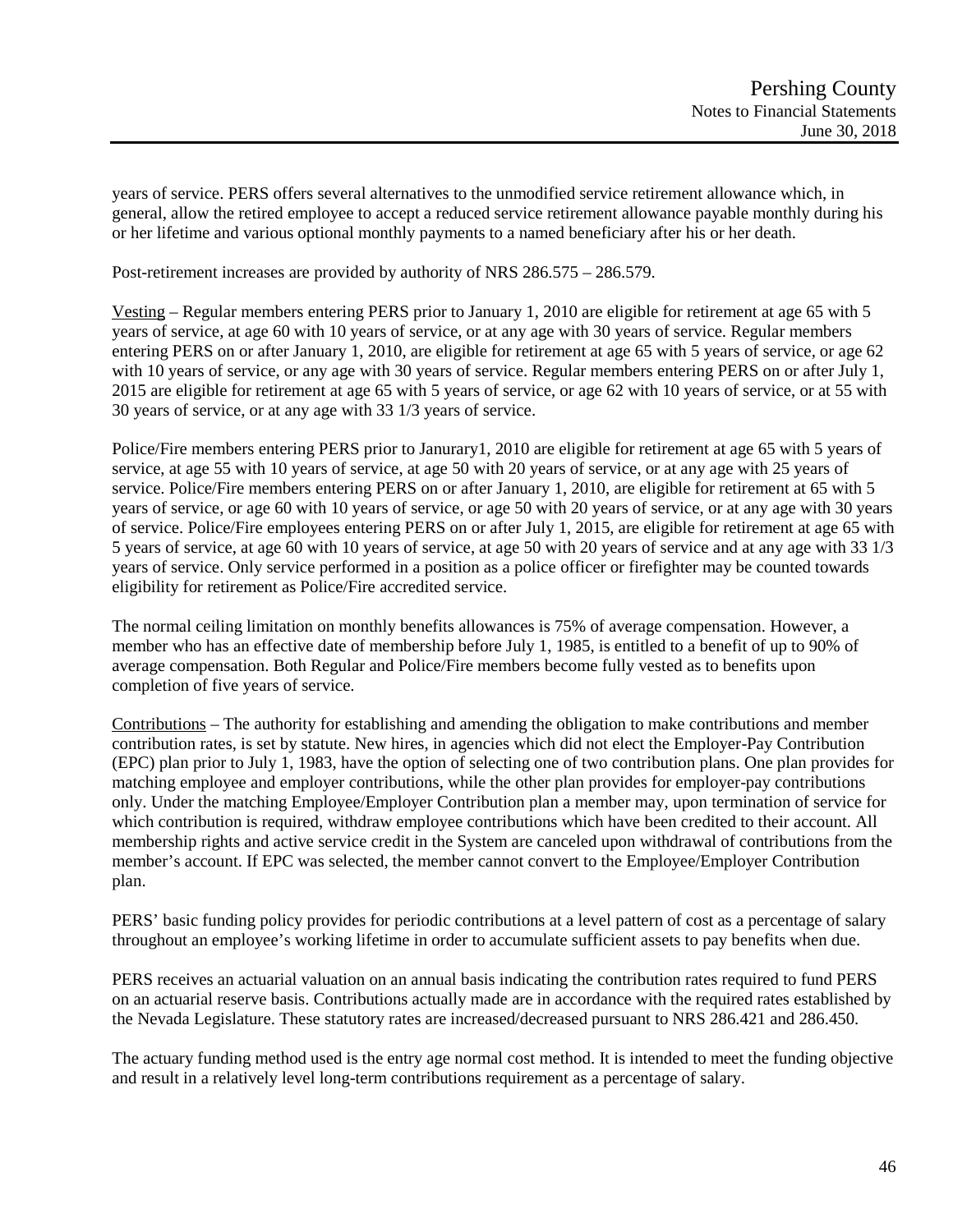For the fiscal years ended June 30, 2017 and June 30, 2018, the Statutory Employer/Employee matching rate for Regular members was 14.50%; the rate was 20.75% for Police/Fire in both years. The Employer-Pay Contribution (EPC) rate was 28.00% for Regular members for the fiscal years ended June 30, 2017 and June 30, 2018; the rate was 40.50% for Police/Fire in both years.

The County's contributions were \$781,699 (restated) for the year ended June 30, 2017 and \$772,746 for the year ended June 30, 2018.

PERS Investment Policy – PERS' policies which determine the investment portfolio target asset allocation are established by the PERS Board. The asset allocation is reviewed annually and is designed to meet the future risk and return needs of the System.

The following was the PERS Board adopted policy target asset allocation as of June 30, 2017:

| <b>Asset Class</b>    | Target<br>Allocation | Long-Term Geometric Expected<br><b>Real Rate of Return</b> |
|-----------------------|----------------------|------------------------------------------------------------|
| Domestic equity       | 42%                  | 5.50%                                                      |
| International equity  | 18%                  | 5.75%                                                      |
| Domestic fixed income | 30%                  | 0.25%                                                      |
| Private markets       | 10%                  | 6.80%                                                      |
|                       | 100%                 |                                                            |

As of June 30, 2017 PERS' long-term inflation assumption was 2.75%.

Net Pension Liability – At June 30, 2018, the County reported a liability for its proportionate share of the net pension liability. The net pension liability was measured as of June 30, 2017, and the total pension liability used to calculate the net pension liability was determined by an actuarial valuation as of that date. The County's proportion of the net pension liability (\$11,582,618) was based on the County's share of contributions to the PERS pension plan relative to the total contributions of all participating PERS employers and members. At July 1, 2017, the County's proportion was 0.08709 percent, which was an increase of 0.00467 from its proportion measured as of June 30, 2016.

Pension Liability Discount Rate Sensitivity – The following presents the net pension liability of the County as of June 30, 2017, calculated using the discount rate of 7.50%, as well as what the County's net pension liability would be if it were calculated using a discount rate that is 1-percentage-point lower (6.50%) or 1-percentage-point higher (8.50%) than the current discount rate:

|                                         | 1\% Decrease                   |                             | 1\% Increase                   |
|-----------------------------------------|--------------------------------|-----------------------------|--------------------------------|
|                                         | in Discount Rate<br>$(6.50\%)$ | Discount Rate<br>$(7.50\%)$ | in Discount Rate<br>$(8.50\%)$ |
| County's proportionate share of the net |                                |                             |                                |
| pension liability                       | 17,509,695                     | 11,582,618                  | 6,660,101                      |

Pension Plan Fiduciary Net Position – Detailed information about the pension plan's fiduciary net position is available in the PERS Comprehensive Annual Financial Report, available on the PERS website.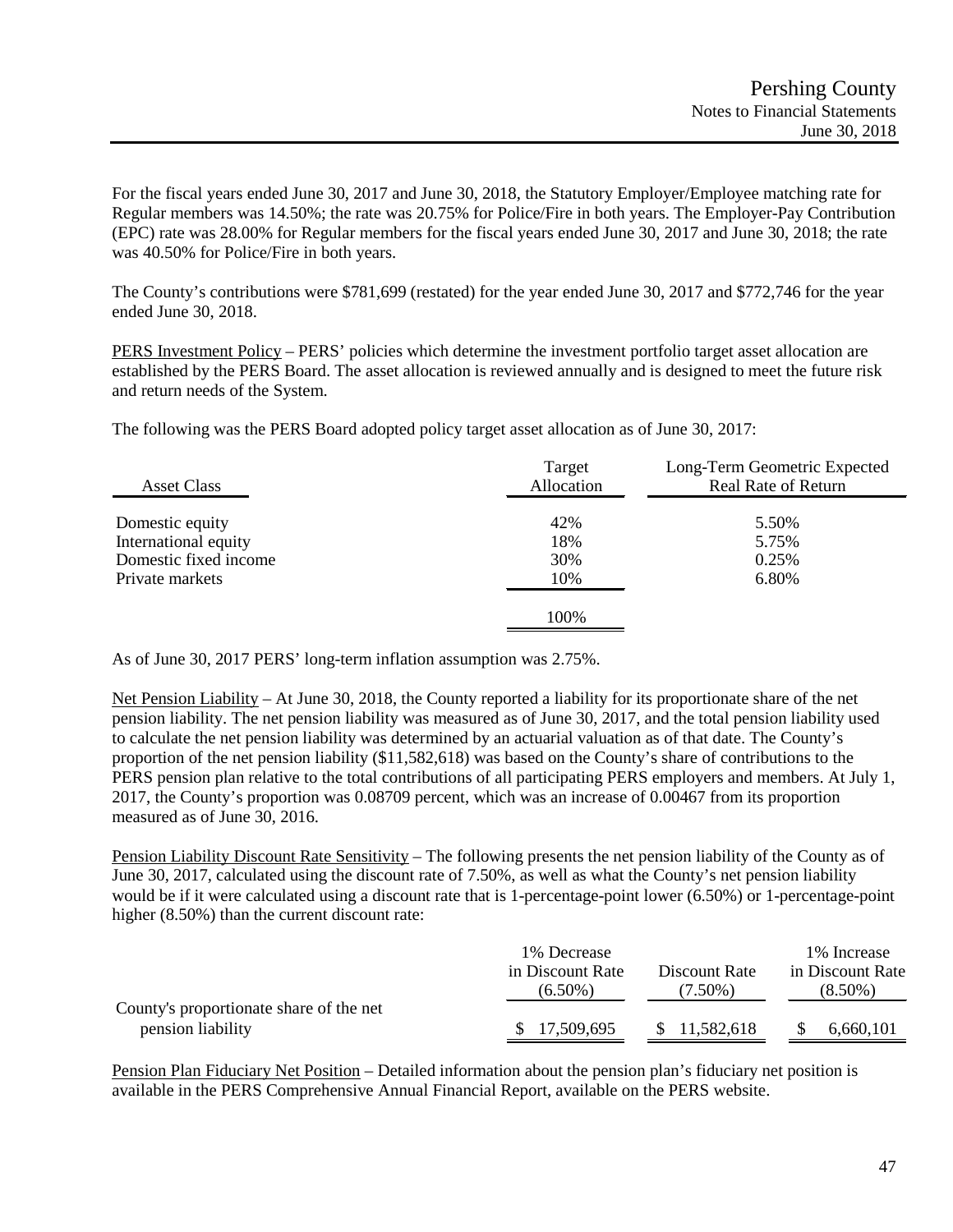Actuarial Assumptions – The County's net pension liability was measured as of June 30, 2017, and the total pension liability used to calculate the net pension liability was determined by an actuarial valuation as of that date. The total pension liability was determined using the following actuarial assumptions, applied to all periods included in the measurement:

| Inflation rate             | 2.75%                                              |
|----------------------------|----------------------------------------------------|
| Payroll growth             | 5.00% including inflation                          |
| Investment rate of return  | 7.50%                                              |
| Productivity pay increase  | $0.50\%$                                           |
| Projected salary increases | Regular: 4.25% to 9.15%, depending on service      |
|                            | Police/Fire: 4.55% to 13.90%, depending on service |
|                            | Rates include inflation and productivity increases |
| Consumer price index       | 2.75%                                              |
| Other assumptions          | Same as those used in the June 30, 2017 funding    |
|                            | actuarial valuation                                |

Mortality rates for healthy were based on the Headcount-Weighted RP-2014 Healthy Annuitant Table projected to 2020 with Scale MP-2016, set forward one year for spouses and beneficiaries. For ages less than 50, mortality rates are based on the Headcount-Weighted RP-2014 Employee Mortality Tables. Those mortality rates are adjusted by the ratio of the mortality rate for healthy annuitants at age 50 to the mortality rate for employees at age 50. The mortality rates are then projected to 2020 with Scale MP-2016. Mortality rates for disabled were based on the Headcount-Weighted RP-2014 Disabled Retiree Table, set forward four years. Mortality rates for pre-retirement were based on Headcount-Weighted RP-2014 Employee Table, projected to 2020 with Scale MP-2016. The additional projection of 6 years is a provision made for future mortality improvement.

Actuarial assumptions used in the June 30, 2017 valuation were based on the results of the experience review completed in 2017.

The discount rate used to measure the total pension liability was 7.50% as of June 30, 2017. The projection of cash flows used to determine the discount rate assumed that employee and employer contributions will be made at the rate specified in statute. Based on that assumption, the pension plan's fiduciary net position at June 30, 2017, was projected to be available to make all projected future benefit payments of current active and inactive employees. Therefore, the long-term expected rate of return on pension plan investments was applied to all periods of projected benefit payments to determine the total pension liability as of June 30, 2017.

Changes in assumptions include changes in the inflation rate and consumer price index from 3.50% to 2.75%, changes in the investment rate of return from 8.00% to 7.50%, changes in the productivity pay increase from 0.75% to 0.50%, and changes in the projected salary increases. In addition, the mortality rates are now based on the Headcount-Weighed RP-2014 Mortality Tables rather than the RP-2000 Mortality Tables.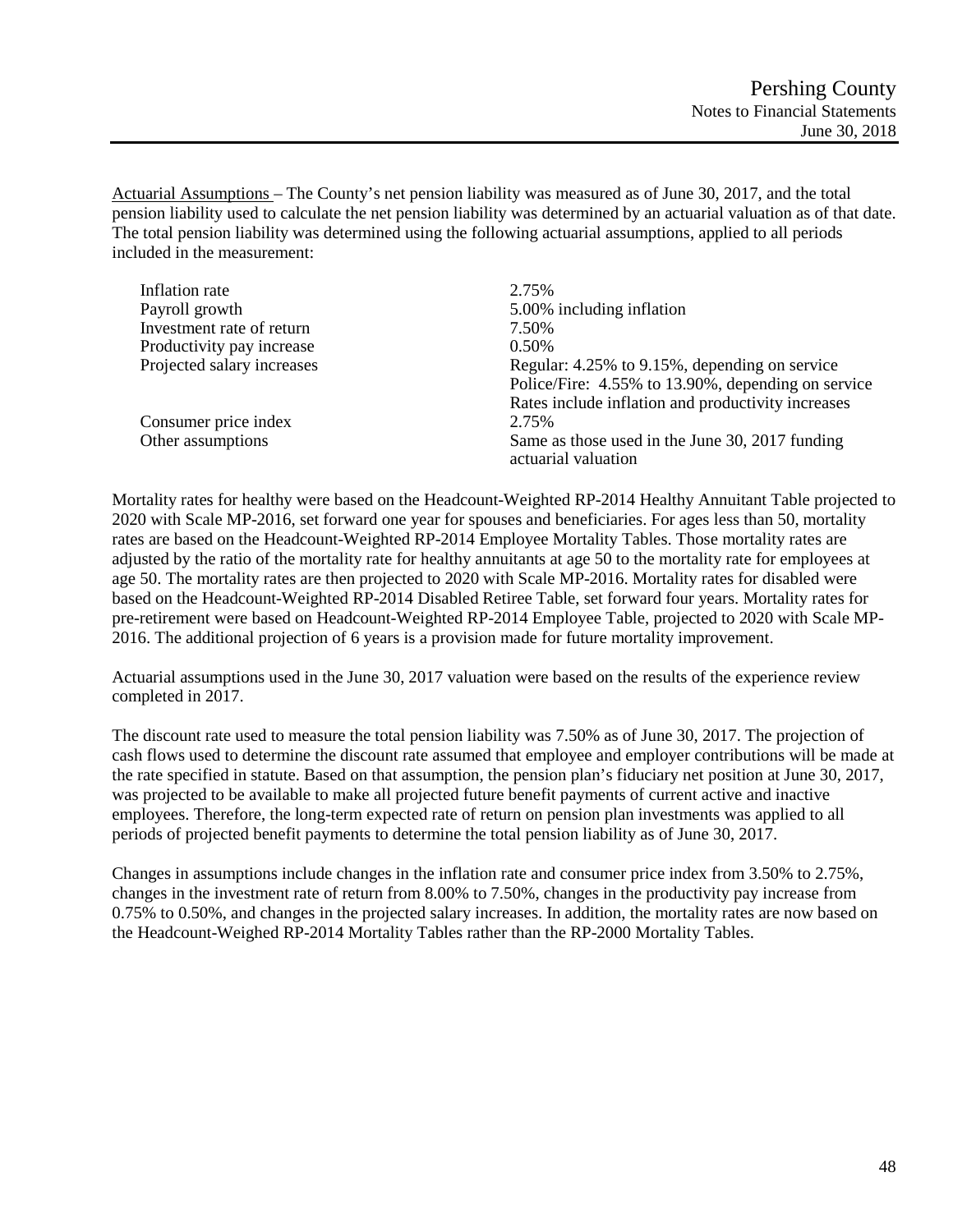Pension Expense, Deferred Outflows of Resources and Deferred Inflows of Resources Related to Pensions – For the year ended June 30, 2018, the County recognized pension expense of \$1,190,045. At June 30, 2018, the County reported deferred outflows of resources and deferred inflows of resources related to pensions from the following sources:

|                                                         | Deferred<br>Outflows of<br>Resources | Deferred<br>Inflows of<br>Resources |  |            |
|---------------------------------------------------------|--------------------------------------|-------------------------------------|--|------------|
| Differences between expected and actual experience      | \$                                   |                                     |  | (760, 054) |
| Net difference between projected and actual earnings on |                                      |                                     |  |            |
| pension plan investments                                |                                      | 75,207                              |  |            |
| Changes in the County's proportionate share             |                                      | 1,686,244                           |  | (128, 035) |
| Changes of assumptions or other inputs                  |                                      | 768,397                             |  |            |
| County contributions subsequent to the measurement date |                                      | 772,746                             |  |            |
|                                                         |                                      | 3,302,594                           |  | (888,089)  |

The \$772,746 reported as deferred outflows of resources related to pensions, resulting from County contributions subsequent to the measurement date, will be recognized as a reduction of the net pension liability in the year ended June 30, 2019.

The average of the expected remaining service lives of all employees that are provided with pensions through PERS (active and inactive employees) is 6.39 years.

Other estimated amounts reported as deferred outflows of resources and deferred inflows of resources related to pensions will be recognized in pension expense as follows:

Year Ending June 30,

| 2019       | (116, 457) |
|------------|------------|
| 2020       | (593, 054) |
| 2021       | (393,606)  |
| 2022       | (143,932)  |
| 2023       | (313,001)  |
| Thereafter | (81,709)   |

Additional Information – Additional information supporting the Schedule of Employer Allocations and the Schedule of Pension Amounts by Employer is located in the PERS Comprehensive Annual Financial Report (CAFR) available on the PERS website at www.nvpers.org under Quick Links – Publications.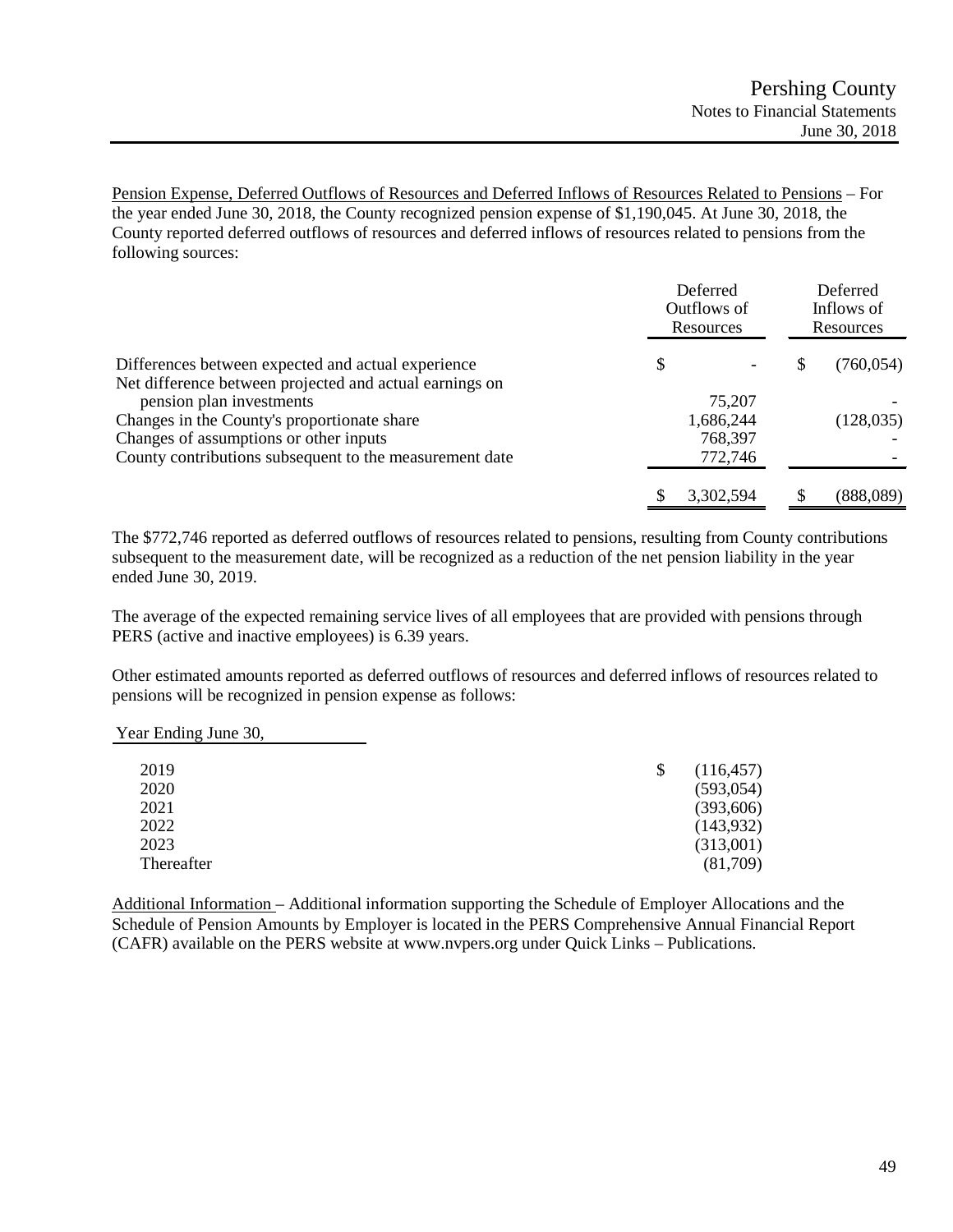### **Note 10 - Prior Period Adjustment**

During 2018, the County identified misstatements in the June 30, 2017 financial statements related to the determination or classification of payments to satisfy employee contribution requirements in the adoption, as of July 1, 2016, of GASB Statement No. 82, *Pension Issues – An amendment of GASB Statements No. 67, No. 68, and No. 73*. Based on the restated Schedule of Employer Allocations for GASB 82 Implementation provided by the Public Employee's Retirement System of Nevada (PERS), beginning net position was restated as of July 1, 2017 to report the previous overstatement of the balances reported for deferred outflows of resources, net pensionliability amounts, and deferred inflows of resources, net pension-liability amounts, at June 30, 2017.

As of July 1, 2017, the County adopted GASB Statement No. 75, *Accounting and Financial Reporting for Postemployment Benefits Other Than Pensions*. The implementation of this standard replaces the requirements of GASB Statement No. 45, *Accounting and Financial Reporting by Employers for Postemployment Benefits Other Than Pensions*, and requires governments calculate and report the cost and obligations associated with other postemployment benefits other than pensions in their financial statements, including additional note disclosures and required supplementary information. Beginning net position was restated to retroactively remove the prior OPEB liability reported under GASB Statement No. 45 and adopt the provisions of GASB Statement No. 75 to report the beginning total OPEB liability and deferred outflows of resources related to contributions made after the measurement date as follows:

|                                                                                                                                                                                                                                                                                       | Governmental<br>Actvities        | Business-Type<br>Activities | Landfill<br>Fund   |
|---------------------------------------------------------------------------------------------------------------------------------------------------------------------------------------------------------------------------------------------------------------------------------------|----------------------------------|-----------------------------|--------------------|
| Net position at June 30, 2017, as previously reported                                                                                                                                                                                                                                 | \$<br>9,774,498                  | 1,992,374<br>\$             | 239,824<br>\$      |
| Restatement of deferred outflows of resources,<br>net pension-liability amounts<br>Restatement of deferred inflows of resources<br>net pension-liability amounts                                                                                                                      | (586,050)<br>118,345             | (10, 289)<br>2,252          | (10, 289)<br>2,252 |
|                                                                                                                                                                                                                                                                                       | (467,705)                        | (8,037)                     | (8,037)            |
| Net position at June 30, 2017, restated for<br>correction of error                                                                                                                                                                                                                    | 9,306,793                        | 1,984,337                   | 231,787            |
| Remove previously reported OPEB Liability<br>previously reported under GASB Statement<br>No. 45<br>Add Total OPEB Liability under GASB<br>Statement No. 75 at June 30, 2017<br>Deferred outflows of resources related to<br>contributions made during the year ended<br>June 30, 2017 | 842,479<br>(2,275,321)<br>68,454 |                             |                    |
| Net position at July 1, 2017, as restated                                                                                                                                                                                                                                             | 7,942,405                        | 1,984,337                   | 231,787            |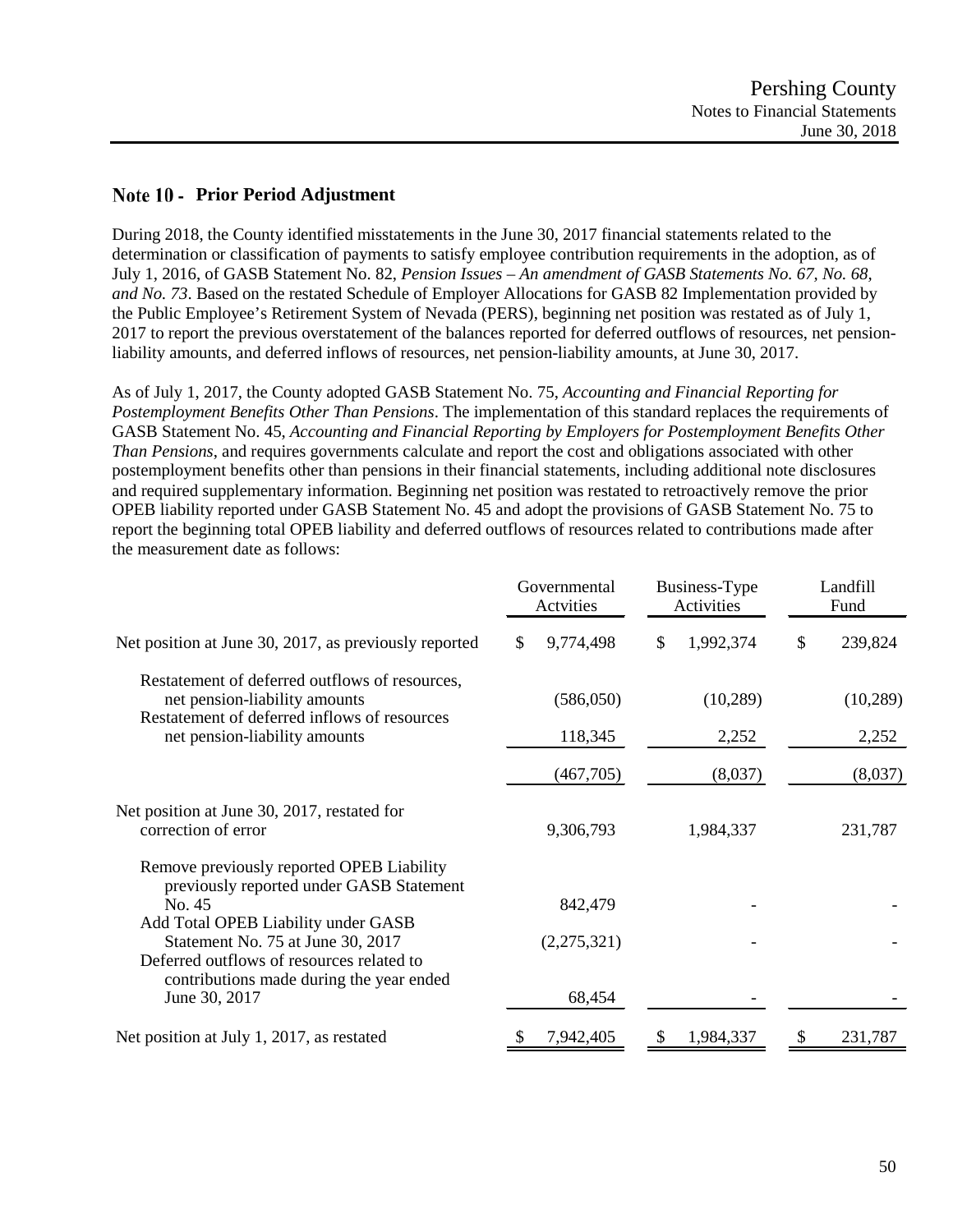#### **Tax Abatements**

The County has entered into an abatement, through the Nevada Governor's Office of Economic Development, in accordance with Nevada Revised Statutes that allows for partial abatement on certain qualifying renewable energy properties. Property tax abatements on certified eligible properties are equal to 55% of the taxes payable on real and personal property. In addition, forty-five percent (45%) of the taxes after abatement must be distributed to the Nevada State Renewable Energy Fund.

For the year ended June 30, 2018, the County abated property taxes totaling \$182,829.

## **Ad Valorem Capital Projects Fund**

Pursuant to NRS 354.598155, the Ad Valorem Capital Projects Fund expended the following amounts during the year ended June 30, 2018.

Computer enhancements and equipment  $\qquad$  \$ 82,525

In addition, \$7,100 was remitted to other local governments as required by statute.

#### **Risk Management**

The County is exposed to various risks of loss related to torts; theft of, damage to, and destruction of assets; errors and omissions; injuries of employees; and natural disasters, as are all entities.

The County has joined together with similar public agencies (cities, counties and special districts) throughout the State of Nevada to create a pool under the Nevada Interlocal Cooperation Act. The Nevada Public Agency Insurance Pool (Pool) is a public entity risk pool currently operating as a common risk management and insurance program for its members.

The County pays an annual premium and specific deductibles, as necessary, to the Pool for its general insurance coverage. The Pool is considered a self-sustaining risk pool that will provide liability coverage for its members up to \$10,000,000 per event. Property, crime and equipment breakdown coverage is provided to its members up to \$300,000,000 per loss with various sublimits established for earthquake, flood, equipment breakdown, cyber security, and money and securities. Site pollution incident coverage is also provided by the Pool to \$2,000,000 per incident, with policy aggregates.

The County has also joined together with similar public agencies, under the Nevada Interlocal Cooperation Act, to create an intergovernmental self-insured association for workers compensation insurance, the Public Agency Compensation Trust (PACT).

The County pays premiums to PACT based on payroll costs. PACT is considered a self-sustaining pool that will provide coverage based on established statutory limits.

The County continues to carry commercial insurance for other risks of loss, including employee health and accident insurance. Settled claims resulting from these risks have not exceeded commercial insurance coverage in any of the past three fiscal years.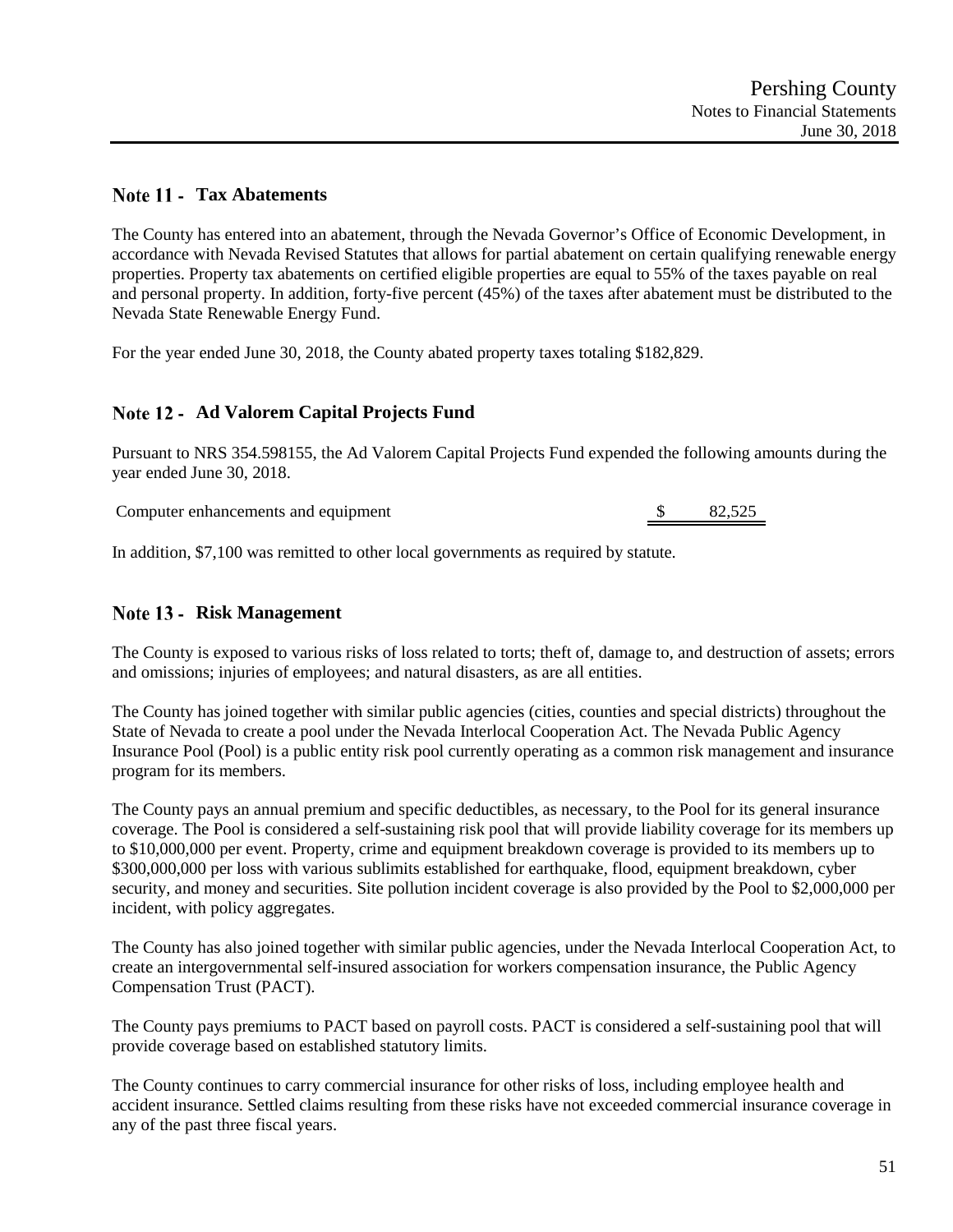State and federal laws and regulations require the County to place a final cover on its landfill site when it discontinues accepting waste and perform certain maintenance and monitoring functions at the site after closure. The County has obtained insurance to fund the closure and post-closure costs of the landfill. The insurance coverage fulfills the financial assurance requirements in accordance with the Nevada Administrative Code.

## **Note 14 - Contingencies**

Pershing County is presently involved in litigation. Management estimates that the litigation will not materially affect the financial condition of the County.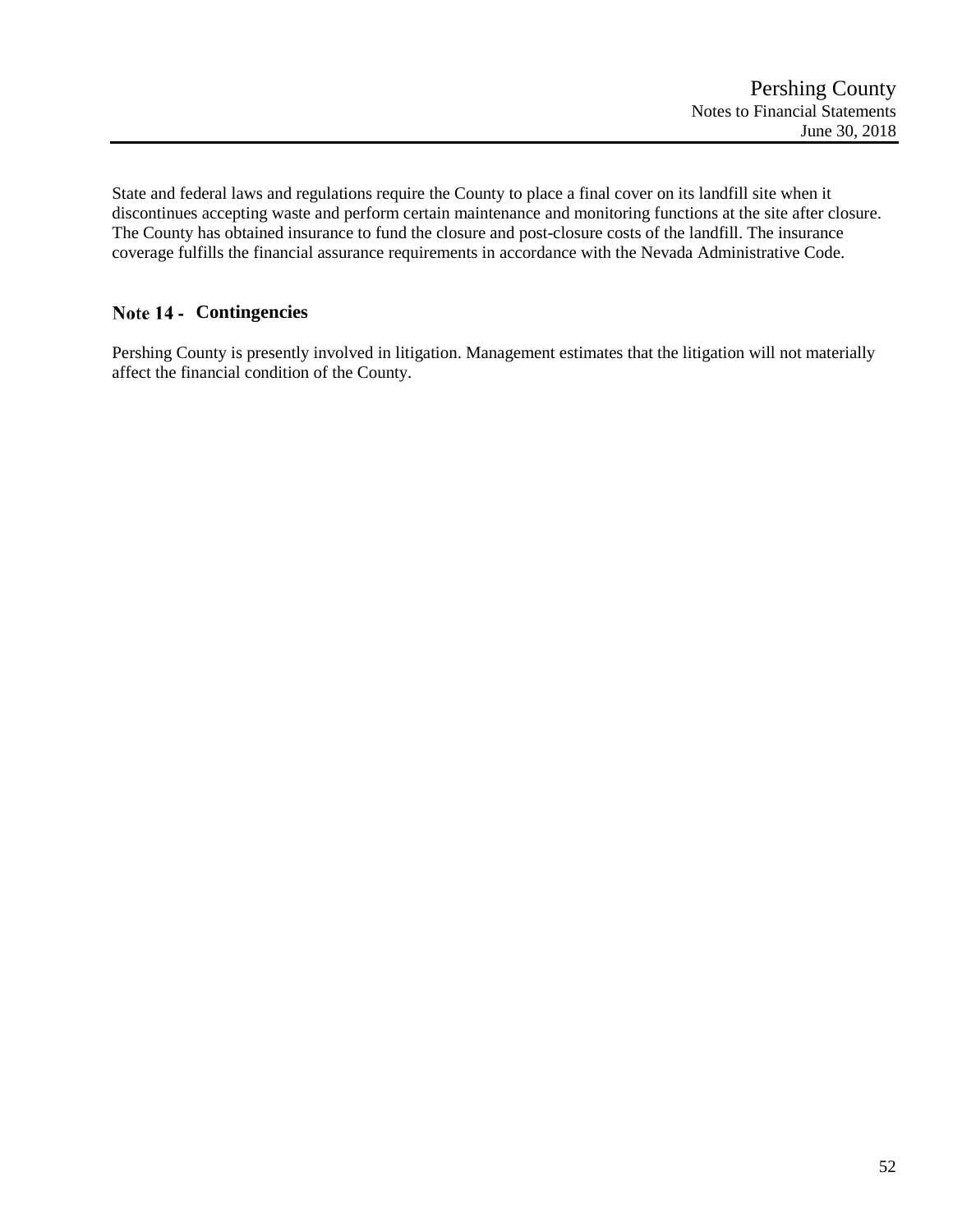#### Pershing County Schedule of Revenues, Expenditures, and Changes in Fund Balances – Budget and Actual General Fund (Budgetary Basis) Year Ended June 30, 2018

### (with Comparative Actual Amounts for the Year Ended June 30, 2017)

|                                           | 2018 Budget Amount |                 |                 | 2018                |                    |  |
|-------------------------------------------|--------------------|-----------------|-----------------|---------------------|--------------------|--|
|                                           |                    |                 |                 | Variance to         |                    |  |
|                                           | Original           | Final           | Actual          | <b>Final Budget</b> | Actual             |  |
| Revenues                                  |                    |                 |                 |                     |                    |  |
| Taxes                                     |                    |                 |                 |                     |                    |  |
| Ad valorem                                |                    |                 |                 |                     |                    |  |
| Real property                             | \$<br>1,808,464    | \$<br>1,808,464 | \$<br>1,691,098 | \$<br>(117, 366)    | \$<br>1,686,452    |  |
| Personal property                         | 639,224            | 639,224         | 647,709         | 8,485               | 597,891            |  |
| Net proceeds of mines                     |                    | 2,447,688       | 316,409         | 316,409             | 3,818<br>2,288,161 |  |
|                                           | 2,447,688          |                 | 2,655,216       | 207,528             |                    |  |
| Room taxes                                | 30,000             | 30,000          | 31,297          | 1,297               | 33,728             |  |
| <b>Total</b> taxes                        | 2,477,688          | 2,477,688       | 2,686,513       | 208,825             | 2,321,889          |  |
| Licenses and Permits                      |                    |                 |                 |                     |                    |  |
| Business licenses and permits             |                    |                 |                 |                     |                    |  |
| <b>Business licenses</b>                  | 8,500              | 8,500           | 9,013           | 513                 | 9,127              |  |
| Liquor licenses                           | 1,100              | 1,100           | 1,180           | 80                  | 1,400              |  |
| County gaming licenses                    | 16,500             | 16,500          | 16,088          | (412)               | 15,720             |  |
| Nonbusiness licenses and permits          |                    |                 |                 |                     |                    |  |
| Marriage licenses                         | 800                | 800             | 1,008           | 208                 | 651                |  |
| <b>Building permits</b>                   | 30,000             | 30,000          | 28,510          | (1,490)             | 27,291             |  |
| Mobile home inspections                   | 1,500              | 1,500           | 1,545           | 45                  | 125                |  |
| Septic inspections                        | 1,000              | 1,000           | 1,625           | 625                 | 625                |  |
| Total licenses and permits                | 59,400             | 59,400          | 58,969          | (431)               | 54,939             |  |
| Intergovernmental                         |                    |                 |                 |                     |                    |  |
| Federal grants                            |                    |                 |                 |                     |                    |  |
| <b>Child Support Enforcement</b>          | 88,366             | 95,836          | 122,109         | 26,273              | 120,934            |  |
| <b>Community Development Block Grants</b> |                    |                 |                 |                     | 163,022            |  |
| Airport Improvement Program               | 450,000            | 450,000         | 43,744          | (406, 256)          | 64,017             |  |
| <b>Emergency Management Performance</b>   |                    | 12,533          | 12,533          |                     | 12,308             |  |
| <b>Interagency Hazardous Materials</b>    |                    |                 |                 |                     | 4,110              |  |
| Special Supplemental Nutrition            |                    |                 |                 |                     |                    |  |
| Program (WIC)                             |                    | 335,832         | 320,440         | (15,392)            | 346,240            |  |
| Grants to States (WIC)                    |                    |                 | 15,392          | 15,392              |                    |  |
| <b>Emergency Food and Shelter</b>         |                    | 1,700           | 1,700           |                     |                    |  |
| State grants                              |                    |                 |                 |                     |                    |  |
| State Economic Development Grant          |                    | 27.600          | 27,600          |                     | 32,600             |  |
| <b>State Emergency Response Grant</b>     |                    | 25,740          | 25,740          |                     | 25,918             |  |
| <b>State Emergency Response (United</b>   |                    |                 |                 |                     |                    |  |
| We Stand) Grant                           |                    | 23,677          | 23,677          |                     | 24,641             |  |
| <b>Family Resource Center</b>             |                    | 23,376          | 23,376          |                     | 19.043             |  |
| State shared revenues                     |                    |                 |                 |                     |                    |  |
| Consolidated tax revenue                  | 2,196,180          | 2,196,180       | 2,365,071       | 168,891             | 2,251,000          |  |
| State gaming licenses                     | 150,000            | 150,000         | 137,588         | (12, 412)           | 134,036            |  |
| State funding (Voting)                    |                    |                 | 56,588          | 56,588              |                    |  |
| Administrative assessments,               |                    |                 |                 |                     |                    |  |
| Juvenile Court                            | 8,000              | 8,000           | 7,630           | (370)               | 9,710              |  |
| Real property transfer tax collection fee | 700                | 700             | 940             | 240                 | 479                |  |
| Other government shared revenues          |                    |                 |                 |                     |                    |  |
| Economic Development                      | 14,000             | 14,000          | 14,000          |                     | 14,000             |  |
| Total intergovernmental                   | 2,907,246          | 3,365,174       | 3,198,128       | (167, 046)          | 3,222,058          |  |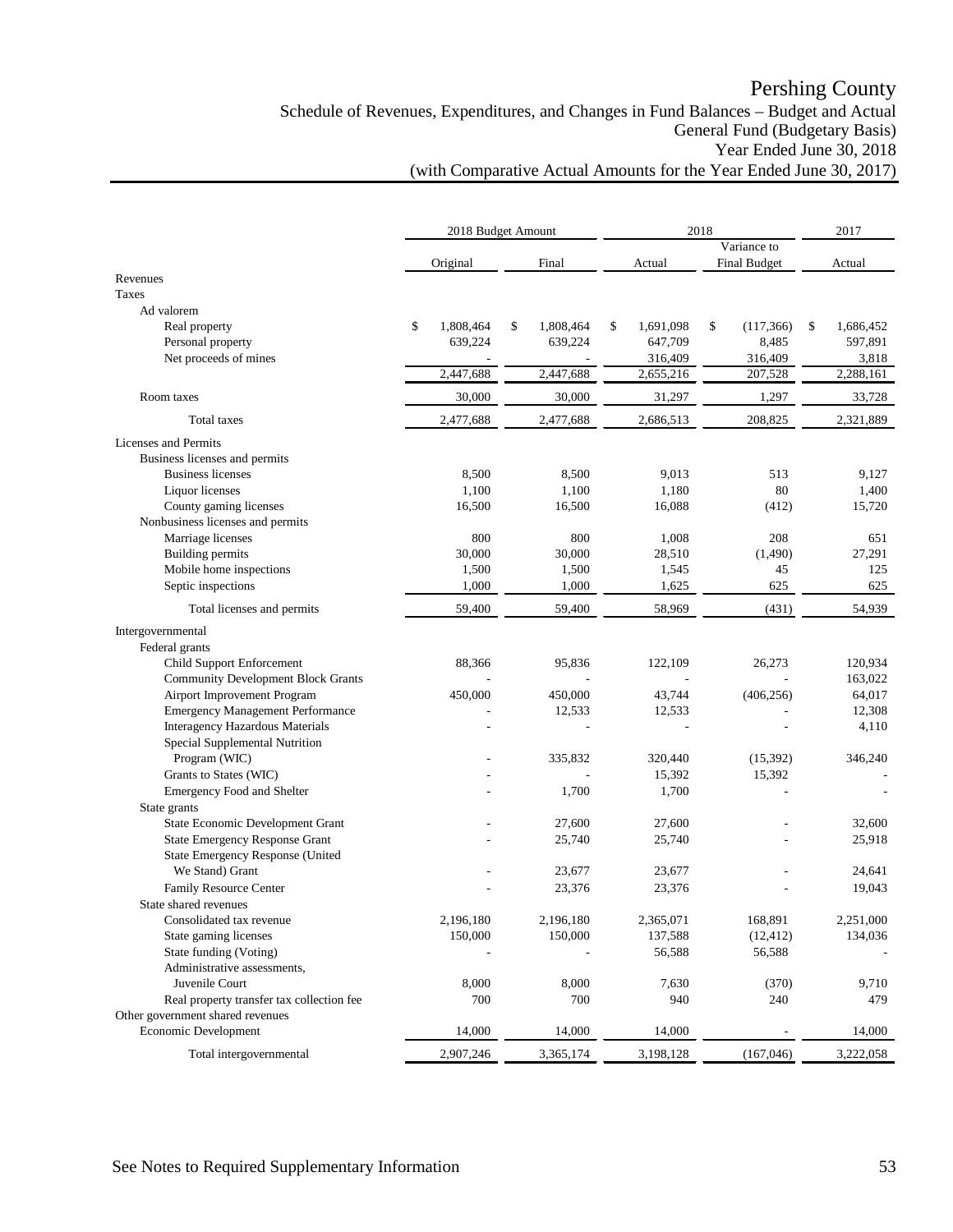Schedule of Revenues, Expenditures, and Changes in Fund Balances – Budget and Actual General Fund (Budgetary Basis) Year Ended June 30, 2018 (with Comparative Actual Amounts for the Year Ended June 30, 2017)

(Continued)

|                                                         |             | 2018<br>2018 Budget Amount |           |             | 2017 |                     |    |           |
|---------------------------------------------------------|-------------|----------------------------|-----------|-------------|------|---------------------|----|-----------|
|                                                         |             |                            |           |             |      | Variance to         |    |           |
| Charges for Services                                    | Original    |                            | Final     | Actual      |      | <b>Final Budget</b> |    | Actual    |
| General government                                      |             |                            |           |             |      |                     |    |           |
| Clerk fees                                              | \$<br>2,500 | \$                         | 2,500     | \$<br>2,021 | \$   | (479)               | \$ | 2,100     |
| Recorder fees                                           | 80,000      |                            | 80,000    | 74,842      |      | (5, 158)            |    | 61,045    |
| Recorder technology fees                                | 8,000       |                            | 8,000     | 16,062      |      | 8,062               |    | 9,270     |
| Recorder scan and copy fees                             | 3,600       |                            | 3,600     | 5,212       |      | 1,612               |    | 4,104     |
| Imlay Utilities administrative fees                     | 7,993       |                            | 7,993     | 7,993       |      |                     |    | 6,055     |
| Senior Center administrative fees                       | 4,541       |                            | 4,541     | 4,286       |      | (255)               |    | 4,286     |
| 11 <sup>th</sup> Judicial District Court administrative |             |                            |           |             |      |                     |    |           |
| fees                                                    |             |                            |           | 7,500       |      | 7,500               |    | 7,500     |
| Map fees                                                | 20,000      |                            | 20,000    | 20,136      |      | 136                 |    | 12,247    |
| Assessor commissions                                    | 150,000     |                            | 150,000   | 200,450     |      | 50,450              |    | 172,274   |
| Assessor technology fees                                | 50,000      |                            | 50,000    | 70,787      |      | 20,787              |    | 50,561    |
| Motor vehicle registration                              | 8,500       |                            | 8,500     | 8,056       |      | (444)               |    | 8,072     |
| Candidate filing fees                                   |             |                            |           | 1,630       |      | 1,630               |    |           |
| Map filing fees, development                            | 4,000       |                            | 4,000     | 4,375       |      | 375                 |    | 6,026     |
| Electric administrative fees                            |             |                            |           |             |      |                     |    | 482       |
| Other                                                   | 5,510       |                            | 5,510     | 5,904       |      | 394                 |    | 5,500     |
|                                                         | 344,644     |                            | 344,644   | 429,254     |      | 84,610              |    | 349,522   |
| Judicial                                                |             |                            |           |             |      |                     |    |           |
| Child attorney fees                                     |             |                            |           | 10,233      |      | 10,233              |    | 8,241     |
| Civil actions                                           | 4,000       |                            | 4,000     | 4,598       |      | 598                 |    | 4,346     |
| DNA testing                                             | 10,000      |                            | 10,000    | 10,308      |      | 308                 |    | 12,754    |
| Public defender fees                                    | 2,000       |                            | 2,000     | 260         |      | (1,740)             |    | 1,555     |
| Traffic class administrative fee                        | 6,000       |                            | 6,000     | 6,880       |      | 880                 |    | 7,260     |
|                                                         | 22,000      |                            | 22,000    | 32,279      |      | 10,279              |    | 34,156    |
| Total charges for services                              | 366,644     |                            | 366,644   | 461,533     |      | 94,889              |    | 383,678   |
|                                                         |             |                            |           |             |      |                     |    |           |
| Fines and Forfeits                                      |             |                            |           |             |      |                     |    |           |
| Forfeits                                                |             |                            |           |             |      |                     |    |           |
| Bail                                                    | 350,000     |                            | 350,000   | 429,451     |      | 79,451              |    | 470,664   |
| Miscellaneous                                           |             |                            |           |             |      |                     |    |           |
| Interest earnings                                       | 75,000      |                            | 75,000    | 3,090       |      | (71,910)            |    | 26,197    |
| Tax penalties                                           | 70,000      |                            | 70,000    | 77,883      |      | 7,883               |    | 106,755   |
| Copy machine revenue                                    | 5,500       |                            | 5,500     | 760         |      | (4,740)             |    | 2,255     |
| Refunds and reimbursements                              | 34,304      |                            | 34,304    | 124,383     |      | 90,079              |    | 86,091    |
| <b>Community Centers rents</b>                          | 8,000       |                            | 8,000     | 10,491      |      | 2,491               |    | 7,835     |
| Reimbursements, City of Lovelock                        | 16,730      |                            | 16,730    | 15,883      |      | (847)               |    | 12,587    |
| Geothermal lease                                        | 50,000      |                            | 50,000    | 34,254      |      | (15,746)            |    | 38,245    |
| Reimbursements, Humboldt County                         | 35,000      |                            | 35,000    |             |      | (35,000)            |    | 17,393    |
| Sales and rentals                                       | 15,840      |                            | 15,840    | 16,896      |      | 1,056               |    | 15,840    |
| Airport fuel sales and revenue                          | 65,000      |                            | 65,000    | 53,167      |      | (11, 833)           |    | 63,542    |
| Restitution                                             | 2,000       |                            | 2,000     | 4,828       |      | 2,828               |    | 1,950     |
| Guardianship services                                   |             |                            |           | 6,309       |      | 6,309               |    |           |
| Contributions                                           |             |                            |           |             |      |                     |    | 8,260     |
| Excess proceeds and costs remitted                      |             |                            |           |             |      |                     |    | 12,845    |
| Special events revenue and insurance                    | 2,000       |                            | 2,000     | 850         |      | (1,150)             |    | 675       |
| <b>Loss Control Award</b>                               |             |                            |           |             |      |                     |    | 250       |
| Stray animal pickup                                     |             |                            |           | 60          |      | 60                  |    | 65        |
| Other                                                   | 2,000       |                            | 2,000     | 203         |      | (1,797)             |    | 280       |
| Total miscellaneous                                     | 381,374     |                            | 381,374   | 349,057     |      | (32, 317)           |    | 401,065   |
| Total revenues                                          | 6,542,352   |                            | 7,000,280 | 7,183,651   |      | 183,371             |    | 6,854,293 |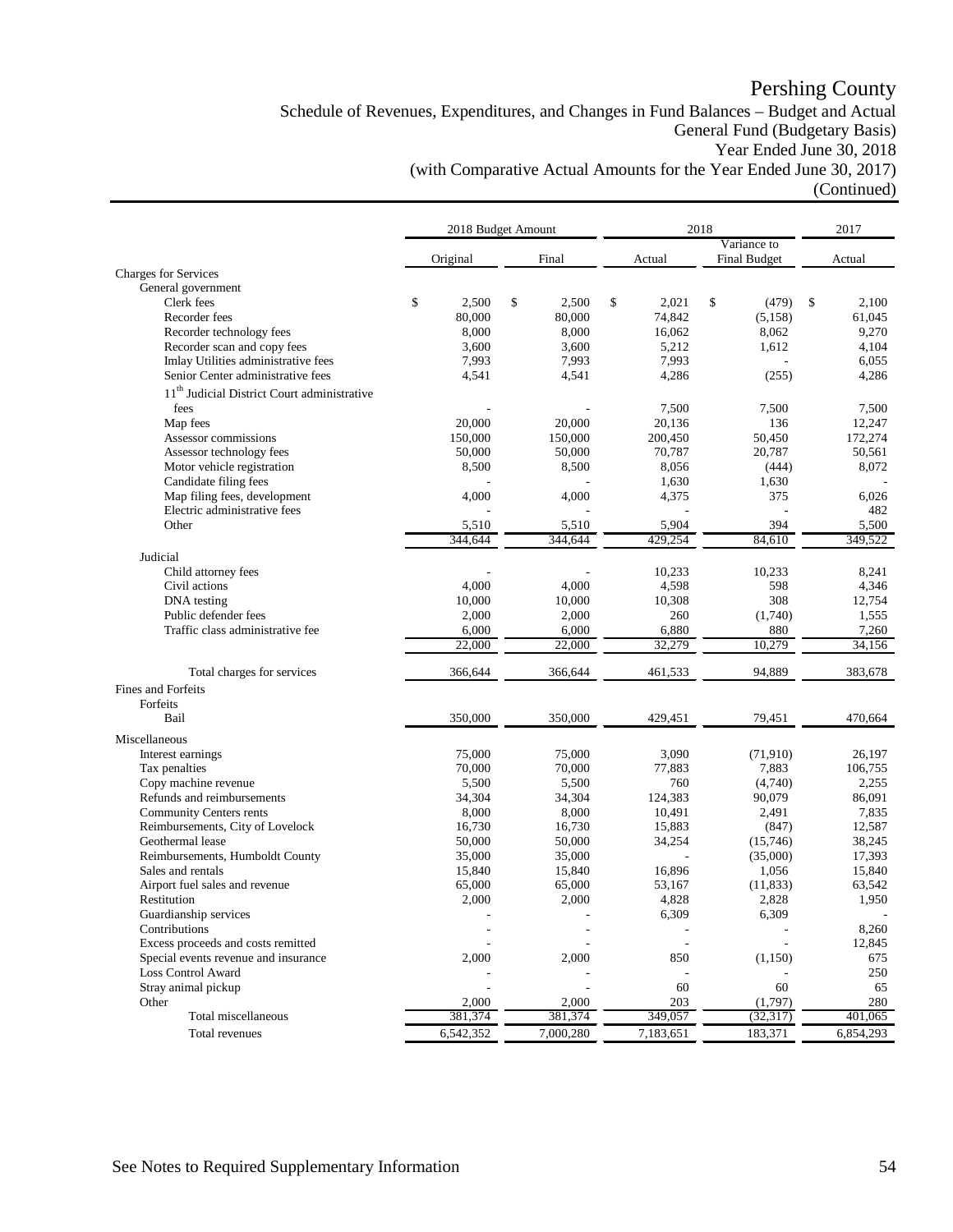#### Pershing County Schedule of Revenues, Expenditures, and Changes in Fund Balances – Budget and Actual General Fund (Budgetary Basis) Year Ended June 30, 2018 (with Comparative Actual Amounts for the Year Ended June 30, 2017)

(Continued)

| Variance to<br>Original<br>Final<br>Actual<br>Final Budget<br>Actual<br>Expenditures<br>General Government<br>Legislative Activity<br>Commissioners<br>\$<br>145,250<br>\$<br>\$<br>\$<br>Salaries and wages<br>145,250<br>145,254<br>(4)<br>\$<br>142,666<br>Employee benefits<br>52,914<br>54,314<br>55,699<br>50,373<br>(1,385)<br>Services and supplies<br>10,500<br>11,600<br>8,153<br>3,447<br>10,533<br>Capital outlay<br>5,392<br>Total legislative activity<br>208,664<br>209,106<br>2,058<br>208,964<br>211,164<br><b>Executive Activity</b><br>Clerk-Treasurer<br>Salaries and wages<br>163,543<br>163,543<br>160,255<br>3,288<br>157,848<br><b>Employee benefits</b><br>82,940<br>82,940<br>71,065<br>11,875<br>59,221<br>Services and supplies<br>26,700<br>26,700<br>22,343<br>4,357<br>30,999<br>Capital outlay<br>110,000<br>110,000<br>136,342<br>(26, 342)<br>248,068<br>383,183<br>383,183<br>390,005<br>(6,822)<br>Recorder-Auditor<br>196,694<br>196,694<br>185.146<br>174,543<br>Salaries and wages<br>11,548<br>Employee benefits<br>105,747<br>105,747<br>86,114<br>19,633<br>82,555<br>Services and supplies<br>21,930<br>21,930<br>16,774<br>5,156<br>17,135<br>Capital outlay (from surveyor and<br>technology fees)<br>348<br>(348)<br>29,717<br>324,371<br>324,371<br>288,382<br>35,989<br>303,950<br>Assessor<br>Salaries and wages<br>184,181<br>184,181<br>163,105<br>172,411<br>11,770<br>Employee benefits<br>95,928<br>86,973<br>95,928<br>8,955<br>83,598<br>Services and supplies<br>11,916<br>1,484<br>11,811<br>13,400<br>13,400<br>Capital outlay (from technology fees)<br>114,774<br>(24, 774)<br>50,000<br>90,000<br>43,639<br>343,509<br>383,509<br>386,074<br>302,153<br>(2,565)<br>26,602<br>Total executive activity<br>1,051,063<br>1,091,063<br>1,064,461<br>854,171<br>Other General Government Activity<br><b>Buildings and Grounds</b><br>Salaries and wages<br>266,449<br>266,449<br>261,847<br>4,602<br>243,664<br>Employee benefits<br>120,064<br>2,452<br>120,064<br>117,612<br>111,673<br>Services and supplies<br>156,950<br>151,950<br>138,208<br>13,742<br>148,292<br>2,172<br>Capital outlay<br>5,000<br>5,000<br>543,463<br>543,463<br>517,667<br>25,796<br>505,801<br><b>Planning Department</b><br>74,830<br>6,598<br>Salaries and wages<br>81,428<br>81,428<br>71,639<br>45,105<br>45,105<br>32,157<br>12,948<br>32,941<br>Employee benefits<br>12,021<br>Services and supplies<br>16,720<br>16,720<br>13,540<br>3,180<br>143,253<br>143,253<br>120,527<br>22,726<br>116,601<br><b>Emergency Management Grants</b><br>Services and supplies<br><b>Emergency Management Performance</b><br>25,033<br>12,500<br>25,066<br>(33)<br>24,616<br><b>State Emergency Response</b><br>25,740<br>25,918<br>25,740<br>State Emergency Response (United<br>We Stand)<br>24,641<br>23,677<br>23,677<br>Hazardous Materials Training<br>4,110 | 2018 Budget Amount |        |        | 2018 |      |  |
|--------------------------------------------------------------------------------------------------------------------------------------------------------------------------------------------------------------------------------------------------------------------------------------------------------------------------------------------------------------------------------------------------------------------------------------------------------------------------------------------------------------------------------------------------------------------------------------------------------------------------------------------------------------------------------------------------------------------------------------------------------------------------------------------------------------------------------------------------------------------------------------------------------------------------------------------------------------------------------------------------------------------------------------------------------------------------------------------------------------------------------------------------------------------------------------------------------------------------------------------------------------------------------------------------------------------------------------------------------------------------------------------------------------------------------------------------------------------------------------------------------------------------------------------------------------------------------------------------------------------------------------------------------------------------------------------------------------------------------------------------------------------------------------------------------------------------------------------------------------------------------------------------------------------------------------------------------------------------------------------------------------------------------------------------------------------------------------------------------------------------------------------------------------------------------------------------------------------------------------------------------------------------------------------------------------------------------------------------------------------------------------------------------------------------------------------------------------------------------------------------------------------------------------------------------------------------------------------------------------------------------------------------------------------------------------------------------------------------------------------------------------------------------------------------------------------------------------------------------------------------------------------------|--------------------|--------|--------|------|------|--|
|                                                                                                                                                                                                                                                                                                                                                                                                                                                                                                                                                                                                                                                                                                                                                                                                                                                                                                                                                                                                                                                                                                                                                                                                                                                                                                                                                                                                                                                                                                                                                                                                                                                                                                                                                                                                                                                                                                                                                                                                                                                                                                                                                                                                                                                                                                                                                                                                                                                                                                                                                                                                                                                                                                                                                                                                                                                                                                  |                    |        |        |      | 2017 |  |
|                                                                                                                                                                                                                                                                                                                                                                                                                                                                                                                                                                                                                                                                                                                                                                                                                                                                                                                                                                                                                                                                                                                                                                                                                                                                                                                                                                                                                                                                                                                                                                                                                                                                                                                                                                                                                                                                                                                                                                                                                                                                                                                                                                                                                                                                                                                                                                                                                                                                                                                                                                                                                                                                                                                                                                                                                                                                                                  |                    |        |        |      |      |  |
|                                                                                                                                                                                                                                                                                                                                                                                                                                                                                                                                                                                                                                                                                                                                                                                                                                                                                                                                                                                                                                                                                                                                                                                                                                                                                                                                                                                                                                                                                                                                                                                                                                                                                                                                                                                                                                                                                                                                                                                                                                                                                                                                                                                                                                                                                                                                                                                                                                                                                                                                                                                                                                                                                                                                                                                                                                                                                                  |                    |        |        |      |      |  |
|                                                                                                                                                                                                                                                                                                                                                                                                                                                                                                                                                                                                                                                                                                                                                                                                                                                                                                                                                                                                                                                                                                                                                                                                                                                                                                                                                                                                                                                                                                                                                                                                                                                                                                                                                                                                                                                                                                                                                                                                                                                                                                                                                                                                                                                                                                                                                                                                                                                                                                                                                                                                                                                                                                                                                                                                                                                                                                  |                    |        |        |      |      |  |
|                                                                                                                                                                                                                                                                                                                                                                                                                                                                                                                                                                                                                                                                                                                                                                                                                                                                                                                                                                                                                                                                                                                                                                                                                                                                                                                                                                                                                                                                                                                                                                                                                                                                                                                                                                                                                                                                                                                                                                                                                                                                                                                                                                                                                                                                                                                                                                                                                                                                                                                                                                                                                                                                                                                                                                                                                                                                                                  |                    |        |        |      |      |  |
|                                                                                                                                                                                                                                                                                                                                                                                                                                                                                                                                                                                                                                                                                                                                                                                                                                                                                                                                                                                                                                                                                                                                                                                                                                                                                                                                                                                                                                                                                                                                                                                                                                                                                                                                                                                                                                                                                                                                                                                                                                                                                                                                                                                                                                                                                                                                                                                                                                                                                                                                                                                                                                                                                                                                                                                                                                                                                                  |                    |        |        |      |      |  |
|                                                                                                                                                                                                                                                                                                                                                                                                                                                                                                                                                                                                                                                                                                                                                                                                                                                                                                                                                                                                                                                                                                                                                                                                                                                                                                                                                                                                                                                                                                                                                                                                                                                                                                                                                                                                                                                                                                                                                                                                                                                                                                                                                                                                                                                                                                                                                                                                                                                                                                                                                                                                                                                                                                                                                                                                                                                                                                  |                    |        |        |      |      |  |
|                                                                                                                                                                                                                                                                                                                                                                                                                                                                                                                                                                                                                                                                                                                                                                                                                                                                                                                                                                                                                                                                                                                                                                                                                                                                                                                                                                                                                                                                                                                                                                                                                                                                                                                                                                                                                                                                                                                                                                                                                                                                                                                                                                                                                                                                                                                                                                                                                                                                                                                                                                                                                                                                                                                                                                                                                                                                                                  |                    |        |        |      |      |  |
|                                                                                                                                                                                                                                                                                                                                                                                                                                                                                                                                                                                                                                                                                                                                                                                                                                                                                                                                                                                                                                                                                                                                                                                                                                                                                                                                                                                                                                                                                                                                                                                                                                                                                                                                                                                                                                                                                                                                                                                                                                                                                                                                                                                                                                                                                                                                                                                                                                                                                                                                                                                                                                                                                                                                                                                                                                                                                                  |                    |        |        |      |      |  |
|                                                                                                                                                                                                                                                                                                                                                                                                                                                                                                                                                                                                                                                                                                                                                                                                                                                                                                                                                                                                                                                                                                                                                                                                                                                                                                                                                                                                                                                                                                                                                                                                                                                                                                                                                                                                                                                                                                                                                                                                                                                                                                                                                                                                                                                                                                                                                                                                                                                                                                                                                                                                                                                                                                                                                                                                                                                                                                  |                    |        |        |      |      |  |
|                                                                                                                                                                                                                                                                                                                                                                                                                                                                                                                                                                                                                                                                                                                                                                                                                                                                                                                                                                                                                                                                                                                                                                                                                                                                                                                                                                                                                                                                                                                                                                                                                                                                                                                                                                                                                                                                                                                                                                                                                                                                                                                                                                                                                                                                                                                                                                                                                                                                                                                                                                                                                                                                                                                                                                                                                                                                                                  |                    |        |        |      |      |  |
|                                                                                                                                                                                                                                                                                                                                                                                                                                                                                                                                                                                                                                                                                                                                                                                                                                                                                                                                                                                                                                                                                                                                                                                                                                                                                                                                                                                                                                                                                                                                                                                                                                                                                                                                                                                                                                                                                                                                                                                                                                                                                                                                                                                                                                                                                                                                                                                                                                                                                                                                                                                                                                                                                                                                                                                                                                                                                                  |                    |        |        |      |      |  |
|                                                                                                                                                                                                                                                                                                                                                                                                                                                                                                                                                                                                                                                                                                                                                                                                                                                                                                                                                                                                                                                                                                                                                                                                                                                                                                                                                                                                                                                                                                                                                                                                                                                                                                                                                                                                                                                                                                                                                                                                                                                                                                                                                                                                                                                                                                                                                                                                                                                                                                                                                                                                                                                                                                                                                                                                                                                                                                  |                    |        |        |      |      |  |
|                                                                                                                                                                                                                                                                                                                                                                                                                                                                                                                                                                                                                                                                                                                                                                                                                                                                                                                                                                                                                                                                                                                                                                                                                                                                                                                                                                                                                                                                                                                                                                                                                                                                                                                                                                                                                                                                                                                                                                                                                                                                                                                                                                                                                                                                                                                                                                                                                                                                                                                                                                                                                                                                                                                                                                                                                                                                                                  |                    |        |        |      |      |  |
|                                                                                                                                                                                                                                                                                                                                                                                                                                                                                                                                                                                                                                                                                                                                                                                                                                                                                                                                                                                                                                                                                                                                                                                                                                                                                                                                                                                                                                                                                                                                                                                                                                                                                                                                                                                                                                                                                                                                                                                                                                                                                                                                                                                                                                                                                                                                                                                                                                                                                                                                                                                                                                                                                                                                                                                                                                                                                                  |                    |        |        |      |      |  |
|                                                                                                                                                                                                                                                                                                                                                                                                                                                                                                                                                                                                                                                                                                                                                                                                                                                                                                                                                                                                                                                                                                                                                                                                                                                                                                                                                                                                                                                                                                                                                                                                                                                                                                                                                                                                                                                                                                                                                                                                                                                                                                                                                                                                                                                                                                                                                                                                                                                                                                                                                                                                                                                                                                                                                                                                                                                                                                  |                    |        |        |      |      |  |
|                                                                                                                                                                                                                                                                                                                                                                                                                                                                                                                                                                                                                                                                                                                                                                                                                                                                                                                                                                                                                                                                                                                                                                                                                                                                                                                                                                                                                                                                                                                                                                                                                                                                                                                                                                                                                                                                                                                                                                                                                                                                                                                                                                                                                                                                                                                                                                                                                                                                                                                                                                                                                                                                                                                                                                                                                                                                                                  |                    |        |        |      |      |  |
|                                                                                                                                                                                                                                                                                                                                                                                                                                                                                                                                                                                                                                                                                                                                                                                                                                                                                                                                                                                                                                                                                                                                                                                                                                                                                                                                                                                                                                                                                                                                                                                                                                                                                                                                                                                                                                                                                                                                                                                                                                                                                                                                                                                                                                                                                                                                                                                                                                                                                                                                                                                                                                                                                                                                                                                                                                                                                                  |                    |        |        |      |      |  |
|                                                                                                                                                                                                                                                                                                                                                                                                                                                                                                                                                                                                                                                                                                                                                                                                                                                                                                                                                                                                                                                                                                                                                                                                                                                                                                                                                                                                                                                                                                                                                                                                                                                                                                                                                                                                                                                                                                                                                                                                                                                                                                                                                                                                                                                                                                                                                                                                                                                                                                                                                                                                                                                                                                                                                                                                                                                                                                  |                    |        |        |      |      |  |
|                                                                                                                                                                                                                                                                                                                                                                                                                                                                                                                                                                                                                                                                                                                                                                                                                                                                                                                                                                                                                                                                                                                                                                                                                                                                                                                                                                                                                                                                                                                                                                                                                                                                                                                                                                                                                                                                                                                                                                                                                                                                                                                                                                                                                                                                                                                                                                                                                                                                                                                                                                                                                                                                                                                                                                                                                                                                                                  |                    |        |        |      |      |  |
|                                                                                                                                                                                                                                                                                                                                                                                                                                                                                                                                                                                                                                                                                                                                                                                                                                                                                                                                                                                                                                                                                                                                                                                                                                                                                                                                                                                                                                                                                                                                                                                                                                                                                                                                                                                                                                                                                                                                                                                                                                                                                                                                                                                                                                                                                                                                                                                                                                                                                                                                                                                                                                                                                                                                                                                                                                                                                                  |                    |        |        |      |      |  |
|                                                                                                                                                                                                                                                                                                                                                                                                                                                                                                                                                                                                                                                                                                                                                                                                                                                                                                                                                                                                                                                                                                                                                                                                                                                                                                                                                                                                                                                                                                                                                                                                                                                                                                                                                                                                                                                                                                                                                                                                                                                                                                                                                                                                                                                                                                                                                                                                                                                                                                                                                                                                                                                                                                                                                                                                                                                                                                  |                    |        |        |      |      |  |
|                                                                                                                                                                                                                                                                                                                                                                                                                                                                                                                                                                                                                                                                                                                                                                                                                                                                                                                                                                                                                                                                                                                                                                                                                                                                                                                                                                                                                                                                                                                                                                                                                                                                                                                                                                                                                                                                                                                                                                                                                                                                                                                                                                                                                                                                                                                                                                                                                                                                                                                                                                                                                                                                                                                                                                                                                                                                                                  |                    |        |        |      |      |  |
|                                                                                                                                                                                                                                                                                                                                                                                                                                                                                                                                                                                                                                                                                                                                                                                                                                                                                                                                                                                                                                                                                                                                                                                                                                                                                                                                                                                                                                                                                                                                                                                                                                                                                                                                                                                                                                                                                                                                                                                                                                                                                                                                                                                                                                                                                                                                                                                                                                                                                                                                                                                                                                                                                                                                                                                                                                                                                                  |                    |        |        |      |      |  |
|                                                                                                                                                                                                                                                                                                                                                                                                                                                                                                                                                                                                                                                                                                                                                                                                                                                                                                                                                                                                                                                                                                                                                                                                                                                                                                                                                                                                                                                                                                                                                                                                                                                                                                                                                                                                                                                                                                                                                                                                                                                                                                                                                                                                                                                                                                                                                                                                                                                                                                                                                                                                                                                                                                                                                                                                                                                                                                  |                    |        |        |      |      |  |
|                                                                                                                                                                                                                                                                                                                                                                                                                                                                                                                                                                                                                                                                                                                                                                                                                                                                                                                                                                                                                                                                                                                                                                                                                                                                                                                                                                                                                                                                                                                                                                                                                                                                                                                                                                                                                                                                                                                                                                                                                                                                                                                                                                                                                                                                                                                                                                                                                                                                                                                                                                                                                                                                                                                                                                                                                                                                                                  |                    |        |        |      |      |  |
|                                                                                                                                                                                                                                                                                                                                                                                                                                                                                                                                                                                                                                                                                                                                                                                                                                                                                                                                                                                                                                                                                                                                                                                                                                                                                                                                                                                                                                                                                                                                                                                                                                                                                                                                                                                                                                                                                                                                                                                                                                                                                                                                                                                                                                                                                                                                                                                                                                                                                                                                                                                                                                                                                                                                                                                                                                                                                                  |                    |        |        |      |      |  |
|                                                                                                                                                                                                                                                                                                                                                                                                                                                                                                                                                                                                                                                                                                                                                                                                                                                                                                                                                                                                                                                                                                                                                                                                                                                                                                                                                                                                                                                                                                                                                                                                                                                                                                                                                                                                                                                                                                                                                                                                                                                                                                                                                                                                                                                                                                                                                                                                                                                                                                                                                                                                                                                                                                                                                                                                                                                                                                  |                    |        |        |      |      |  |
|                                                                                                                                                                                                                                                                                                                                                                                                                                                                                                                                                                                                                                                                                                                                                                                                                                                                                                                                                                                                                                                                                                                                                                                                                                                                                                                                                                                                                                                                                                                                                                                                                                                                                                                                                                                                                                                                                                                                                                                                                                                                                                                                                                                                                                                                                                                                                                                                                                                                                                                                                                                                                                                                                                                                                                                                                                                                                                  |                    |        |        |      |      |  |
|                                                                                                                                                                                                                                                                                                                                                                                                                                                                                                                                                                                                                                                                                                                                                                                                                                                                                                                                                                                                                                                                                                                                                                                                                                                                                                                                                                                                                                                                                                                                                                                                                                                                                                                                                                                                                                                                                                                                                                                                                                                                                                                                                                                                                                                                                                                                                                                                                                                                                                                                                                                                                                                                                                                                                                                                                                                                                                  |                    |        |        |      |      |  |
|                                                                                                                                                                                                                                                                                                                                                                                                                                                                                                                                                                                                                                                                                                                                                                                                                                                                                                                                                                                                                                                                                                                                                                                                                                                                                                                                                                                                                                                                                                                                                                                                                                                                                                                                                                                                                                                                                                                                                                                                                                                                                                                                                                                                                                                                                                                                                                                                                                                                                                                                                                                                                                                                                                                                                                                                                                                                                                  |                    |        |        |      |      |  |
|                                                                                                                                                                                                                                                                                                                                                                                                                                                                                                                                                                                                                                                                                                                                                                                                                                                                                                                                                                                                                                                                                                                                                                                                                                                                                                                                                                                                                                                                                                                                                                                                                                                                                                                                                                                                                                                                                                                                                                                                                                                                                                                                                                                                                                                                                                                                                                                                                                                                                                                                                                                                                                                                                                                                                                                                                                                                                                  |                    |        |        |      |      |  |
|                                                                                                                                                                                                                                                                                                                                                                                                                                                                                                                                                                                                                                                                                                                                                                                                                                                                                                                                                                                                                                                                                                                                                                                                                                                                                                                                                                                                                                                                                                                                                                                                                                                                                                                                                                                                                                                                                                                                                                                                                                                                                                                                                                                                                                                                                                                                                                                                                                                                                                                                                                                                                                                                                                                                                                                                                                                                                                  |                    |        |        |      |      |  |
|                                                                                                                                                                                                                                                                                                                                                                                                                                                                                                                                                                                                                                                                                                                                                                                                                                                                                                                                                                                                                                                                                                                                                                                                                                                                                                                                                                                                                                                                                                                                                                                                                                                                                                                                                                                                                                                                                                                                                                                                                                                                                                                                                                                                                                                                                                                                                                                                                                                                                                                                                                                                                                                                                                                                                                                                                                                                                                  |                    |        |        |      |      |  |
|                                                                                                                                                                                                                                                                                                                                                                                                                                                                                                                                                                                                                                                                                                                                                                                                                                                                                                                                                                                                                                                                                                                                                                                                                                                                                                                                                                                                                                                                                                                                                                                                                                                                                                                                                                                                                                                                                                                                                                                                                                                                                                                                                                                                                                                                                                                                                                                                                                                                                                                                                                                                                                                                                                                                                                                                                                                                                                  |                    |        |        |      |      |  |
|                                                                                                                                                                                                                                                                                                                                                                                                                                                                                                                                                                                                                                                                                                                                                                                                                                                                                                                                                                                                                                                                                                                                                                                                                                                                                                                                                                                                                                                                                                                                                                                                                                                                                                                                                                                                                                                                                                                                                                                                                                                                                                                                                                                                                                                                                                                                                                                                                                                                                                                                                                                                                                                                                                                                                                                                                                                                                                  |                    |        |        |      |      |  |
|                                                                                                                                                                                                                                                                                                                                                                                                                                                                                                                                                                                                                                                                                                                                                                                                                                                                                                                                                                                                                                                                                                                                                                                                                                                                                                                                                                                                                                                                                                                                                                                                                                                                                                                                                                                                                                                                                                                                                                                                                                                                                                                                                                                                                                                                                                                                                                                                                                                                                                                                                                                                                                                                                                                                                                                                                                                                                                  |                    |        |        |      |      |  |
|                                                                                                                                                                                                                                                                                                                                                                                                                                                                                                                                                                                                                                                                                                                                                                                                                                                                                                                                                                                                                                                                                                                                                                                                                                                                                                                                                                                                                                                                                                                                                                                                                                                                                                                                                                                                                                                                                                                                                                                                                                                                                                                                                                                                                                                                                                                                                                                                                                                                                                                                                                                                                                                                                                                                                                                                                                                                                                  |                    |        |        |      |      |  |
|                                                                                                                                                                                                                                                                                                                                                                                                                                                                                                                                                                                                                                                                                                                                                                                                                                                                                                                                                                                                                                                                                                                                                                                                                                                                                                                                                                                                                                                                                                                                                                                                                                                                                                                                                                                                                                                                                                                                                                                                                                                                                                                                                                                                                                                                                                                                                                                                                                                                                                                                                                                                                                                                                                                                                                                                                                                                                                  |                    |        |        |      |      |  |
|                                                                                                                                                                                                                                                                                                                                                                                                                                                                                                                                                                                                                                                                                                                                                                                                                                                                                                                                                                                                                                                                                                                                                                                                                                                                                                                                                                                                                                                                                                                                                                                                                                                                                                                                                                                                                                                                                                                                                                                                                                                                                                                                                                                                                                                                                                                                                                                                                                                                                                                                                                                                                                                                                                                                                                                                                                                                                                  |                    |        |        |      |      |  |
|                                                                                                                                                                                                                                                                                                                                                                                                                                                                                                                                                                                                                                                                                                                                                                                                                                                                                                                                                                                                                                                                                                                                                                                                                                                                                                                                                                                                                                                                                                                                                                                                                                                                                                                                                                                                                                                                                                                                                                                                                                                                                                                                                                                                                                                                                                                                                                                                                                                                                                                                                                                                                                                                                                                                                                                                                                                                                                  |                    |        |        |      |      |  |
|                                                                                                                                                                                                                                                                                                                                                                                                                                                                                                                                                                                                                                                                                                                                                                                                                                                                                                                                                                                                                                                                                                                                                                                                                                                                                                                                                                                                                                                                                                                                                                                                                                                                                                                                                                                                                                                                                                                                                                                                                                                                                                                                                                                                                                                                                                                                                                                                                                                                                                                                                                                                                                                                                                                                                                                                                                                                                                  |                    |        |        |      |      |  |
|                                                                                                                                                                                                                                                                                                                                                                                                                                                                                                                                                                                                                                                                                                                                                                                                                                                                                                                                                                                                                                                                                                                                                                                                                                                                                                                                                                                                                                                                                                                                                                                                                                                                                                                                                                                                                                                                                                                                                                                                                                                                                                                                                                                                                                                                                                                                                                                                                                                                                                                                                                                                                                                                                                                                                                                                                                                                                                  |                    |        |        |      |      |  |
|                                                                                                                                                                                                                                                                                                                                                                                                                                                                                                                                                                                                                                                                                                                                                                                                                                                                                                                                                                                                                                                                                                                                                                                                                                                                                                                                                                                                                                                                                                                                                                                                                                                                                                                                                                                                                                                                                                                                                                                                                                                                                                                                                                                                                                                                                                                                                                                                                                                                                                                                                                                                                                                                                                                                                                                                                                                                                                  |                    |        |        |      |      |  |
|                                                                                                                                                                                                                                                                                                                                                                                                                                                                                                                                                                                                                                                                                                                                                                                                                                                                                                                                                                                                                                                                                                                                                                                                                                                                                                                                                                                                                                                                                                                                                                                                                                                                                                                                                                                                                                                                                                                                                                                                                                                                                                                                                                                                                                                                                                                                                                                                                                                                                                                                                                                                                                                                                                                                                                                                                                                                                                  |                    |        |        |      |      |  |
|                                                                                                                                                                                                                                                                                                                                                                                                                                                                                                                                                                                                                                                                                                                                                                                                                                                                                                                                                                                                                                                                                                                                                                                                                                                                                                                                                                                                                                                                                                                                                                                                                                                                                                                                                                                                                                                                                                                                                                                                                                                                                                                                                                                                                                                                                                                                                                                                                                                                                                                                                                                                                                                                                                                                                                                                                                                                                                  |                    |        |        |      |      |  |
| (33)<br>79,285                                                                                                                                                                                                                                                                                                                                                                                                                                                                                                                                                                                                                                                                                                                                                                                                                                                                                                                                                                                                                                                                                                                                                                                                                                                                                                                                                                                                                                                                                                                                                                                                                                                                                                                                                                                                                                                                                                                                                                                                                                                                                                                                                                                                                                                                                                                                                                                                                                                                                                                                                                                                                                                                                                                                                                                                                                                                                   | 12,500             | 74,450 | 74,483 |      |      |  |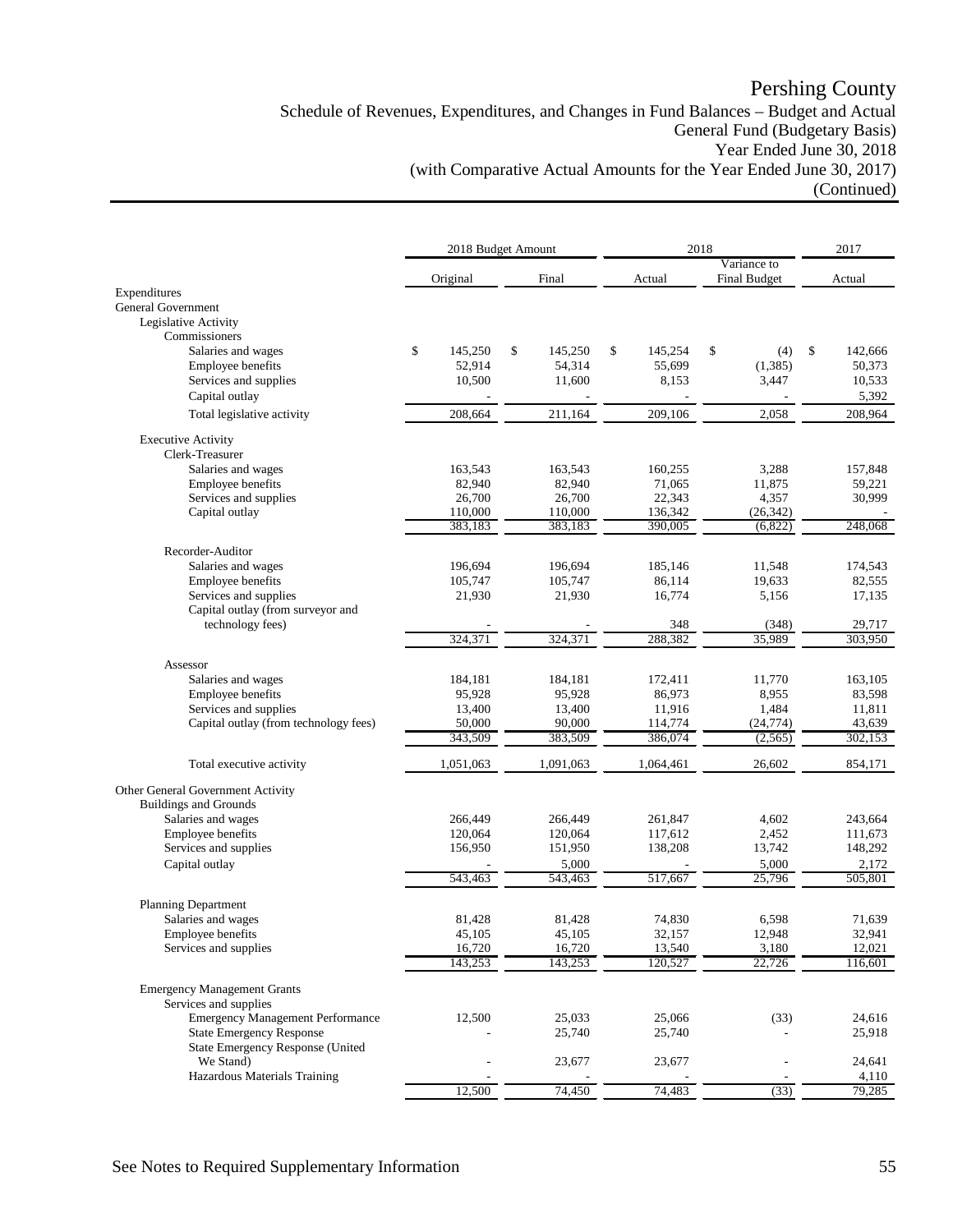Schedule of Revenues, Expenditures, and Changes in Fund Balances – Budget and Actual General Fund (Budgetary Basis) Year Ended June 30, 2018 (with Comparative Actual Amounts for the Year Ended June 30, 2017) (Continued)

2017 Variance to Original Final Actual Final Budget Actual Other County Grants Services and supplies Emergency Food and Shelter  $\begin{array}{cccccccc} \text{S} & - & \text{S} & 1,700 & \text{S} & 1,700 & \text{S} & - & \text{S} & - \\ \text{Child Support Enforcement} & 10,000 & 17,470 & 16,149 & 1,321 & 13,533 \end{array}$ Child Support Enforcement Community Development Block - - - - 162,898 State Economic Development<br>
10,000 27,600 27,600 27,600 - 32,600 27,600 27,600 27,600 27,600 27,600 209,031 10,000 46,770 45,449 1,321 209,031 **Other** Salaries and wages 30,251 30,251 52,464 (22,213) 27,115 Employee benefits 12,936 12,936 12,936 21,975 (9,039) 11,002 Services and supplies Advertising and printing  $10,000$   $10,000$   $8,506$   $1,494$   $6,209$ America Lands membership  $5,000$   $5,000$   $5,000$   $5,000$   $5,000$   $5,000$   $5,000$   $5,000$   $5,000$   $5,000$   $5,000$   $5,000$   $5,000$   $5,000$   $5,000$   $5,000$   $5,000$   $5,000$   $5,000$   $5,000$   $5,000$   $5,000$   $5,000$   $5,000$   $5,00$ Animal Shelter 20,000 20,000 20,000 20,000 20,000 20,000 20,000 20,000 20,000 20,000 20,000 20,000 20,000 20,000 Annual audit 88,000 88,000 78,950 9,050 78,950 Aqua Protest 1,000 1,000 1,000 - 1,000 - 1,000 - 1,000 - 1,000 - 1,000 - 1,000 - 1,000 - 1,000 - 1,000 - 1,000 Association dues 16,500 16,500 16,500 17,383 (883) 16,391 Burning Man litigation 1,045<br>BLM Horse Lawsuit 1,045<br>BLM Horse Lawsuit 1,045<br>5.000 5.000 5.000 - 25,000 - 25,000 - 25,000 - 25,000 - 25,000 - 25,000 - 25,000 - 25,000 - 25,000 - 25,000 - 25,000 - 25,000 - 25,000 - 25,000 -**BLM Horse Lawsuit** Central Nevada Water Authority 7,500 7,500 7,500 - 7,500 Child attorney fee <sup>-</sup> 8,334 (8,334) - 7,000 (8,334) - 7,000 (8,334) - 8,334 (8,334) - 7,000 (8,334) - 7,000 (8,334) - 7,000 (8,334) - 7,000 (8,334) - 7,000 (8,334) - 7,000 (8,334) - 7,000 (8,354) - 7,000 (8,354) - 7,000 ( Claims 20,000 20,000 20,000 - 20,000 25 Cobra events 2,100 2,100 2,100 2,100 1,638 Computer supplies 81,000 81,000 38,592 42,408 65,623 Consulting and budget 10,000 10,000 10,000 3,200 6,800 -<br>
Copy machine 23,000 23,000 23,000 20,922 2,078 24,077 Copy machine 23,000 23,000 23,000 20,922 2,078 24,077 County code update 1,617<br>
County Water Resource Plan 20,000 1,600 1,595 1,405 1,617<br>
20,000 28,355 (8,355) 2,175 County Water Resource Plan Drug testing and physicals 600 600 461 139 90<br>DNA testing 6,000 6,000 6,000 14,897 (8,897) 12,760 DNA testing 6,000 6,000 6,000 14,897 (8,897) 12,760 Elevator 646) 5,000 5,000 5,000 5,000 5,000 5,000 5,000 5,000 Emergency 911 **7,600** 7,600 16,652 (9,052) 13,096 Forestry Crew 1,200 1,200 1,200 1,200 1,200 1,200 General insurance 150,000 150,000 150,000 131,586 18,414 118,539 Grass Valley Community Center 7,920 7,920 4,684 3,236 4,214<br>
Legal Services Contract 5,000 5,000 5,000 5,000 5,000 Legal Services Contract 1 11,500 5,000 5,000 5,000 5,000 5,000 5,000 5,000 5,000 5,000 5,000 5,000 5,000 5,000 Maintenance agreement 11,500 11,500 7,495 4,005 6,980<br>Miscellaneous 138,100 138,100 138,100 158,925 119,175 18,169 Miscellaneous 138,100 138,100 18,925 119,175 18,169 Mosquito Abatement 2,000 2,000 - 2,000 - PACT, workers compensation 30,000 30,000 30,000 17,365 12,635 19,340<br>Personnel consultants 20,000 20,000 32,716 (12,716) 22,624 Personnel consultants Planning Board 1,007 1,000 1,000 6 994 1,007 Postage meter **8,000** 8,000 8,000 - 8,000 8,000 4,645 Public Administrator **1,800** 1,800 1,200 600 2,650 Retired employees health insurance 60,000 60,000 60,000 54,109 5,891 60,362 River Basin Water Authority 10,000 10,000 10,110 (110) 10,369 RSVP Program 3,500 3,500 3,500 2,854 646 3,134 Safety Committee 8,400 8,400 5,859 2,541 6,143 Special events insurance 2,027 2,027 2,026 1 2,026 2018 Budget Amount 2018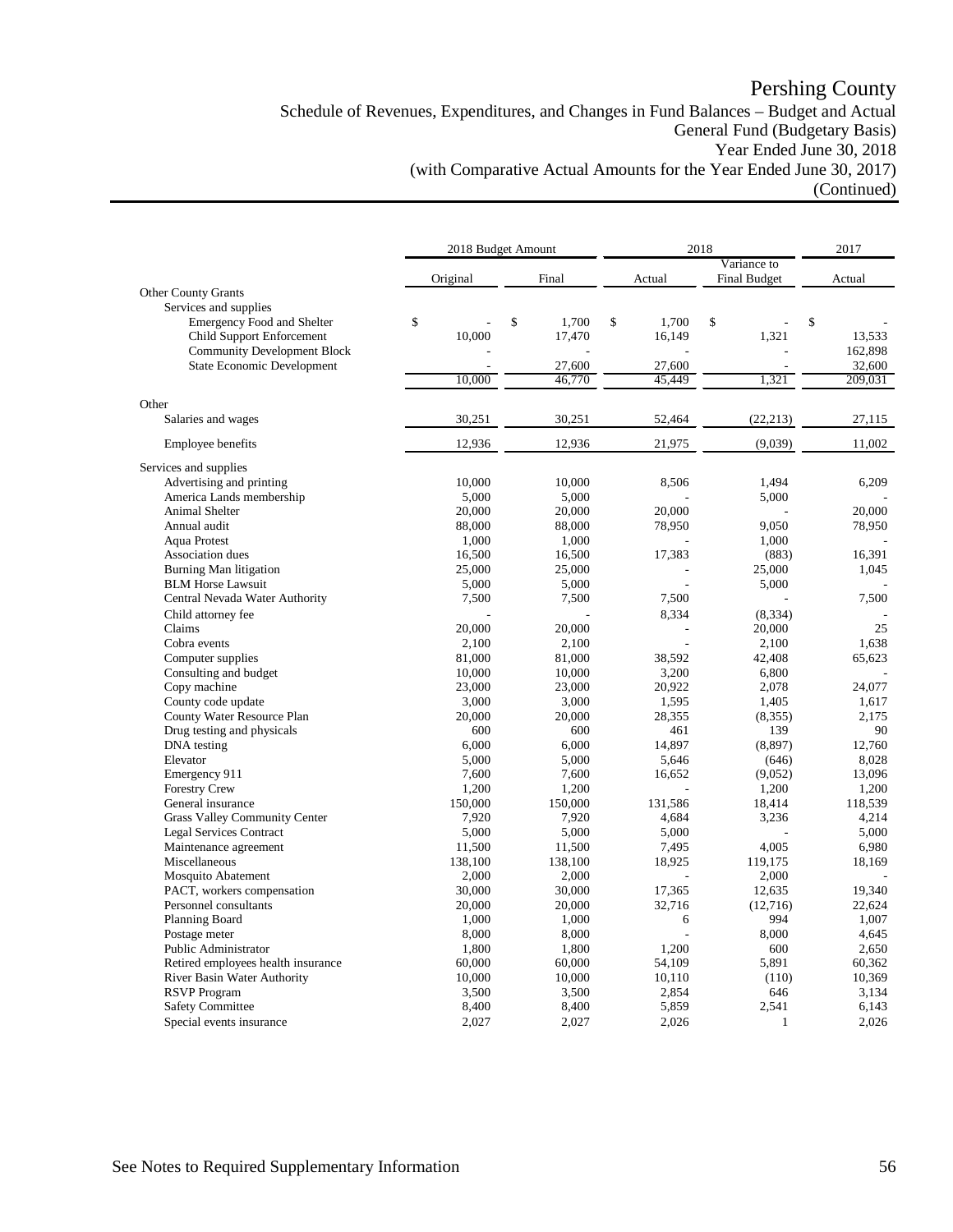Schedule of Revenues, Expenditures, and Changes in Fund Balances – Budget and Actual General Fund (Budgetary Basis) Year Ended June 30, 2018 (with Comparative Actual Amounts for the Year Ended June 30, 2017) (Continued)

|                                                                                                                                                         | 2018 Budget Amount                             |                                                |                                              | 2018                                         | 2017                                          |  |
|---------------------------------------------------------------------------------------------------------------------------------------------------------|------------------------------------------------|------------------------------------------------|----------------------------------------------|----------------------------------------------|-----------------------------------------------|--|
|                                                                                                                                                         | Original                                       | Final                                          | Actual                                       | Variance to<br><b>Final Budget</b>           | Actual                                        |  |
| <b>Technical Service Planning</b><br>Website<br>Wildlife Fire Protection Program                                                                        | \$<br>1,000<br>7,500<br>50,000                 | \$<br>1,000<br>7,500<br>50,000                 | \$<br>9.859<br>50,000                        | \$<br>1,000<br>(2,359)<br>250,460            | \$<br>5,200<br>50,000                         |  |
|                                                                                                                                                         | 875,247                                        | 875,247                                        | 624,787                                      |                                              | 600,826                                       |  |
|                                                                                                                                                         | 918,434                                        | 918,434                                        | 699,226                                      | 219,208                                      | 638,943                                       |  |
| Total other general government<br>activity                                                                                                              | 1,627,650                                      | 1,726,370                                      | 1,457,352                                    | 269,018                                      | 1,549,661                                     |  |
| Total general government                                                                                                                                | 2,887,377                                      | 3,028,597                                      | 2,730,919                                    | 297,678                                      | 2,612,796                                     |  |
| <b>Public Safety</b><br>Fire Activity<br>Fire Protection, Lovelock                                                                                      |                                                |                                                |                                              |                                              |                                               |  |
| Salaries and wages<br>Employee benefits<br>Services and supplies<br>Capital outlay                                                                      | 4.000<br>52,200<br>52,134<br>11,400<br>119,734 | 4.000<br>52,200<br>52,134<br>11,400<br>119,734 | 4.335<br>34,510<br>49,222<br>5,465<br>93,532 | (335)<br>17,690<br>2,912<br>5,935<br>26,202  | 3,495<br>27,742<br>40,296<br>14,512<br>86,045 |  |
| Fire Protection, Imlay<br>Salaries and wages<br>Employee benefits<br>Services and supplies<br>Capital outlay                                            | 3,000<br>17,380<br>21,350<br>9,000<br>50,730   | 3,000<br>17,380<br>21,350<br>9,000<br>50,730   | 3,090<br>15,592<br>14,932<br>7,425<br>41,039 | (90)<br>1,788<br>6,418<br>1,575<br>9.691     | 3,045<br>14,073<br>11,080<br>7,274<br>35,472  |  |
| Fire Protection, Grass Valley<br>Salaries and wages<br>Employee benefits<br>Services and supplies<br>Capital outlay                                     | 4,000<br>31,286<br>33,425<br>5,400<br>74,111   | 4,000<br>31,286<br>33,425<br>5,400<br>74,111   | 3,990<br>25,026<br>27,274<br>1,895<br>58,185 | 10<br>6,260<br>6,151<br>3,505<br>15,926      | 3,645<br>22,855<br>23,822<br>3,580<br>53,902  |  |
| Fire Protection, Rye Patch<br>Salaries and wages<br>Employee benefits<br>Services and supplies<br>Capital outlay                                        | 2,000<br>24,332<br>17,950<br>13,000<br>57,282  | 2,000<br>24,332<br>17,950<br>13,000<br>57,282  | 1,307<br>6,968<br>15,503<br>15,149<br>38,927 | 693<br>17,364<br>2,447<br>(2, 149)<br>18,355 | 630<br>7,672<br>15,386<br>18,600<br>42,288    |  |
| Total fire activity                                                                                                                                     | 301,857                                        | 301,857                                        | 231,683                                      | 70,174                                       | 217,707                                       |  |
| Protective Services Activity<br>Juvenile Probation<br>Employee benefits<br>Services and supplies<br>Capital outlay (from administrative<br>assessments) | 150<br>50,948                                  | 150<br>50,948                                  | 146<br>21,778<br>486                         | $\overline{4}$<br>29,170<br>(486)            | 144<br>18,721<br>6,309                        |  |
| Total protective services activity                                                                                                                      | 51,098                                         | 51,098                                         | 22,410                                       | 28,688                                       | 25,174                                        |  |
| Total public safety                                                                                                                                     | 352,955                                        | 352,955                                        | 254,093                                      | 98,862                                       | 242,881                                       |  |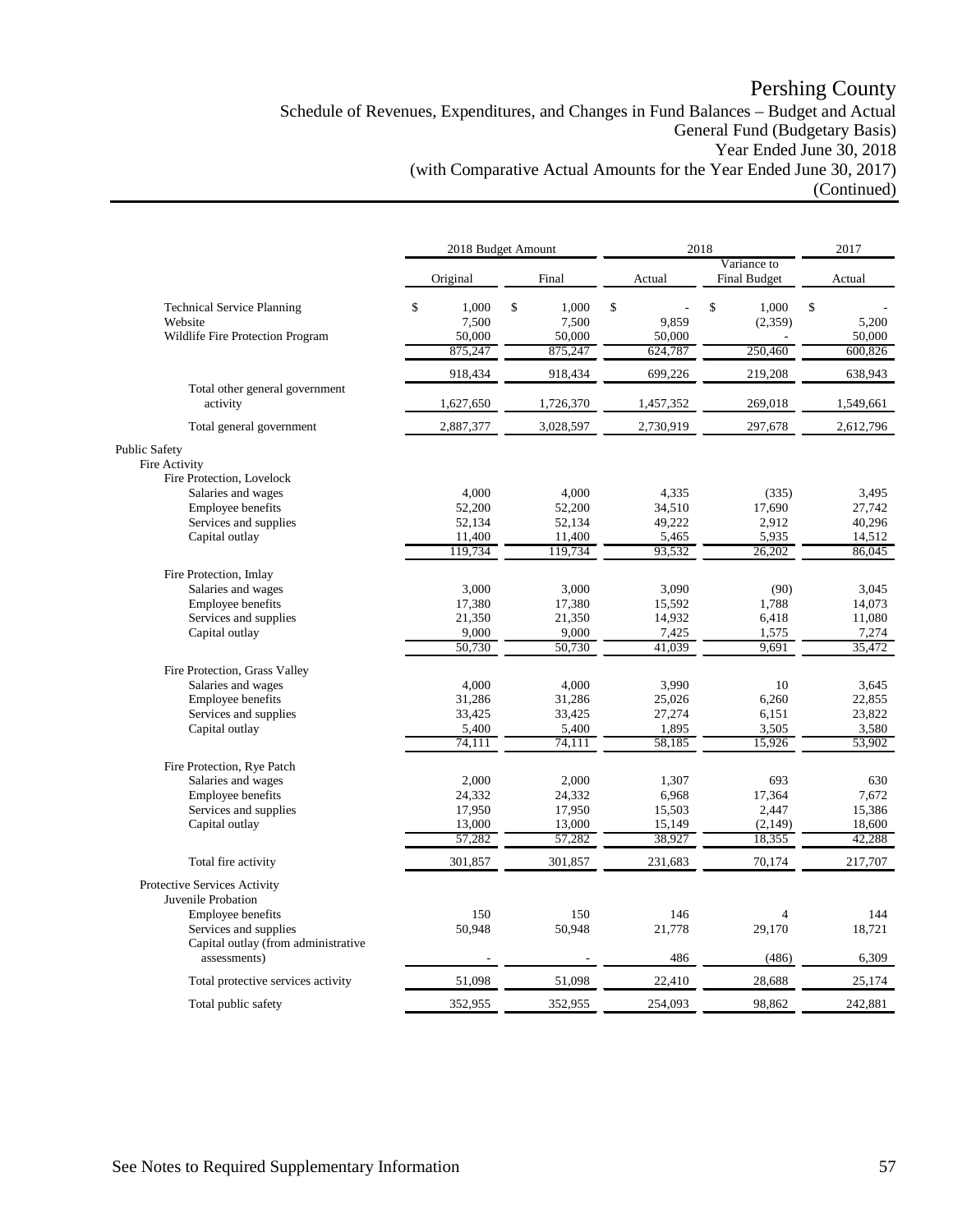Schedule of Revenues, Expenditures, and Changes in Fund Balances – Budget and Actual General Fund (Budgetary Basis) Year Ended June 30, 2018 (with Comparative Actual Amounts for the Year Ended June 30, 2017) (Continued)

|                                                   | 2018 Budget Amount |                  | 2018             |                  |    | 2017                |    |                   |
|---------------------------------------------------|--------------------|------------------|------------------|------------------|----|---------------------|----|-------------------|
|                                                   |                    |                  |                  |                  |    | Variance to         |    |                   |
| Judicial                                          |                    | Original         | Final            | Actual           |    | <b>Final Budget</b> |    | Actual            |
| <b>District Attorney</b>                          |                    |                  |                  |                  |    |                     |    |                   |
| Salaries and wages                                | \$                 | 493.649          | \$<br>493,649    | \$<br>481,601    | \$ | 12,048              | \$ | 435,027           |
| Employee benefits                                 |                    | 198,023          | 198,023          | 183,940          |    | 14,083              |    | 160,657           |
| Services and supplies                             |                    | 27,400           | 27,400           | 21,915           |    | 5,485<br>31,616     |    | 12,323<br>608,007 |
|                                                   |                    | 719,072          | 719,072          | 687,456          |    |                     |    |                   |
| Justice Court                                     |                    |                  |                  |                  |    |                     |    |                   |
| Salaries and wages                                |                    | 163,713          | 163,713          | 165,736          |    | (2,023)             |    | 151,530           |
| <b>Employee benefits</b><br>Services and supplies |                    | 78,198<br>10,400 | 78,198<br>10,400 | 76,502<br>10,611 |    | 1,696<br>(211)      |    | 69,433<br>11,177  |
|                                                   |                    | 252,311          | 252,311          | 252,849          |    | (538)               |    | 232,140           |
|                                                   |                    |                  |                  |                  |    |                     |    |                   |
| Check Restitution and Traffic Safety Program      |                    |                  |                  |                  |    |                     |    |                   |
| Services and supplies                             |                    | 2,400            | 2,400            | 2,626            |    | (226)               |    | 1,729             |
| Public Defender                                   |                    |                  |                  |                  |    |                     |    |                   |
| Salaries and wages                                |                    | 142,671          | 142,671          | 142,616          |    | 55                  |    | 137,668           |
| <b>Employee benefits</b>                          |                    | 47,176           | 47,176           | 43,455           |    | 3,721               |    | 41,163            |
| Services and supplies                             |                    | 24,171           | 24,171           | 4,348            |    | 19,823              |    | 5,108             |
| Capital outlay                                    |                    |                  |                  | 870              |    | (870)               |    |                   |
|                                                   |                    | 214,018          | 214,018          | 191,289          |    | 22,729              |    | 183,939           |
| Total judicial                                    |                    | 1,187,801        | 1,187,801        | 1,134,220        |    | 53,581              |    | 1,025,815         |
| Health                                            |                    |                  |                  |                  |    |                     |    |                   |
| Health Department                                 |                    |                  |                  |                  |    |                     |    |                   |
| Salaries and wages                                |                    | 17,852           | 17,852           | 17,759           |    | 93                  |    | 16,753            |
| Employee benefits                                 |                    | 11,281           | 11,281           | 6,287            |    | 4,994               |    | 6,792             |
| Services and supplies                             |                    | 106,790          | 106,790          | 105,385          |    | 1,405               |    | 62,176            |
|                                                   |                    | 135,923          | 135,923          | 129,431          |    | 6,492               |    | 85,721            |
| Women Infants and Children                        |                    |                  |                  |                  |    |                     |    |                   |
| Salaries and wages                                |                    |                  | 173,873          | 173,873          |    |                     |    | 179,386           |
| Employee benefits                                 |                    |                  | 72,010           | 74,453           |    | (2, 443)            |    | 78,150            |
| Services and supplies                             |                    |                  | 89,949           | 87,506           |    | 2,443               |    | 88,704            |
|                                                   |                    | $\sim$           | 335,832          | 335,832          |    | $\overline{a}$      |    | 346,240           |
| Family Resource Center                            |                    |                  |                  |                  |    |                     |    |                   |
| Salaries and wages                                |                    |                  | 11,480           | 11,480           |    |                     |    | 10,385            |
| Employee benefits                                 |                    |                  | 6,171            | 6,760            |    | (589)               |    | 4,427             |
| Services and supplies                             |                    |                  | 5,725            | 5,136            |    | 589                 |    | 4,231             |
|                                                   |                    |                  | 23,376           | 23,376           |    | $\overline{a}$      |    | 19,043            |
| Total health                                      |                    | 135,923          | 495,131          | 488,639          |    | 6,492               |    | 451,004           |
| <b>Culture and Recreation</b>                     |                    |                  |                  |                  |    |                     |    |                   |
| <b>Community Center</b>                           |                    |                  |                  |                  |    |                     |    |                   |
| Salaries and wages                                |                    | 23,002           | 23,002           | 23,502           |    | (500)               |    | 22,781            |
| Employee benefits                                 |                    | 9,204            | 9,204            | 9,023            |    | 181                 |    | 8,582             |
| Services and supplies                             |                    | 21,300           | 21,300           | 16,168           |    | 5,132               |    | 17,989            |
| Capital outlay                                    |                    | 3,500            | 3,500            | 5,679            |    | (2,179)             |    | 7,425             |
|                                                   |                    | 57,006           | 57,006           | 54,372           |    | 2,634               |    | 56,777            |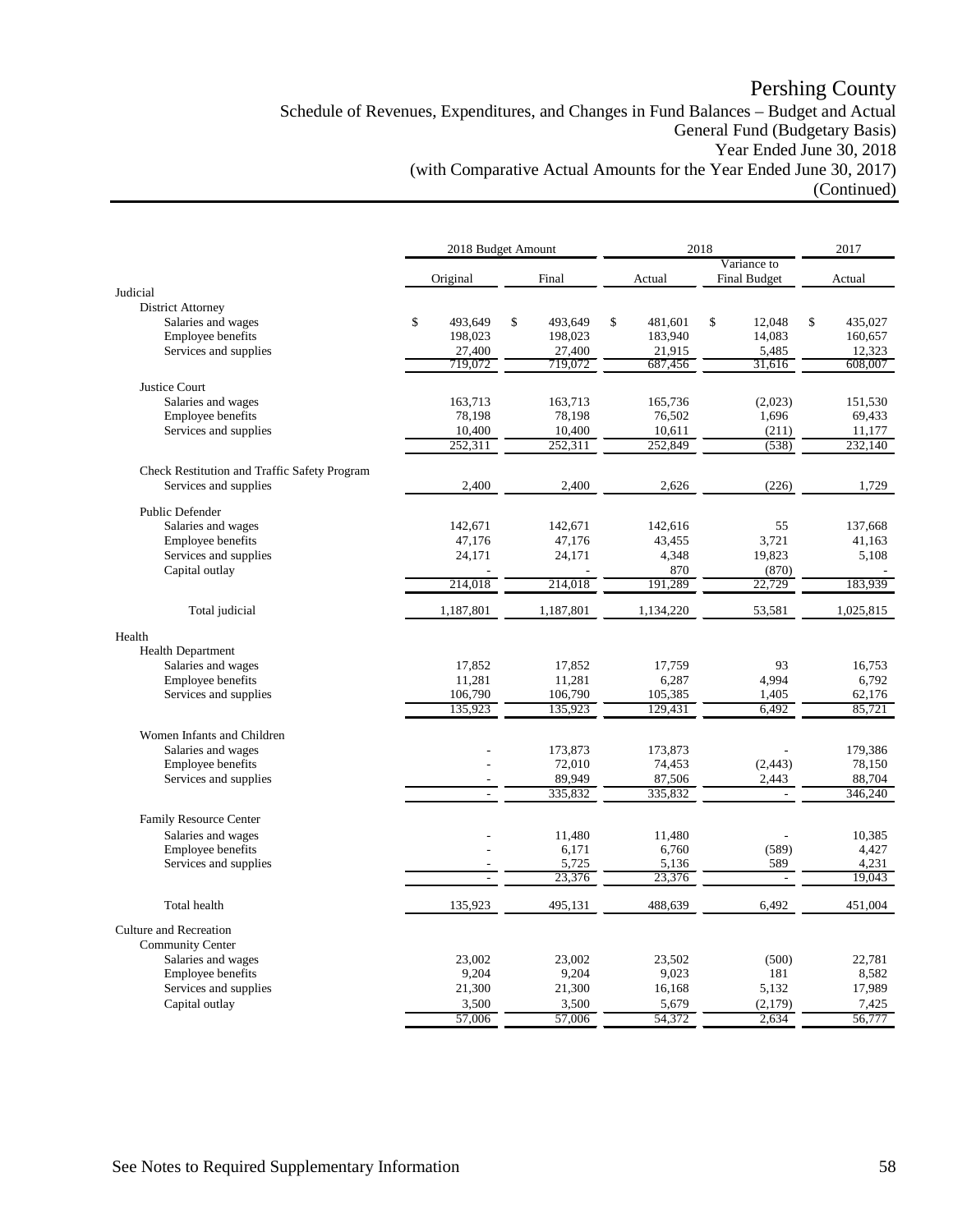Schedule of Revenues, Expenditures, and Changes in Fund Balances – Budget and Actual General Fund (Budgetary Basis) Year Ended June 30, 2018 (with Comparative Actual Amounts for the Year Ended June 30, 2017) (Continued)

2017 Variance to Original Final Actual Final Budget Actual Museum Salaries and wages <br>
Solaries and wages 5,506 \$ 5,506 \$ 5,505 \$ 5,505 \$ 5,425<br>
Employee benefits 669 669 645 24 627 Employee benefits 669 669 645 24 Services and supplies <br>12,525 6,350 6,350 5,899 451 5,455 6,350 6,350 6,350 6,350 6,350 6,350 6,476 6,550 6,550 6,476 6,550 6,476 6,550 6,476 6,550 6,476 6,500 6,476 6,6350 6,6350 6,476 6,476 6,476 6,476 6,476 6,476 6,476 12,525 12,525 12,049 476 11,507 Total culture and recreation 69,531 69,531 66,421 3,110 68,284 Community Support Airport Services and supplies 568,425 568,425 568,425 102,116 466,309 125,136 Intergovernmental City of Lovelock Services and supplies 127,942 127,942 127,942 127,942 127,942 Economic Development Services and supplies 14,000 14,000 14,000 14,000 16 14,000 14,000 14,000 14,000 14,000 16 12,000 Pershing County Economic Development Salaries and wages 26,390 26,390 26,390 11,656 14,734 10,194 Employee benefits **Employee** benefits **9,898** 9,898 4,322 5,576 3,666<br>Services and supplies **9,898** 4,600 4,600 4,600 1.018 3,582 548 Services and supplies  $\frac{4,600}{40,888}$   $\frac{4,600}{40,888}$   $\frac{1,018}{16,996}$   $\frac{3,582}{23,892}$   $\frac{548}{14,408}$ 40,888 40,888 16,996 23,892 14,408 Total intergovernmental 182,830 182,830 158,938 23,892 154,350 Total expenditures 5,384,842 5,885,270 4,935,346 949,924 4,680,266 Excess (Deficiency) of Revenues over Expenditures 1,157,510 1,115,010 2,248,305 1,133,295 2,174,027 Other Financing Sources (Uses) Contingency 2001 2003 2006 100,000 (100,000) (57,500) - 57,500 Transfers from other funds In Lieu of Taxes Fund 1,807,000 1,807,000 1,807,000 1,203,500 (603,500) 750,000 Transfers to other funds 11<sup>th</sup> Judicial District Court Fund (1,174,550) (1,174,550) (1,174,550) (943,099) 231,451 (1,077,104)<br>
Law Enforcement Fund (2,352,500) (2,352,500) (2,188,125) 164,375 (1,998,750) Law Enforcement Fund Law Library Fund (28,000) (28,000) (28,000) - (28,000) Total other financing sources (uses) (1,848,050) (1,805,550) (1,955,724) (150,174) (2,353,854) Net Change in Fund Balances (690,540) (690,540) (690,540) 292,581 983,121 (179,827) Fund Balances, Beginning of Year 1,782,761 1,782,761 2,102,233 319,472 2,282,060 Fund Balances, End of Year \$ 1,092,221 \$ 1,092,221 \$ 2,394,814 \$ 1,302,593 \$ 2,102,233 2018 Budget Amount 2018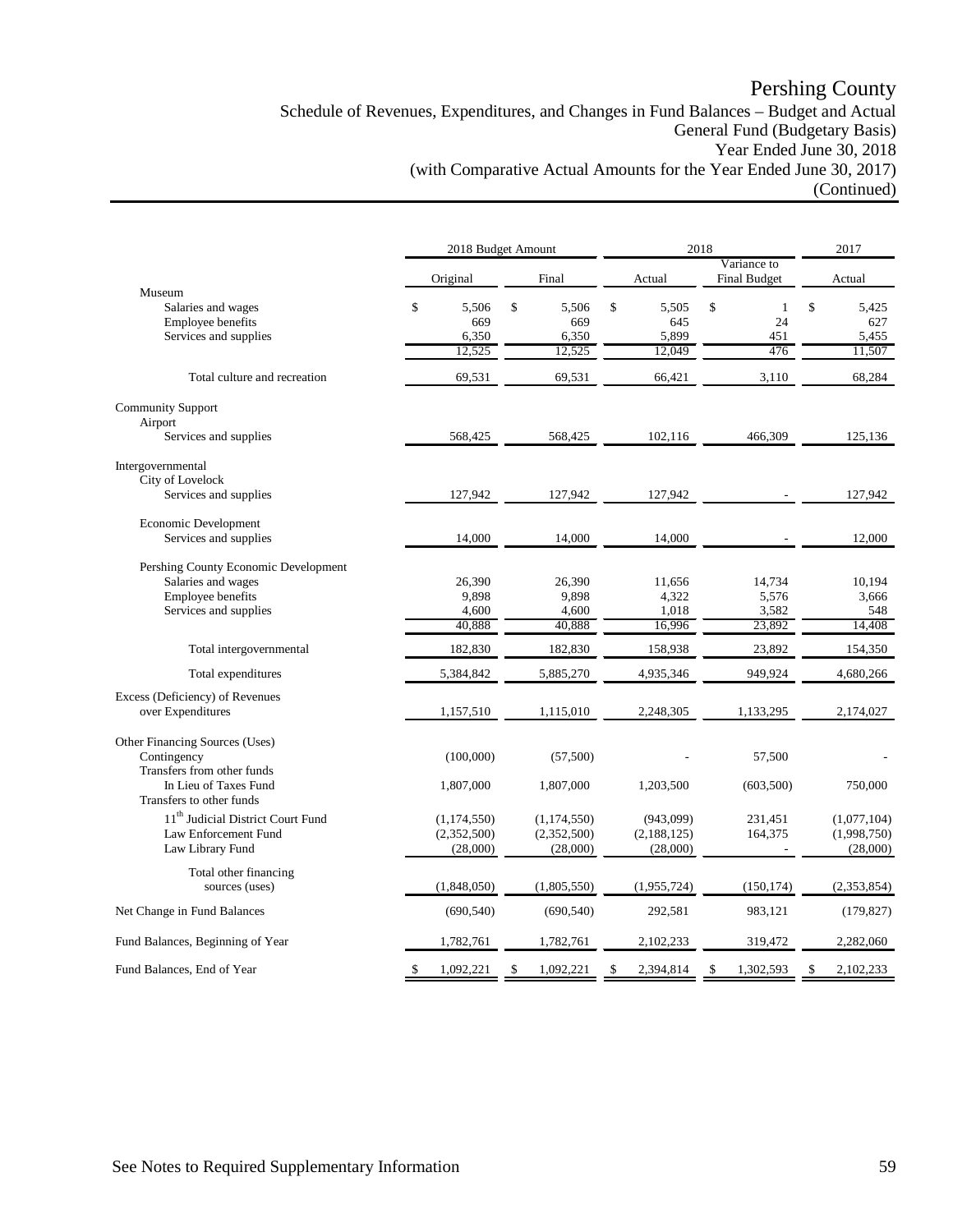#### Pershing County Schedule of Revenues, Expenditures, and Changes in Fund Balances – Budget and Actual Road Fund Year Ended June 30, 2018

## (with Comparative Actual Amounts for the Year Ended June 30, 2017)

|                                                                       |                   | 2018 Budget Amount | 2018              | 2017                        |                   |
|-----------------------------------------------------------------------|-------------------|--------------------|-------------------|-----------------------------|-------------------|
|                                                                       | Original          | Final              | Actual            | Variance to<br>Final Budget | Actual            |
| Revenues                                                              |                   |                    |                   |                             |                   |
| Intergovernmental                                                     |                   |                    |                   |                             |                   |
| State shared revenues                                                 |                   |                    |                   |                             |                   |
| County option motor vehicle tax, $1.00¢$                              | \$<br>28,500      | \$<br>28,500       | \$<br>29,214      | \$<br>714                   | \$<br>27,945      |
| Motor vehicle fuel tax, $1.25\phi$<br>Motor vehicle fuel tax, $1.75¢$ | 355,000<br>63,500 | 355,000<br>63,500  | 355,030<br>65,555 | 30<br>2,055                 | 355,030<br>61,298 |
| Motor vehicle fuel tax, $2.35\phi$                                    | 597,000           | 597,000            | 598,039           | 1,039                       | 597,480           |
|                                                                       |                   |                    |                   |                             |                   |
|                                                                       | 1,044,000         | 1,044,000          | 1,047,838         | 3,838                       | 1,041,753         |
| Miscellaneous                                                         |                   |                    |                   |                             |                   |
| Refunds and reimbursements                                            | 80,000            | 80,000             | 92,749            | 12,749                      | 84,258            |
| Devco impact fees                                                     |                   |                    | 8,239             | 8,239                       |                   |
| Other                                                                 | 15,000            | 15,000             | 15,049            | 49                          | 35,000            |
|                                                                       | 95,000            | 95,000             | 116,037           | 21,037                      | 119,258           |
| Total revenues                                                        | 1,139,000         | 1,139,000          | 1,163,875         | 24,875                      | 1,161,011         |
| Expenditures                                                          |                   |                    |                   |                             |                   |
| <b>Public Works</b>                                                   |                   |                    |                   |                             |                   |
| Highways and streets                                                  |                   |                    |                   |                             |                   |
| Salaries and wages                                                    | 618,706           | 618,706            | 566,727           | 51,979                      | 593,944           |
| Employee benefits                                                     | 261,956           | 261,956            | 223,350           | 38,606                      | 238,316           |
| Services and supplies                                                 | 412,500           | 412,500            | 428,807           | (16, 307)                   | 352,239           |
| Capital outlay                                                        | 40,000            | 40,000             | 27,854            | 12,146                      | 1,843             |
| Total expenditures                                                    | 1,333,162         | 1,333,162          | 1,246,738         | 86,424                      | 1,186,342         |
| Net Change in Fund Balances                                           | (194, 162)        | (194, 162)         | (82, 863)         | 111,299                     | (25, 331)         |
| Fund Balances, Beginning of Year                                      | 430,727           | 430,727            | 460,058           | 77,983                      | 485,389           |
| Fund Balances, End of Year                                            | 236,565<br>\$     | 236,565<br>\$      | 377,195<br>S      | 189,282                     | 460,058<br>\$     |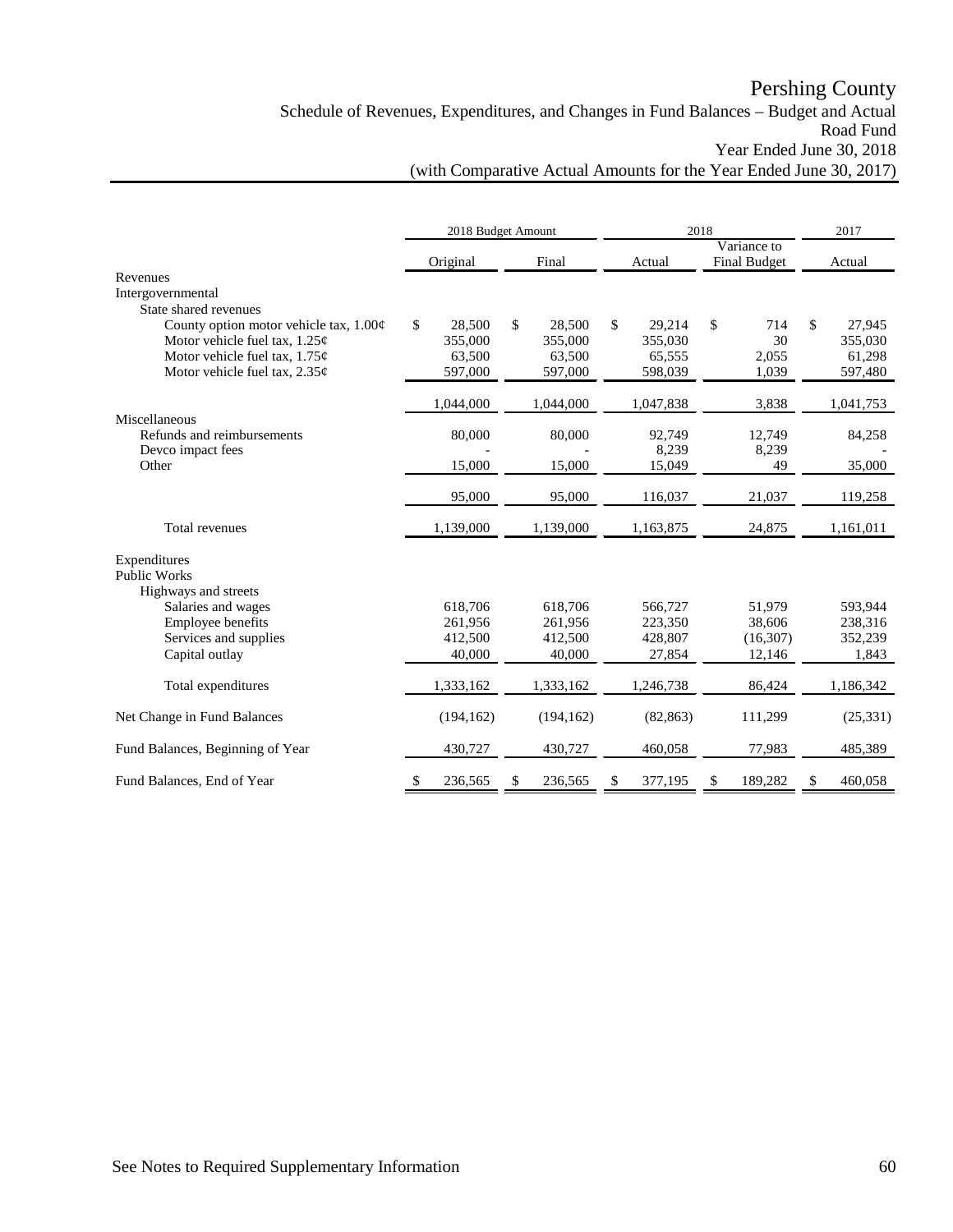#### Pershing County Schedule of Revenues, Expenditures, and Changes in Fund Balances – Budget and Actual 11<sup>th</sup> Judicial District Court Fund Year Ended June 30, 2018

### (with Comparative Actual Amounts for the Year Ended June 30, 2017)

|                                              | 2018 Budget Amount |              | 2018         | 2017                |             |
|----------------------------------------------|--------------------|--------------|--------------|---------------------|-------------|
|                                              |                    |              |              | Variance to         |             |
|                                              | Original           | Final        | Actual       | <b>Final Budget</b> | Actual      |
| Revenues                                     |                    |              |              |                     |             |
| Intergovernmental                            |                    |              |              |                     |             |
| Federal grants                               |                    |              |              |                     |             |
| Juvenile Justice and Delinquency             |                    |              |              |                     |             |
| Prevention                                   |                    |              |              |                     |             |
| Youth Apprentice Program                     | \$                 | \$<br>23,244 | \$<br>23,244 | \$                  | \$<br>7,253 |
| Frontier Community Coalition,                |                    |              |              |                     |             |
| Project Magic                                |                    | 24,000       | 24,000       |                     | 24,487      |
| Alcohol and Marijuana Wise                   |                    | 900          | 900          |                     | 4,200       |
| <b>Restituion and Restorative</b><br>Justice |                    | 390          | 390          |                     |             |
| <b>Substance Abuse and Mental Health</b>     |                    |              |              |                     |             |
| Frontier Community Coalition,                |                    |              |              |                     |             |
| <b>Functional Family Project</b>             |                    | 19,125       | 19,125       |                     | 17,999      |
| Edward Byrne (Security Upgrade)              |                    | 40,679       | 40,678       | (1)                 | 26,050      |
| State grants                                 |                    |              |              |                     |             |
| Nevada State Juvenile Justice                | 90,704             | 90,704       | 25,320       | (65, 384)           | 25,059      |
| State shared revenues                        |                    |              |              |                     |             |
| District Court administrative fees           |                    |              | 210          | 210                 | 185         |
| AB 395 Fees                                  |                    |              | 112,500      | 112,500             |             |
| Other government shared revenues             |                    |              |              |                     |             |
| Lander County contribution                   | 725,227            | 725,227      | 687,255      | (37, 972)           | 656,929     |
| Mineral County contribution                  | 415,725            | 415,725      | 350,487      | (65, 238)           | 359,802     |
|                                              | 1,231,656          | 1,339,994    | 1,284,109    | (55,885)            | 1,121,964   |
|                                              |                    |              |              |                     |             |
| <b>Charges for Services</b>                  |                    |              |              |                     |             |
| Judicial                                     |                    |              |              |                     |             |
| Clerk fees                                   | 6,000              | 6,000        | 7,843        | 1,843               | 4,556       |
| District Court filing fees                   | 14,000             | 4,300        | 3,032        | (1,268)             | 4,279       |
| District Court capital fees                  |                    | 7,000        | 5,061        | (1,939)             | 7,566       |
| District Court technology fees               |                    | 300          | 64           | (236)               | 96          |
| District Court security fees                 |                    | 2,400        | 1,000        | (1,400)             | 1,400       |
| DNA testing revenue                          | 3,500              | 3,500        | 2,314        | (1,186)             | 2,811       |
| SB 388 fees                                  |                    |              | 129          | 129                 |             |
|                                              |                    |              |              |                     |             |
|                                              | 23,500             | 23,500       | 19,443       | (4,057)             | 20,708      |
|                                              |                    |              |              |                     |             |
| Fines and Forfeits                           |                    |              |              |                     |             |
| Bails and fines                              | 2,400              | 2,400        | 3,233        | 833                 | 4,974       |
|                                              |                    |              |              |                     |             |
| Miscellaneous                                |                    |              |              |                     |             |
| Contribution                                 |                    |              | 3,300        | 3,300               |             |
| Investigative fees                           |                    |              | 2,103        | 2,103               |             |
| Restitution                                  | 1,000              | 1,000        |              | (1,000)             |             |
|                                              | 1,000              | 1,000        | 5,403        | 4,403               |             |
|                                              |                    |              |              |                     |             |
| <b>Total revenues</b>                        | 1,258,556          | 1,366,894    | 1,312,188    | (54,706)            | 1,147,646   |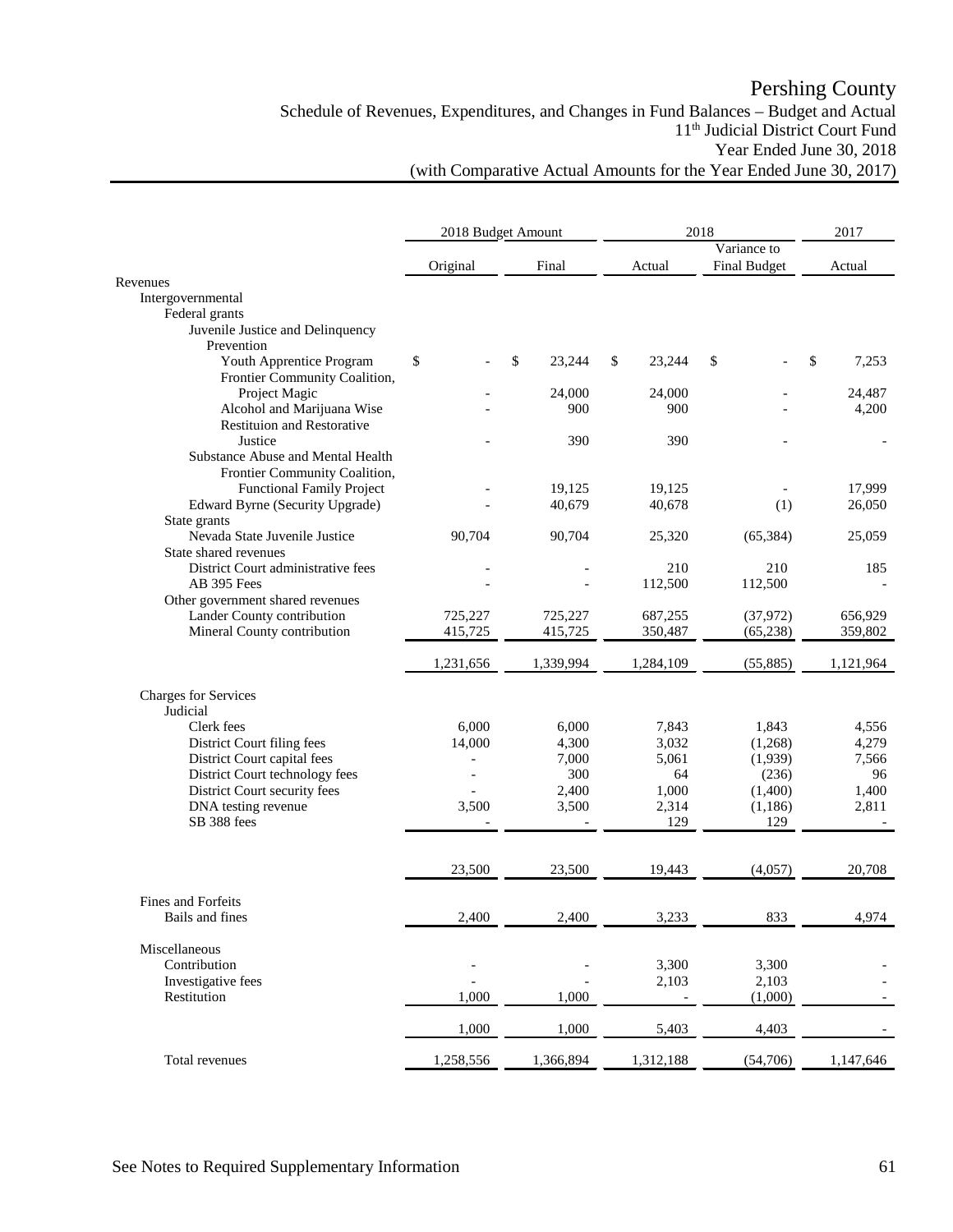#### Pershing County Schedule of Revenues, Expenditures, and Changes in Fund Balances – Budget and Actual 11<sup>th</sup> Judicial District Court Fund Year Ended June 30, 2018 (with Comparative Actual Amounts for the Year Ended June 30, 2017)

(Continued)

|                                                      |                   | 2018 Budget Amount | 2018             | 2017                        |                   |
|------------------------------------------------------|-------------------|--------------------|------------------|-----------------------------|-------------------|
|                                                      | Original          | Final              | Actual           | Variance to<br>Final Budget | Actual            |
| Expenditures                                         |                   |                    |                  |                             |                   |
| Judicial                                             |                   |                    |                  |                             |                   |
| Administration                                       |                   |                    |                  |                             |                   |
| Salaries and wages                                   | \$<br>267,108     | \$<br>267,108      | \$<br>264,098    | \$<br>3,010                 | 250,025<br>\$     |
| Employee benefits<br>Services and supplies           | 118,895<br>43,133 | 118,895<br>83,812  | 94,810<br>63,219 | 24,085<br>20,593            | 104,615<br>48,473 |
|                                                      |                   |                    |                  |                             |                   |
|                                                      | 429,136           | 469,815            | 422,127          | 47,688                      | 403,113           |
| Juvenile Probation                                   |                   |                    |                  |                             |                   |
| Salaries and wages                                   | 638,540           | 638,540            | 605,863          | 32,677                      | 594,944           |
| Employee benefits                                    | 407,874           | 407,874            | 350,626          | 57,248                      | 344,082           |
| Services and supplies                                | 433,936           | 501,595            | 347,303          | 154,292                     | 173,553           |
| Capital outlay                                       | 25,000            | 25,000             | 22,490           | 2,510                       | 25,622            |
|                                                      | 1,505,350         | 1,573,009          | 1,326,282        | 246,727                     | 1,138,201         |
| Other Legal Expense                                  |                   |                    |                  |                             |                   |
| <b>Employee benefits</b>                             | 200               | 200                | 208              | (8)                         | 130               |
| Services and supplies                                | 128,500           | 128,500            | 138,595          | (10,095)                    | 129,479           |
|                                                      | 128,700           | 128,700            | 138,803          | (10, 103)                   | 129,609           |
| <b>District Court</b>                                |                   |                    |                  |                             |                   |
| Salaries and wages                                   | 191,053           | 191,053            | 211,740          | (20, 687)                   | 185,981           |
| Employee benefits                                    | 86,653            | 86,653             | 91,513           | (4,860)                     | 78,164            |
| Services and supplies                                | 65,314            | 65,314             | 48,195           | 17,119                      | 53,215            |
| Capital outlay                                       |                   |                    | 14,779           | (14, 779)                   | 15,771            |
|                                                      | 343,020           | 343,020            | 366,227          | (23, 207)                   | 333,131           |
| Total expenditures                                   | 2,406,206         | 2,514,544          | 2,253,439        | 261,105                     | 2,004,054         |
| Excess (Deficiency) of Revenues<br>over Expenditures | (1, 147, 650)     | (1, 147, 650)      | (941, 251)       | 206,399                     | (856, 408)        |
| Other Financing Sources (Uses)                       |                   |                    |                  |                             |                   |
| Transfers from other funds                           |                   |                    |                  |                             |                   |
| General Fund                                         | 1,174,550         | 1,174,550          | 943,099          | (231, 451)                  | 1,077,104         |
| Net Change in Fund Balances                          | 26,900            | 26,900             | 1,848            | (25,052)                    | 220,696           |
| Fund Balances, Beginning of Year                     | 237,384           | 237,384            | 474,542          | 237,158                     | 253,846           |
| Fund Balances, End of Year                           | 264,284<br>\$     | 264,284<br>S       | 476,390<br>\$    | 212,106<br>\$               | 474,542<br>\$     |
|                                                      |                   |                    |                  |                             |                   |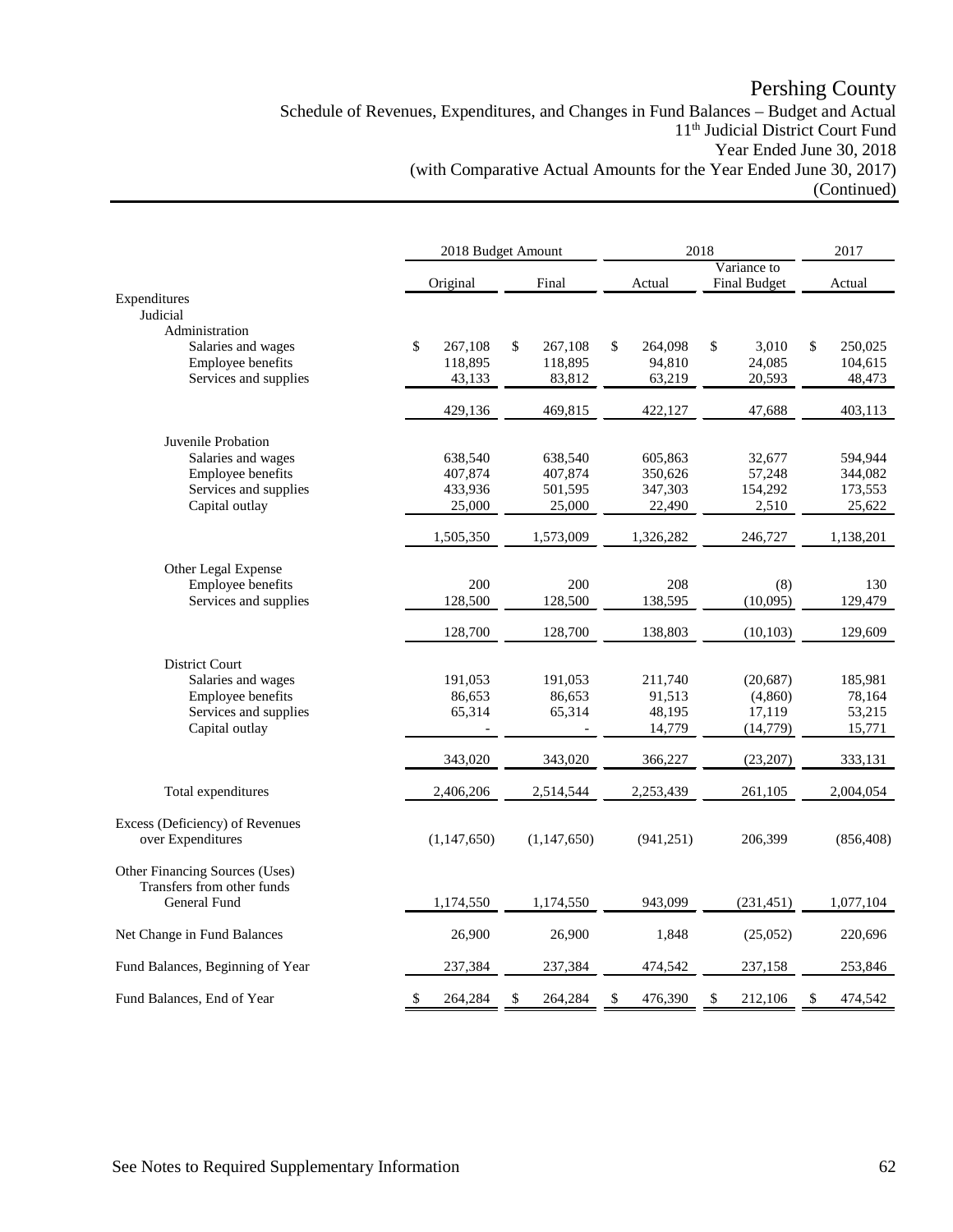Reconciliation of the General Fund (Budgetary Basis) to the General Fund (GAAP Basis) – Schedule of Revenues, Expenditures, and Changes in Fund Balances Year Ended June 30, 2018

|                                  | General<br>Fund<br>(Budgetary Basis) |             | Internally<br>Reported<br>Funds | Eliminations | General<br>Fund<br>(GAAP Basis) |             |  |
|----------------------------------|--------------------------------------|-------------|---------------------------------|--------------|---------------------------------|-------------|--|
| Revenues                         |                                      |             |                                 |              |                                 |             |  |
| <b>Taxes</b>                     | \$                                   | 2,686,513   | \$                              | \$           | \$                              | 2,686,513   |  |
| Licenses and permits             |                                      | 58,969      |                                 |              |                                 | 58,969      |  |
| Intergovernmental                |                                      | 3,198,128   | 1,188,117                       |              |                                 | 4,386,245   |  |
| Charges for services             |                                      | 461,533     | 22,855                          |              |                                 | 484,388     |  |
| Fines and forfeits               |                                      | 429,451     |                                 |              |                                 | 429,451     |  |
| Miscellaneous                    |                                      | 349,057     | 481                             |              |                                 | 349,538     |  |
| Total revenues                   |                                      | 7,183,651   | 1,211,453                       |              |                                 | 8,395,104   |  |
| Expenditures                     |                                      |             |                                 |              |                                 |             |  |
| General government               |                                      | 2,730,919   |                                 |              |                                 | 2,730,919   |  |
| Public safety                    |                                      | 254,093     | 2,180,270                       |              |                                 | 2,434,363   |  |
| Judicial                         |                                      | 1,134,220   | 16,624                          |              |                                 | 1,150,844   |  |
| Health                           |                                      | 488,639     | 12,618                          |              |                                 | 501,257     |  |
| Culture and recreation           |                                      | 66,421      |                                 |              |                                 | 66,421      |  |
| Community support                |                                      | 102,116     |                                 |              |                                 | 102,116     |  |
| Intergovernmental                |                                      | 158,938     |                                 |              |                                 | 158,938     |  |
| Total expenditures               |                                      | 4,935,346   | 2,209,512                       |              |                                 | 7,144,858   |  |
| Excess (Deficiency) of Revenues  |                                      |             |                                 |              |                                 |             |  |
| over Expenditures                |                                      | 2,248,305   | (998, 059)                      |              |                                 | 1,250,246   |  |
| Other Financing Sources (Uses)   |                                      |             |                                 |              |                                 |             |  |
| Transfers from other funds       |                                      | 1,203,500   | 2,226,125                       | (3,429,625)  |                                 |             |  |
| Transfers to other funds         |                                      | (3,159,224) | (1,376,500)                     | 3,429,625    |                                 | (1,106,099) |  |
| Total other financing sources    |                                      |             |                                 |              |                                 |             |  |
| (uses)                           |                                      | (1,955,724) | 849,625                         |              |                                 | (1,106,099) |  |
| Net Change in Fund Balances      |                                      | 292,581     | (148, 434)                      |              |                                 | 144,147     |  |
| Fund Balances, Beginning of Year |                                      | 2,102,233   | 1,782,266                       |              |                                 | 3,884,499   |  |
| Fund Balances, End of Year       | \$                                   | 2,394,814   | \$<br>1,633,832                 | \$           | \$                              | 4,028,646   |  |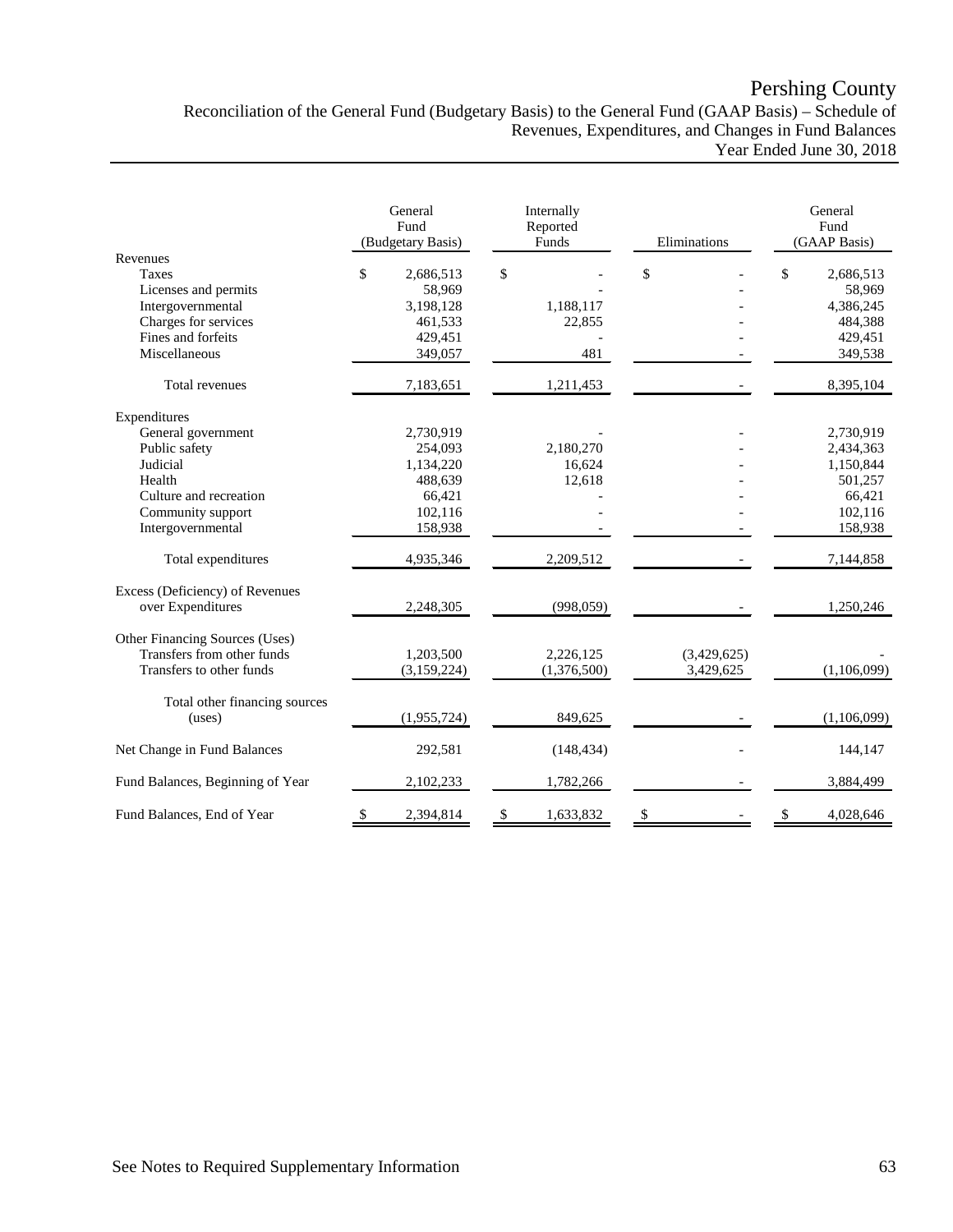#### Pershing County Retiree Health Benefit Program (PCRHBP)

|                                                                                                                        | 2018                    |
|------------------------------------------------------------------------------------------------------------------------|-------------------------|
| <b>Total OPEB Liability</b>                                                                                            |                         |
| Service cost<br><b>Interest</b><br>Changes in benefit terms                                                            | \$<br>125,527<br>29,897 |
| Difference between expected and actual experience<br>Changes in assumptions and other inputs<br>Benefit payments       | (45,388)<br>(8,355)     |
| Net Change in Total OPEB Liability                                                                                     | 101,681                 |
| Total OPEB Liability, Beginning of Year                                                                                | 994,203                 |
| Total OPEB Liability, End of Year                                                                                      | 1,095,884               |
| Covered-employee payroll                                                                                               | 4,776,357               |
| Total OPEB Liability as a percentage of covered-employee payroll                                                       | 22.94%                  |
| Notes to Schedule:<br>The discount rate was changed from $2.68\%$ as of June 30, 2016 to $3.13\%$ as of June 30, 2017. |                         |

No assets are accumulated in a trust that meets the criteria in paragraph 4 of Statement 75.

The County adopted GASB 75, *Accounting and Financial Reporting for Postemployment Benefits Other Than Pensions*, for the year ended June 30, 2018. Information is not available prior to that time.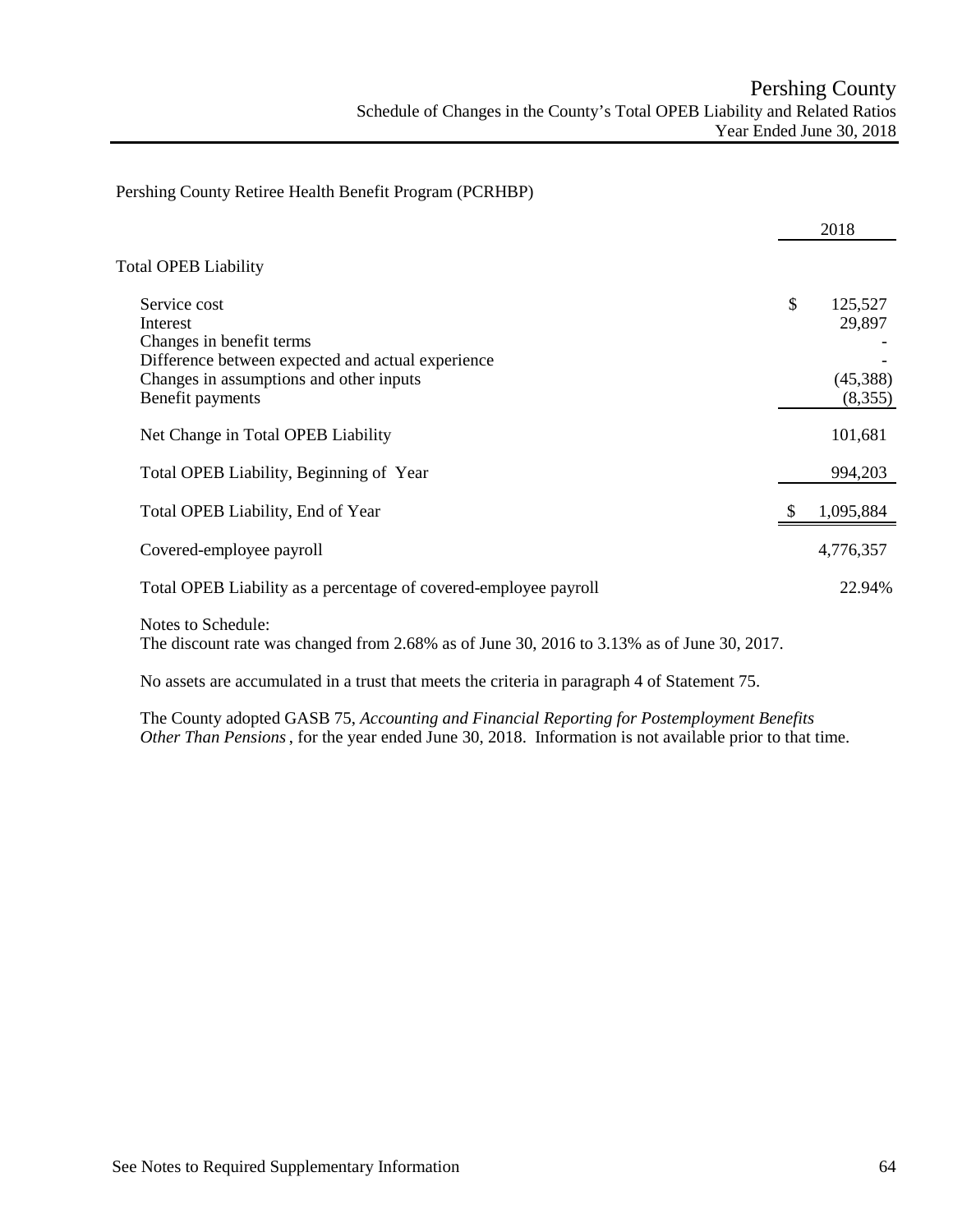| Pershing County - State of Nevada Public Employee Benefit Plan (PEBP) |  |
|-----------------------------------------------------------------------|--|
|-----------------------------------------------------------------------|--|

|                                                                                                                                                                          | 2018                                 |
|--------------------------------------------------------------------------------------------------------------------------------------------------------------------------|--------------------------------------|
| <b>Total OPEB Liability</b>                                                                                                                                              |                                      |
| Service cost<br>Interest<br>Changes in benefit terms<br>Difference between expected and actual experience<br>Changes in assumptions and other inputs<br>Benefit payments | \$<br>33,529<br>(65,791)<br>(60,099) |
| Net Change in Total OPEB Liability                                                                                                                                       | (92, 361)                            |
| Total OPEB Liability, Beginning of Year                                                                                                                                  | 1,281,118                            |
| Total OPEB Liability, End of Year                                                                                                                                        | 1,188,757                            |
| Covered-employee payroll                                                                                                                                                 | N/A                                  |
| Total OPEB Liability as a percentage of covered-employee payroll                                                                                                         | N/A                                  |
| Notes to Schedule:<br>The discount rate was changed from $2.68\%$ as of June 30, 2016 to $3.13\%$ as of June 30, 2017.                                                   |                                      |

No assets are accumulated in a trust that meets the criteria in paragraph 4 of Statement 75.

The County adopted GASB 75, *Accounting and Financial Reporting for Postemployment Benefits Other Than Pensions*, for the year ended June 30, 2018. Information is not available prior to that time.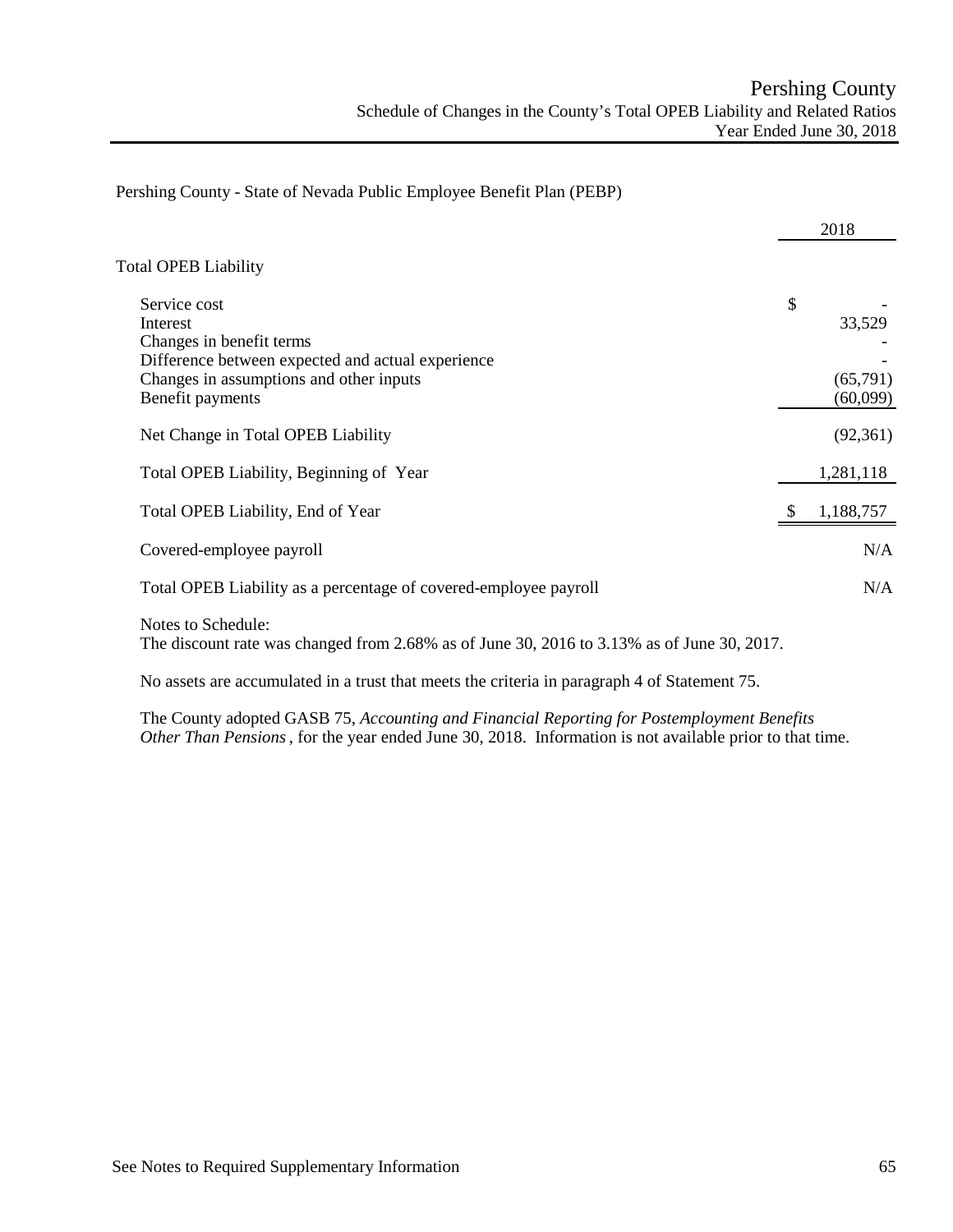Pershing County Schedule of the County's Proportionate Share of the Net Pension Liability Public Employees' Retirement System (PERS) Last Ten Fiscal Years

|                                                      |    | 2017       | 2016             | 2015            | 2014            |
|------------------------------------------------------|----|------------|------------------|-----------------|-----------------|
| County's proportion of the net                       |    |            | 0.08242\%        |                 |                 |
| pension liability<br>County's proportionate share of |    | 0.08709%   |                  | 0.06997%        | 0.07099%        |
| the net pension liability                            | S. | 11,582,618 | \$<br>11,091,422 | \$<br>8,018,310 | \$<br>7,397,702 |
| County's covered payroll                             | S  | 4,786,796  | \$<br>4,316,384  | \$<br>3,571,931 | \$<br>3,551,814 |
| County's proportionate share of the                  |    |            |                  |                 |                 |
| net pension liability as a percentage                |    |            |                  |                 |                 |
| of its covered payroll                               |    | 241.97%    | 256.96%          | 224.48%         | 208.28%         |
| Plan fiduciary net position as a                     |    |            |                  |                 |                 |
| percentage of the total pension                      |    |            |                  |                 |                 |
| liability                                            |    | 74.42%     | 72.23%           | 75.13%          | 76.31%          |

Pershing County adopted GASB 68, *Accounting and Financial Reporting for Pensions*, for the year ended June 30, 2015. Schedule of the County's Proportionate Share of the Net Pension Liability information is not available prior to that time.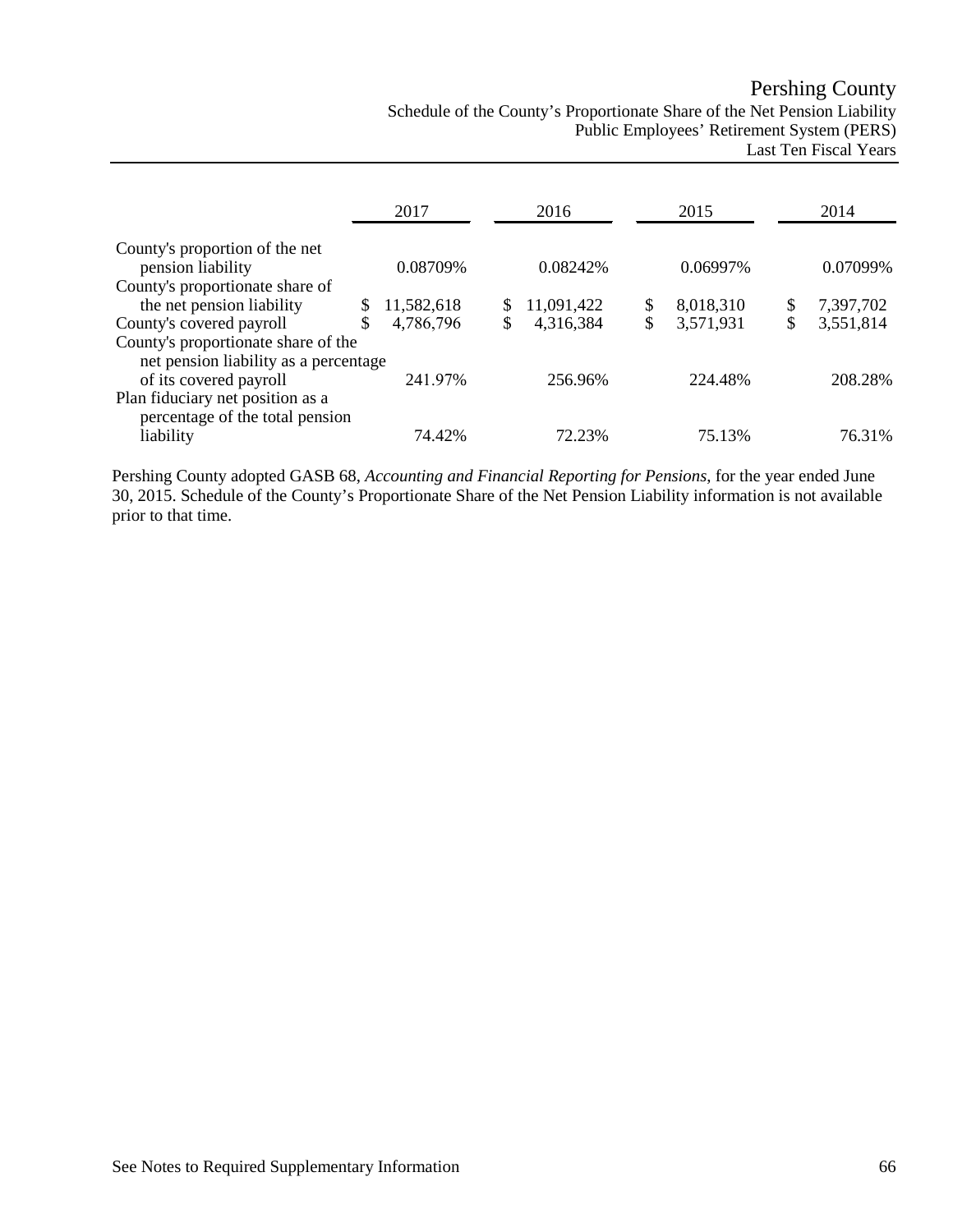Pershing County Schedule of County Contributions Public Employees' Retirement System (PERS) Last Ten Fiscal Years

|                                                                                                   |    | 2018       |    | 2017       |    | 2016       |    | 2015       |  |
|---------------------------------------------------------------------------------------------------|----|------------|----|------------|----|------------|----|------------|--|
| Statutorily required contribution* \$<br>Contributions in relation to the<br>statutorily required |    | 772,746    | \$ | 781,699    | \$ | 698,808    | \$ | 945,121    |  |
| contribution*                                                                                     |    | (772, 746) |    | (781, 699) |    | (698, 808) |    | (945, 121) |  |
| Contribution deficiency (excess)                                                                  |    |            |    |            |    |            |    |            |  |
| County's covered payroll<br>Contributions as a percentage of                                      | \$ | 4,762,403  | \$ | 4,786,796  |    | 4,316,384  | \$ | 3,571,931  |  |
| covered payroll                                                                                   |    | 16.23%     |    | 16.33%     |    | 16.19%     |    | 26.46%     |  |

Pershing County adopted GASB 68, *Accounting and Financial Reporting for Pensions*, for the year ended June 30, 2015. Schedule of the County Contribution information is not available prior to that time.

Changes in assumptions include changes in the inflation rate and consumer price index from 3.50% to 2.75%, changes in the investment rate of return from 8.00% to 7.50%, changes in the productivity pay increase from 0.75% to 0.50%, and changes in the projected salary increases. In addition, the mortality rates are now based on the Headcount-Weighted RP-2014 Mortality Tables rather than the RP -2000 Mortality Tables.

\*All contributions for the years 2016-2018 reflect employer-paid contributions only; member contributions are excluded. 2016 and 2017 values are restated due to GASB No. 82, which classifies contributions as member contributions for the purposes of GASB No. 68 if they are made by an employer to satisfy what are actually deemed to be member contribution requirements.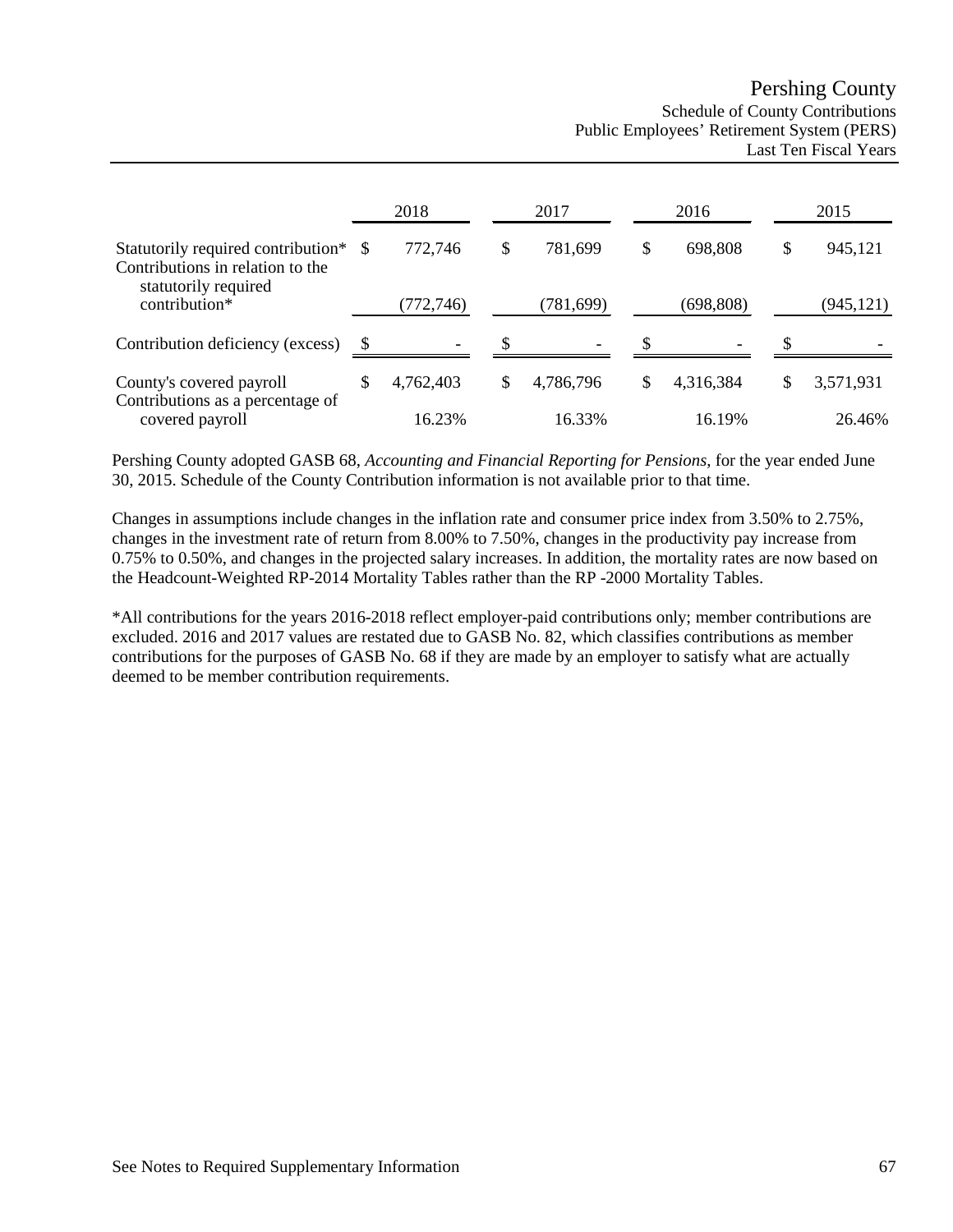#### **Note 1 - Internally Reported (Budgetary Basis) Funds**

The accompanying Reconciliation of the General Fund (Budgetary Basis) to the General Fund (GAAP Basis) presents balances combined for external reporting purposes.

Budget to actual comparisons are presented for all funds of the County, except for Agency Funds, as required by Nevada Revised Statutes. Such budget comparisons are required to be presented using the budget as adopted, and approved by the State of Nevada Department of Taxation. However, guidance provided by Governmental Accounting Standards Board Statement No. 54, *Fund Balance Reporting and Governmental Fund Type Definitions*, specify that four of these internally reported funds of Pershing County, not meeting the definition of special revenue funds, do not qualify to be separately presented for external reporting purposes.

These internally reported funds of Pershing County (In Lieu of Taxes Fund, Law Enforcement Fund, Cemetery Fund, and Law Library Fund) are combined with the General Fund for external reporting purposes.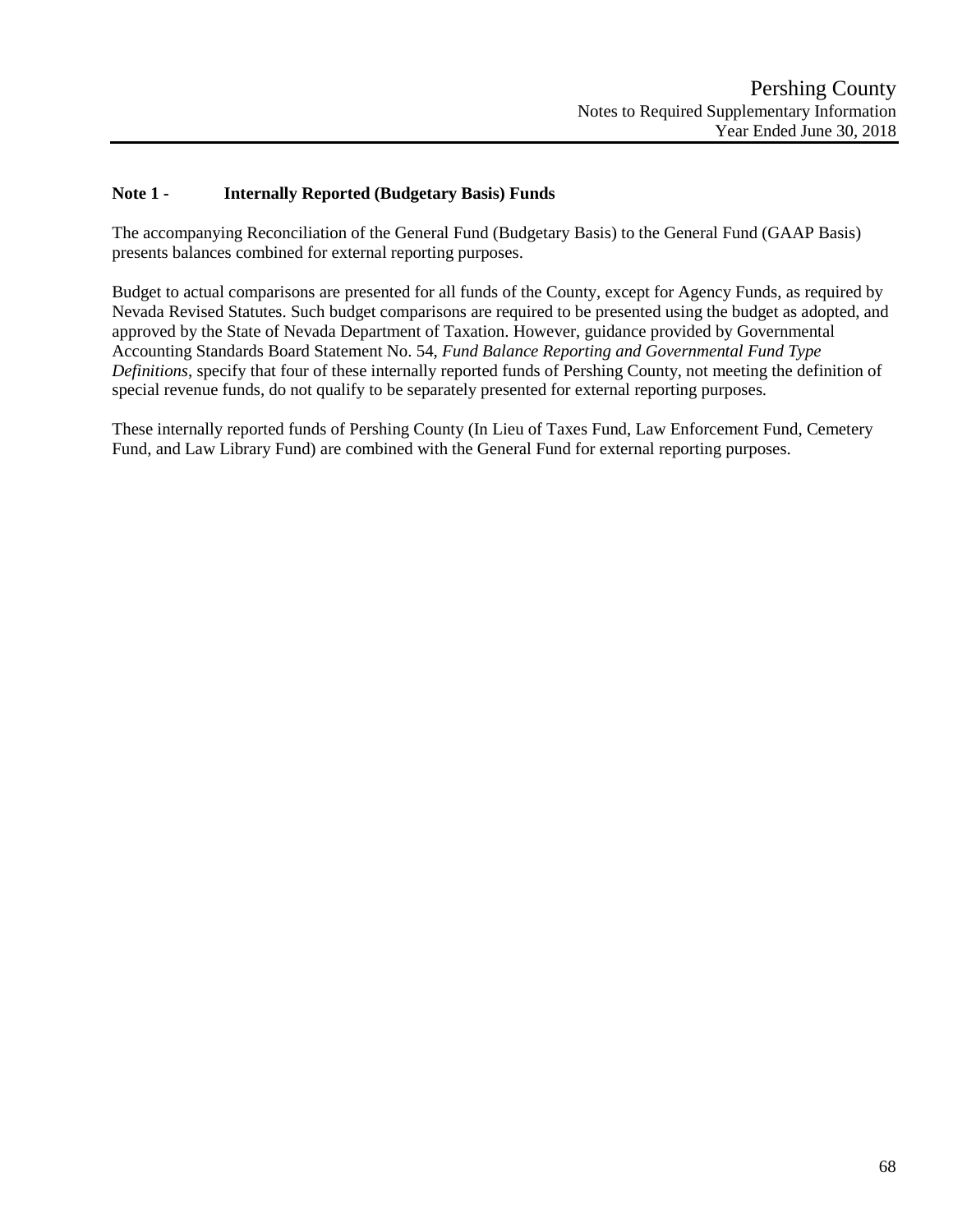Pershing County

Reconciliation of the General Fund (Budgetary Basis) to the General Fund (GAAP Basis) – Balance Sheet June 30, 2018

|                                                      |               | General<br>Fund<br>(Budgetary Basis) |              | Internally<br>Reported<br>Funds | Eliminations |  | General<br>Fund<br>(GAAP Basis) |                     |
|------------------------------------------------------|---------------|--------------------------------------|--------------|---------------------------------|--------------|--|---------------------------------|---------------------|
| Assets                                               |               |                                      |              |                                 |              |  |                                 |                     |
| Cash on deposit and invested<br>Interest receivable  | \$            | 2,093,077<br>33,989                  | $\mathbb{S}$ | 1,681,125                       | \$           |  | \$                              | 3,774,202<br>33,989 |
| Accounts receivable                                  |               | 13,038                               |              | 493                             |              |  |                                 | 13,531              |
| Taxes receivable                                     |               | 75,359                               |              |                                 |              |  |                                 | 75,359              |
| Due from other governments                           |               | 575,679                              |              | 41,692                          |              |  |                                 | 617,371             |
| Inventory                                            |               | 19,080                               |              |                                 |              |  |                                 | 19,080              |
| Prepaid items                                        |               | 26,747                               |              | 17,734                          |              |  |                                 | 44,481              |
| <b>Total assets</b>                                  | $\mathcal{S}$ | 2,836,969                            | \$           | 1,741,044                       | \$           |  | \$                              | 4,578,013           |
|                                                      |               |                                      |              |                                 |              |  |                                 |                     |
| Liabilities                                          |               |                                      |              |                                 |              |  |                                 |                     |
| Accounts payable                                     | \$            | 227,455                              | \$           | 78,355                          | \$           |  | \$                              | 305,810             |
| Accrued payroll                                      |               | 47,550                               |              | 28,503                          |              |  |                                 | 76,053              |
| Unearned revenue                                     |               | 89,446                               |              | 354                             |              |  |                                 | 89,800              |
| Refundable deposits                                  |               | 2,345                                |              |                                 |              |  |                                 | 2,345               |
| <b>Total liabilities</b>                             |               | 366,796                              |              | 107,212                         |              |  |                                 | 474,008             |
| Deferred Inflow of Resources<br>Unavailable revenue, |               |                                      |              |                                 |              |  |                                 |                     |
| delinquent property taxes                            |               | 75,359                               |              |                                 |              |  |                                 | 75,359              |
| <b>Fund Balances</b>                                 |               |                                      |              |                                 |              |  |                                 |                     |
| Nonspendable                                         |               | 45,827                               |              | 17,734                          |              |  |                                 | 63,561              |
| Restricted                                           |               | 726,193                              |              |                                 |              |  |                                 | 726,193             |
| Assigned                                             |               | 730,127                              |              | 967,229                         |              |  |                                 | 1,697,356           |
| Unassigned                                           |               | 892,667                              |              | 648,869                         |              |  |                                 | 1,541,536           |
|                                                      |               |                                      |              |                                 |              |  |                                 |                     |
| <b>Total fund balances</b>                           |               | 2,394,814                            |              | 1,633,832                       |              |  |                                 | 4,028,646           |
| Total liabilities, deferred inflow of                |               |                                      |              |                                 |              |  |                                 |                     |
| resources, and fund balances                         |               | 2,836,969                            | \$           | 1,741,044                       | S            |  |                                 | 4,578,013           |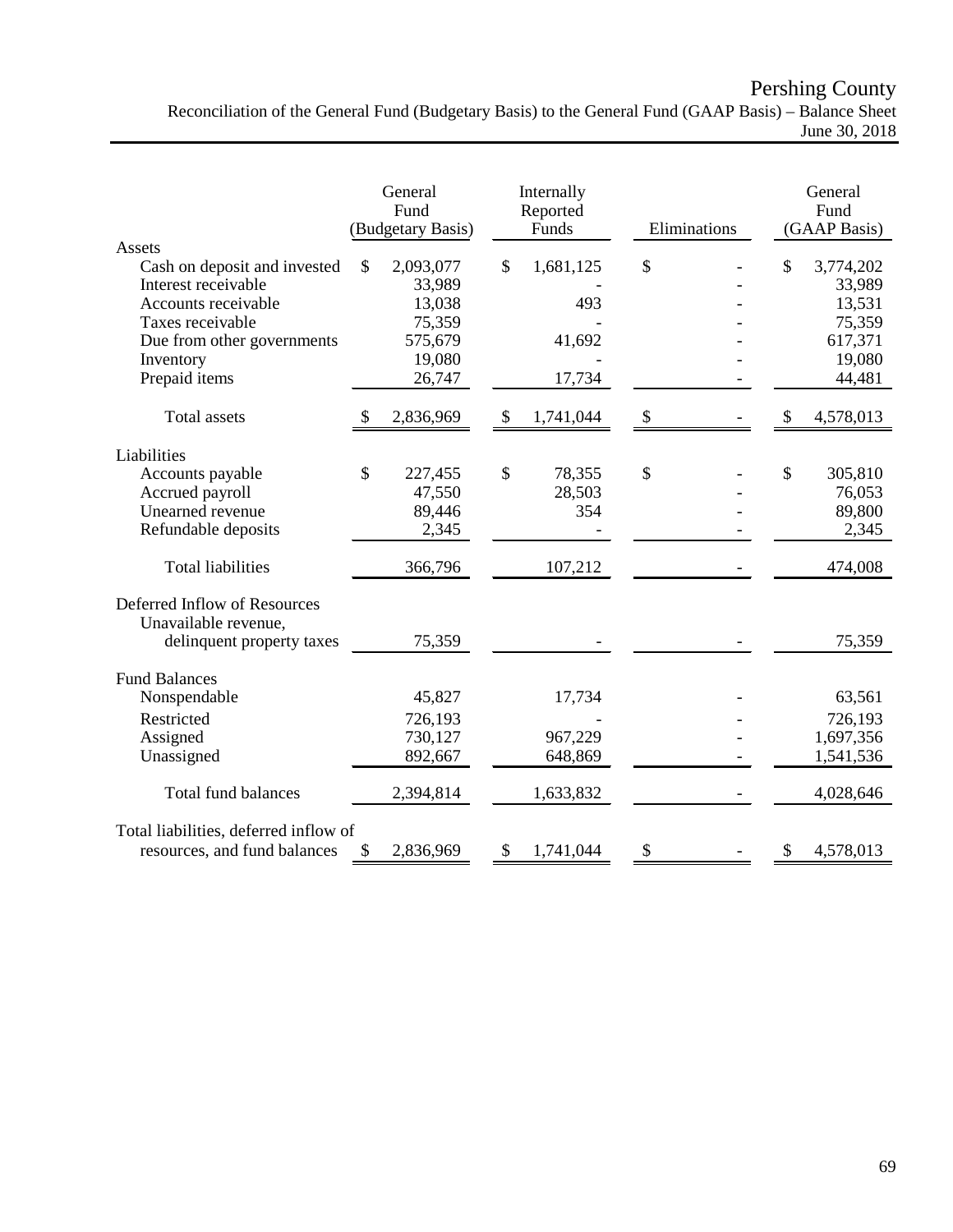Pershing County Combining Balance Sheet – Nonmajor Governmental Funds June 30, 2018

|                                                                                                                                                                                     | Special<br>Revenue<br>Funds                                                 | Capital<br>Projects<br>Funds           | Total                                                                        |
|-------------------------------------------------------------------------------------------------------------------------------------------------------------------------------------|-----------------------------------------------------------------------------|----------------------------------------|------------------------------------------------------------------------------|
| Assets<br>Cash on deposit and invested<br>Accounts receivable<br>Room taxes receivable<br>Taxes receivable<br>Assessments receivable<br>Due from other governments<br>Prepaid items | \$<br>2,427,194<br>106,490<br>29,413<br>25,171<br>2,321<br>72,921<br>11,439 | \$<br>1,088,466<br>3,845<br>60,389     | \$<br>3,515,660<br>106,490<br>29,413<br>29,016<br>2,321<br>133,310<br>11,439 |
| <b>Total assets</b>                                                                                                                                                                 | 2,674,949                                                                   | 1,152,700<br>$\boldsymbol{\mathsf{S}}$ | 3,827,649<br>\$                                                              |
| Liabilities<br>Accounts payable<br>Accrued payroll<br>Due to other governments                                                                                                      | \$<br>117,989<br>9,672<br>13,349                                            | \$<br>5,227<br>1,628                   | \$<br>123,216<br>9,672<br>14,977                                             |
| <b>Total liabilities</b>                                                                                                                                                            | 141,010                                                                     | 6,855                                  | 147,865                                                                      |
| Defered Inflows of Resources<br>Unavailable revenue, other revenue<br>Unavailable revenue, delinquent property taxes<br>Total deferred inflows of resources                         | 2,321<br>25,171<br>27,492                                                   | 3,845<br>3,845                         | 2,321<br>29,016<br>31,337                                                    |
| <b>Fund Balances</b><br>Nonspendable<br>Restricted<br>Committed<br>Assigned<br><b>Total fund balances</b>                                                                           | 11,439<br>1,841,476<br>547,194<br>106,338<br>2,506,447                      | 1,142,000<br>1,142,000                 | 11,439<br>2,983,476<br>547,194<br>106,338<br>3,648,447                       |
| Total liabilities, deferred inflows of<br>resources, and fund balances                                                                                                              | 2,674,949<br>\$                                                             | \$<br>1,152,700                        | \$<br>3,827,649                                                              |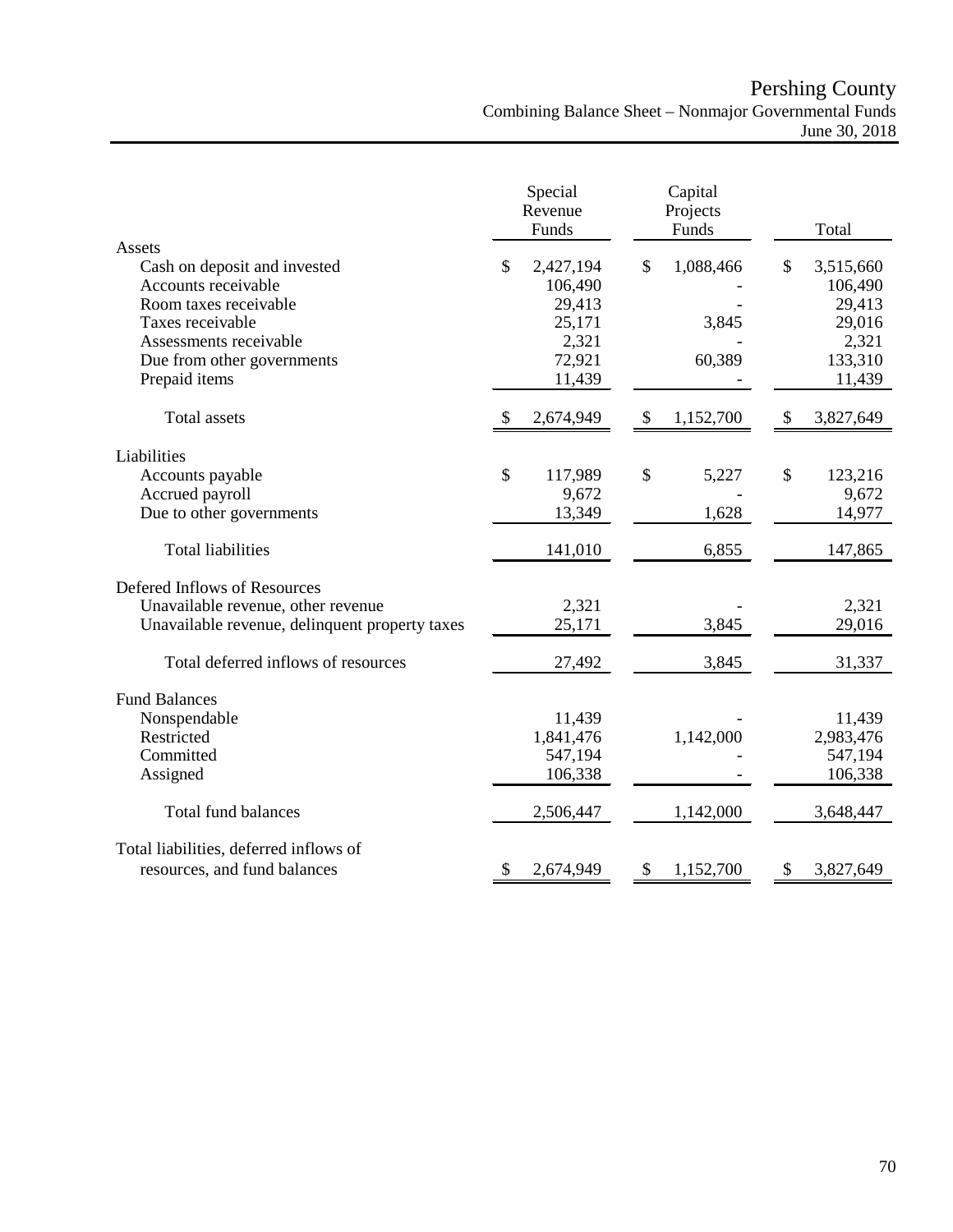|                                                                                                                                                                                                                                 | Special<br>Revenue<br>Funds                                                          | Capital<br>Projects<br>Funds          | Total                                                                                                     |
|---------------------------------------------------------------------------------------------------------------------------------------------------------------------------------------------------------------------------------|--------------------------------------------------------------------------------------|---------------------------------------|-----------------------------------------------------------------------------------------------------------|
| Revenues<br>Taxes<br>Intergovernmental<br>Charges for services<br>Fines and forfeits<br>Miscellaneous                                                                                                                           | \$<br>938,470<br>562,725<br>23,479<br>81,166<br>95,808                               | \$<br>137,021<br>294,070<br>2,579     | \$<br>1,075,491<br>856,795<br>23,479<br>81,166<br>98,387                                                  |
| Total revenues                                                                                                                                                                                                                  | 1,701,648                                                                            | 433,670                               | 2,135,318                                                                                                 |
| Expenditures                                                                                                                                                                                                                    |                                                                                      |                                       |                                                                                                           |
| Current<br>General government<br>Public safety<br>Judicial<br>Public works<br>Welfare<br>Culture and recreation<br>Community support<br>Debt service<br>Capital outlay<br>Total expenditures<br>Excess (Deficiency) of Revenues | 90,893<br>13,192<br>115,273<br>201,700<br>318,360<br>478,367<br>295,032<br>1,512,817 | 7,100<br>88,271<br>233,331<br>328,702 | 97,993<br>13,192<br>115,273<br>201,700<br>318,360<br>478,367<br>295,032<br>88,271<br>233,331<br>1,841,519 |
| over Expenditures<br>Other Financing Sources (Uses)                                                                                                                                                                             | 188,831                                                                              | 104,968                               | 293,799                                                                                                   |
| Transfers from other funds                                                                                                                                                                                                      | 163,000                                                                              |                                       | 163,000                                                                                                   |
| Net Change in Fund Balances                                                                                                                                                                                                     | 351,831                                                                              | 104,968                               | 456,799                                                                                                   |
| Fund Balances, Beginning of Year                                                                                                                                                                                                | 2,154,616                                                                            | 1,037,032                             | 3,191,648                                                                                                 |
| Fund Balances, End of Year                                                                                                                                                                                                      | \$<br>2,506,447                                                                      | \$<br>1,142,000                       | \$<br>3,648,447                                                                                           |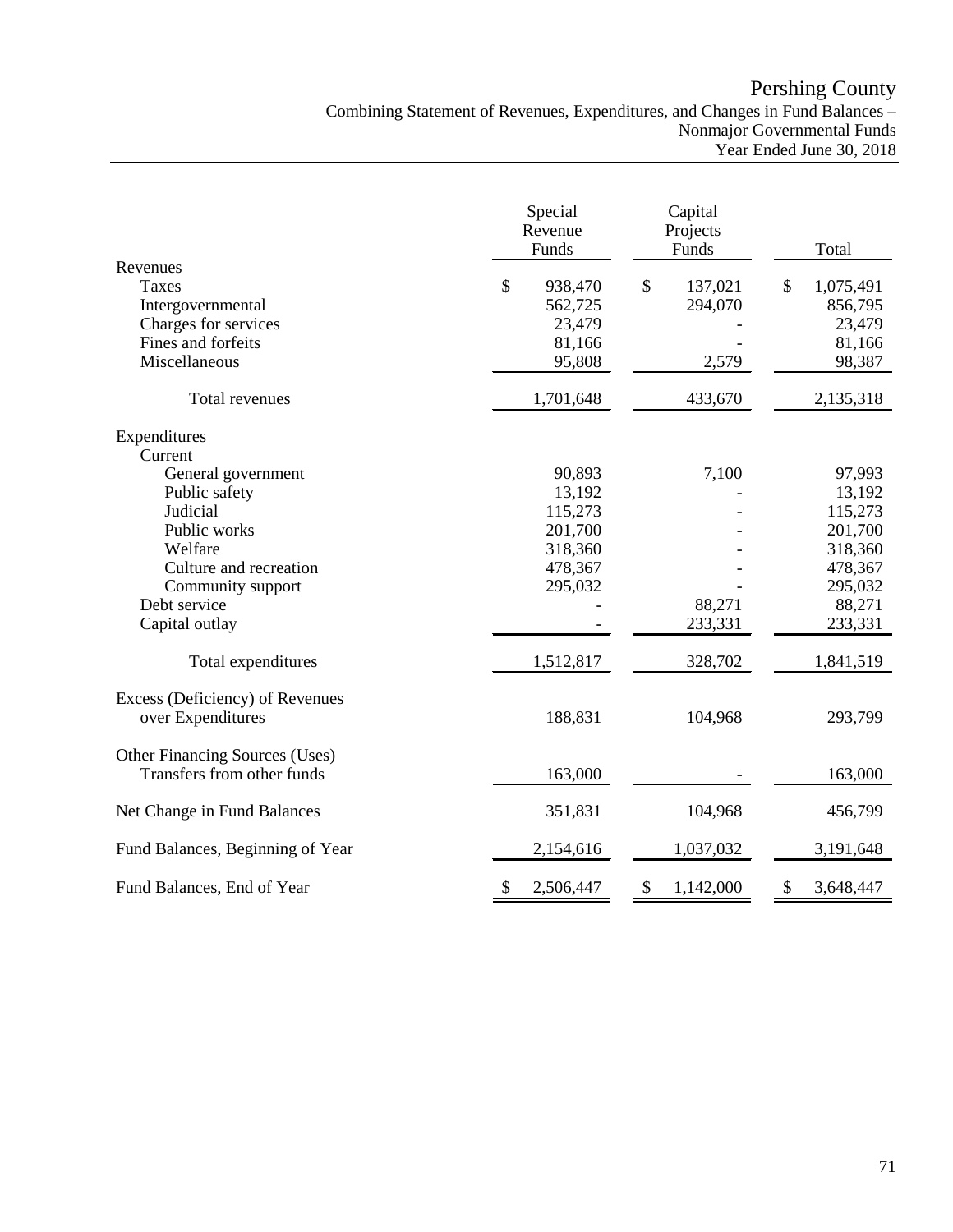|                                                                                                                       |                           | General<br>Indigent<br>Fund |                           | Medical<br>Indigent<br>Fund | Medical<br>Indigent 2<br>Fund |        |
|-----------------------------------------------------------------------------------------------------------------------|---------------------------|-----------------------------|---------------------------|-----------------------------|-------------------------------|--------|
| Assets<br>Cash on deposit and invested<br>Accounts receivable                                                         | \$                        | 35,301                      | \$                        | 154,273                     | \$                            | 70,073 |
| Room taxes receivable<br>Taxes receivable<br>Assessments receivable                                                   |                           | 457                         |                           | 5,031                       |                               | 4,610  |
| Due from other governments<br>Prepaid items                                                                           |                           |                             |                           |                             |                               |        |
| <b>Total assets</b>                                                                                                   |                           | 35,758                      | \$                        | 159,304                     | \$                            | 74,683 |
| Liabilities<br>Accounts payable                                                                                       | \$                        | 459                         | \$                        | 1,809                       | \$                            | 27,576 |
| Accrued payroll<br>Due to other governments                                                                           |                           |                             |                           | 9,582                       |                               | 2,846  |
| <b>Total liabilities</b>                                                                                              |                           | 459                         |                           | 11,391                      |                               | 30,422 |
| Deferred Inflows of Resources<br>Unavailable revenue, other revenue<br>Unavailable revenue, delinquent property taxes |                           | 457                         |                           | 5,031                       |                               | 4,610  |
| Total deferred inflows of resources                                                                                   |                           | 457                         |                           | 5,031                       |                               | 4,610  |
| <b>Fund Balances</b><br>Nonspendable<br>Restricted<br>Committed<br>Assigned                                           |                           | 34,842                      |                           | 142,882                     |                               | 39,651 |
| Total fund balances                                                                                                   |                           | 34,842                      |                           | 142,882                     |                               | 39,651 |
| Total liabilities, deferred inflows of<br>resources, and fund balances                                                | $\boldsymbol{\mathsf{S}}$ | 35,758                      | $\boldsymbol{\mathsf{S}}$ | 159,304                     | \$                            | 74,683 |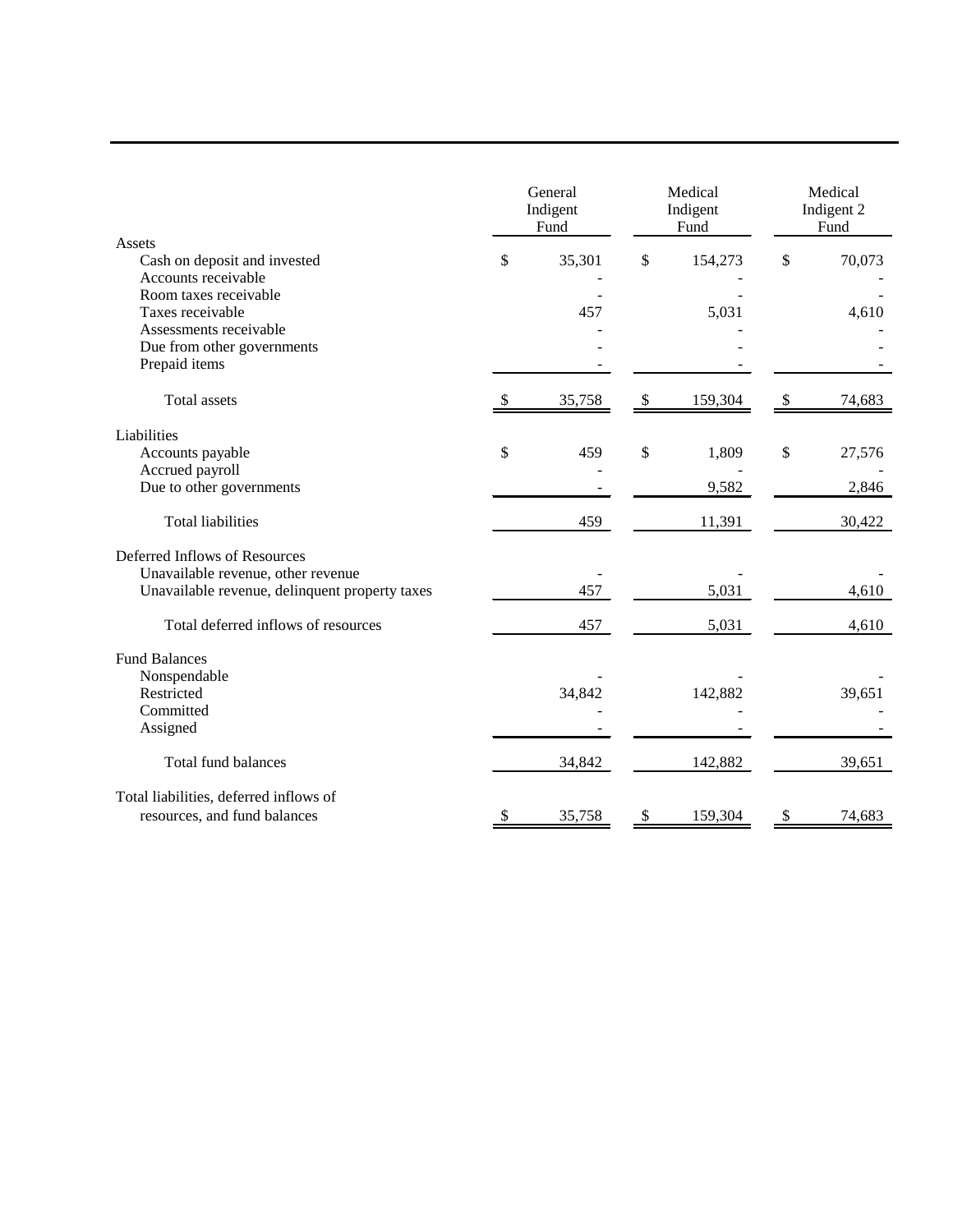Pershing County Combining Balance Sheet – Nonmajor Special Revenue Funds June 30, 2018

|                           | Library<br>Fund                    |               | Agricultural<br>Extension<br>Fund | Senior<br>Citizens<br>Fund                   |              | J.P.<br>Admin Fee<br>Fund |                           | Regional<br>Street and Highway<br>Fund |                           | 911<br>Surcharge Fee<br>Fund |
|---------------------------|------------------------------------|---------------|-----------------------------------|----------------------------------------------|--------------|---------------------------|---------------------------|----------------------------------------|---------------------------|------------------------------|
| \$                        | 298,551<br>2,999                   | \$            | 109,806                           | \$<br>116,762                                | $\mathbb{S}$ | 201,504                   | \$                        | 745,017<br>100,702                     | \$                        | 1,367<br>199                 |
|                           | $\overline{\phantom{a}}$<br>10,461 |               | 2,836                             |                                              |              |                           |                           |                                        |                           |                              |
|                           | 3,714<br>2,368                     |               | 729                               | 8,342                                        |              |                           |                           | 69,207                                 |                           |                              |
| $\mathcal{S}$             | 318,093                            | \$            | 113,371                           | \$<br>125,104                                | \$           | 201,504                   | $\boldsymbol{\mathsf{S}}$ | 914,926                                | $\boldsymbol{\mathsf{S}}$ | 1,566                        |
| \$                        | 6,182<br>3,183<br>$\pm$            | \$            | 7,871<br>969<br>$\sim$            | \$<br>7,375<br>3,049<br>$\sim 100$ m $^{-1}$ | \$           |                           | \$                        | 53,676                                 | $\$$                      | 77                           |
|                           | 9,365                              |               | 8,840                             | 10,424                                       |              |                           |                           | 53,676                                 |                           | 77                           |
|                           | 10,461                             |               | 2,836                             |                                              |              |                           |                           |                                        |                           |                              |
|                           | 10,461                             |               | 2,836                             |                                              |              |                           |                           |                                        |                           |                              |
|                           | 2,368<br>295,899<br>298,267        |               | 729<br>100,966<br>101,695         | 8,342<br>106,338<br>114,680                  |              | 201,504<br>201,504        |                           | 861,250<br>861,250                     |                           | 1,489<br>1,489               |
| $\boldsymbol{\mathsf{S}}$ | 318,093                            | $\frac{1}{2}$ | 113,371                           | \$<br>125,104                                | \$           | 201,504                   | \$                        | 914,926                                | \$                        | 1,566                        |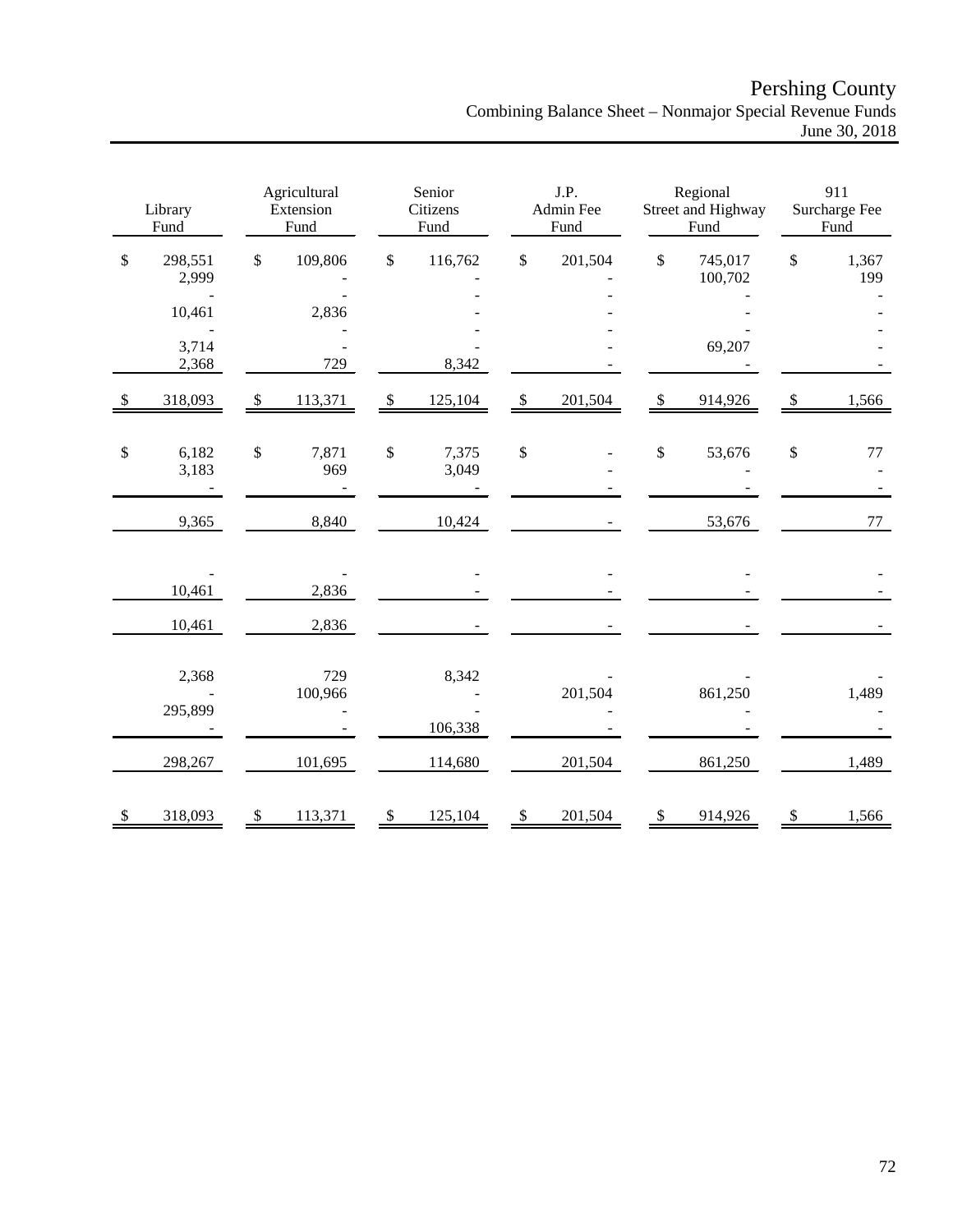|                                                                                                                       | Forensic<br>Services<br>Fund | Town of Imlay<br>Operating<br>Fund | Drug<br>Court<br>Fund |
|-----------------------------------------------------------------------------------------------------------------------|------------------------------|------------------------------------|-----------------------|
| Assets<br>Cash on deposit and invested<br>Accounts receivable                                                         | \$<br>2,716                  | \$<br>6,874                        | \$<br>128,464         |
| Room taxes receivable<br>Taxes receivable<br>Assessments receivable                                                   |                              | 245                                |                       |
| Due from other governments<br>Prepaid items                                                                           |                              |                                    |                       |
| <b>Total assets</b>                                                                                                   | 2,716                        | \$<br>7,119                        | \$<br>128,464         |
| Liabilities<br>Accounts payable<br>Accrued payroll<br>Due to other governments                                        | \$                           | \$<br>221                          | \$<br>2,322           |
| <b>Total liabilities</b>                                                                                              |                              | 221                                | 2,322                 |
| Deferred Inflows of Resources<br>Unavailable revenue, other revenue<br>Unavailable revenue, delinquent property taxes |                              | 245                                |                       |
| Total deferred inflows of resources                                                                                   |                              | 245                                |                       |
| <b>Fund Balances</b><br>Nonspendable<br>Restricted<br>Committed<br>Assigned                                           | 2,716                        | 6,653                              | 126,142               |
| Total fund balances                                                                                                   | 2,716                        | 6,653                              | 126,142               |
| Total liabilities, deferred inflows of<br>resources, and fund balances                                                | \$<br>2,716                  | \$<br>7,119                        | \$<br>128,464         |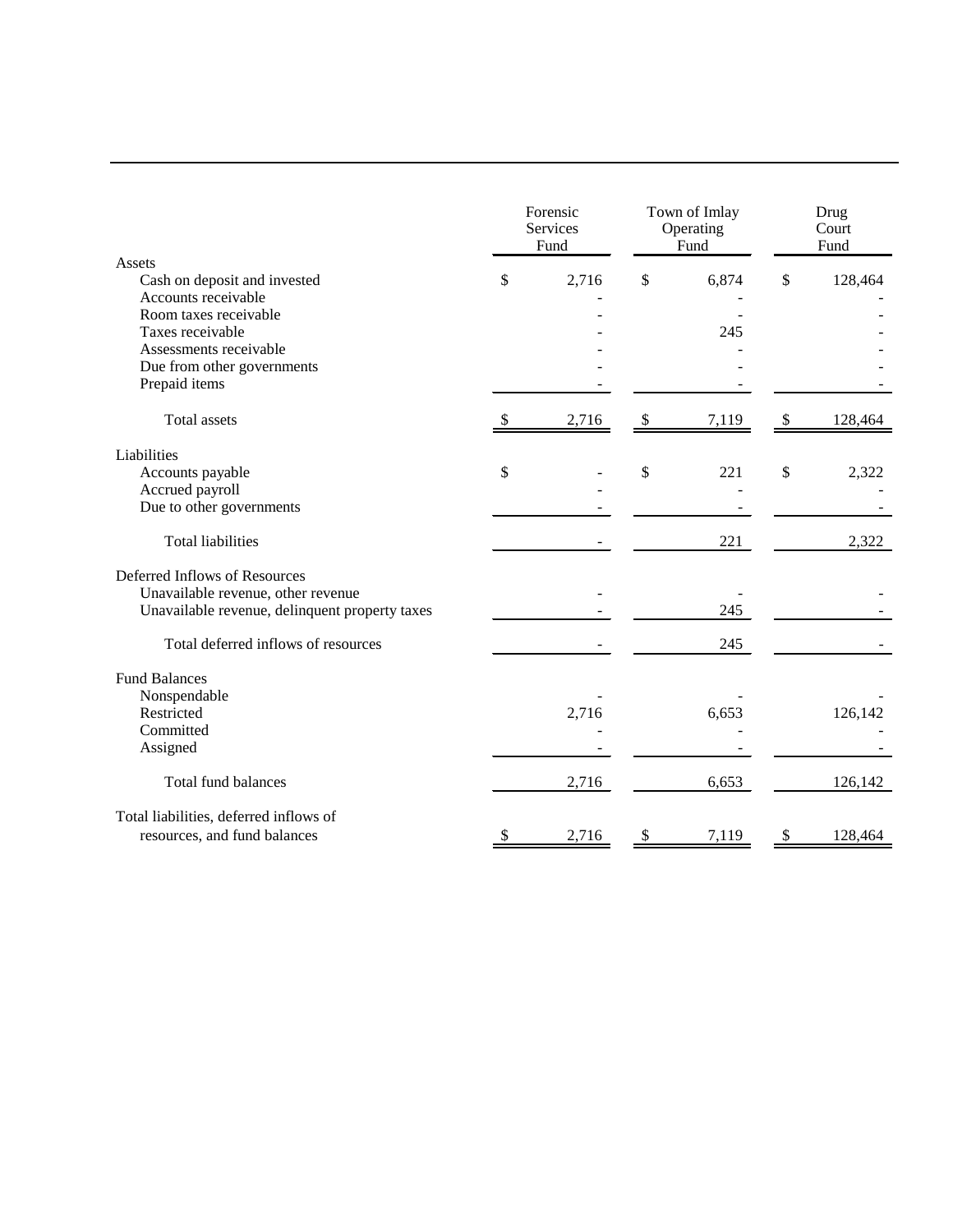| Television<br>District<br>Fund       | Recreation<br>Fund                        | Gift<br>Fund             | Criminal Asset<br>Forfeiture<br>Fund | Total                                                                       |
|--------------------------------------|-------------------------------------------|--------------------------|--------------------------------------|-----------------------------------------------------------------------------|
| $\mathcal{S}$<br>196,257<br>2,321    | \$<br>231,904<br>2,590<br>29,413<br>1,531 | $\$$<br>111,260          | \$<br>17,065                         | \$<br>2,427,194<br>106,490<br>29,413<br>25,171<br>2,321<br>72,921<br>11,439 |
| $\boldsymbol{\mathsf{S}}$<br>198,578 | $\boldsymbol{\$}$<br>265,438              | $\mathcal{S}$<br>111,260 | $\boldsymbol{\$}$<br>17,065          | $\boldsymbol{\mathsf{S}}$<br>2,674,949                                      |
| \$<br>38                             | \$<br>9,220<br>2,471<br>921               | \$<br>1,163              | \$                                   | \$<br>117,989<br>9,672<br>13,349                                            |
| 38                                   | 12,612                                    | 1,163                    |                                      | 141,010                                                                     |
| 2,321                                | 1,531                                     |                          |                                      | 2,321<br>25,171                                                             |
| 2,321                                | 1,531                                     |                          |                                      | 27,492                                                                      |
| 196,219                              | 251,295                                   | 110,097                  | 17,065                               | 11,439<br>1,841,476<br>547,194<br>106,338                                   |
| 196,219                              | 251,295                                   | 110,097                  | 17,065                               | 2,506,447                                                                   |
| \$<br>198,578                        | \$<br>265,438                             | \$<br>111,260            | \$<br>17,065                         | \$<br>2,674,949                                                             |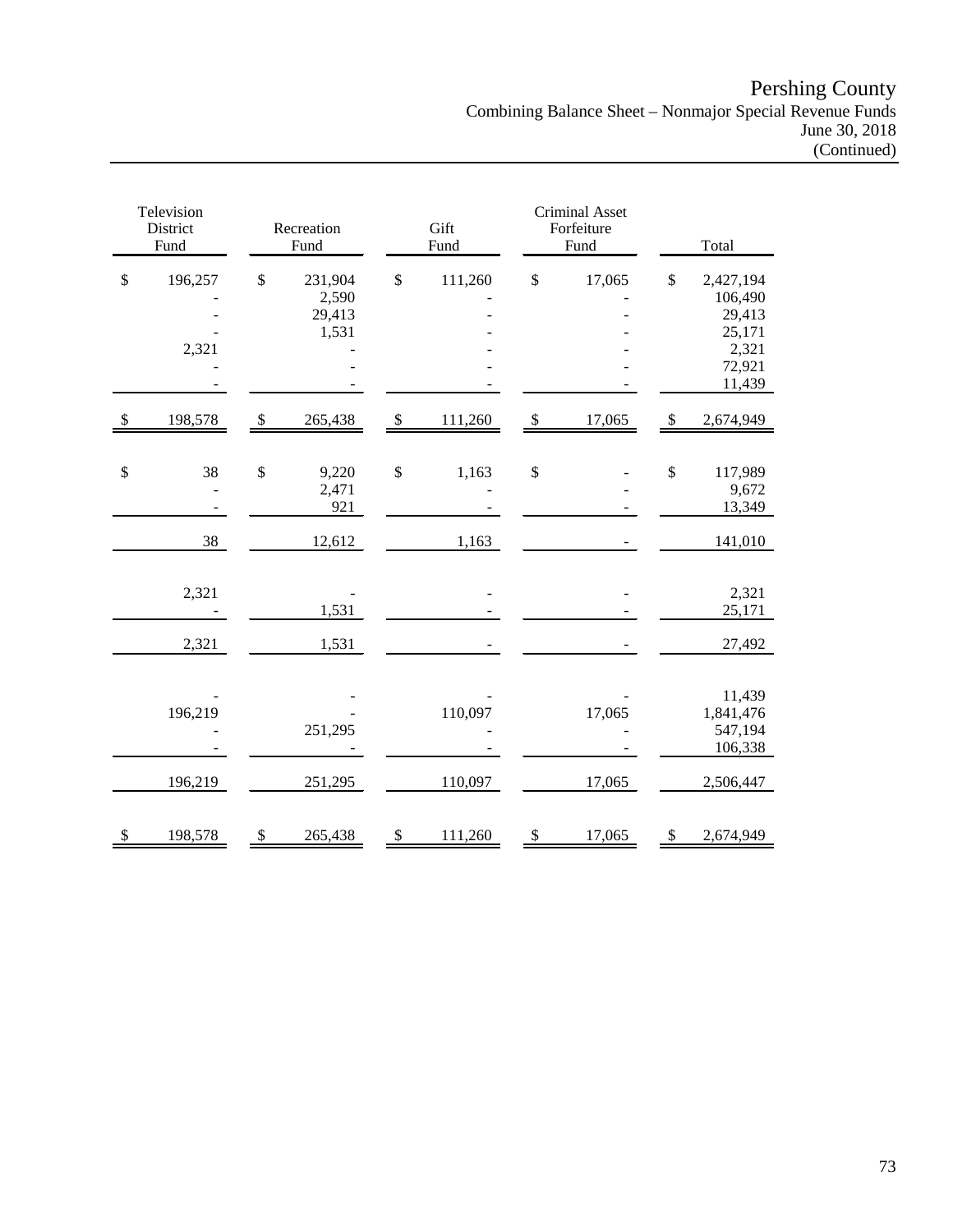|                                           | General<br>Indigent<br>Fund |    |         | Medical<br>Indigent 2<br>Fund |         |
|-------------------------------------------|-----------------------------|----|---------|-------------------------------|---------|
| Revenues                                  |                             |    |         |                               |         |
| <b>Taxes</b>                              | \$<br>14,294                | \$ | 179,497 | \$                            | 164,416 |
| Intergovernmental<br>Charges for services |                             |    |         |                               |         |
| Fines and forfeits                        |                             |    |         |                               |         |
| Miscellaneous                             |                             |    |         |                               | 513     |
|                                           |                             |    |         |                               |         |
| Total revenues                            | 14,294                      |    | 179,497 |                               | 164,929 |
| Expenditures                              |                             |    |         |                               |         |
| Current                                   |                             |    |         |                               |         |
| General government                        |                             |    |         |                               |         |
| Public safety                             |                             |    |         |                               |         |
| Judicial                                  |                             |    |         |                               |         |
| Public works                              |                             |    |         |                               |         |
| Welfare<br>Culture and recreation         | 3,960                       |    | 148,067 |                               | 166,333 |
|                                           |                             |    |         |                               |         |
| Community support                         |                             |    |         |                               |         |
| Total expenditures                        | 3,960                       |    | 148,067 |                               | 166,333 |
| Excess (Deficiency) of Revenues           |                             |    |         |                               |         |
| over Expenditures                         | 10,334                      |    | 31,430  |                               | (1,404) |
|                                           |                             |    |         |                               |         |
| Other Financing Sources (Uses)            |                             |    |         |                               |         |
| Transfers from other funds                |                             |    |         |                               |         |
|                                           |                             |    |         |                               |         |
| Net Change in Fund Balances               | 10,334                      |    | 31,430  |                               | (1,404) |
| Fund Balances, Beginning of Year          | 24,508                      |    | 111,452 |                               | 41,055  |
| Fund Balances, End of Year                | \$<br>34,842                | \$ | 142,882 | \$                            | 39,651  |
|                                           |                             |    |         |                               |         |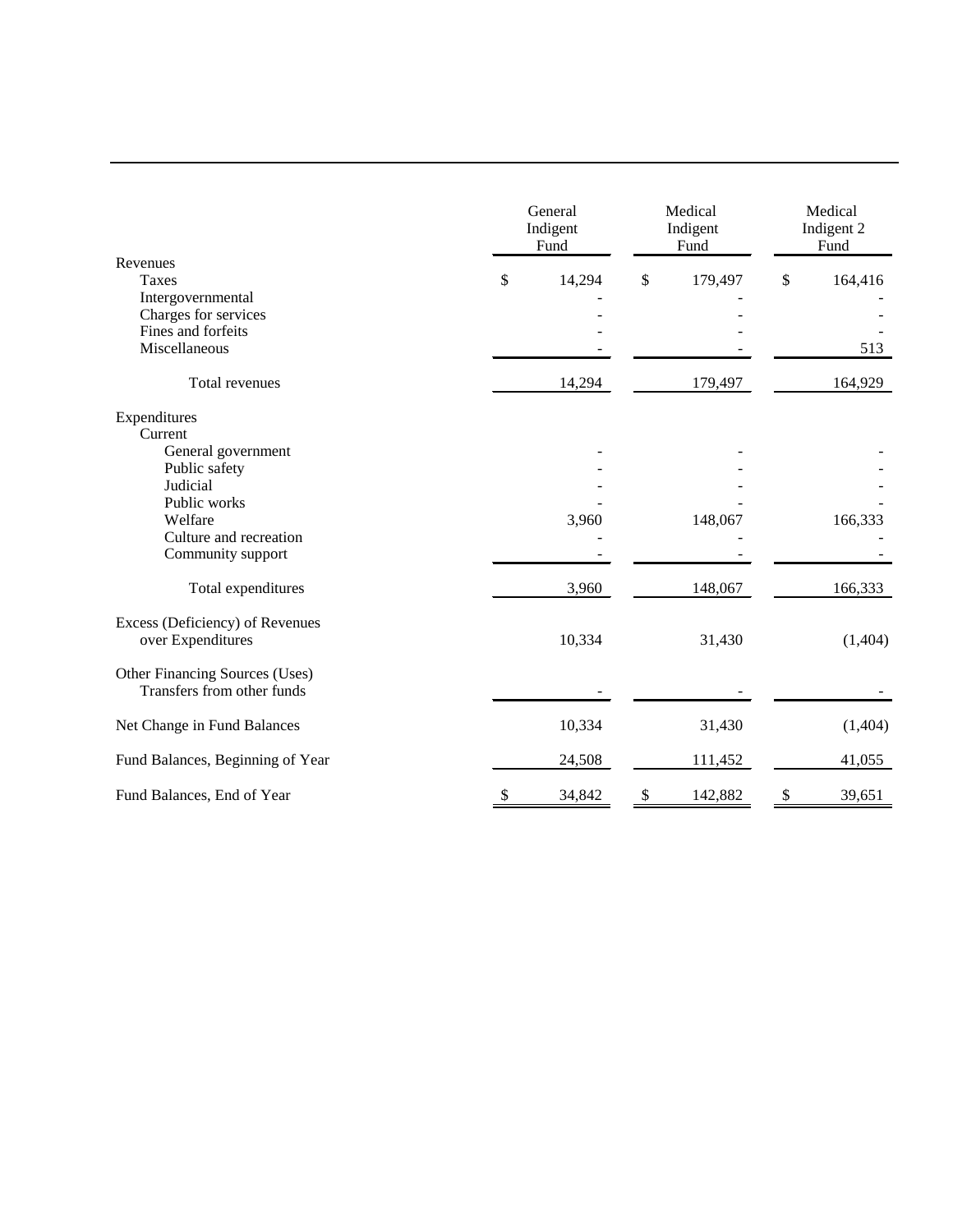### Pershing County Combining Statement of Revenues, Expenditures and Changes in Fund Balances – Nonmajor Special Revenue Funds Year Ended June 30, 2018

| Library<br>Fund         |      | Agricultural<br>Extension<br>Fund | Senior<br>Citizens<br>Fund | J.P.<br>Admin Fee<br>Fund |      | Regional<br>Street and Highway<br>Fund | 911<br>Surcharge Fee<br>Fund |
|-------------------------|------|-----------------------------------|----------------------------|---------------------------|------|----------------------------------------|------------------------------|
| \$<br>324,198<br>13,296 | \$   | 88,201                            | \$<br>96,582               | \$                        | $\$$ | 367,516                                | \$                           |
|                         |      |                                   |                            |                           |      |                                        |                              |
| 1,763<br>1,115          |      |                                   | 31,904                     | 58,728                    |      |                                        | 12,996                       |
| 340,372                 |      | 88,201                            | 128,486                    | 58,728                    |      | 367,516                                | 12,996                       |
| 258,616                 |      | 85,323                            | 282,729                    | 50,935                    |      | 201,700                                | 13,192                       |
| 258,616                 |      | 85,323                            | 282,729                    | 50,935                    |      | 201,700                                | 13,192                       |
| 81,756                  |      | 2,878                             | (154, 243)                 | 7,793                     |      | 165,816                                | (196)                        |
|                         |      |                                   | 163,000                    |                           |      |                                        |                              |
| 81,756                  |      | 2,878                             | 8,757                      | 7,793                     |      | 165,816                                | (196)                        |
| 216,511                 |      | 98,817                            | 105,923                    | 193,711                   |      | 695,434                                | 1,685                        |
| \$<br>298,267           | $\$$ | 101,695                           | \$<br>114,680              | \$<br>201,504             | \$   | 861,250                                | \$<br>1,489                  |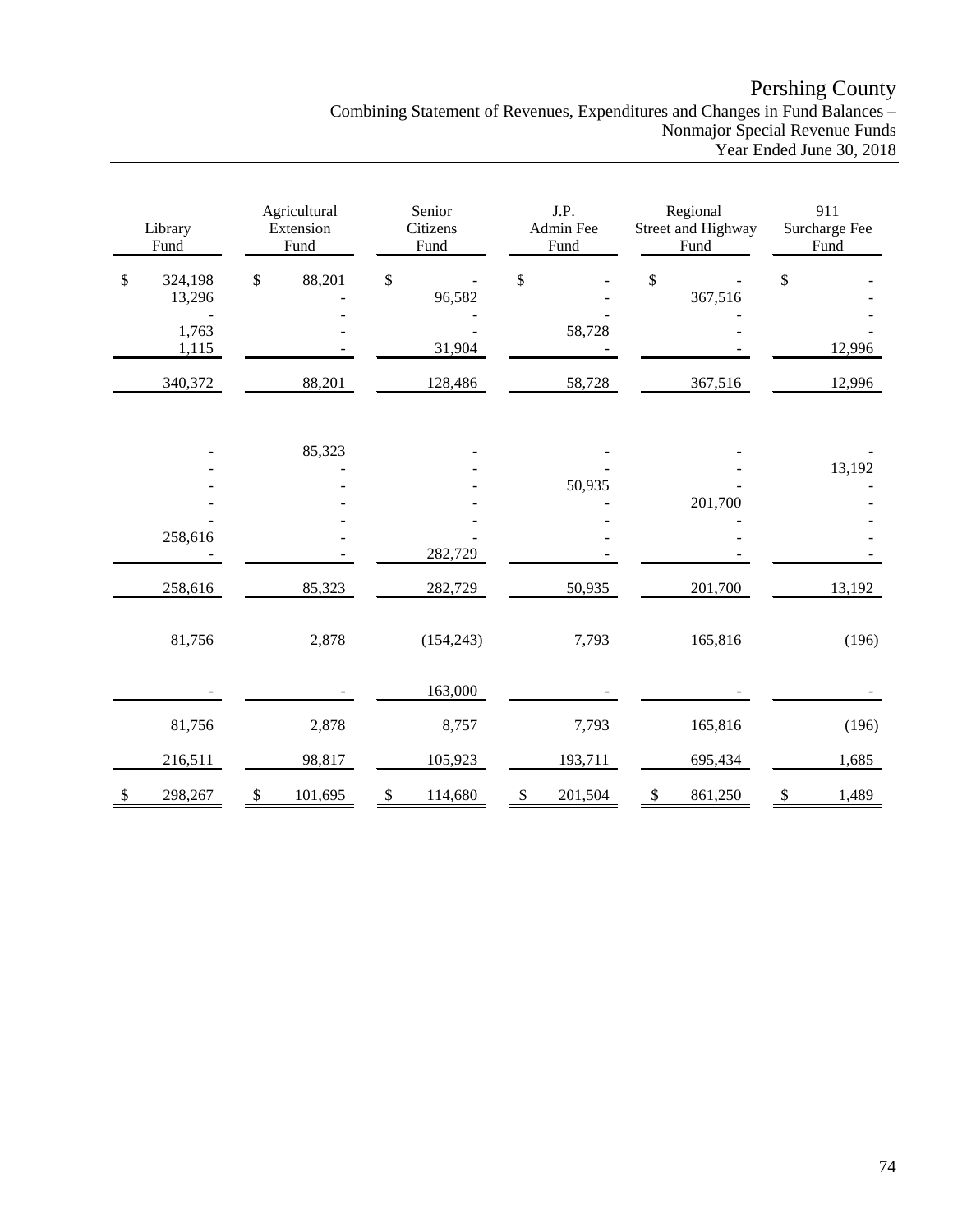|                                     | Forensic<br>Services<br>Fund | Town of Imlay<br>Operating<br>Fund |       | Drug<br>Court<br>Fund |         |
|-------------------------------------|------------------------------|------------------------------------|-------|-----------------------|---------|
| Revenues                            |                              |                                    |       |                       |         |
| <b>Taxes</b><br>Intergovernmental   | \$                           | \$                                 | 3,522 | \$                    | 61,105  |
| Charges for services                |                              |                                    |       |                       |         |
| Fines and forfeits                  | 3,175                        |                                    |       |                       | 17,500  |
| Miscellaneous                       |                              |                                    |       |                       |         |
| Total revenues                      | 3,175                        |                                    | 3,522 |                       | 78,605  |
| Expenditures                        |                              |                                    |       |                       |         |
| Current                             |                              |                                    |       |                       |         |
| General government<br>Public safety | 3,000                        |                                    | 2,570 |                       |         |
| Judicial                            |                              |                                    |       |                       | 64,338  |
| Public works                        |                              |                                    |       |                       |         |
| Welfare                             |                              |                                    |       |                       |         |
| Culture and recreation              |                              |                                    |       |                       |         |
| Community support                   |                              |                                    |       |                       |         |
| Total expenditures                  | 3,000                        |                                    | 2,570 |                       | 64,338  |
| Excess (Deficiency) of Revenues     |                              |                                    |       |                       |         |
| over Expenditures                   |                              | 175                                | 952   |                       | 14,267  |
| Other Financing Sources (Uses)      |                              |                                    |       |                       |         |
| Transfers from other funds          |                              |                                    |       |                       |         |
| Net Change in Fund Balances         |                              | 175                                | 952   |                       | 14,267  |
| Fund Balances, Beginning of Year    | 2,541                        |                                    | 5,701 |                       | 111,875 |
| Fund Balances, End of Year          | \$<br>2,716                  | \$                                 | 6,653 | \$                    | 126,142 |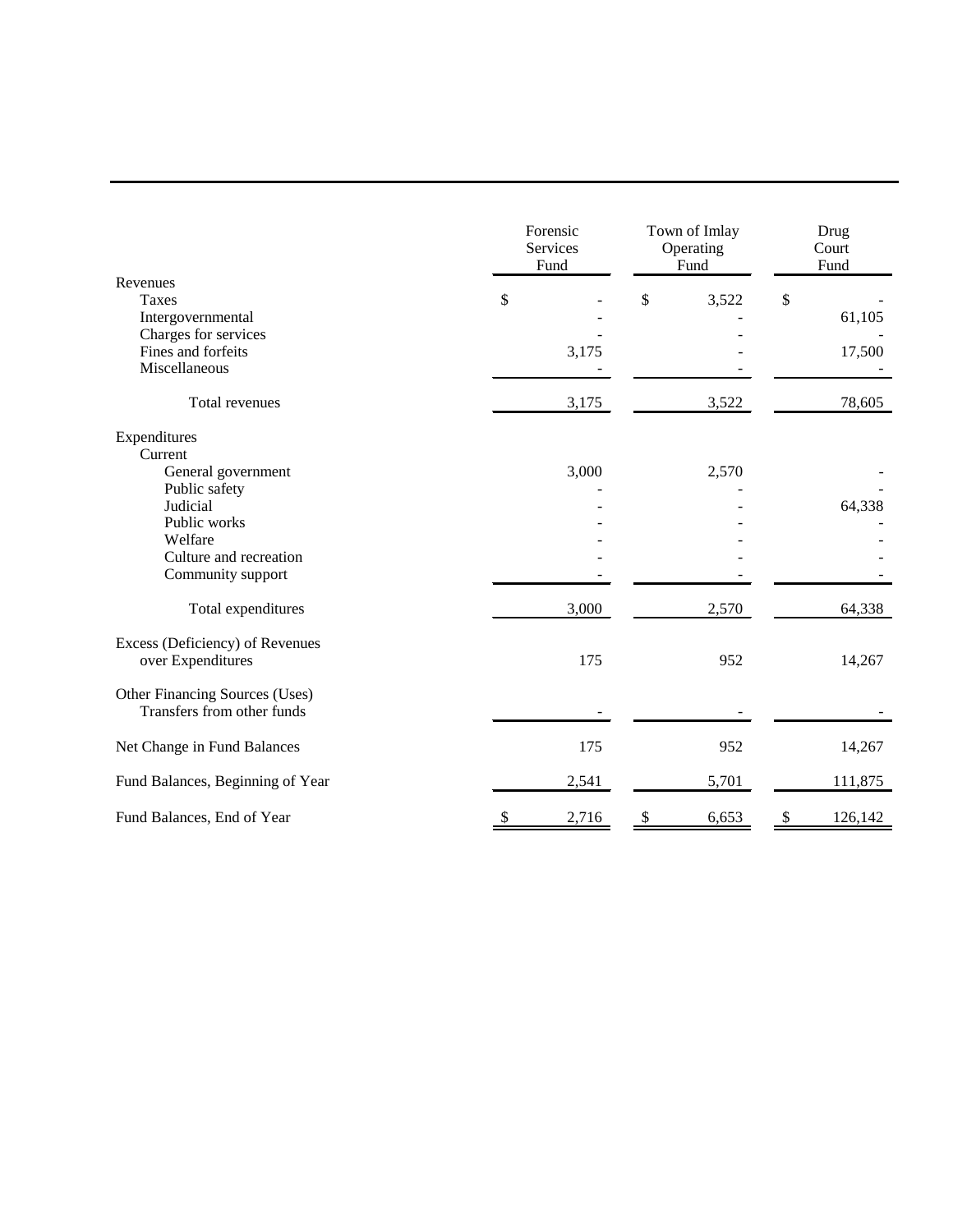### Pershing County Combining Statement of Revenues, Expenditures and Changes in Fund Balances – Nonmajor Special Revenue Funds Year Ended June 30, 2018 (Continued)

Television Criminal Asset<br>
District Recreation Gift Forfeiture District Recreation Gift Forfeitu<br>
Fund Fund Fund Fund Fund Fund Fund Fund Fund Total  $\text{\$}$  - \$ 164,342 \$ - \$ 938,470  $-$  14,000  $-$  10,226 562,725  $-$  23,479  $-$  23,479  $-$  81,166 30,458 2,591 16,231 - 95,808 30,458 204,412 16,231 10,226 1,701,648  $-$  - 90,893 - - - - 13,192 - - - - 115,273  $-$  201,700  $-$  318,360 14,435 205,257 59 - 478,367  $12,303$   $295,032$  14,435 205,257 12,362 - 1,512,817 16,023 (845) 3,869 10,226 188,831  $-$  -  $-$  163,000 16,023 (845) 3,869 10,226 351,831 180,196 252,140 106,228 6,839 2,154,616 \$ 196,219 \$ 251,295 \$ 110,097 \$ 17,065 \$ 2,506,447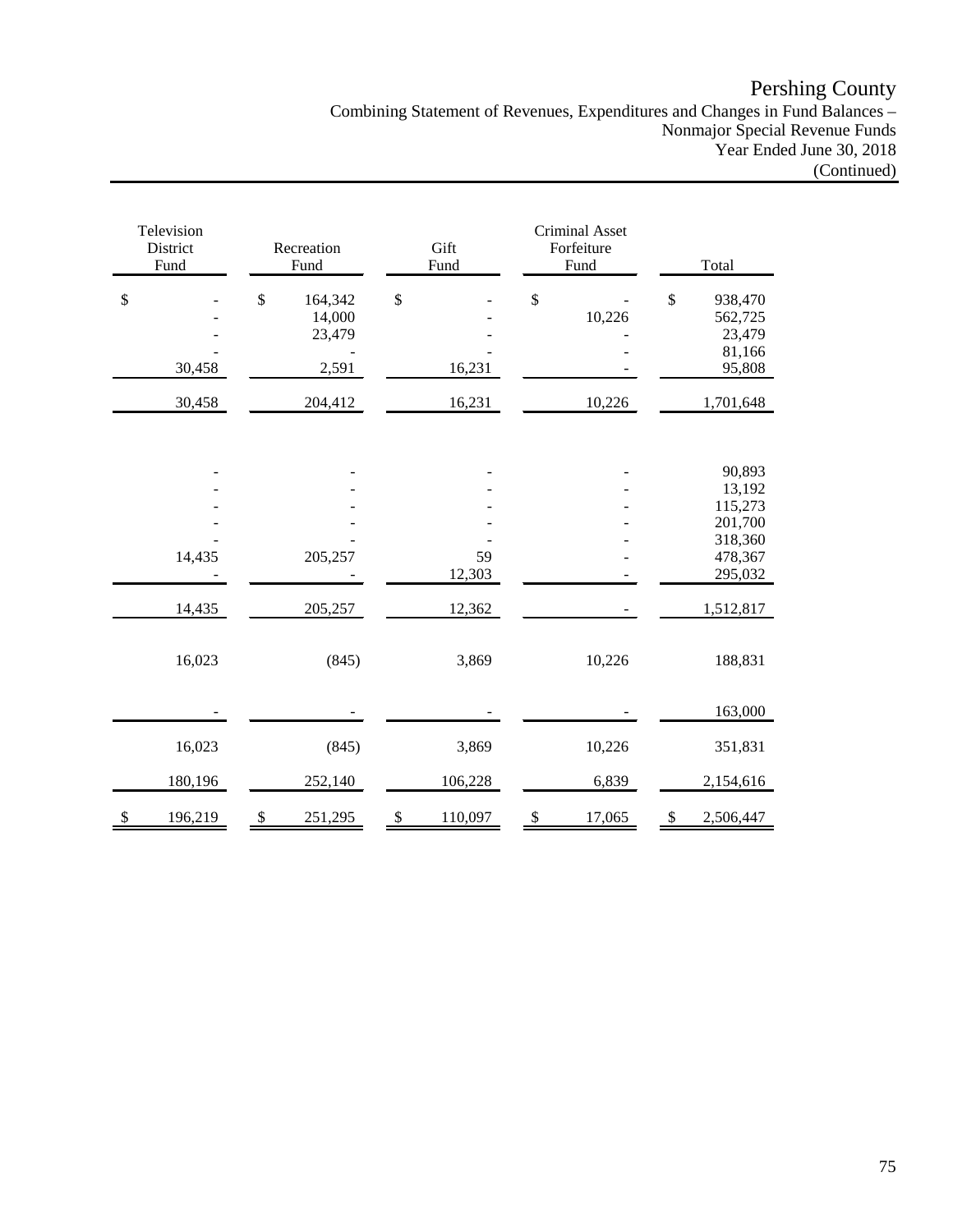#### Pershing County Schedule of Revenues, Expenditures, and Changes in Fund Balances – Budget and Actual General Indigent Fund Year Ended June 30, 2018

| (with Comparative Actual Amounts for the Year Ended June 30, 2017) |  |
|--------------------------------------------------------------------|--|
|--------------------------------------------------------------------|--|

|                                     | 2018 Budget Amount |         |       |         |        | 2018   | 2017                        |        |     |        |
|-------------------------------------|--------------------|---------|-------|---------|--------|--------|-----------------------------|--------|-----|--------|
|                                     | Original           |         | Final |         | Actual |        | Variance to<br>Final Budget |        |     | Actual |
| Revenues                            |                    |         |       |         |        |        |                             |        |     |        |
| Taxes                               |                    |         |       |         |        |        |                             |        |     |        |
| Ad valorem                          |                    |         |       |         |        |        |                             |        |     |        |
| Real property                       | \$                 | 11,046  | \$    | 11,046  | \$     | 10,337 | \$                          | (709)  | \$. | 10,303 |
| Personal property                   |                    | 3,904   |       | 3,904   |        | 3,957  |                             | 53     |     | 3,653  |
| Total revenues                      |                    | 14,950  |       | 14,950  |        | 14,294 |                             | (656)  |     | 13,956 |
| Expenditures<br>Welfare<br>Indigent |                    |         |       |         |        |        |                             |        |     |        |
| Services and supplies               |                    | 20,000  |       | 20,000  |        | 3,960  |                             | 16,040 |     | 9,966  |
| Net Change in Fund Balances         |                    | (5,050) |       | (5,050) |        | 10,334 |                             | 15,384 |     | 3,990  |
| Fund Balances, Beginning of Year    |                    | 19,150  |       | 19,150  |        | 24,508 |                             | 5,358  |     | 20,518 |
| Fund Balances, End of Year          | S                  | 14,100  | \$    | 14,100  | \$     | 34,842 | S                           | 20,742 |     | 24,508 |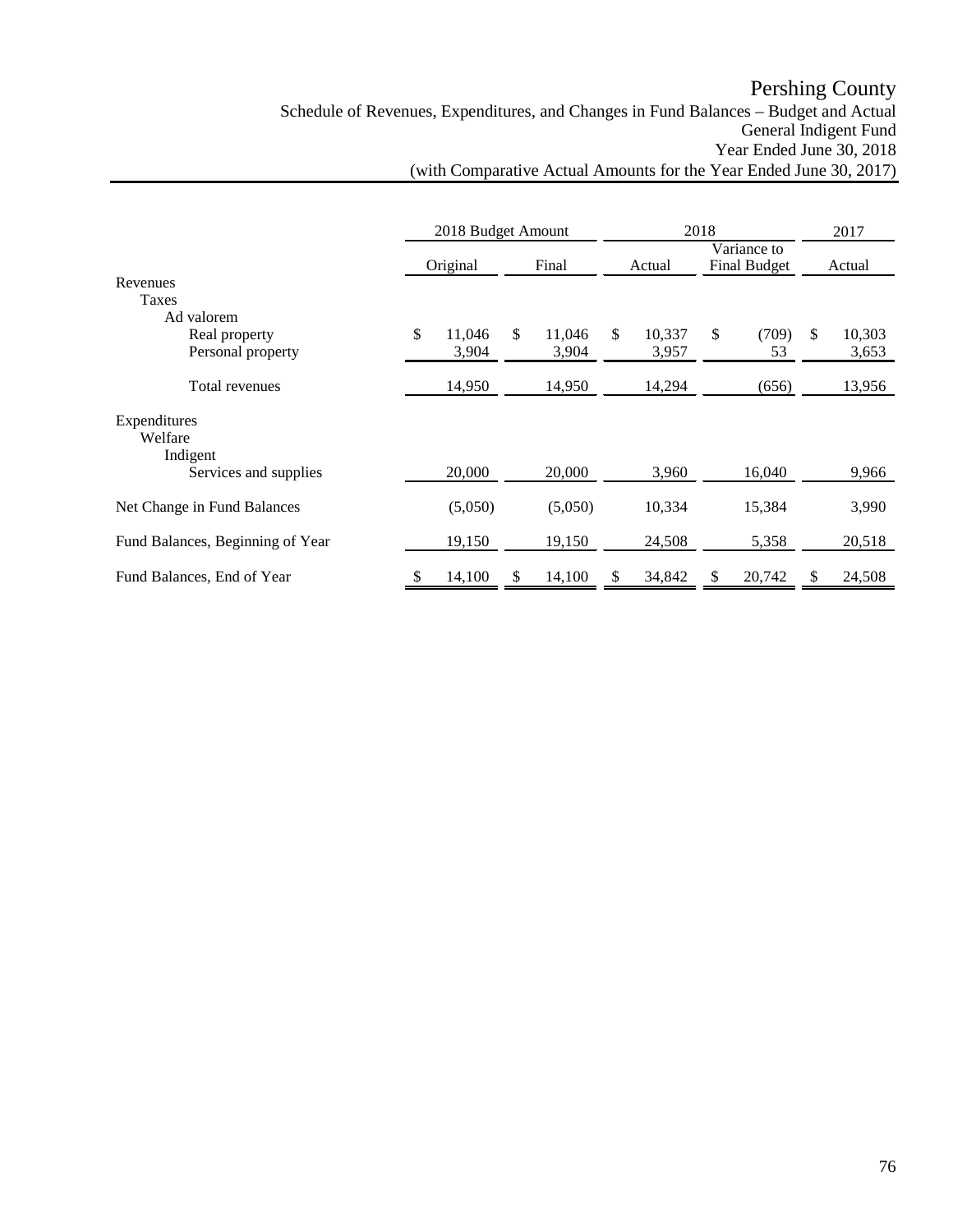#### Pershing County Schedule of Revenues, Expenditures, and Changes in Fund Balances – Budget and Actual Medical Indigent Fund Year Ended June 30, 2018

| (with Comparative Actual Amounts for the Year Ended June 30, 2017) |  |  |  |  |
|--------------------------------------------------------------------|--|--|--|--|
|                                                                    |  |  |  |  |

|                                  | 2018 Budget Amount |          |       |          |        | 2018    |                                    |         |    | 2017    |  |
|----------------------------------|--------------------|----------|-------|----------|--------|---------|------------------------------------|---------|----|---------|--|
|                                  | Original           |          | Final |          | Actual |         | Variance to<br><b>Final Budget</b> |         |    | Actual  |  |
| Revenues                         |                    |          |       |          |        |         |                                    |         |    |         |  |
| Taxes                            |                    |          |       |          |        |         |                                    |         |    |         |  |
| Ad valorem                       |                    |          |       |          |        |         |                                    |         |    |         |  |
| Real property                    | \$                 | 92,973   | \$    | 92,973   | \$     | 87,091  | \$                                 | (5,882) | \$ | 86,836  |  |
| Personal property                |                    | 32,862   |       | 32,862   |        | 33,301  |                                    | 439     |    | 30,741  |  |
| Net proceeds of mines            |                    |          |       |          |        | 17,998  |                                    | 17,998  |    | 217     |  |
| Auto accident indigent           |                    | 37,377   |       | 37,377   |        | 41,107  |                                    | 3,730   |    | 34,991  |  |
|                                  |                    |          |       |          |        |         |                                    |         |    |         |  |
| Total revenues                   |                    | 163,212  |       | 163,212  |        | 179,497 |                                    | 16,285  |    | 152,785 |  |
| Expenditures                     |                    |          |       |          |        |         |                                    |         |    |         |  |
| Welfare                          |                    |          |       |          |        |         |                                    |         |    |         |  |
| Indigent medical                 |                    |          |       |          |        |         |                                    |         |    |         |  |
| Services and supplies            |                    | 208,577  |       | 208,577  |        | 148,067 |                                    | 60,510  |    | 161,134 |  |
|                                  |                    |          |       |          |        |         |                                    |         |    |         |  |
| Net Change in Fund Balances      |                    | (45,365) |       | (45,365) |        | 31,430  |                                    | 76,795  |    | (8,349) |  |
| Fund Balances, Beginning of Year |                    | 105,239  |       | 105,239  |        | 111,452 |                                    | 6,213   |    | 119,801 |  |
|                                  |                    |          |       |          |        |         |                                    |         |    |         |  |
| Fund Balances, End of Year       | \$                 | 59,874   | \$    | 59,874   | \$     | 142,882 | S                                  | 83,008  | S. | 111,452 |  |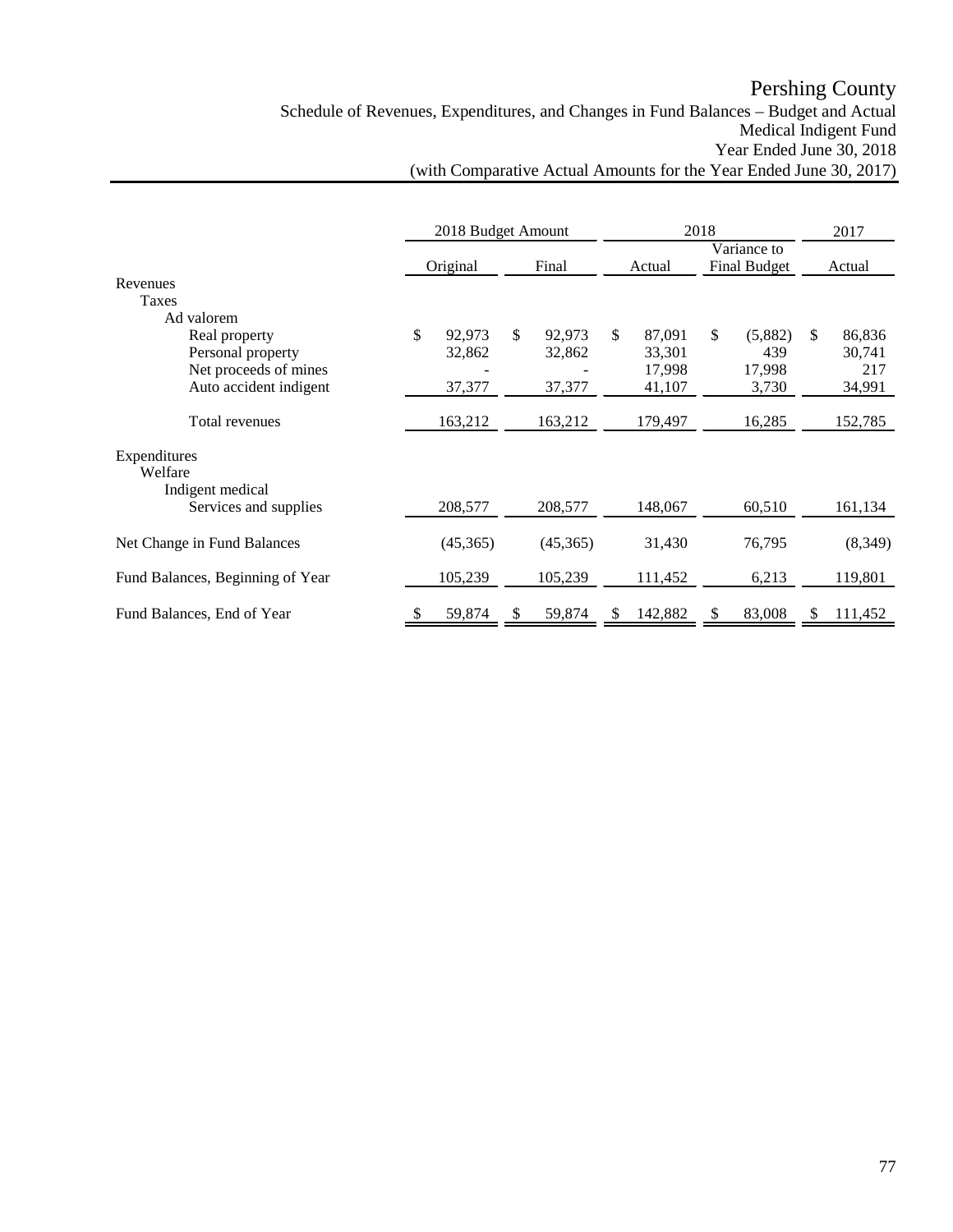## Pershing County Schedule of Revenues, Expenditures, and Changes in Fund Balances – Budget and Actual Medical 2 Indigent Fund Year Ended June 30, 2018

|                                                             | 2018 Budget Amount |                   |       |                   |        | 2018                        |                                    | 2017 |                          |
|-------------------------------------------------------------|--------------------|-------------------|-------|-------------------|--------|-----------------------------|------------------------------------|------|--------------------------|
|                                                             |                    | Original          | Final |                   | Actual |                             | Variance to<br><b>Final Budget</b> |      | Actual                   |
| Revenues<br><b>Taxes</b><br>Ad valorem                      |                    |                   |       |                   |        |                             |                                    |      |                          |
| Real property<br>Personal property<br>Net proceeds of mines | \$                 | 110,463<br>39,045 | \$    | 110,463<br>39,045 | \$     | 103,464<br>39,568<br>21,384 | \$<br>(6,999)<br>523<br>21,384     | \$.  | 103,159<br>36,526<br>258 |
|                                                             |                    | 149,508           |       | 149,508           |        | 164,416                     | 14,908                             |      | 139,943                  |
| Miscellaneous<br>Interest earnings                          |                    | 300               |       | 300               |        | 513                         | 213                                |      | 471                      |
| Total revenues                                              |                    | 149,808           |       | 149,808           |        | 164,929                     | 15,121                             |      | 140,414                  |
| Expenditures<br>Welfare<br>Indigent medical                 |                    |                   |       |                   |        |                             |                                    |      |                          |
| Services and supplies                                       |                    | 180,000           |       | 180,000           |        | 166,333                     | 13,667                             |      | 186,618                  |
| Net Change in Fund Balances                                 |                    | (30, 192)         |       | (30, 192)         |        | (1,404)                     | 28,788                             |      | (46,204)                 |
| Fund Balances, Beginning of Year                            |                    | 44,766            |       | 44,766            |        | 41,055                      | (3,711)                            |      | 87,259                   |
| Fund Balances, End of Year                                  |                    | 14,574            | S     | 14,574            |        | 39,651                      | 25,077                             |      | 41,055                   |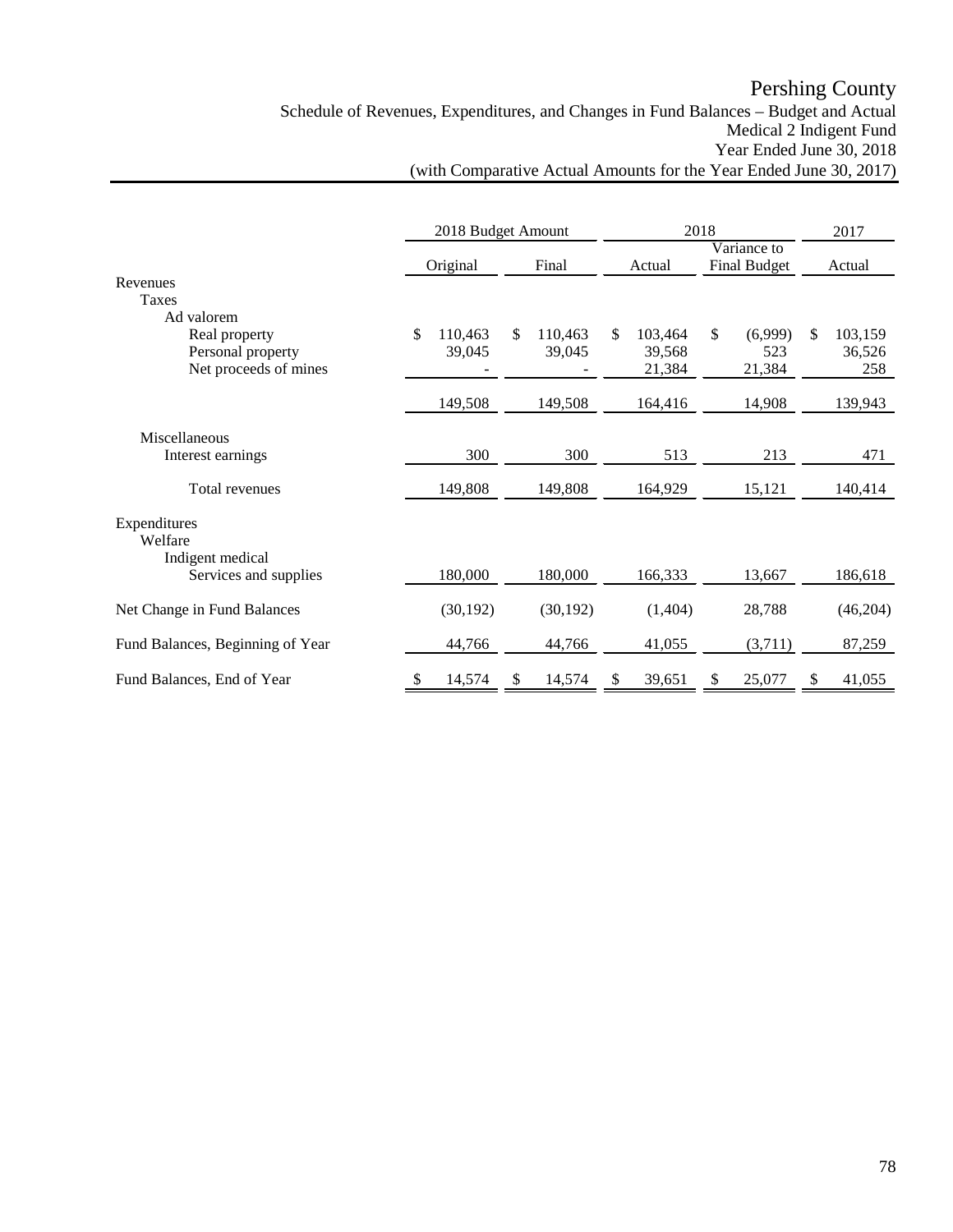## Pershing County Schedule of Revenues, Expenditures, and Changes in Fund Balances – Budget and Actual Library Fund Year Ended June 30, 2018

|                                         |               | 2018 Budget Amount | 2018          | 2017                        |               |
|-----------------------------------------|---------------|--------------------|---------------|-----------------------------|---------------|
|                                         | Original      | Final              | Actual        | Variance to<br>Final Budget | Actual        |
| Revenues                                |               |                    |               |                             |               |
| Taxes                                   |               |                    |               |                             |               |
| Ad valorem                              |               |                    |               |                             |               |
| Real property                           | 250,383<br>\$ | 250,383<br>\$      | 234,521<br>\$ | (15, 862)<br>\$             | 233,833<br>\$ |
| Personal property                       | 88,501        | 88,501             | 89,677        | 1,176                       | 82,779        |
|                                         | 338,884       | 338,884            | 324,198       | (14, 686)                   | 316,612       |
| Intergovernmental                       |               |                    |               |                             |               |
| Federal grant                           |               |                    |               |                             |               |
| <b>Grants</b> to States                 |               | 9,264              | 9,095         | (169)                       | 4,064         |
| State grant                             |               |                    |               |                             |               |
| <b>Family Planning Services</b>         |               | 600                | 600           |                             | 150           |
| <b>Statewide Collection Development</b> |               | 3,601              | 3,601         |                             | 1,516         |
|                                         |               | 13,465             | 13,296        | (169)                       | 5,730         |
| Fines and Forfeits                      |               |                    |               |                             |               |
| Fines                                   |               |                    |               |                             |               |
| Library                                 | 1,500         | 1,500              | 1,763         | 263                         | 2,106         |
|                                         |               |                    |               |                             |               |
| Miscellaneous                           |               |                    |               |                             |               |
| Copy machine revenue                    | 800           | 800                | 1,115         | 315                         | 909           |
| Total revenues                          | 341,184       | 354,649            | 340,372       | (14,277)                    | 325,357       |
| Expenditures                            |               |                    |               |                             |               |
| <b>Culture and Recreation</b>           |               |                    |               |                             |               |
| Library                                 |               |                    |               |                             |               |
| Salaries and wages                      | 149,389       | 149,389            | 130,756       | 18,633                      | 133,058       |
| Employee benefits                       | 68,684        | 68,684             | 52,622        | 16,062                      | 60,872        |
| Services and supplies                   | 67,503        | 80,968             | 73,572        | 7,396                       | 66,603        |
| Capital outlay                          | 1,550         | 1,550              | 1,666         | (116)                       | 1,550         |
|                                         |               |                    |               |                             |               |
| Total expenditures                      | 287,126       | 300,591            | 258,616       | 41,975                      | 262,083       |
| Excess (Deficiency) of Revenues         |               |                    |               |                             |               |
| over Expenditures                       | 54,058        | 54,058             | 81,756        | 27,698                      | 63,274        |
|                                         |               |                    |               |                             |               |
| Other Financing Sources (Uses)          |               |                    |               |                             |               |
| Transfers from other funds              |               |                    |               |                             |               |
| In Lieu of Taxes Fund                   | 20,000        | 20,000             |               | (20,000)                    | 10,000        |
| Net Change in Fund Balances             | 74,058        | 74,058             | 81,756        | 7,698                       | 73,274        |
|                                         |               |                    |               |                             |               |
| Fund Balances, Beginning of Year        | 198,200       | 198,200            | 216,511       | 18,311                      | 143,237       |
| Fund Balances, End of Year              | 272,258       | 272,258<br>\$      | 298,267       | 26,009<br>\$                | 216,511<br>\$ |
|                                         |               |                    |               |                             |               |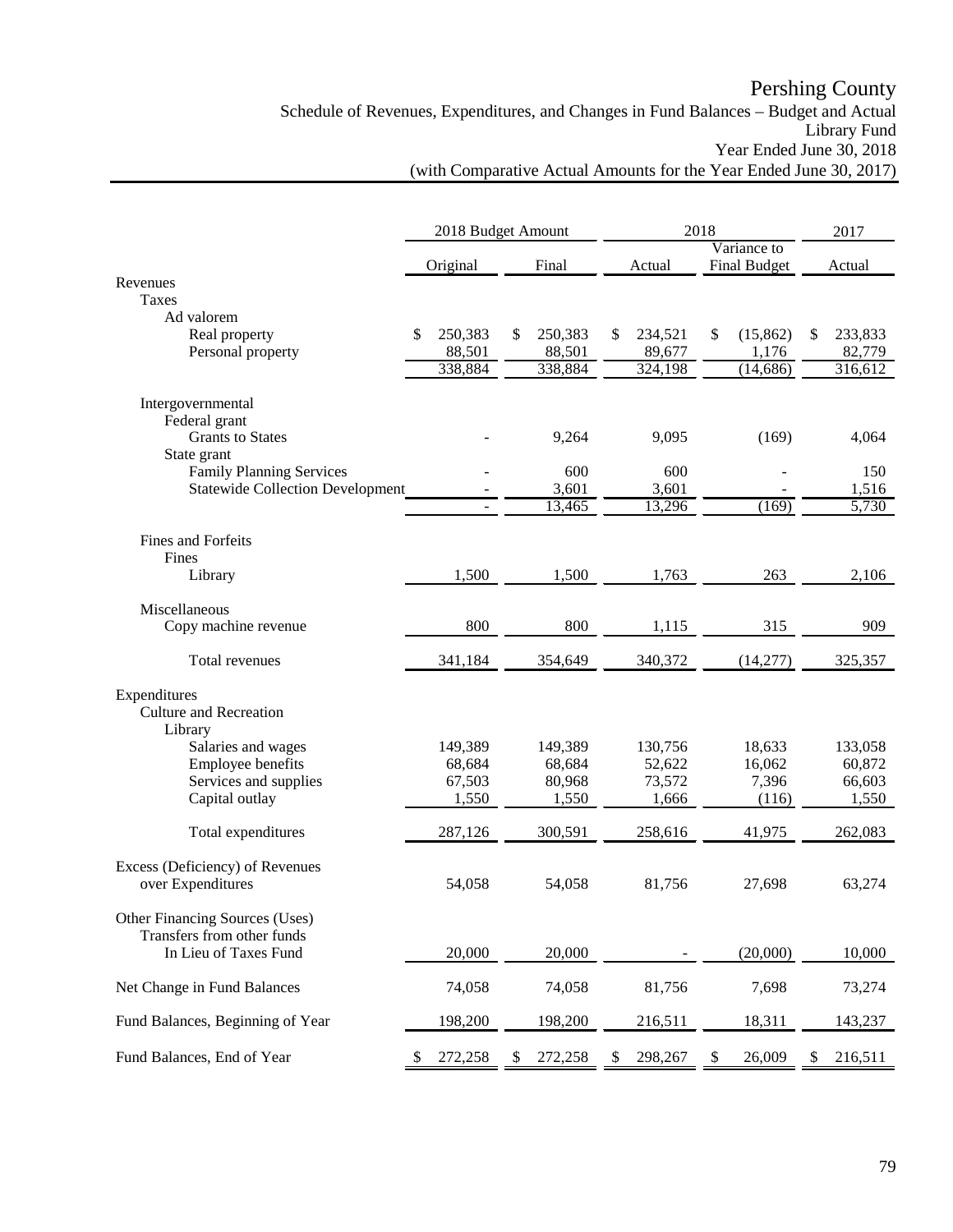#### Pershing County Schedule of Revenues, Expenditures, and Changes in Fund Balances – Budget and Actual Agricultural Extension Fund Year Ended June 30, 2018

|  | (with Comparative Actual Amounts for the Year Ended June 30, 2017) |  |  |  |  |  |  |
|--|--------------------------------------------------------------------|--|--|--|--|--|--|
|--|--------------------------------------------------------------------|--|--|--|--|--|--|

|                                                                                    |    | 2018 Budget Amount         |    |                            | 2018   |                            |                                    |                            |    | 2017                                |  |
|------------------------------------------------------------------------------------|----|----------------------------|----|----------------------------|--------|----------------------------|------------------------------------|----------------------------|----|-------------------------------------|--|
|                                                                                    |    | Original                   |    | Final                      | Actual |                            | Variance to<br><b>Final Budget</b> |                            |    | Actual                              |  |
| Revenues<br>Taxes                                                                  |    |                            |    |                            |        |                            |                                    |                            |    |                                     |  |
| Ad valorem<br>Real property<br>Personal property                                   | \$ | 68,119<br>24,077           | \$ | 68,119<br>24,077           | \$     | 63,804<br>24,397           | \$                                 | (4,315)<br>320             | \$ | 63,617<br>22,521                    |  |
|                                                                                    |    | 92,196                     |    | 92,196                     |        | 88,201                     |                                    | (3,995)                    |    | 86,138                              |  |
| Intergovermental<br>State grants<br>University of Nevada,<br>Cooperative Extension |    |                            |    |                            |        |                            |                                    |                            |    | 1,985                               |  |
| Total revenues                                                                     |    | 92,196                     |    | 92,196                     |        | 88,201                     |                                    | (3,995)                    |    | 88,123                              |  |
| Expenditures<br><b>General Government</b><br>Other                                 |    |                            |    |                            |        |                            |                                    |                            |    |                                     |  |
| Salaries and wages<br>Employee benefits<br>Services and supplies<br>Capital outlay |    | 35,493<br>21,050<br>33,799 |    | 35,493<br>21,050<br>33,799 |        | 36,875<br>21,235<br>27,213 |                                    | (1, 382)<br>(185)<br>6,586 |    | 34,382<br>20,113<br>24,103<br>4,126 |  |
| Total expenditures                                                                 |    | 90,342                     |    | 90,342                     |        | 85,323                     |                                    | 5,019                      |    | 82,724                              |  |
| Net Change in Fund Balances                                                        |    | 1,854                      |    | 1,854                      |        | 2,878                      |                                    | 1,024                      |    | 5,399                               |  |
| Fund Balances, Beginning of Year                                                   |    | 98,934                     |    | 98,934                     |        | 98,817                     |                                    | (117)                      |    | 93,418                              |  |
| Fund Balances, End of Year                                                         | S. | 100,788                    | \$ | 100,788                    | S      | 101,695                    | \$                                 | 907                        |    | 98,817                              |  |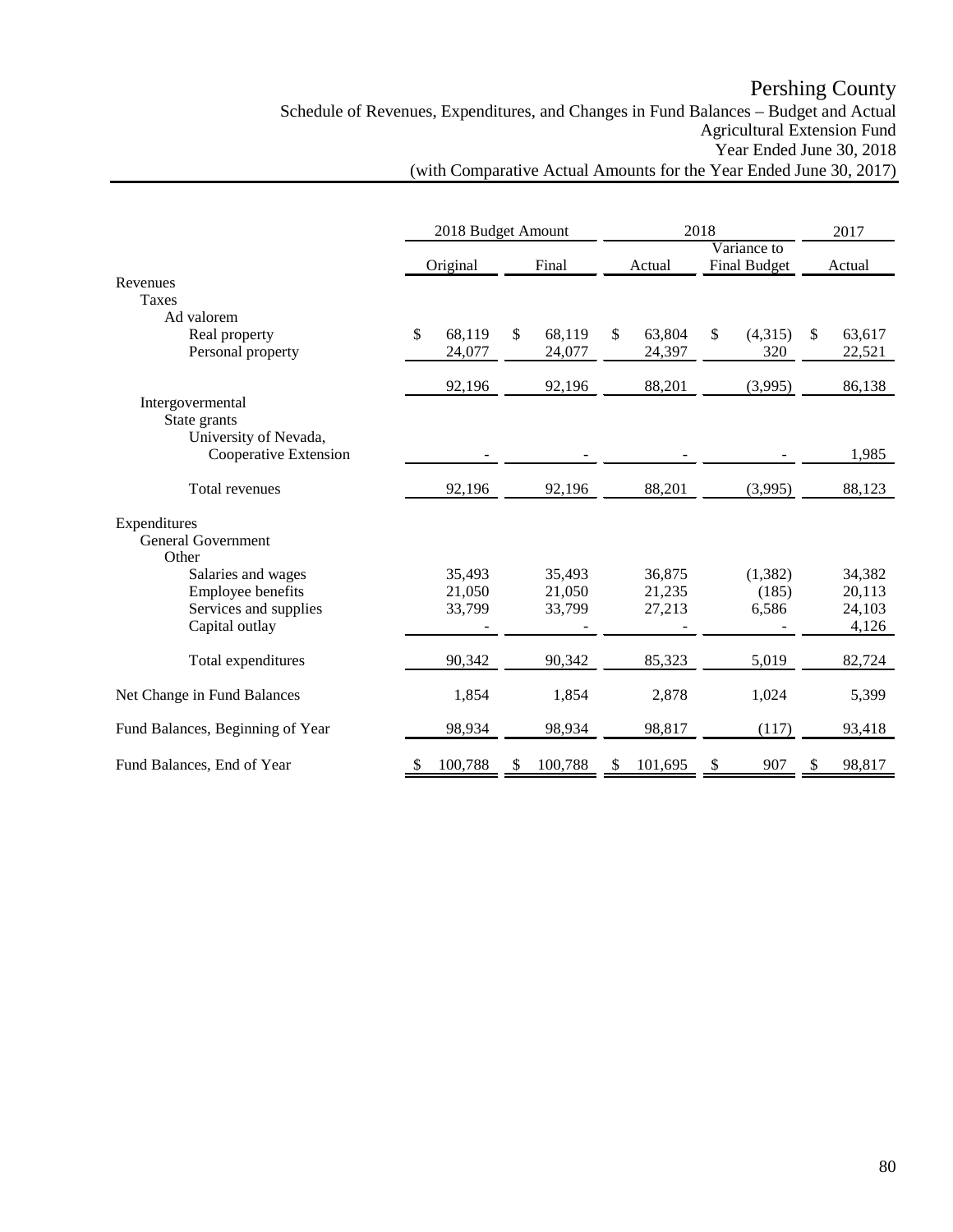### Pershing County Schedule of Revenues, Expenditures, and Changes in Fund Balances – Budget and Actual Senior Citizens Fund Year Ended June 30, 2018

|                                                                                                           | 2018 Budget Amount               |     |    |                            |    | 2018                              | 2017                               |    |                                   |
|-----------------------------------------------------------------------------------------------------------|----------------------------------|-----|----|----------------------------|----|-----------------------------------|------------------------------------|----|-----------------------------------|
|                                                                                                           | Original                         |     |    | Final                      |    | Actual                            | Variance to<br><b>Final Budget</b> |    | Actual                            |
| Revenues                                                                                                  |                                  |     |    |                            |    |                                   |                                    |    |                                   |
| Intergovernmental<br>Federal grants                                                                       |                                  |     |    |                            |    |                                   |                                    |    |                                   |
| Special Programs for the Aging<br>Senior-B<br>Senior-CI<br>Senior-CII<br>Nutrition Services (Commodities) | \$<br>24,443<br>35,000<br>30,573 |     | \$ | 24,443<br>35,000<br>30,573 | \$ | 24,443<br>34,982<br>14,080<br>877 | \$<br>(18)<br>(16, 493)<br>877     | \$ | 24,455<br>21,787<br>13,220<br>408 |
| <b>Nutrition Services</b>                                                                                 | 9,000                            |     |    | 9,000                      |    | 12,710                            | 3,710                              |    | 5,915                             |
| State grants<br>Nevada Division for Aging Services<br>Other government shared revenues                    |                                  |     |    |                            |    | 6,490                             | 6,490                              |    | 23,054                            |
| City contribution                                                                                         | 3,000                            |     |    | 3,000                      |    | 3,000                             |                                    |    | 3,000                             |
|                                                                                                           | 102,016                          |     |    | 102,016                    |    | 96,582                            | (5, 434)                           |    | 91,839                            |
| Miscellaneous                                                                                             |                                  |     |    |                            |    |                                   |                                    |    |                                   |
| Program income                                                                                            | 31,000                           |     |    | 31,000                     |    | 31,904                            | 904                                |    | 27,513                            |
| Other                                                                                                     |                                  | 200 |    | 200                        |    |                                   | (200)                              |    | 94                                |
|                                                                                                           | 31,200                           |     |    | 31,200                     |    | 31,904                            | 704                                |    | 27,607                            |
| Total revenues                                                                                            | 133,216                          |     |    | 133,216                    |    | 128,486                           | (4,730)                            |    | 119,446                           |
| Expenditures<br><b>Community Support</b><br>Senior Citizens                                               |                                  |     |    |                            |    |                                   |                                    |    |                                   |
| Salaries and wages                                                                                        | 136,047                          |     |    | 136,047                    |    | 122,137                           | 13,910                             |    | 122,770                           |
| Employee benefits                                                                                         | 73,393                           |     |    | 73,393                     |    | 62,267                            | 11,126                             |    | 66,497                            |
| Services and supplies<br>Capital outlay                                                                   | 8,900                            |     |    | 8,900                      |    | 6,886                             | 2,014                              |    | 7,694<br>1,743                    |
|                                                                                                           | 218,340                          |     |    | 218,340                    |    | 191,290                           | 27,050                             |    | 198,704                           |
|                                                                                                           |                                  |     |    |                            |    |                                   |                                    |    |                                   |
| Nutrition Services - CI<br>Services and supplies                                                          | 49,100                           |     |    | 49,100                     |    | 51,272                            | (2,172)                            |    | 47,214                            |
| <b>Nutrition Services - CII</b><br>Services and supplies                                                  | 36,900                           |     |    | 36,900                     |    | 27,935                            | 8,965                              |    | 31,901                            |
| Grants for Support - B<br>Services and supplies                                                           | 14,491                           |     |    | 14,491                     |    | 12,232                            | 2,259                              |    | 13,495                            |
| Total expenditures                                                                                        | 318,831                          |     |    | 318,831                    |    | 282,729                           | 36,102                             |    | 291,314                           |
| Excess (Deficiency) of Revenues<br>over Expenditures                                                      | (185, 615)                       |     |    | (185, 615)                 |    | (154, 243)                        | 31,372                             |    | (171, 868)                        |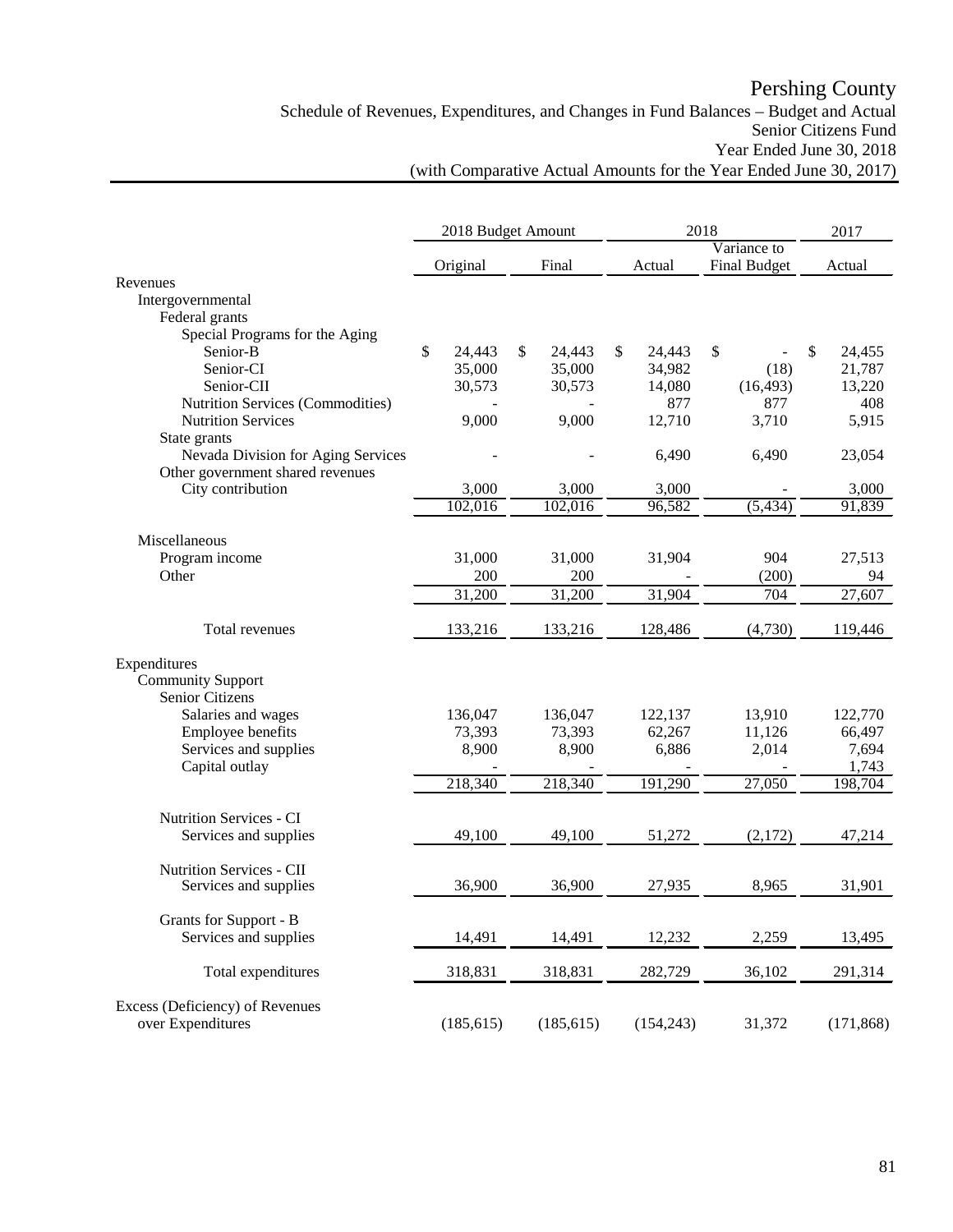## Pershing County Schedule of Revenues, Expenditures, and Changes in Fund Balances – Budget and Actual Senior Citizens Fund Year Ended June 30, 2018 (with Comparative Actual Amounts for the Year Ended June 30, 2017)

(Continued)

|                                                                                       | 2018 Budget Amount |          |       |           |        | 2018    | 2017                        |        |          |
|---------------------------------------------------------------------------------------|--------------------|----------|-------|-----------|--------|---------|-----------------------------|--------|----------|
|                                                                                       |                    | Original | Final |           | Actual |         | Variance to<br>Final Budget |        | Actual   |
| Other Financing Sources (Uses)<br>Transfers from other funds<br>In Lieu of Taxes Fund |                    | 163.000  |       | 163,000   |        | 163,000 | <sup>\$</sup>               | ۰      | 163,000  |
| Net Change in Fund Balances                                                           |                    | (22,615) |       | (22, 615) |        | 8.757   |                             | 31,372 | (8, 868) |
| Fund Balances, Beginning of Year                                                      |                    | 96.791   |       | 96.791    |        | 105.923 |                             | 9,132  | 114,791  |
| Fund Balances, End of Year                                                            |                    | 74.176   |       | 74.176    |        | 114,680 |                             | 40.504 | 105,923  |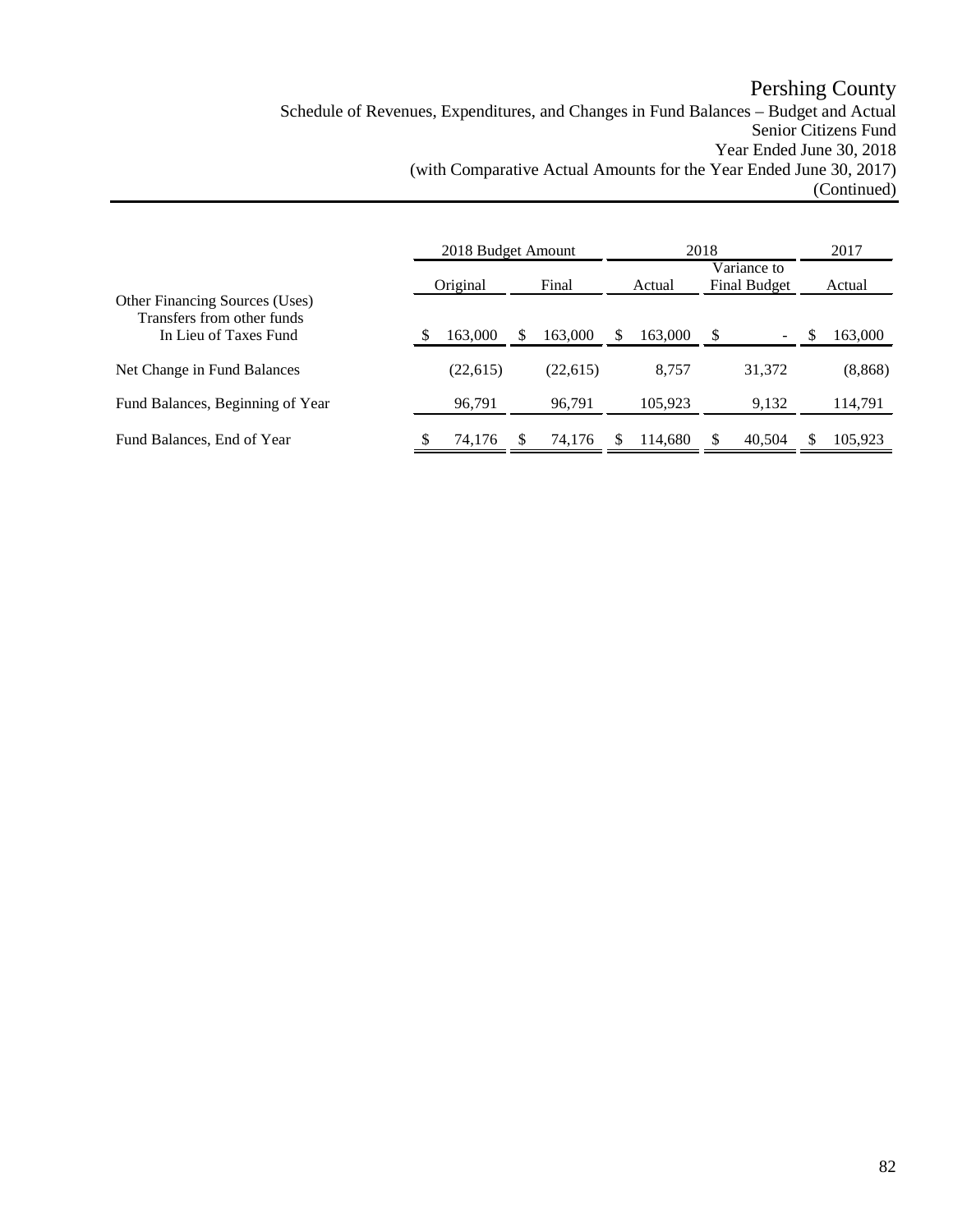#### Pershing County Schedule of Revenues, Expenditures, and Changes in Fund Balances – Budget and Actual J.P. Admin Fee Fund Year Ended June 30, 2018

| (with Comparative Actual Amounts for the Year Ended June 30, 2017) |  |  |
|--------------------------------------------------------------------|--|--|
|--------------------------------------------------------------------|--|--|

|                                   | 2018 Budget Amount |          |       |          |        | 2018    | 2017                               |         |    |         |
|-----------------------------------|--------------------|----------|-------|----------|--------|---------|------------------------------------|---------|----|---------|
|                                   | Original           |          | Final |          | Actual |         | Variance to<br><b>Final Budget</b> |         |    | Actual  |
| Revenues                          |                    |          |       |          |        |         |                                    |         |    |         |
| <b>Fines and Forfeits</b>         |                    |          |       |          |        |         |                                    |         |    |         |
| Fines                             |                    |          |       |          |        |         |                                    |         |    |         |
| Justice Court administrative fees | S.                 | 20,000   | \$    | 20,000   | \$     | 24,193  | \$                                 | 4,193   | \$ | 30,105  |
| Justice Court facility assessment |                    |          |       |          |        |         |                                    |         |    |         |
| fees                              |                    | 30,000   |       | 30,000   |        | 34,535  |                                    | 4,535   |    | 42,790  |
|                                   |                    |          |       |          |        |         |                                    |         |    |         |
| Total revenues                    |                    | 50,000   |       | 50,000   |        | 58,728  |                                    | 8,728   |    | 72,895  |
| Expenditures<br>Judicial<br>Other |                    |          |       |          |        |         |                                    |         |    |         |
| Capital outlay                    |                    | 100,000  |       | 100,000  |        | 50,935  |                                    | 49,065  |    | 5,125   |
| Net Change in Fund Balances       |                    | (50,000) |       | (50,000) |        | 7,793   |                                    | 57,793  |    | 67,770  |
| Fund Balances, Beginning of Year  |                    | 125,941  |       | 125,941  |        | 193,711 |                                    | 67,770  |    | 125,941 |
| Fund Balances, End of Year        | S,                 | 75,941   | \$    | 75,941   | S      | 201,504 |                                    | 125,563 | S  | 193,711 |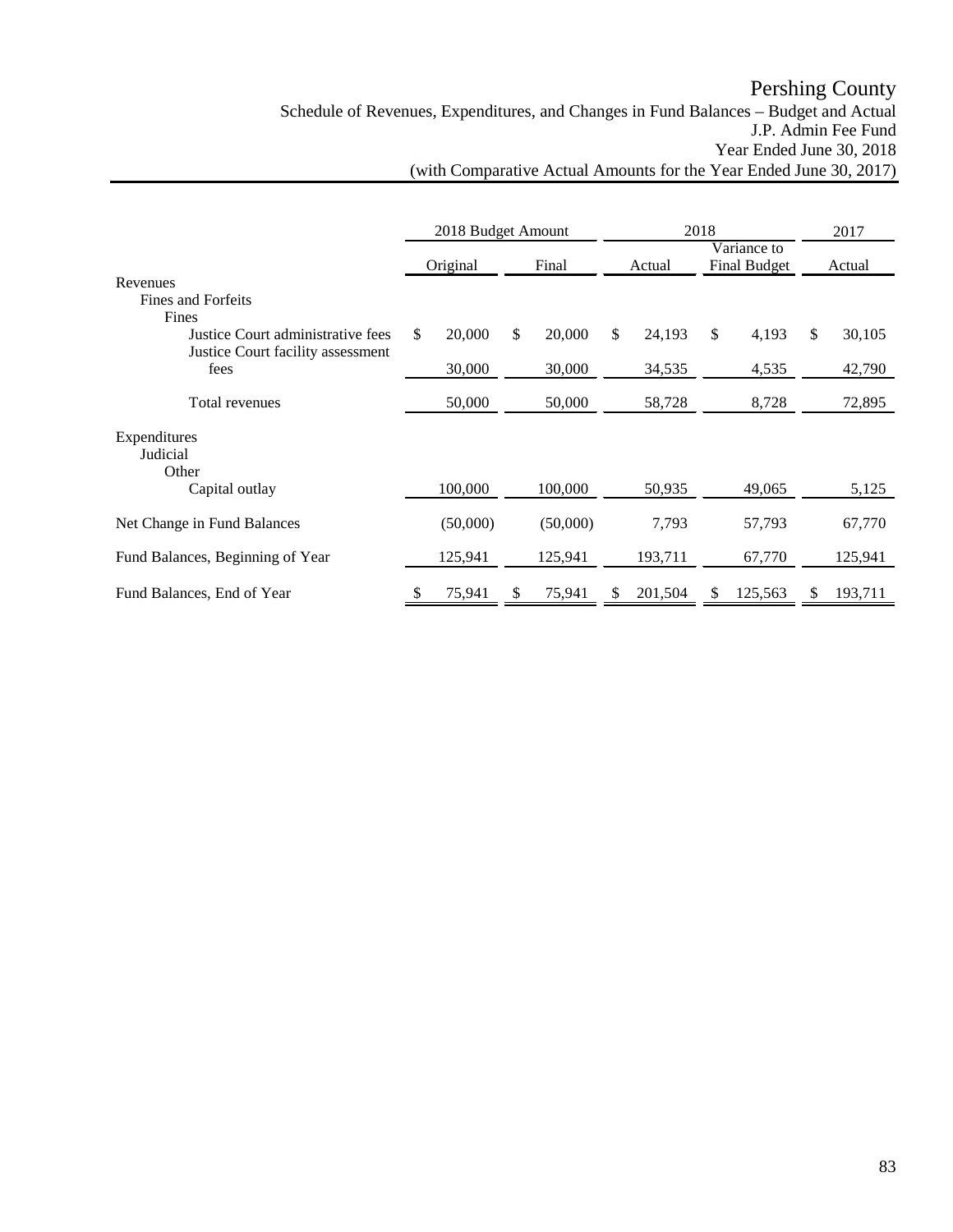# Pershing County

Schedule of Revenues, Expenditures, and Changes in Fund Balances – Budget and Actual Regional Street and Highway Fund Year Ended June 30, 2018

|                                                                                            |    | 2018 Budget Amount |       |           | 2018   |         |   |                                    |   | 2017      |
|--------------------------------------------------------------------------------------------|----|--------------------|-------|-----------|--------|---------|---|------------------------------------|---|-----------|
|                                                                                            |    | Original           | Final |           | Actual |         |   | Variance to<br><b>Final Budget</b> |   | Actual    |
| Revenues<br>Intergovernmental<br>State shared revenues<br>County option motor vehicle fuel |    |                    |       |           |        |         |   |                                    |   |           |
| tax, $9.00\text{¢}$                                                                        | S  | 355,000            | S     | 355,000   | \$     | 367,516 | S | 12,516                             | S | 348,133   |
| Expenditures<br><b>Public Works</b><br>Highways and streets<br>Services and supplies       |    | 1,050,000          |       | 1,050,000 |        | 201,700 |   | 848,300                            |   | 471,693   |
| Net Change in Fund Balances                                                                |    | (695,000)          |       | (695,000) |        | 165,816 |   | 860,816                            |   | (123,560) |
| Fund Balances, Beginning of Year                                                           |    | 743,025            |       | 743,025   |        | 695,434 |   | (47, 591)                          |   | 818,994   |
| Fund Balances, End of Year                                                                 | \$ | 48,025             | \$    | 48,025    | S      | 861,250 | S | 813,225                            | S | 695,434   |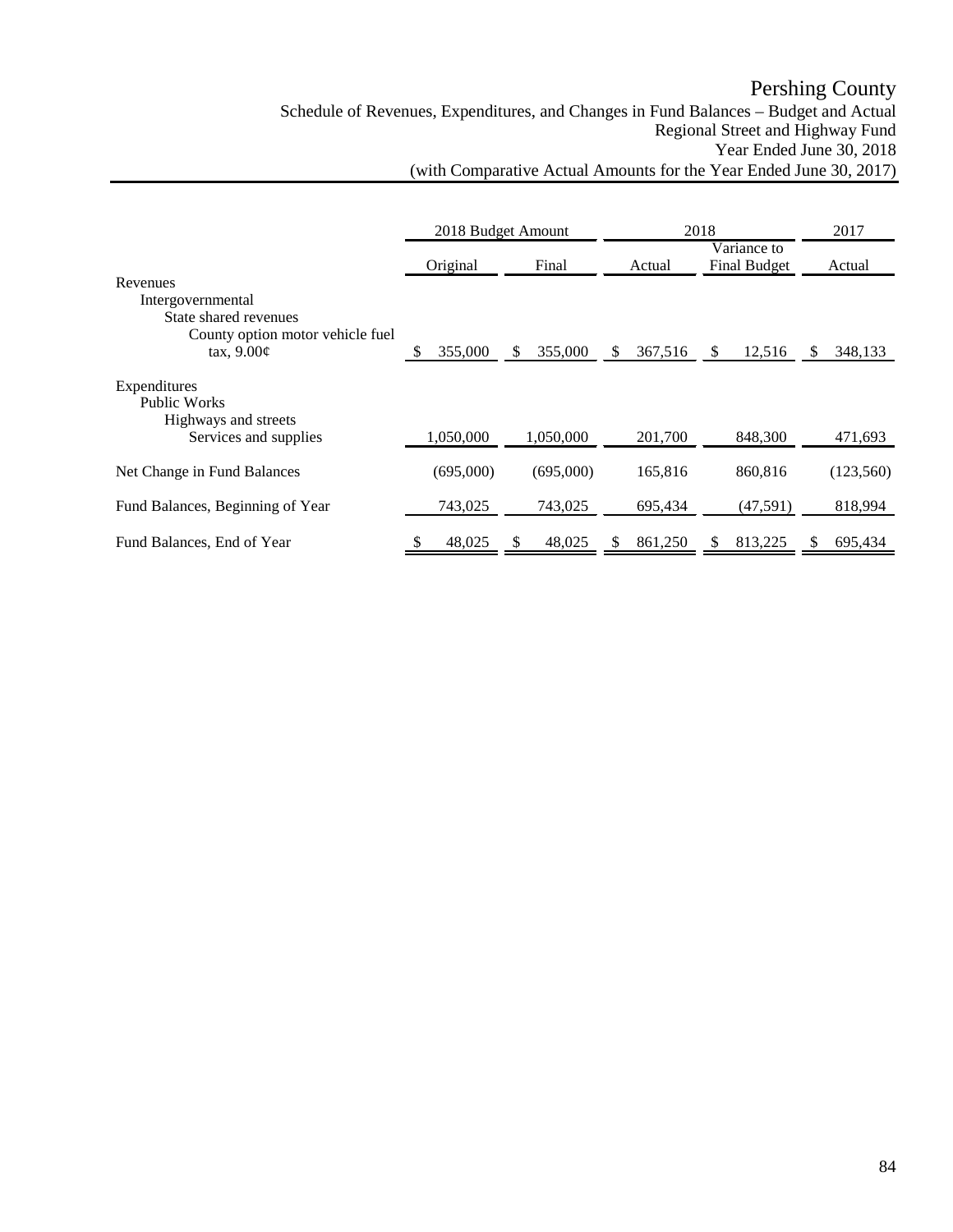#### Pershing County Schedule of Revenues, Expenditures, and Changes in Fund Balances – Budget and Actual 911 Surcharge Fee Fund Year Ended June 30, 2018

|                                               | 2018 Budget Amount |          |    |         |    | 2018   | 2017 |                                    |    |         |
|-----------------------------------------------|--------------------|----------|----|---------|----|--------|------|------------------------------------|----|---------|
|                                               |                    | Original |    | Final   |    | Actual |      | Variance to<br><b>Final Budget</b> |    | Actual  |
| Revenues                                      |                    |          |    |         |    |        |      |                                    |    |         |
| Miscellaneous                                 |                    |          |    |         |    |        |      |                                    |    |         |
| 911 surcharge fee                             | S.                 | 13,000   | \$ | 13,000  | \$ | 12,996 | -S   | (4)                                | S. | 11,698  |
| Expenditures<br><b>Public Safety</b><br>Other |                    |          |    |         |    |        |      |                                    |    |         |
| Services and supplies                         |                    | 14,000   |    | 14,000  |    | 13,192 |      | 808                                |    | 16,605  |
| Net Change in Fund Balances                   |                    | (1,000)  |    | (1,000) |    | (196)  |      | 804                                |    | (4,907) |
| Fund Balances, Beginning of Year              |                    | 1,892    |    | 1,892   |    | 1,685  |      | (207)                              |    | 6,592   |
| Fund Balances, End of Year                    |                    | 892      | \$ | 892     | S  | 1,489  | S    | 597                                |    | 1,685   |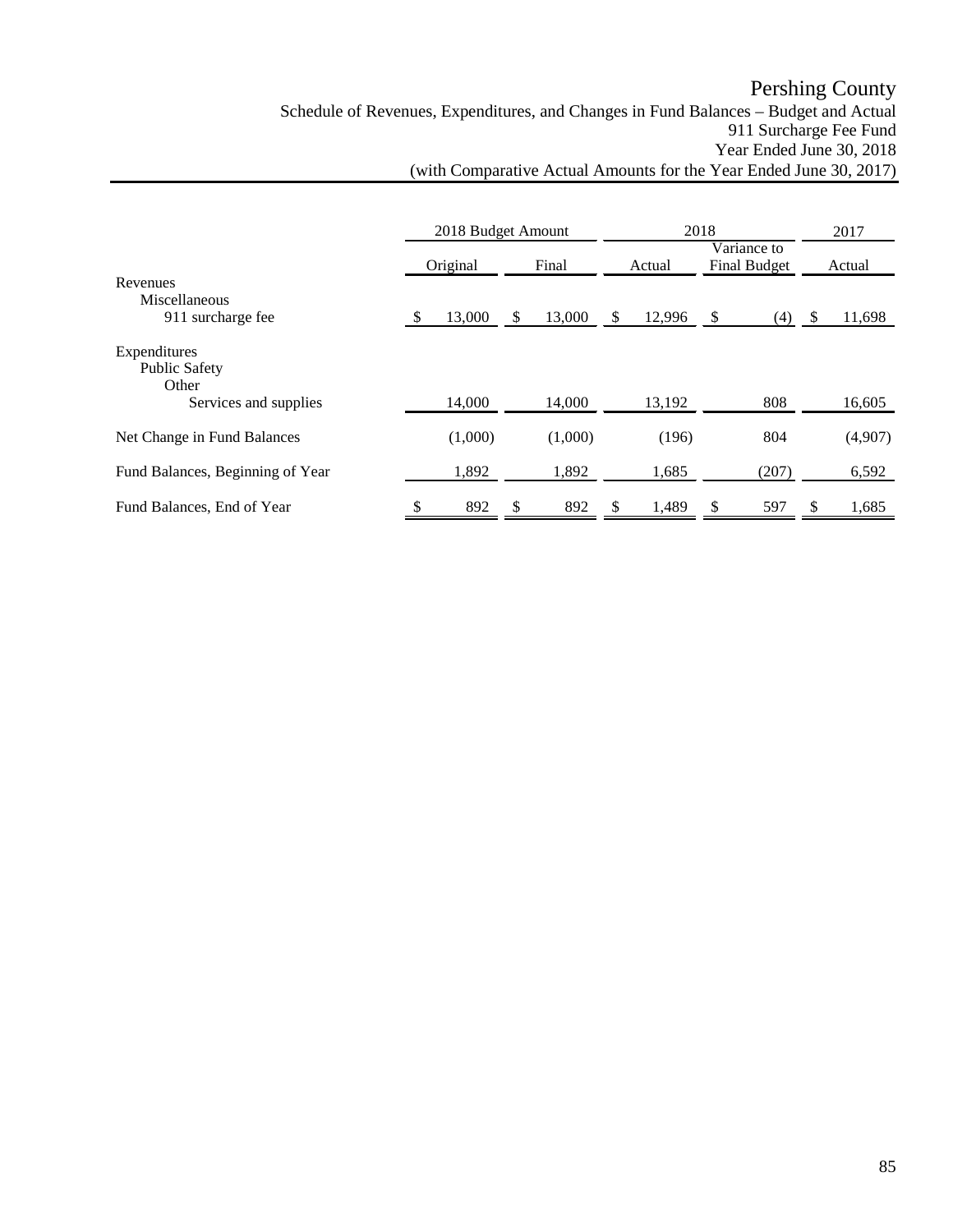#### Pershing County Schedule of Revenues, Expenditures, and Changes in Fund Balances – Budget and Actual Forensic Services Fund Year Ended June 30, 2018

| (with Comparative Actual Amounts for the Year Ended June 30, 2017) |  |  |  |
|--------------------------------------------------------------------|--|--|--|
|--------------------------------------------------------------------|--|--|--|

|                                           | 2018<br>2018 Budget Amount |          |              |         |    |        |    | 2017                        |    |        |
|-------------------------------------------|----------------------------|----------|--------------|---------|----|--------|----|-----------------------------|----|--------|
|                                           |                            | Original |              | Final   |    | Actual |    | Variance to<br>Final Budget |    | Actual |
| Revenues                                  |                            |          |              |         |    |        |    |                             |    |        |
| Fines and Forfeits                        |                            |          |              |         |    |        |    |                             |    |        |
| Fines                                     |                            |          |              |         |    |        |    |                             |    |        |
| Alcohol                                   | \$                         | 1.000    | $\mathbb{S}$ | 1.000   | \$ | 1,320  | \$ | 320                         | \$ | 1,516  |
| Drug                                      |                            | 1,000    |              | 1,000   |    | 1,855  |    | 855                         |    | 1,433  |
| Total revenues                            |                            | 2,000    |              | 2,000   |    | 3,175  |    | 1,175                       |    | 2,949  |
| Expenditures<br><b>General Government</b> |                            |          |              |         |    |        |    |                             |    |        |
| Other<br>Services and supplies            |                            | 3,000    |              | 3,000   |    | 3,000  |    |                             |    | 2,000  |
| Net Change in Fund Balances               |                            | (1,000)  |              | (1,000) |    | 175    |    | 1,175                       |    | 949    |
| Fund Balances, Beginning of Year          |                            | 1,792    |              | 1,792   |    | 2,541  |    | 749                         |    | 1,592  |
| Fund Balances, End of Year                |                            | 792      | \$           | 792     | \$ | 2,716  | S  | 1,924                       | Ж  | 2,541  |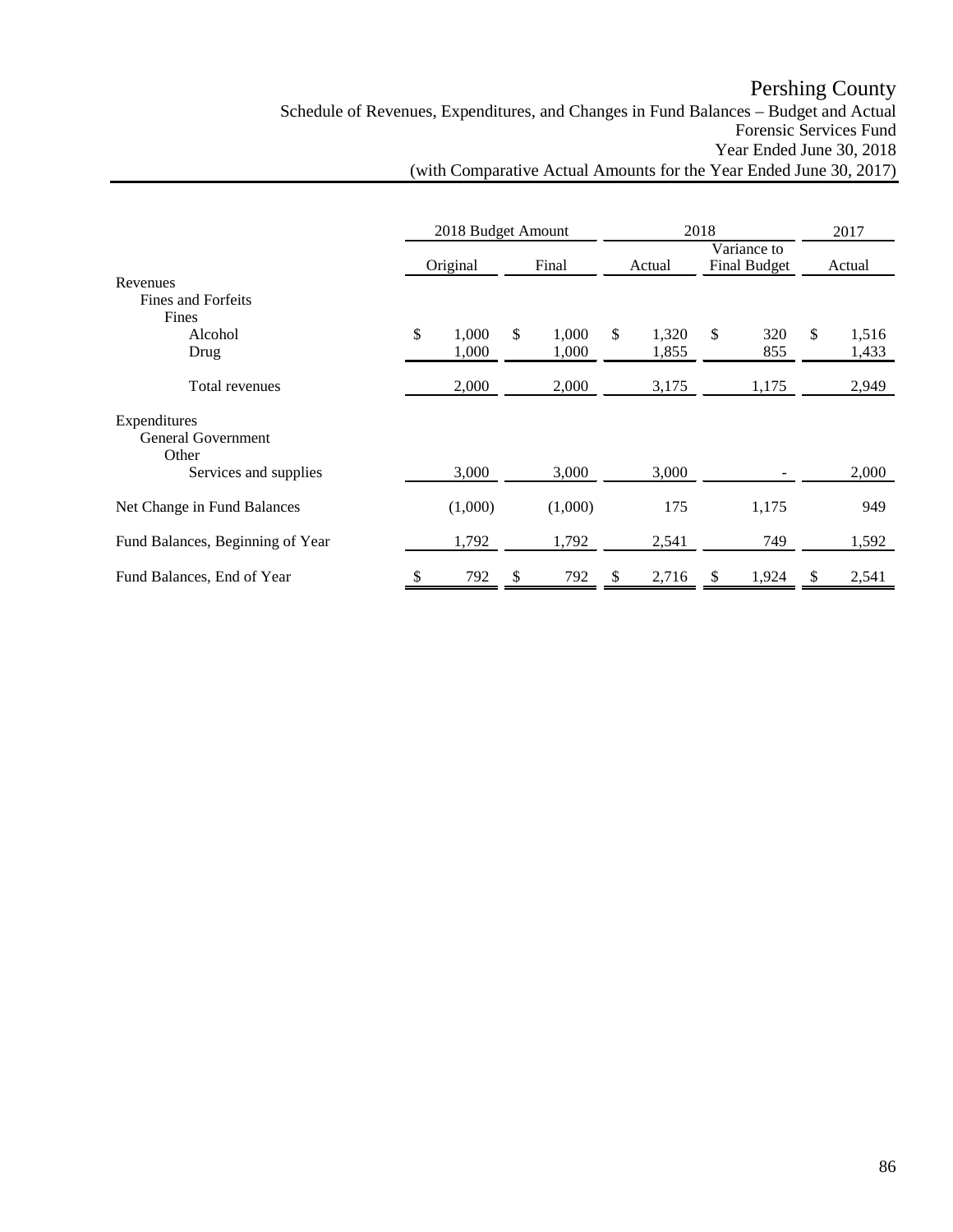## Pershing County Schedule of Revenues, Expenditures, and Changes in Fund Balances – Budget and Actual Town of Imlay Operating Fund Year Ended June 30, 2018

|                                                    | 2018<br>2018 Budget Amount |          |               |          |        |       |                                    |       | 2017          |       |
|----------------------------------------------------|----------------------------|----------|---------------|----------|--------|-------|------------------------------------|-------|---------------|-------|
|                                                    | Original                   |          | Final         |          | Actual |       | Variance to<br><b>Final Budget</b> |       | Actual        |       |
| Revenues                                           |                            |          |               |          |        |       |                                    |       |               |       |
| Taxes                                              |                            |          |               |          |        |       |                                    |       |               |       |
| Ad valorem                                         |                            |          |               |          |        |       |                                    |       |               |       |
| Real property                                      | \$                         | 3,369    | <sup>\$</sup> | 3,369    | \$     | 3,227 | <sup>\$</sup>                      | (142) | <sup>\$</sup> | 3,162 |
| Personal property                                  |                            | 405      |               | 405      |        | 295   |                                    | (110) |               | 377   |
| Total revenues                                     |                            | 3,774    |               | 3,774    |        | 3,522 |                                    | (252) |               | 3,539 |
| Expenditures<br><b>General Government</b><br>Other |                            |          |               |          |        |       |                                    |       |               |       |
| Services and supplies                              |                            | 5,250    |               | 5,250    |        | 2,570 |                                    | 2,680 |               | 2,620 |
| Net Change in Fund Balances                        |                            | (1, 476) |               | (1, 476) |        | 952   |                                    | 2,428 |               | 919   |
| Fund Balances, Beginning of Year                   |                            | 3,409    |               | 3,409    |        | 5,701 |                                    | 2,292 |               | 4,782 |
| Fund Balances, End of Year                         |                            | 1,933    | \$            | 1,933    | \$     | 6,653 | S                                  | 4,720 |               | 5,701 |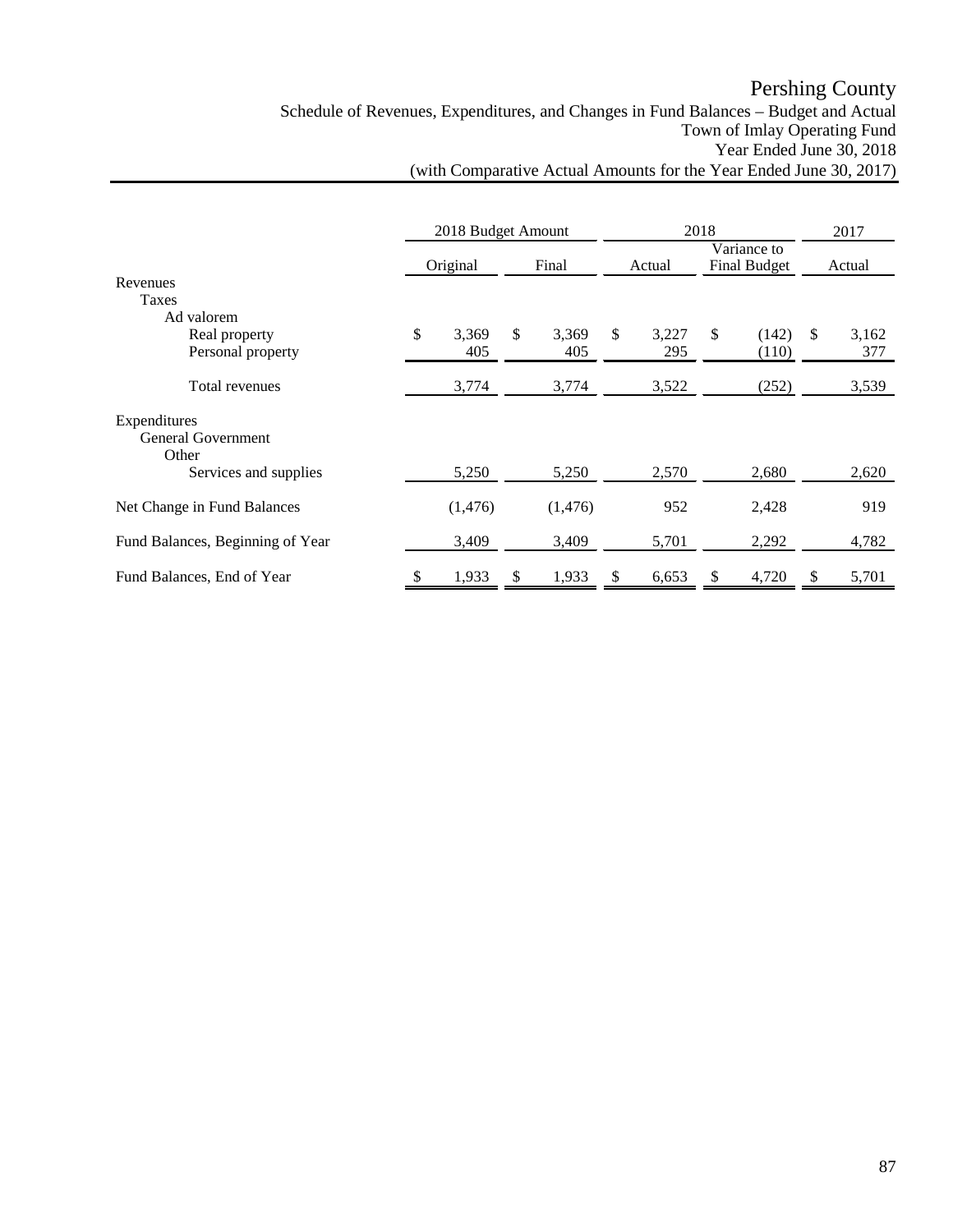### Pershing County Schedule of Revenues, Expenditures, and Changes in Fund Balances – Budget and Actual Drug Court Fund Year Ended June 30, 2018

|                                                                              |          | 2018 Budget Amount |                 |              |         | 2018 |                                    |        | 2017    |
|------------------------------------------------------------------------------|----------|--------------------|-----------------|--------------|---------|------|------------------------------------|--------|---------|
|                                                                              | Original |                    | Final           |              | Actual  |      | Variance to<br><b>Final Budget</b> | Actual |         |
| Revenues                                                                     |          |                    |                 |              |         |      |                                    |        |         |
| Intergovernmental                                                            |          |                    |                 |              |         |      |                                    |        |         |
| Federal grant:                                                               |          |                    |                 |              |         |      |                                    |        |         |
| <b>Block Grants for Prevention and</b><br><b>Treatment of Sustance Abuse</b> | \$       |                    | \$<br>26,880    | $\mathbb{S}$ | 26,880  | \$   |                                    | \$     |         |
| State grant<br>Administrative Office of the Courts                           |          | 44,500             | 44,500          |              | 34,225  |      | (10, 275)                          |        | 45,124  |
|                                                                              |          | 44,500             | 71,380          |              | 61,105  |      | (10, 275)                          |        | 45,124  |
| Fines and Forfeits<br>Fines                                                  |          |                    |                 |              |         |      |                                    |        |         |
| Client assessments                                                           |          | 10,000             | 10,000          |              | 17,500  |      | 7,500                              |        | 9,473   |
| Total revenues                                                               |          | 54,500             | 81,380          |              | 78,605  |      | (2,775)                            |        | 54,597  |
| Expenditures<br>Judicial                                                     |          |                    |                 |              |         |      |                                    |        |         |
| Other                                                                        |          |                    |                 |              |         |      |                                    |        |         |
| Services and supplies<br>Capital outlay                                      |          | 100,500<br>1,500   |                 |              |         |      |                                    |        | 36,370  |
|                                                                              |          | 102,000            |                 |              |         |      |                                    |        | 36,370  |
| Pershing County Drug Court                                                   |          |                    |                 |              |         |      |                                    |        |         |
| Services and supplies                                                        |          |                    | 45,000          |              | 30,822  |      | 14,178                             |        |         |
| Out of County Drug Court                                                     |          |                    |                 |              |         |      |                                    |        |         |
| Services and supplies<br>Capital outlay                                      |          |                    | 82,380<br>1,500 |              | 33,516  |      | 48,864<br>1,500                    |        |         |
|                                                                              |          |                    | 83,880          |              | 33,516  |      | 50,364                             |        |         |
| Total expenditures                                                           |          | 102,000            | 128,880         |              | 64,338  |      | 64,542                             |        | 36,370  |
| Net Change in Fund Balances                                                  |          | (47,500)           | (47,500)        |              | 14,267  |      | 61,767                             |        | 18,227  |
| Fund Balances, Beginning of Year                                             |          | 83,592             | 83,592          |              | 111,875 |      | 28,283                             |        | 93,648  |
| Fund Balances, End of Year                                                   | \$       | 36,092             | \$<br>36,092    | \$           | 126,142 | \$   | 90,050                             | \$     | 111,875 |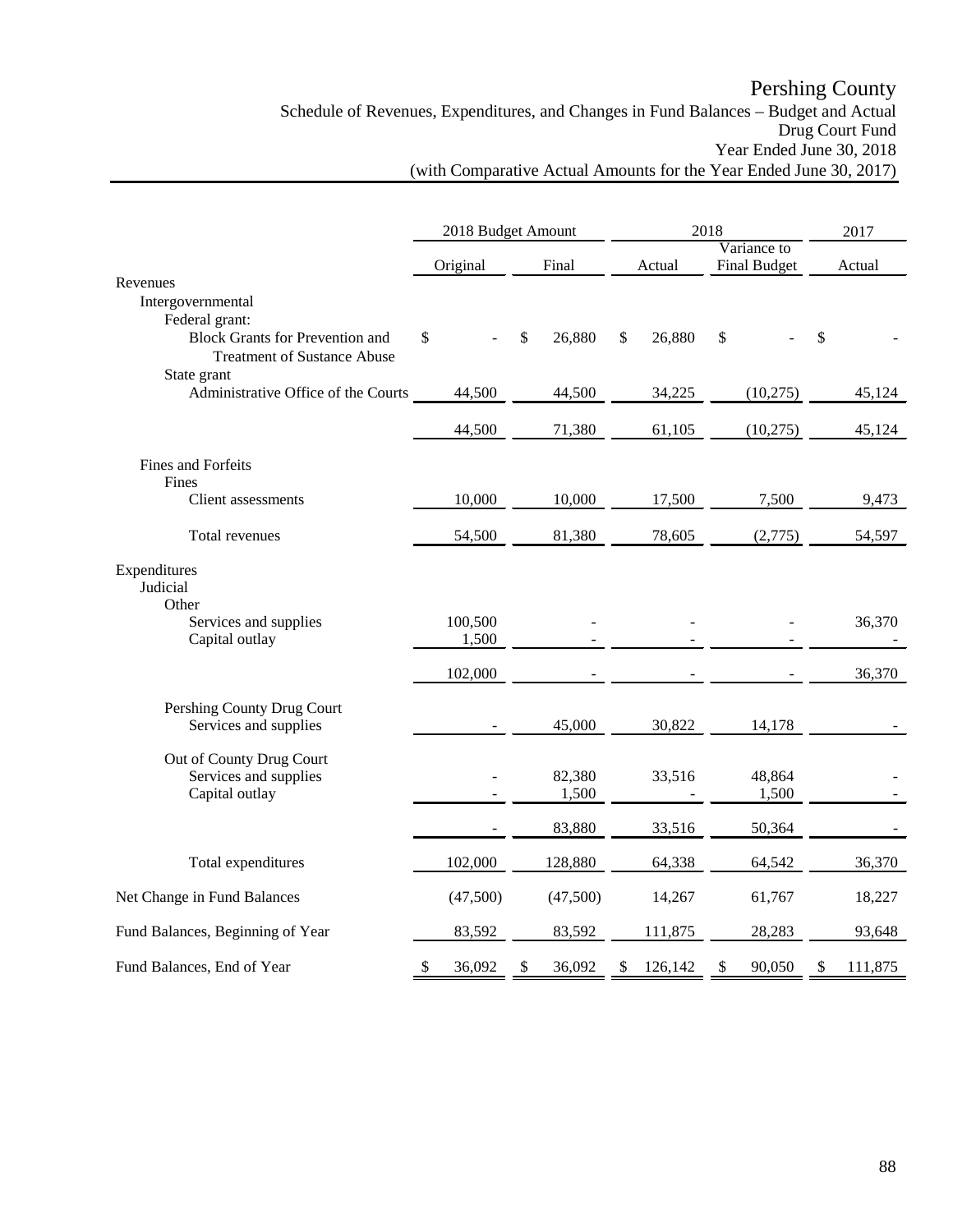## Pershing County Schedule of Revenues, Expenditures, and Changes in Fund Balances – Budget and Actual Television District Fund Year Ended June 30, 2018

|                                  |               | 2018 Budget Amount | 2018          | 2017                               |             |  |
|----------------------------------|---------------|--------------------|---------------|------------------------------------|-------------|--|
|                                  | Original      | Final              | Actual        | Variance to<br><b>Final Budget</b> | Actual      |  |
| Revenues                         |               |                    |               |                                    |             |  |
| Miscellaneous                    |               |                    |               |                                    |             |  |
| Assessments                      | 30,409<br>\$. | \$<br>30,409       | \$<br>30,458  | 49<br>\$                           | 30,684<br>S |  |
| Expenditures                     |               |                    |               |                                    |             |  |
| <b>Culture and Recreation</b>    |               |                    |               |                                    |             |  |
| Other                            |               |                    |               |                                    |             |  |
| Services and supplies            | 136,400       | 136,400            | 11,722        | 124,678                            | 11,022      |  |
| Capital outlay                   | 18,000        | 18,000             | 2,713         | 15,287                             | 7,895       |  |
| Total expenditures               | 154,400       | 154,400            | 14,435        | 139,965                            | 18,917      |  |
| Net Change in Fund Balances      | (123,991)     | (123,991)          | 16,023        | 140,014                            | 11,767      |  |
| Fund Balances, Beginning of Year | 147,551       | 147,551            | 180,196       | 32,645                             | 168,429     |  |
| Fund Balances, End of Year       | 23,560        | \$<br>23,560       | 196,219<br>S. | 172,659                            | 180,196     |  |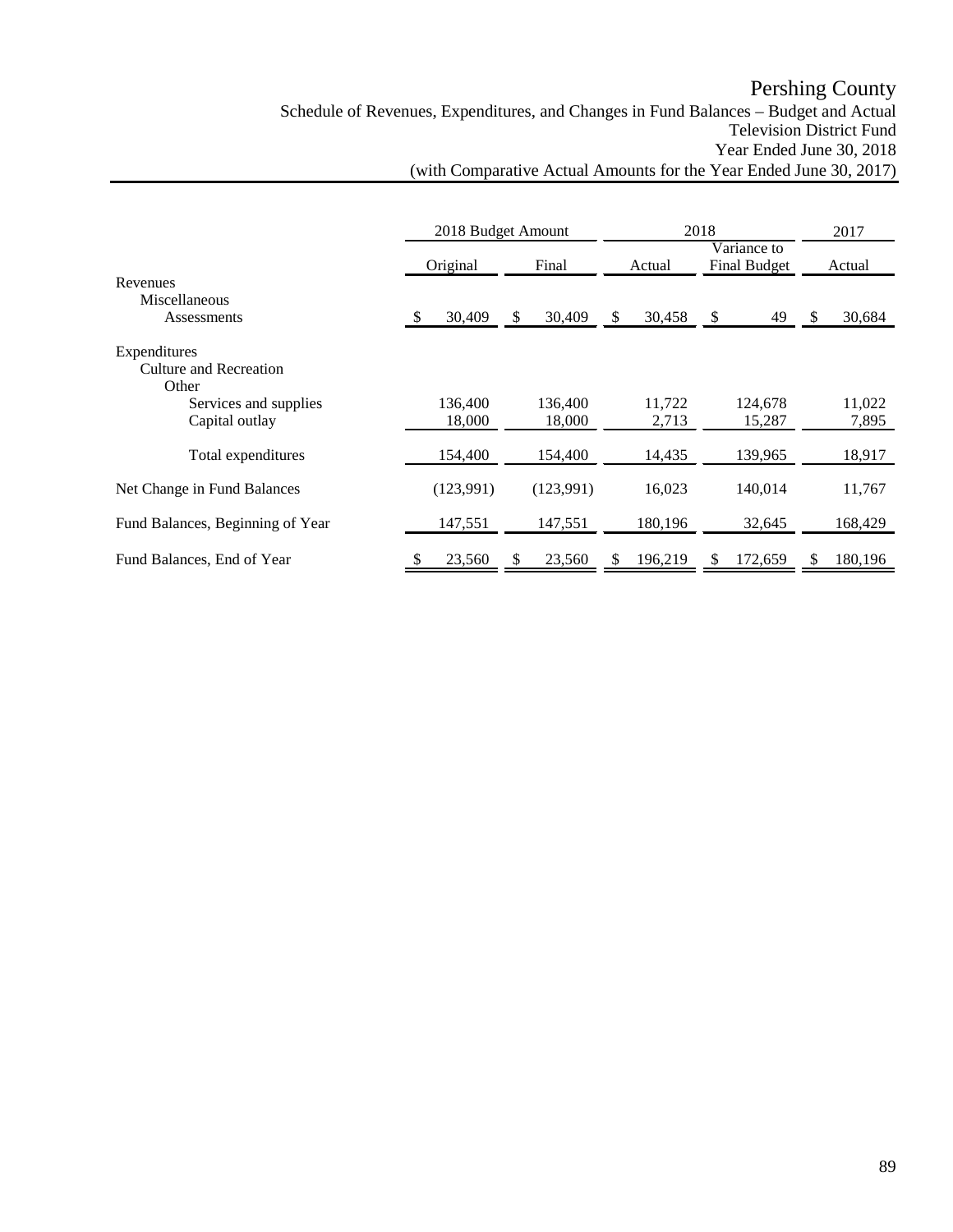## Pershing County Schedule of Revenues, Expenditures, and Changes in Fund Balances – Budget and Actual Recreation Fund Year Ended June 30, 2018

|                                  |              | 2018 Budget Amount |              | 2018                               | 2017         |
|----------------------------------|--------------|--------------------|--------------|------------------------------------|--------------|
|                                  | Original     | Final              | Actual       | Variance to<br><b>Final Budget</b> | Actual       |
| Revenues                         |              |                    |              |                                    |              |
| <b>Taxes</b>                     |              |                    |              |                                    |              |
| Ad valorem                       |              |                    |              |                                    |              |
| Real property                    | \$<br>36,821 | \$<br>36,821       | \$<br>34,478 | \$<br>(2, 343)                     | 34,381<br>\$ |
| Personal property                | 13,015       | 13,015             | 13,188       | 173                                | 12,174       |
|                                  | 49,836       | 49,836             | 47,666       | (2,170)                            | 46,555       |
| Room taxes                       | 100,000      | 100,000            | 116,676      | 16,676                             | 128,333      |
|                                  | 149,836      | 149,836            | 164,342      | 14,506                             | 174,888      |
| Intergovernmental                |              |                    |              |                                    |              |
| Other government shared revenues |              |                    |              |                                    |              |
| Contributions                    | 7,500        | 7,500              | 14,000       | 6,500                              | 13,000       |
| <b>Charges for Services</b>      |              |                    |              |                                    |              |
| <b>Culture and Recreation</b>    |              |                    |              |                                    |              |
| Gymnastics                       | 2,500        | 2,500              | 3,255        | 755                                | 2,516        |
| Swimming pool                    | 10,000       | 10,000             | 20,224       | 10,224                             | 16,464       |
|                                  | 12,500       | 12,500             | 23,479       | 10,979                             | 18,980       |
| Miscellaneous                    |              |                    |              |                                    |              |
| Insurance program                |              | 2,591              | 2,591        |                                    |              |
| Total revenues                   | 169,836      | 172,427            | 204,412      | 31,985                             | 206,868      |
| Expenditures                     |              |                    |              |                                    |              |
| <b>Culture and Recreation</b>    |              |                    |              |                                    |              |
| <b>Recreation centers</b>        |              |                    |              |                                    |              |
| Recreation                       |              |                    |              |                                    |              |
| Salaries and wages               | 7,000        | 7,000              | 6,900        | 100                                | 6,776        |
| Employee benefits                | 792          | 792                | 804          | (12)                               | 782          |
| Services and supplies            | 172,400      | 172,400            | 77,020       | 95,380                             | 67,148       |
|                                  | 180,192      | 180,192            | 84,724       | 95,468                             | 74,706       |
| Swimming pool                    |              |                    |              |                                    |              |
| Salaries and wages               | 31,000       | 31,000             | 28,476       | 2,524                              | 29,697       |
| Employee benefits                | 3,600        | 3,600              | 3,495        | 105                                | 3,827        |
| Services and supplies            | 44,400       | 46,991             | 41,692       | 5,299                              | 30,314       |
| Capital outlay                   | 20,000       | 20,000             | 864          | 19,136                             | 15,410       |
|                                  | 99,000       | 101,591            | 74,527       | 27,064                             | 79,248       |
|                                  | 279,192      | 281,783            | 159,251      | 122,532                            | 153,954      |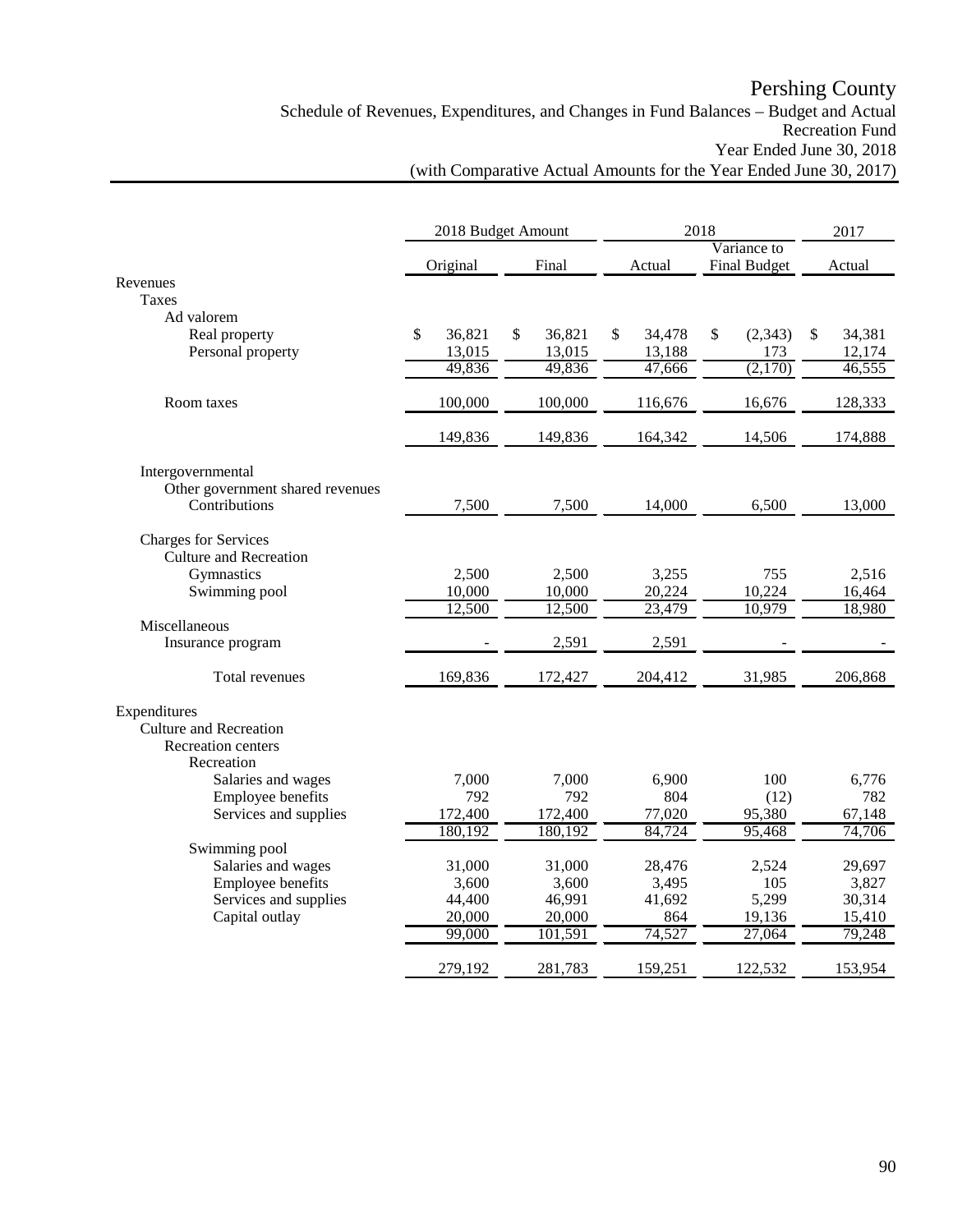# Pershing County

Schedule of Revenues, Expenditures, and Changes in Fund Balances – Budget and Actual Recreation Fund Year Ended June 30, 2018 (with Comparative Actual Amounts for the Year Ended June 30, 2017) (Continued)

|                                                      |               | 2018 Budget Amount |                           |                  | 2018   |         |    |                                    | 2017 |         |  |
|------------------------------------------------------|---------------|--------------------|---------------------------|------------------|--------|---------|----|------------------------------------|------|---------|--|
|                                                      | Original      |                    |                           | Final            | Actual |         |    | Variance to<br><b>Final Budget</b> |      | Actual  |  |
| Tourism<br>Adminstration<br>Services and supplies    | <sup>\$</sup> | 35,100             | $\boldsymbol{\mathsf{S}}$ | 35,100           | \$     | 34,249  | \$ | 851                                | S    | 29,372  |  |
| Ballfield<br>Services and supplies<br>Capital outlay |               | 19,250<br>20,000   |                           | 19,250<br>20,000 |        | 11,757  |    | 7.493<br>20,000                    |      | 9,657   |  |
|                                                      |               | 39,250             |                           | 39,250           |        | 11,757  |    | 27,493                             |      | 9,657   |  |
|                                                      |               | 74,350             |                           | 74,350           |        | 46,006  |    | 28,344                             |      | 39,029  |  |
| Total expenditures                                   |               | 353,542            |                           | 356,133          |        | 205,257 |    | 150,876                            |      | 192,983 |  |
| Net Change in Fund Balances                          |               | (183,706)          |                           | (183,706)        |        | (845)   |    | 182,861                            |      | 13,885  |  |
| Fund Balances, Beginning of Year                     |               | 213,774            |                           | 213,774          |        | 252,140 |    | 38,366                             |      | 238,255 |  |
| Fund Balances, End of Year                           | \$            | 30,068             | \$                        | 30,068           | S      | 251,295 | S  | 221,227                            | \$   | 252,140 |  |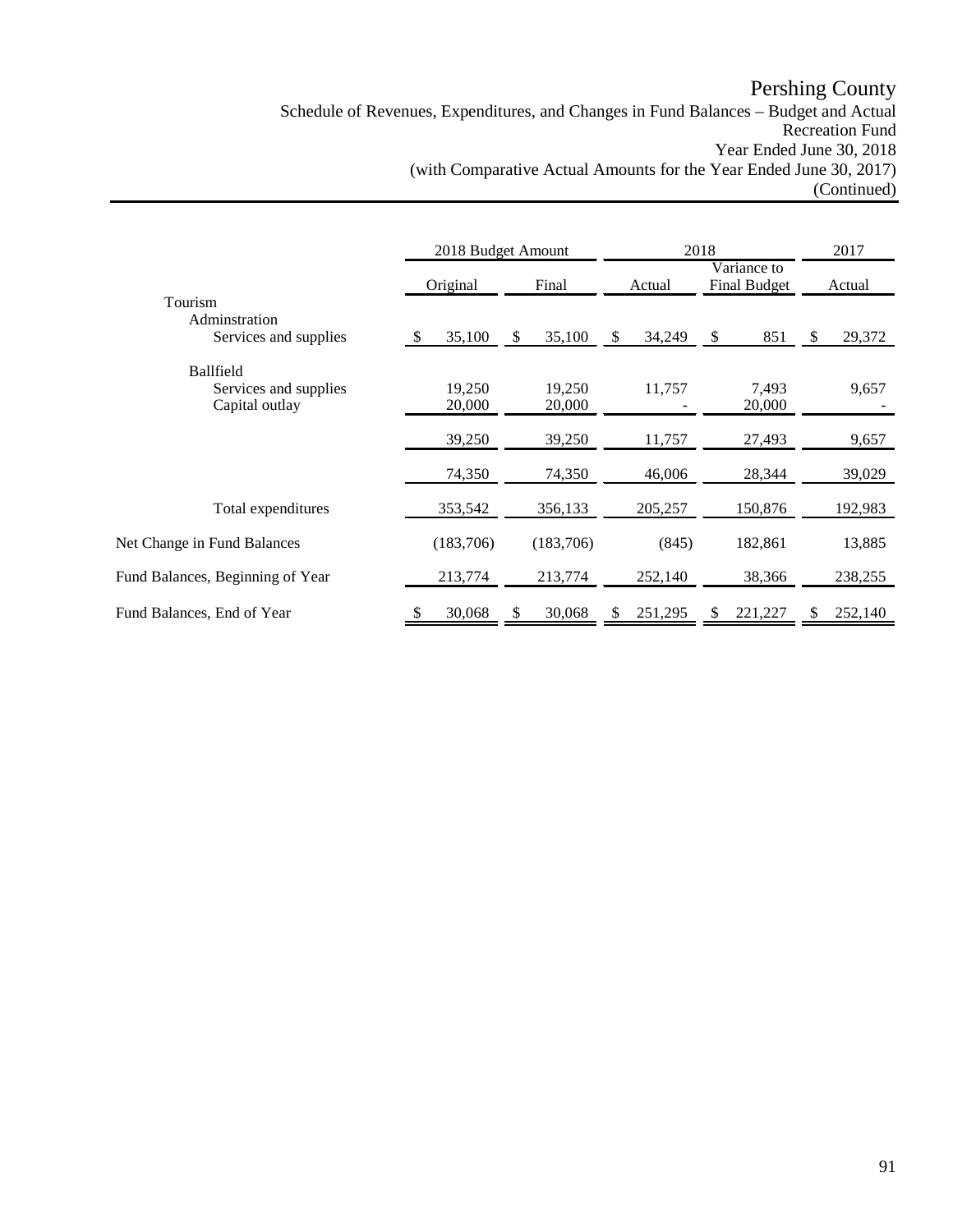### Pershing County Schedule of Revenues, Expenditures, and Changes in Fund Balances – Budget and Actual Gift Fund Year Ended June 30, 2018

|                                  | 2018 Budget Amount    |                |               | 2018 |                                    | 2017          |
|----------------------------------|-----------------------|----------------|---------------|------|------------------------------------|---------------|
|                                  | Original              | Final          | Actual        |      | Variance to<br><b>Final Budget</b> | Actual        |
| Revenues                         |                       |                |               |      |                                    |               |
| Miscellaneous                    |                       |                |               |      |                                    |               |
| Contributions                    | \$<br>10,100<br>4,000 | \$<br>10,100   | \$<br>12,541  | \$   | 2,441                              | \$<br>13,460  |
| Fund raising<br>Special events   | 1,000                 | 4,000<br>1,000 | 3,597<br>93   |      | (403)<br>(907)                     | 4,642<br>289  |
|                                  |                       |                |               |      |                                    |               |
| Total revenues                   | 15,100                | 15,100         | 16,231        |      | 1,131                              | 18,391        |
| Expenditures                     |                       |                |               |      |                                    |               |
| <b>Culture and Recreation</b>    |                       |                |               |      |                                    |               |
| Museum                           |                       |                |               |      |                                    |               |
| Services and supplies            | 18,000                | 18,000         | 59            |      | 17,941                             | 849           |
| Capital outlay                   | 10,000                | 10,000         |               |      | 10,000                             |               |
|                                  | 28,000                | 28,000         | 59            |      | 27,941                             | 849           |
| Library                          |                       |                |               |      |                                    |               |
| Services and supplies            | 1,000                 | 1,000          |               |      | 1,000                              |               |
| Total culture and recreation     | 29,000                | 29,000         | 59            |      | 28,941                             | 849           |
| <b>Community Support</b>         |                       |                |               |      |                                    |               |
| <b>Senior Citizens</b>           |                       |                |               |      |                                    |               |
| Services and supplies            | 16,600                | 16,600         | 5,705         |      | 10,895                             | 6,662         |
| Capital outlay                   | 20,000                | 20,000         | 6,598         |      | 13,402                             | 1,875         |
| Total community support          | 36,600                | 36,600         | 12,303        |      | 24,297                             | 8,537         |
| Total expenditures               | 65,600                | 65,600         | 12,362        |      | 53,238                             | 9,386         |
| Net Change in Fund Balances      | (50, 500)             | (50, 500)      | 3,869         |      | 54,369                             | 9,005         |
| Fund Balances, Beginning of Year | 91,021                | 91,021         | 106,228       |      | 15,207                             | 97,223        |
| Fund Balances, End of Year       | \$<br>40,521          | \$<br>40,521   | \$<br>110,097 | \$   | 69,576                             | \$<br>106,228 |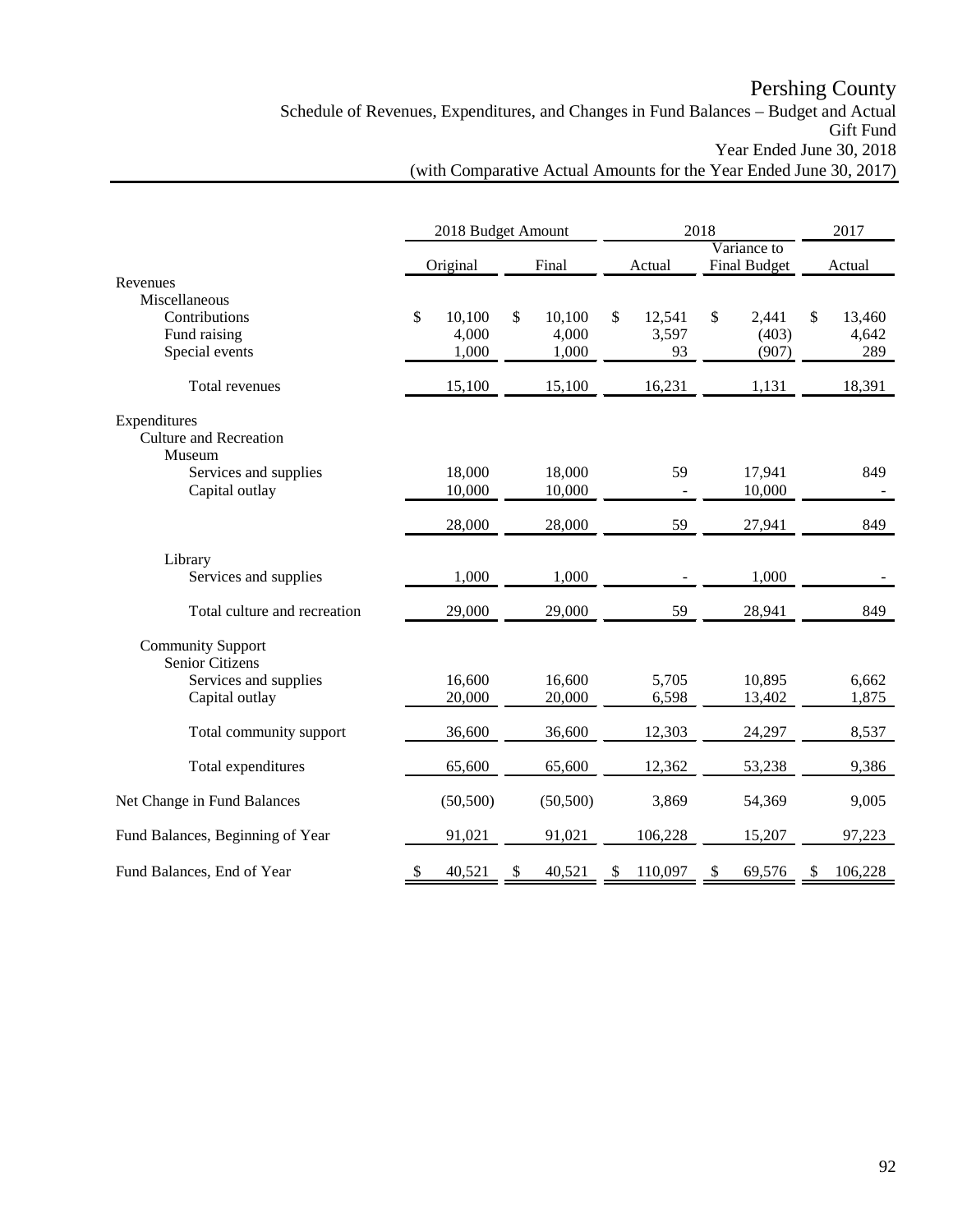#### Pershing County Schedule of Revenues, Expenditures, and Changes in Fund Balances – Budget and Actual Criminal Asset Forfeiture Fund Year Ended June 30, 2018

| (with Comparative Actual Amounts for the Year Ended June 30, 2017) |  |  |
|--------------------------------------------------------------------|--|--|
|--------------------------------------------------------------------|--|--|

|                                                             | 2018 Budget Amount |          |    |         |    | 2018   | 2017 |                                    |  |               |
|-------------------------------------------------------------|--------------------|----------|----|---------|----|--------|------|------------------------------------|--|---------------|
|                                                             |                    | Original |    | Final   |    | Actual |      | Variance to<br><b>Final Budget</b> |  | Actual        |
| Revenues<br>Intergovernmental<br>State grant<br>Forfeitures | \$                 | 200      | \$ | 200     | \$ | 10,226 | S    | 10,026                             |  | 13,860        |
| Expenditures<br><b>Public Safety</b><br><b>Sheriff</b>      |                    |          |    |         |    |        |      |                                    |  |               |
| Services and supplies<br>Capital outlay                     |                    | 5,600    |    | 5,600   |    |        |      | 5,600                              |  | 447<br>40,538 |
| Total expenditures                                          |                    | 5,600    |    | 5,600   |    |        |      | 5,600                              |  | 40,985        |
| Net Change in Fund Balances                                 |                    | (5,400)  |    | (5,400) |    | 10,226 |      | 15,626                             |  | (27, 125)     |
| Fund Balances, Beginning of Year                            |                    | 5,479    |    | 5,479   |    | 6,839  |      | 1,360                              |  | 33,964        |
| Fund Balances, End of Year                                  | \$                 | 79       | \$ | 79      | \$ | 17,065 | S    | 16,986                             |  | 6,839         |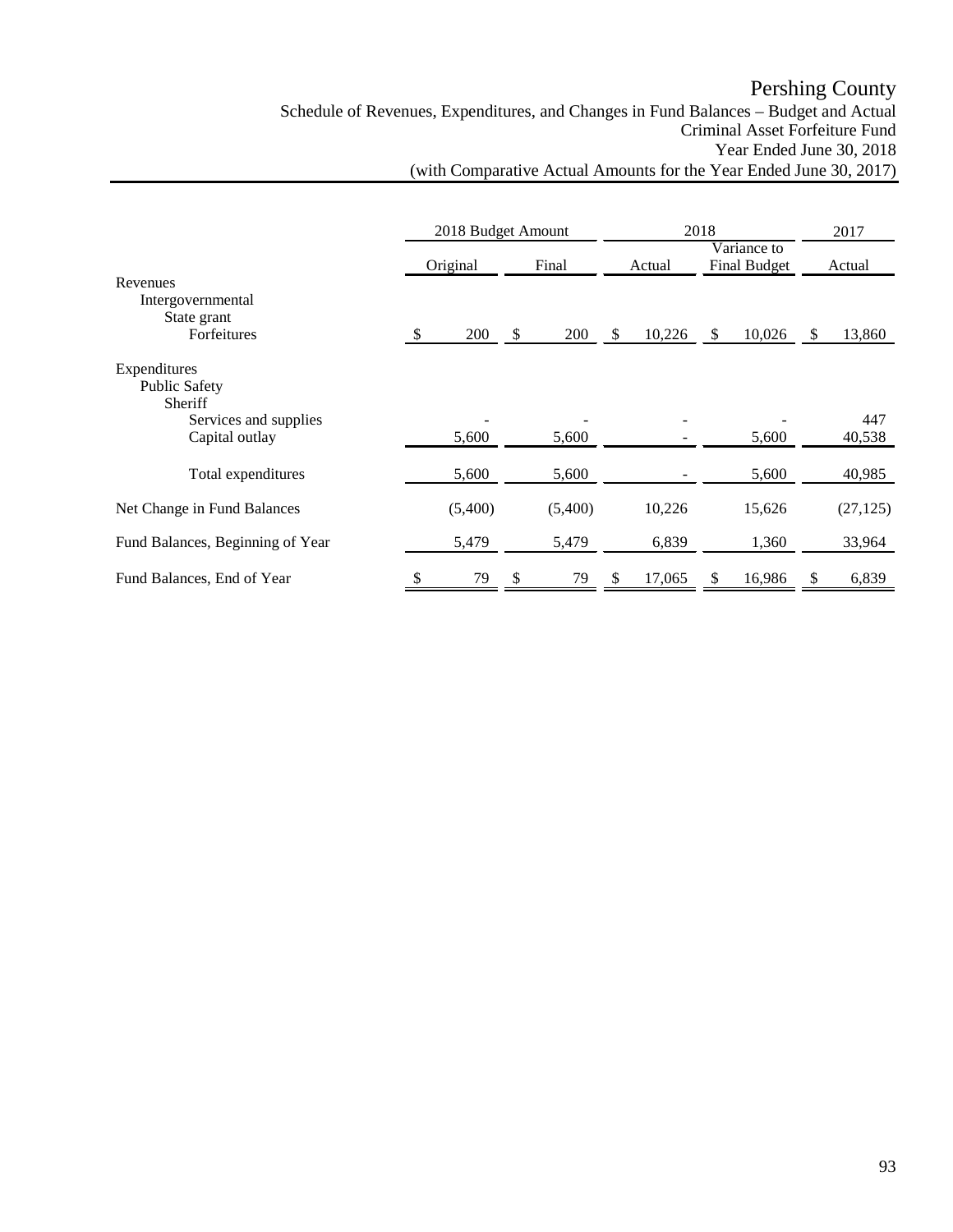# Pershing County

Combining Balance Sheet - Internally Reported (Budgetary Basis) Funds Reported as Part of the General Fund for External Reporting Purposes June 30, 2018

|                                            |     | In Lieu of<br><b>Taxes Fund</b> | Law<br>Enforcement<br>Fund |    | Cemetery<br>Fund | Law Library<br>Fund |    | Internally<br>Reported<br>Total |
|--------------------------------------------|-----|---------------------------------|----------------------------|----|------------------|---------------------|----|---------------------------------|
| Assets<br>Cash on deposit and invested     | \$  | 1,240,475                       | \$<br>382,202              | \$ | 28,892           | \$<br>29,556        | \$ | 1,681,125                       |
| Accounts receivable                        |     |                                 | 493                        |    |                  |                     |    | 493                             |
| Due from other governments                 |     |                                 | 41,692                     |    |                  |                     |    | 41,692                          |
| Prepaid items                              |     |                                 | 17,734                     |    |                  |                     |    | 17,734                          |
| <b>Total</b> assets                        |     | 1,240,475                       | \$<br>442,121              | \$ | 28,892           | \$<br>29,556        | \$ | 1,741,044                       |
| Liabilities                                |     |                                 |                            |    |                  |                     |    |                                 |
| Accounts payable                           | \$  |                                 | \$<br>74,790               | \$ | 3,565            | \$                  | \$ | 78,355                          |
| Accrued payroll                            |     |                                 | 28,463                     |    | 40               |                     |    | 28,503                          |
| Unearned revenue                           |     |                                 | 354                        |    |                  |                     |    | 354                             |
| <b>Total liabilities</b>                   |     |                                 | 103,607                    |    | 3,605            |                     |    | 107,212                         |
| <b>Fund Balances</b>                       |     |                                 |                            |    |                  |                     |    |                                 |
| Nonspendable                               |     |                                 | 17,734                     |    |                  |                     |    | 17,734                          |
| Assigned                                   |     | 919,000                         |                            |    | 18,673           | 29,556              |    | 967,229                         |
| Unassigned                                 |     | 321,475                         | 320,780                    |    | 6,614            |                     |    | 648,869                         |
| Total fund balances                        |     | 1,240,475                       | 338,514                    |    | 25,287           | 29,556              |    | 1,633,832                       |
| <b>Total Liabilities and Fund Balances</b> | \$. | 1,240,475                       | \$<br>442,121              | S  | 28,892           | \$<br>29,556        | S. | 1,741,044                       |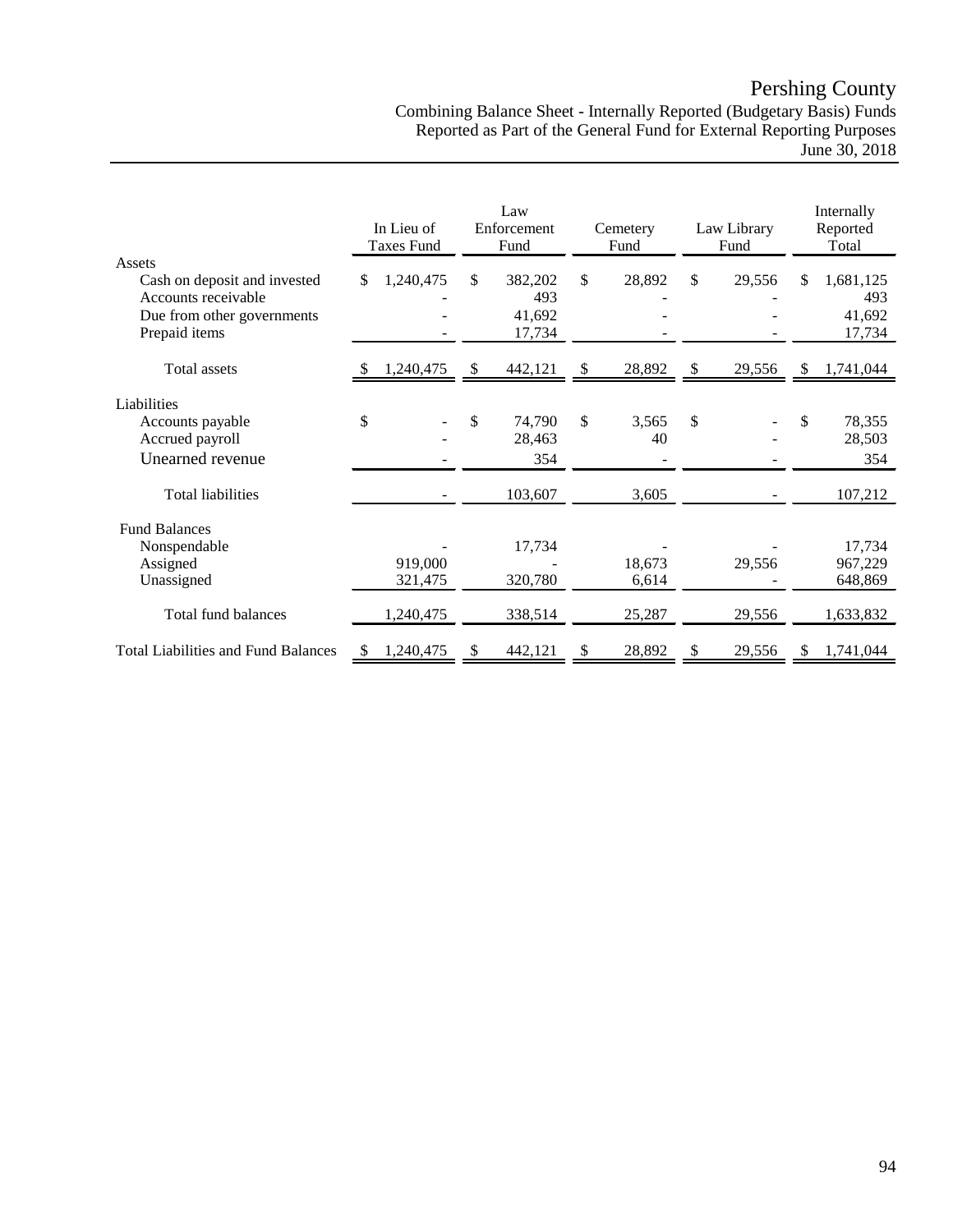# Pershing County

Combining Statement of Revenues, Expenditures, and Changes in Fund Balances – Internally Reported (Budgetary Basis) Funds Reported as Part of the General Fund for External Reporting Purposes Year Ended June 30, 2018

|                                                                                          | In Lieu of<br><b>Taxes Fund</b> | Law<br>Enforcement<br>Fund |                         | Cemetery<br>Fund   |    | Law Library<br>Fund |    | Internally<br>Reported<br>Total |  |
|------------------------------------------------------------------------------------------|---------------------------------|----------------------------|-------------------------|--------------------|----|---------------------|----|---------------------------------|--|
| Revenues<br>Intergovernmental<br>Charges for services<br>Miscellaneous                   | \$<br>1,112,319                 | \$                         | 75,798<br>19.480<br>381 | \$<br>1,875<br>100 | \$ | 1,500               | \$ | 1,188,117<br>22,855<br>481      |  |
| Total revenues                                                                           | 1,112,319                       |                            | 95,659                  | 1,975              |    | 1,500               |    | 1,211,453                       |  |
| Expenditures<br>Current<br>Public safety<br>Judicial<br>Health                           |                                 |                            | 2,180,270               | 12,618             |    | 16,624              |    | 2,180,270<br>16,624<br>12,618   |  |
| Total expenditures                                                                       |                                 |                            | 2,180,270               | 12,618             |    | 16,624              |    | 2,209,512                       |  |
| Excess (Deficiency) of Revenues<br>over Expenditures                                     | 1,112,319                       |                            | (2,084,611)             | (10, 643)          |    | (15, 124)           |    | (998, 059)                      |  |
| Other Financing Sources (Uses)<br>Transfers from other funds<br>Transfers to other funds | (1,376,500)                     |                            | 2,188,125               | 10,000             |    | 28,000              |    | 2,226,125<br>(1,376,500)        |  |
| Total other financing<br>sources (uses)                                                  | (1,376,500)                     |                            | 2,188,125               | 10,000             |    | 28,000              |    | 849,625                         |  |
| Net Change in Fund Balances                                                              | (264, 181)                      |                            | 103,514                 | (643)              |    | 12,876              |    | (148, 434)                      |  |
| Fund Balances, Beginning of Year                                                         | 1,504,656                       |                            | 235,000                 | 25,930             |    | 16,680              |    | 1,782,266                       |  |
| Fund Balances, End of Year                                                               | \$<br>1,240,475                 | \$                         | 338,514                 | \$<br>25,287       | \$ | 29,556              | \$ | 1,633,832                       |  |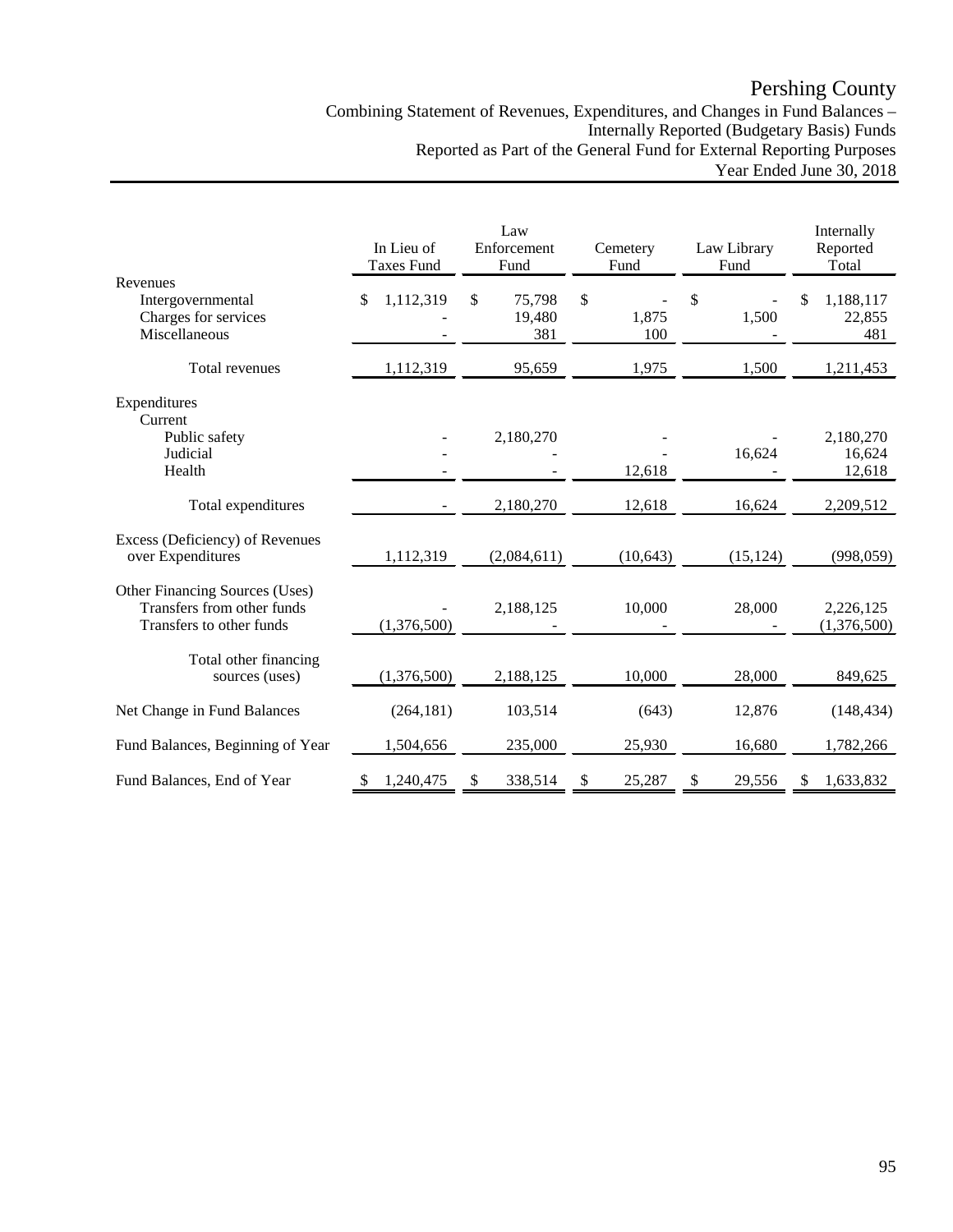#### Pershing County Schedule of Revenues, Expenditures, and Changes in Fund Balances – Budget and Actual In Lieu of Taxes Fund Year Ended June 30, 2018

| (with Comparative Actual Amounts for the Year Ended June 30, 2017) |  |
|--------------------------------------------------------------------|--|
|--------------------------------------------------------------------|--|

|                                                                                                                                     |                                                  | 2018 Budget Amount                               | 2018                                 | 2017                               |                                                |  |
|-------------------------------------------------------------------------------------------------------------------------------------|--------------------------------------------------|--------------------------------------------------|--------------------------------------|------------------------------------|------------------------------------------------|--|
|                                                                                                                                     | Original                                         | Final                                            | Actual                               | Variance to<br><b>Final Budget</b> | Actual                                         |  |
| Revenues<br>Intergovernmental<br>Federal payments in lieu of taxes                                                                  | \$1,000,000                                      | \$1,000,000                                      | 1,112,319<br>\$                      | 112,319<br>\$                      | 1,102,628<br>\$                                |  |
| Expenditures<br><b>General Government</b><br>Other<br>Services and supplies                                                         |                                                  |                                                  |                                      |                                    |                                                |  |
| Excess (Deficiency) of Revenues<br>over Expenditures                                                                                | 1,000,000                                        | 1,000,000                                        | 1,112,319                            | 112,319                            | 1,102,628                                      |  |
| Other Financing Sources (Uses)<br>Transfers to other funds<br>General Fund<br>Library Fund<br>Senior Citizens Fund<br>Cemetery Fund | (1,807,000)<br>(20,000)<br>(163,000)<br>(10,000) | (1,807,000)<br>(20,000)<br>(163,000)<br>(10,000) | (1,203,500)<br>(163,000)<br>(10,000) | 603,500<br>20,000                  | (750,000)<br>(10,000)<br>(163,000)<br>(10,000) |  |
| Total other financing<br>sources (uses)                                                                                             | (2,000,000)                                      | (2,000,000)                                      | (1,376,500)                          | 623,500                            | (933,000)                                      |  |
| Net Change in Fund Balances                                                                                                         | (1,000,000)                                      | (1,000,000)                                      | (264, 181)                           | 735,819                            | 169,628                                        |  |
| Fund Balances, Beginning of Year                                                                                                    | 1,061,028                                        | 1,061,028                                        | 1,504,656                            | 443,628                            | 1,335,028                                      |  |
| Fund Balances, End of Year                                                                                                          | 61,028                                           | 61,028                                           | 1,240,475                            | 1,179,447                          | 1,504,656                                      |  |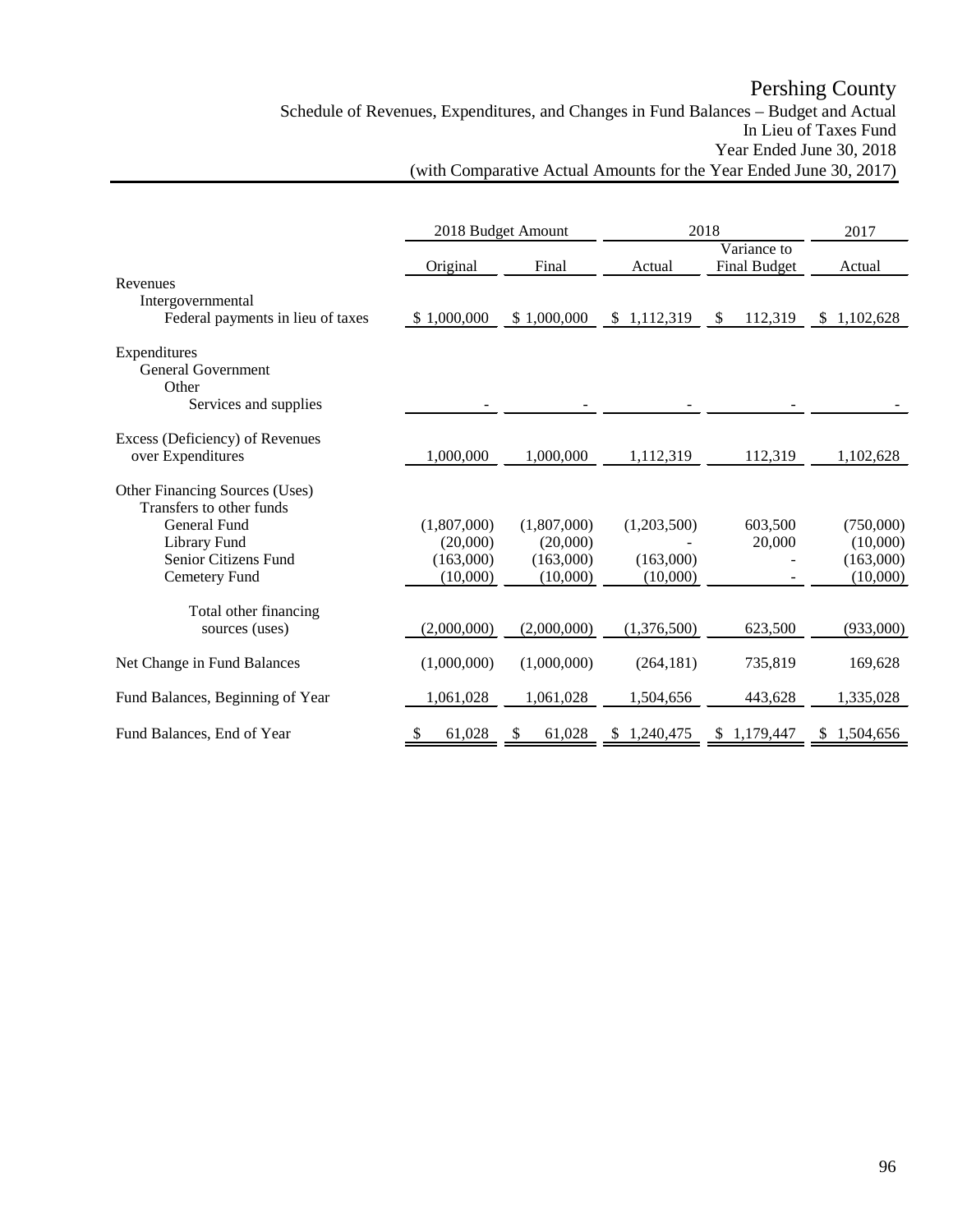### Pershing County Schedule of Revenues, Expenditures, and Changes in Fund Balances – Budget and Actual Law Enforcement Fund Year Ended June 30, 2018

|                                                        |                    | 2018 Budget Amount | 2018               | 2017                               |                    |
|--------------------------------------------------------|--------------------|--------------------|--------------------|------------------------------------|--------------------|
|                                                        | Original           | Final              | Actual             | Variance to<br><b>Final Budget</b> | Actual             |
| Revenues                                               |                    |                    |                    |                                    |                    |
| Intergovernmental                                      |                    |                    |                    |                                    |                    |
| Federal grants                                         |                    |                    |                    |                                    |                    |
| <b>BJA</b> Illegal Alien                               | \$                 | \$                 | \$                 | \$                                 | \$<br>2,494        |
| <b>Edward Byrne (Youth Resource</b><br>Officer)        |                    | 74,687             |                    |                                    | 89,719             |
| <b>National Priority Safety Programs</b>               |                    |                    | 74,687             |                                    | 35,430             |
| State grants                                           |                    |                    |                    |                                    |                    |
| Frontier Community Coalition                           |                    | 1,112              | 1,111              | (1)                                |                    |
|                                                        |                    | 75,799             | 75,798             | (1)                                | 127,643            |
| <b>Charges for Services</b>                            |                    |                    |                    |                                    |                    |
| Public safety                                          |                    |                    |                    |                                    |                    |
| Sheriff fees                                           | 17,000             | 17,000             | 19,480             | 2,480                              | 22,990             |
|                                                        |                    |                    |                    |                                    |                    |
| Miscellaneous                                          |                    |                    |                    |                                    |                    |
| Refunds and reimbursements<br>Jail extradition revenue |                    |                    | 350                | 350                                | 259<br>1,851       |
| Other revenue                                          |                    |                    | 31                 | 31                                 | 35                 |
|                                                        |                    |                    |                    |                                    |                    |
|                                                        |                    |                    | 381                | 381                                | 2,145              |
| Total revenues                                         | 17,000             | 92,799             | 95,659             | 2,860                              | 152,778            |
| Expenditures                                           |                    |                    |                    |                                    |                    |
| <b>Public Safety</b>                                   |                    |                    |                    |                                    |                    |
| Police Activity                                        |                    |                    |                    |                                    |                    |
| Sheriff                                                |                    |                    |                    |                                    |                    |
| Salaries and wages<br>Employee benefits                | 742,065<br>481,228 | 742,065<br>481,228 | 603,384<br>343,689 | 138,681<br>137,539                 | 498,748<br>311,526 |
| Services and supplies                                  | 217,182            | 292,981            | 298,275            | (5,294)                            | 301,339            |
| Capital outlay                                         | 129,037            | 129,037            | 126,455            | 2,582                              | 65,316             |
|                                                        | 1,569,512          | 1,645,311          | 1,371,803          | 273,508                            | 1,176,929          |
|                                                        |                    |                    |                    |                                    |                    |
| Dispatch                                               |                    |                    |                    |                                    |                    |
| Salaries and wages                                     | 208,100            | 208,100            | 207,901            | 199                                | 198,517            |
| Employee benefits<br>Services and supplies             | 103,087<br>24,500  | 103,087<br>24,500  | 99,946<br>10,160   | 3,141<br>14,340                    | 95,952<br>20,001   |
| Capital outlay                                         | 60,900             | 60,900             | 2,133              | 58,767                             | 4,808              |
|                                                        | 396,587            | 396,587            | 320,140            | 76,447                             | 319,278            |
| Total police activity                                  | 1,966,099          | 2,041,898          | 1,691,943          | 349,955                            | 1,496,207          |
|                                                        |                    |                    |                    |                                    |                    |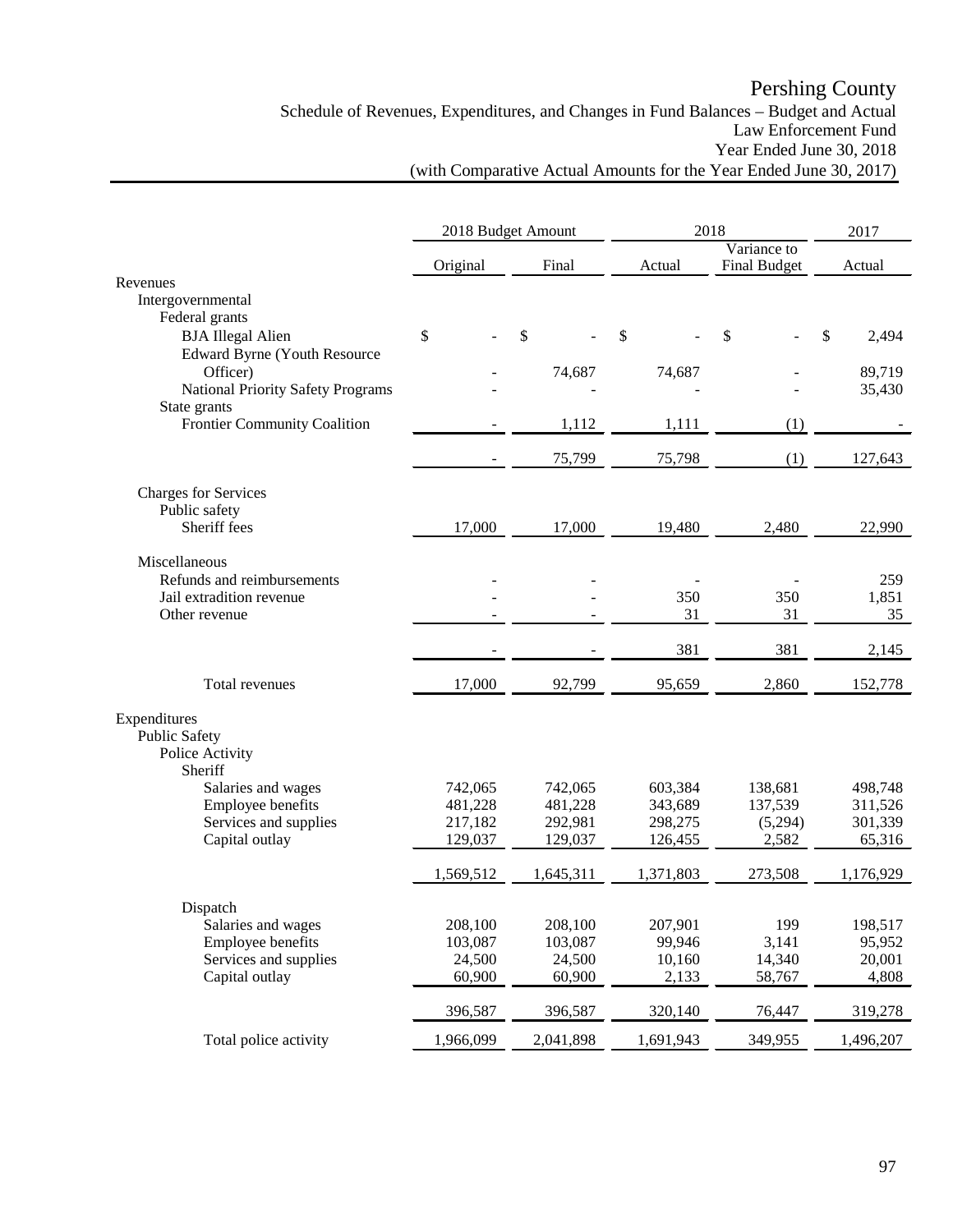## Pershing County Schedule of Revenues, Expenditures, and Changes in Fund Balances – Budget and Actual Law Enforcement Fund Year Ended June 30, 2018 (with Comparative Actual Amounts for the Year Ended June 30, 2017)

(Continued)

|                                                                                                                         | 2018 Budget Amount            |                                     | 2018                               | 2017                               |                                              |
|-------------------------------------------------------------------------------------------------------------------------|-------------------------------|-------------------------------------|------------------------------------|------------------------------------|----------------------------------------------|
|                                                                                                                         | Original                      | Final                               | Actual                             | Variance to<br><b>Final Budget</b> | Actual                                       |
| Protective Services Activity<br>Jail                                                                                    |                               |                                     |                                    |                                    |                                              |
| Salaries and wages<br>Employee benefits<br>Services and supplies<br>Capital outlay                                      | 291,420<br>202,054<br>104,861 | 291,420<br>\$<br>202,054<br>104,861 | \$<br>259,411<br>149,232<br>79,684 | \$<br>32,009<br>52,822<br>25,177   | \$<br>304,040<br>191,653<br>74,878<br>22,282 |
| Total protective services<br>activity                                                                                   | 598,335                       | 598,335                             | 488,327                            | 110,008                            | 592,853                                      |
| Total expenditures                                                                                                      | 2,564,434                     | 2,640,233                           | 2,180,270                          | 459,963                            | 2,089,060                                    |
| Excess (Deficiency) of Revenues<br>over Expenditures                                                                    | (2,547,434)                   | (2,547,434)                         | (2,084,611)                        | 462,823                            | (1,936,282)                                  |
| <b>Other Financing Sources (Uses)</b><br>Transfers from other funds<br>General Fund<br>Ad Valorem Capital Projects Fund | 2,352,500                     | 2,352,500                           | 2,188,125                          | (164, 375)                         | 1,998,750<br>62,290                          |
| Total other financing sources (uses)                                                                                    | 2,352,500                     | 2,352,500                           | 2,188,125                          | (164, 375)                         | 2,061,040                                    |
| Net Change in Fund Balances                                                                                             | (194, 934)                    | (194, 934)                          | 103,514                            | 298,448                            | 124,758                                      |
| Fund Balances, Beginning of Year                                                                                        | 281,833                       | 281,833                             | 235,000                            | (46, 833)                          | 110,242                                      |
| Fund Balances, End of Year                                                                                              | 86,899                        | 86,899                              | 338,514                            | 251,615                            | 235,000                                      |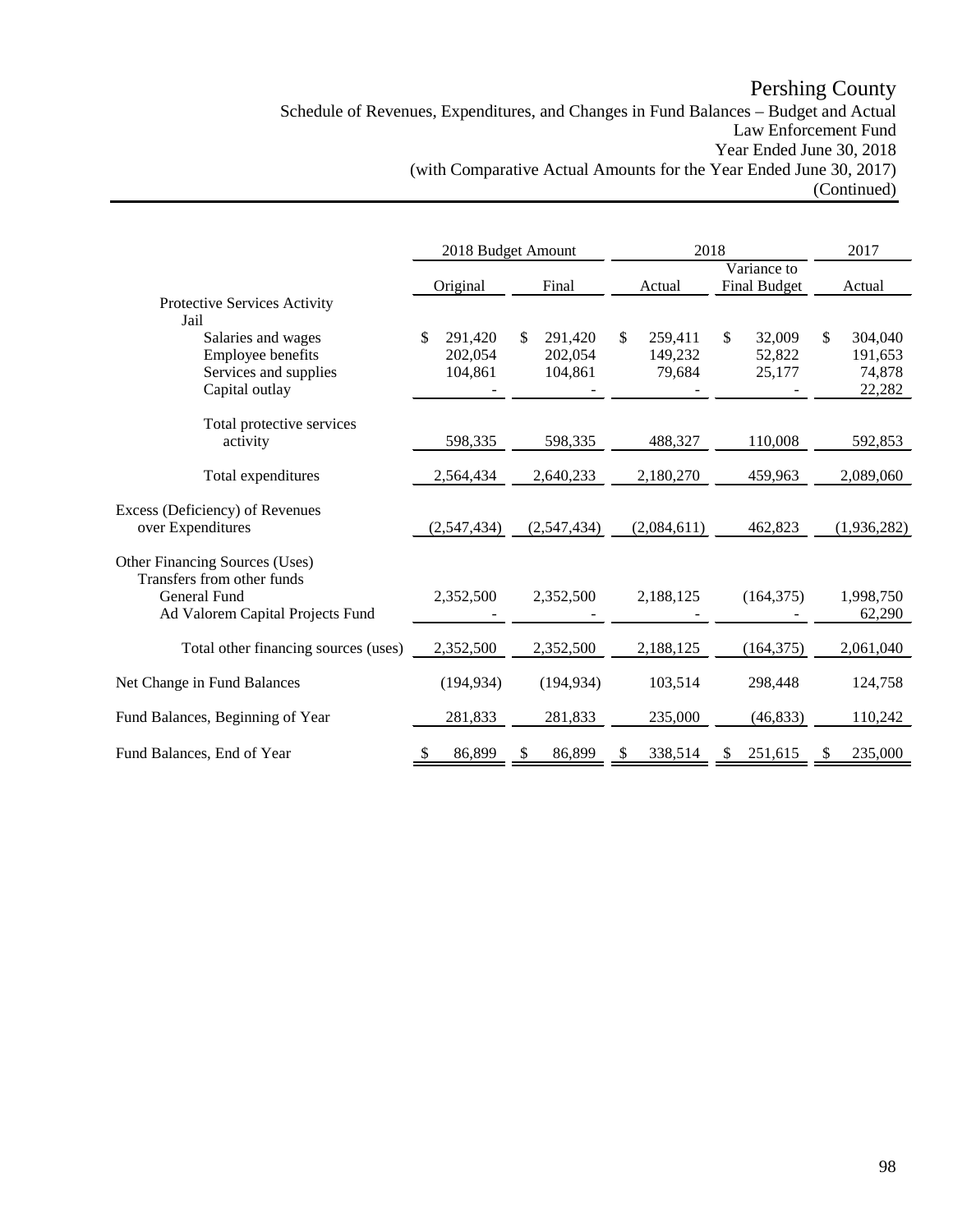## Pershing County Schedule of Revenues, Expenditures, and Changes in Fund Balances – Budget and Actual Cemetery Fund Year Ended June 30, 2018

|                                                                                                                  | 2018 Budget Amount |                                  |    | 2018                             |    |                                 |                           | 2017                               |    |                                |
|------------------------------------------------------------------------------------------------------------------|--------------------|----------------------------------|----|----------------------------------|----|---------------------------------|---------------------------|------------------------------------|----|--------------------------------|
|                                                                                                                  |                    | Original                         |    | Final                            |    | Actual                          |                           | Variance to<br><b>Final Budget</b> |    | Actual                         |
| Revenues<br><b>Charges for Services</b><br><b>General Government</b><br>Cemetery fees                            | $\mathcal{S}$      | 1,100                            |    | 1,100                            | \$ | 1,875                           | $\boldsymbol{\mathsf{S}}$ | 775                                | \$ | 1,500                          |
| Miscellaneous<br>Contributions                                                                                   |                    |                                  |    |                                  |    | 100                             |                           | 100                                |    | 200                            |
| Total revenues                                                                                                   |                    | 1,100                            |    | 1,100                            |    | 1,975                           |                           | 875                                |    | 1,700                          |
| Expenditures<br>Health<br>Salaries and wages<br>Employee benefits<br>Services and supplies<br>Total expenditures |                    | 6,116<br>743<br>22,975<br>29,834 |    | 6,116<br>743<br>22,975<br>29,834 |    | 2,928<br>342<br>9,348<br>12,618 |                           | 3,188<br>401<br>13,627<br>17,216   |    | 2,819<br>336<br>6,692<br>9,847 |
| Excess (Deficiency) of Revenues<br>over Expenditures                                                             |                    | (28, 734)                        |    | (28, 734)                        |    | (10, 643)                       |                           | 18,091                             |    | (8,147)                        |
| Other Financing Sources (Uses)<br>Transfers from other funds<br>In Lieu of Taxes Fund                            |                    | 10,000                           |    | 10,000                           |    | 10,000                          |                           |                                    |    | 10,000                         |
| Net Change in Fund Balances                                                                                      |                    | (18, 734)                        |    | (18, 734)                        |    | (643)                           |                           | 18,091                             |    | 1,853                          |
| Fund Balances, Beginning of Year                                                                                 |                    | 22,261                           |    | 22,261                           |    | 25,930                          |                           | 3,669                              |    | 24,077                         |
| Fund Balances, End of Year                                                                                       | \$                 | 3,527                            | \$ | 3,527                            | \$ | 25,287                          | \$                        | 21,760                             | \$ | 25,930                         |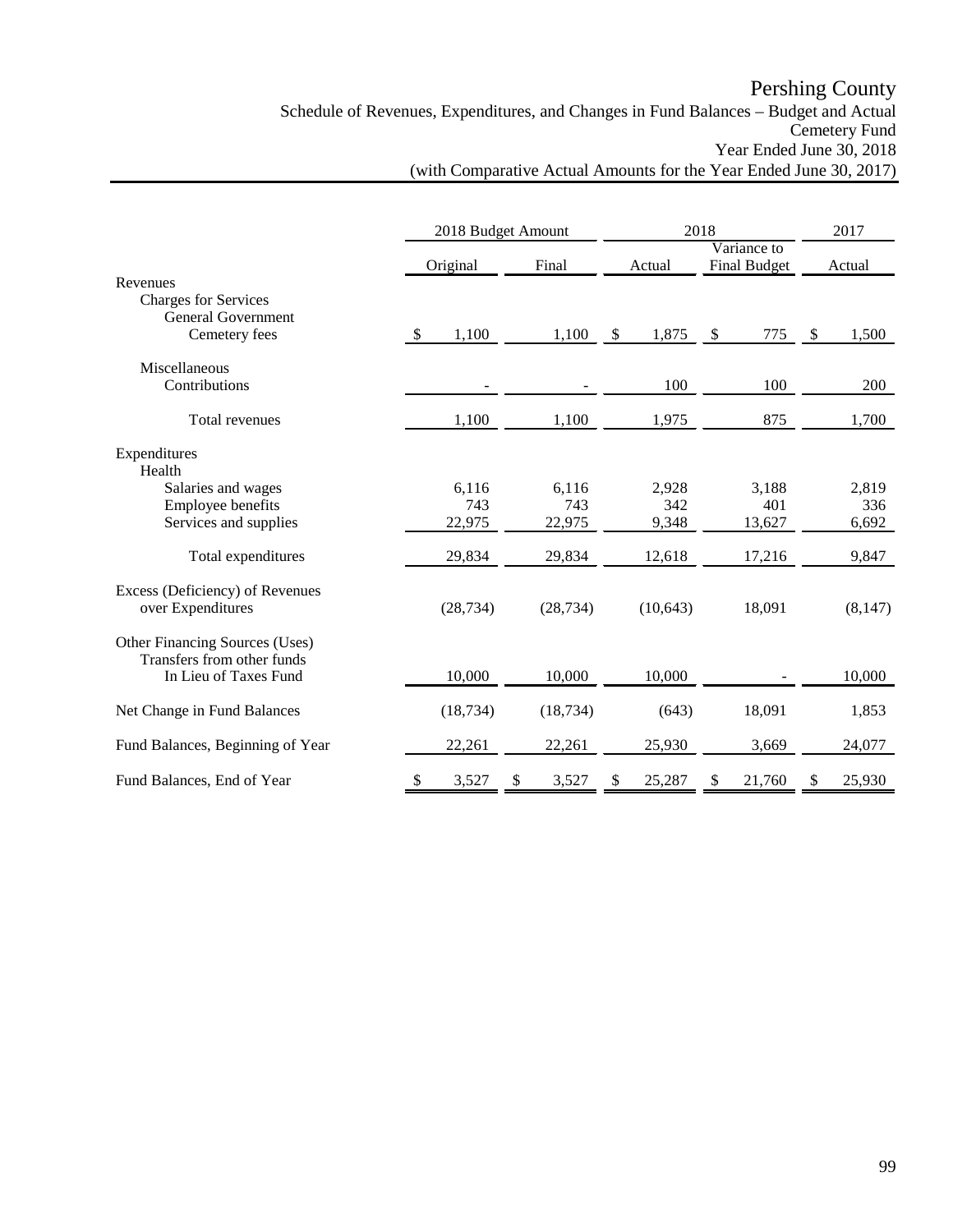## Pershing County Schedule of Revenues, Expenditures, and Changes in Fund Balances – Budget and Actual Law Library Fund Year Ended June 30, 2018

| (with Comparative Actual Amounts for the Year Ended June 30, 2017) |
|--------------------------------------------------------------------|
|--------------------------------------------------------------------|

|                                                                              | 2018 Budget Amount |          |    |          |        | 2018      |                                    |        |        | 2017      |  |
|------------------------------------------------------------------------------|--------------------|----------|----|----------|--------|-----------|------------------------------------|--------|--------|-----------|--|
|                                                                              | Original           |          |    | Final    | Actual |           | Variance to<br><b>Final Budget</b> |        | Actual |           |  |
| Revenues<br>Charges for services<br>Judicial<br>Law library fees             | -\$                | 1,500    | \$ | 1,500    | \$     | 1,500     | \$                                 |        | \$.    | 2,131     |  |
| Expenditures<br>Judicial<br>Other Legal Expense                              |                    |          |    |          |        |           |                                    |        |        |           |  |
| Services and supplies                                                        |                    | 28,000   |    | 28,000   |        | 16,624    |                                    | 11,376 |        | 19,319    |  |
| Excess (Deficiency) of Revenues<br>over Expenditures                         |                    | (26,500) |    | (26,500) |        | (15, 124) |                                    | 11,376 |        | (17, 188) |  |
| Other Financing Sources (Uses)<br>Transfers from other funds<br>General Fund |                    | 28,000   |    | 28,000   |        | 28,000    |                                    |        |        | 28,000    |  |
| Net Change in Fund Balances                                                  |                    | 1,500    |    | 1,500    |        | 12,876    |                                    | 11,376 |        | 10,812    |  |
| Fund Balances, Beginning of Year                                             |                    | 7,968    |    | 7,968    |        | 16,680    |                                    | 8,712  |        | 5,868     |  |
| Fund Balances, End of Year                                                   | P                  | 9,468    | SБ | 9,468    | S      | 29,556    | S                                  | 20,088 |        | 16,680    |  |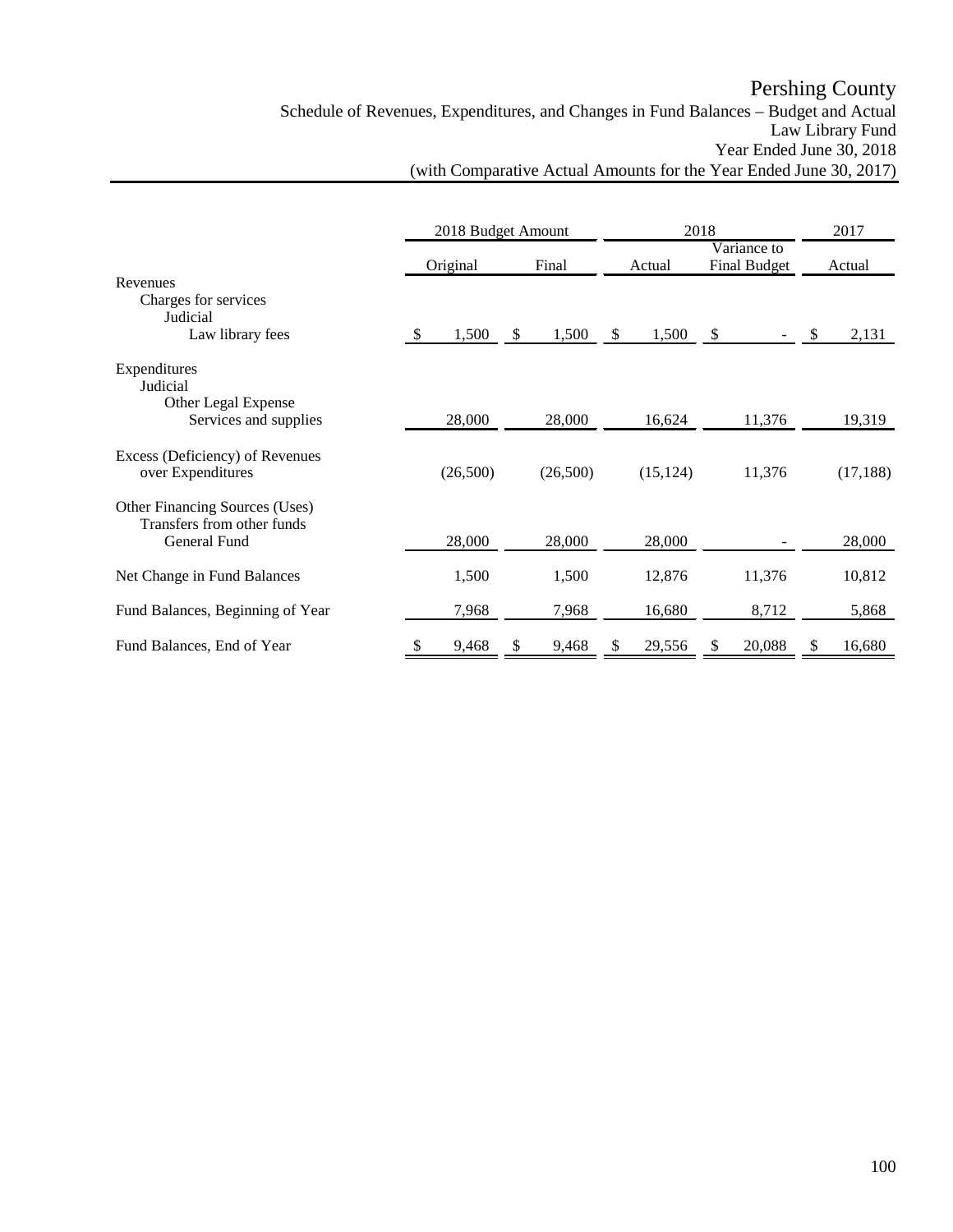## Pershing County Schedule of Revenues, Expenditures, and Changes in Fund Balances – Budget and Actual Building Fund Year Ended June 30, 2018

| (with Comparative Actual Amounts for the Year Ended June 30, 2017) |  |
|--------------------------------------------------------------------|--|
|--------------------------------------------------------------------|--|

|                                                        | 2018 Budget Amount |               | 2018                                 |                                    | 2017        |  |  |
|--------------------------------------------------------|--------------------|---------------|--------------------------------------|------------------------------------|-------------|--|--|
|                                                        | Original           | Final         | Actual                               | Variance to<br><b>Final Budget</b> | Actual      |  |  |
| Revenues                                               |                    |               |                                      |                                    |             |  |  |
| <b>Taxes</b>                                           |                    |               |                                      |                                    |             |  |  |
| Ad valorem<br>Net proceeds of mines                    | -\$                | - \$          | 104,603<br>$\boldsymbol{\mathsf{S}}$ | $\frac{1}{2}$<br>104,603           | \$<br>1,264 |  |  |
| Intergovernmental                                      |                    |               |                                      |                                    |             |  |  |
| State shared revenues                                  |                    |               |                                      |                                    |             |  |  |
| Marijuana funds                                        |                    |               | 88,235                               | 88,235                             |             |  |  |
| Miscellaneous<br>Contributions                         |                    |               |                                      |                                    | 15,000      |  |  |
| Total revenues                                         |                    |               | 192,838                              | 192,838                            | 16,264      |  |  |
| Expenditures<br><b>General Government</b><br>Other     |                    |               |                                      |                                    |             |  |  |
| Capital outlay                                         | 1,880,000          | 1,880,000     | 795,730                              | 1,084,270                          | 945,361     |  |  |
| Excess (Deficiency) of Revenues<br>over Expenditures   | (1,880,000)        | (1,880,000)   | (602, 892)                           | 1,277,108                          | (929,097)   |  |  |
| Other Financing Sources (Uses)<br>Insurance settlement |                    |               | 25,131                               | (25, 131)                          |             |  |  |
| Net Change in Fund Balances                            | (1,880,000)        | (1,880,000)   | (577,761)                            | 1,251,977                          | (929, 097)  |  |  |
| Fund Balances, Beginning of Year                       | 2,322,493          | 2,322,493     | 2,315,032                            | (7, 461)                           | 3,244,129   |  |  |
| Fund Balances, End of Year                             | 442,493<br>S,      | 442,493<br>\$ | \$1,737,271                          | \$1,244,516                        | \$2,315,032 |  |  |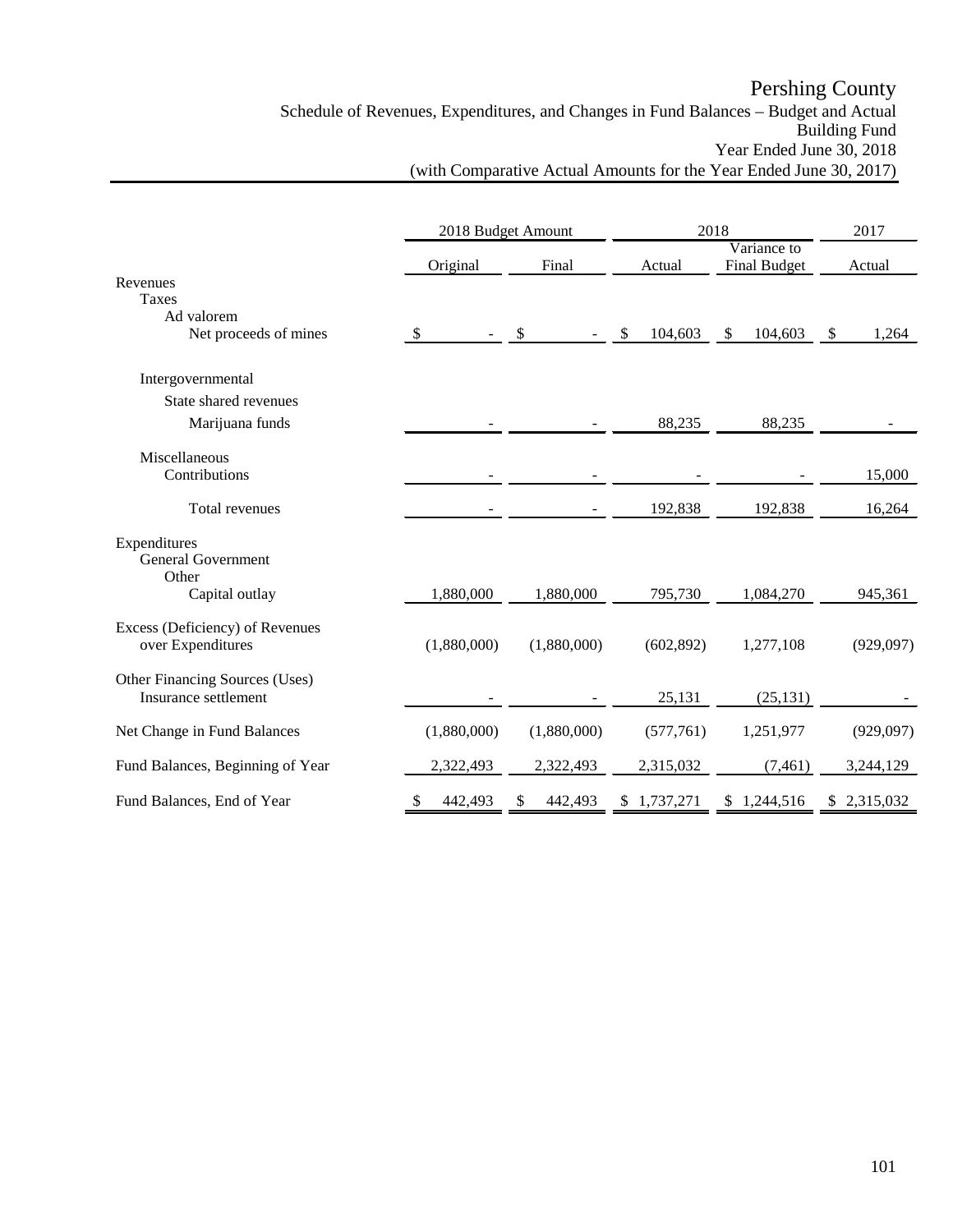|                                                                                          | Ad Valorem<br>Capital<br>Projects<br>Fund | <b>Option Tax-</b><br>Public<br>Safety<br>Fund | Total |                              |  |
|------------------------------------------------------------------------------------------|-------------------------------------------|------------------------------------------------|-------|------------------------------|--|
| Assets<br>Cash on deposit and invested<br>Taxes receivable<br>Due from other governments | \$<br>211,809<br>3,845                    | \$<br>876,657<br>60,389                        | \$    | 1,088,466<br>3,845<br>60,389 |  |
| <b>Total assets</b>                                                                      | 215,654                                   | 937,046                                        |       | 1,152,700                    |  |
| Liabilities<br>Accounts payable<br>Due to other governments<br><b>Total liabilities</b>  | \$<br>5,227<br>1,628<br>6,855             | \$                                             | \$    | 5,227<br>1,628<br>6,855      |  |
| Deferred Inflow of Resources<br>Unavailable revenue, delinquent property taxes           | 3,845                                     |                                                |       | 3,845                        |  |
| <b>Fund Balances</b><br>Restricted                                                       | 204,954                                   | 937,046                                        |       | 1,142,000                    |  |
| Total liabilities, deferred inflow of<br>resources, and fund balances                    | \$<br>215,654                             | \$<br>937,046                                  | \$    | 1,152,700                    |  |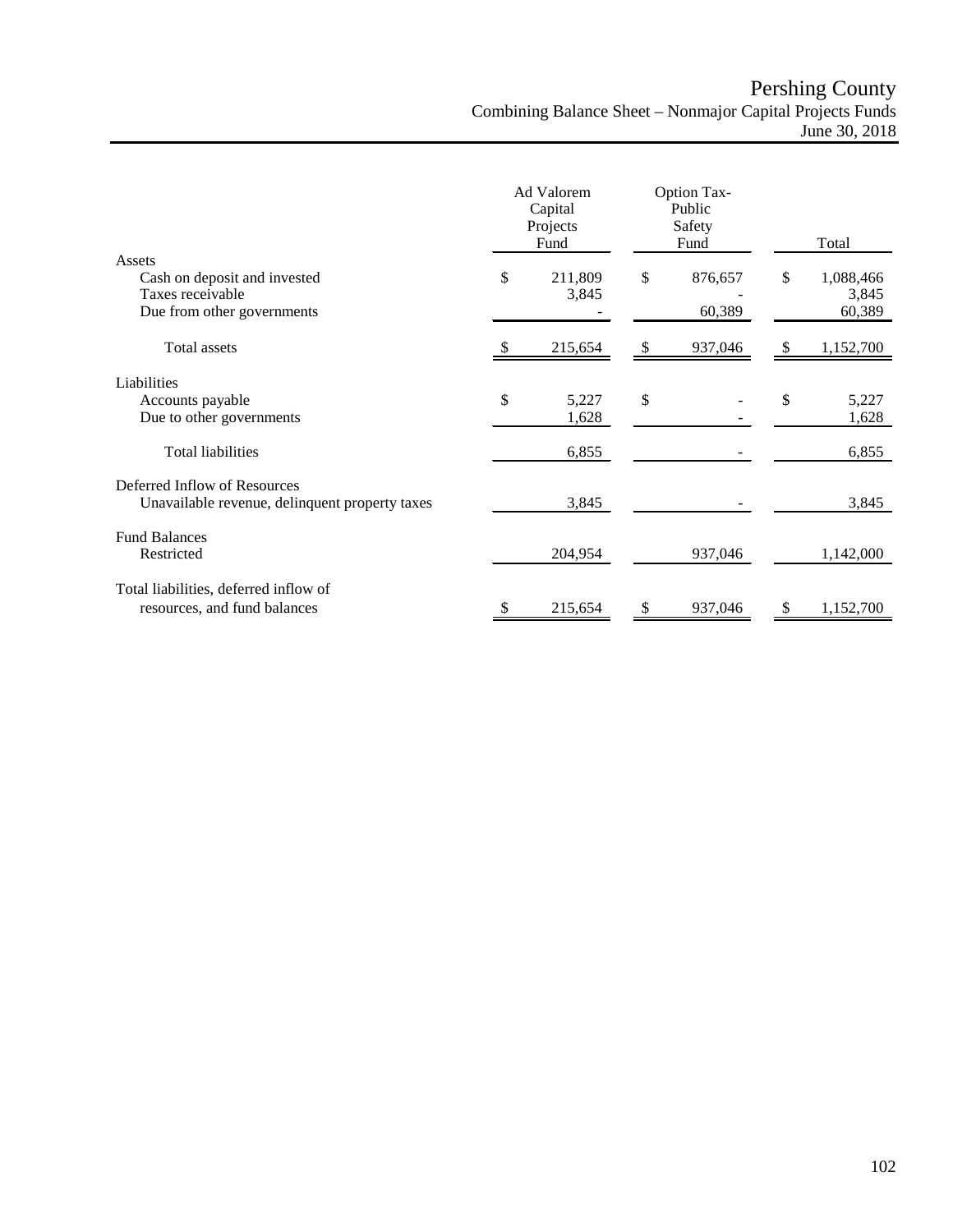|                                    | Ad Valorem<br>Capital<br>Projects<br>Fund | <b>Option Tax-</b><br>Public<br>Safety<br>Fund | Total            |
|------------------------------------|-------------------------------------------|------------------------------------------------|------------------|
| Revenues<br>Taxes                  | \$<br>137,021                             | \$                                             | \$<br>137,021    |
| Intergovernmental<br>Miscellaneous | 2,579                                     | 294,070                                        | 294,070<br>2,579 |
| Total revenues                     | 139,600                                   | 294,070                                        | 433,670          |
| Expenditures<br>Current            |                                           |                                                |                  |
| General government                 | 7,100                                     |                                                | 7,100            |
| Debt service                       |                                           | 88,271                                         | 88,271           |
| Capital outlay                     | 82,525                                    | 150,806                                        | 233,331          |
| Total expenditures                 | 89,625                                    | 239,077                                        | 328,702          |
| Net Changes in Fund Balances       | 49,975                                    | 54,993                                         | 104,968          |
| Fund Balances, Beginning of Year   | 154,979                                   | 882,053                                        | 1,037,032        |
| Fund Balances, End of Year         | \$<br>204,954                             | \$<br>937,046                                  | \$<br>1,142,000  |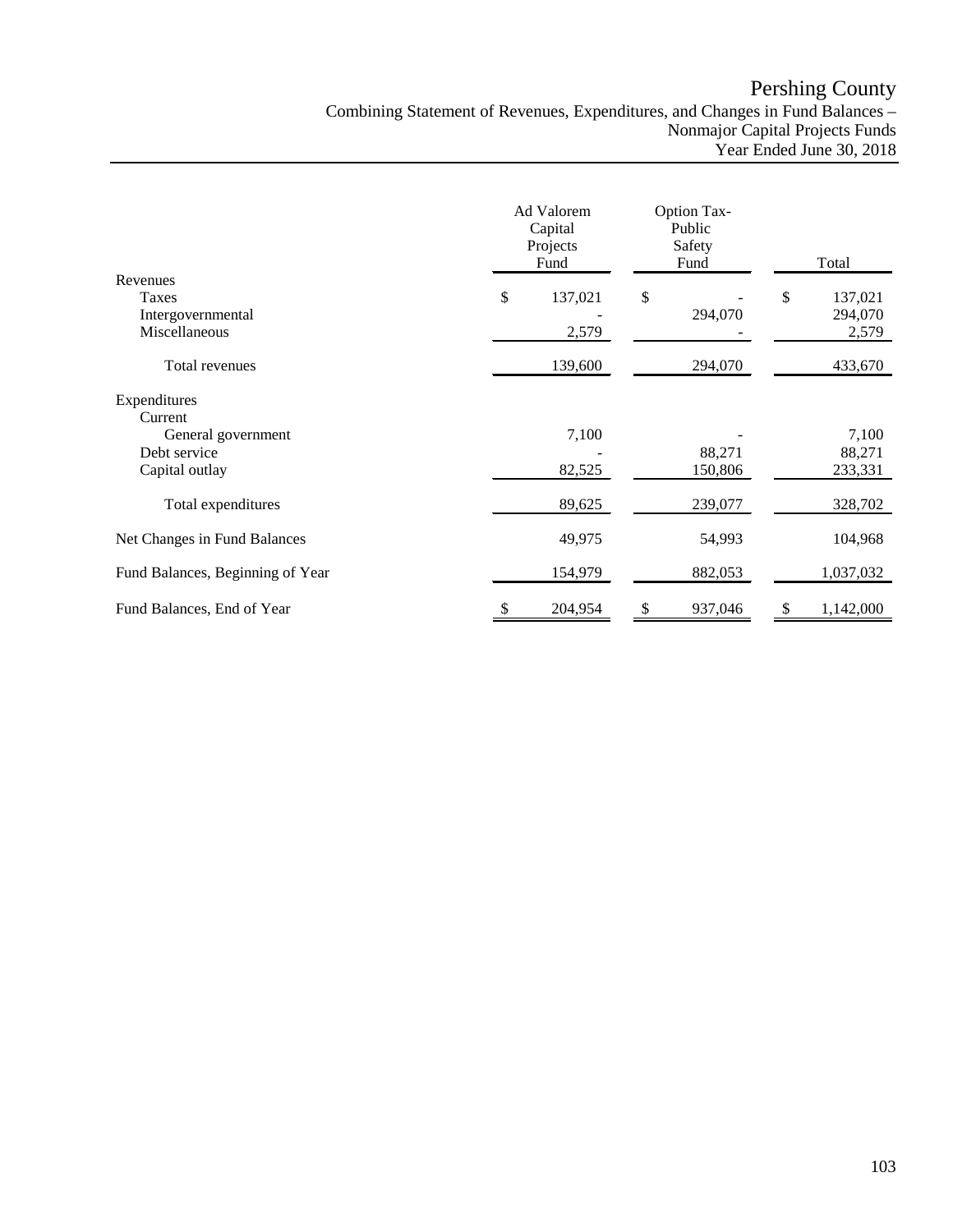## Pershing County Schedule of Revenues, Expenditures, and Changes in Fund Balances – Budget and Actual Ad Valorem Capital Projects Fund Year Ended June 30, 2018

|                                                                                    |          | 2018 Budget Amount     |                  |                                  | 2018                               | 2017                          |
|------------------------------------------------------------------------------------|----------|------------------------|------------------|----------------------------------|------------------------------------|-------------------------------|
|                                                                                    | Original |                        | Final            | Actual                           | Variance to<br><b>Final Budget</b> | Actual                        |
| Revenues<br><b>Taxes</b>                                                           |          |                        |                  |                                  |                                    |                               |
| Ad valorem<br>Real property<br>Personal property<br>Net proceeds of mines          | \$       | 92,053<br>\$<br>32,537 | 92,053<br>32,537 | \$<br>86,231<br>32,970<br>17,820 | \$<br>(5,822)<br>433<br>17,820     | 85,967<br>\$<br>30,433<br>216 |
|                                                                                    |          | 124,590                | 124,590          | 137,021                          | 12,431                             | 116,616                       |
| Miscellaneous<br>Interest earnings                                                 |          | 500                    | 500              | 2,579                            | 2,079                              | 1,446                         |
| Total revenues                                                                     |          | 125,090                | 125,090          | 139,600                          | 14,510                             | 118,062                       |
| Expenditures<br><b>General Government</b><br>Other                                 |          |                        |                  |                                  |                                    |                               |
| Services and supplies<br>Capital outlay                                            |          | 7,500<br>182,500       | 7,500<br>182,500 | 7,100<br>82,525                  | 400<br>99,975                      | 5,895<br>53,710               |
| Total expenditures                                                                 |          | 190,000                | 190,000          | 89,625                           | 100,375                            | 59,605                        |
| Excess (Deficiency) of Revenues<br>over Expenditures                               |          | (64,910)               | (64,910)         | 49,975                           | 114,885                            | 58,457                        |
| Other Financing Sources (Uses)<br>Transfers to other funds<br>Law Enforcement Fund |          |                        |                  |                                  |                                    | (62, 290)                     |
| Net Change in Fund Balances                                                        |          | (64,910)               | (64,910)         | 49,975                           | 114,885                            | (3,833)                       |
| Fund Balances, Beginning of Year                                                   |          | 102,475                | 102,475          | 154,979                          | 52,504                             | 158,812                       |
| Fund Balances, End of Year                                                         | \$       | 37,565<br>S            | 37,565           | 204,954                          | 167,389<br>S                       | 154,979                       |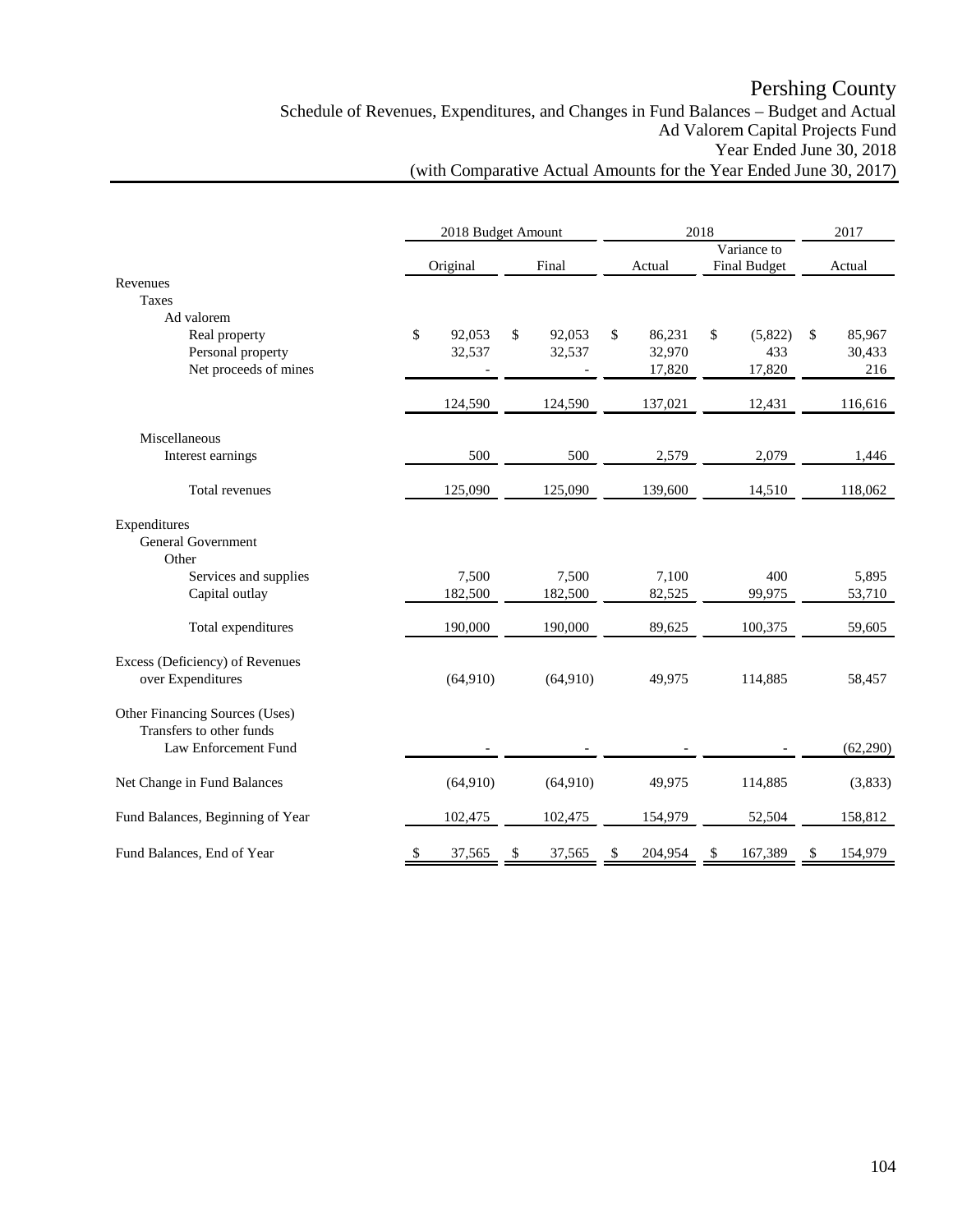## Pershing County Schedule of Revenues, Expenditures, and Changes in Fund Balances – Budget and Actual Option Tax-Public Safety Fund Year Ended June 30, 2018

|  | (with Comparative Actual Amounts for the Year Ended June 30, 2017) |  |  |  |  |  |  |  |
|--|--------------------------------------------------------------------|--|--|--|--|--|--|--|
|--|--------------------------------------------------------------------|--|--|--|--|--|--|--|

|                                                                                    |                  | 2018 Budget Amount | 2018             | 2017                               |                  |
|------------------------------------------------------------------------------------|------------------|--------------------|------------------|------------------------------------|------------------|
|                                                                                    | Original         | Final              | Actual           | Variance to<br><b>Final Budget</b> | Actual           |
| Revenues<br>Intergovernmental<br>State shared revenues<br>Option tax-public safety | 220,000<br>\$    | 220,000<br>\$      | \$<br>294,070    | 74,070<br>\$                       | \$<br>277,485    |
| Expenditures                                                                       |                  |                    |                  |                                    |                  |
| Debt Service<br>Interest<br>Principal                                              | 20,204<br>68,068 | 20,204<br>68,068   | 20,203<br>68,068 | 1                                  | 21,842<br>66,429 |
|                                                                                    | 88,272           | 88,272             | 88,271           |                                    | 88,271           |
| <b>Public Safety</b><br>Fire Activity                                              |                  |                    |                  |                                    |                  |
| Capital outlay                                                                     | 800,000          | 800,000            | 150,806          | 649,194                            | 255,779          |
| Total expenditures                                                                 | 888,272          | 888,272            | 239,077          | 649,195                            | 344,050          |
| Net Change in Fund Balances                                                        | (668, 272)       | (668, 272)         | 54,993           | 723,265                            | (66, 565)        |
| Fund Balances, Beginning of Year                                                   | 827,583          | 827,583            | 882,053          | 54,470                             | 948,618          |
| Fund Balances, End of Year                                                         | 159,311          | 159,311            | 937,046          | 777,735                            | 882,053<br>\$    |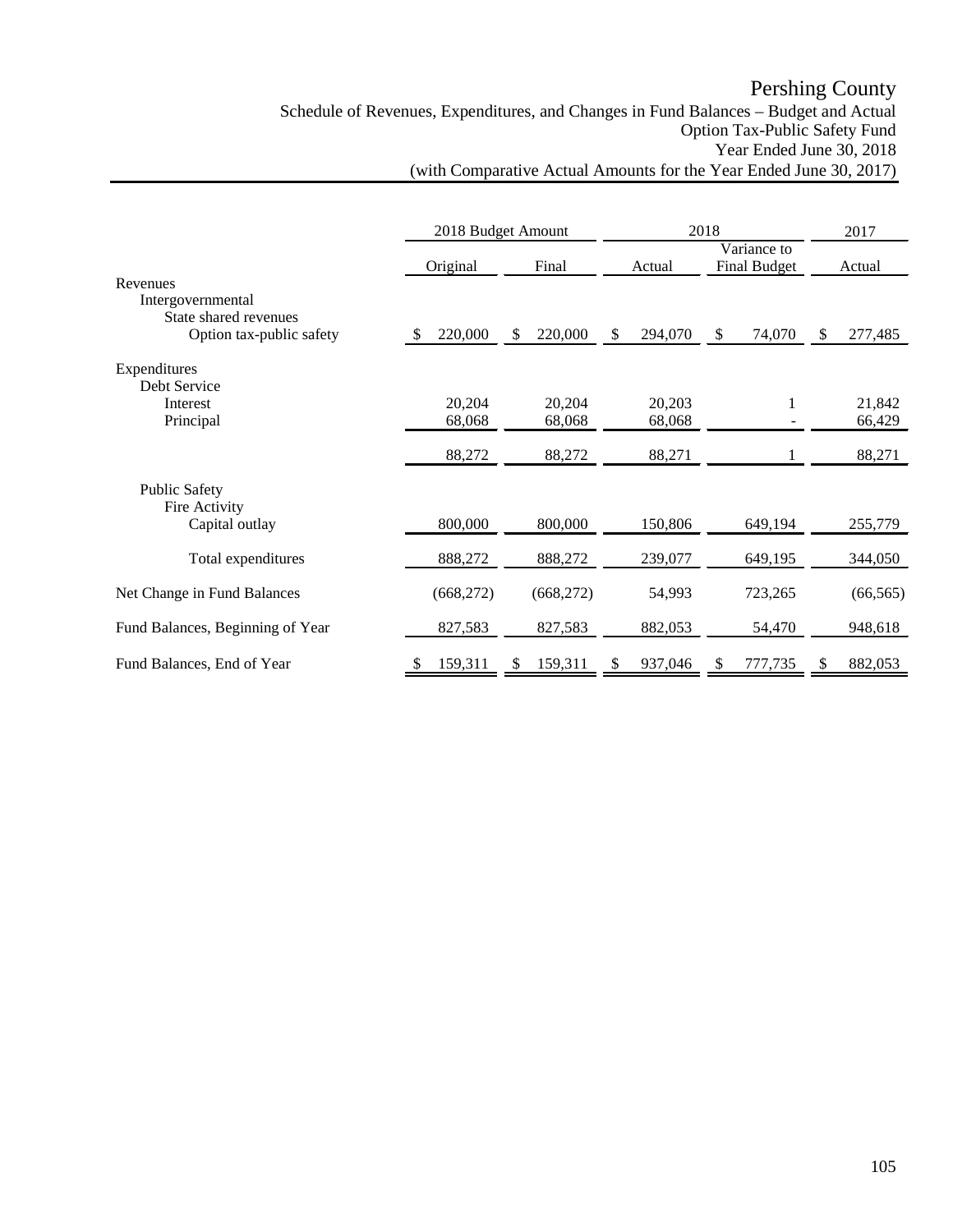# Pershing County

Schedule of Revenues, Expenses, and Changes in Net Position – Budget and Actual Pershing County Electrical Utility Fund Year Ended June 30, 2018

|                                                                                                          | 2018 Budget Amount |                  |    |                  |    | 2018             | 2017          |                                    |   |                     |
|----------------------------------------------------------------------------------------------------------|--------------------|------------------|----|------------------|----|------------------|---------------|------------------------------------|---|---------------------|
|                                                                                                          |                    | Original         |    | Final            |    | Actual           |               | Variance to<br><b>Final Budget</b> |   | Actual              |
| <b>Operating Revenues</b><br><b>Charges for Services</b><br>Electrical fees                              | -\$                | 18,000           | \$ | 18,000           | \$ | 18,461           | <sup>\$</sup> | 461                                |   | 17,409              |
| <b>Operating Expenses</b><br>Services and supplies<br>Depreciation                                       |                    | 21,250<br>40,000 |    | 21,250<br>40,000 |    | 17,250<br>39,964 |               | 4,000<br>36                        |   | 15,385<br>39,964    |
| Total operating expenses                                                                                 |                    | 61,250           |    | 61,250           |    | 57,214           |               | 4,036                              |   | 55,349              |
| Operating Income (Loss)                                                                                  |                    | (43,250)         |    | (43,250)         |    | (38, 753)        |               | 4,497                              |   | (37, 940)           |
| Nonoperating Revenue (Expense)<br>Service availability charges<br>Payment to Surplus and Deficiency Fund |                    | 35,000           |    | 35,000           |    | 34,550           |               | (450)                              |   | 33,708<br>(210,776) |
| Total nonoperating revenue (expense)                                                                     |                    | 35,000           |    | 35,000           |    | 34,550           |               | (450)                              |   | (177,068)           |
| Change in Net Position                                                                                   |                    | (8,250)          | -S | (8,250)          |    | (4,203)          | - \$          | 4,047                              |   | (215,008)           |
| Net Position, Beginning of Year                                                                          |                    |                  |    |                  |    | 751,125          |               |                                    |   | 966,133             |
| Net Position, End of Year                                                                                |                    |                  |    |                  | S  | 746,922          |               |                                    | S | 751,125             |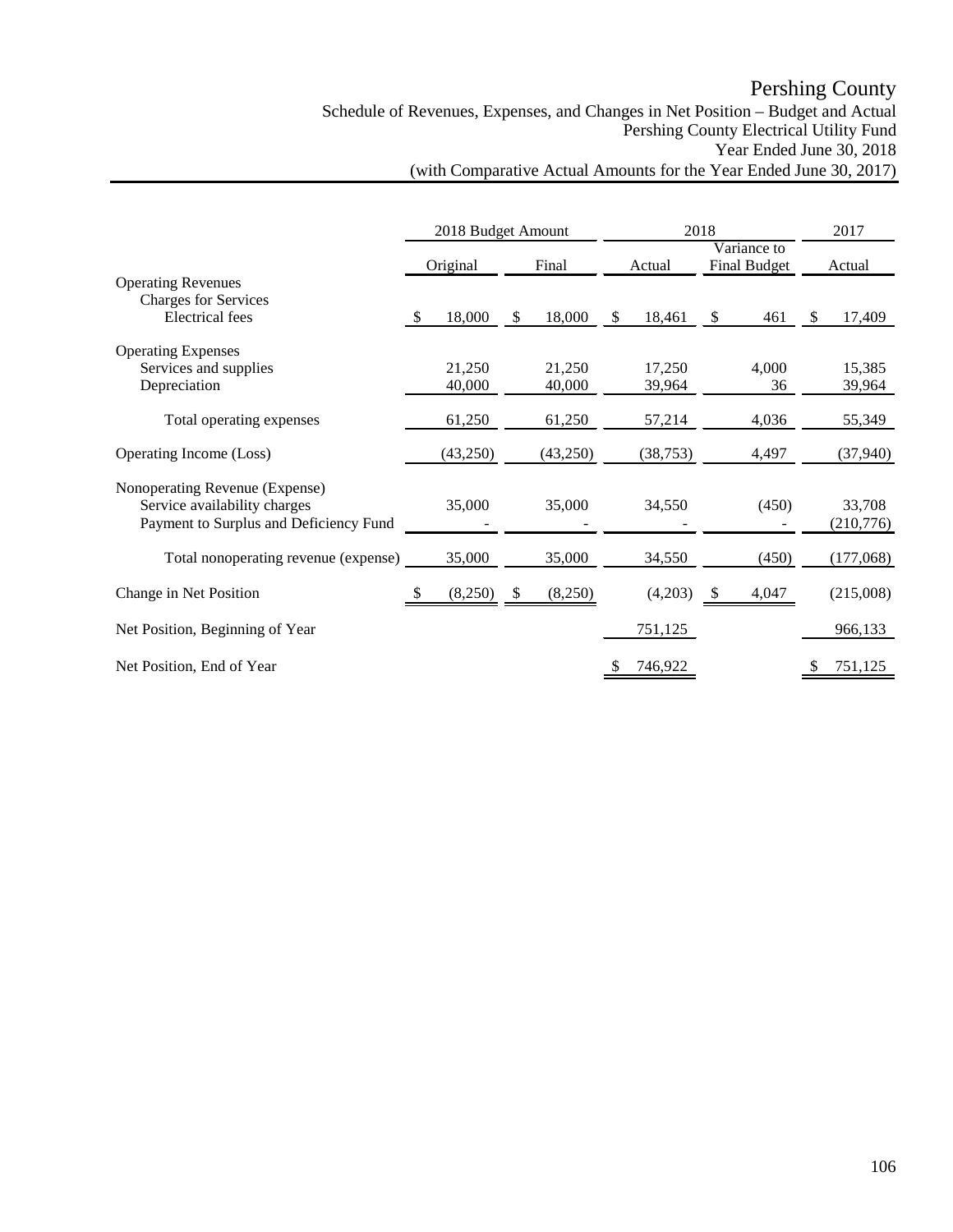## Pershing County Schedule of Revenues, Expenses, and Changes in Net Position – Budget and Actual Landfill Fund Year Ended June 30, 2018

|                                                                                                               | 2018 Budget Amount |                                       |               |                                       | 2018 |                                       |    |                                       | 2017 |                                      |  |
|---------------------------------------------------------------------------------------------------------------|--------------------|---------------------------------------|---------------|---------------------------------------|------|---------------------------------------|----|---------------------------------------|------|--------------------------------------|--|
|                                                                                                               |                    | Original                              |               | Final                                 |      | Actual                                |    | Variance to<br><b>Final Budget</b>    |      | Actual                               |  |
| <b>Operating Revenues</b><br><b>Charges for Services</b><br>Landfill fees                                     | \$.                | 307,682                               | $\mathcal{S}$ | 307,682                               | \$   | 310,815                               | \$ | 3,133                                 | \$   | 305,605                              |  |
| Miscellaneous<br>Recycling revenue                                                                            |                    | 2,000                                 |               | 2,000                                 |      | 13,707                                |    | 11,707                                |      | 20,778                               |  |
| Total operating revenues                                                                                      |                    | 309,682                               |               | 309,682                               |      | 324,522                               |    | 14,840                                |      | 326,383                              |  |
| <b>Operating Expenses</b><br>Salaries and wages<br>Employee benefits<br>Services and supplies<br>Depreciation |                    | 86,613<br>47,519<br>153,650<br>35,000 |               | 86,613<br>47,519<br>153,650<br>35,000 |      | 79,377<br>44,270<br>166,127<br>10,051 |    | 7,236<br>3,249<br>(12, 477)<br>24,949 |      | 87,005<br>49,234<br>181,499<br>7,759 |  |
| Total operating expenses                                                                                      |                    | 322,782                               |               | 322,782                               |      | 299,825                               |    | 22,957                                |      | 325,497                              |  |
| Income (Loss) Before Capital Contributions                                                                    |                    | (13,100)                              |               | (13,100)                              |      | 24,697                                |    | 37,797                                |      | 886                                  |  |
| <b>Capital Contributions</b><br>Contribution of capital assets                                                |                    |                                       |               |                                       |      |                                       |    |                                       |      | 4,200                                |  |
| Change in Net Position                                                                                        | -S                 | (13,100)                              | \$            | (13,100)                              |      | 24,697                                | \$ | 37,797                                |      | 5,086                                |  |
| Net Position, Beginning of Year,<br>as previously reported                                                    |                    |                                       |               |                                       |      | 239,824                               |    |                                       |      | 234,738                              |  |
| Prior Period Adjustment                                                                                       |                    |                                       |               |                                       |      | (8,037)                               |    |                                       |      |                                      |  |
| Net Position, Beginning of Year,<br>as restated                                                               |                    |                                       |               |                                       |      | 231,787                               |    |                                       |      | 234,738                              |  |
| Net Position, End of Year                                                                                     |                    |                                       |               |                                       |      | 256,484                               |    |                                       | \$   | 239,824                              |  |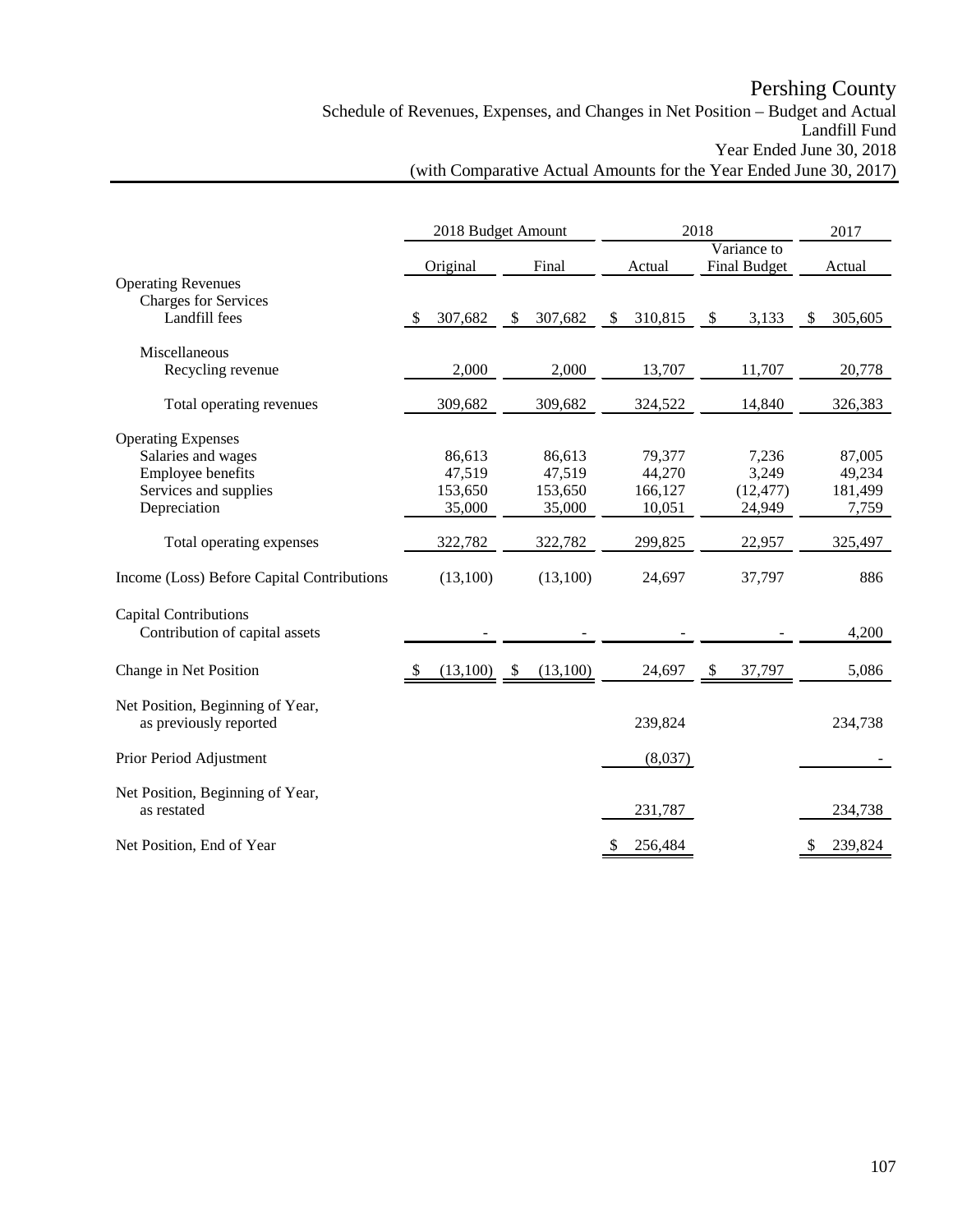## Pershing County Combining Balance Sheet – Nonmajor Enterprise Funds Year Ended June 30, 2018

| Fund    | Ambulance<br>Fund                                                                                                                | Total                                                          |
|---------|----------------------------------------------------------------------------------------------------------------------------------|----------------------------------------------------------------|
|         |                                                                                                                                  |                                                                |
|         |                                                                                                                                  |                                                                |
|         |                                                                                                                                  | \$<br>305,857                                                  |
|         |                                                                                                                                  | 30,101                                                         |
| 31,325  | 304,633                                                                                                                          | 335,958                                                        |
|         |                                                                                                                                  |                                                                |
|         |                                                                                                                                  |                                                                |
|         |                                                                                                                                  | 161,500                                                        |
|         |                                                                                                                                  | 9,997                                                          |
|         |                                                                                                                                  | 511,260                                                        |
| 568,684 | 114,073                                                                                                                          | 682,757                                                        |
| 600,009 | 418,706                                                                                                                          | 1,018,715                                                      |
|         |                                                                                                                                  |                                                                |
|         |                                                                                                                                  |                                                                |
| 99      | 11,850                                                                                                                           | 11,949                                                         |
| 99      | 11,850                                                                                                                           | 11,949                                                         |
|         |                                                                                                                                  |                                                                |
|         |                                                                                                                                  | 521,257                                                        |
|         |                                                                                                                                  |                                                                |
|         |                                                                                                                                  | 161,500                                                        |
| 31,226  | 292,783                                                                                                                          | 324,009                                                        |
|         |                                                                                                                                  | 1,006,766<br>\$                                                |
|         | <b>Imlay Utilities</b><br>$\mathcal{S}$<br>26,913<br>4,412<br>161,500<br>9,997<br>397,187<br>407,184<br>161,500<br>599,910<br>\$ | \$<br>278,944<br>25,689<br>114,073<br>114,073<br>406,856<br>\$ |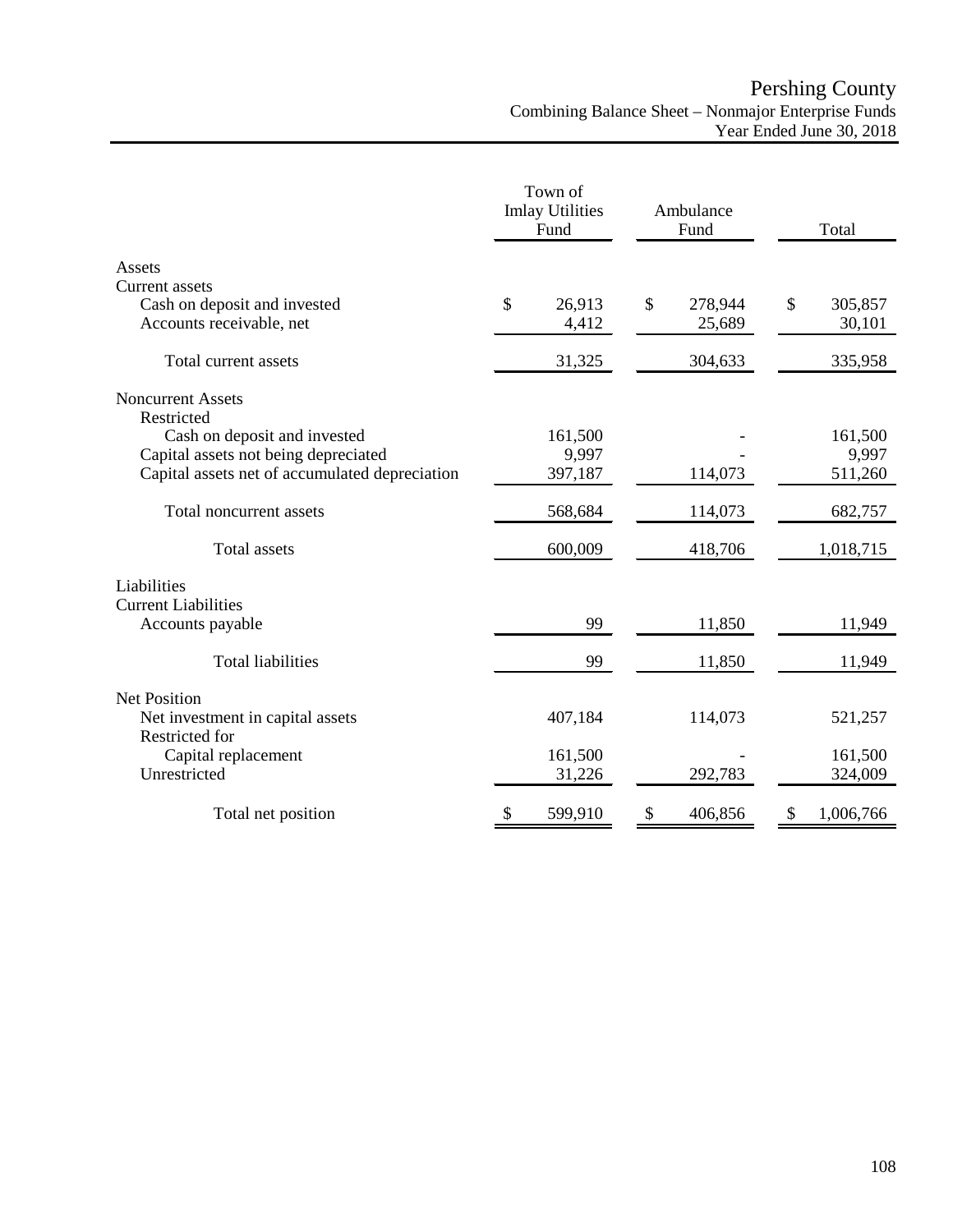## Pershing County

Combining Statement of Revenues, Expenses, and Changes in Fund Balances – Nonmajor Enterprise Funds Year Ended June 30, 2018

|                                                                                          | Town of<br><b>Imlay Utilities</b><br>Fund | Ambulance<br>Fund          | Total                           |  |  |
|------------------------------------------------------------------------------------------|-------------------------------------------|----------------------------|---------------------------------|--|--|
| <b>Operating Revenues</b><br>Charges for services<br>Miscellaneous                       | \$<br>34,718                              | \$<br>144,900<br>500       | $\mathcal{S}$<br>179,618<br>500 |  |  |
| Total operting revenues                                                                  | 34,718                                    | 145,400                    | 180,118                         |  |  |
| <b>Operating Expenses</b><br>Salaries and wages<br>Services and supplies<br>Depreciation | 30,007<br>42,133                          | 20,285<br>50,388<br>31,964 | 20,285<br>80,395<br>74,097      |  |  |
| Total operating expenses                                                                 | 72,140                                    | 102,637                    | 174,777                         |  |  |
| Change in Net Position                                                                   | (37, 422)                                 | 42,763                     | 5,341                           |  |  |
| Net Position, Beginning of Year                                                          | 637,332                                   | 364,093                    | 1,001,425                       |  |  |
| Net Position, End of Year                                                                | \$<br>599,910                             | 406,856<br>\$              | \$<br>1,006,766                 |  |  |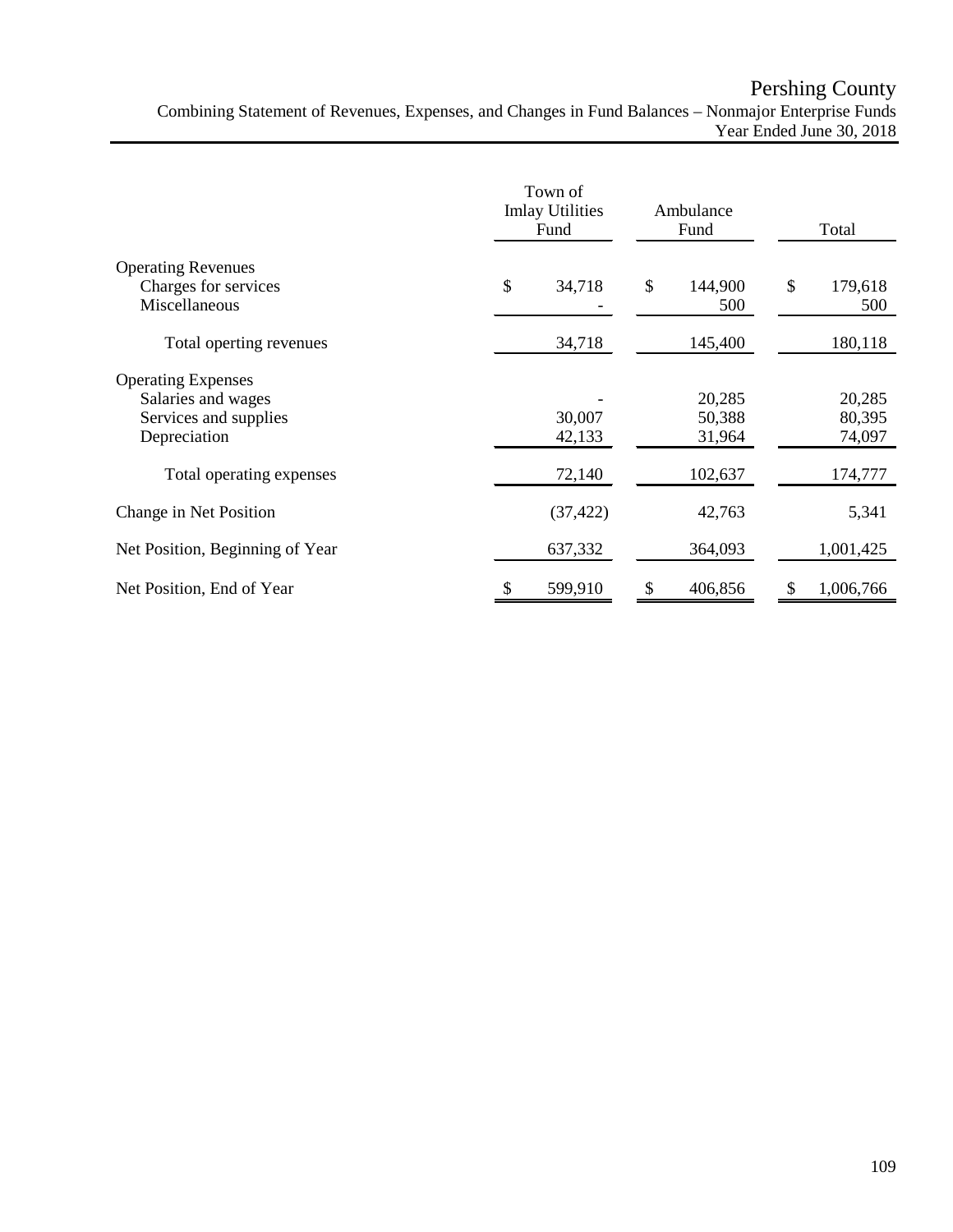|                                                                                                                                                                                                                                         | Town of<br><b>Imlay Utilities</b><br>Fund   | Ambulance<br>Fund                                         |               | Total                                                 |
|-----------------------------------------------------------------------------------------------------------------------------------------------------------------------------------------------------------------------------------------|---------------------------------------------|-----------------------------------------------------------|---------------|-------------------------------------------------------|
| <b>Operating Activities</b><br>Cash received from users<br>Cash received from interfund services provided<br>Payments for employees' salaries and benefits<br>Payments for internal services used<br>Payments for services and supplies | \$<br>45,396<br>660<br>(8, 145)<br>(23,098) | \$<br>190,561<br>3,900<br>(20, 285)<br>(536)<br>(41, 330) | \$            | 235,957<br>4,560<br>(20, 285)<br>(8,681)<br>(64, 428) |
| Net Cash from Operating Activities                                                                                                                                                                                                      | 14,813                                      | 132,310                                                   |               | 147,123                                               |
| Capital and Related Financing Activities<br>Acquisition of capital assets                                                                                                                                                               | (8,250)                                     |                                                           |               | (8,250)                                               |
| Net Change in Cash on Deposit and Invested                                                                                                                                                                                              | 6,563                                       | 132,310                                                   |               | 138,873                                               |
| Cash on Deposit and Invested, Beginning of Year                                                                                                                                                                                         | 181,850                                     | 146,634                                                   |               | 328,484                                               |
| Cash on Deposit and Invested, End of Year                                                                                                                                                                                               | 188,413                                     | 278,944                                                   | \$.           | 467,357                                               |
| Reconciliation of operating income (loss) to<br>net cash from operating activities<br>Operating income (loss)<br>Adjustments to reconcile operating income (loss)                                                                       | \$<br>(37, 422)                             | \$<br>42,763                                              | $\mathcal{S}$ | 5,341                                                 |
| to net cash from operating activities:<br>Depreciation<br>Changes in                                                                                                                                                                    | 42,133                                      | 31,964                                                    |               | 74,097                                                |
| Accounts receivable, net<br>Accounts payable                                                                                                                                                                                            | 11,338<br>(1,236)                           | 49,061<br>8,522                                           |               | 60,399<br>7,286                                       |
| Net Cash from Operating Activities                                                                                                                                                                                                      | 14,813                                      | \$<br>132,310                                             | \$            | 147,123                                               |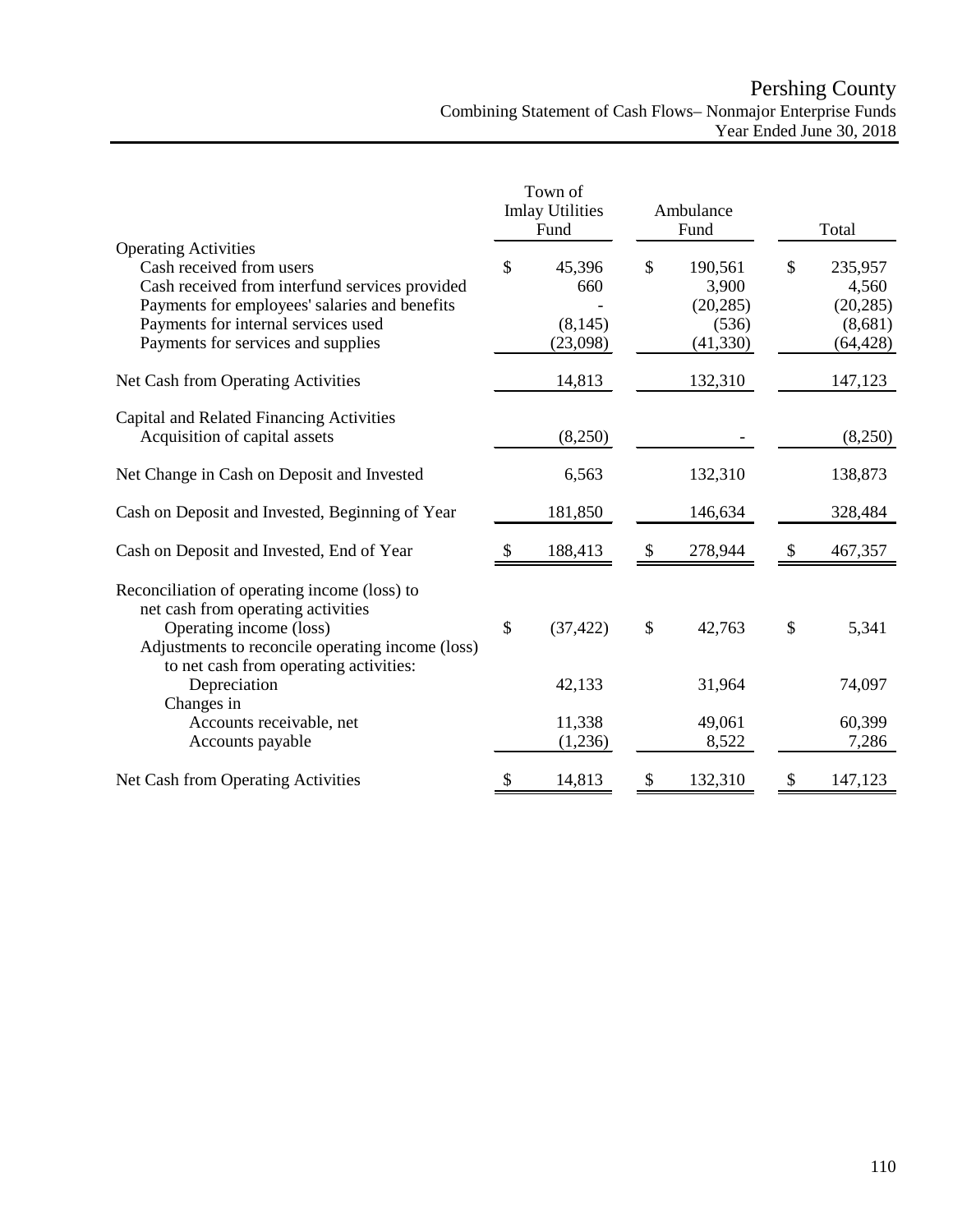## Pershing County Schedule of Revenues, Expenses, and Changes in Net Position – Budget and Actual Town of Imlay Utilities Fund Year Ended June 30, 2018

|                                                                        | 2018 Budget Amount |                  |    |                  |    | 2018                                         |               |               |        | 2017             |  |
|------------------------------------------------------------------------|--------------------|------------------|----|------------------|----|----------------------------------------------|---------------|---------------|--------|------------------|--|
|                                                                        |                    | Original         |    | Final            |    | Variance to<br><b>Final Budget</b><br>Actual |               |               | Actual |                  |  |
| <b>Operating Revenues</b><br><b>Charges for Services</b><br>Water fees | -S                 | 30,000           | \$ | 30,000           | \$ | 34,718                                       | <sup>\$</sup> | 4,718         | \$.    | 38,845           |  |
| <b>Operating Expenses</b>                                              |                    |                  |    |                  |    |                                              |               |               |        |                  |  |
| Services and supplies<br>Depreciation                                  |                    | 30,943<br>43,000 |    | 40.943<br>43,000 |    | 30,007<br>42,133                             |               | 10.936<br>867 |        | 21,638<br>41,724 |  |
| Total operating expenses                                               |                    | 73,943           |    | 83,943           |    | 72,140                                       |               | 11,803        |        | 63,362           |  |
| Change in Net Position                                                 |                    | (43, 943)        | S  | (53, 943)        |    | (37, 422)                                    |               | 16,521        |        | (24,517)         |  |
| Net Position, Beginning of Year                                        |                    |                  |    |                  |    | 637,332                                      |               |               |        | 661,849          |  |
| Net Position, End of Year                                              |                    |                  |    |                  |    | 599,910                                      |               |               |        | 637,332          |  |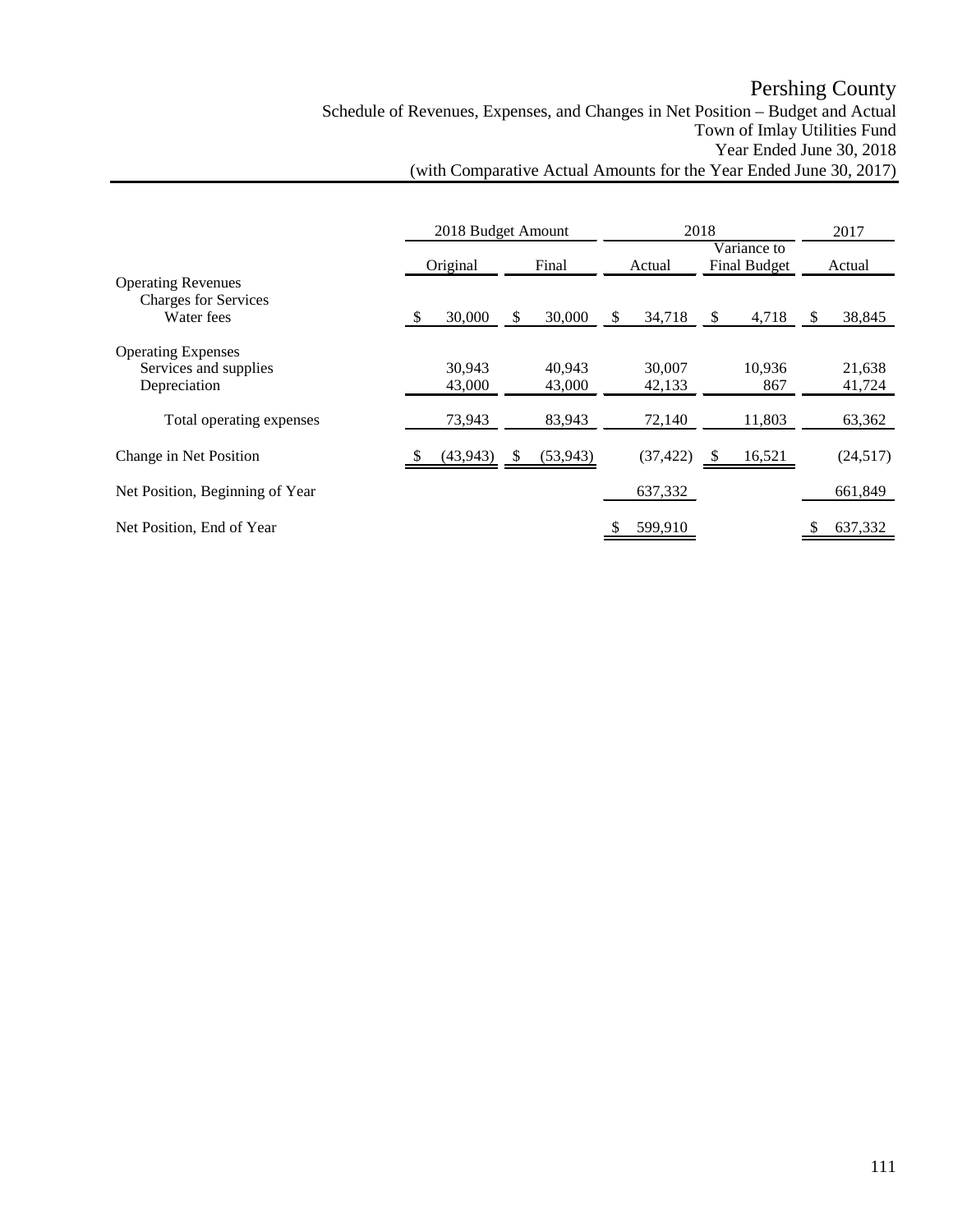## Pershing County Schedule of Revenues, Expenses, and Changes in Net Position – Budget and Actual Ambulance Fund Year Ended June 30, 2018

|                                                                                          |                            | 2018 Budget Amount         |                            | 2018                               | 2017                       |
|------------------------------------------------------------------------------------------|----------------------------|----------------------------|----------------------------|------------------------------------|----------------------------|
|                                                                                          | Original<br>Final          |                            | Actual                     | Variance to<br><b>Final Budget</b> | Actual                     |
| <b>Operating Revenues</b><br><b>Charges for Services</b>                                 |                            |                            |                            |                                    |                            |
| Ambulance fees                                                                           | 120,000<br>-\$             | 120,000<br>\$              | \$<br>144,900              | 24,900<br>\$                       | 124,893<br>S               |
| Miscellaneous<br>Other                                                                   |                            |                            | 500                        | (500)                              |                            |
| Total operating revenues                                                                 | 120,000                    | 120,000                    | 145,400                    | 24,400                             | 124,893                    |
| <b>Operating Expenses</b><br>Salaries and wages<br>Services and supplies<br>Depreciation | 38,000<br>83,075<br>45,000 | 38,000<br>83,075<br>45,000 | 20,285<br>50,388<br>31,964 | 17,715<br>32,687<br>13,036         | 35,879<br>51,372<br>29,492 |
| Total operating expenses                                                                 | 166,075                    | 166,075                    | 102,637                    | 63,438                             | 116,743                    |
| Income (Loss) Before<br><b>Capital Contributions</b>                                     | (46,075)                   | (46,075)                   | 42,763                     | (39,038)                           | 8,150                      |
| <b>Capital Contributions</b><br>Capital grants                                           |                            |                            |                            |                                    | 27,765                     |
| Change in Net Position                                                                   | (46,075)                   | (46,075)<br>\$             | 42,763                     | (39,038)<br>-S                     | 35,915                     |
| Net Position, Beginning of Year                                                          |                            |                            | 364,093                    |                                    | 328,178                    |
| Net Position, End of Year                                                                |                            |                            | 406,856                    |                                    | 364,093                    |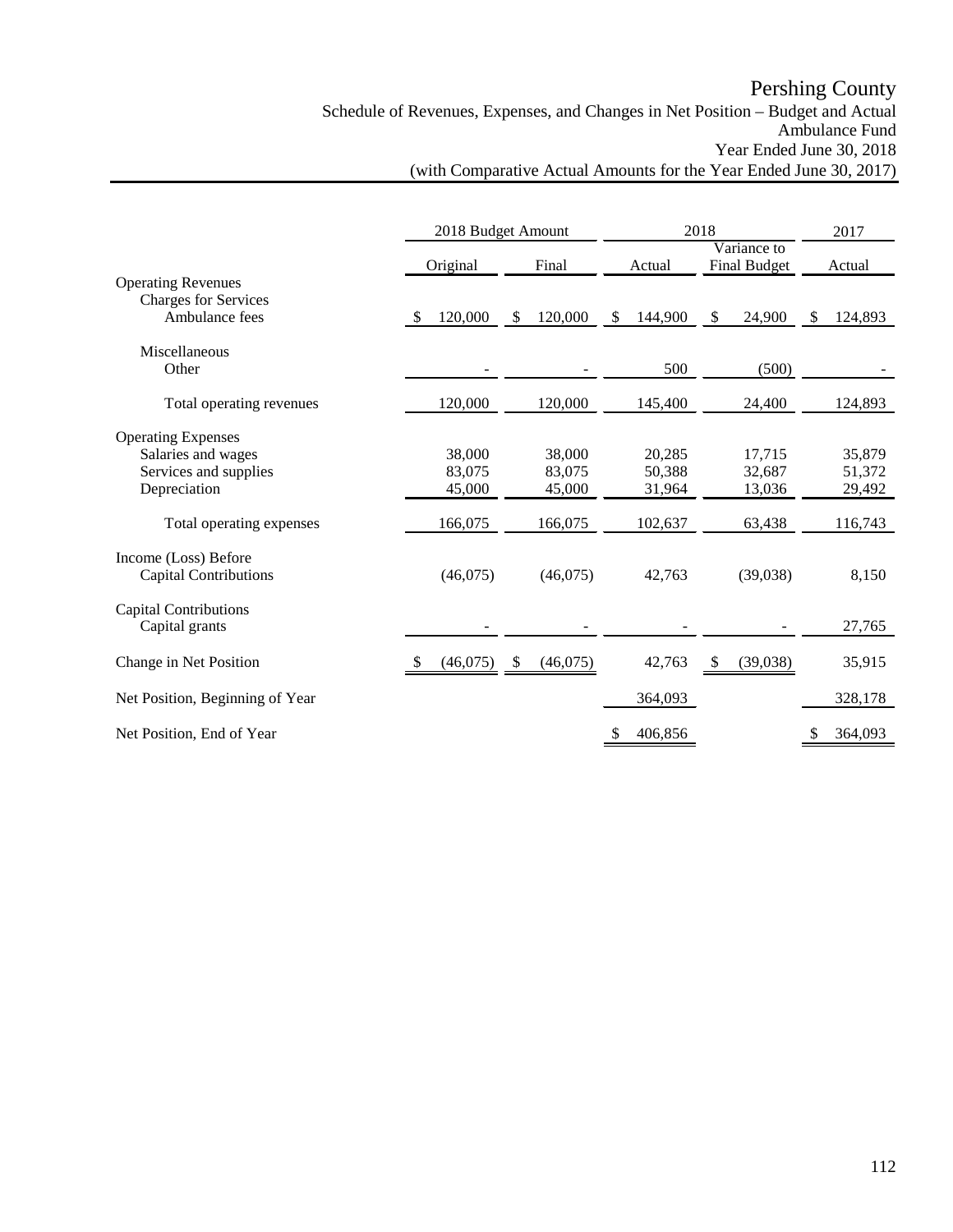Pershing County Combining Statements of Changes in Assets and Liabilities – Agency Funds

Year Ended June 30, 2018

| <b>State Settlement</b>                 |                           | <b>Balance</b><br>July 1,<br>2017 |                           | Additions   |               | Deductions |               | <b>Balance</b><br>June 30,<br>2018 |
|-----------------------------------------|---------------------------|-----------------------------------|---------------------------|-------------|---------------|------------|---------------|------------------------------------|
| Assets                                  |                           |                                   |                           |             |               |            |               |                                    |
| Cash on deposit and invested            | \$                        | 78,459                            | \$                        | 1,005,717   | $\frac{1}{2}$ | 970,760    | \$            | 113,416                            |
| Liabilities<br>Due to other governments | -S                        | 78,459                            | \$                        | 1,005,717   | - \$          | 970,760    | \$            | 113,416                            |
| City of Lovelock                        |                           |                                   |                           |             |               |            |               |                                    |
| Assets<br>Cash on deposit and invested  | \$                        | 8,020                             | \$                        | 159,508     | \$            | 158,893    | \$            | 8,635                              |
| Liabilities<br>Due to other governments | -S                        | 8,020                             | $\mathcal{S}$             | 159,508     | $\mathcal{S}$ | 158,893    | $\sqrt{2}$    | 8,635                              |
| Pershing County School District         |                           |                                   |                           |             |               |            |               |                                    |
| Assets<br>Cash on deposit and invested  |                           | 43,414                            |                           | \$3,151,026 | -SI           | 2,907,985  | $\mathcal{P}$ | 286,455                            |
| Liabilities<br>Due to other governments | $\mathcal{S}$             | 43,414                            | <sup>S</sup>              | 3,151,026   | $\sqrt{3}$    | 2,907,985  | \$            | 286,455                            |
| Pershing General Hospital               |                           |                                   |                           |             |               |            |               |                                    |
| Assets<br>Cash on deposit and invested  | <sup>8</sup>              | 8,696                             | S.                        | 1,147,373   | - \$          | 1,051,471  | <sup>2</sup>  | 104,598                            |
| Liabilities<br>Due to other governments | \$                        | 8,696                             | \$                        | 1,147,373   | \$            | 1,051,471  | \$            | 104,598                            |
| Lovelock Valley Weed Control District   |                           |                                   |                           |             |               |            |               |                                    |
| Assets<br>Cash on deposit and invested  | \$                        | 47,005                            | \$                        | 46,410      | \$            | 27,890     | \$            | 65,525                             |
| Liabilities<br>Due to other governments | -S                        | 47,005                            | \$                        | 46,410      | \$            | 27,890     | \$            | 65,525                             |
| Aid to Victims of Domestic Violence     |                           |                                   |                           |             |               |            |               |                                    |
| Assets<br>Cash on deposit and invested  | $\boldsymbol{\mathsf{S}}$ | 30                                | $\boldsymbol{\mathsf{S}}$ | 1,470       | \$            | 1,370      | \$            | 130                                |
| Liabilities<br>Due to other governments | \$                        | 30                                | $\sqrt{3}$                | 1,470       | \$            | 1,370      | \$            | 130                                |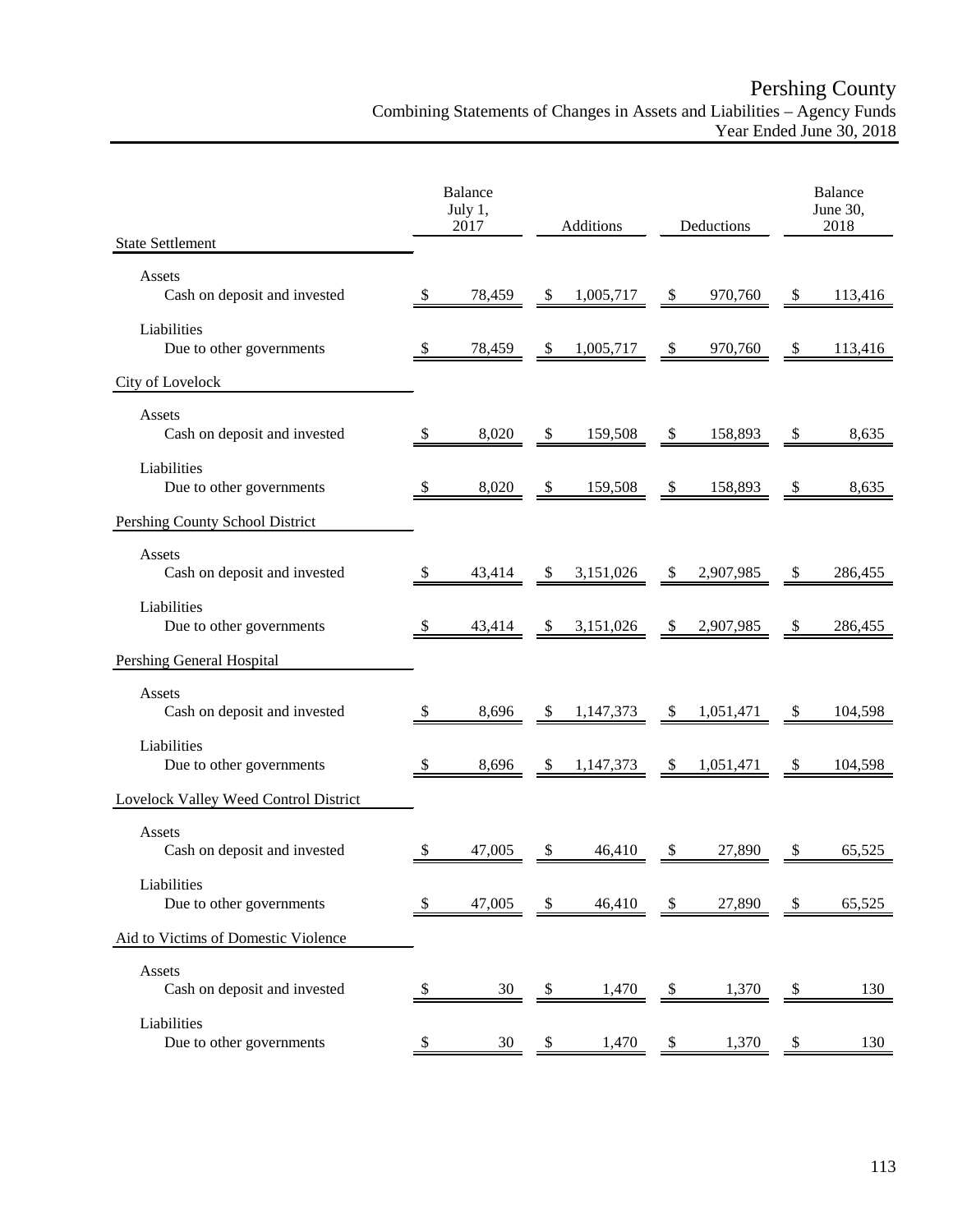Pershing County

Combining Statements of Changes in Assets and Liabilities – Agency Funds

Year Ended June 30, 2018

| Advisory Board to Management Wildlife         |                           | <b>Balance</b><br>July 1,<br>2017 |               | Additions    | Deductions    |           |                           | Balance<br>June 30,<br>2018 |
|-----------------------------------------------|---------------------------|-----------------------------------|---------------|--------------|---------------|-----------|---------------------------|-----------------------------|
| Assets                                        |                           |                                   |               |              |               |           |                           |                             |
| Cash on deposit and invested                  | S                         | 1,030                             | \$            | 4,093        | - S           | 4,164     | \$                        | 959                         |
| Liabilities<br>Due to other governments       | $\boldsymbol{\mathsf{S}}$ | 1,030                             | \$            | 4,093        | \$            | 4,164     | $\boldsymbol{\mathsf{S}}$ | 959                         |
| Taylor Grazing Act                            |                           |                                   |               |              |               |           |                           |                             |
| Assets<br>Cash on deposit and invested        | $\mathcal{S}$             | 5,700                             | $\mathcal{S}$ | 13,195       | $\mathcal{S}$ | 118       | - \$                      | 18,777                      |
| Liabilities<br>Due to other governments       | \$                        | 5,700                             | \$            | 13,195       | \$            | 118       | $\boldsymbol{\mathsf{S}}$ | 18,777                      |
| Pershing County Water Conservancy District    |                           |                                   |               |              |               |           |                           |                             |
| Assets<br>Cash on deposit and invested        | $\boldsymbol{\mathsf{S}}$ |                                   | \$            | 1,366,029    | $\mathcal{S}$ | 1,361,939 | \$                        | 4,090                       |
| Liabilities<br>Due to other governments       | $\boldsymbol{\mathsf{S}}$ |                                   | \$            | 1,366,029    | \$            | 1,361,939 | \$                        | 4,090                       |
| <b>Pershing County Assessor</b>               |                           |                                   |               |              |               |           |                           |                             |
| Assets<br>Cash on deposit                     | -S                        | 254                               |               |              | \$            |           | $5 * S$                   | 249                         |
| Liabilities<br>Due to other governments       |                           | 254                               | \$            |              |               | $5*$      | \$                        | 249                         |
| Land Use Fees                                 |                           |                                   |               |              |               |           |                           |                             |
| Assets<br>Cash on deposit and invested        | $\boldsymbol{\mathsf{S}}$ | 86                                | \$            | 3,149        | \$            | 2,835     | \$                        | 400                         |
| Liabilities<br>Funds held in trust for others | -S                        | 86                                | $\frac{1}{2}$ | 3,149        | \$            | 2,835     | \$                        | 400                         |
| Clerk Trust                                   |                           |                                   |               |              |               |           |                           |                             |
| Assets<br>Cash on deposit                     | $\boldsymbol{\mathsf{S}}$ | 32,746                            | \$            | $5,256$ * \$ |               |           | \$                        | 38,002                      |
| Liabilities<br>Funds held in trust for others | $\mathcal{P}$             | 32,746                            | $\mathcal{P}$ | 5,256        | -S            |           |                           | 38,002                      |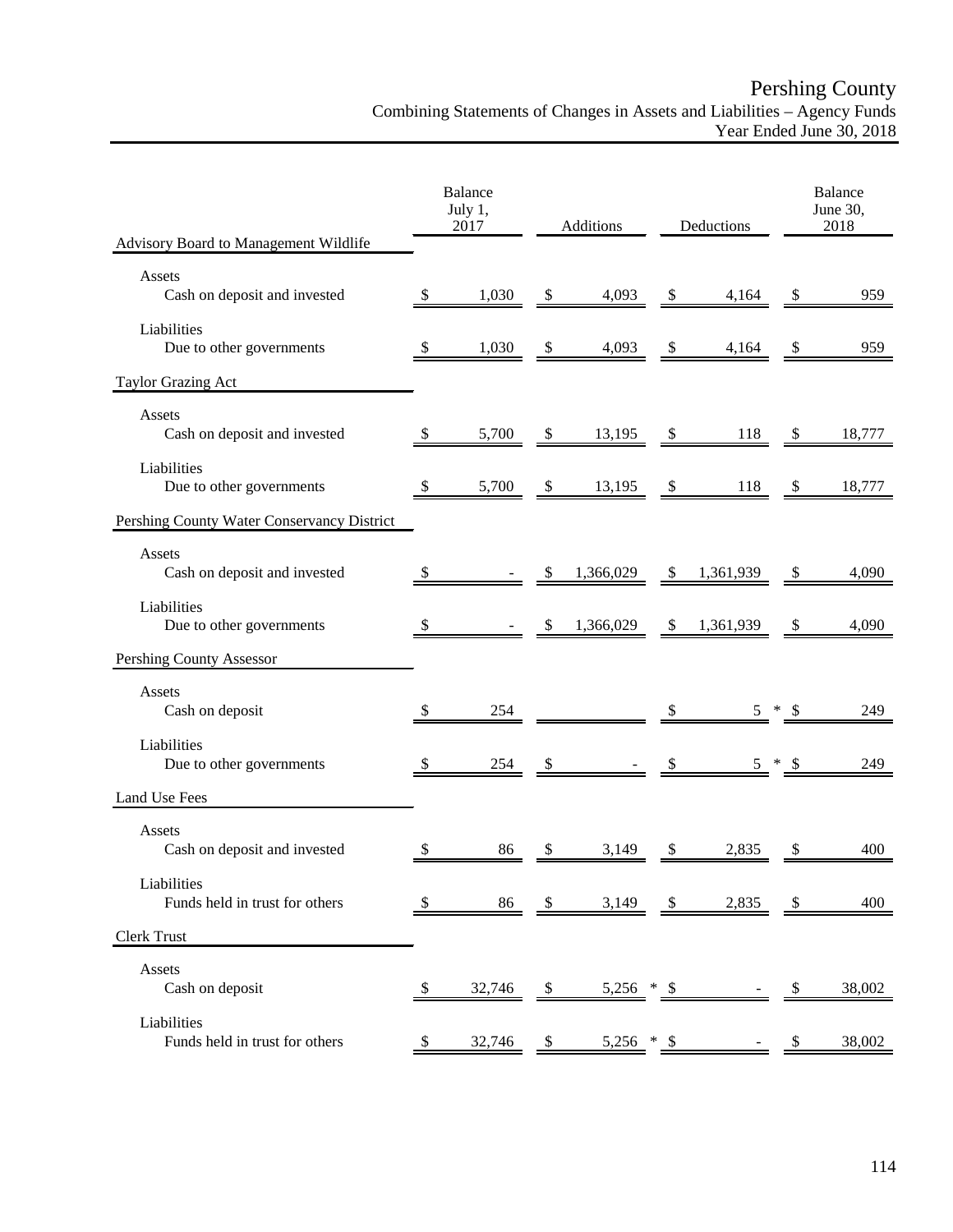Pershing County Combining Statements of Changes in Assets and Liabilities – Agency Funds Year Ended June 30, 2018

| Lake Township Justice Court                   |                           | Balance<br>July 1,<br>2017 |               | <b>Additions</b> |                            | Deductions |                    | Balance<br>June 30,<br>2018 |
|-----------------------------------------------|---------------------------|----------------------------|---------------|------------------|----------------------------|------------|--------------------|-----------------------------|
| Assets                                        |                           |                            |               |                  |                            |            |                    |                             |
| Cash on deposit                               | S                         | 27,784                     | \$            | $4,635$ * \$     |                            |            | \$                 | 32,419                      |
| Liabilities<br>Funds held in trust for others | \$                        | 27,784                     | \$            | 4,635 $*$ \$     |                            |            | \$                 | 32,419                      |
| 11 <sup>th</sup> Judicial District Court      |                           |                            |               |                  |                            |            |                    |                             |
| Assets<br>Cash on deposit                     | \$                        | 61                         | \$            |                  | \$                         | $40*$      |                    | 21                          |
| Liabilities<br>Funds held in trust for others | S                         | 61                         | \$            |                  | $\frac{1}{2}$              | 40 *       |                    | 21                          |
| Legal Services                                |                           |                            |               |                  |                            |            |                    |                             |
| Assets<br>Cash on deposit and invested        | \$                        | 389                        | \$            | 1,174            | \$                         | 1,157      | \$                 | 406                         |
| Liabilities<br>Funds held in trust for others | -\$                       | 389                        | \$            | 1,174            | $\boldsymbol{\mathcal{S}}$ | 1,157      | - \$               | 406                         |
| Commissary Fund, Sheriff                      |                           |                            |               |                  |                            |            |                    |                             |
| Assets<br>Cash on deposit                     | <sup>S</sup>              | 34,093                     | $\frac{1}{2}$ | $3,085$ * \$     |                            |            | \$                 | 37,178                      |
| Liabilities<br>Funds held in trust for others | \$                        | 34,093                     | \$            | $3,085$ * \$     |                            |            | \$                 | 37,178                      |
| Jail Operations, Sheriff                      |                           |                            |               |                  |                            |            |                    |                             |
| Assets<br>Cash on deposit                     | -S                        | 467                        | \$            |                  | \$                         | 200        | ∗<br><sup>\$</sup> | 267                         |
| Liabilities<br>Funds held in trust for others | $\boldsymbol{\mathsf{S}}$ | 467                        | \$            |                  | \$                         | 200        | ∗<br>- \$          | 267                         |
| Check Restitution Fund, District Attorney     |                           |                            |               |                  |                            |            |                    |                             |
| Assets<br>Cash on deposit                     | \$                        | 592                        | \$            | 566 *            | \$                         |            | \$                 | 1,158                       |
| Liabilities<br>Funds held in trust for others | \$                        | 592                        | \$            | 566              | $*$ \$                     |            | \$                 | 1,158                       |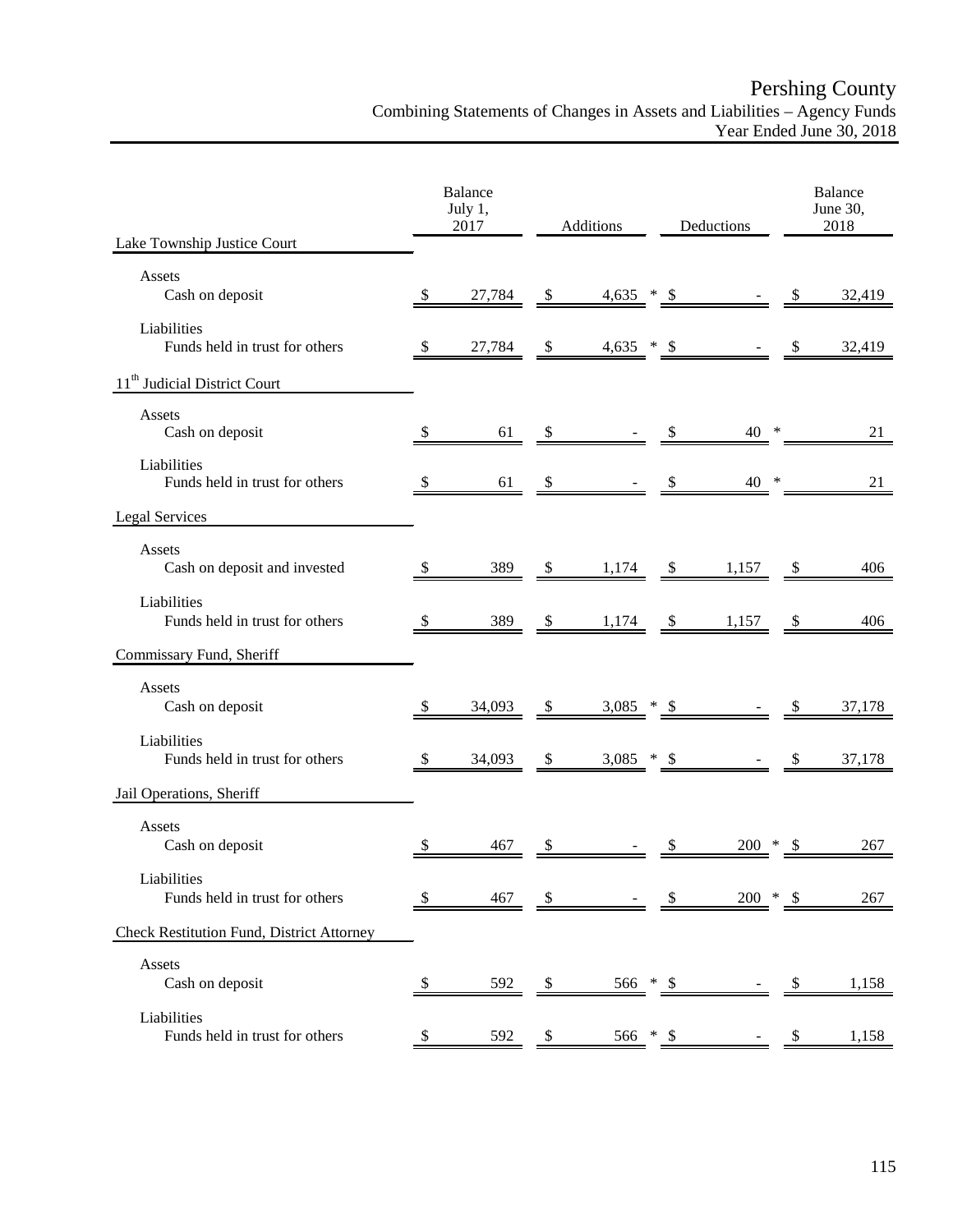Pershing County Combining Statements of Changes in Assets and Liabilities – Agency Funds Year Ended June 30, 2018

| Traffic Citation Diversion Program,                                                        | <b>Balance</b><br>July 1,<br>2017 |                    | <b>Additions</b> |                     | Deductions                |                      |        |      | Balance<br>June 30,<br>2018 |
|--------------------------------------------------------------------------------------------|-----------------------------------|--------------------|------------------|---------------------|---------------------------|----------------------|--------|------|-----------------------------|
| <b>District Attorney</b>                                                                   |                                   |                    |                  |                     |                           |                      |        |      |                             |
| Assets<br>Cash on deposit                                                                  | <sup>S</sup>                      | 764                | \$               |                     | \$                        | $600 *$              |        | \$   | 164                         |
| Liabilities<br>Funds held in trust for others                                              | S                                 | 764                | \$               |                     | \$                        | $600 *$              |        | \$   | 164                         |
| Pershing County Public Administrator                                                       |                                   |                    |                  |                     |                           |                      |        |      |                             |
| Assets<br>Cash on deposit                                                                  | $\mathcal{L}$                     | 680,297            | $\frac{1}{2}$    |                     | \$                        | 563,441 *            |        | - \$ | 116,856                     |
| Liabilities<br>Funds held in trust for others                                              | \$                                | 680,297            | \$               |                     | \$                        | 563,441              | $\ast$ | \$   | 116,856                     |
| Public Guardianship, District Attorney                                                     |                                   |                    |                  |                     |                           |                      |        |      |                             |
| Assets<br>Cash on deposit                                                                  | \$                                | 18,802             | \$               |                     | $\boldsymbol{\mathsf{S}}$ | $3,447$ * \$         |        |      | 15,355                      |
| Liabilities<br>Funds held in trust for others                                              | -S                                | 18,802             | \$               |                     | \$                        | $3,447$ * \$         |        |      | 15,355                      |
| Pershing County, Nevada, Special Assessment<br><b>District Surplus and Deficiency Fund</b> |                                   |                    |                  |                     |                           |                      |        |      |                             |
| Assets<br>Cash on deposit                                                                  | \$                                | 149,153            | \$               | 7,255               | -S                        | 483                  |        | \$   | 155,925                     |
| Liabilities<br>Funds held in trust for others                                              | - \$                              | 149,153            | \$               | 7,255               | \$                        | 483                  |        | \$   | 155,925                     |
| Totals                                                                                     |                                   |                    |                  |                     |                           |                      |        |      |                             |
| Assets<br>Cash on deposit and invested                                                     | \$                                | 1,137,842          | \$               | 6,919,941           | \$                        | 7,056,798            |        | \$   | 1,000,985                   |
| Liabilities<br>Due to other governments<br>Funds held in trust for others                  | \$                                | 192,608<br>945,234 | \$               | 6,894,821<br>25,120 | \$                        | 6,484,595<br>572,203 |        | \$   | 602,834<br>398,151          |
|                                                                                            | \$                                | 1,137,842          | \$               | 6,919,941           | \$                        | 7,056,798            |        | \$   | 1,000,985                   |

\* The net change in the account balance is shown since information on total additions and deductions is not readily available.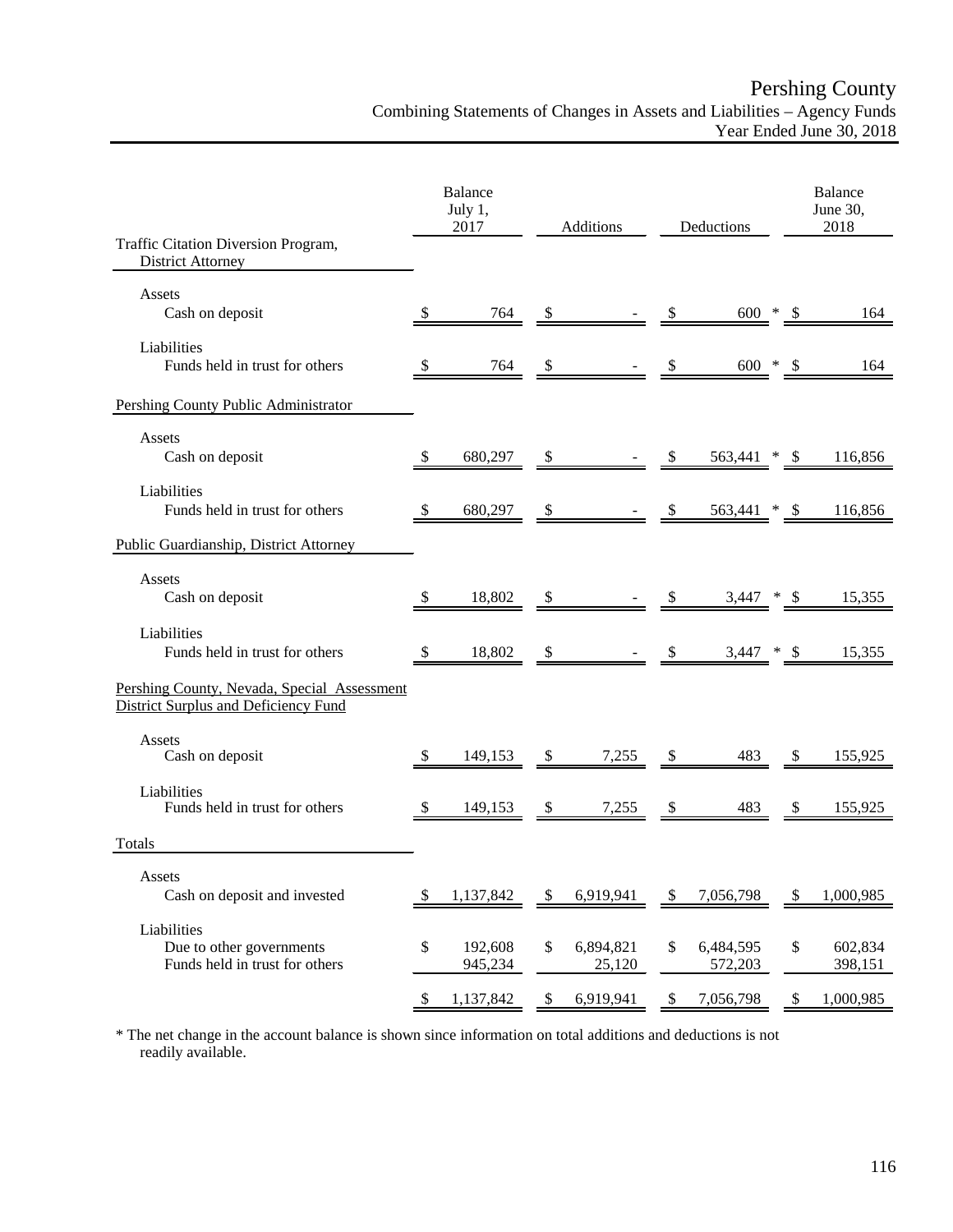Pershing County

Schedule of Fees Imposed Subject to the Provisions of NRS 354.5989, Limitation of Fees for Business Licenses Year Ended June 30, 2018

| <b>Flat Fixed Fees</b><br>Business license revenue adjusted base at June 30, 2017                                                                                                    |          | \$<br>12,297  |
|--------------------------------------------------------------------------------------------------------------------------------------------------------------------------------------|----------|---------------|
| Adjustment to Base<br>Base                                                                                                                                                           |          | 12,297        |
| Percentage increase in population of the local government<br>Percentage increase in the Consumer Price Index for the year<br>ending on December 31 next preceding the year for which | $0.00\%$ |               |
| the limit is being calculated                                                                                                                                                        | 2.70%    | 2.70%         |
|                                                                                                                                                                                      |          | 332           |
| Adjusted base at June 30, 2018                                                                                                                                                       |          | 12,629        |
| Actual revenue                                                                                                                                                                       |          | 9,013         |
| Amount over (under) allowable amount                                                                                                                                                 |          | \$<br>(3,616) |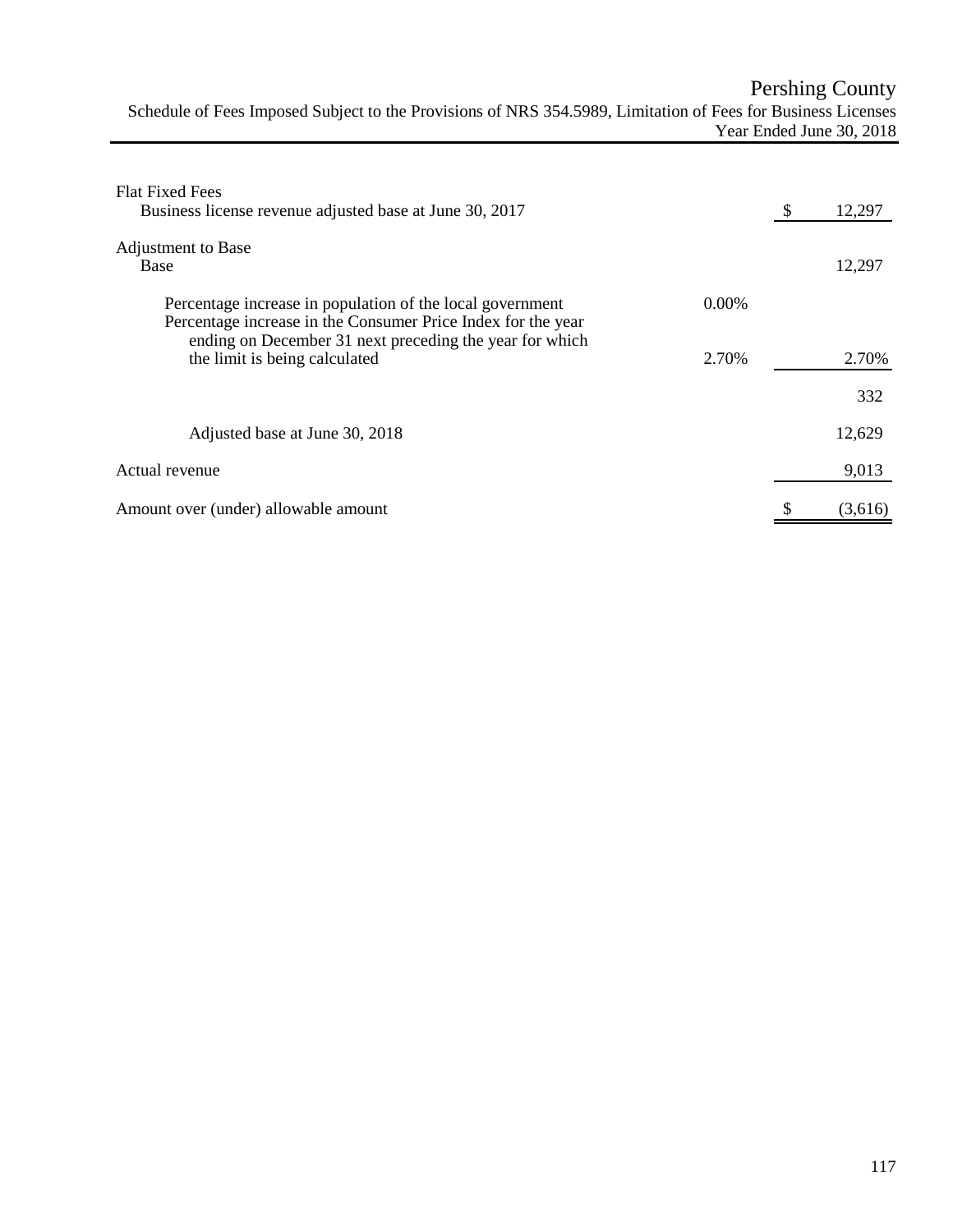## Pershing County

### Schedule No. 1 – Summary Schedule of Ending Cash and Investment Balances Years Ended June 30, 2018 through 2015

|                                          |                           | 2018       | 2017                      |            |                           | 2016       |              | 2015       |
|------------------------------------------|---------------------------|------------|---------------------------|------------|---------------------------|------------|--------------|------------|
| <b>County Funds</b>                      |                           |            |                           |            |                           |            |              |            |
| General                                  | \$                        | 2,093,077  | \$                        | 1,864,031  | \$                        | 2,117,715  | \$           | 1,485,853  |
| In Lieu of Taxes                         |                           | 1,240,475  |                           | 1,504,656  |                           | 1,335,028  |              | 1,295,189  |
| Law Enforcement                          |                           | 382,202    |                           | 275,739    |                           | 199,890    |              | 85,902     |
| Cemetery                                 |                           | 28,892     |                           | 26,532     |                           | 26,672     |              | 27,895     |
| Law Library                              |                           | 29,556     |                           | 15,563     |                           | 8,143      |              |            |
| <b>Total General Fund</b>                |                           | 3,774,202  |                           | 3,686,521  |                           | 3,687,448  |              | 2,894,839  |
| Road                                     |                           | 236,388    |                           | 364,087    |                           | 382,370    |              | 414,614    |
| 11 <sup>th</sup> Judicial District Court |                           | 710,266    |                           | 587,401    |                           | 358,374    |              |            |
| <b>Building</b>                          |                           | 1,871,727  |                           | 2,371,890  |                           | 3,441,467  |              | 3,833,182  |
| General Indigent                         |                           | 35,301     |                           | 25,218     |                           | 23,338     |              | 15,683     |
| Medical Indigent                         |                           | 154,273    |                           | 190,765    |                           | 150,360    |              | 83,976     |
| Medical Indigent 2                       |                           | 70,073     |                           | 50,951     |                           | 103,847    |              | 81,352     |
| Library                                  |                           | 298,551    |                           | 221,090    |                           | 144,215    |              | 57,096     |
| <b>Agricultural Extension</b>            |                           | 109,806    |                           | 105,617    |                           | 103,985    |              | 85,231     |
| Senior Citizens                          |                           | 116,762    |                           | 115,838    |                           | 122,488    |              | 77,640     |
| J.P. Admin Fee                           |                           | 201,504    |                           | 193,711    |                           | 117,538    |              | 69,706     |
| Regional Street and Highway              |                           | 745,017    |                           | 692,245    |                           | 822,163    |              | 993,445    |
| 911 Surcharge Fee                        |                           | 1,367      |                           | 1,685      |                           | 8,702      |              | 16,625     |
| <b>Forensic Services</b>                 |                           | 2,716      |                           | 2,541      |                           | 752        |              | 656        |
| Town of Imlay Operating                  |                           | 6,874      |                           | 5,943      |                           | 5,043      |              | 5,936      |
| Drug Court                               |                           | 128,464    |                           | 119,472    |                           | 94,745     |              | 96,567     |
| <b>Television District</b>               |                           | 196,257    |                           | 180,701    |                           | 170,017    |              | 196,604    |
| Recreation                               |                           | 231,904    |                           | 229,033    |                           | 239,091    |              | 188,924    |
| Gift                                     |                           | 111,260    |                           | 107,103    |                           | 98,243     |              | 43,148     |
| <b>Capital Asset Forfeiture</b>          |                           | 17,065     |                           | 6,839      |                           | 33,964     |              | 4,521      |
| Ad Valorem Capital Projects              |                           | 211,809    |                           | 162,254    |                           | 178,112    |              | 199,670    |
| Option Tax-Public Safety                 |                           | 876,657    |                           | 827,951    |                           | 1,040,049  |              | 1,023,434  |
| Pershing County Electrical Utility       |                           | 381,783    |                           | 348,120    |                           | 471,797    |              | 451,270    |
| Landfill                                 |                           | 327,307    |                           | 335,326    |                           | 327,504    |              | 327,278    |
| Town of Imlay Utilities                  |                           | 188,413    |                           | 181,850    |                           | 169,989    |              | 164,412    |
| Ambulance                                |                           | 278,944    |                           | 146,634    |                           | 179,080    |              | 140,505    |
| <b>Total County funds</b>                |                           | 11,284,690 |                           | 11,260,786 |                           | 12,474,681 |              | 11,466,314 |
| <b>Fiduciary Funds</b>                   |                           | 1,000,985  |                           | 1,137,842  |                           | 650,015    |              | 344,423    |
|                                          | $\$$                      | 12,285,675 | $\boldsymbol{\mathsf{S}}$ | 12,398,628 | $\boldsymbol{\mathsf{S}}$ | 13,124,696 | \$           | 11,810,737 |
| Cash on Hand                             | $\mathbb{S}$              | 2,625      | $\mathbb{S}$              | 2,625      | $\mathbb{S}$              | 2,625      | $\mathbb{S}$ | 2,625      |
|                                          |                           |            |                           |            |                           |            |              |            |
| Demand Deposit Accounts<br>Treasurer     |                           | 2,343,107  |                           | 1,865,820  |                           | 2,039,350  |              | 1,899,245  |
| Assessor                                 |                           | 249        |                           | 254        |                           | 244        |              | 244        |
| Clerk Trust                              |                           | 38,002     |                           | 32,746     |                           | 28,256     |              | 27,176     |
| Lake Township Justice Court              |                           | 32,419     |                           | 27,784     |                           | 46,062     |              | 27,485     |
|                                          |                           |            |                           |            |                           |            |              |            |
| 11 <sup>th</sup> Judicial District Court |                           | $21\,$     |                           | 61         |                           | 81         |              |            |
| Sheriff                                  |                           | 37,445     |                           | 34,560     |                           | 33,248     |              | 29,814     |
| <b>District Attorney</b>                 |                           | 16,677     |                           | 20,158     |                           | 27,060     |              | 418        |
| Public Administrator                     |                           | 116,856    |                           | 680,297    |                           | 444,732    |              | 139,213    |
| Total demand deposit accounts            |                           | 2,584,776  |                           | 2,661,680  |                           | 2,619,033  |              | 2,123,595  |
| Cash Deposited/Invested in Other         |                           |            |                           |            |                           |            |              |            |
| than Demand Deposit Accounts             |                           | 9,698,274  |                           | 9,734,323  |                           | 10,503,038 |              | 9,684,517  |
|                                          | $\boldsymbol{\mathsf{S}}$ | 12,285,675 | $\$$                      | 12,398,628 | $\mathbb{S}$              | 13,124,696 | $\$$         | 11,810,737 |
| % Cash Deposited/Invested in             |                           |            |                           |            |                           |            |              |            |
| Other than Demand Deposit                |                           |            |                           |            |                           |            |              |            |
| Accounts at June 30                      |                           | 78.9%      |                           | 78.5%      |                           | 80.0%      |              | 82.0%      |
|                                          |                           |            |                           |            |                           |            |              |            |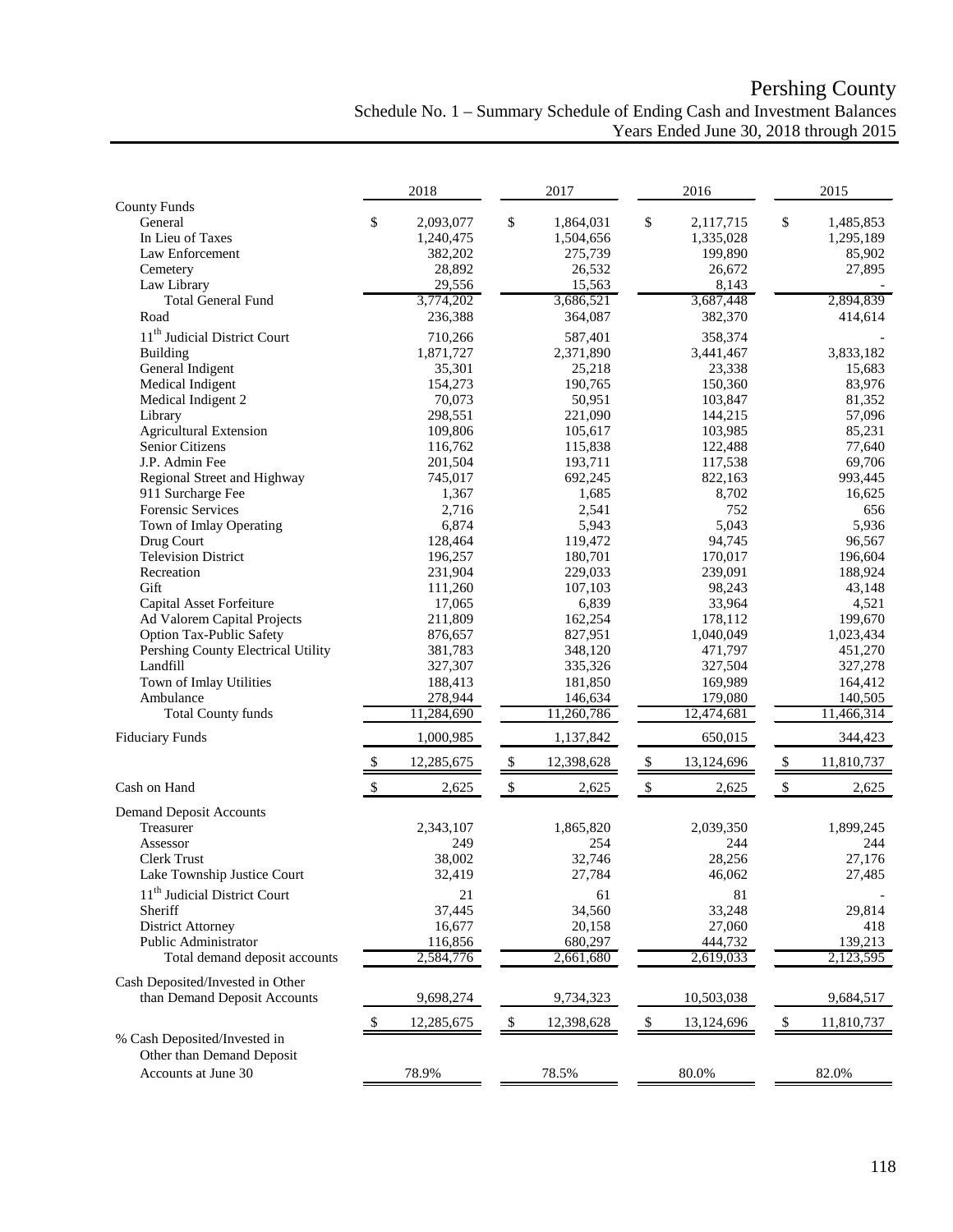## Pershing County Schedule No. 2 – Summary Schedule of Revenues, Expenditures, and Changes in Fund Balances – Governmental Funds

Years Ended June 30, 2018 through 2015

|                                                             | 2018             | 2017             | 2016             | 2015             |
|-------------------------------------------------------------|------------------|------------------|------------------|------------------|
| Revenues                                                    |                  |                  |                  |                  |
| <b>Taxes</b>                                                | \$<br>3,866,607  | \$<br>3,327,630  | \$<br>3,750,860  | \$<br>2,809,591  |
| Licenses and permits                                        | 58,969           | 54,939           | 74,307           | 67,438           |
| Intergovernmental                                           | 5,546,928        | 5,109,512        | 4,894,450        | 3,896,603        |
| <b>Grants</b>                                               | 1,003,975        | 1,201,062        | 1,442,002        | 775,507          |
| Federal payments in lieu of taxes                           | 1,112,319        | 1,102,628        | 1,162,839        | 977,138          |
| Charges for services                                        | 527,310          | 449,987          | 464,488          | 365,406          |
| Fines and forfeits                                          | 513,850          | 563,061          | 409,386          | 232,033          |
| Miscellaneous, other                                        | 563,183          | 600,760          | 665,715          | 743,404          |
| Interest earnings                                           | 6,182            | 28,114           | 128,523          | 73,139           |
| Total revenues                                              | 13,199,323       | 12,437,693       | 12,992,570       | 9,940,259        |
| Expenditures                                                |                  |                  |                  |                  |
| Salaries, wages, and benefits                               | 7,599,216        | 7,310,456        | 7,005,979        | 5,585,475        |
| Services and supplies                                       | 4,020,816        | 4,122,326        | 4,170,235        | 4,194,798        |
| Capital outlay                                              | 1,573,981        | 1,607,374        | 2,157,918        | 758,075          |
| Interest                                                    | 20,203           | 21,842           |                  |                  |
| Principal                                                   | 68,068           | 66,429           |                  |                  |
| Total expenditures                                          | 13,282,284       | 13,128,427       | 13,334,132       | 10,538,348       |
| Excess (Deficiency) of Revenues<br>over Expenditures        | (82,961)         | (690, 734)       | (341, 562)       | (598,089)        |
| Other Financing Sources (Uses)                              |                  |                  |                  |                  |
| Transfers from other funds                                  | 1,106,099        | 1,312,394        | 1,111,500        | 271,033          |
| Transfers to other funds                                    | (1,106,099)      | (1,312,394)      | (1, 111, 500)    | (271, 033)       |
| Note payable financing                                      |                  |                  | 755,967          |                  |
| Sale of capital assets                                      |                  |                  | 46,168           | 211,000          |
|                                                             |                  |                  |                  |                  |
| Insurance settlements                                       | 25,131           |                  |                  |                  |
| Total other financing<br>sources (uses)                     | 25,131           |                  | 802,135          | 211,000          |
| Net Change in Fund Balances                                 | (57, 830)        | (690, 734)       | 460,573          | (387,089)        |
| Fund Balances, Beginning of Year,<br>as previously reported | 10,325,779       | 11,016,513       | 10,555,940       | 10,128,892       |
| Prior Period Adjustment                                     |                  |                  |                  | 814,137          |
| Fund Balances, Beginning of Year,                           |                  |                  |                  |                  |
| as restated                                                 | 10,325,779       | 11,016,513       | 10,555,940       | 10,943,029       |
| Fund Balance, End of Year                                   | 10,267,949<br>\$ | 10,325,779<br>\$ | 11,016,513<br>\$ | \$<br>10,555,940 |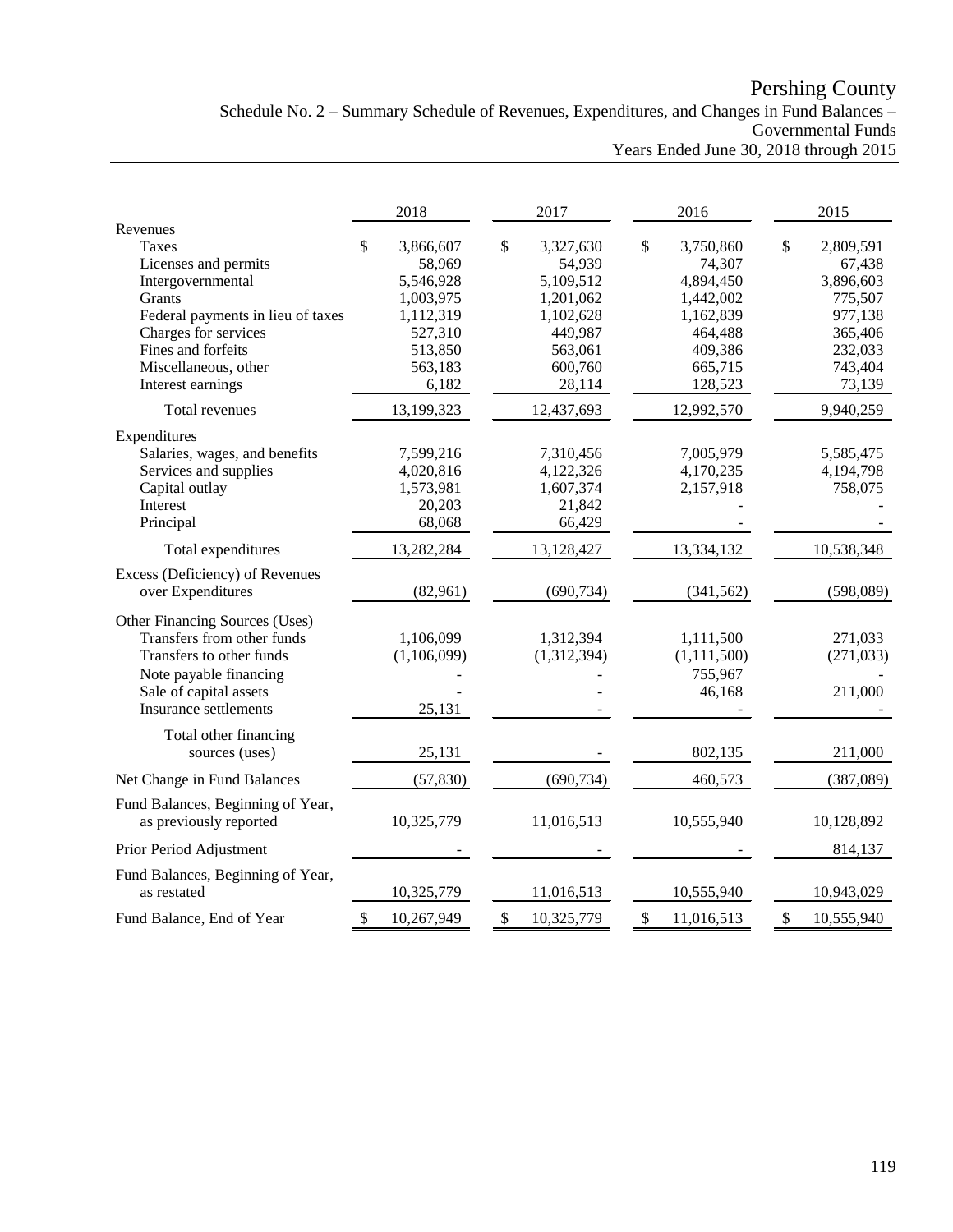| Roll Year                  | County | Pershing County<br><b>School District</b> | State of<br>Nevada |
|----------------------------|--------|-------------------------------------------|--------------------|
| $2009-10$ :                |        |                                           |                    |
| Local government unit rate | 1.3568 | 1.1500                                    | 0.1700             |
| 2010-11                    |        |                                           |                    |
| Local government unit rate | 1.3568 | 1.1500                                    | 0.1700             |
| 2011-12                    |        |                                           |                    |
| Local government unit rate | 1.3568 | 1.1500                                    | 0.1700             |
| 2012-13                    |        |                                           |                    |
| Local government unit rate | 1.3568 | 1.1500                                    | 0.1700             |
| $2013 - 14$ :              |        |                                           |                    |
| Local government unit rate | 1.3568 | 1.1500                                    | 0.1700             |
| $2014 - 15$ :              |        |                                           |                    |
| Local government unit rate | 1.3568 | 1.1500                                    | 0.1700             |
| $2015 - 16$ :              |        |                                           |                    |
| Local government unit rate | 1.3568 | 1.1500                                    | 0.1700             |
| $2016 - 17$ :              |        |                                           |                    |
| Local government unit rate | 1.3568 | 1.1500                                    | 0.1700             |
| $2017 - 18$ :              |        |                                           |                    |
| Local government unit rate | 1.3568 | 1.1500                                    | 0.1700             |
| 2018-19:                   |        |                                           |                    |
| Local government unit rate | 1.3568 | 1.1500                                    | 0.1700             |

|           |                     | <b>Assessed Valuations</b> |                 |  |
|-----------|---------------------|----------------------------|-----------------|--|
| Roll Year | <b>Total County</b> | City                       | Town            |  |
| 2009-10   | 207, 736, 183<br>\$ | 21,502,522<br>\$           | \$<br>1,758,488 |  |
| 2010-11   | 205,761,093         | 21,144,902                 | 1,850,730       |  |
| 2011-12   | 206,416,225         | 20,975,000                 | 1,927,999       |  |
| 2012-13   | 236,436,566         | 21,637,144                 | 2,137,337       |  |
| 2013-14   | 325,501,979         | 23,619,883                 | 2,155,532       |  |
| 2014-15   | 283.724.599         | 29,588,175                 | 4,283,986       |  |
| 2015-16   | 253,552,819         | 24,129,837                 | 2,360,639       |  |
| 2016-17   | 301,128,604         | 25, 281, 896               | 2,619,148       |  |
| 2017-18   | 317,408,981         | 24,414,860                 | 2,706,393       |  |
| 2018-19   | 338.541.572         | 23,960,880                 | 2.684.923       |  |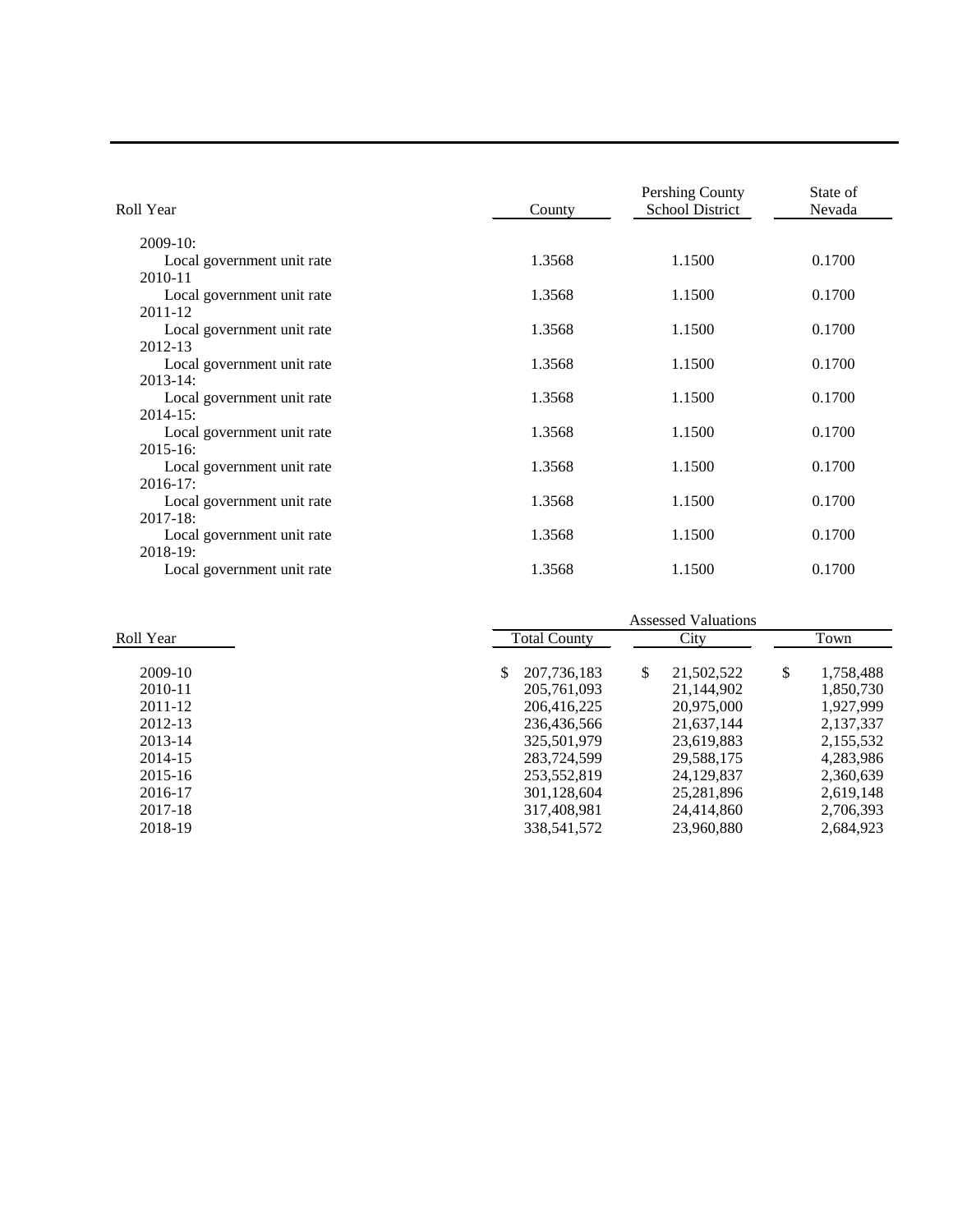## Pershing County Schedule No. 3 – Schedule of Property Tax Rates and Assessed Valuations Years Ended June 30, 2010 through 2019

| Hospital<br>District | Total<br><b>County Rate</b> | City of<br>Lovelock | Total<br><b>City Rate</b> | Town of<br>Imlay | Total<br><b>Town Rate</b> |
|----------------------|-----------------------------|---------------------|---------------------------|------------------|---------------------------|
| 0.4200               | 3.0968                      | 0.5624              | 3.6592                    | 0.1500           | 3.2468                    |
| 0.4200               | 3.0968                      | 0.5624              | 3.6592                    | 0.1500           | 3.2468                    |
| 0.4200               | 3.0968                      | 0.5624              | 3.6592                    | 0.1500           | 3.2468                    |
| 0.4200               | 3.0968                      | 0.5624              | 3.6592                    | 0.1500           | 3.2468                    |
| 0.4200               | 3.0968                      | 0.5624              | 3.6592                    | 0.1500           | 3.2468                    |
| 0.4200               | 3.0968                      | 0.5624              | 3.6592                    | 0.1500           | 3.2468                    |
| 0.4200               | 3.0968                      | 0.5624              | 3.6592                    | 0.1500           | 3.2468                    |
| 0.4200               | 3.0968                      | 0.5624              | 3.6592                    | 0.1500           | 3.2468                    |
| 0.4200               | 3.0968                      | 0.5624              | 3.6592                    | 0.1500           | 3.2468                    |
| 0.4200               | 3.0968                      | 0.5624              | 3.6592                    | 0.1500           | 3.2468                    |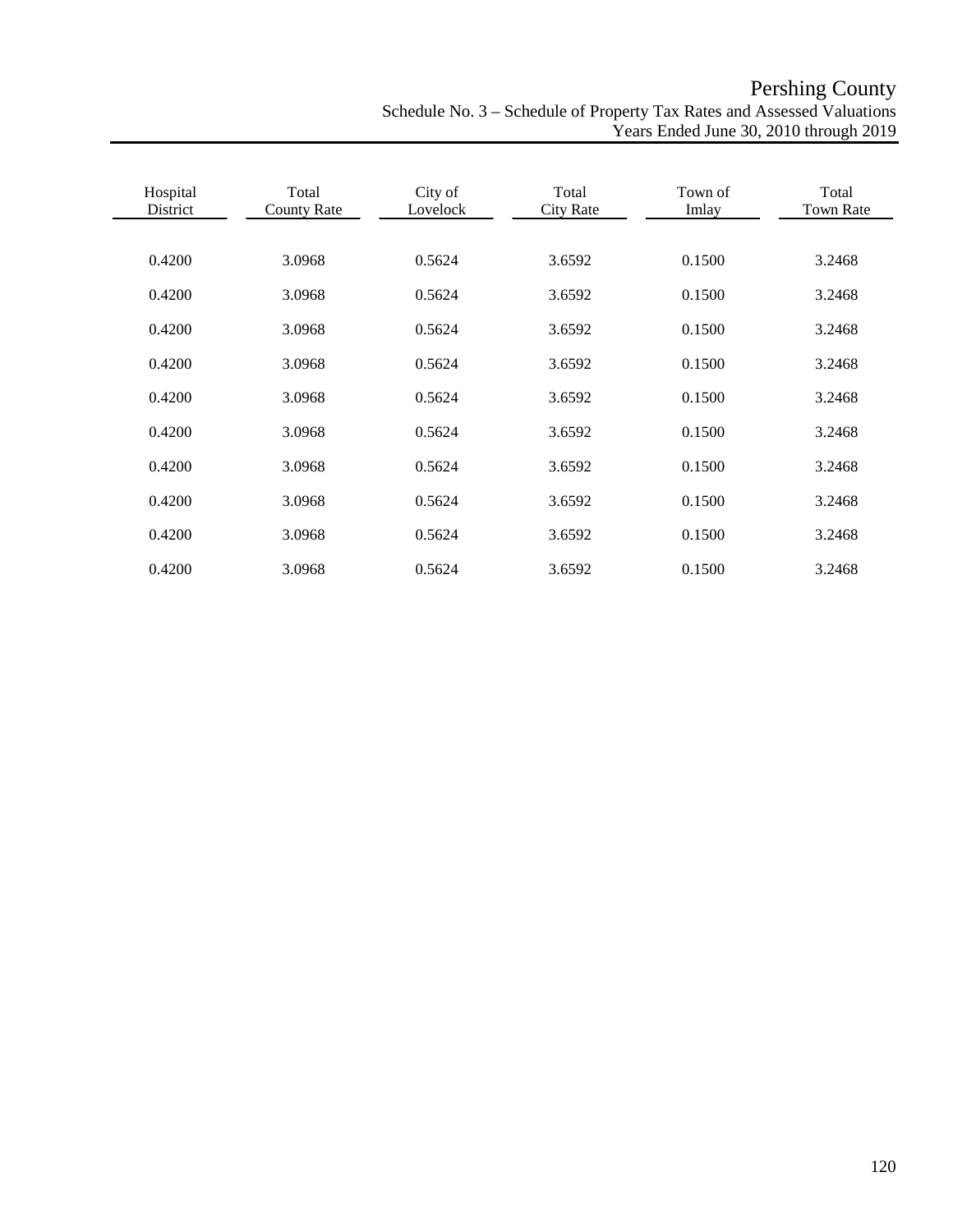

**CPAs & BUSINESS ADVISORS** 

## **Independent Auditor's Report on Internal Control over Financial Reporting and on Compliance and Other Matters Based on an Audit of Financial Statements Performed in Accordance with** *Government Auditing Standards*

To the Honorable Board of Commissioners Pershing County, Nevada Lovelock, Nevada

We have audited, in accordance with the auditing standards generally accepted in the United States of America and the standards applicable to financial audits contained in *Government Auditing Standards* issued by the Comptroller General of the United States, the financial statements of the governmental activities, business-type activities, each major fund, and the aggregate remaining fund information of Pershing County, Nevada, as of and for the year ended June 30, 2018, and the related notes to the financial statements, which collectively comprise Pershing County's basic financial statements and have issued our report thereon dated November 30, 2018.

### **Internal Control Over Financial Reporting**

In planning and performing our audit of the financial statements, we considered Pershing County's internal control over financial reporting (internal control) to determine the audit procedures that are appropriate in the circumstances for the purpose of expressing our opinions on the financial statements, but not for the purpose of expressing an opinion on the effectiveness of Pershing County's internal control. Accordingly, we do not express an opinion on the effectiveness of Pershing County's internal control.

Our consideration of internal control over financial reporting was for the limited purpose described in the preceding paragraph and was not designed to identify all deficiencies in internal control over financial reporting that might be material weaknesses or significant deficiencies and therefore, material weaknesses or significant deficiencies may exist that have not been identified. However, as described in the accompanying Schedule of Findings and Questioned Costs, we identified a certain deficiency in internal control that we consider to be a material weakness.

A *deficiency in internal control* exists when the design or operation of a control does not allow management or employees, in the normal course of performing their assigned functions, to prevent, or detect and correct, misstatements on a timely basis. A *material weakness* is a deficiency, or combination of deficiencies, in internal control, such that there is a reasonable possibility that a material misstatement of the entity's financial statements will not be prevented, or detected and corrected on a timely basis. We consider the deficiency described in the accompanying Schedule of Findings and Questioned Costs to be a material weakness – 2018-A.

A *significant deficiency* is a deficiency, or combination of deficiencies, in internal control that is less severe than a material weakness, yet important enough to merit attention by those charges with governance.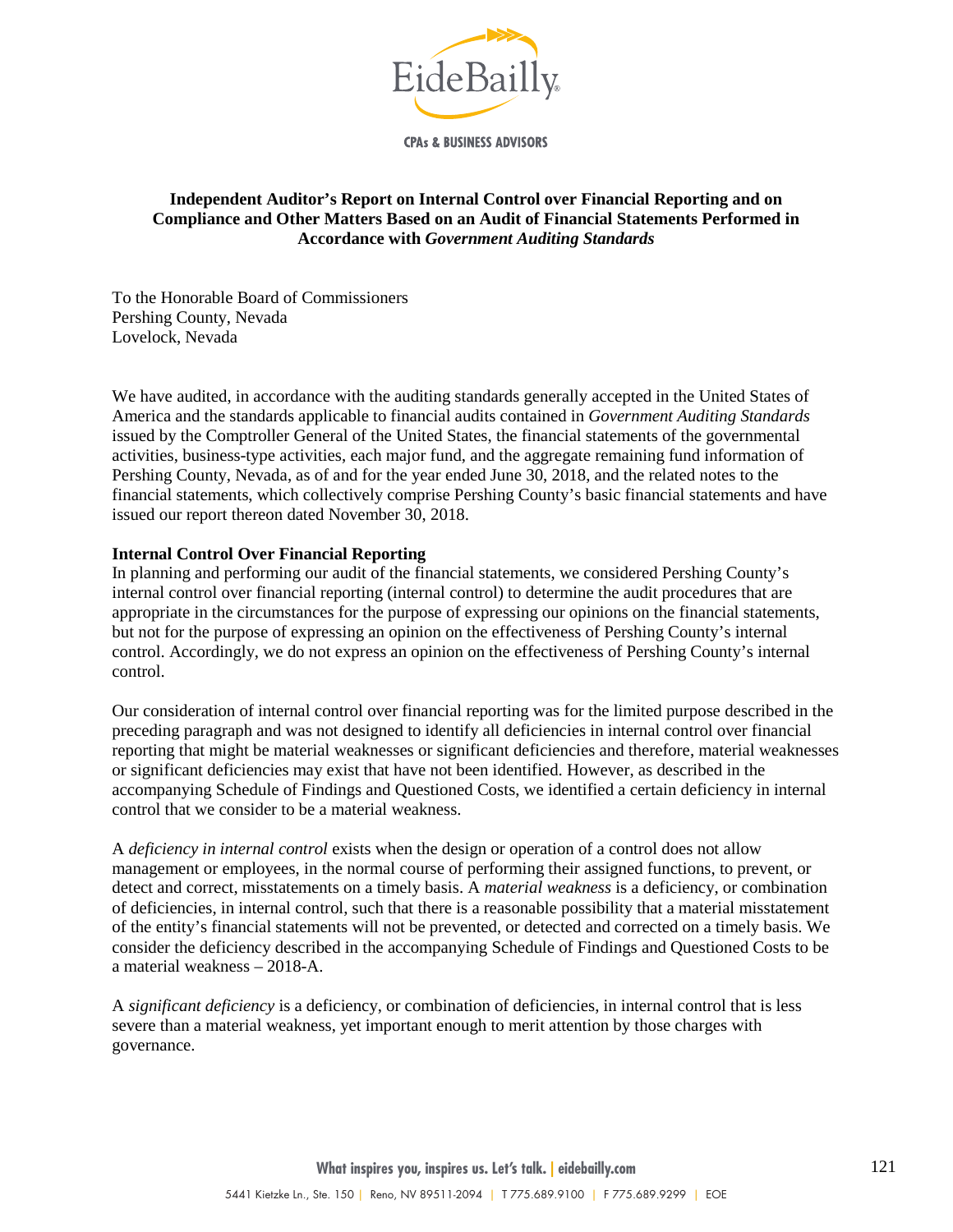#### **Compliance and Other Matters**

As part of obtaining reasonable assurance about whether Pershing County's financial statements are free of material misstatement, we performed tests of its compliance with certain provisions of laws, regulations, contracts, and grant agreements, noncompliance with which could have a direct and material effect on the determination of financial statement amounts. However, providing an opinion on compliance with those provisions was not an objective of our audit, and accordingly, we do not express such an opinion. The results of our tests disclosed no instances of noncompliance or other matters that are required to be reported under *Government Auditing Standards*.

#### **Pershing County's Response to Findings**

Pershing County's response to the finding identified in our audit is described in the accompanying Schedule of Findings and Questioned Costs. Pershing County's response was not subjected to the auditing procedures in the audit of the financial statements, and accordingly, we express no opinion on it.

#### **Purpose of this Report**

The purpose of this report is solely to describe the scope of our testing of internal control and compliance and the results of that testing, and not to provide an opinion on the effectiveness of the entity's internal control or on compliance. This report is an integral part of an audit performed in accordance with *Government Audit Standards* in considering the entity's internal control and compliance. Accordingly, this communication is not suitable for any other purpose.

Ede Sailly LLP

Reno, Nevada November 30, 2018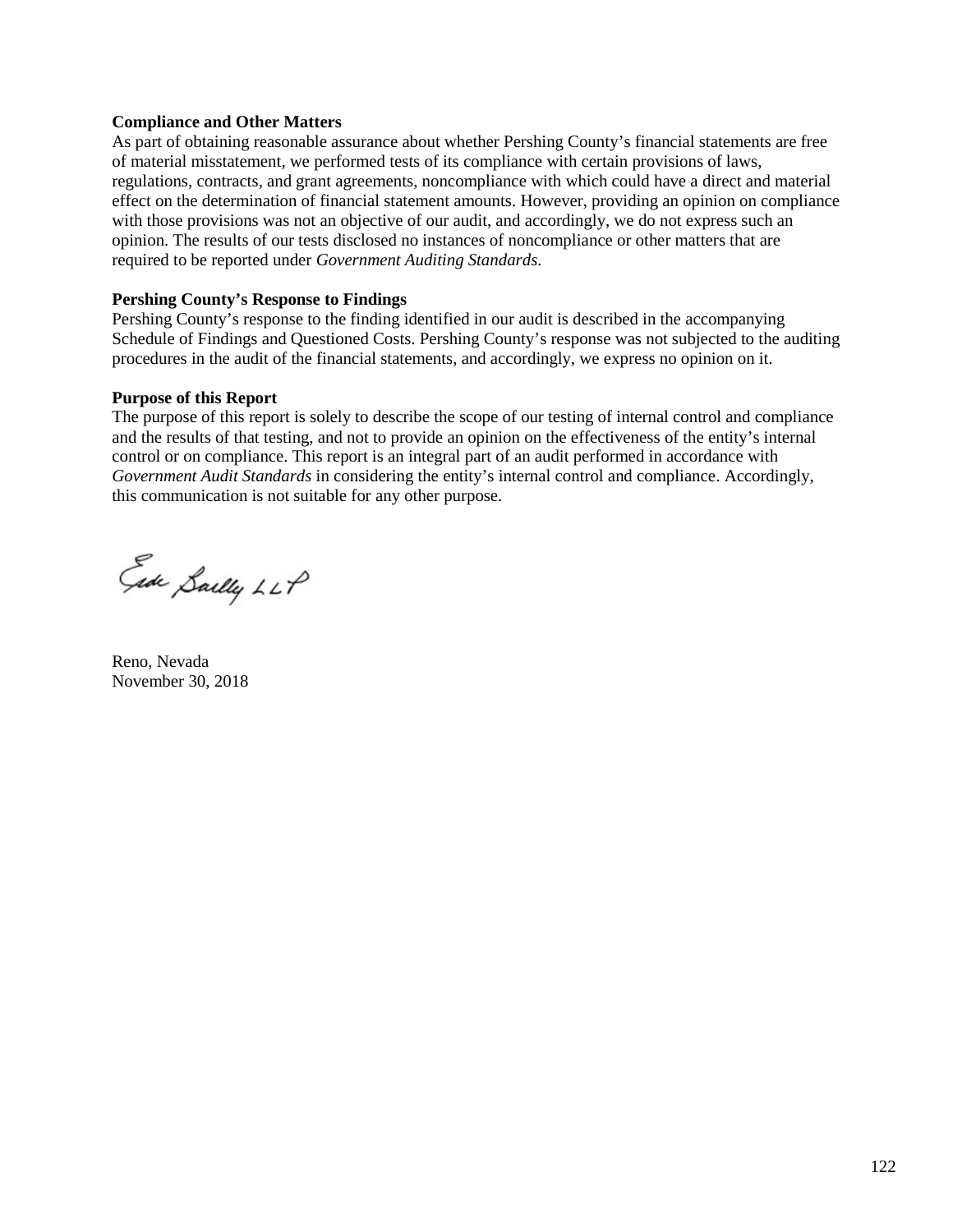

**CPAs & BUSINESS ADVISORS** 

## **Independent Auditor's Report on Compliance for Each Major Federal Program and Report on Internal Control Over Compliance Required by the Uniform Guidance**

To the Honorable Board of County Commissioners Pershing County, Nevada Lovelock, Nevada

### **Report on Compliance for Each Major Program**

We have audited Pershing County, Nevada's compliance with the types of compliance requirements described in the *OMB Compliance Supplement* that could have a direct and material effect on each of Pershing County's major federal programs for the year ended June 30, 2018. Pershing County's major federal programs are identified in the summary of auditor's results section of the accompanying Schedule of Findings and Questioned Costs.

#### **Management's Responsibility**

Management is responsible for compliance with federal statutes, regulations, and the terms and conditions of its federal awards applicable to its federal programs.

#### **Auditor's Responsibility**

Our responsibility is to express an opinion on compliance for each of Pershing County's major federal programs based on our audit of the types of compliance requirements referred to above. We conducted our audit of compliance in accordance with auditing standards generally accepted in the United States of America; the standards applicable to financial audits contained in *Government Auditing Standards*, issued by the Comptroller General of the United States; and the audit requirements of Title 2 U.S. Code of Federal Regulations Part 200, *Uniform Administrative Requirements, Cost Principles, and Audit Requirements for Federal Awards* (Uniform Guidance). Those standards and Uniform Guidance require that we plan and perform the audit to obtain reasonable assurance about whether noncompliance with the compliance requirements referred to above that could have a direct and material effect on a major federal program occurred. An audit includes examining, on a test basis, evidence about Pershing County's compliance with those requirements and performing such other procedures as we considered necessary in the circumstances.

We believe that our audit provides a reasonable basis for our qualified and unmodified opinions on compliance for each major federal programs. However, our audit does not provide a legal determination of Pershing County's compliance.

#### **Opinion on the Each Major Federal Program**

In our opinion, Pershing County complied, in all material respects, with the types of compliance requirements referred to above that could have a direct and material effect on each of its major federal programs identified in the summary of auditor's results section of the accompanying Schedule of Findings and Questions Costs for the year ended June 30, 2018.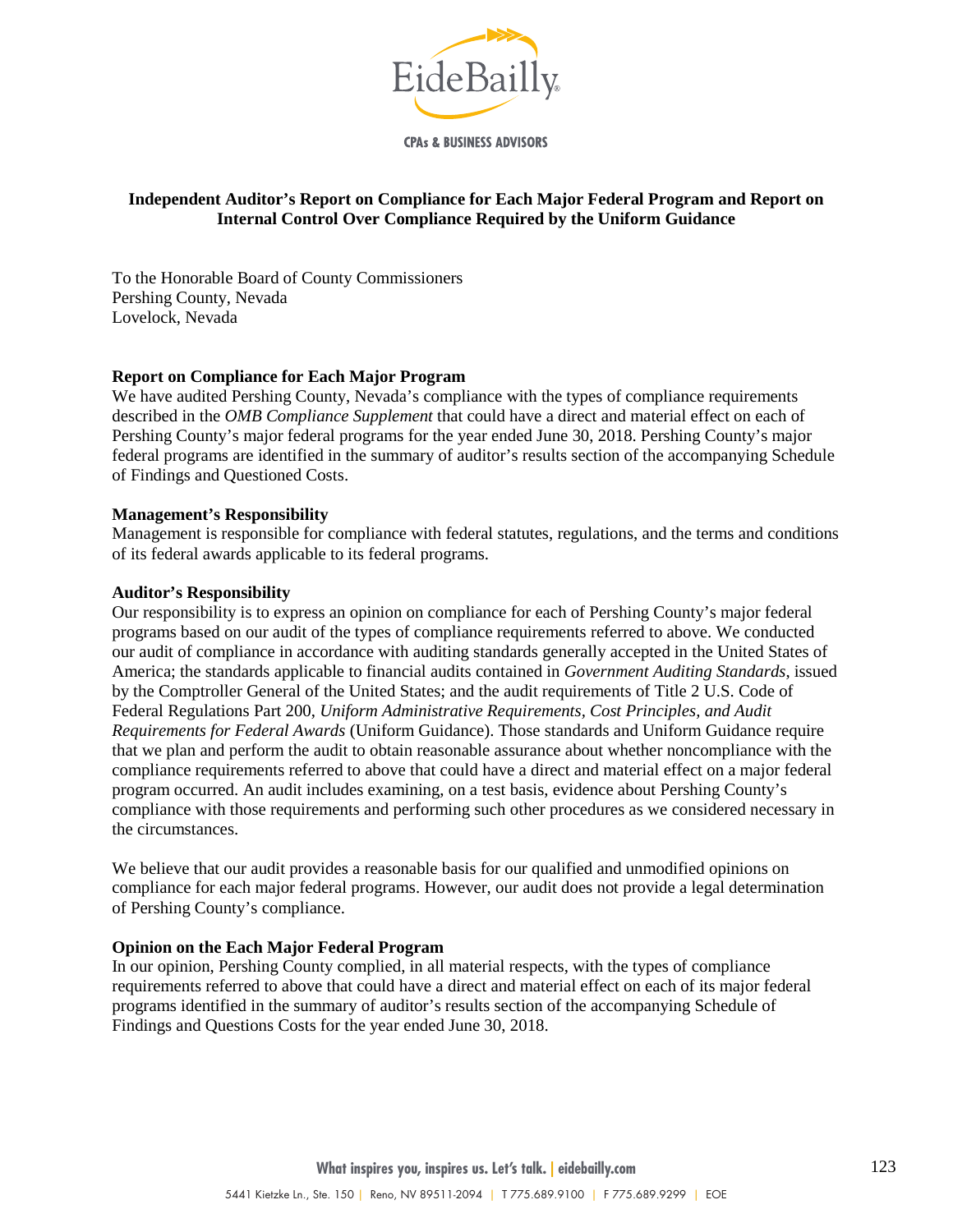#### **Report on Internal Control over Compliance**

Management of Pershing County is responsible for establishing and maintaining effective internal control over compliance with the compliance requirements referred to above. In planning and performing our audit of compliance, we considered Pershing County's internal control over compliance with the types of requirements that could have a direct and material effect on each major federal program to determine the auditing procedures that are appropriate in the circumstances for the purpose of expressing an opinion on compliance for each major federal program and to test and report on internal control over compliance in accordance with the Uniform Guidance, but not for the purpose of expressing an opinion on the effectiveness of internal control over compliance. Accordingly, we do not express an opinion on the effectiveness of Pershing County's internal control over compliance.

*A deficiency in internal control over compliance* exists when the design or operation of a control over compliance does not allow management or employees, in the normal course of performing their assigned functions, to prevent, or detect and correct, noncompliance with a type of compliance requirement of a federal program on a timely basis. *A material weakness in internal control over compliance* is a deficiency, or combination of deficiencies, in internal control over compliance, such that there is a reasonable possibility that material noncompliance with a compliance requirement will not be prevented, or detected and corrected, on a timely basis. *A significant deficiency in internal control over compliance* is a deficiency, or a combination of deficiencies, in internal control over compliance with a type of compliance requirement of a federal program that is less severe than a material weakness in internal control over compliance, yet important enough to merit attention by those charged with governance.

Our consideration of internal control over compliance was for the limited purpose described in the first paragraph of this section and was not designed to identify all deficiencies in internal control that might be material weaknesses or significant deficiencies and therefore, material weaknesses and significant deficiencies may exist that have not been identified. We did not identify any deficiencies in internal control over compliance that we consider to be material weaknesses. However, we identified certain deficiencies in internal control over compliance, as described in the accompanying Schedule of Findings and Questioned Costs as items 2018-001 and 2018-002 that we consider to be significant deficiencies.

Pershing County's response to the internal control over compliance findings identified in our audit is described in the accompanying Schedule of Findings and Questioned Costs. Pershing County's response was not subjected to the auditing procedures applied in the audit of compliance and, accordingly, we express no opinion on the response.

The purpose of this report on internal control over compliance is solely to describe the scope of our testing of internal control over compliance and the results of that testing based on the requirements of the Uniform Guidance. Accordingly, this report is not suitable for any other purpose.

Ede Sailly LLP

Reno, Nevada November 30, 2018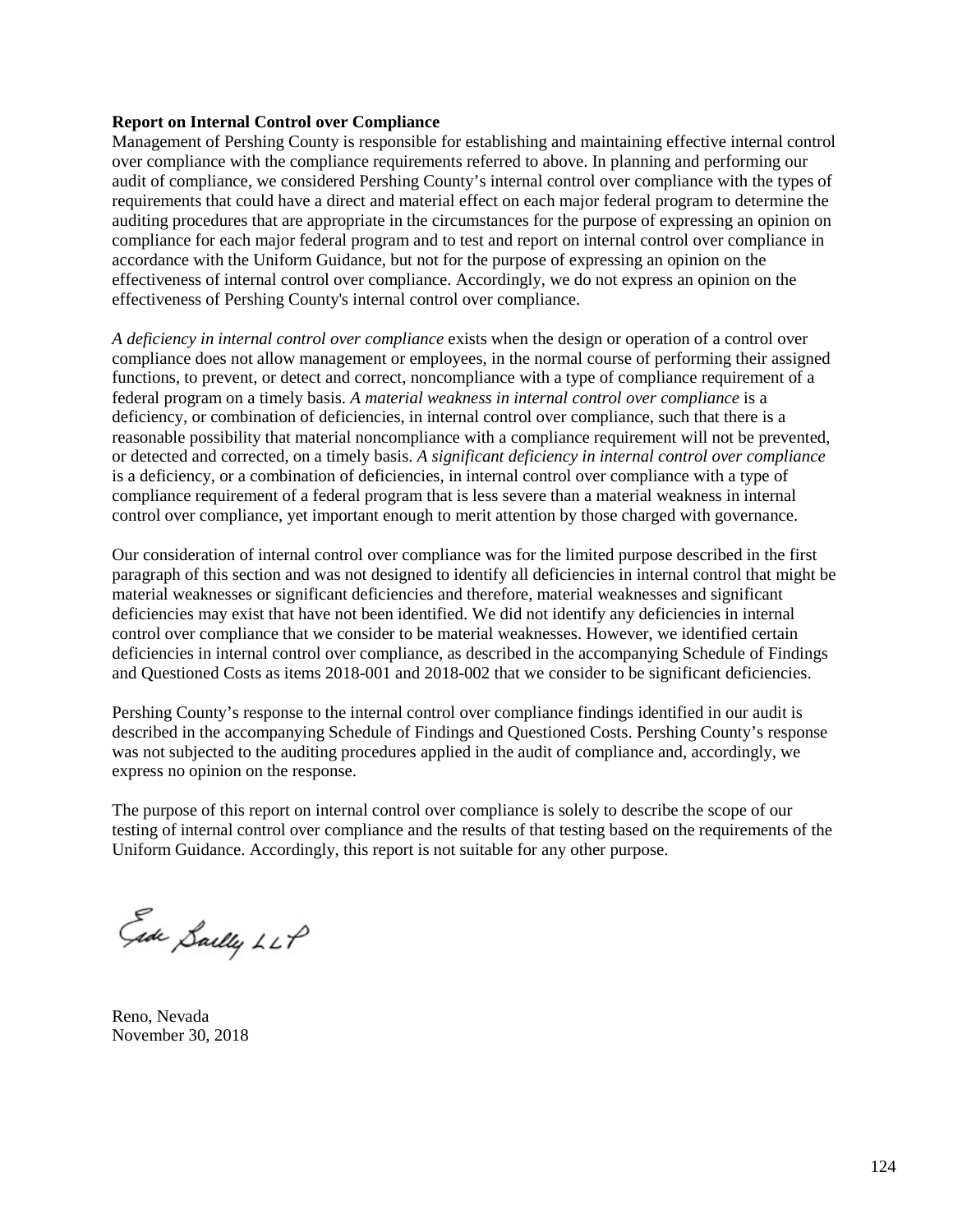

**CPAs & BUSINESS ADVISORS** 

#### **Auditor's Comments**

To the Honorable Board of County Commissioners Pershing County, Nevada Lovelock, Nevada

In connection with our audit of the financial statements of the governmental activities, the business-type activities, each major fund, and the aggregate remaining fund information of Pershing County, Nevada (the County), as of and for the year ended June 30, 2018, and the related notes to the financial statements, except as noted below, nothing came to our attention that caused us to believe that Pershing County failed to comply with the specific requirements of Nevada Revised Statutes cited below. However, our audit was not directed primarily toward obtaining knowledge of such noncompliance. Accordingly, had we performed additional procedures, other matters may have come to our attention regarding the County's noncompliance with the requirements of Nevada Revised Statutes cited below, insofar as they relate to accounting matters.

#### **Current Year Statute Compliance**

Pershing County conformed to all significant statutory constraints on its financial administration during the year.

#### **Progress on Prior Year Statute Compliance**

The County monitored investments during the year ended June 30, 2018. At June 30, 2018, investments were rated as "A" or its equivalent, or better, in accordance with NRS 355.171.

No augmentations were made during the year ended June 30, 2018, which required publication of the County's intention to augment appropriations.

Actual expenditures and expenses were monitored in order to avoid overexpenditures during the year ended June 30, 2018.

#### **Prior Year Recommendations**

The status of prior year recommendations are included in the Summary Schedule of Prior Year Findings, included under separate cover.

#### **Current Year Recommendations**

The recommendations made for the current year are included in the Schedule of Findings and Questioned Costs as part of the June 30, 2018 audit.

Ede Sailly LLP

Reno, Nevada November 30, 2018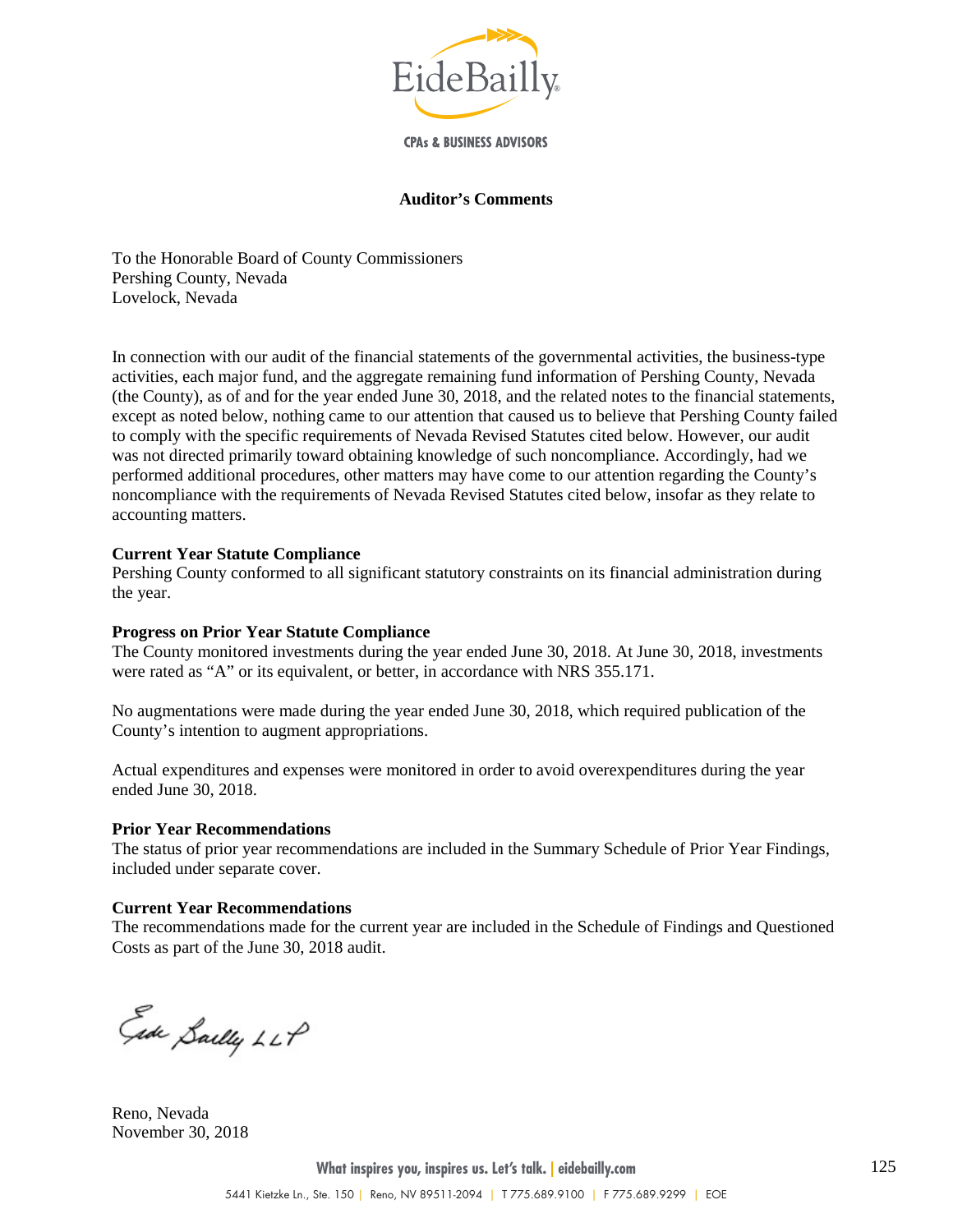| Federal Grantor/Pass-Through Grantor/Program or Cluster Title                   | Federal<br><b>CFDA</b><br>Number | Identifying<br>Number       |               | Expenditures     |
|---------------------------------------------------------------------------------|----------------------------------|-----------------------------|---------------|------------------|
| U.S. Department of Agriculture                                                  |                                  |                             |               |                  |
| Passed through Nevada Department of Health and Human Services:                  |                                  |                             |               |                  |
| WIC Special Supplemental Nutrition Program for Women, Infants,<br>and Children  |                                  |                             |               |                  |
| WIC Special Supplemental Nutrition Program for Women, Infants,                  | 10.557                           | HD-15718                    | \$            | 79,303           |
| and Children                                                                    | 10.557                           | HD-16159                    |               | 241,137          |
|                                                                                 |                                  |                             |               | 320,440          |
| <b>WIC Grants to States</b>                                                     | 10.578                           | 7NV700NV6                   |               | 15,392           |
|                                                                                 |                                  |                             |               |                  |
| <b>Total Department of Agriculture</b>                                          |                                  |                             | <sup>\$</sup> | 335,832          |
| U.S. Department of Interior                                                     |                                  |                             |               |                  |
| Passed through State of Nevada, Office of State Controller:                     |                                  |                             |               |                  |
| Distribution of Receipts to State and Local Governments                         | 15.227                           | <b>UNKNOWN</b>              |               | 13,195           |
| U.S. Department of Justice                                                      |                                  |                             |               |                  |
| Passed through Nevada Department of Health and Human Services:                  |                                  |                             |               |                  |
| Juvenile Justice and Delinquency Prevention                                     | 16.540                           | <b>FORMULA 2016-006</b>     | \$            | 7,597            |
| Juvenile Justice and Delinquency Prevention                                     | 16.540                           | <b>FORMULA 2017-005</b>     |               | 15,647           |
| Juvenile Justice and Delinquency Prevention                                     | 16.540                           | <b>FORMULA 2016-005</b>     |               | 900              |
| Juvenile Justice and Delinquency Prevention                                     | 16.540                           | <b>FORMULA 2017-005</b>     |               | 390<br>24,534    |
| Passed through Frontier Community Coalition:                                    |                                  |                             |               |                  |
| Juvenile Justice and Delinquency Prevention                                     | 16.540                           | FFY 2017 OJJDP TITLE II     |               | 24,000           |
|                                                                                 |                                  |                             |               | 48,534           |
|                                                                                 |                                  |                             |               |                  |
| Passed through Nevada Department of Public Safety:                              |                                  |                             |               |                  |
| Edward Byrne Memorial Justice Assistance Grant Program                          | 16.738                           | $16$ -JAG-7                 |               | 40,678           |
| Edward Byrne Memorial Justice Assistance Grant Program                          | 16.738                           | 16-JAG-20                   |               | 13,185           |
| Edward Byrne Memorial Justice Assistance Grant Program                          | 16.738<br>16.738                 | 16-JAG-40A17<br>$17-JAG-23$ |               | 41,210<br>20,292 |
| Edward Byrne Memorial Justice Assistance Grant Program                          |                                  |                             |               | 115,365          |
|                                                                                 |                                  |                             |               |                  |
| Total U.S. Department of Justice                                                |                                  |                             |               | 163,899          |
| U.S. Department of Transportation                                               |                                  |                             |               |                  |
| Direct Award:                                                                   |                                  |                             |               |                  |
| Airport Improvement Program                                                     | 20.106                           | 3-32-0011-016-2018          | \$.           | 43,744           |
| Institute of Museum and Library Services                                        |                                  |                             |               |                  |
| Passed through Nevada Department of Cultural Affairs,                           |                                  |                             |               |                  |
| State Library and Archives:                                                     |                                  |                             |               |                  |
| <b>Grants to States</b>                                                         | 45.310                           | 2017-12                     | \$            | 4,362            |
| <b>Grants</b> to States                                                         | 45.310                           | 2017-20                     |               | 4,733            |
| Total Institute of Museum and Library Services                                  |                                  |                             |               | 9,095            |
|                                                                                 |                                  |                             |               |                  |
| U.S. Department of Health and Human Services                                    |                                  |                             |               |                  |
| Aging Cluster:<br>Passed through Nevada Aging and Disability Services Division: |                                  |                             |               |                  |
| Special Programs for the Aging - Title III, Part B - Grants for                 |                                  |                             |               |                  |
| Supportive Services and Senior Centers                                          | 93.044                           | 14-000-10-LX-18             | \$            | 24,443           |
| Program Income                                                                  | 93.044                           | 14-000-10-LX-18             |               | 1,971            |
|                                                                                 |                                  |                             |               | 26,414           |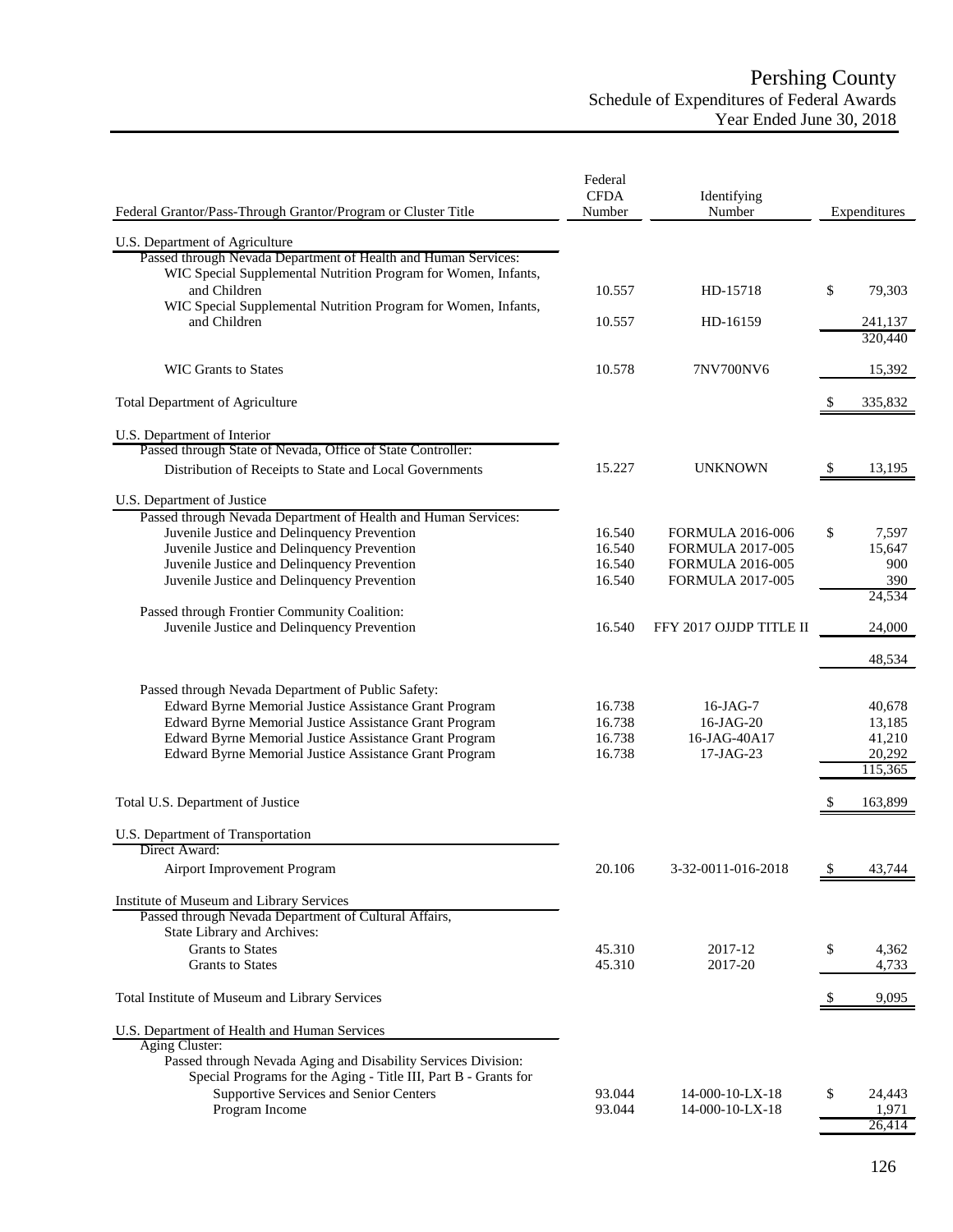## Pershing County Schedule of Expenditures of Federal Awards Year Ended June 30, 2018 (Continued)

| Special Programs for the Aging - Title III, Part C - Nutrition<br><b>Services</b><br>93.045<br>14-000-07-13-17<br>\$<br>8,747<br>Special Programs for the Aging - Title III, Part C - Nutrition<br><b>Services</b><br>93.045<br>26,235<br>$14-000-07-1X-18$<br>Program Income<br>93.045<br>14-000-07-1X-18<br>21,015<br>Special Programs for the Aging - Title III, Part C - Nutrition<br><b>Services</b><br>93.045<br>14-000-04-24-17<br>5,141<br>Special Programs for the Aging - Title III, Part C - Nutrition<br>Services<br>93.045<br>14-000-04-24-18<br>8,939<br>Program Income<br>14-000-04-24-18<br>93.045<br>8,918<br>78,995<br>Passed through Nevada Department of Agriculture:<br>Nutrition Services Incentive Program (Commodities)<br>93.053<br>877<br><b>UNKNOWN</b><br>Passed through Nevada Aging and Disability Services Division:<br>Nutrition Services Incentive Program<br>93.053<br>14-000-57-NX-17<br>7,916<br>Nutrition Services Incentive Program<br>93.053<br>14-000-57-NX-18<br>4,794<br>12,710<br>13,587<br>118,996<br><b>Total Aging Cluster</b><br>Passed through Frontier Community Coalition:<br>Substance Abuse and Mental Health Services Projects of Regional<br>and National Significance<br>93.243<br>19,125<br>15-698-34-000<br>Passed through Nevada Division of Welfare and Supportive Services:<br><b>Child Support Enforcement</b><br>93.563<br>122,109<br><b>UNKNOWN</b><br>Passed through Nevada Division of Public and Behavioral Health:<br>Block Grants for Prevention and Treatment of Substance Abuse<br>93.959<br>2B08T1010039-16<br>26,880<br>Total U.S. Department of Health and Human Services<br>287,110<br>\$<br>U.S. Department of Homeland Security<br>Passed through United Way of Northern Nevada and the Sierra:<br>Emergency Food and Shelter National Board Program<br>97.024<br><b>UNKNOWN</b><br>\$<br>1,700<br>Passed through Nevada Department of Public Safety:<br><b>Emergency Management Performance Grants</b><br>97.042<br>9704217<br>12,533<br>14,233<br>Total U.S. Department of Homeland Security<br>Total Expenditures of Federal Awards<br>867,108<br>S | Federal Grantor/Pass-Through Grantor/Program or Cluster Title | Federal<br><b>CFDA</b><br>Number | Identifying<br>Number | Expenditures |
|------------------------------------------------------------------------------------------------------------------------------------------------------------------------------------------------------------------------------------------------------------------------------------------------------------------------------------------------------------------------------------------------------------------------------------------------------------------------------------------------------------------------------------------------------------------------------------------------------------------------------------------------------------------------------------------------------------------------------------------------------------------------------------------------------------------------------------------------------------------------------------------------------------------------------------------------------------------------------------------------------------------------------------------------------------------------------------------------------------------------------------------------------------------------------------------------------------------------------------------------------------------------------------------------------------------------------------------------------------------------------------------------------------------------------------------------------------------------------------------------------------------------------------------------------------------------------------------------------------------------------------------------------------------------------------------------------------------------------------------------------------------------------------------------------------------------------------------------------------------------------------------------------------------------------------------------------------------------------------------------------------------------------------------------------------------------------------------------------------------------------------|---------------------------------------------------------------|----------------------------------|-----------------------|--------------|
|                                                                                                                                                                                                                                                                                                                                                                                                                                                                                                                                                                                                                                                                                                                                                                                                                                                                                                                                                                                                                                                                                                                                                                                                                                                                                                                                                                                                                                                                                                                                                                                                                                                                                                                                                                                                                                                                                                                                                                                                                                                                                                                                    |                                                               |                                  |                       |              |
|                                                                                                                                                                                                                                                                                                                                                                                                                                                                                                                                                                                                                                                                                                                                                                                                                                                                                                                                                                                                                                                                                                                                                                                                                                                                                                                                                                                                                                                                                                                                                                                                                                                                                                                                                                                                                                                                                                                                                                                                                                                                                                                                    |                                                               |                                  |                       |              |
|                                                                                                                                                                                                                                                                                                                                                                                                                                                                                                                                                                                                                                                                                                                                                                                                                                                                                                                                                                                                                                                                                                                                                                                                                                                                                                                                                                                                                                                                                                                                                                                                                                                                                                                                                                                                                                                                                                                                                                                                                                                                                                                                    |                                                               |                                  |                       |              |
|                                                                                                                                                                                                                                                                                                                                                                                                                                                                                                                                                                                                                                                                                                                                                                                                                                                                                                                                                                                                                                                                                                                                                                                                                                                                                                                                                                                                                                                                                                                                                                                                                                                                                                                                                                                                                                                                                                                                                                                                                                                                                                                                    |                                                               |                                  |                       |              |
|                                                                                                                                                                                                                                                                                                                                                                                                                                                                                                                                                                                                                                                                                                                                                                                                                                                                                                                                                                                                                                                                                                                                                                                                                                                                                                                                                                                                                                                                                                                                                                                                                                                                                                                                                                                                                                                                                                                                                                                                                                                                                                                                    |                                                               |                                  |                       |              |
|                                                                                                                                                                                                                                                                                                                                                                                                                                                                                                                                                                                                                                                                                                                                                                                                                                                                                                                                                                                                                                                                                                                                                                                                                                                                                                                                                                                                                                                                                                                                                                                                                                                                                                                                                                                                                                                                                                                                                                                                                                                                                                                                    |                                                               |                                  |                       |              |
|                                                                                                                                                                                                                                                                                                                                                                                                                                                                                                                                                                                                                                                                                                                                                                                                                                                                                                                                                                                                                                                                                                                                                                                                                                                                                                                                                                                                                                                                                                                                                                                                                                                                                                                                                                                                                                                                                                                                                                                                                                                                                                                                    |                                                               |                                  |                       |              |
|                                                                                                                                                                                                                                                                                                                                                                                                                                                                                                                                                                                                                                                                                                                                                                                                                                                                                                                                                                                                                                                                                                                                                                                                                                                                                                                                                                                                                                                                                                                                                                                                                                                                                                                                                                                                                                                                                                                                                                                                                                                                                                                                    |                                                               |                                  |                       |              |
|                                                                                                                                                                                                                                                                                                                                                                                                                                                                                                                                                                                                                                                                                                                                                                                                                                                                                                                                                                                                                                                                                                                                                                                                                                                                                                                                                                                                                                                                                                                                                                                                                                                                                                                                                                                                                                                                                                                                                                                                                                                                                                                                    |                                                               |                                  |                       |              |
|                                                                                                                                                                                                                                                                                                                                                                                                                                                                                                                                                                                                                                                                                                                                                                                                                                                                                                                                                                                                                                                                                                                                                                                                                                                                                                                                                                                                                                                                                                                                                                                                                                                                                                                                                                                                                                                                                                                                                                                                                                                                                                                                    |                                                               |                                  |                       |              |
|                                                                                                                                                                                                                                                                                                                                                                                                                                                                                                                                                                                                                                                                                                                                                                                                                                                                                                                                                                                                                                                                                                                                                                                                                                                                                                                                                                                                                                                                                                                                                                                                                                                                                                                                                                                                                                                                                                                                                                                                                                                                                                                                    |                                                               |                                  |                       |              |
|                                                                                                                                                                                                                                                                                                                                                                                                                                                                                                                                                                                                                                                                                                                                                                                                                                                                                                                                                                                                                                                                                                                                                                                                                                                                                                                                                                                                                                                                                                                                                                                                                                                                                                                                                                                                                                                                                                                                                                                                                                                                                                                                    |                                                               |                                  |                       |              |
|                                                                                                                                                                                                                                                                                                                                                                                                                                                                                                                                                                                                                                                                                                                                                                                                                                                                                                                                                                                                                                                                                                                                                                                                                                                                                                                                                                                                                                                                                                                                                                                                                                                                                                                                                                                                                                                                                                                                                                                                                                                                                                                                    |                                                               |                                  |                       |              |
|                                                                                                                                                                                                                                                                                                                                                                                                                                                                                                                                                                                                                                                                                                                                                                                                                                                                                                                                                                                                                                                                                                                                                                                                                                                                                                                                                                                                                                                                                                                                                                                                                                                                                                                                                                                                                                                                                                                                                                                                                                                                                                                                    |                                                               |                                  |                       |              |
|                                                                                                                                                                                                                                                                                                                                                                                                                                                                                                                                                                                                                                                                                                                                                                                                                                                                                                                                                                                                                                                                                                                                                                                                                                                                                                                                                                                                                                                                                                                                                                                                                                                                                                                                                                                                                                                                                                                                                                                                                                                                                                                                    |                                                               |                                  |                       |              |
|                                                                                                                                                                                                                                                                                                                                                                                                                                                                                                                                                                                                                                                                                                                                                                                                                                                                                                                                                                                                                                                                                                                                                                                                                                                                                                                                                                                                                                                                                                                                                                                                                                                                                                                                                                                                                                                                                                                                                                                                                                                                                                                                    |                                                               |                                  |                       |              |
|                                                                                                                                                                                                                                                                                                                                                                                                                                                                                                                                                                                                                                                                                                                                                                                                                                                                                                                                                                                                                                                                                                                                                                                                                                                                                                                                                                                                                                                                                                                                                                                                                                                                                                                                                                                                                                                                                                                                                                                                                                                                                                                                    |                                                               |                                  |                       |              |
|                                                                                                                                                                                                                                                                                                                                                                                                                                                                                                                                                                                                                                                                                                                                                                                                                                                                                                                                                                                                                                                                                                                                                                                                                                                                                                                                                                                                                                                                                                                                                                                                                                                                                                                                                                                                                                                                                                                                                                                                                                                                                                                                    |                                                               |                                  |                       |              |
|                                                                                                                                                                                                                                                                                                                                                                                                                                                                                                                                                                                                                                                                                                                                                                                                                                                                                                                                                                                                                                                                                                                                                                                                                                                                                                                                                                                                                                                                                                                                                                                                                                                                                                                                                                                                                                                                                                                                                                                                                                                                                                                                    |                                                               |                                  |                       |              |
|                                                                                                                                                                                                                                                                                                                                                                                                                                                                                                                                                                                                                                                                                                                                                                                                                                                                                                                                                                                                                                                                                                                                                                                                                                                                                                                                                                                                                                                                                                                                                                                                                                                                                                                                                                                                                                                                                                                                                                                                                                                                                                                                    |                                                               |                                  |                       |              |
|                                                                                                                                                                                                                                                                                                                                                                                                                                                                                                                                                                                                                                                                                                                                                                                                                                                                                                                                                                                                                                                                                                                                                                                                                                                                                                                                                                                                                                                                                                                                                                                                                                                                                                                                                                                                                                                                                                                                                                                                                                                                                                                                    |                                                               |                                  |                       |              |
|                                                                                                                                                                                                                                                                                                                                                                                                                                                                                                                                                                                                                                                                                                                                                                                                                                                                                                                                                                                                                                                                                                                                                                                                                                                                                                                                                                                                                                                                                                                                                                                                                                                                                                                                                                                                                                                                                                                                                                                                                                                                                                                                    |                                                               |                                  |                       |              |
|                                                                                                                                                                                                                                                                                                                                                                                                                                                                                                                                                                                                                                                                                                                                                                                                                                                                                                                                                                                                                                                                                                                                                                                                                                                                                                                                                                                                                                                                                                                                                                                                                                                                                                                                                                                                                                                                                                                                                                                                                                                                                                                                    |                                                               |                                  |                       |              |
|                                                                                                                                                                                                                                                                                                                                                                                                                                                                                                                                                                                                                                                                                                                                                                                                                                                                                                                                                                                                                                                                                                                                                                                                                                                                                                                                                                                                                                                                                                                                                                                                                                                                                                                                                                                                                                                                                                                                                                                                                                                                                                                                    |                                                               |                                  |                       |              |
|                                                                                                                                                                                                                                                                                                                                                                                                                                                                                                                                                                                                                                                                                                                                                                                                                                                                                                                                                                                                                                                                                                                                                                                                                                                                                                                                                                                                                                                                                                                                                                                                                                                                                                                                                                                                                                                                                                                                                                                                                                                                                                                                    |                                                               |                                  |                       |              |
|                                                                                                                                                                                                                                                                                                                                                                                                                                                                                                                                                                                                                                                                                                                                                                                                                                                                                                                                                                                                                                                                                                                                                                                                                                                                                                                                                                                                                                                                                                                                                                                                                                                                                                                                                                                                                                                                                                                                                                                                                                                                                                                                    |                                                               |                                  |                       |              |
|                                                                                                                                                                                                                                                                                                                                                                                                                                                                                                                                                                                                                                                                                                                                                                                                                                                                                                                                                                                                                                                                                                                                                                                                                                                                                                                                                                                                                                                                                                                                                                                                                                                                                                                                                                                                                                                                                                                                                                                                                                                                                                                                    |                                                               |                                  |                       |              |
|                                                                                                                                                                                                                                                                                                                                                                                                                                                                                                                                                                                                                                                                                                                                                                                                                                                                                                                                                                                                                                                                                                                                                                                                                                                                                                                                                                                                                                                                                                                                                                                                                                                                                                                                                                                                                                                                                                                                                                                                                                                                                                                                    |                                                               |                                  |                       |              |
|                                                                                                                                                                                                                                                                                                                                                                                                                                                                                                                                                                                                                                                                                                                                                                                                                                                                                                                                                                                                                                                                                                                                                                                                                                                                                                                                                                                                                                                                                                                                                                                                                                                                                                                                                                                                                                                                                                                                                                                                                                                                                                                                    |                                                               |                                  |                       |              |
|                                                                                                                                                                                                                                                                                                                                                                                                                                                                                                                                                                                                                                                                                                                                                                                                                                                                                                                                                                                                                                                                                                                                                                                                                                                                                                                                                                                                                                                                                                                                                                                                                                                                                                                                                                                                                                                                                                                                                                                                                                                                                                                                    |                                                               |                                  |                       |              |
|                                                                                                                                                                                                                                                                                                                                                                                                                                                                                                                                                                                                                                                                                                                                                                                                                                                                                                                                                                                                                                                                                                                                                                                                                                                                                                                                                                                                                                                                                                                                                                                                                                                                                                                                                                                                                                                                                                                                                                                                                                                                                                                                    |                                                               |                                  |                       |              |

See Notes to Schedule of Expenditures of Federal Awards.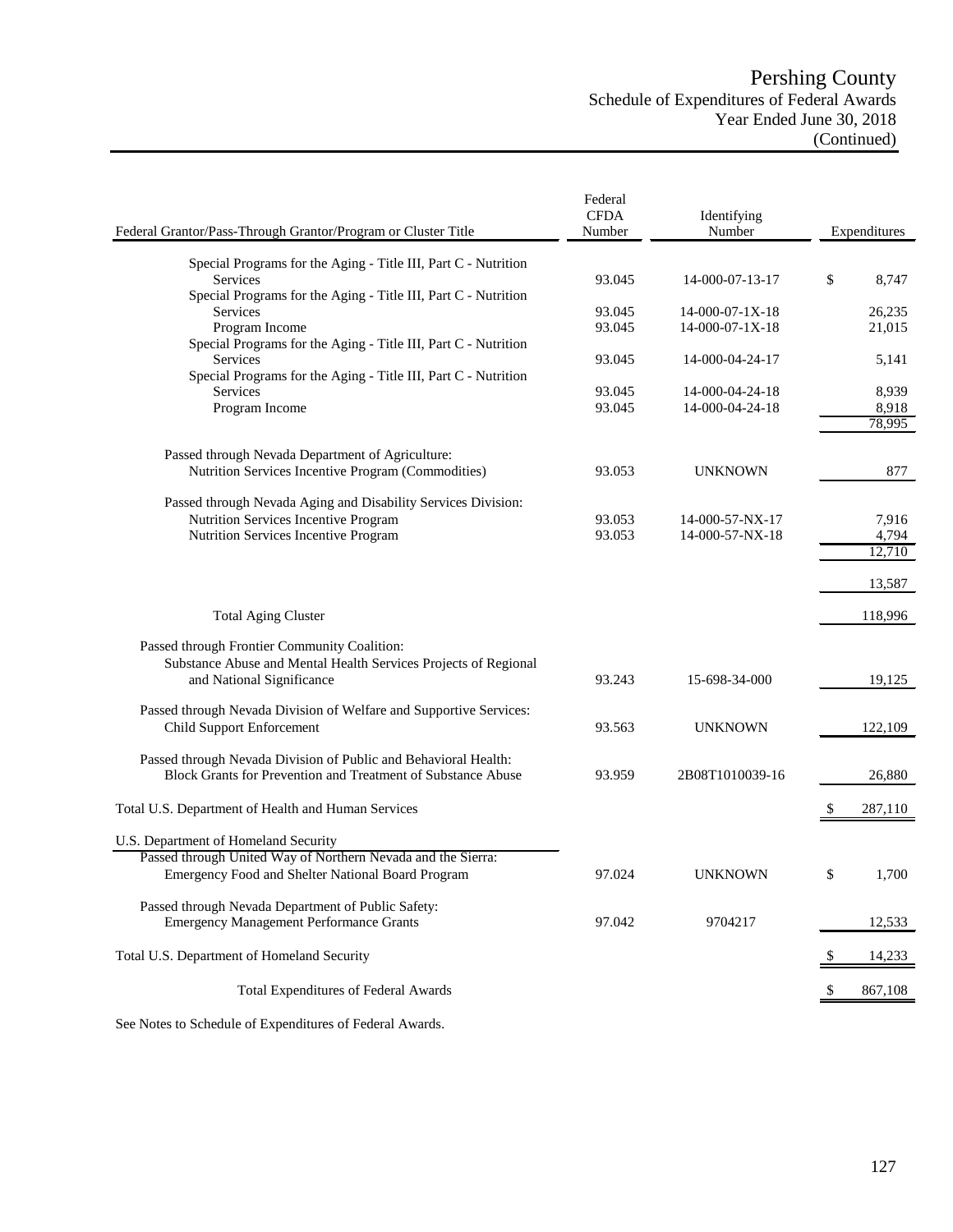## **Note A - Basis of Presentation**

The accompanying Schedule of Expenditures of Federal Awards includes the federal grant activity of Pershing County, and is presented on the modified accrual basis of accounting. The information in this Schedule is presented in accordance with the requirements of the Uniform Guidance. Pershing County received federal awards both directly from federal agencies and indirectly through pass-through entities.

### **Note B - Summary of Significant Accounting Policies**

Governmental fund types account for Pershing County's federal grant activity. Therefore, expenditures in the Schedule of Expenditures of Federal Awards are recognized on the modified accrual basis.

No federal financial assistance has been provided to a subrecipient

Pershing County receives the Distribution of Receipts to State and Local Governments program in an agency capacity. As such, amounts are recorded in the Agency Fund, Taylor Grazing Act.

### **Note C- Indirect Cost Rate**

Pershing County has not elected to use the 10% de minimis cost rate.

#### **Note D- Food Donation**

Pershing County receives no monies from the Nutrition Services Incentive Program (Commodities). The County receives food commodities for the Senior Citizens Center. The non-cash assistance is calculated according to the actual value received (delivery dates) during fiscal year 2018.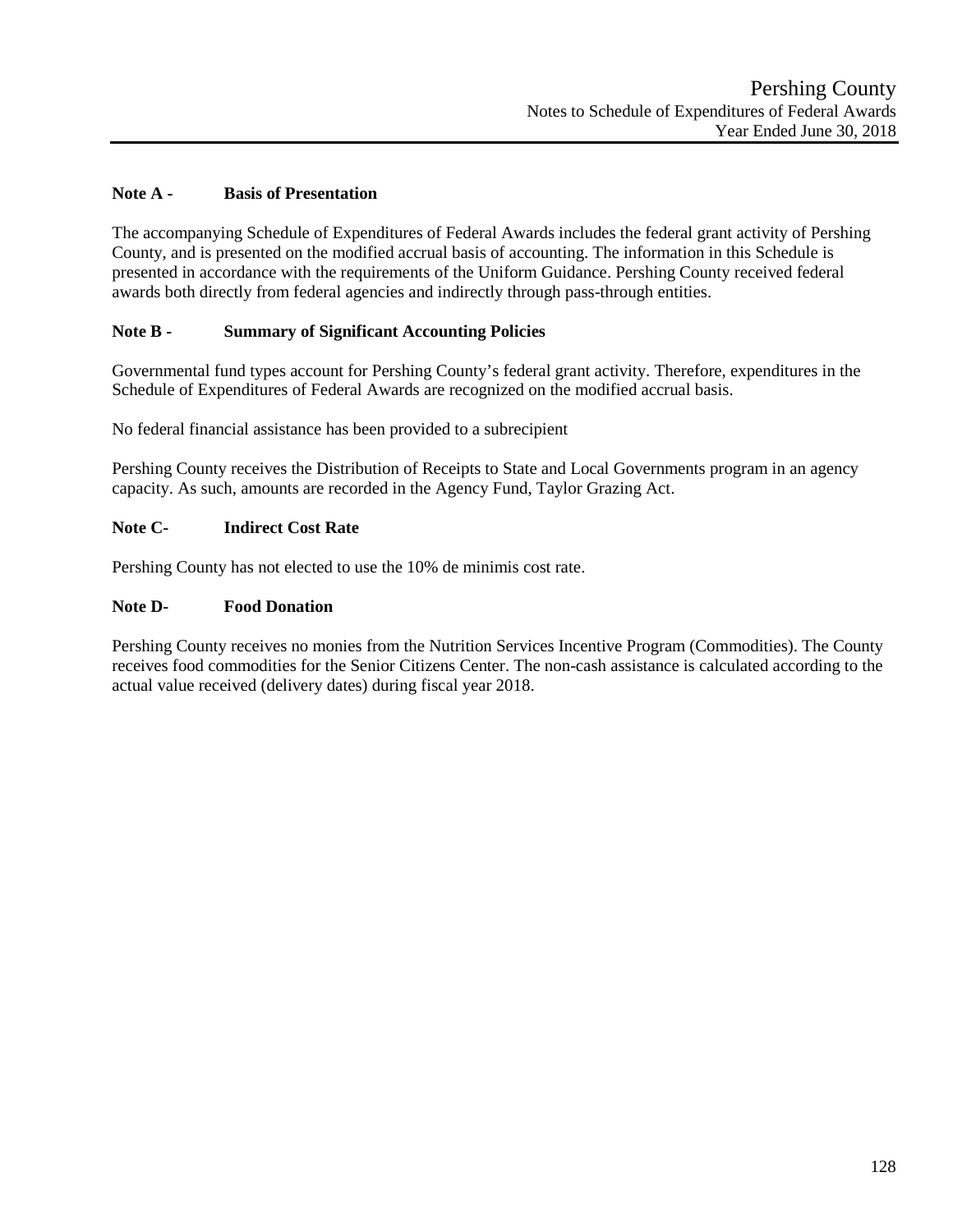## **Section I - Summary of Auditor's Results**

| <b>Financial Statements</b>                                                                                                                                     |                       |  |
|-----------------------------------------------------------------------------------------------------------------------------------------------------------------|-----------------------|--|
| Type of auditor's report issued:                                                                                                                                | Unmodified            |  |
| Internal control over financial reporting:<br>Material weaknesses identified<br>Significant deficiencies identified not considered to be material<br>weaknesses | Yes<br>None Reported  |  |
| Noncompliance material to financial statements noted?                                                                                                           | N <sub>0</sub>        |  |
| <b>Federal Awards</b>                                                                                                                                           |                       |  |
| Internal control over major program:<br>Material weaknesses identified<br>Significant deficiency identified not considered to be material<br>weaknesses         | N <sub>0</sub><br>Yes |  |
| Type of auditor's report issued on compliance for major programs                                                                                                | Unmodified            |  |
| Any audit findings disclosed that are required to be reported in<br>in accordance with Uniform Guidance 2 CFR 200.516                                           | Yes                   |  |
| <b>Identification of major programs:</b>                                                                                                                        |                       |  |
| Name of Federal Program                                                                                                                                         | <b>CFDA</b> Number    |  |
| Special Supplemental Nutrition Program for Women, Infants, and Children                                                                                         | 10.557                |  |
| <b>Child Support Enforcement</b>                                                                                                                                | 93.563                |  |
| Dollar threshold used to distinguish between Type A and Type B programs:                                                                                        | \$750,000             |  |
| Auditee qualified as low-risk auditee?                                                                                                                          | N <sub>o</sub>        |  |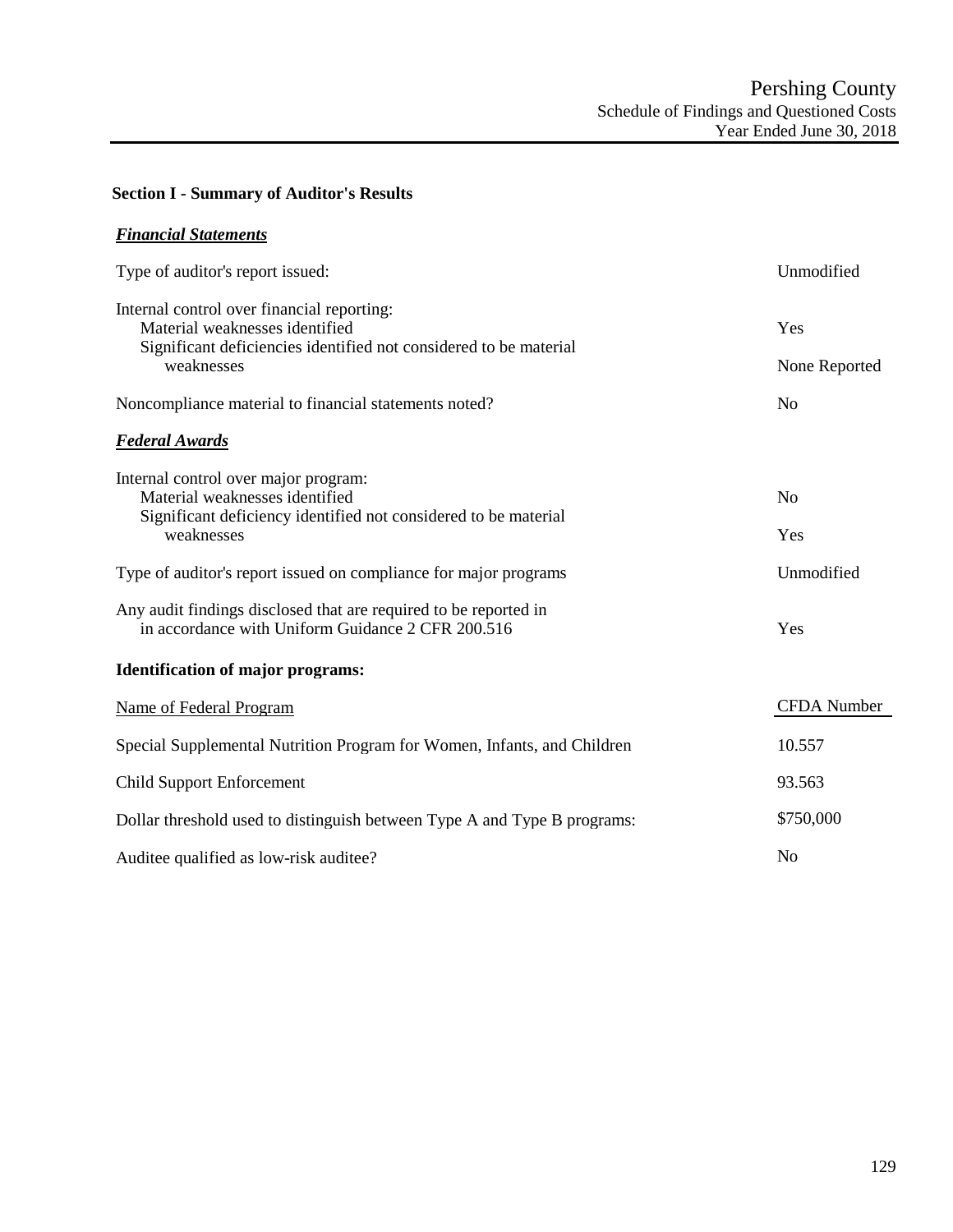## **Section II – Financial Statement Findings**

| 2018-A                             | <b>Financial Reporting</b><br><b>Material Weakness</b>                                                                                                                                                                                                                                                                                                                                                                                                                                                                         |
|------------------------------------|--------------------------------------------------------------------------------------------------------------------------------------------------------------------------------------------------------------------------------------------------------------------------------------------------------------------------------------------------------------------------------------------------------------------------------------------------------------------------------------------------------------------------------|
| Criteria:                          | Management is responsible for establishing and maintaining an effective system of<br>internal control over financial reporting. One of the components of an effective system of<br>internal control over financial reporting is the preparation of full disclosure financial<br>statements that do not require adjustment as part of the audit process.                                                                                                                                                                        |
| Condition:                         | During our audit testing, we noted several instances where the County records required<br>audit adjustments. Based on the audit adjustments, it appears the County would have<br>difficulty preparing the financial statements in accordance with generally accepted<br>accounting principles. The County contracts with the external audit firm to prepare the<br>County's audited financial statements and related note disclosures from the general<br>ledger and applicable County records provided by the County's staff. |
| Cause:                             | Procedures have not been implemented to ensure County personnel possess the<br>experience to prepare the County's financial statements in accordance with generally<br>accepted accounting principles.                                                                                                                                                                                                                                                                                                                         |
| Effect:                            | Prior to adjustment, financial information prepared by the County does not comply with<br>generally accepted accounting principles.                                                                                                                                                                                                                                                                                                                                                                                            |
| Recommendation:                    | We recommend the County implement procedures to provide training in the preparation<br>of governmental financial statements in accordance with generally accepted accounting<br>principles.                                                                                                                                                                                                                                                                                                                                    |
| Views of Responsible<br>Officials: | Management agrees with the finding.                                                                                                                                                                                                                                                                                                                                                                                                                                                                                            |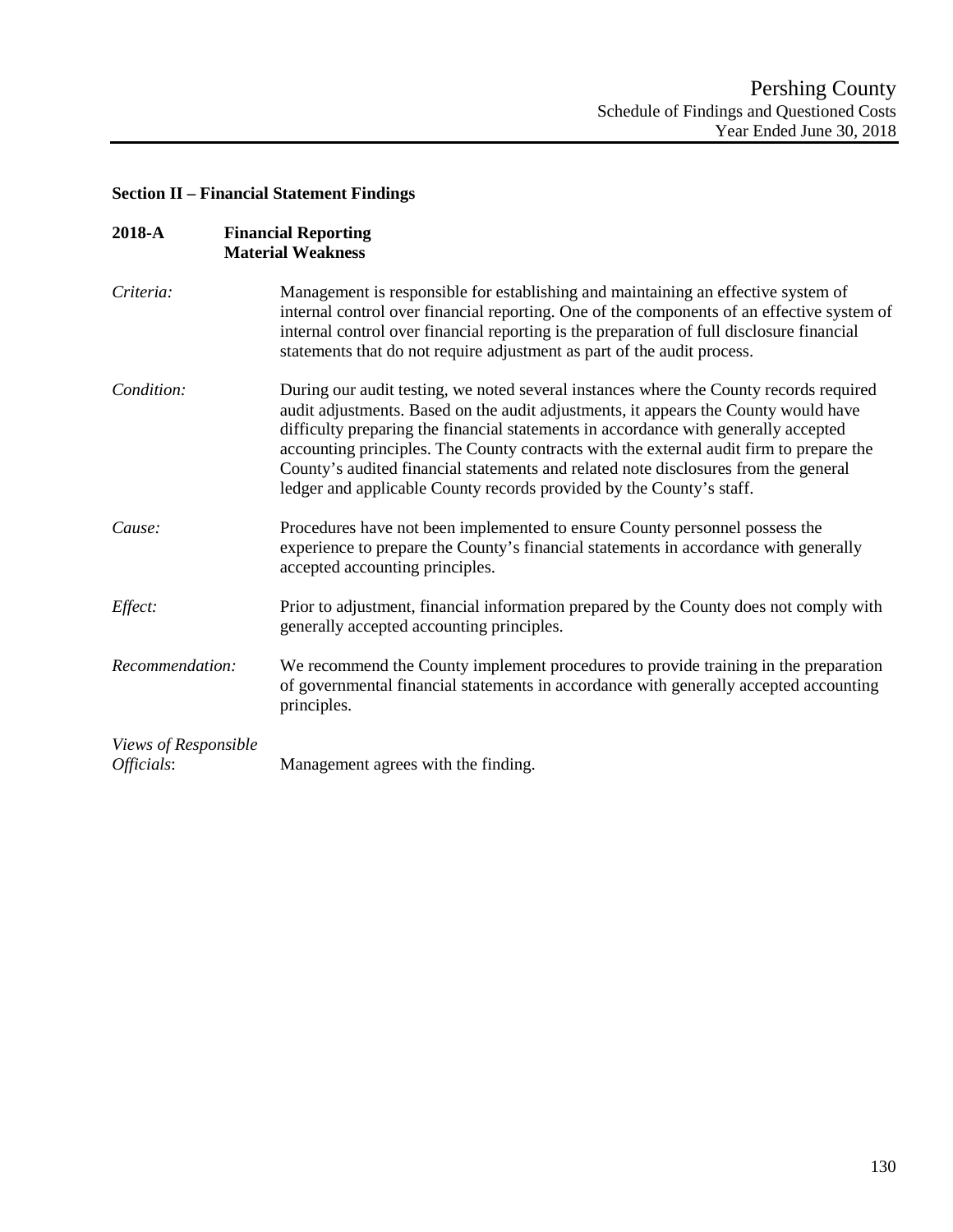#### **Section III – Federal Award Findings and Questioned Costs**

**2018-001: U.S. Department of Health and Human Services Passed through Nevada Division of Welfare and Supportive Services Child Support Enforcement, CFDA 93.563 Cash Management Significant Deficiency in Internal Control over Compliance**  *Grant Award Number:* Affects the grant award included under CFDA 93.563. *Criteria:* The *OMB Compliance Supplement* requires that non-Federal entities receiving Federal awards establish and maintain internal controls designed to reasonably ensure compliance with Federal laws, regulations, and program compliance requirements. Pershing County is required to submit requests for reimbursement. *Condition:* **During our audit testing of cash management, it was noted requests for** reimbursement did not have evidence of being reviewed and approved by an individual independent of the preparation process. *Cause:* Pershing County did not have adequate controls in place to ensure that requests for reimbursement submitted to the Nevada Division of Welfare and Supportive Services were reviewed and approved by an individual independent of the preparation process. *Effect:* Inaccurate information, for which reimbursement is provided, may be reported to the Nevada Division of Welfare and Supportive Services. Questioned Costs: None. *Context/Sampling*: A nonstatistical sample of 4 out of 14 requests for reimbursement was selected for testing. None of the requests for reimbursement were reviewed by an individual independent of the preparation process. *Repeat Finding from Prior Year:* No *Recommendation:* We recommend Pershing County implement controls to provide for the review of requests for reimbursement by an individual independent of the preparation process. *Views of Responsible Officials*: Management agrees with this finding.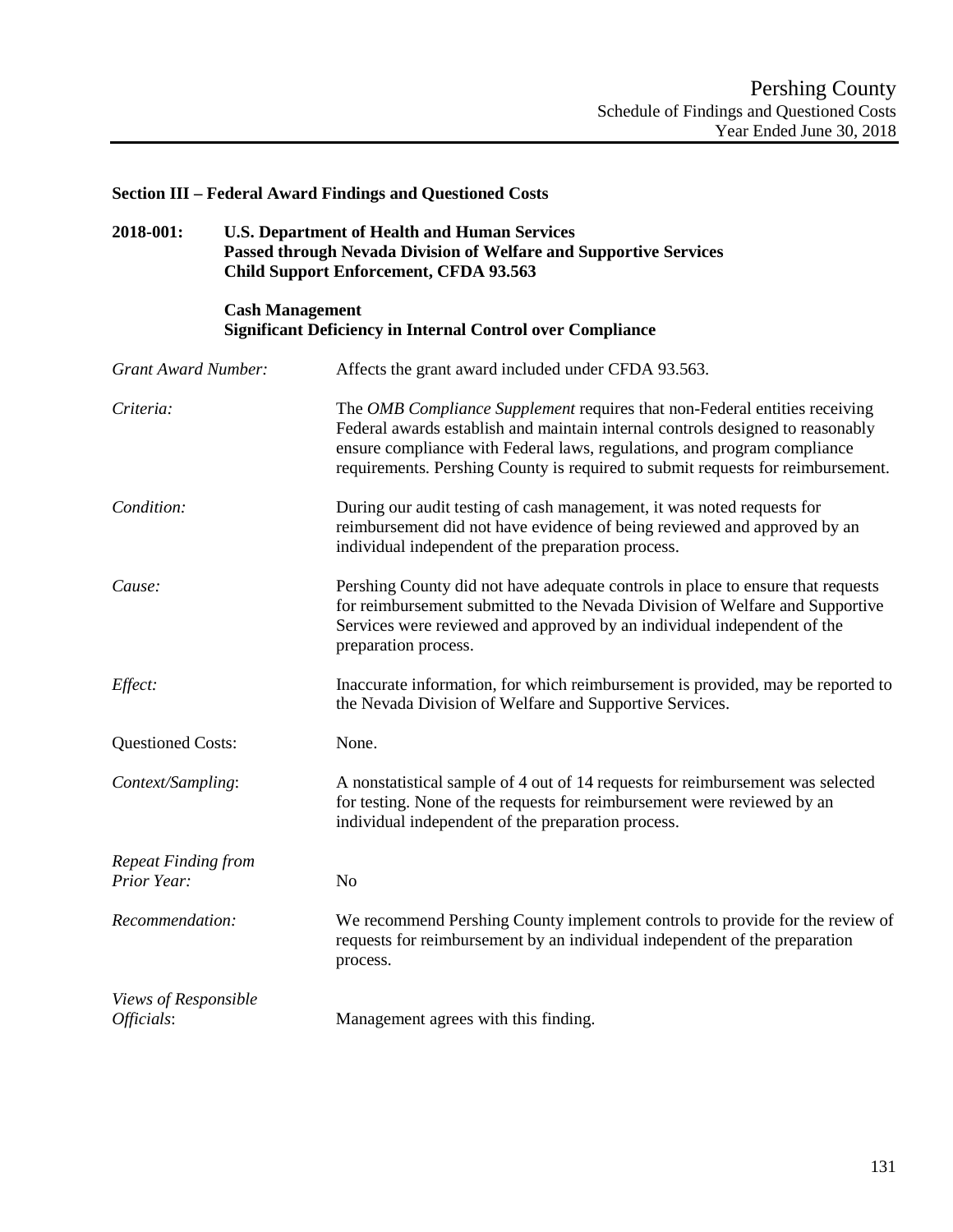| 2018-002:                                 | <b>U.S. Department of Agriculture</b><br>Passed through Nevada Department of Health and Human Services<br>WIC Special Supplemental Nutrition Program for Women, Infants, and Children,<br><b>CFDA 10.557</b> |                                                                                                                                                                                                                                                                                                                                                                                                                                                                             |  |
|-------------------------------------------|--------------------------------------------------------------------------------------------------------------------------------------------------------------------------------------------------------------|-----------------------------------------------------------------------------------------------------------------------------------------------------------------------------------------------------------------------------------------------------------------------------------------------------------------------------------------------------------------------------------------------------------------------------------------------------------------------------|--|
|                                           | <b>U.S. Department of Health and Human Services</b><br>Passed through Nevada Division of Welfare and Supportive Services<br><b>Child Support Enforcement, CFDA 93.563</b>                                    |                                                                                                                                                                                                                                                                                                                                                                                                                                                                             |  |
|                                           |                                                                                                                                                                                                              | <b>Procurement, Suspension, and Debarment</b><br><b>Significant Deficiency in Internal Control over Compliance</b>                                                                                                                                                                                                                                                                                                                                                          |  |
| <b>Grant Award Number:</b>                |                                                                                                                                                                                                              | Affects the grant awards included under CFDA 10.557 and 93.563.                                                                                                                                                                                                                                                                                                                                                                                                             |  |
| Criteria:                                 |                                                                                                                                                                                                              | 2 CFR Part 200 (Uniform Guidance) requires that non-Federal entities receiving<br>Federal awards must maintain documented procurement procedures which reflect<br>applicable State and local laws and regulations, provided the procedures conform<br>to applicable Federal law and applicable standards. In addition, Uniform<br>Guidance requires contracts contain the applicable provisions described in<br>Appendix II to Part 200 for contracts under Federal awards. |  |
| Condition:                                |                                                                                                                                                                                                              | During our audit testing of procurement, suspension, and debarment, it was noted<br>that the procurement procedures of Pershing County were not updated to<br>conform to the requirements of Uniform Guidance. In addition, it was noted that<br>a contract for Child Support Enforcement in excess of \$10,000 did not address<br>termination for cause and convenience of Pershing County.                                                                                |  |
| Cause:                                    |                                                                                                                                                                                                              | Pershing County did not have adequate internal controls to monitor changes in<br>federal legislation that required an update to its procurement procedures and<br>contract templates.                                                                                                                                                                                                                                                                                       |  |
| Effect:                                   |                                                                                                                                                                                                              | Purchases may not be made in accordance with the applicable requirements of<br>Uniform Guidance.                                                                                                                                                                                                                                                                                                                                                                            |  |
| <b>Questioned Costs:</b>                  |                                                                                                                                                                                                              | Undeterminable.                                                                                                                                                                                                                                                                                                                                                                                                                                                             |  |
| Context/Sampling:                         |                                                                                                                                                                                                              | The purchasing procedures of Pershing County were examined in their entirety.                                                                                                                                                                                                                                                                                                                                                                                               |  |
|                                           |                                                                                                                                                                                                              | Child Support Enforcement: A nonstatistical sample of 15 procurement<br>transactions out of 142 was selected for testing, including one contract subject to<br>Appendix II to Part 200. The one contract tested was missing the termination for<br>cause and convenience clause.                                                                                                                                                                                            |  |
| <b>Repeat Finding from</b><br>Prior Year: |                                                                                                                                                                                                              | No                                                                                                                                                                                                                                                                                                                                                                                                                                                                          |  |